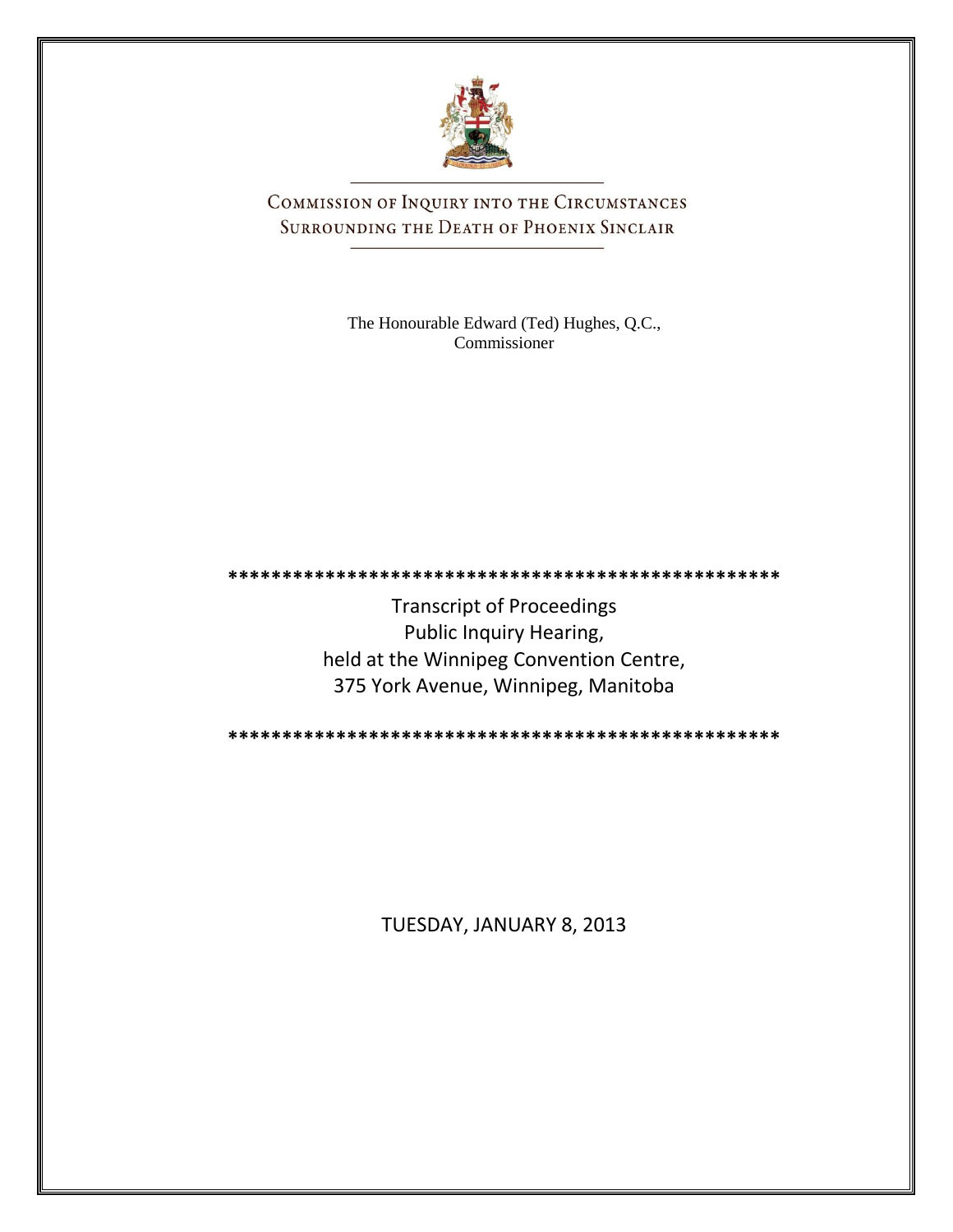## **APPEARANCES**

**MS. S. WALSH,** Commission Counsel **MR. D. OLSON,** Senior Associate Counsel **MR. R. MASCARENHAS,** Associate Commission Counsel

**MR. S. PAUL,** for Department of Family Services and Labour

**MR. T. RAY,** for Manitoba Government and General Employees Union

**MR. K. SAXBERG,** for General Child and Family Services Authority, First Nations of Northern Manitoba Child and Family Services Authority First Nations of Southern Manitoba Child and Family Services Authority Child and Family All Nation Coordinated Response Network

**MR. H. KHAN,** for Intertribal Child and Family Services

**MR. J. GINDIN** and **MR. D. IRELAND,** for Mr. Nelson Draper Steve Sinclair**,** Ms. Kimberly-Ann Edwards

**MR. J. FUNKE ,** for Assembly of Manitoba Chiefs and Southern Chiefs Organization Inc.

**MR. W. HAIGHT**, for Manitoba Métis Federation and Métis Child and Family Services Authority Inc.

**MS. V. RACHLIS,** for Winnipeg Regional Health Authority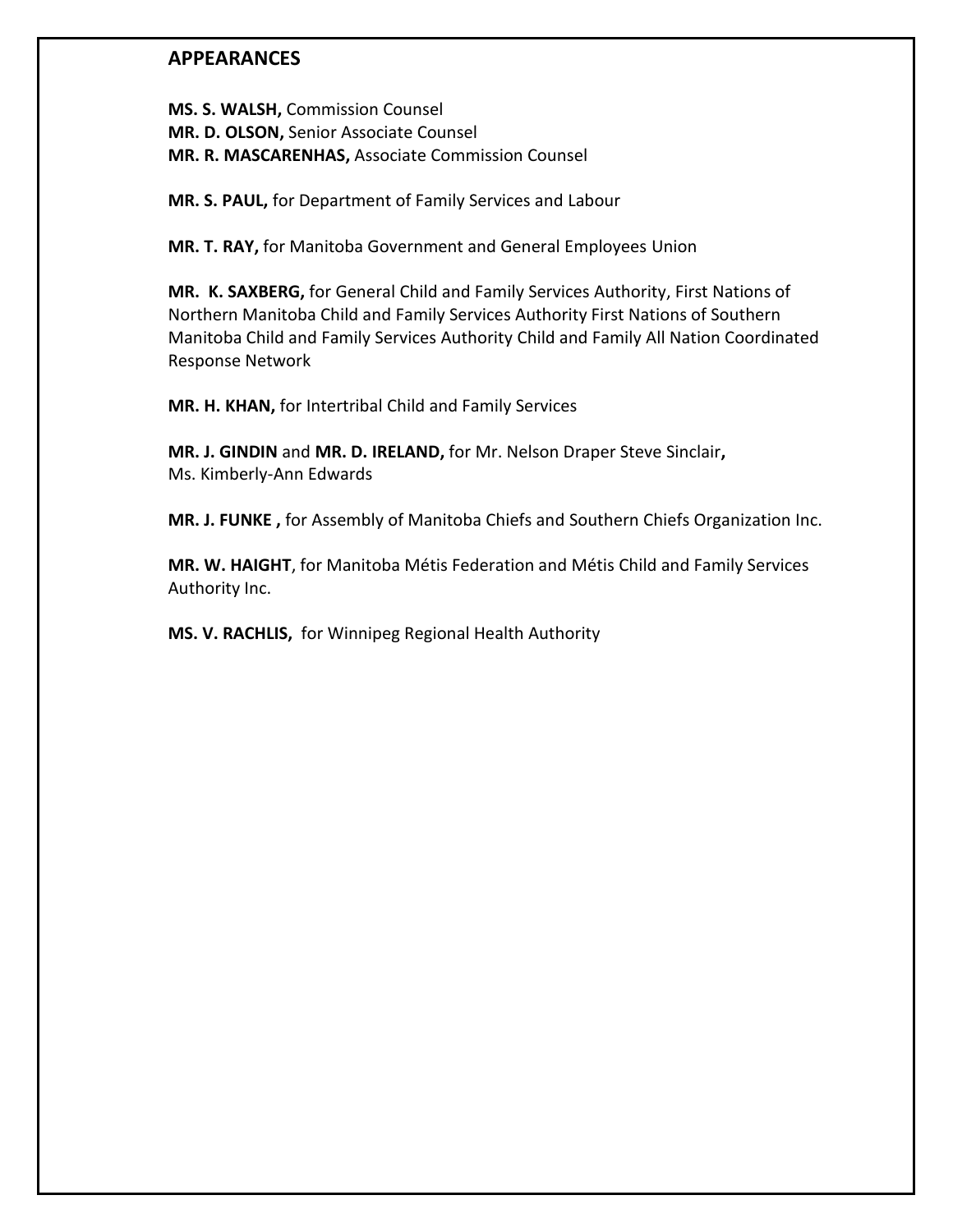# **INDEX**

**Page**

# **WITNESSES:**

SHELLY LYNN WILLOX

| Cross-Examination | (Haight)  |       |
|-------------------|-----------|-------|
| Cross-Examination | (Rachlis) | 1 Q   |
| Cross-Examination | (Paul)    | 22    |
| Cross-Examination | (Saxberg) | 30    |
| Cross-Examination | (Gindin)  | 58    |
| Cross-Examination | (Ray)     | 80    |
| Re-Examination    | (Walsh)   | 1 ∩ 1 |

### HELEN ELIZABETH WAUGH

| Direct Examination (Olson) | 133 |
|----------------------------|-----|
| (Rav)                      | 156 |
| (Saxberg)                  | 167 |
| (Haight)                   | 171 |
|                            |     |

### MARY WU

|  | Direct Examination (Olson) |  | 175 |
|--|----------------------------|--|-----|
|--|----------------------------|--|-----|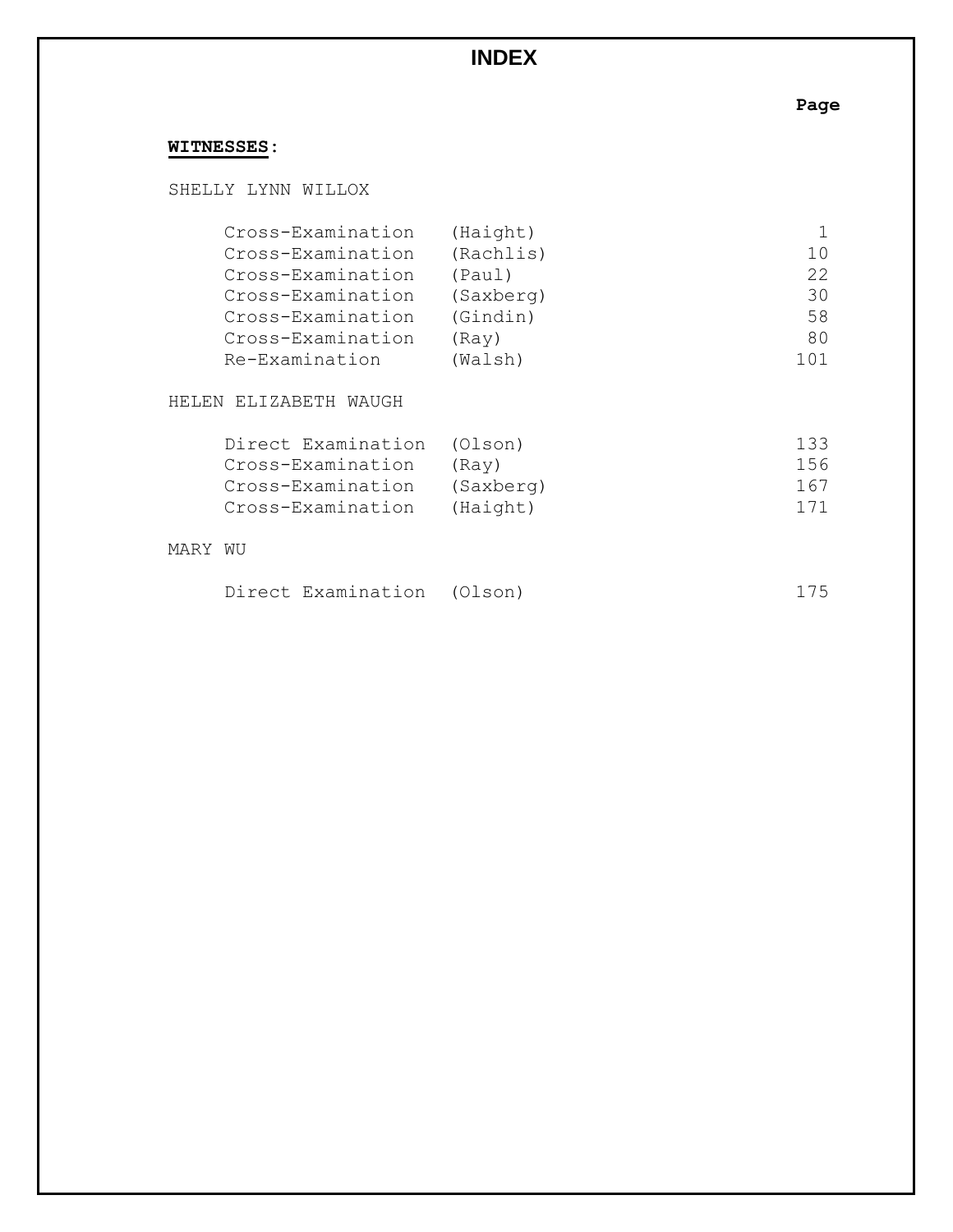S.L. WILLOX - CR-EX. (HAIGHT) JANUARY 8, 2013

JANUARY 8, 2013

 PROCEEDINGS CONTINUED FROM JANUARY 7, 2013 THE COMMISSIONER: Yes. MR. HAIGHT: Yes -- THE COMMISSIONER: Mr. Haight. MR. HAIGHT: Yes, Mr. Commissioner. I have sought standing through your counsel to ask a few questions this morning. I've been granted that opportunity. Ms. Willox, my name is Bill Haight and I represent Helen Waugh and I expect you'll be happy to know that I have only a few questions for you. MS. WALSH: Just for the formality, Mr. Haight requested the ability to cross-examine this witness but I think the formal standing has to be addressed by you, Mr. Commissioner, but I acknowledge that the request has come through our office and I have made you known of it. THE COMMISSIONER: Yes. And are there others besides Mr. Haight that are seeking leave with respect to this witness? MS. WALSH: There are, Ms. Rachlis and Mr. Buchwald, are all counsel for witnesses who would otherwise not have standing to cross-examine, who have all sought that standing in writing. THE COMMISSIONER: All right. Anybody want to

 $- 1 -$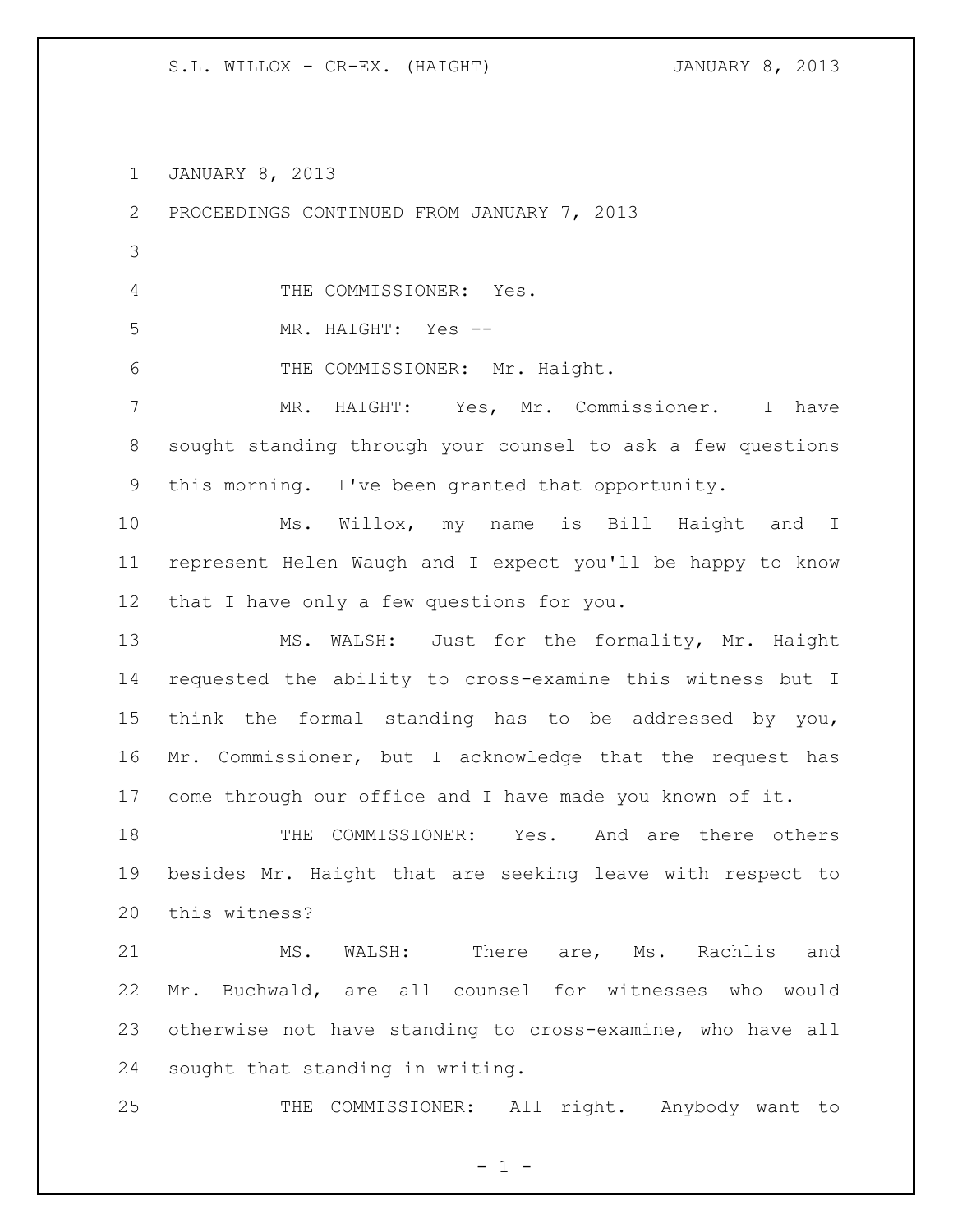S.L. WILLOX - CR-EX. (HAIGHT) JANUARY 8, 2013

 speak to the request to those three people? If not, I'll grant the right to cross-examine with respect to this witness. And now that, will Mr. Haight come in turn or has that -- MS. WALSH: I think Mr. Haight has already discussed the order of cross-examination with other counsel. 8 THE COMMISSIONER: With other counsel, all right. MR. HAIGHT: Yes, yes, I have, sir. 10 THE COMMISSIONER: All right. **SHELLY LYNN WILLOX,** previously sworn, testified as follows: CROSS-EXAMINATION BY MR. HAIGHT: Q Ms. Willox, I believe you indicated to commission counsel that while you were a CRU, you spoke with Ms. Waugh on several occasions or many occasions? A Yes, I did. Q And sufficient occasions, as I understand it, that you would recognize her voice over the phone? A Yes. Q You don't know each other personally but you would speak to each other on the phone enough that you would recognize each other's voice?

 $- 2 -$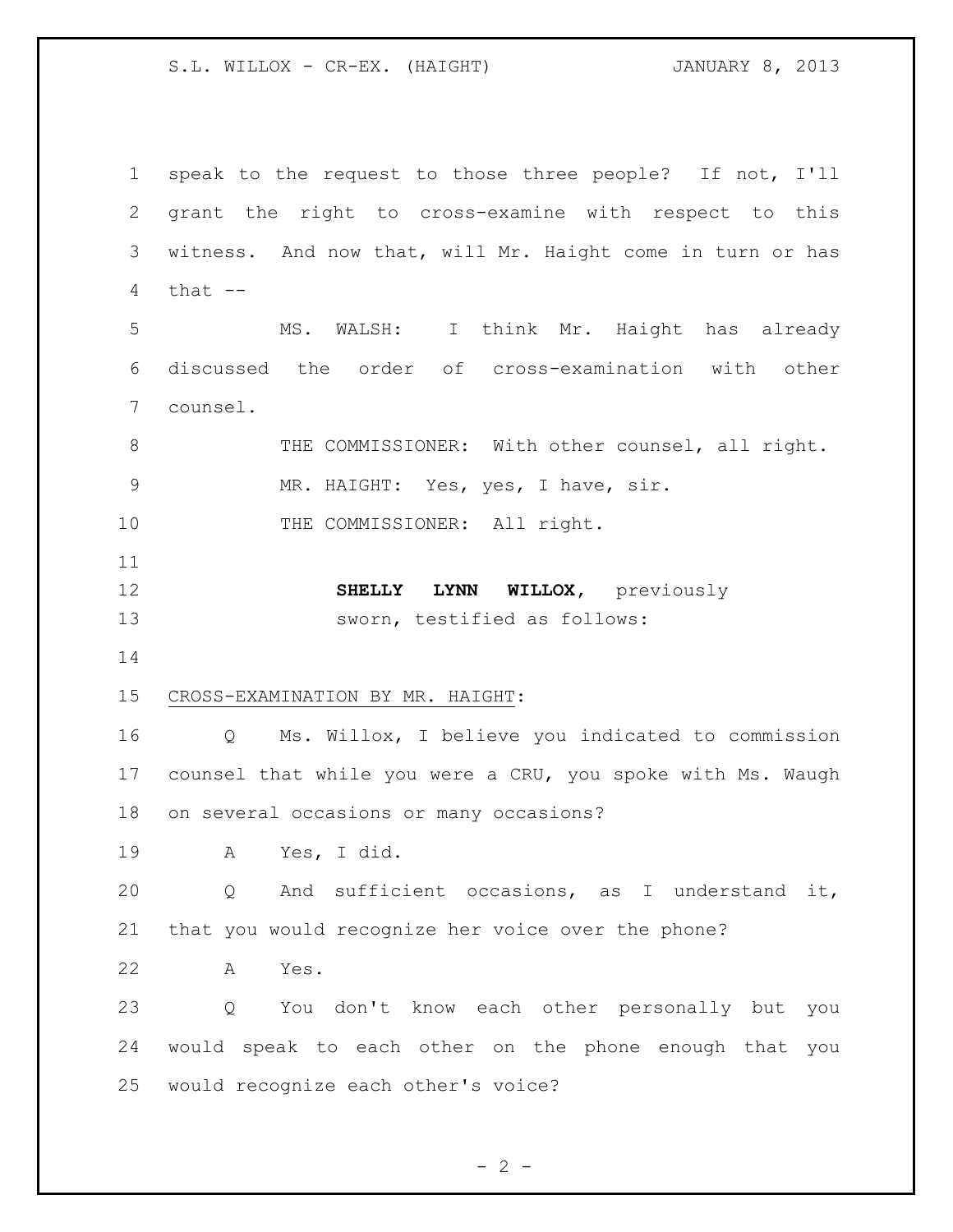1 A That's correct. Q And Ms. Waugh, as I understand it, did not have a direct line that you could call at EIA. You would call the investigation line, as I understand it, and either she or one other person might pick that phone up? A That's correct. Q And it was not always Helen Waugh that you spoke to when you were seeking demographic information relating to any particular file? A That's correct. Q And I think you indicated that some EIA reps were more helpful than others? A Yes, I did. Q And that Helen Waugh was generally helpful when you had a request? A Yes, she was. Q And if you reached Ms. Waugh and requested a search, she would do it for you? A Yes. Q You have no recollection of Ms. Waugh ever refusing to comply with a request for a search? A No, I do not. Q And you would agree with me, Ms. Willox, that when you look at your report and you look at Ms. Waugh's note of the discussion that you and she had on December 1,

- 3 -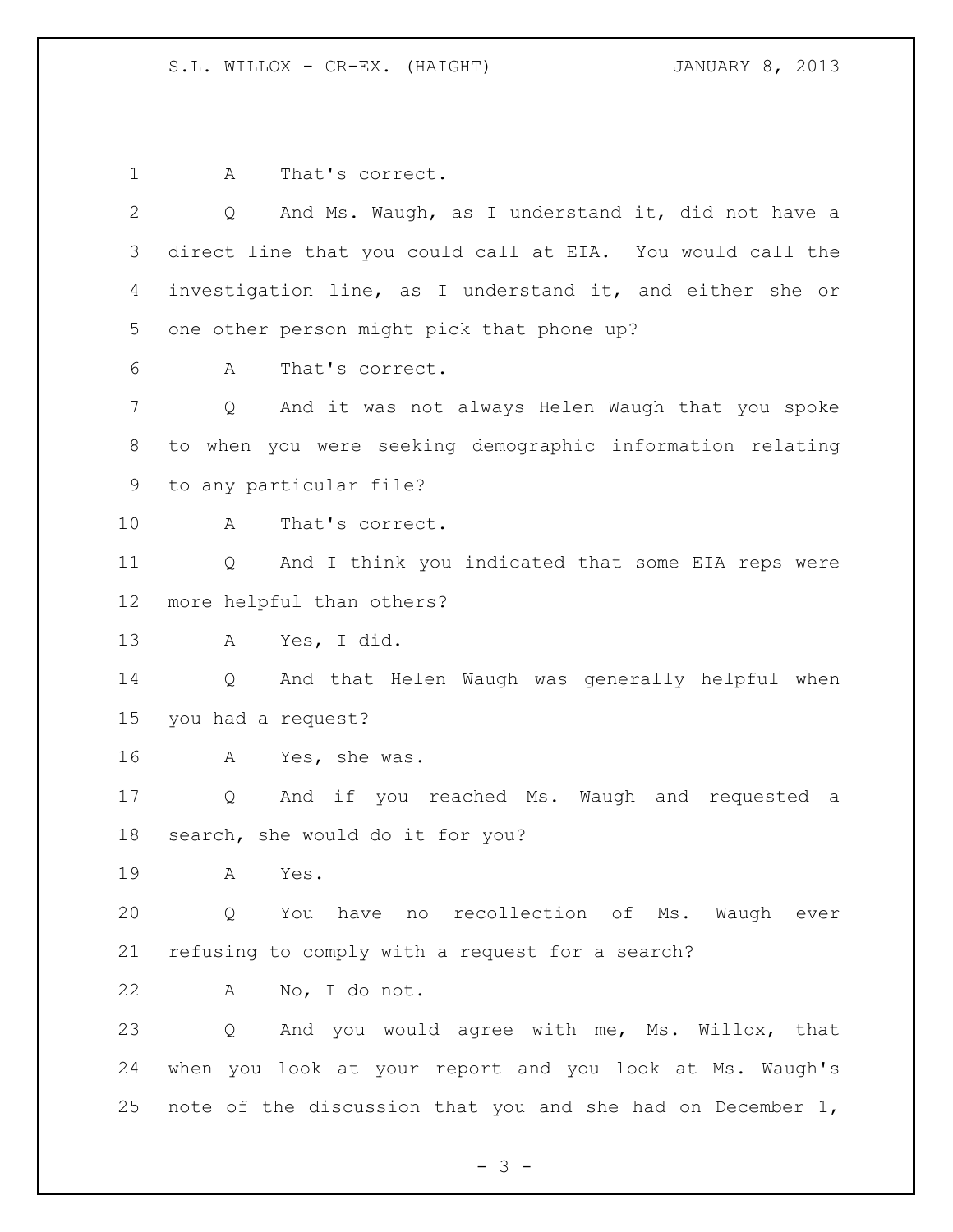S.L. WILLOX - CR-EX. (HAIGHT) JANUARY 8, 2013

 2004, that they both seem to record a very different telephone conversation?

A Yes, they do.

 Q And your report indicates that you contacted EIA to inquire about demographic information from Ms. Waugh?

A Correct.

 Q Whereas Ms. Waugh's note indicates that you were calling to inform that Samantha Kematch is living with Wes McKay, the father of her newborn baby?

10 A That's the way it's recorded, yes.

 Q Yes. And you have no independent recollection of this conversation?

 A Other than what's recorded in my documentation, no.

 Q Right. You rely solely on your notes. You have no recollection independent of those notes?

17 A That's correct.

 Q Right. And would you agree with me that it's a fair interpretation of looking at your report and Ms. Waugh's notes that there appears to have been a miscommunication occur between you and Ms. Waugh?

 A I suppose that's a possibility but it's hard for me to say.

 Q Yes. But that would be a fair interpretation of those two notes; would you agree with that?

 $- 4 -$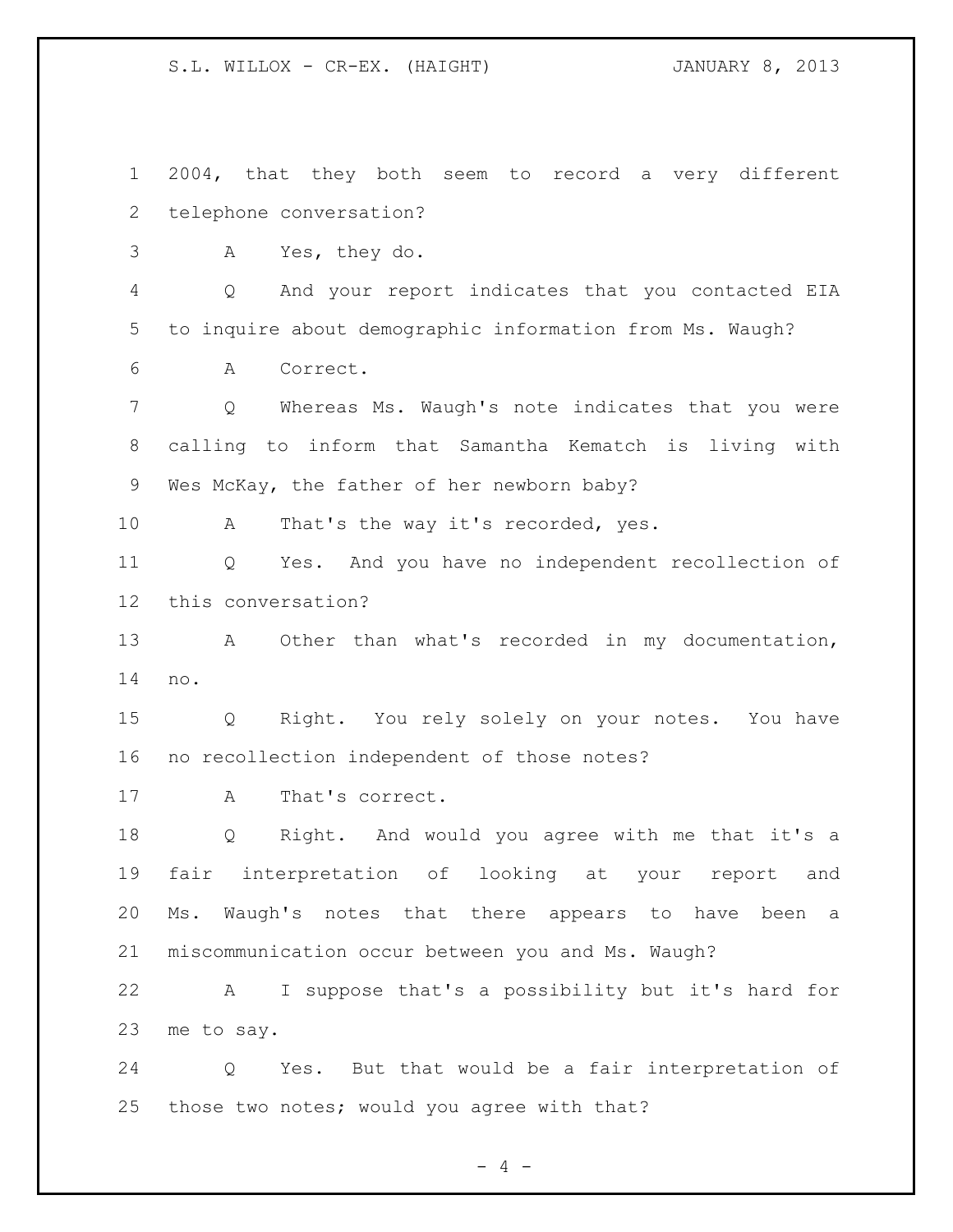A Yes, but I could also, I guess, I mean I have a question about the way Ms. Waugh had documented her involvement or our conversation and wonder -- my intent always was to call to request demographic information. My intent of that call was not to record that they were involved in a common-law relationship. I question and would like, out of curiosity, like to know if, for example, on other cases where I called for demographic information was it always, I guess the process of the EIA person who answered that inquiry line to document on every case note as to whether or not CFS called to inquire for demographic information or did she take the information that I had provided her and did she document it in a manner that was purposeful for your, for the EIA department?

 Q And you appreciate that I'm not here to answer that sort of question.

17 A And I understand that, but that's just my, I guess, question to know so that I could understand why the information was documented in that manner.

 Q But the point is, is that you don't have an independent recollection of that discussion?

A No, I do not.

 Q And you have indicated that it would be a fair interpretation of the two notes, yours and hers, that a miscommunication occurred.

 $- 5 -$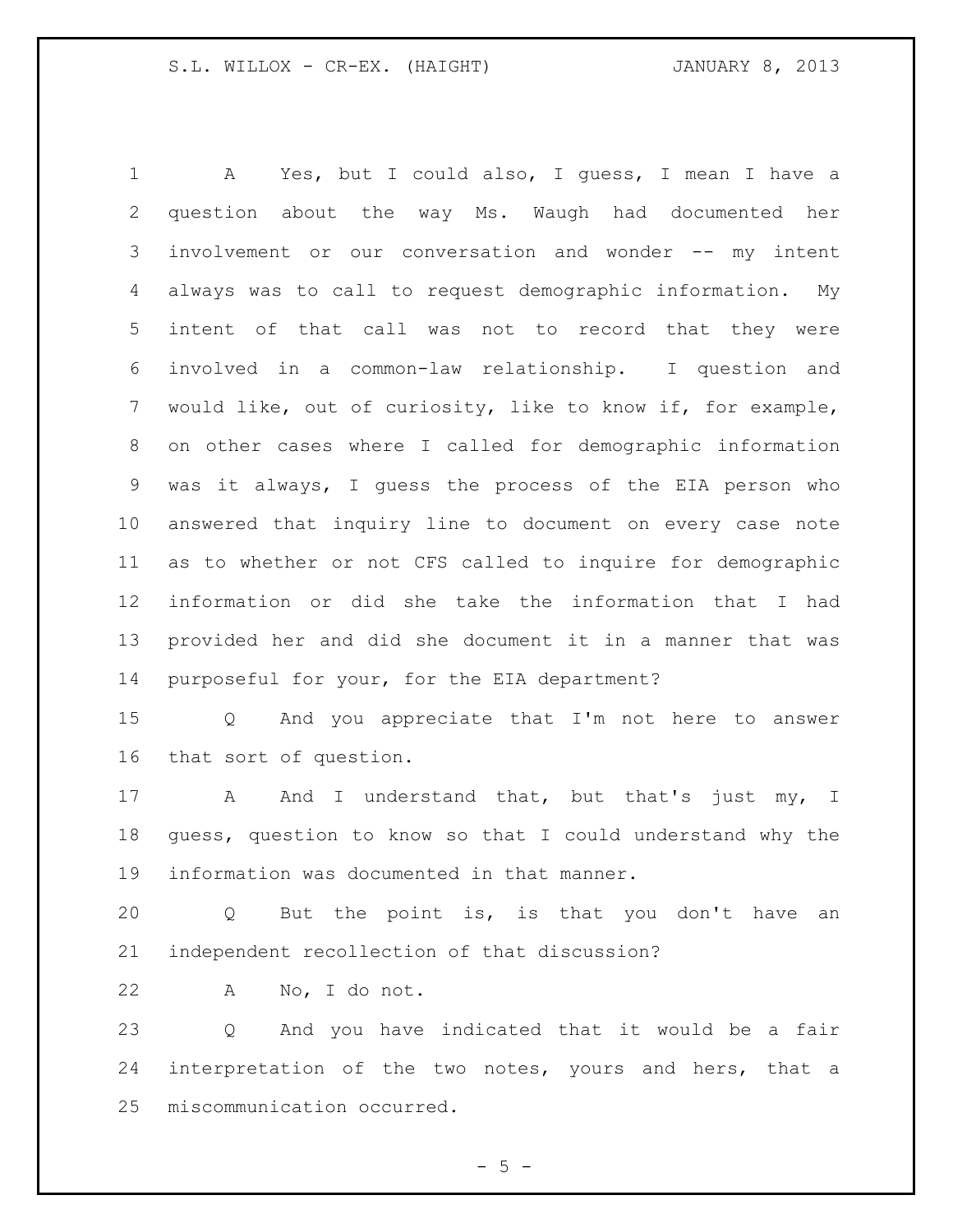A Miscommunication in what sense?

 Q Well, I think you've already answered that question. I was, I was just trying to summarize what you said. But you said yesterday you thought that it would be a fair interpretation, that looking at those two notes, that there was a miscommunication. A I guess it could be said there was a miscommunication. Whether it was -- Q And having no independent recollection of that discussion, you're not able to say here today whether it was you that miscommunicated or Ms. Waugh that misinterpreted what you were seeking? A I suppose, yes. Q Now when you prepared your report that we went through yesterday with commission counsel and I have asked that it be brought up on the screen and you'll see page 3 of 4 in front of you, Ms. Willox, and I'll refer to it in a moment, but when you prepared this report I assume that you

 would attempt to record events in the sequence in which they occurred.

A I would assume, yes.

 Q Right. In fact that was your, your habit, was it not?

A Generally, yes.

Q So an event that occurred at 9:00 a.m. on a given

 $- 6 -$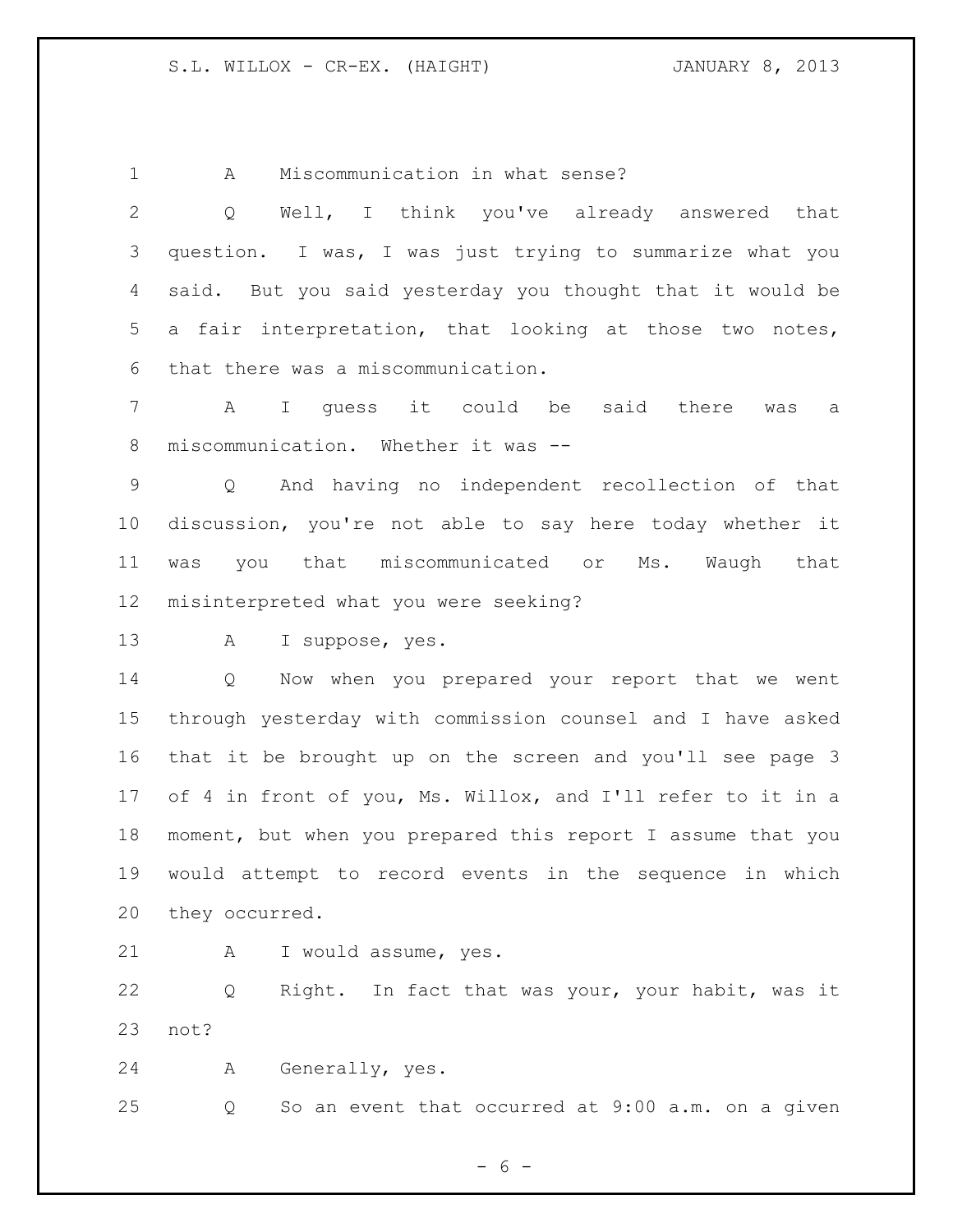day would be recorded prior to an event that occurred at 11:00 a.m. on that same date?

A Should be, yes.

 Q Yes. And when you would seek advice from your supervisor and the supervisor would give you advice, you would make a note of the advice given, would you not?

A Generally, yes.

 Q Yes. And because it was something that you felt you couldn't make a decision on and you had to seek advice and you would be careful to make sure that you recorded what that advice was?

A Yes.

 Q And you'd want to record that advice completely as well?

A Yes.

 Q And you indicated in your response to commission counsel that the presence of another adult in the home that you were looking into in 2004 was not as significant an event as it is today.

A That's correct.

 Q And then if you look at your report and it's on your screen. This is, sir, for the record, commission disclosure 36951 -- excuse me, 1795, page 36951. And in the middle of that page, Ms. Willox, it refers to your consultation with Ms. Faria, your supervisor. It says:

- 7 -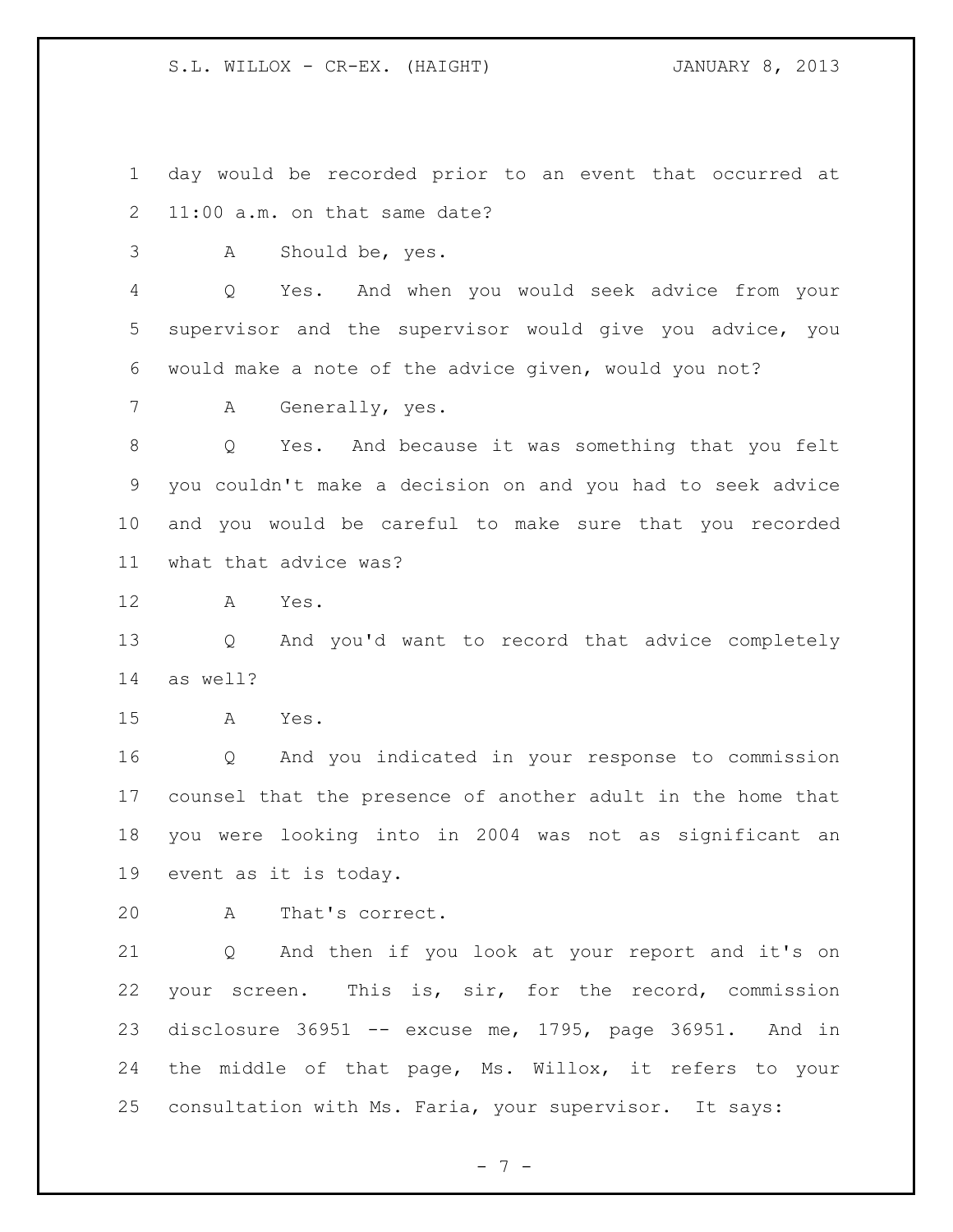"After reviewing the recorded 2 documentation on CFSIS ..." And I'm reading now from the fourth full paragraph in the middle of the page, 7 T... this worker ..." Being you, 9 T... consulted with supervisor, 10 Faria, with respect to the Agency's role with respect to this matter. Faria agreed that this matter should be referred to intake for ongoing follow up and assessment of the home environment at this time." And we had a -- you had a lengthy discussion with commission counsel about that yesterday. So by the -- and then thereafter I note that on December, the next note is: "On Dec. 1/04 this worker left a 23 ... message for the SOR, asking 24 that she reconnect with the Agency to report Samantha's expected date

 $-8 -$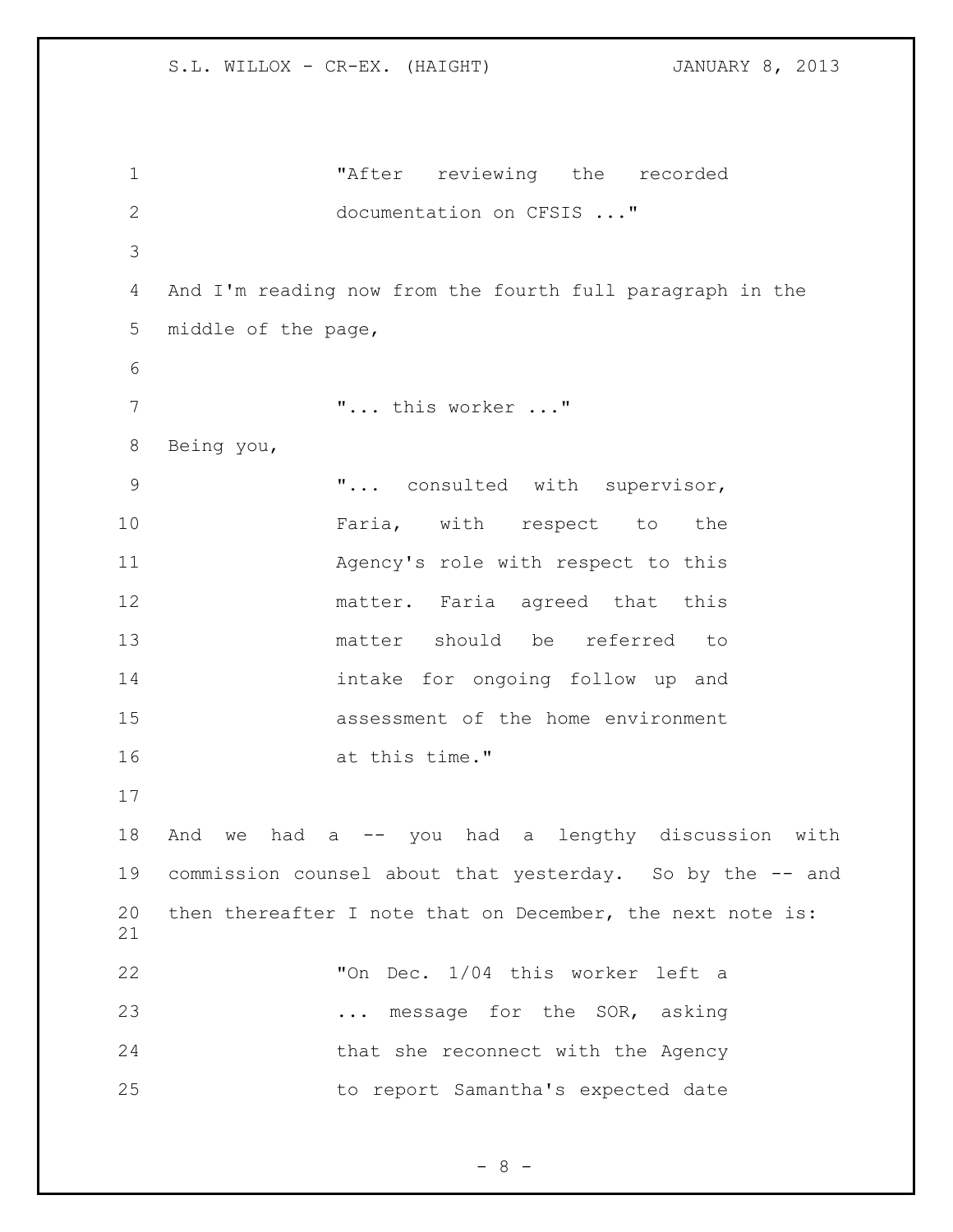| $\mathbf{1}$    | of discharge."                                              |
|-----------------|-------------------------------------------------------------|
| $\mathbf{2}$    |                                                             |
| 3               | And then the next note relates to your discussion with      |
| 4               | Ms. Waugh:                                                  |
| 5               |                                                             |
| 6               | Dec. 1/04 this worker<br>"On                                |
| 7               | contacted EIA to inquire about the                          |
| 8               | demographic information "                                   |
| $\mathcal{G}$   |                                                             |
| 10              | So<br>based upon the sequence of that, those                |
| 11              | paragraphs within the report, I'm assuming, and based upon  |
| 12 <sup>°</sup> | the answers that you've just given, that you contacted      |
| 13              | Helen Waugh after you had already sought advice from your   |
| 14              | supervisor, Ms. Faria.                                      |
| 15              | It appears that way, yes.<br>A                              |
| 16              | Yes. And so by the time that you contacted and<br>Q         |
| 17              | had the telephone discussion with Ms. Waugh, you had been   |
| 18              | told by your supervisor and believed that this matter was   |
| 19              | to be referred to intake?                                   |
| 20              | Α<br>Correct.                                               |
| 21              | And you were aware that in 2004 the issue of an<br>Q        |
| 22              | individual in the home was not as significant at that point |
| 23              | in time as it is today?                                     |
| 24              | Correct.<br>A                                               |
| 25              | And you were aware that, or you believed, excuse<br>Q       |

- 9 -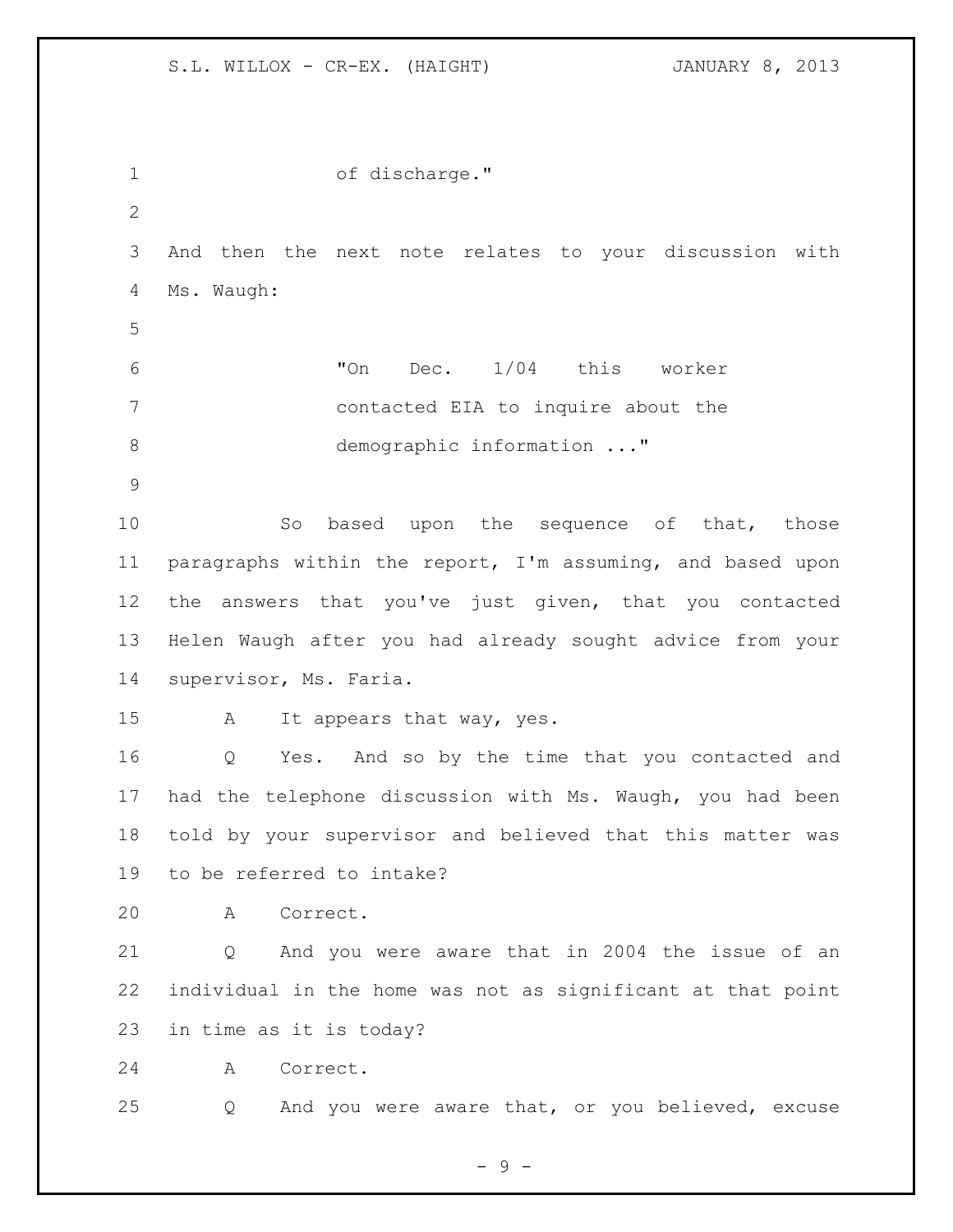S.L. WILLOX - CR-EX. (HAIGHT) JANUARY 8, 2013 S.L. WILLOX - CR-EX. (RACHLIS) me, that a home assessment was to be done in the home that in fact Wes McKay was living in? A Correct. Q And there's no note, you agree, after your discussion with Ms. Faria, of you being required to seek the demographic information regarding Wes McKay, you agree that there's nothing like that in your notes? 8 A No, there is not. MR. HAIGHT: Thank you, Ms. Willox. Those are all my questions. 11 THE COMMISSIONER: Ms. Rachlis? MS. RACHLIS: Yes, good morning, commissioner, good morning. 14 THE WITNESS: Good morning. MS. RACHLIS: My name is Vivian Rachlis for the, for the record, sir. I'm counsel for the Winnipeg Regional Health Authority and I have just a few questions for this witness. CROSS-EXAMINATION BY MS. RACHLIS: Q Ms. Willox, first of all, I think you just confirmed to counsel for Ms. Waugh and you confirmed, you indicated to commission counsel yesterday that you really have no independent recollection of the matters that you testified about yesterday, correct?

 $- 10 -$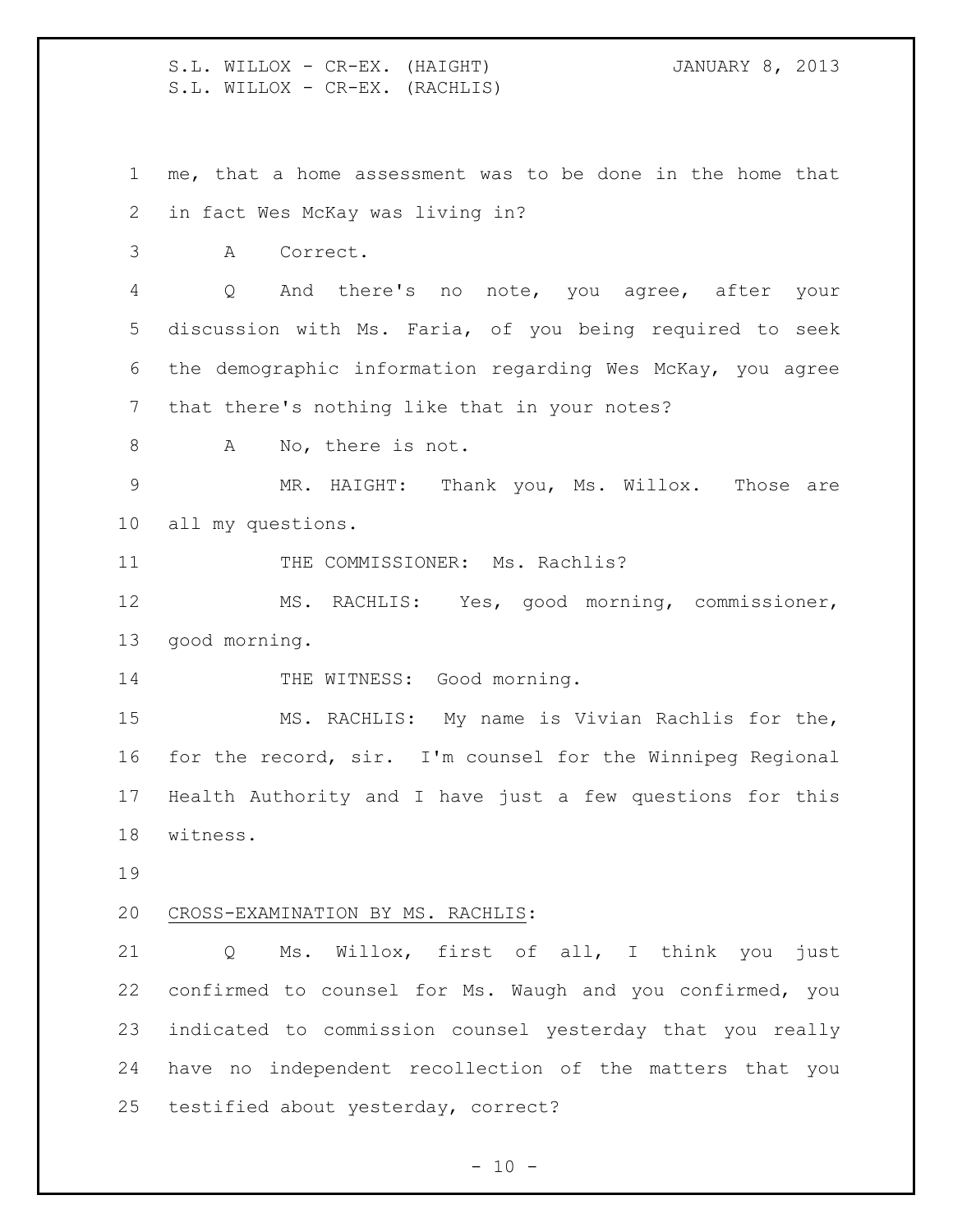1 A That's correct.

 Q And you gave some evidence yesterday with respect to your practices with respect to recording of your notes 4 and I think you indicated yesterday that there's a, there were a couple of methods at the time that you used to record notes. First of all, you might make handwritten notes in a steno pad?

8 A That's correct.

 Q And you indicated that at times you simply typed your, your discussions directly into a Word document which would then become a part of your intake report, or I'm sorry, your CRU report.

A That's correct.

 Q And that with respect to the method that you used on the occasion that we were dealing with yesterday, you can't remember whether it was one of those methods, correct?

18 A That's correct.

19 0 And can you, can you recall whether it was -- can you say whether it was one or the other of those methods or might it have been some other method altogether?

 A It would have been one of those two methods. Q Okay, all right. And you indicated yesterday as well that with respect to the report that you prepared, your CRU report that was discussed yesterday, you -- when

 $-11 -$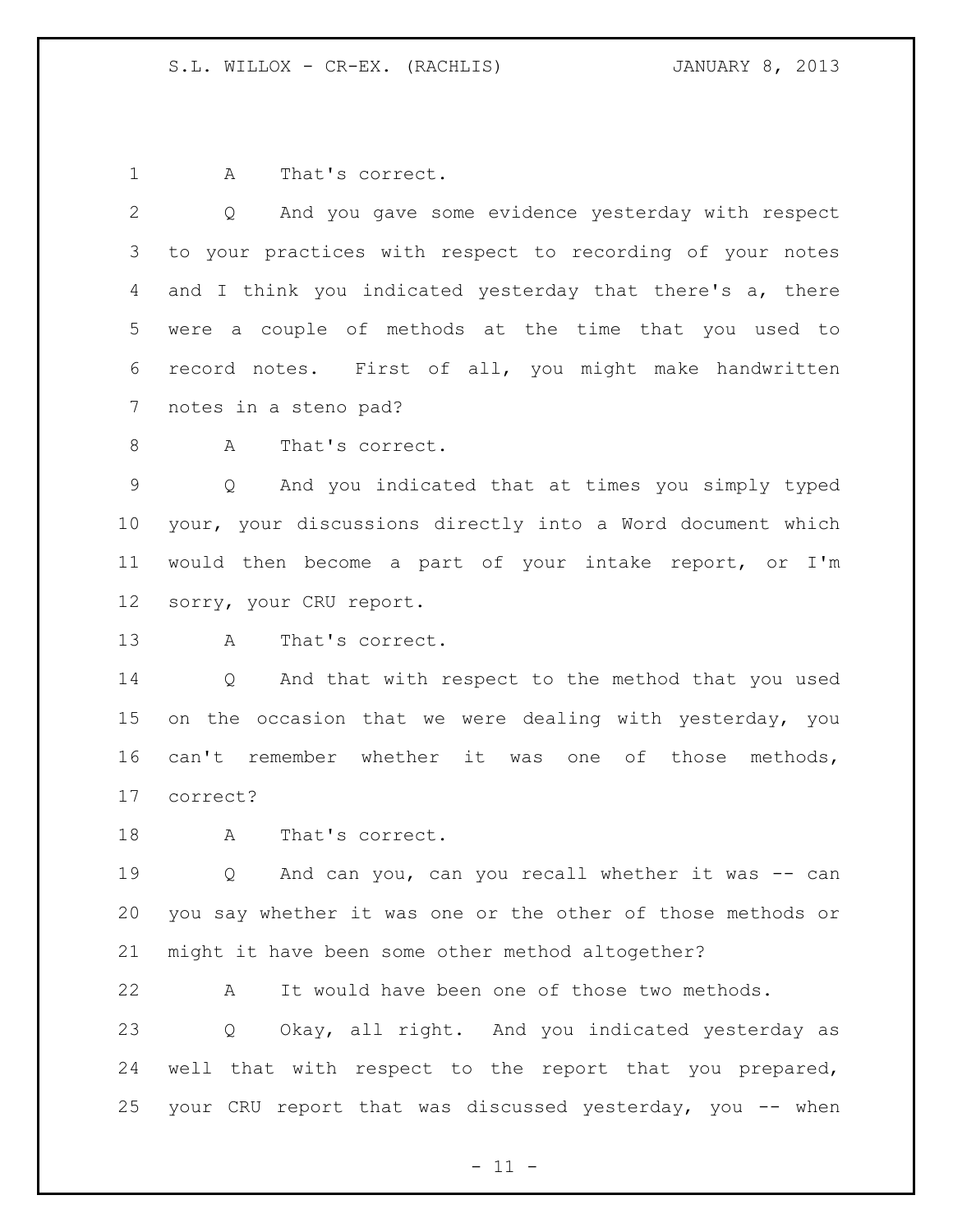that report was ultimately prepared, you might have put some additional -- if you were basing your notes on your steno pad notes, you might have put in some additional words or sentences to flesh out the notes that you took in your steno pad; is that fair to say?

A Yes.

 Q All right. You recall giving that evidence yesterday?

A Yes.

 Q All right. And with respect to what was actually going on at the time that you had discussions with Nurse Wu, who I represent, I want to ask you a couple of questions about the context of that discussion. First of all, you indicated yesterday that it came in the door and the matter came to you because of a contact from a hospital social worker at the Women's Hospital, correct?

A That's correct.

 Q A source of referral who has previously given evidence in these proceedings. When the matter, when you undertook that matter, the matter wasn't considered a child protection investigation, correct?

- A That's correct.
- Q All right.

 A Well, it was considered a child protection investigation in the sense that I was following up, but

 $- 12 -$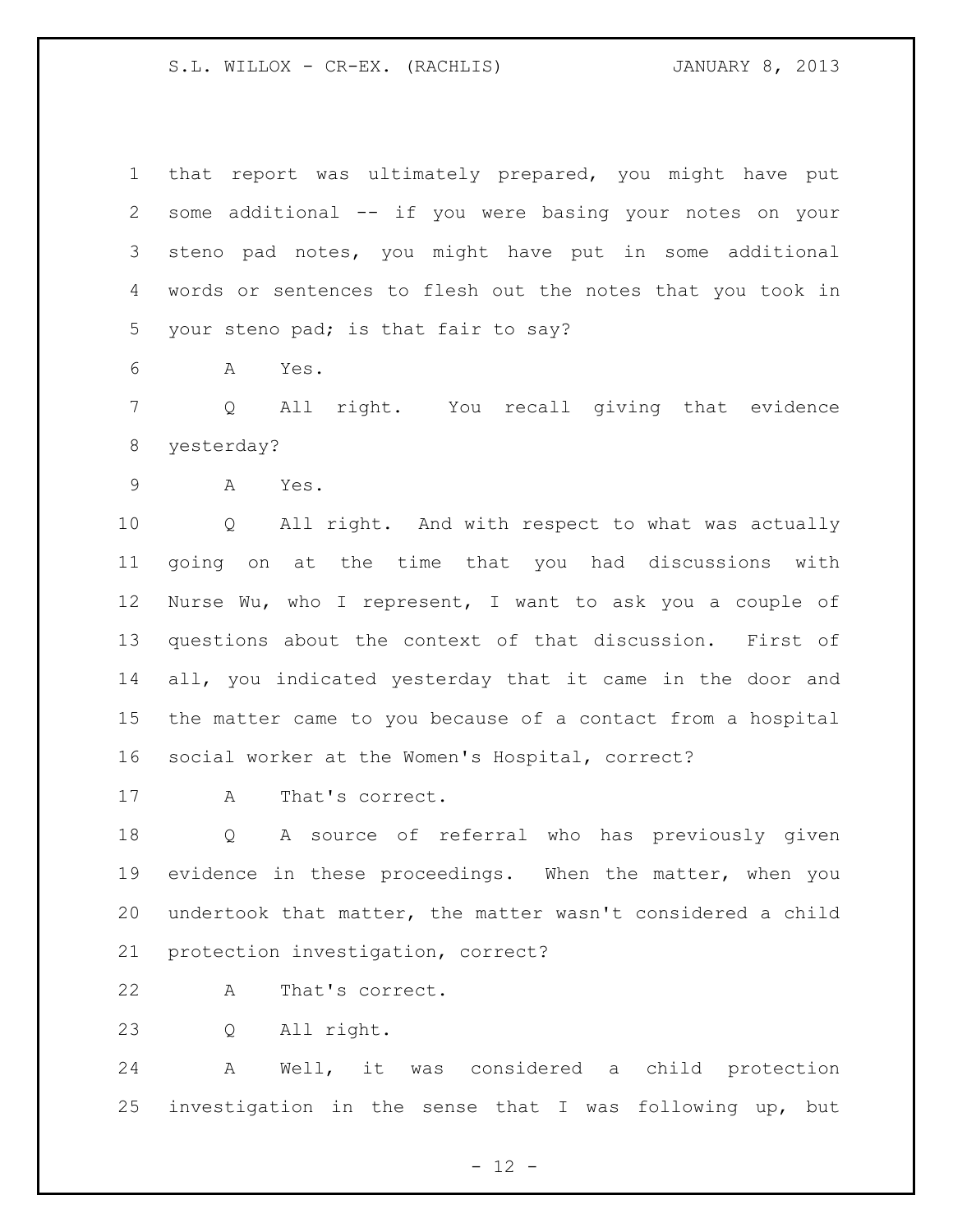there was not a child protection concern reported.

Q All right.

 A We were attempting to either validate or substantiate whether there was a child protection concern that required our involvement.

 Q All right. So you were notified that Samantha Kematch had given birth to a baby at Women's Hospital. That came to your attention and you were following up on that?

A Correct.

 Q All right. Now in -- you testified yesterday with respect to a number of conversations and activities that led to your conversation with the Public Health nurse, Ms. Wu. I'm going to go directly to your conversation with 15 Ms. Wu. When you connected with Ms. Wu, that was, my understanding is that what led to that was that you left a telephone message for her on December 3rd, 2004, correct?

18 A Correct.

 Q And that Ms. Wu returned the call to you later that afternoon?

A Yes, she did.

 Q All right. And when you were -- when the two of you were live, so to speak, you, I take it that you did not indicate to Ms. Wu that you were performing a child protection investigation per se. That is nowhere in your

 $- 13 -$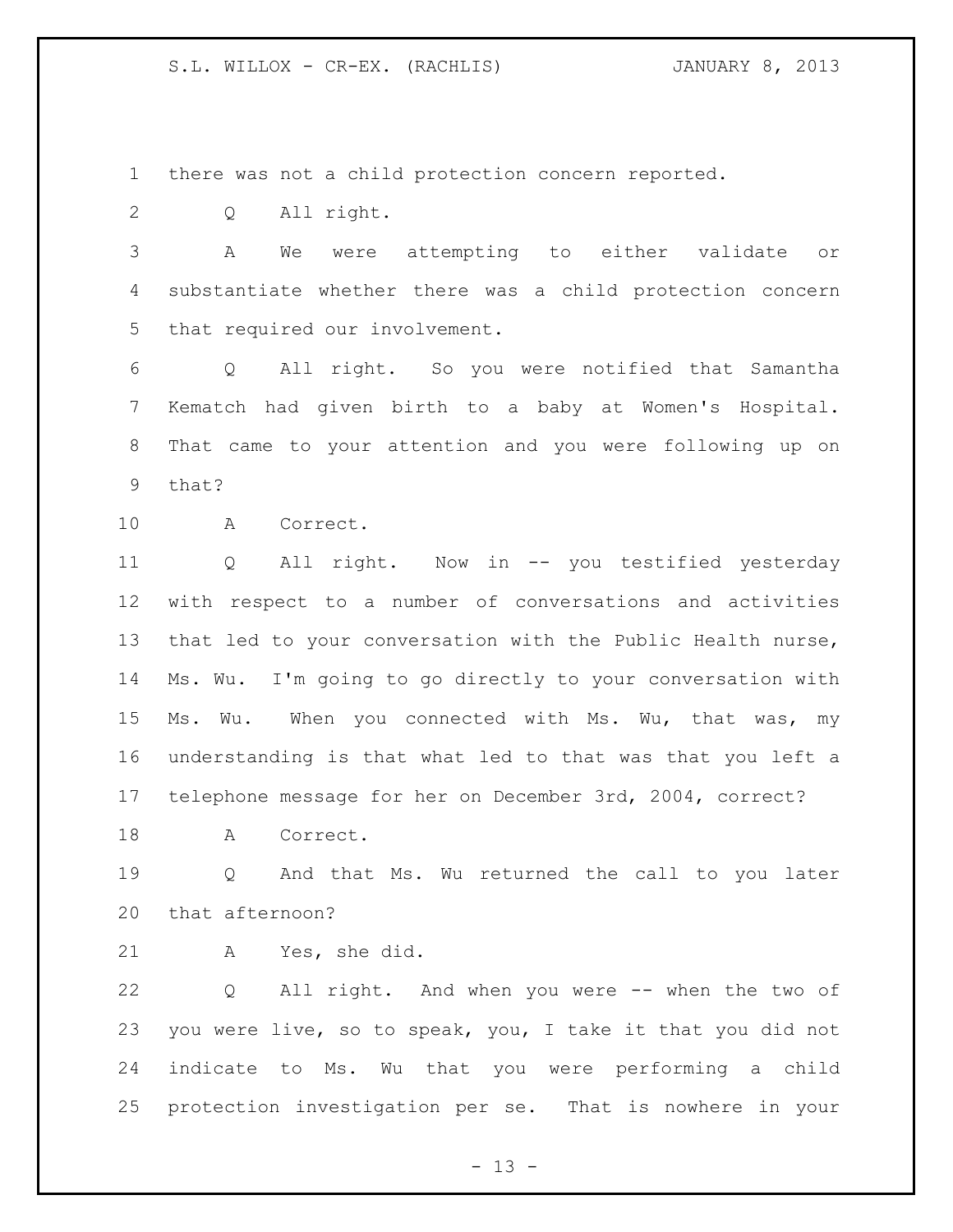notes.

 A No, those words are not in my notes. Q All right. And Ms. Wu didn't indicate to you that she had any child protection concerns, correct? A No, she did not. Q All right. So yesterday, when you made reference to the conversation between Ms. Wu and yourself, you used the expression "play on words" and to me a play on words means a pun or something like that, but I think what you were trying to say yesterday is that no one said anything, that you didn't say you were performing a child protection investigation, correct? A I didn't say I was performing a child investigation. I said our agency was following up to determine, based on concerns that were reported to us, to see if there was a concern from her perspective with respect to the family.

 Q All right. So you did not explicitly say to Ms. Wu that you were performing a child protection investigation?

21 A No, I did not use those words.

 Q All right, all right. And so you didn't use those words and Ms. Wu, you indicated yesterday, what you implied from your conversation with her is that she didn't have any child protection concerns, correct?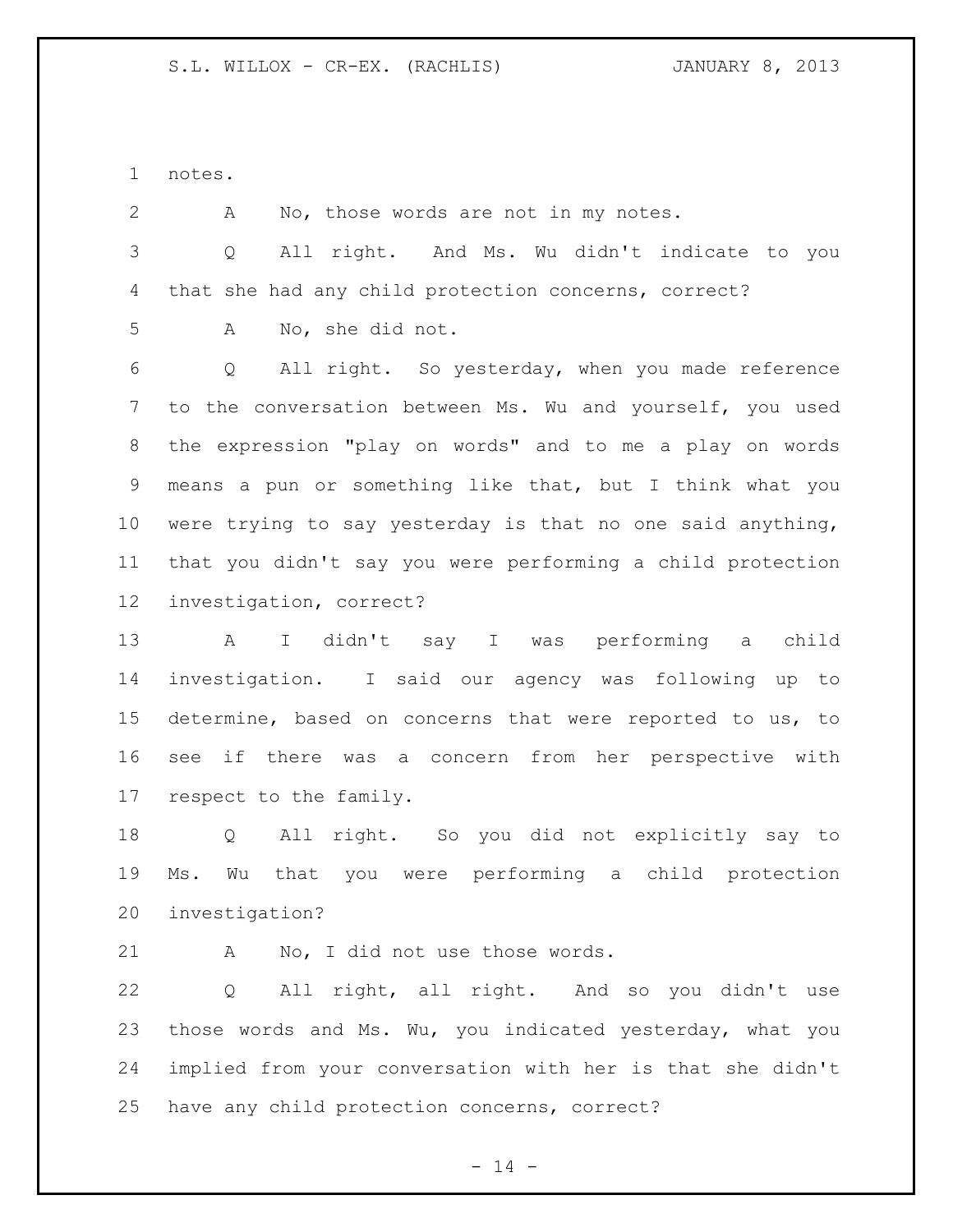1 A That's correct.

 Q And you indicated yesterday that you reminded Ms. Wu of her obligations under the Child and Family Services Act to report if she considered that a child was in need of protection?

A That's correct.

 Q And that she did not indicate to you that she had any concerns that there was a child in need of protection in this case.

A That's correct.

 Q All right. And what you implied from that, as you testified yesterday, was that, was that she not only understood her obligations under the Child and Family Services Act, but that she in fact didn't feel that there was any evidence supporting her making any steps to report in this case, taking any steps, I should say.

 A Sorry, the last part of what you said was that she did not feel?

 Q You, you indicated yesterday in your testimony that you implied from that conversation that she not only understood her duty to report --

A Correct.

 Q -- correct, but that in this case she didn't feel that there was anything that supported her duty to report, that there was any, any child protection concern in this

 $- 15 -$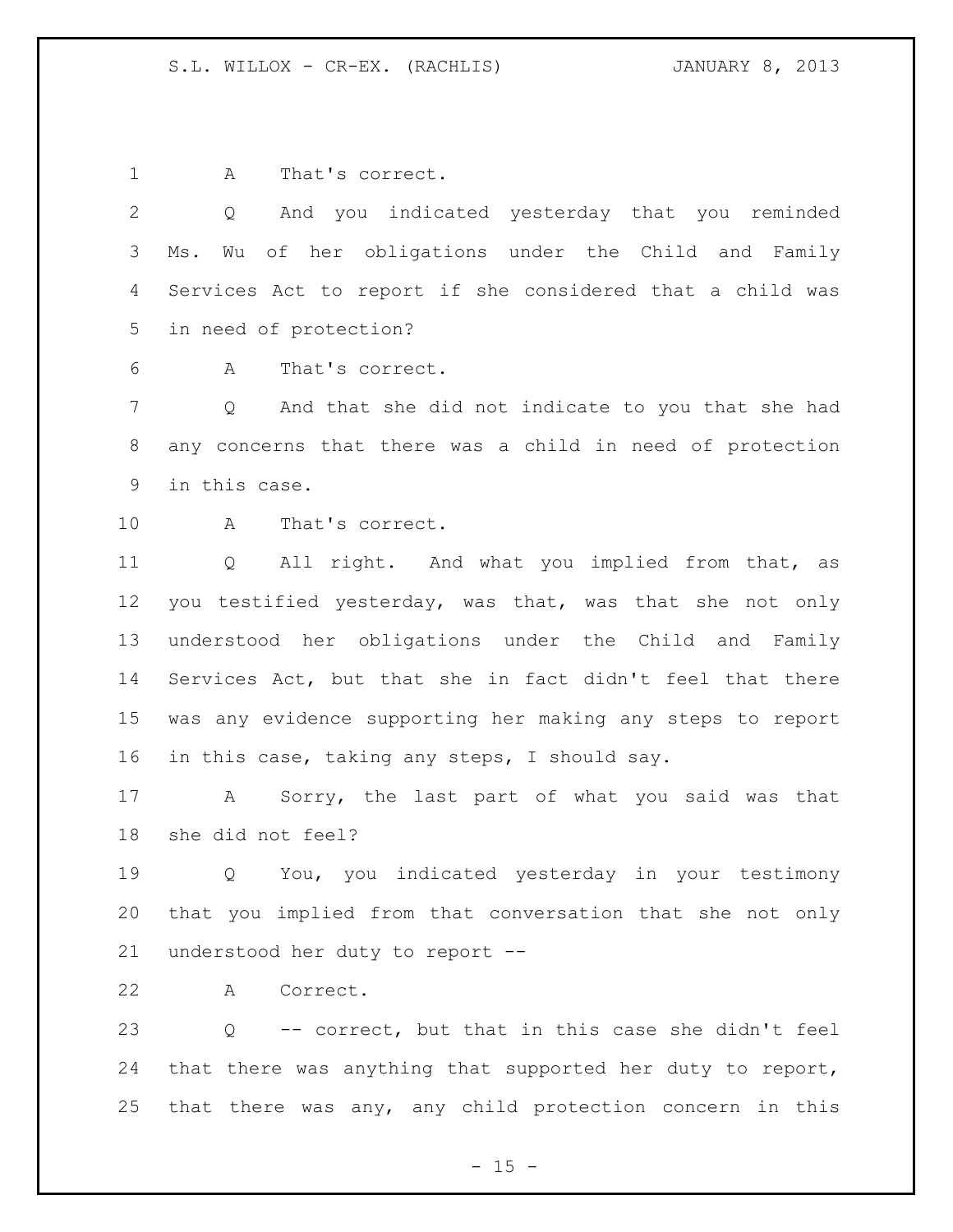case.

 A That was my interpretation, yes. Q All right. Now you indicated yesterday that, I believe that you started at the crisis response unit, CRU, in 2002 and at that point you had been practicing social work for three years, correct? 7 A '99 to 2002, yes, three years. Q All right. And can you remember the month that you started at CRU in two thousand -- A September 2002. Q I'm sorry? A September 2002. Q All right. So we're talking about a conversation that took place with my client in December of 2002, or 2004, I'm sorry. You had been working in the crisis response unit for two years at that time? A That's correct. Q All right. And at that point in time, I take it you were generally familiar with some of the things that Public Health nurses do in the course of their duties as Public Health nurses based on your two years' experience? A I believe so, yes. Q All right. But, you know, certainly your job was in the child protection field? A Um-hum.

 $- 16 -$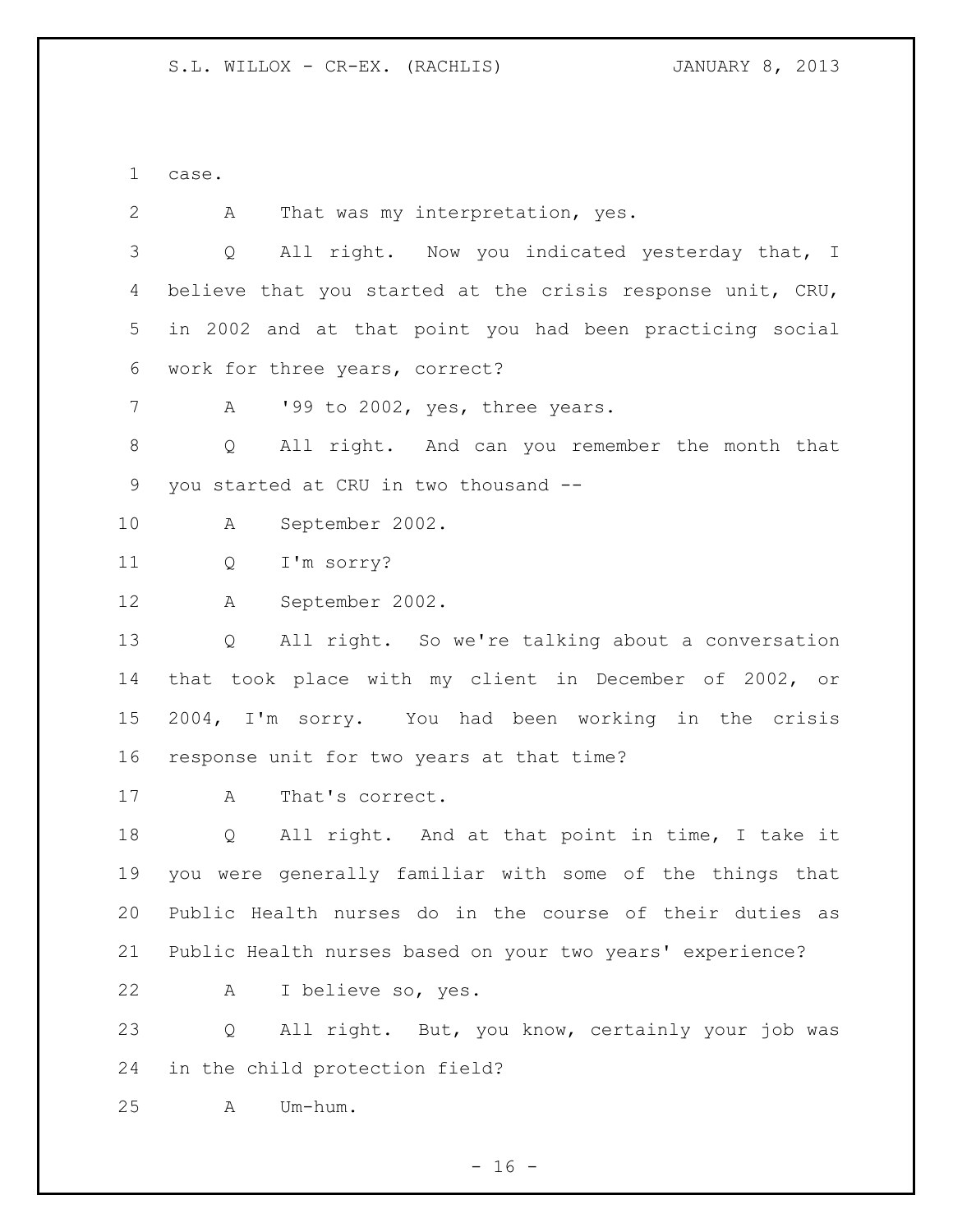Q Public Health nursing was, was an external field, in fact I think you referred to the Public Health program a as a collateral source. It was outside -- A Correct. Q -- of your area of concern. But I take it generally you were familiar with some of the things that Public Health nurses do with -- 8 A Generally, yes. Q -- postpartum women and newborn babies? They do things like check mothers for recovery from child birth, correct? A Correct. Q And check whether there's any breastfeeding concerns, correct? A Correct, yes. Q They weigh the newborn -- A Weigh. 18 Q -- and examine the newborn? A Discuss feeding. Q All right. And you were generally aware that those were health related matters that Public Health nurses would attend to, correct? A Correct. Q You testified yesterday, Ms. Willox, with respect to the part of the conversation with Ms. Wu whereby she

 $- 17 -$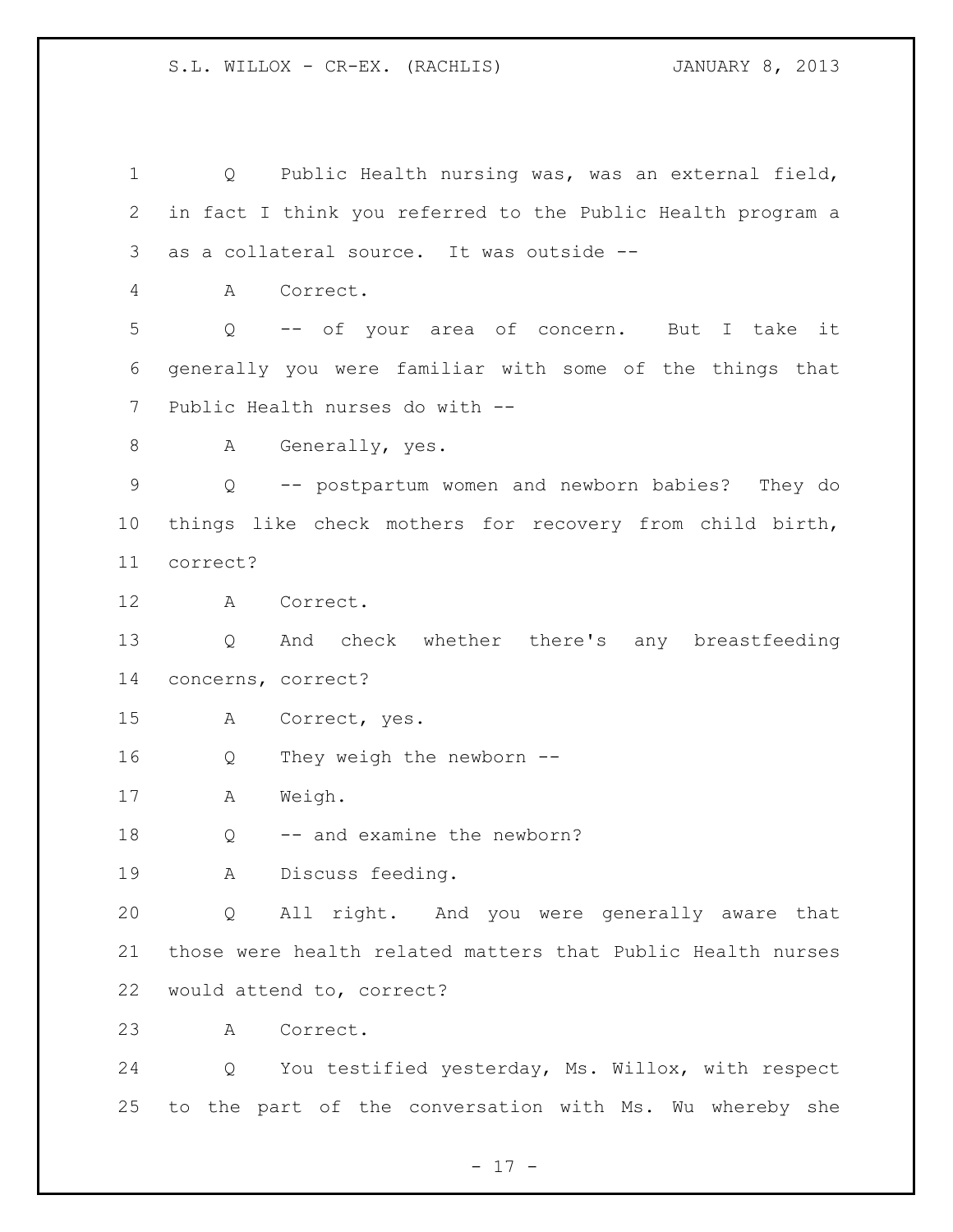indicated that she would have to have, obtain consent from her client to have a further discussion, correct?

A Yes.

 Q And you were asked yesterday what you understood the Public Health nurse was actually, would be seeking consent to obtain. Do you remember being asked that question by commission counsel?

8 A Vaquely, yes.

 Q All right. And in your answer to commission counsel, you indicated that while you understood that the Public Health nurse would be seeking consent with respect to providing you with other health information. Do you recall giving that answer?

A Yes.

 Q All right. And you indicated a moment ago that you were aware generally that Public Health nurses do things like check a woman postpartum, check breastfeeding, check the child, weigh the, weigh the newborn baby.

A Yes.

 Q So I take it that when you understood that the Public Health nurse would be seeking, would need to seek consent, that you were -- you did understand at the time that the consent she would be seeking was in relation to that other information?

A That was my interpretation, yes.

 $- 18 -$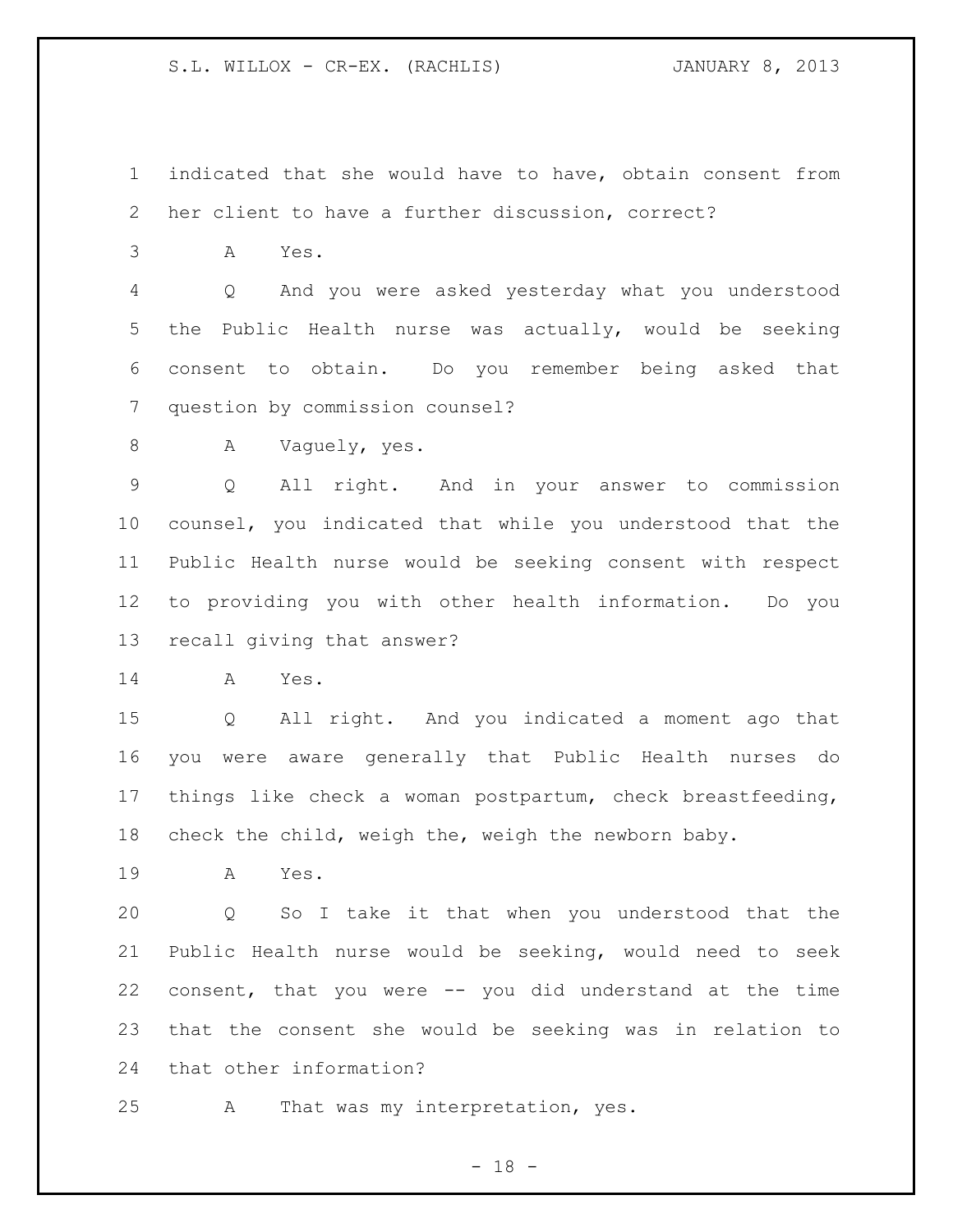Q All right. I'd like to go to commission disclosure 0002, which is the section 10 report and you were asked some questions about that report yesterday. UNIDENTIFIED PERSON: Need a page number. MS. RACHLIS: I'm sorry? UNIDENTIFIED PERSON: A page number? MS. RACHLIS: Page number is 161, I believe. BY MS. RACHLIS: Q And I believe you indicated yesterday that in your testimony that you were not interviewed in connection with this report. 13 A This is which report, sorry? Q This is the section 10 report prepared by Ms. Christianson-Wood. A I did have email contact. Ms. Christianson-Wood did ask me a series of questions via email. Q All right. You were not interviewed personally -- A No, I was not. Q -- with respect to this report. And I believe you indicated yesterday that with respect to all of the reports produced in connection with this, this death, that 24 you were not provided with a full copy of -- you haven't been provided with a full copy of any of these reports,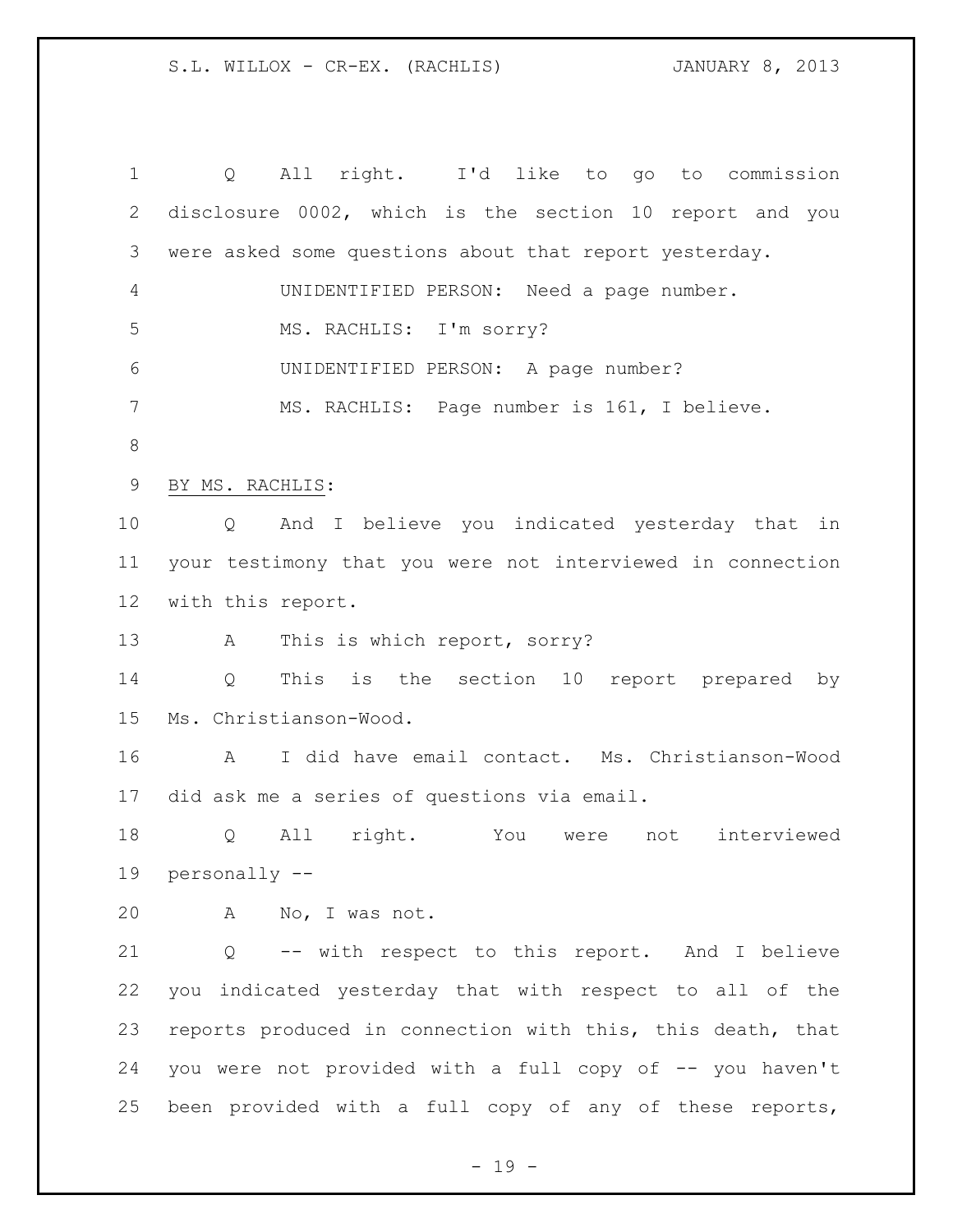correct?

A That's correct, yes.

 Q And that you were not provided with even the excerpts that you have been provided with now until you were starting to get ready for these proceedings?

A That's correct.

 Q All right. Now with respect to the, the section of this particular report, commission disclosure 0002, you were asked some questions yesterday about the paragraph at the top of page 161 and commission counsel asked you whether that paragraph, in reference to the conversation with my client, was accurate. Do you recall being asked that question yesterday afternoon?

A Yes, I do.

 Q And my note of your answer, Ms. Willox, is that you said that this was accurate for the most part but then you went on to refer to the phrase that indicates that the PHN refused to provide information or to agree to call if 19 there were concerns. And you, your testimony yesterday, Ms. Willox, I understood to be, that fairly that's not accurate, that that reference was not accurate with respect to your discussion with the Public Health nurse and that in particular Ms. Wu did understand her duty to report and that she did not refuse to call if there were any concerns. I think you gave that evidence yesterday.

 $- 20 -$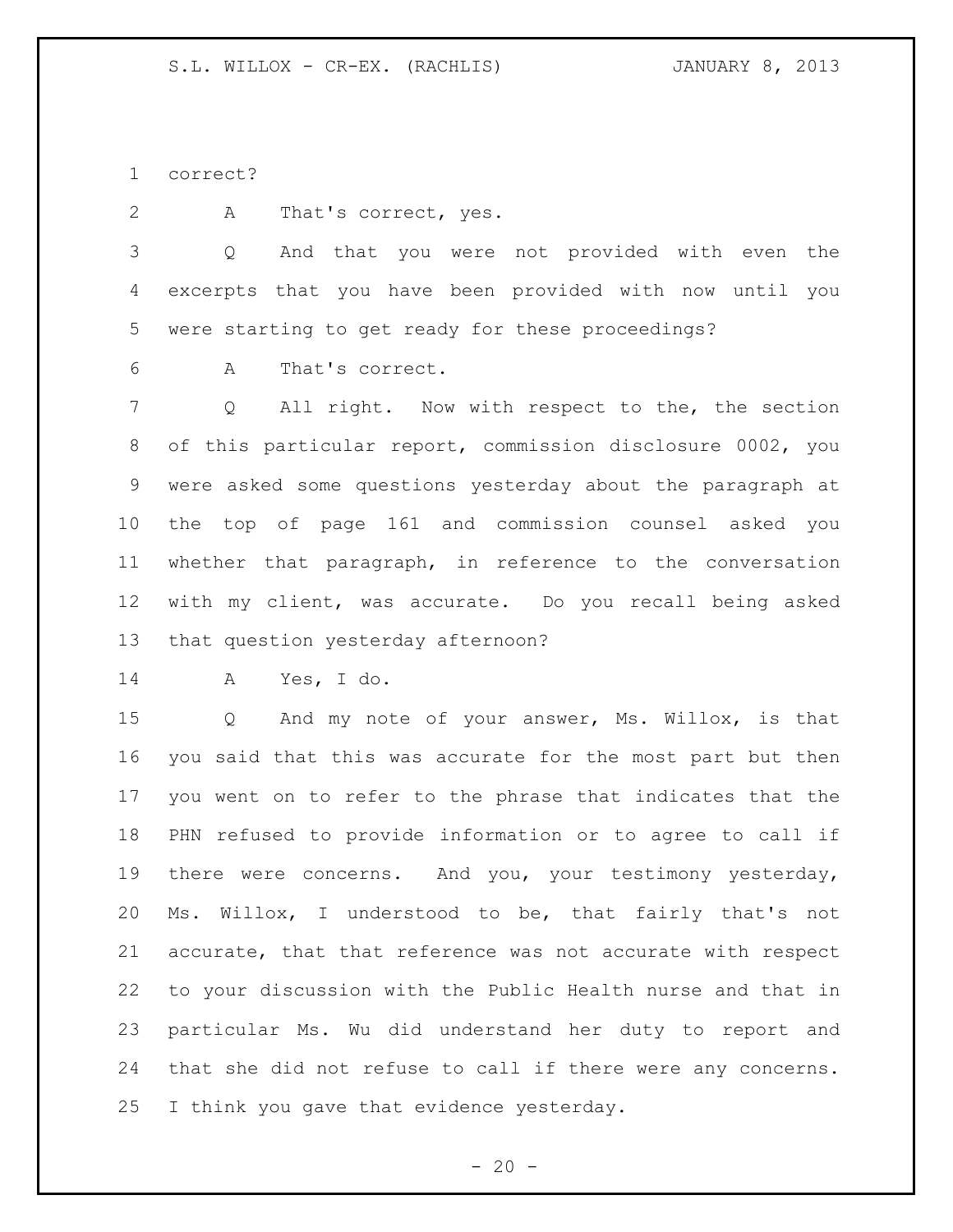A Yes, and I guess I gave that yesterday as the way it is where Public Health refused to provided information. She, in essence, answered my question by saying, acknowledging her obligation to report, but she did not clearly advise me she did not have child protection concerns and she did not provide me with any other information about her client.

 Q All right. And with respect to that, Ms. Willox, I take that it would have been -- although you, you implied something from her conversation, it would have given you greater security if she confirmed that she had no child protection concerns. That's what you were saying yesterday.

 A Yes, just like I'm being asked if I clearly advised her if I -- or if I clearly indicated to her that I was conducting a child protection investigation, she did not clearly advise me that she did not have child protection concerns.

 Q All right. So there were things to be implied from both sides --

A Yes.

 Q -- of the conversation. And with respect to the phrase that the PHN refused to agree to call if there were concerns, that's not accurate, is it?

A No, she did not say that during our conversation.

 $- 21 -$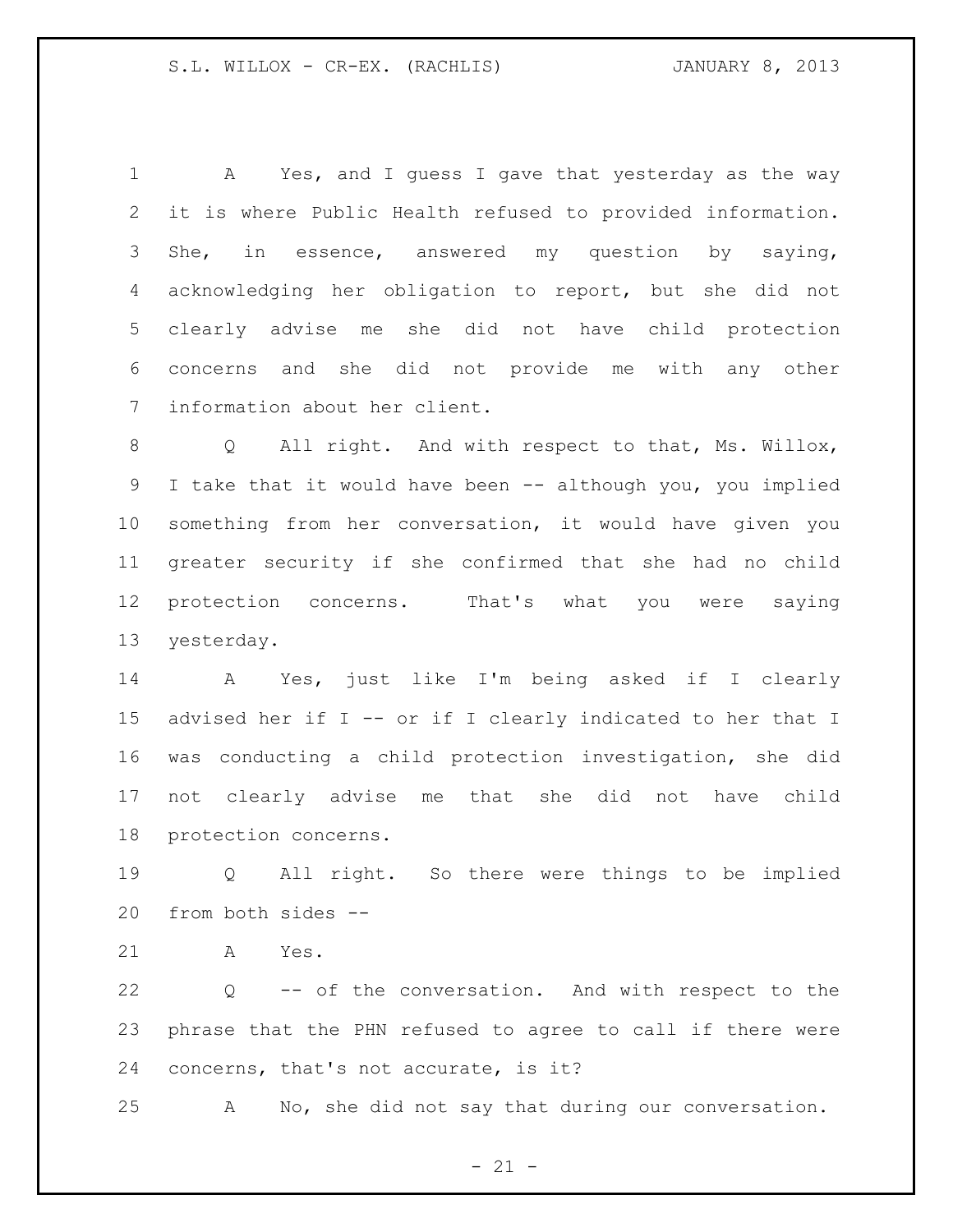Q All right. MS. RACHLIS: Those are my questions. Thank you. THE COMMISSIONER: Mr. Buchwald? MR. BUCHWALD: Good morning, Mr. Commissioner. I just wish to advise that I will not have any questions for this witness. THE COMMISSIONER: All right, thank you. 8 MR. BUCHWALD: Thank you. THE COMMISSIONER: I understood you did, that's why I called you. Fine. 11 MR. BUCHWALD: Thank you. 12 THE COMMISSIONER: Mr. Paul, you're next. CROSS-EXAMINATION BY MR. PAUL: Q Good morning, witness. My name is Sacha Paul. I'm one of the lawyers for the department and Winnipeg Child and Family Services. A Good morning. Q Good morning to you. I will say what every lawyer says, I just have a few questions. Just to recap your evidence from yesterday, just so I understand what was said, your involvement in this case occurred or starts on December 1, 2004? A That's correct. Q And in essence it spans until December 7, 2004,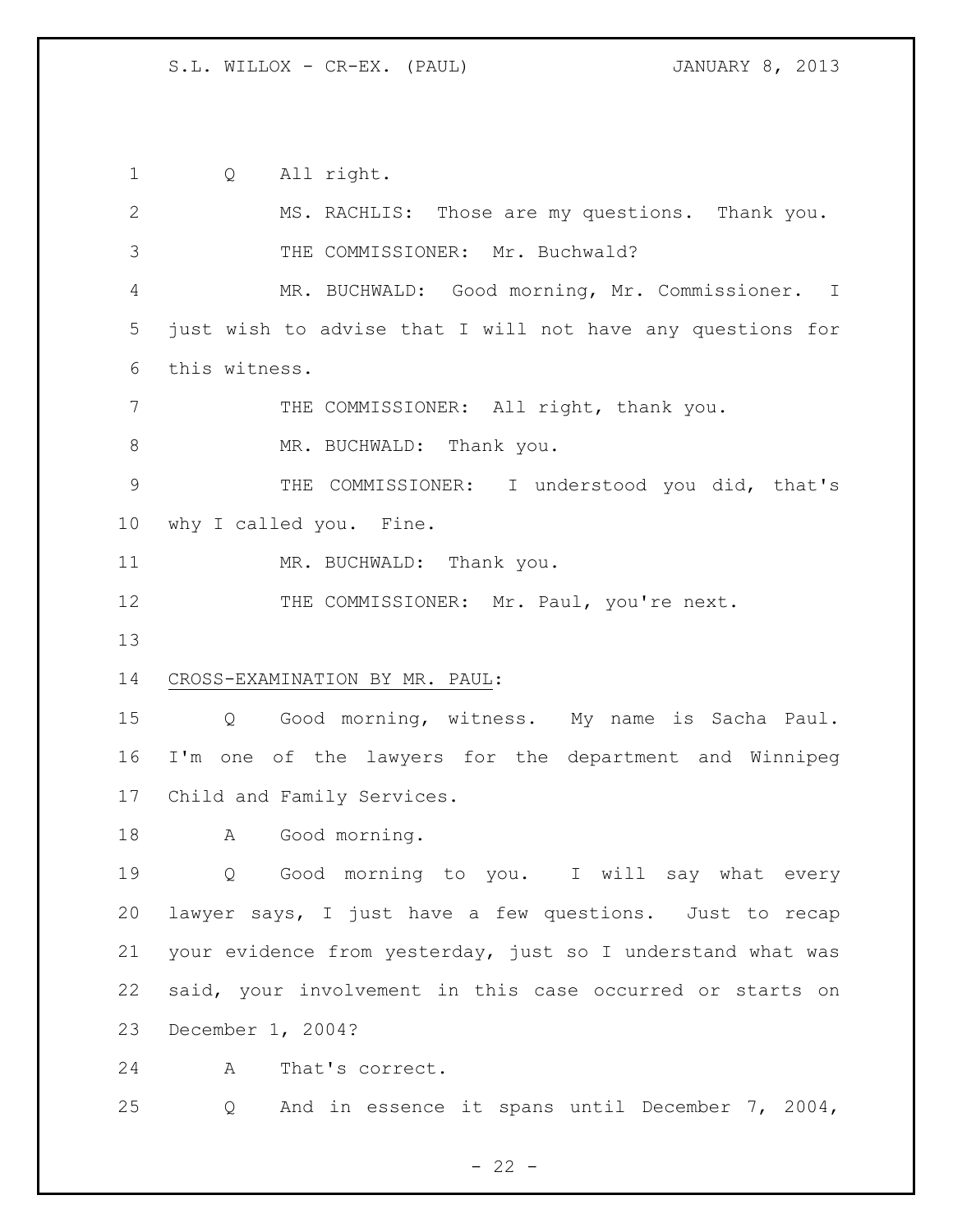when you type up the report? A That's correct. Q And from your report I understand that most of your investigations, calls, et cetera, occurred from December 1 to December 3? A Yes. Q Right. So in essence we're talking about a span of anywhere from three days to one week? A Correct. Q And that's the sum total of your involvement in this particular file? A Yes, it is. Q And of course this one week occurred in 2004? A Yes. Q And that is now some eight years ago. A Correct. Q My notes of what you told the commissioner yesterday, quite fairly, that you had no statistics with respect to the issue of workload, that's correct? A Correct. Q So fairly then you wouldn't be able to tell the commissioner the number of calls coming into CRU at a given time? A No, I would not. Q And you wouldn't be able to tell the commissioner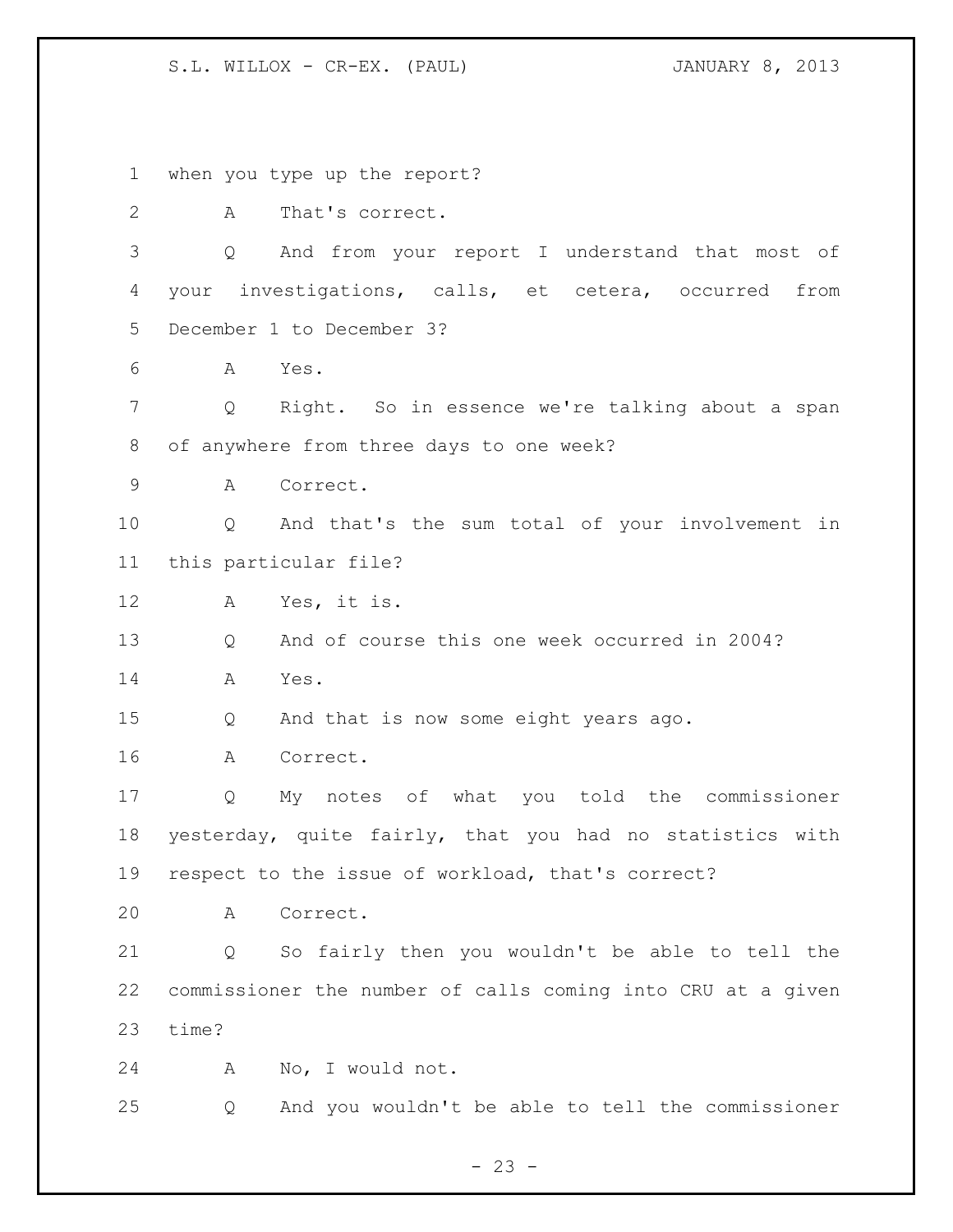the number of referrals going from CRU to intake? A No, I would not. Q And you wouldn't be able to tell the commissioner the length of time a case stayed at CRU? A No. Q Of course at this time your job as a CRU worker, your job is not to collect statistics? 8 A Correct. Q And I think my understanding of the evidence and where this issue ultimately ended up, was that you fairly told the commissioner that you don't recall anyone telling you to keep files longer at CRU? A There was no directive that we were to keep files longer at CRU. It was just a process that happened as a result of a request for ongoing services. Q Right. But no directive from anybody? 17 A No, not that I recall. Q And back to this particular case, my understanding of your evidence is that again you told the commissioner that your supervisor didn't tell you the reason why the file came back to you. A That's correct. Q In essence, the supervisor told you to undertake some certain steps but not the reasons why she's asking you to do these certain steps?

 $- 24 -$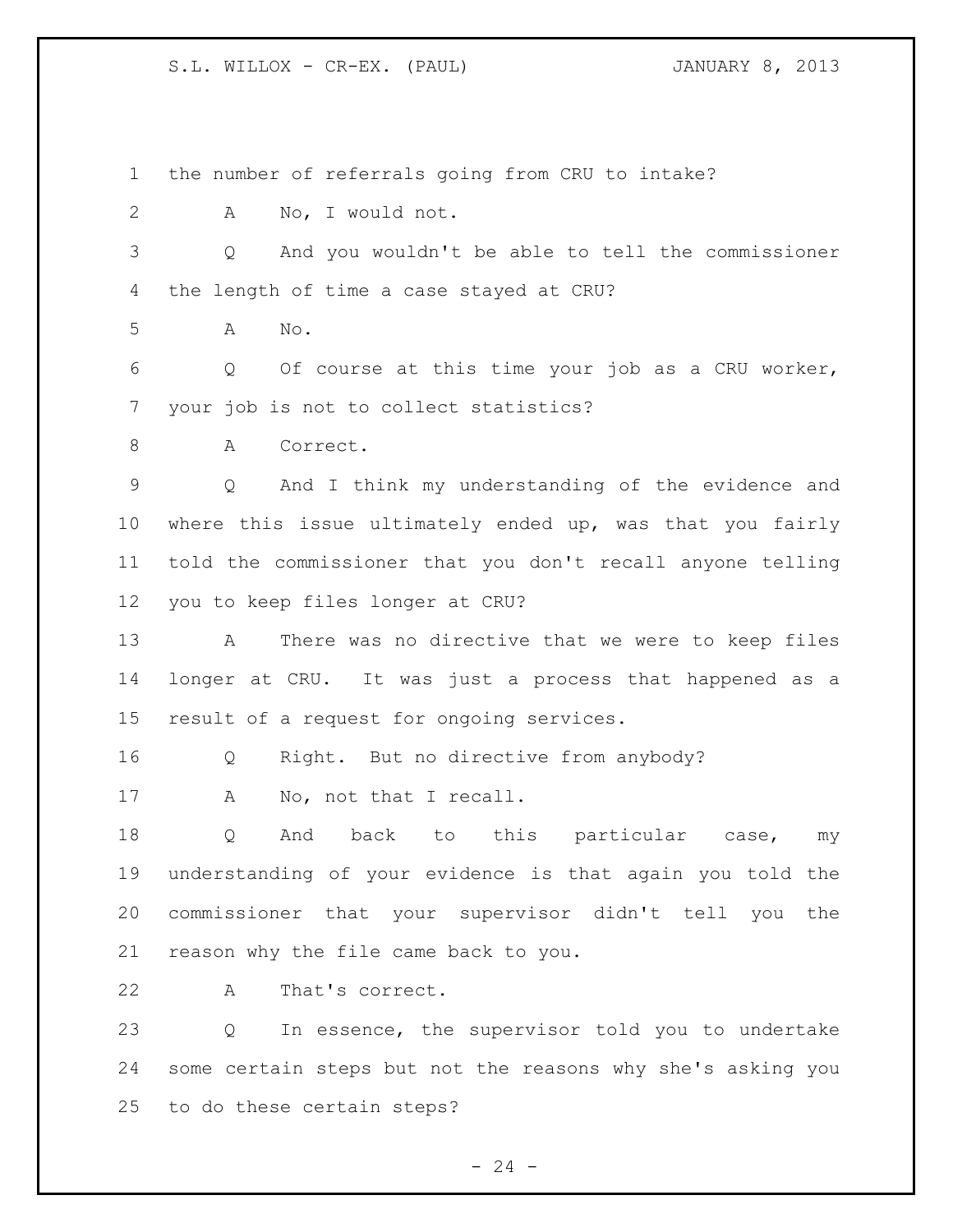A Correct. Q I think your evidence also is generally the nature of work at CRU is that it's cyclical? A Correct. Q Some times then can be busier than others? A True. Q I think you also told the commissioner that you don't recall how busy you actually were those eight years ago in December? A That's true, yes. Q And I think you told the commissioner and Ms. Walsh that you don't remember feeling any pressure to close files due to workload? A Correct. Q And of course you wouldn't be able to speak to the workload for that particular week in December 2004? A Correct. Q You wouldn't be able to tell me the vacation schedules of your other workers at CRU in December 2004? A Correct. Q You wouldn't be able to tell the commissioner if they took any sick days for that particular week in December 2004? A Correct. Q If we can move slightly to another area. My

 $- 25 -$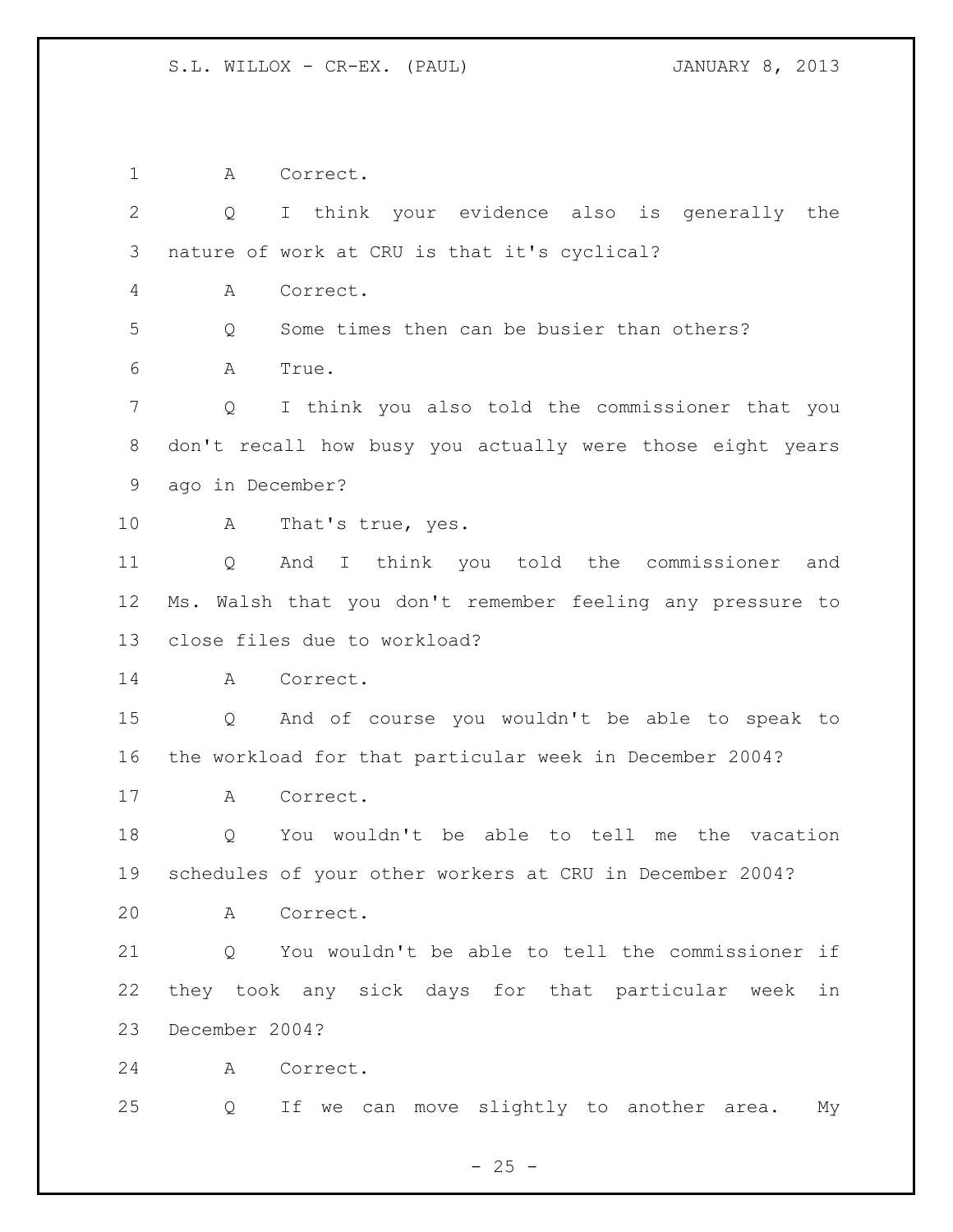understanding is that this concept of devolution finally took place in May of 2005, would you agree with me on that point? A Yes. Q And essentially what's happening in May of 2005 is that a number of family service agencies are being created at that time. 8 A Correct. Q At this point, in May of 2005, tier 1 and tier 2 intake remained in Winnipeg? A Yes. Q Right. In essence, what was happening was that the long-term family service units were restructuring? A Correct. Q There was some aboriginal agencies being created, other non-aboriginal agencies being created, et cetera. A Correct. Q And again, we're just focusing on May of 2005 at this time. And again, your job as a CRU worker is to respond to the calls that are coming in. A Correct. Q Sometimes these calls are information only. A Correct. Q Sometimes these calls would be people seeking community resources, day care information, et cetera?

 $- 26 -$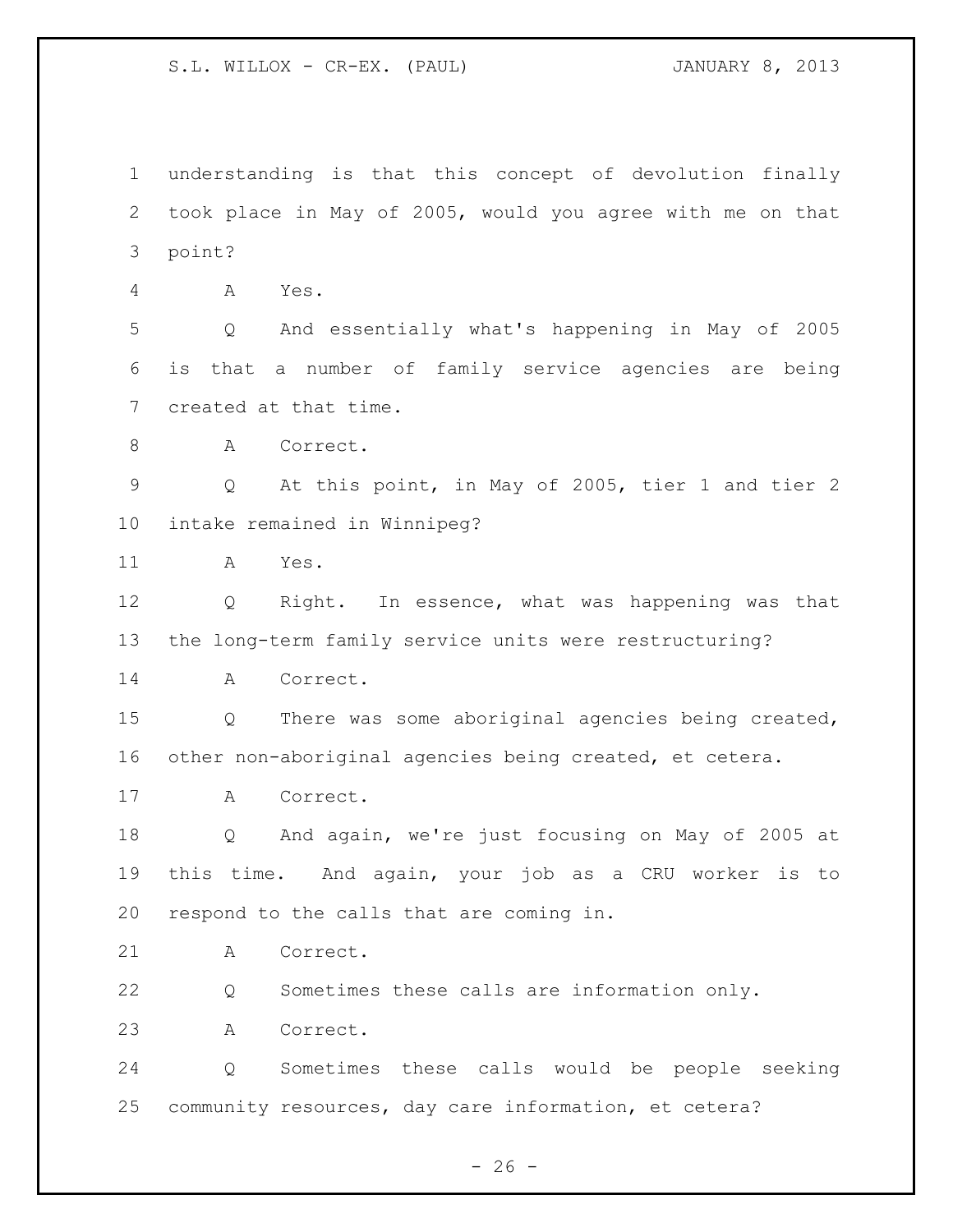A True.

 Q Those are not calls that trigger child protection investigations or concerns? A True. Q These are calls, in essence, that can be dealt with simply by picking up the phone and responding to that particular call at that time? 8 A That's correct.

 Q And of course sometimes, as is your function, you will get calls that raise child protection concerns?

A Yes.

 Q And your job as a CRU worker is to start to work up the information, gather that information?

14 A That's correct.

 Q Right. In the event that CRU determines that there's an immediate safety issue, CRU will respond to that particular call then and there, correct?

18 A That's correct.

 Q For example, if a child is two years old and is wandering the streets, CRU is going to go out then and there?

A That's correct.

 Q And sometimes of course, as you've indicated, the job with CRU is to work up the documentation, work up the information so you can have a better understanding of the

 $- 27 -$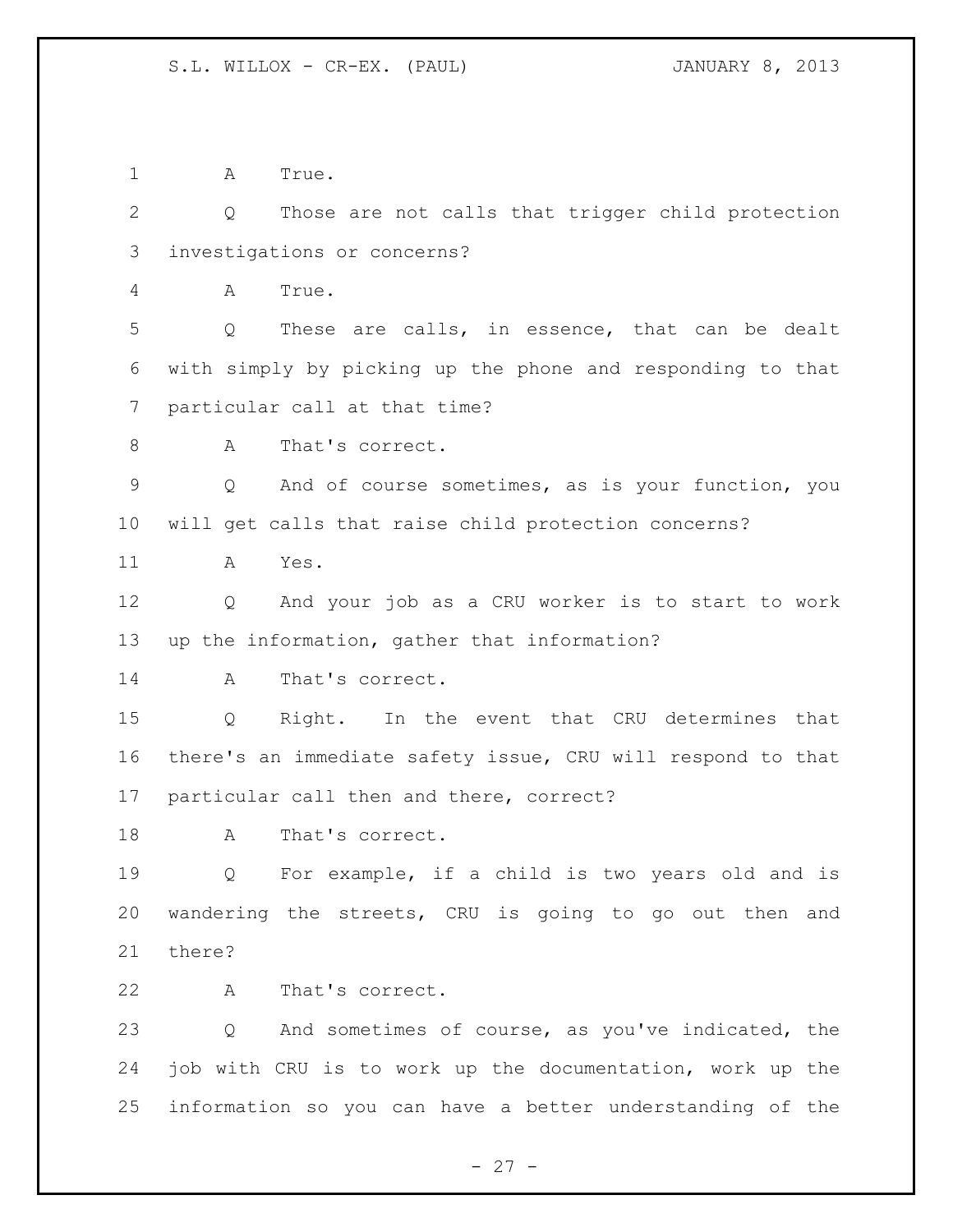file.

A That's correct.

 Q In fact, that's something that you did here by calling various other collaterals?

A Correct.

 Q Right. But all that is initiated, all that is started by someone calling you guys?

8 A Correct.

 Q And when I say call I also mean letters or walk-ins, people contacting you?

A Correct.

 Q And you would agree with me that the issue of referrals coming into CRU isn't related to how the family service units are restructuring during the period of devolution?

A That's correct.

 Q My understanding then is that as we moved into the May 2005 devolution, would you agree with me that from January 2005 to May 2005, family service units were not taking new referrals so that they could do their paperwork of transitioning files to the new aboriginal agencies?

 A That was occurring. I don't remember the timeframe that occurred, but that was occurring, yes, in a period of time.

Q Okay. And would you then agree with me or in a

 $- 28 -$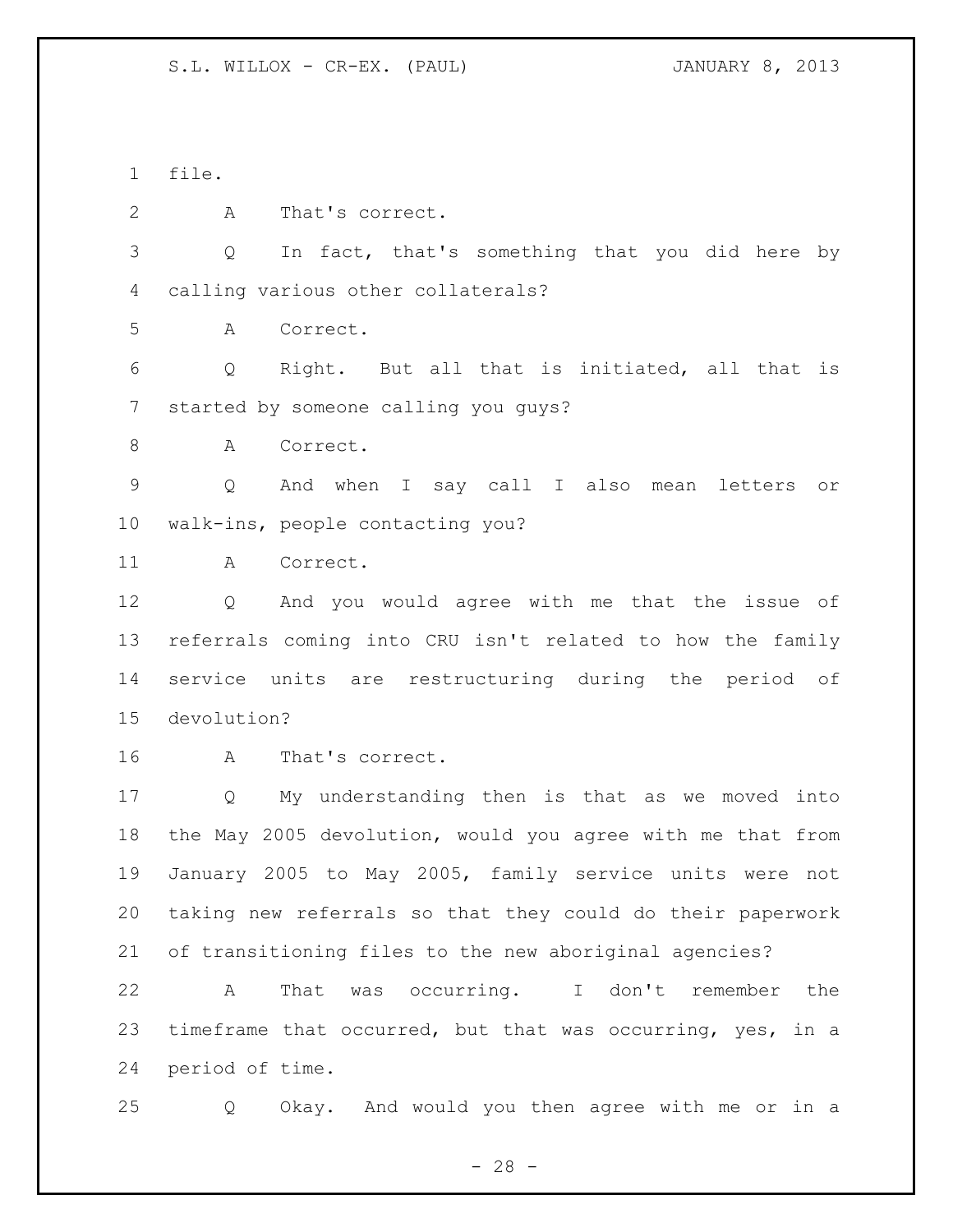| $\mathbf 1$     | position to comment that as these units are focusing on               |
|-----------------|-----------------------------------------------------------------------|
| $\mathbf{2}$    | paperwork, that the preservation and reunification teams              |
| 3               | are the ones picking up the new referrals coming in from              |
| 4               | intake, are you aware of that?                                        |
| 5               | I'm not sure. I -- now that you say that, that<br>A                   |
| 6               | might be, that could be true.                                         |
| 7               | Okay.<br>Q                                                            |
| $\,8\,$         | A<br>I don't recall exactly.                                          |
| $\mathsf 9$     | Would you agree with me that during this same<br>Q                    |
| 10              | time period the community programming department was                  |
| 11              | volunteering to assist in the transition, are you aware of            |
| 12 <sup>°</sup> | that?                                                                 |
| 13              | Not specifically, no.<br>A                                            |
| 14              | Okay. Are you aware that during this period part<br>$Q \qquad \qquad$ |
| 15              | time staff were approached to increase their hours and many           |
| 16              | did?                                                                  |
| 17              | No, I'm not.<br>A                                                     |
| 18              | Are you aware that social work students were<br>Q                     |
| 19              | approached to do work on a casual basis during this period?           |
| 20              | No, I was not.<br>А                                                   |
| 21              | And are you aware that recent retirees were also<br>Q                 |
| 22              | approached to do additional work during this time period?             |
| 23              | No, I was not.<br>Α                                                   |
| 24              | additional<br>would<br>that<br>Q<br>And<br>you<br>be<br>aware         |

- 29 -

administrative staff were hired to assist in this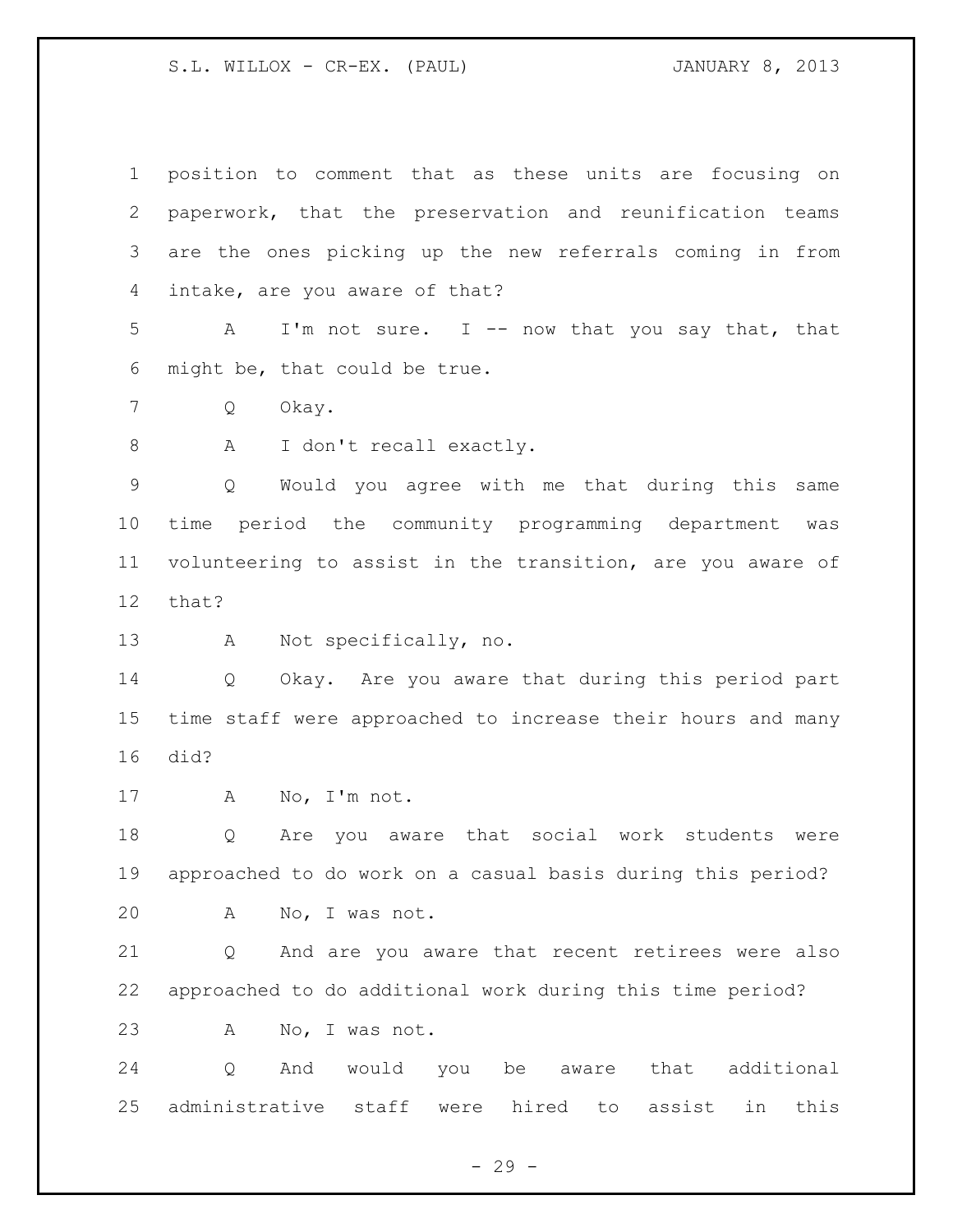S.L. WILLOX - CR-EX. (SAXBERG) JANUARY 8, 2013

 transition at this time? A No, I was not. MR. PAUL: Those are my questions, Mr. Commissioner. THE COMMISSIONER: Thank you, Mr. Paul. Mr. Saxberg? MR. SAXBERG: Thank you, Mr. Commissioner. CROSS-EXAMINATION BY MR. SAXBERG: Q My name is Kris Saxberg and I act for ANCR, Diva Faria and Diana Verrier, along with the three authorities other than the Métis Authority. And if we could just call page 36764 up to the monitor and that's from CD1790. Now -- THE COMMISSIONER: Just a minute till I find it. 36764? 17 MR. SAXBERG: That's right. 18 THE COMMISSIONER: Do I have this, commission counsel? MS. WALSH: Mr. Commissioner, I don't think you do because it wasn't part of the material that we copied for you for the direct examination. 23 THE COMMISSIONER: All right, that explains it. 

 $- 30 -$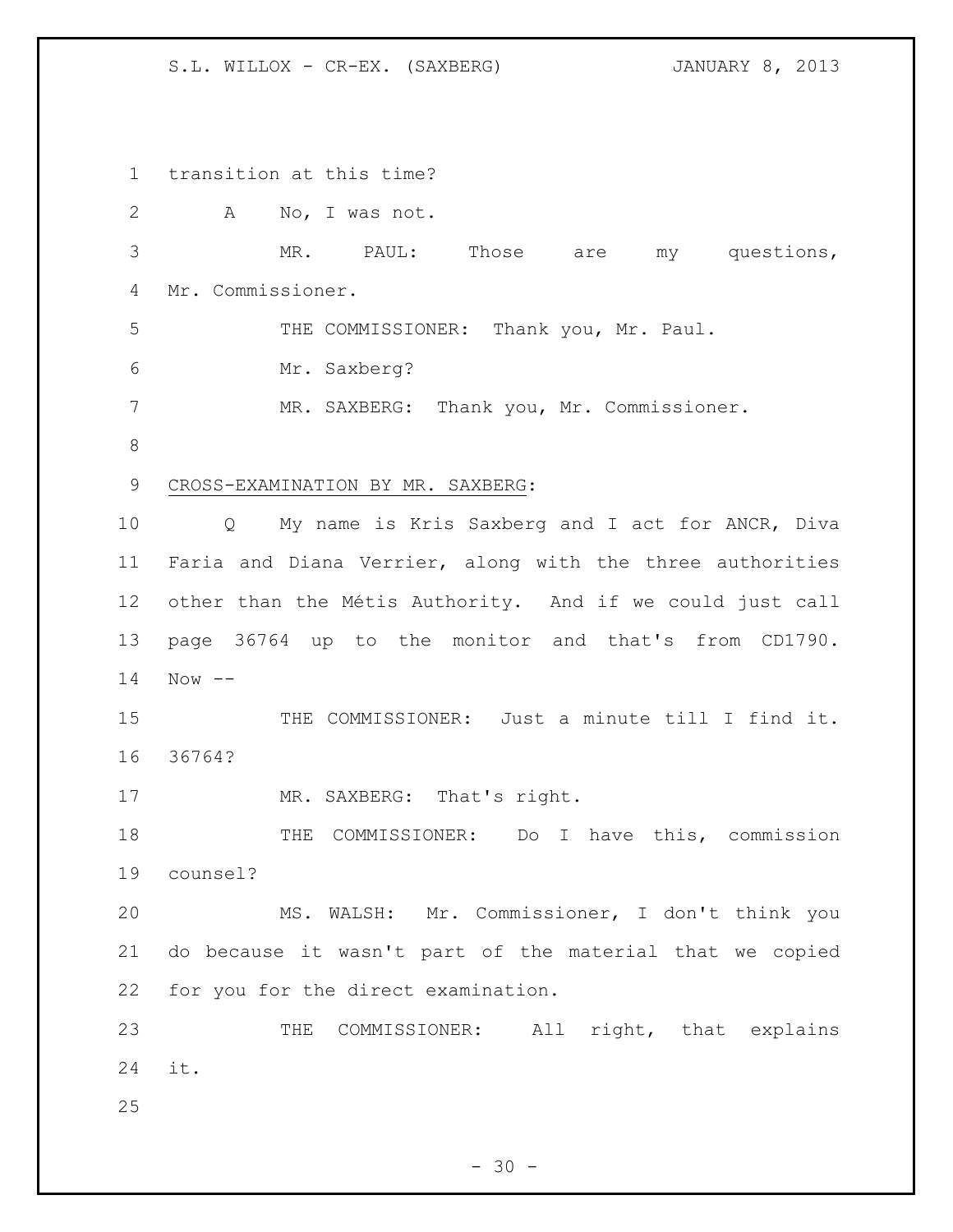BY MR. SAXBERG:

 Q Ms. Willox, this matter, the Phoenix, your involvement with Phoenix Sinclair, arose because of a referral from a social worker at the Health Sciences Centre, correct?

A That's correct.

 Q And in front of you I've put a note from that social worker and they indicate at the top there's, there are three dates, June 28th, July 8th and November 22nd, '04, do you see that?

A Yes, I do.

 Q Were you aware in doing your assessment of the file, that the hospital social worker had met with Samantha Kematch on three occasions prior to the referral to you in December of 2004?

 A Based on my recollection of my report I do not believe I was aware of that.

 Q Right. So the hospital social worker, who testified here as SOR #4, had met with Samantha on three occasions prior to the referral to you and had not indicated any child protection concerns but you were not aware of that information in doing your assessment of the file, were you?

A I don't believe so.

Q And of course that would be fairly important

 $- 31 -$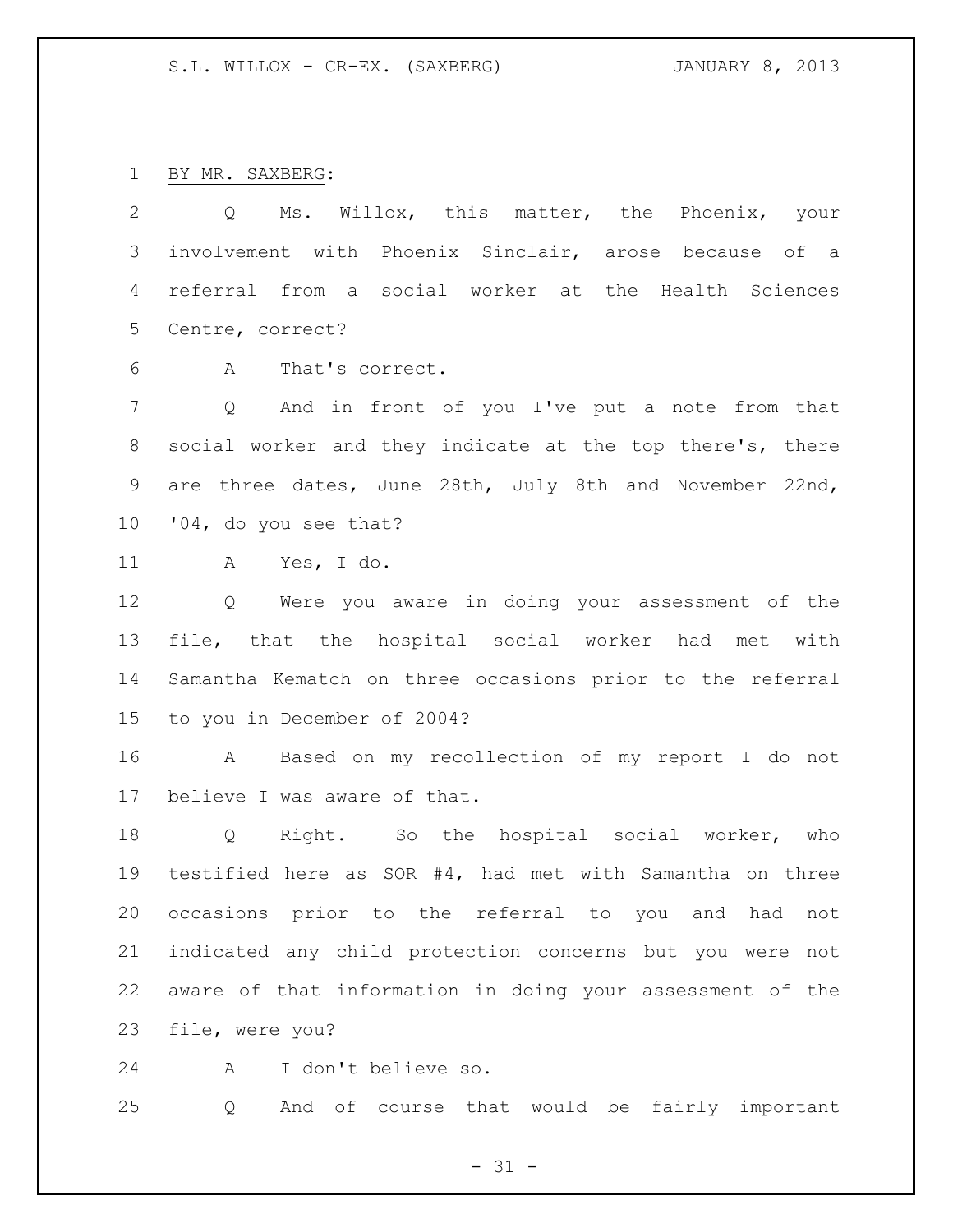S.L. WILLOX - CR-EX. (SAXBERG) JANUARY 8, 2013

 information for you to know that a social worker had met with Samantha on three occasions and hadn't had any concerns? A It would be helpful to know, yes. Q Would have augured in favour of that, the ultimate decision you made in terms of closing the file, wouldn't it? 8 A It would be a factor to consider, yes. Q In that direction though. A Yes. Q The direction of closing the file, to be clear, right? A Yes. Q And of course you know that Tracy Forbes from intake had visited with Samantha in July of 2004, correct? A That's correct. Q And she hadn't observed any child protection concerns doing her investigation, correct? A That's correct. Q And that would have been something that would have been at the forefront of your considerations in terms of your analysis of the file and your ultimate decision to close it, correct? A I believe so, yes. Q So you have two social workers who had visited

 $- 32 -$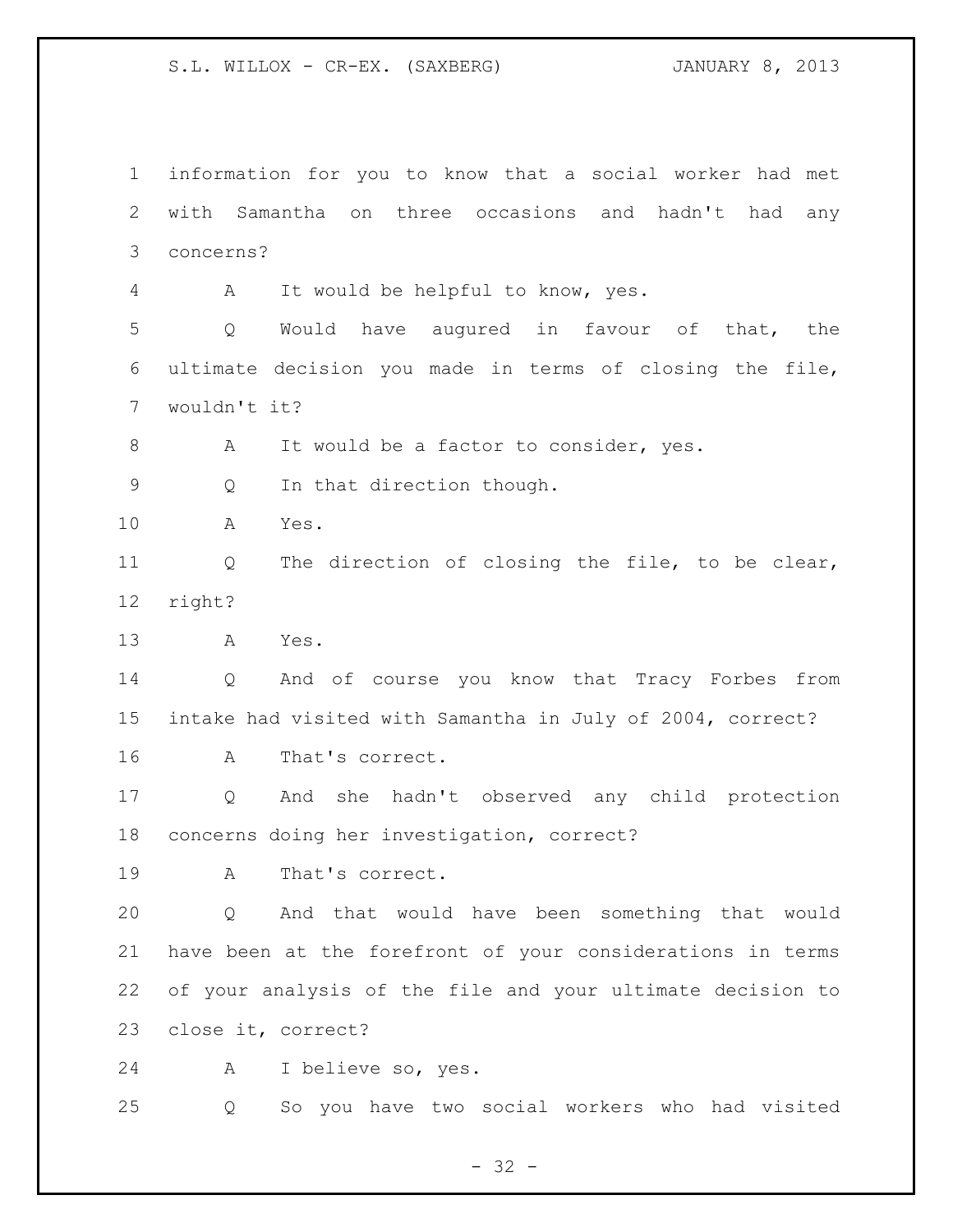S.L. WILLOX - CR-EX. (SAXBERG) JANUARY 8, 2013

 with Samantha on four occasions in, in a five month period and there had been no concerns as a result of those meetings. That's something that, that would favour closing the file as a result of no child protection concerns, right?

A Yes, it would.

 Q Now if we could turn to CD1795 which is Samantha Kematch's file and page 36953. That's your report, Ms. Willox. And, Mr. Commissioner, that's the December 10 2004 report by the witness. Oh sorry, I'm misspeaking. It's -- I'm actually turning to the prior intake before Ms. Willox's involvement which is the July 2004 --

13 THE COMMISSIONER: Page number what?

MR. SAXBERG: It's page number 36953.

15 THE COMMISSIONER: Yes, I have it.

### BY MR. SAXBERG:

 Q Now if we could scroll down the document through to the next page and, the following page, please. And I'll ask you to just continue to scroll and then I'll let you know where to stop.

 Can you stop right there. And I'm looking at the last paragraph and now, Mr. Commissioner, we're on page 36956. This is Tracy Forbes' report and it's the previous intervention by CFS before your involvement, okay?

 $- 33 -$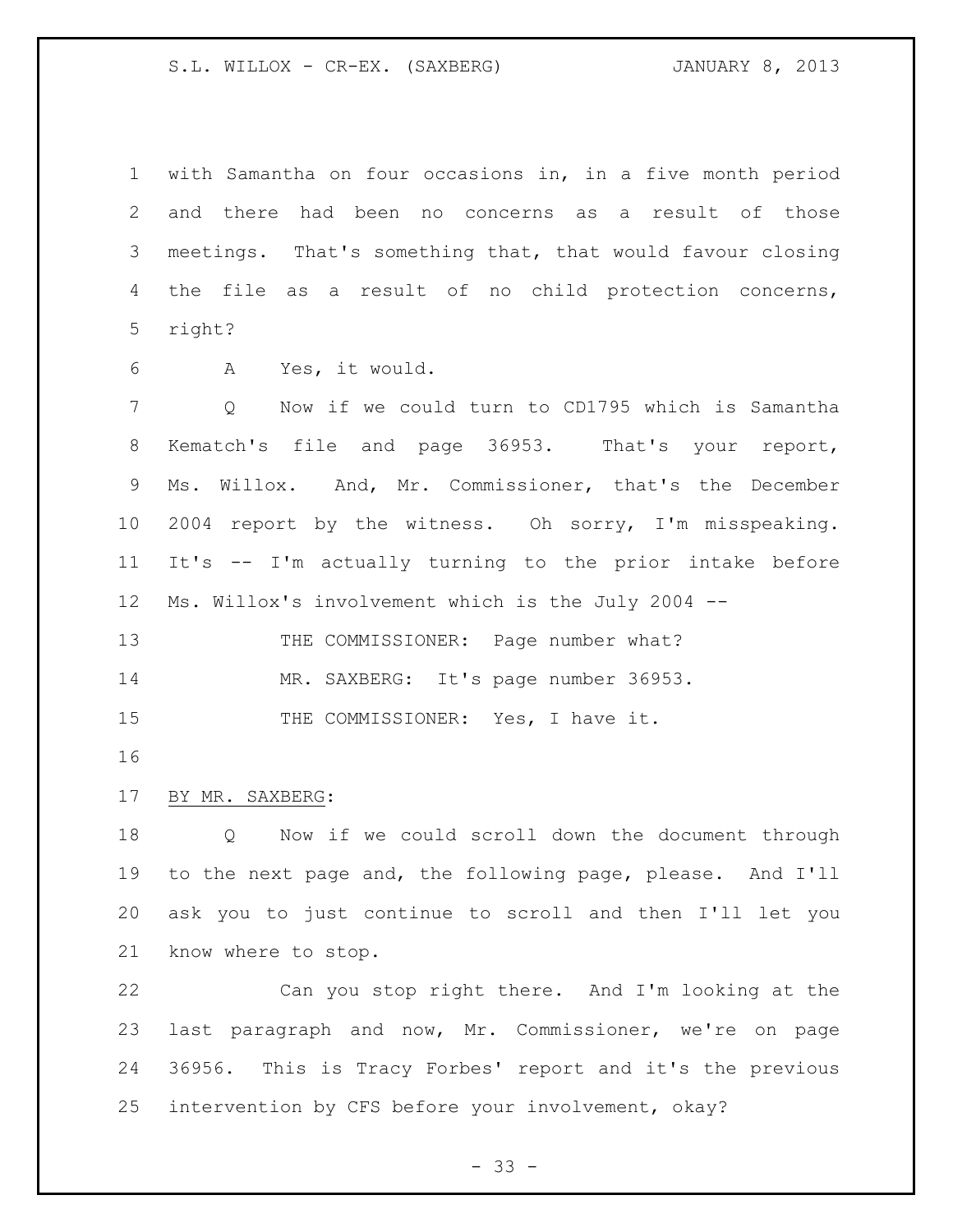1 A Okay.

 Q And I'm looking at -- firstly, you reviewed this document as part of your work, correct? A I believe so, yes. Q That would be your routine practice and pretty much the practice of other CRU workers, that they always go to that last -- 8 A The most recent. Q You're going to go to the most recent intervention because it's going to have the most recent information. A That's correct. Q And here, on this, on this document in the final paragraph, the fourth line from the bottom reads: "Samantha advised that her main support is her boyfriend who is a trucker and stays with her when he 19 is in the city." Do you see that? A Yes, I do. Q So that would have been information that you would have been considering in terms of your work, that being that there's a boyfriend who is a support, who is a

- 34 -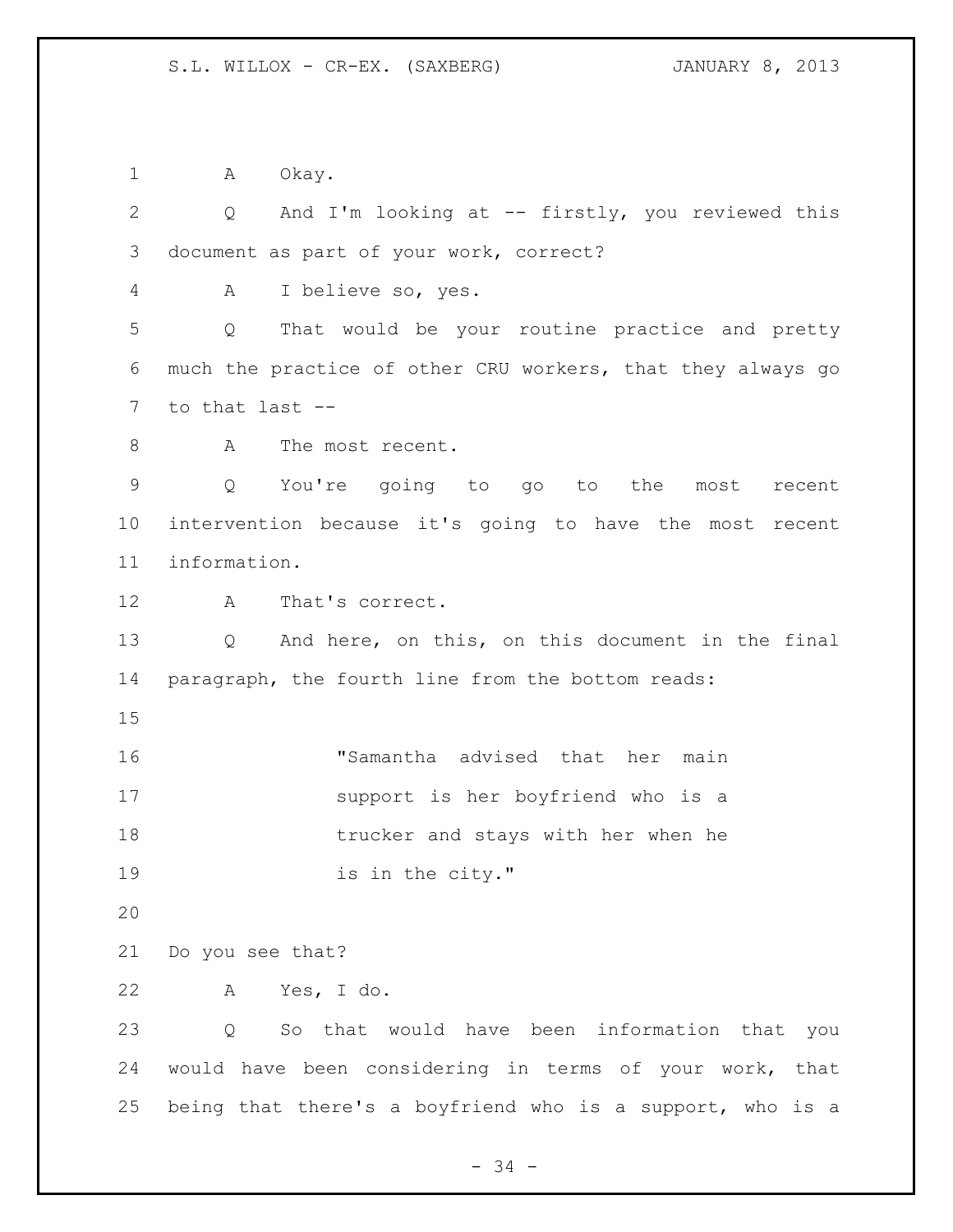trucker, has a job, and stays at the house occasionally, correct?

A I suppose, yes.

 Q And in terms of doing prior contact checks, in 2004 it wouldn't be the policy of CFS to do prior contact checks on boyfriends, correct, on people that don't live in the home?

8 A That's correct.

 Q And of course you would encounter many situations with clients, single parents who have boyfriends that don't live in the home and you wouldn't be doing prior contact searches on those individuals, correct?

A That's correct.

 Q And were you aware that at the meeting on November 22nd, between Samantha Kematch and the hospital social worker, SOR #4, Samantha Kematch advised the hospital social worker that she was not sure of the long-term relationship with Mr. McKay?

A No, I'm not.

 Q And were you aware at the time that you were doing your work that the plan at that point in time was that Mr. McKay would not even attend at the birth?

A No, I was not.

 Q And just in terms of doing the prior contact searches, you don't know whether or not you did a search of

 $- 35 -$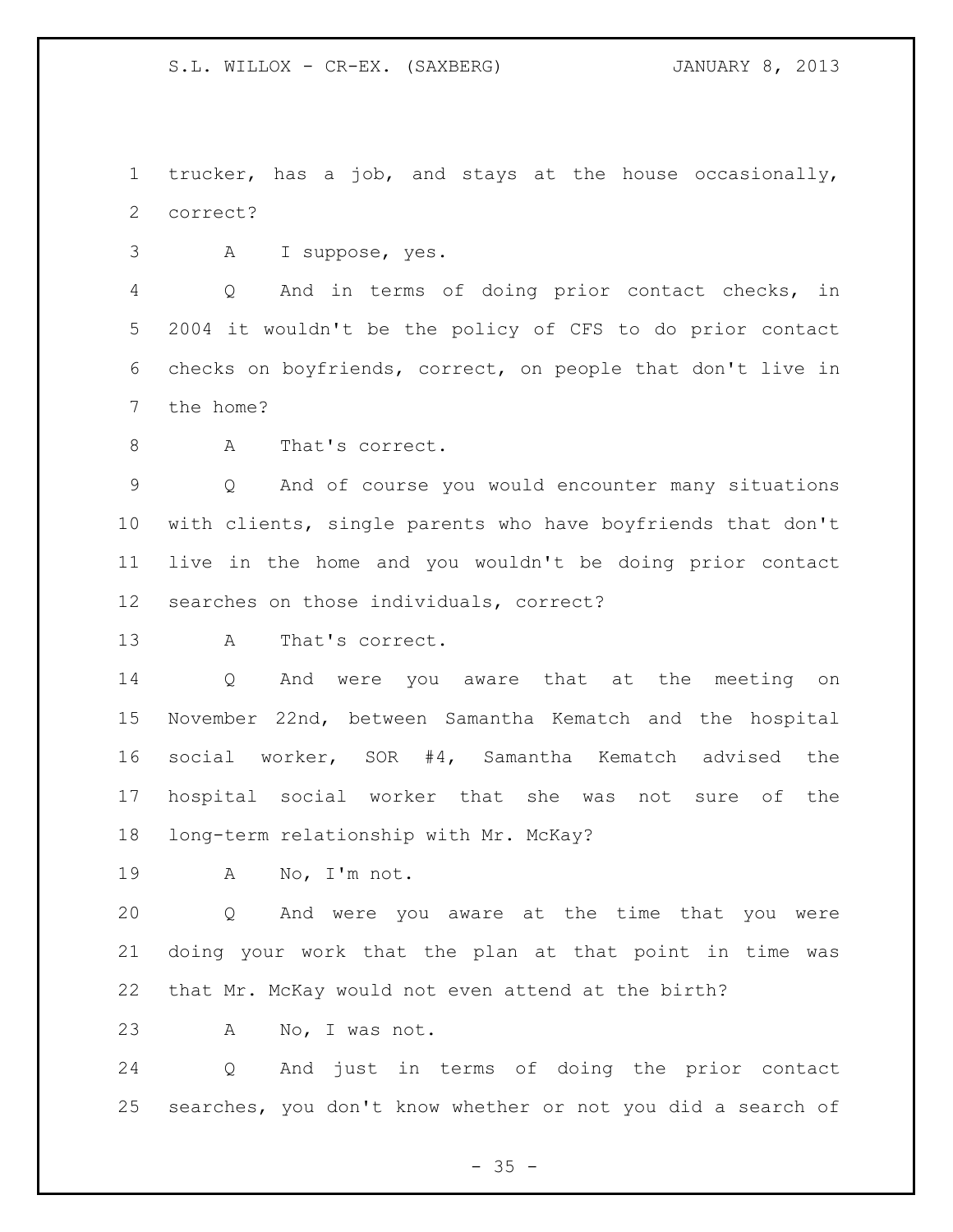McKay, of the name McKay on its own, you don't recall?

A That's correct.

 Q If you did a search, we've seen the information from the department's agreed statement of facts that you'd get a lot of hits under the name McKay, correct?

A That's correct.

 Q And that you'd also get multiple hits if you typed in Wes McKay or Wesley McKay, you'd get multiple hits as well, correct?

A I believe so, yes.

 Q And with all those hits that show up, there might be, there's information behind each of those hits there would be files that you'd have to go into to look at, correct?

A That's correct.

 Q And what I'm wondering is you didn't know anything about Mr. McKay other than he was the father of this child, correct?

A That's correct.

Q You didn't know --

21 A And the common-law to Ms. Kematch.

 Q This -- well, you've got the report that says he's a boyfriend and you've heard from someone, I suppose, that he's common-law?

A My source of referral is reporting that he is the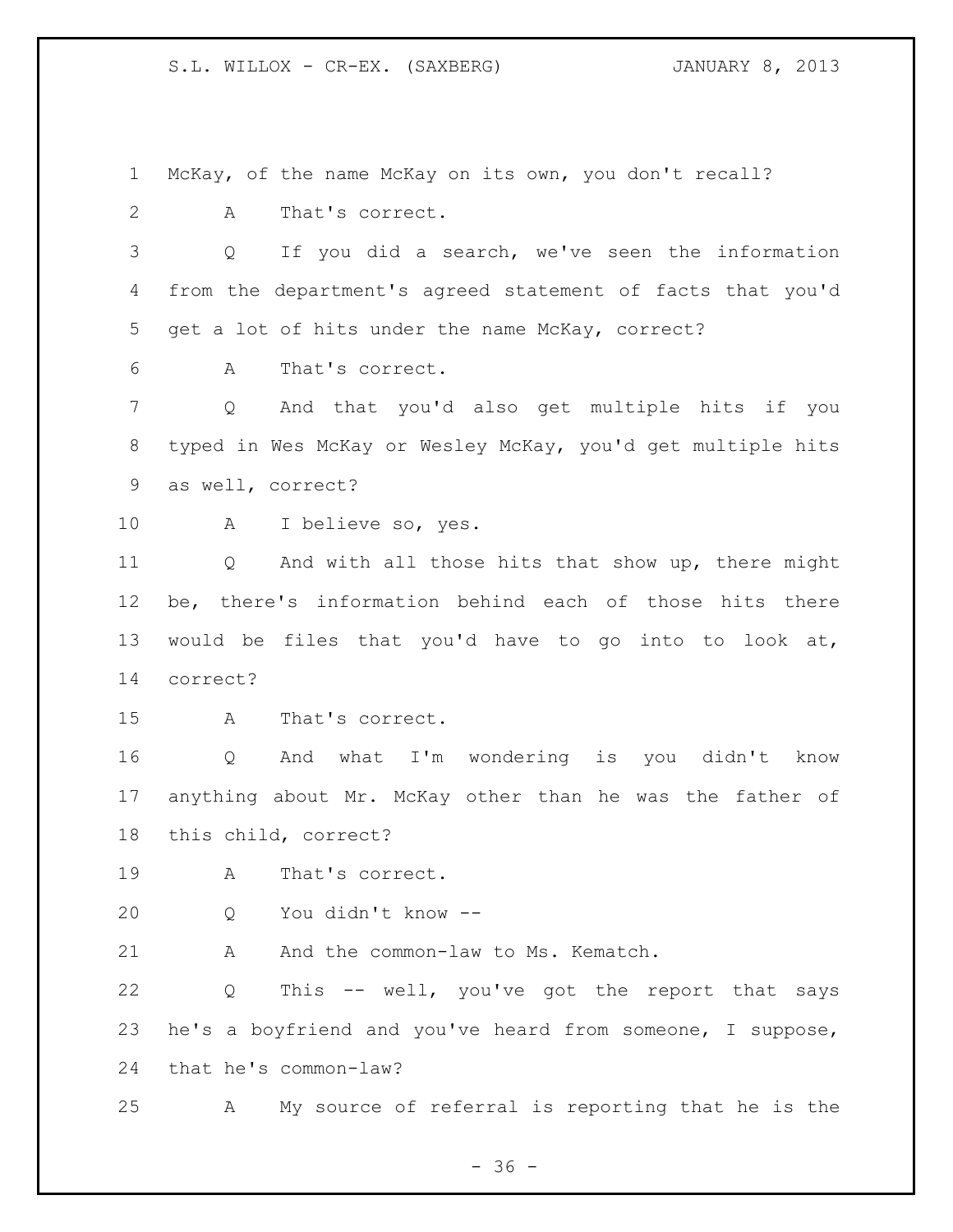father and the common-law to Ms. Kematch. Q Okay. That's the hospital social worker? A Yes. Q But you don't know, for instance, how old he is? A Sorry, how? Q You don't know how old he is? A That's correct. Q You don't know how tall he is, what he looks like? A Correct. Q You don't know who his past partners were? A Correct. Q You know absolutely nothing other than his name, that he's a common-law and he's the father of this new child, correct? A Correct. Q So if you were to call up one of these files, these multiple McKay hits, you called it up and you looked in it and you saw information about an individual and prior contact, how would you know that that person was the McKay that you were looking for? A I wouldn't know for certain until I obtained his date of birth. 24 THE COMMISSIONER: Till what? THE WITNESS: Until I obtained his date of birth.

- 37 -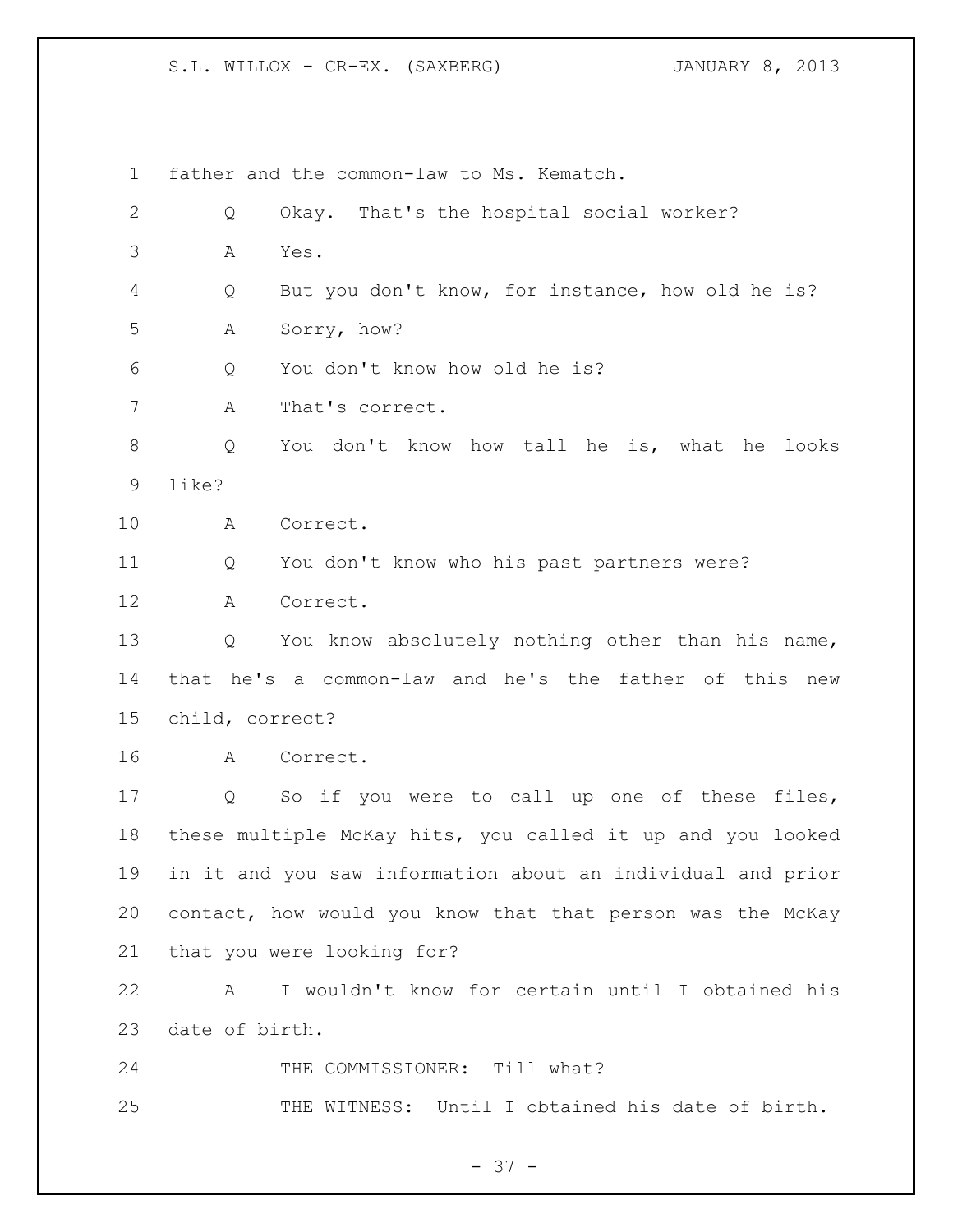BY MR. SAXBERG:

| $\mathbf{2}$    | Q Right, right. It's not even you wouldn't know                     |
|-----------------|---------------------------------------------------------------------|
| 3               | certain, you wouldn't know at all because<br>for<br>the             |
| 4               | information in those files that you'd be reading about              |
| 5               | Mr. McKay wouldn't have any information in them that would          |
| 6               | indicate a connection with Samantha Kematch, correct?               |
| 7               | Correct.<br>A                                                       |
| 8               | They wouldn't -- and none of the information in<br>Q                |
| 9               | any of those files would indicate a connection with Phoenix         |
| 10 <sub>o</sub> | Sinclair?                                                           |
| 11              | Mostly likely not, probably no.<br>A                                |
| 12              | And they wouldn't say anything about him being<br>$Q \qquad \qquad$ |
| 13              | the father of this new child?                                       |
| 14              | $\mathbf{A}$<br>Correct.                                            |
| 15              | Q So there wouldn't be any connection between any                   |
| 16              | of that information in those files at all and this, this            |
| 17              | bare name that you have.                                            |
| 18              | A<br>True.                                                          |
| 19              | So you needed a birth date not just to type in to<br>Q              |
| 20              | do a search to get a quick result and find out what the             |
| 21              | file is, you needed it to make a connection between the             |
| 22              | information at CFSIS and this Mr. McKay that you're being           |
| 23              | told about by the hospital social worker, correct?                  |
| 24              | That's correct.<br>Α                                                |

Q That's the reason you need the birth date,

- 38 -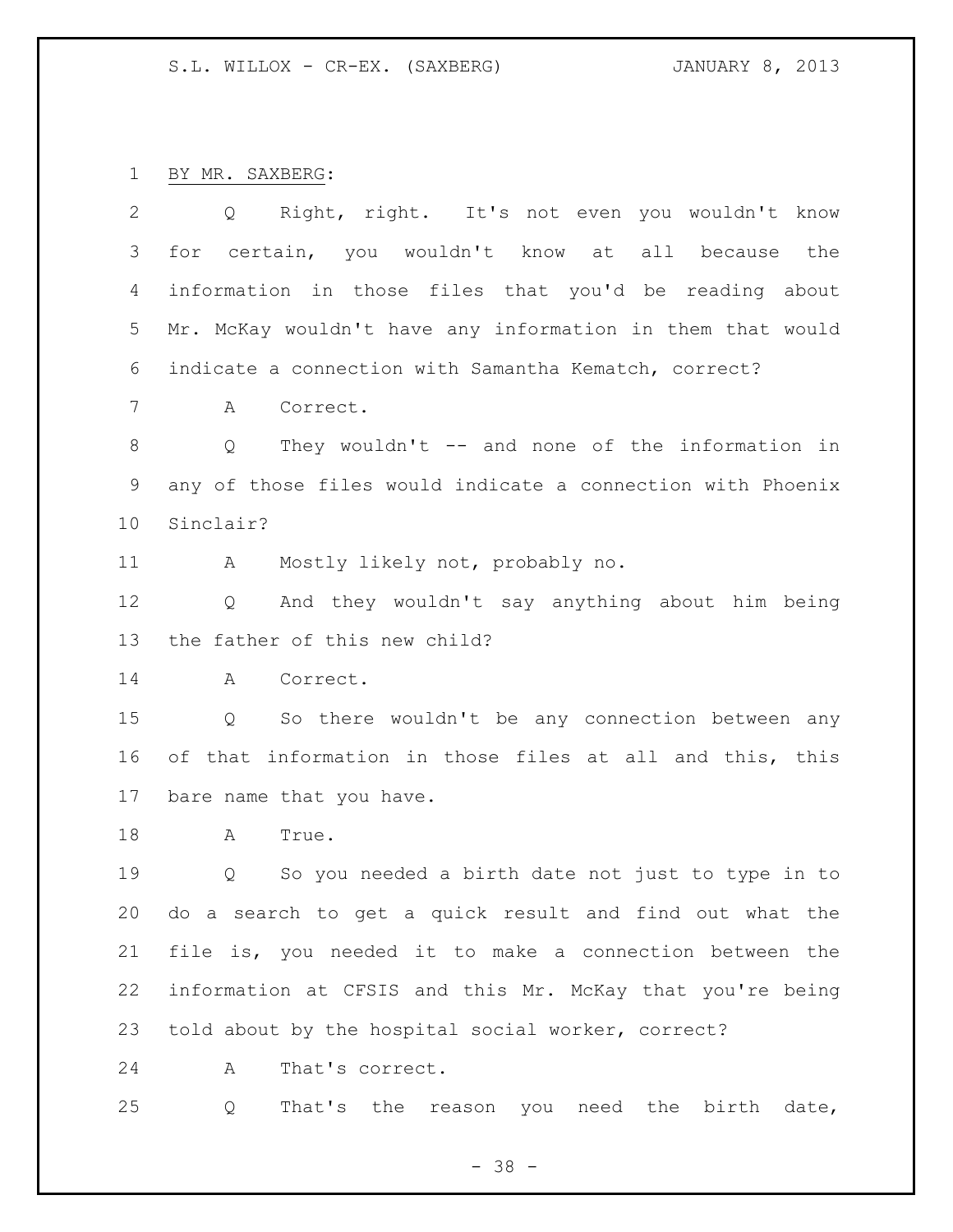correct?

 A Yes, that's correct. Q And so you attempt to get the birth date from Employment and Income Assistance, correct? A Correct. Q And essentially the short story is they don't 7 give it to you. That's --8 THE COMMISSIONER: They don't what? MR. SAXBERG: They don't give you the birth date. BY MR. SAXBERG: Q They won't give you the birth date, is that the short story? A Correct. Q So you can't make that connection between all those files on CFSIS and the Mr. McKay that the hospital social worker is reporting is the father of this new child, correct? A That's correct. Q And in fact, Employment and Income Assistance, according to your evidence, goes even further and says there is no common-law, tell you there is no common-law in that house. A No. Q There's not expected to be a common-law in that

- 39 -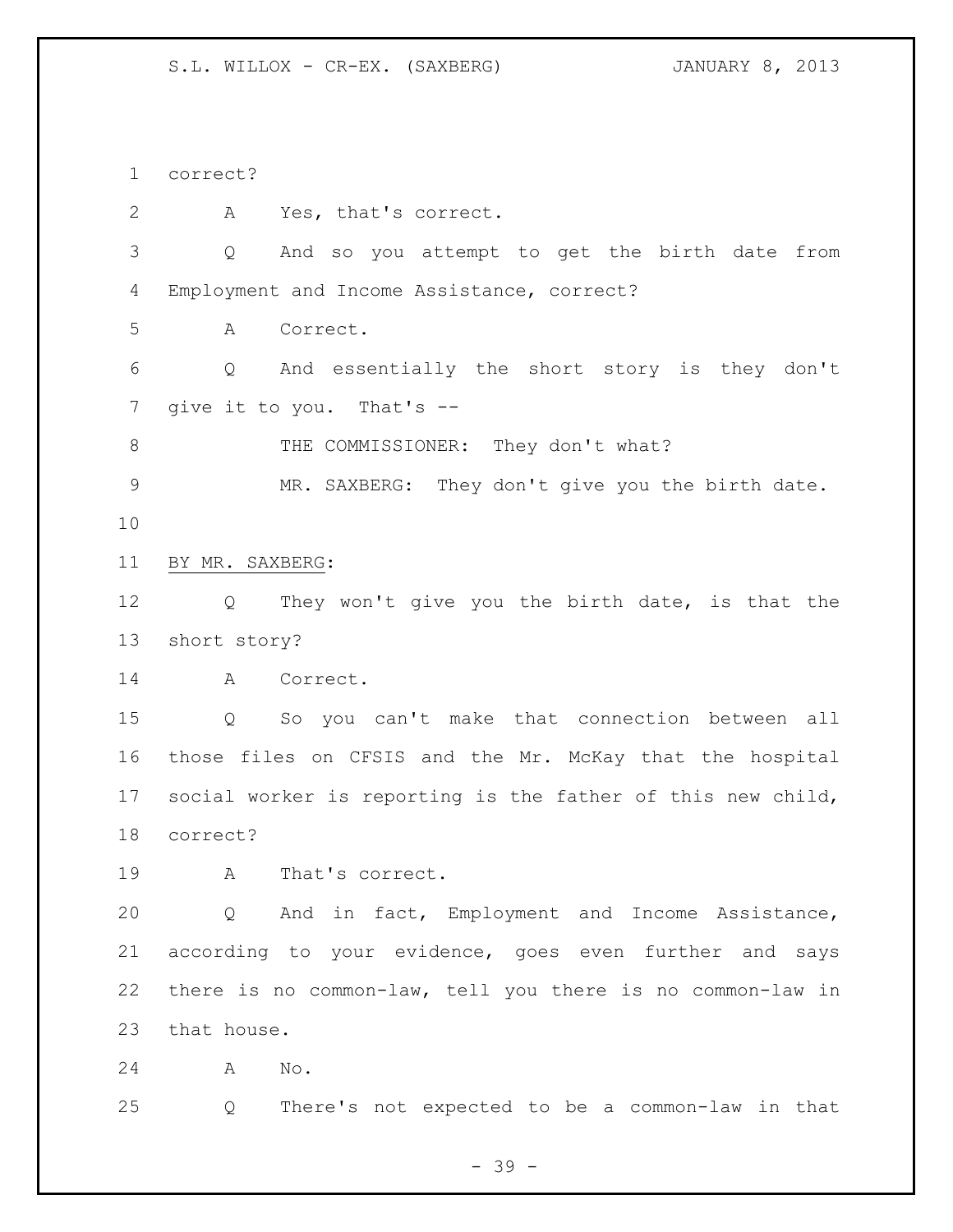house, correct?

A That's correct.

 Q So if there's no common-law in that house there's no need to do a prior contact check, correct?

A Correct.

 Q Now notwithstanding all that, you still recommended to send the file up to intake because there was a lengthy prior history involving Samantha Kematch, correct?

A That's correct.

 Q Now that, that's seriously erring on the side of caution; would you agree with me?

A Yes, I would.

 Q And reasonable people can disagree in terms of whether a file should be opened or advanced, reasonable people within CRU and, sorry, and at intake. Could, could, you know, in terms of, the question as to whether a file should be closed or whether it should move on from CRU to intake, sometimes people at CFS would disagree on that question, correct?

21 A That's correct.

 Q And, and there is no right answer because it's a judgment call, correct?

A That is correct.

Q And in this case you erred on the side of caution

 $- 40 -$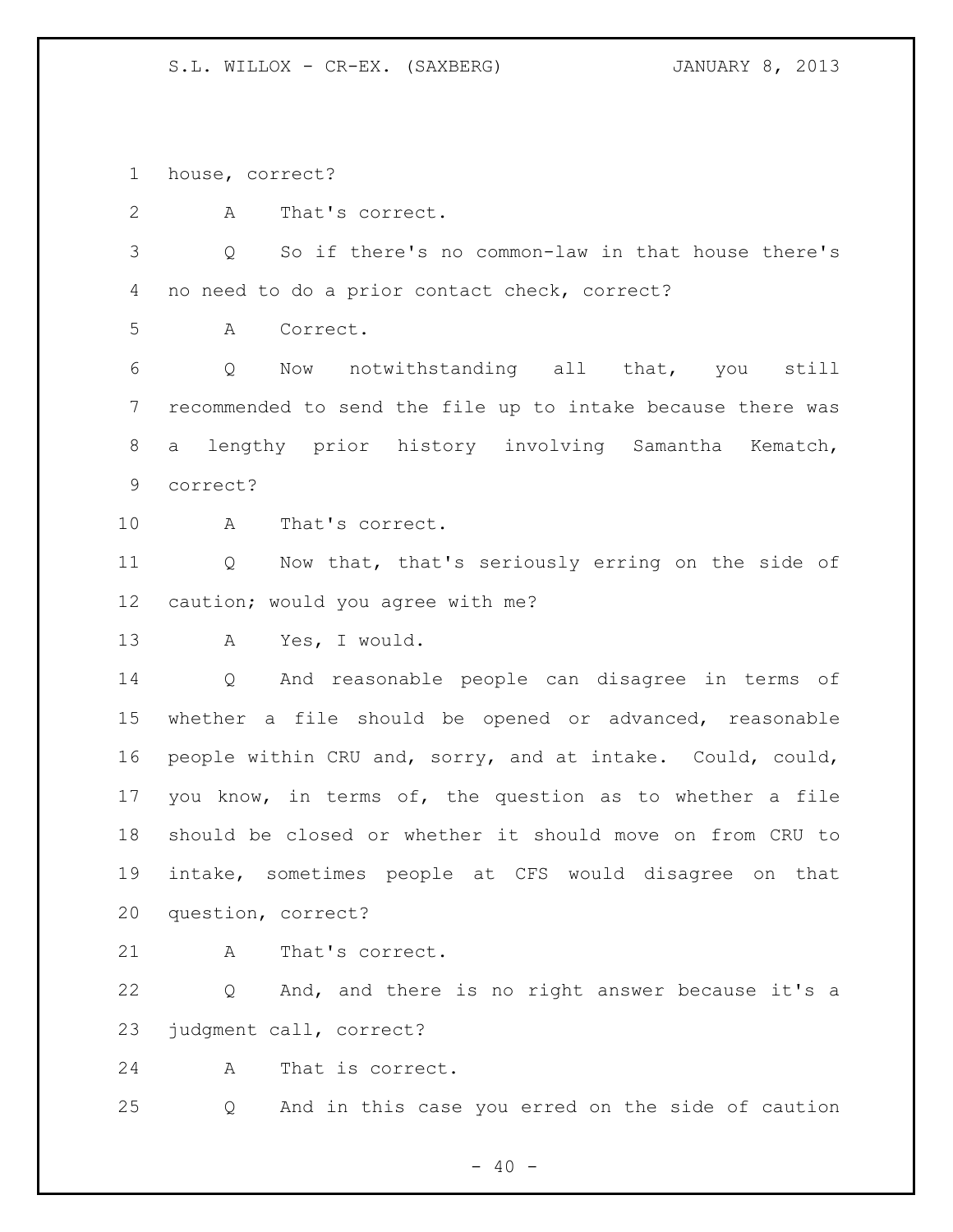| $\mathbf 1$ | in the sense of moving the matter forward to intake         |
|-------------|-------------------------------------------------------------|
| 2           | notwithstanding that there were no child protection         |
| 3           | concerns being presented at all and just on the basis that  |
| 4           | there was this lengthy prior contact history, correct?      |
| 5           | That is correct.<br>A                                       |
| 6           | And just from a CRU perspective, there's no<br>Q            |
| 7           | downside to just moving files up to intake, is there?       |
| 8           | Not at all.<br>Α                                            |
| $\mathsf 9$ | The downside is if you were to take a file and<br>Q         |
| 10          | have to give, take that tough look and make that tough      |
| 11          | decision on it, because you know that in all cases that     |
| 12          | you're working on your decisions can have very impactful -- |
| 13          | Serious --<br>Α                                             |
| 14          | -- results?<br>Q                                            |
| 15          | -- implications, yes.<br>A                                  |
| 16          | Serious consequences if you make a decision in<br>Q         |
| 17          | good faith to close a file and then something bad happens   |
| 18          | and that's what you're faced with every day, isn't it?      |
| 19          | A Yes, it is.                                               |
| 20          | And so you know from your perspective, you being<br>Q       |
| 21          | the CRU worker, the easy way is to send it to intake, let   |
| 22          | them do a more thorough analysis and decided whether to     |
| 23          | close the file or to advance it past intake on to family    |
| 24          | services, correct?                                          |
| 25          | That's correct.<br>A                                        |

- 41 -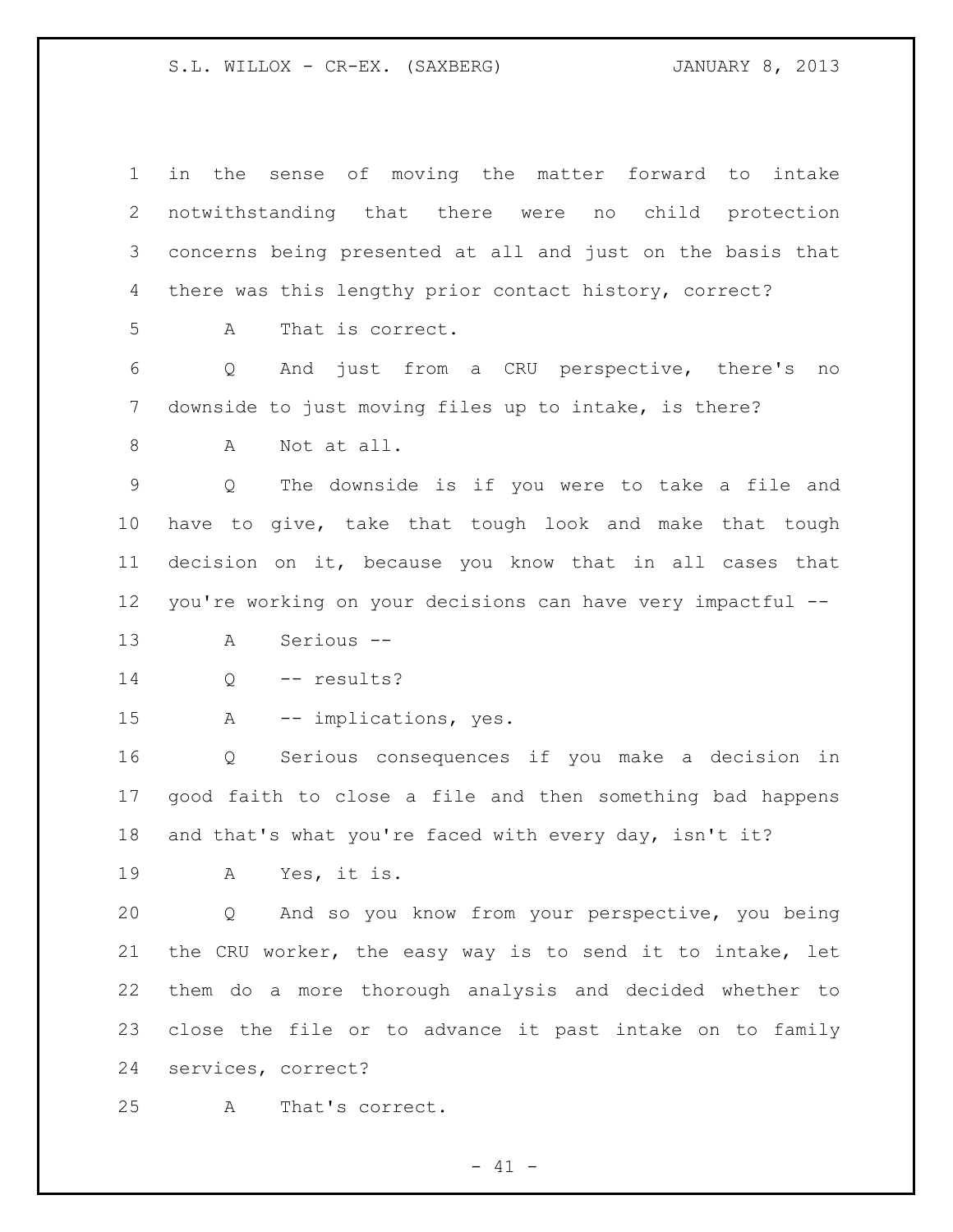Q Now if we could turn to, we're on CD1795, which is Samantha Kematch's file, page 36943, and this time I'm turning to, to your report, Ms. Willox. And if we could scroll down a couple of pages, just a bit more to the -- do you see the recommendation -- we're on page 36945, Mr. Commissioner, right now. And this is the point where on December the 1st, the first day you get the file, the day you get the file, you recommend that it be open for assessment and intervention. A That's correct. 11 Q And that's by intake, not CRU, correct? A Yes. Q And so if you scroll to the next page and stop right there, on previous documents, separate document, you had signed off on that and, and you handed that report in to your supervisor, Diva Faria? A Yes. Q She then returned the file to you the next day? A Yes. Q And in the paragraph under "Interventions" on December 2nd, it says: "On Dec. 2/04 this worker received the above referral information back from CRU supervisor, Faria,

 $- 42 -$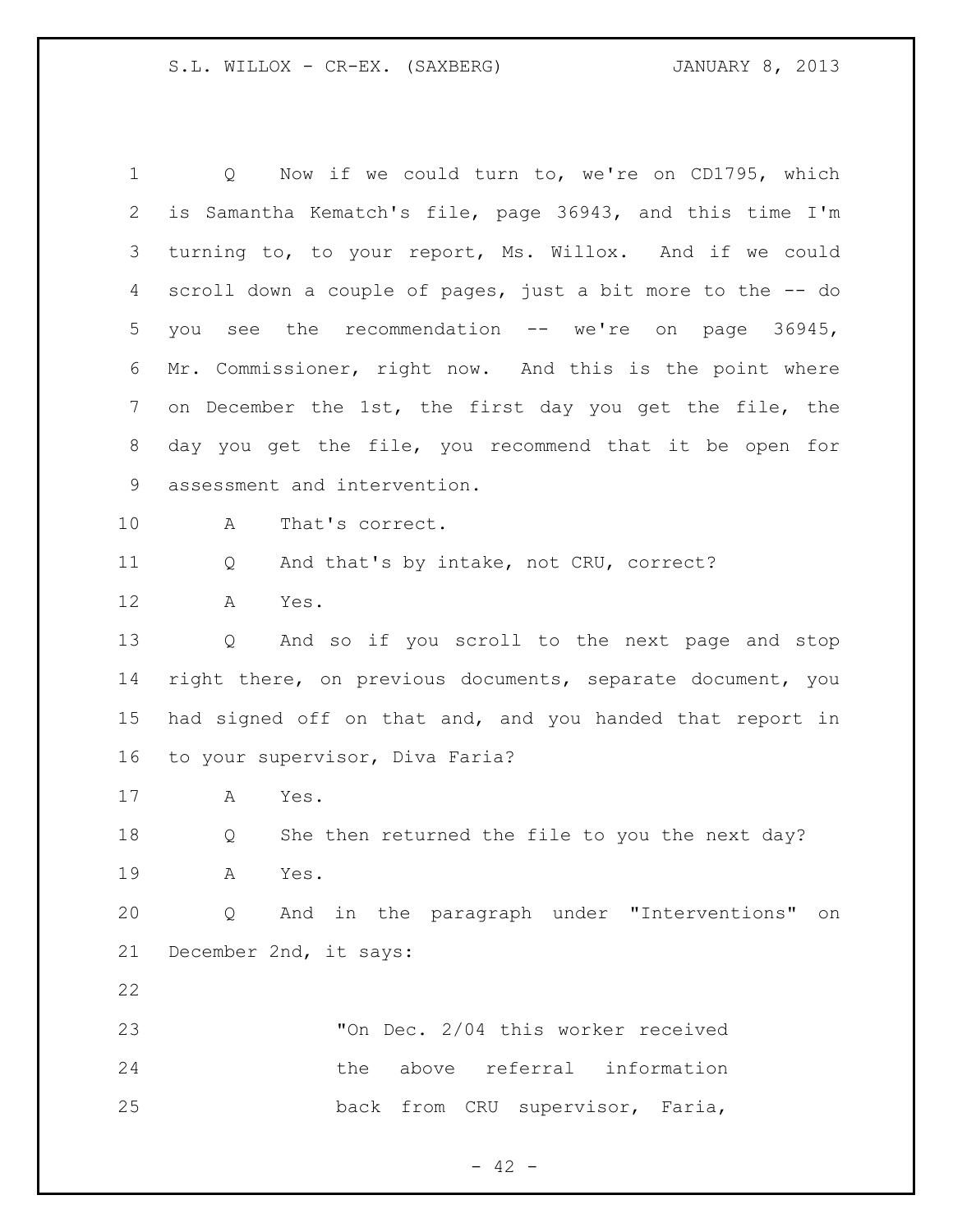| $\mathbf{1}$  | for ongoing follow up and          |
|---------------|------------------------------------|
| $\mathcal{P}$ | assessment. Worker was directed by |
| 3             | Faria to connect with the mother,  |
| 4             | offer the family supports, and     |
| 5             | close the file to CRU - if the     |
| 6             | Agency is unable to mandate        |
| 7             | services within the home at this   |
| 8             | time."                             |

Do you see that?

A Yes, I do.

 Q Now the direction from, from Ms. Faria includes to close the file at CRU, subject to being unable to mandate services, correct?

A Correct.

 Q And this commission's heard evidence from Carolyn Parsons. She testified that she remembered speaking to Diva Faria about this and suggesting that this, and saying that this was the plan that she would have recommended as the intake supervisor. That's evidence that this commission has heard. And so I'm putting to you, I want to ask you, were you told or do you recall being told by anyone that the file was returned after consultation with intake supervisor, Carolyn Parsons?

A I do not recall being told that.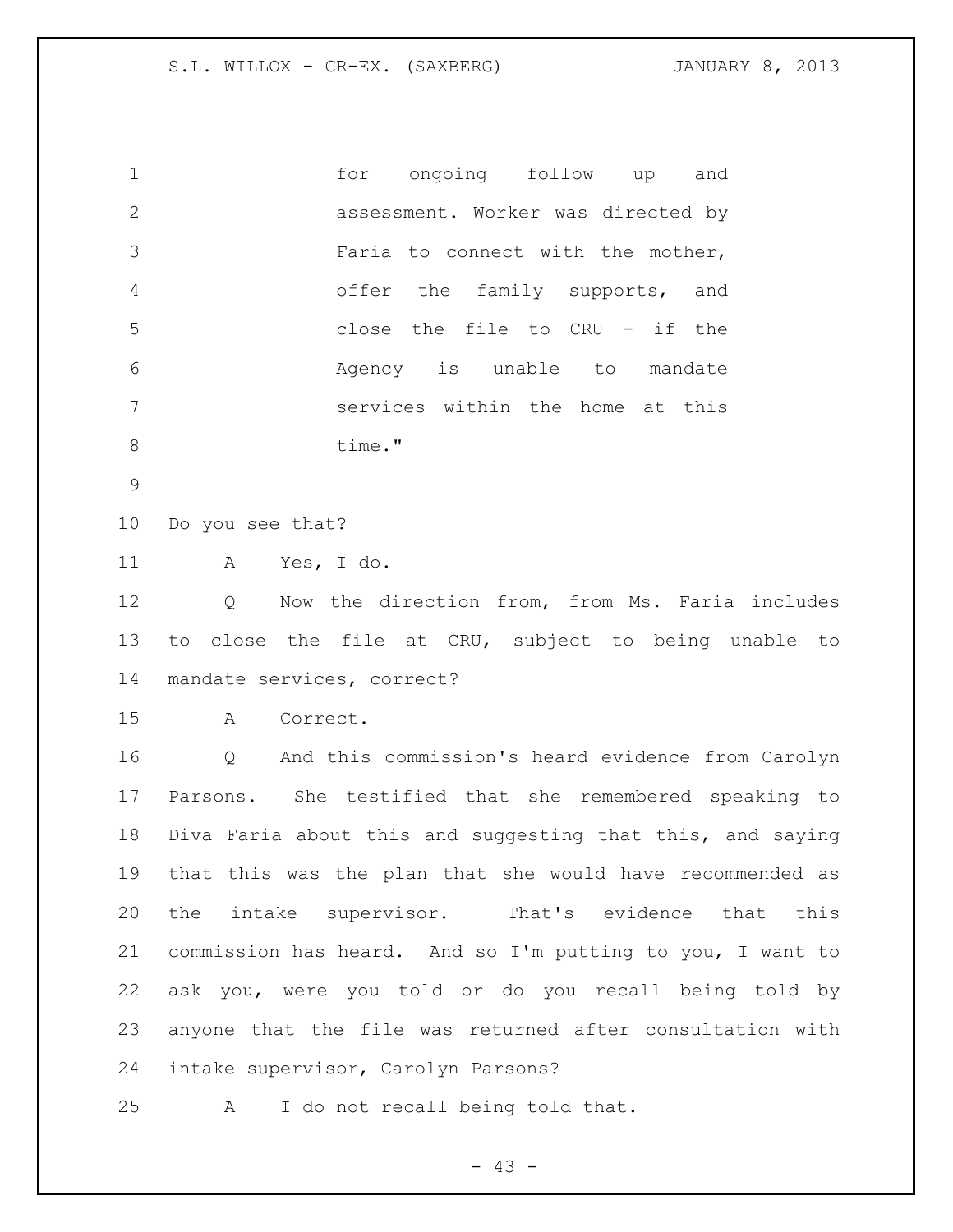Q But that's -- is that something that -- that's something that certainly occurred on other files, correct, where there would be a consultation between the supervisor at CRU and the supervisor at intake and a file would be returned to CRU?

A Yes.

 Q And that would occur even before it was formally entered on CFSIS and transferred from one, from CRU to intake, there would be, there could be in situations where there would be informal discussions first of all, correct?

A Yes.

 Q And that would just make common sense because why go through all the administrative work of transferring the file up when the supervisor at CRU knows that there may be an issue with this file with the supervisor at intake so might as well talk to them in advance; is that fair?

A Yes.

18 THE COMMISSIONER: But you don't know whether that took place here?

 THE WITNESS: I'm not sure. I was not advised if the conversation occurred or not with the intake supervisor.

BY MR. SAXBERG:

Q And Ms. Parsons had testified that that's what

 $-44 -$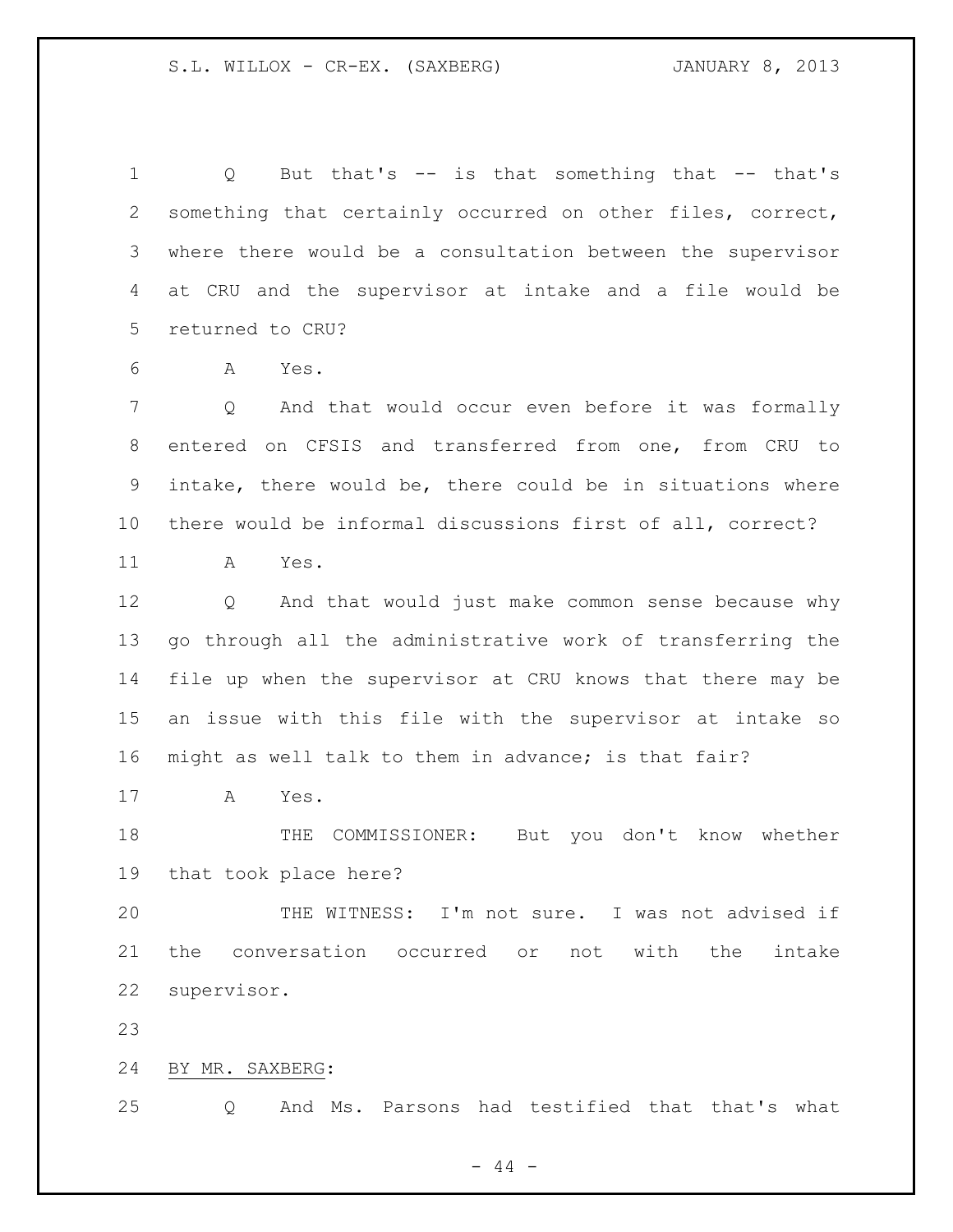happened.

2 THE COMMISSIONER: Pardon? MR. SAXBERG: Ms. Parsons had testified that's what her recollection was. She's the supervisor of intake. BY MR. SAXBERG: Q So and I just wanted to see if that refreshed your memory in terms of being told why you had received the file back. A No, it did not. Q And you worked as a supervisor recently. A Yes. Q And, and it's not the case, it's not the case these days, anyway, that it's a matter of conflict between supervisors at CRU and intake, it's more a matter of consultation; is that fair? A That's correct. Q You're working together to determine who should do the work and whether the file should advance and two heads are better than one. 21 A That's correct. Q In making that decision, correct? A Yes. Q So there's nothing negative about CRU file going up to intake and intake saying, well you know, perhaps it's

 $- 45 -$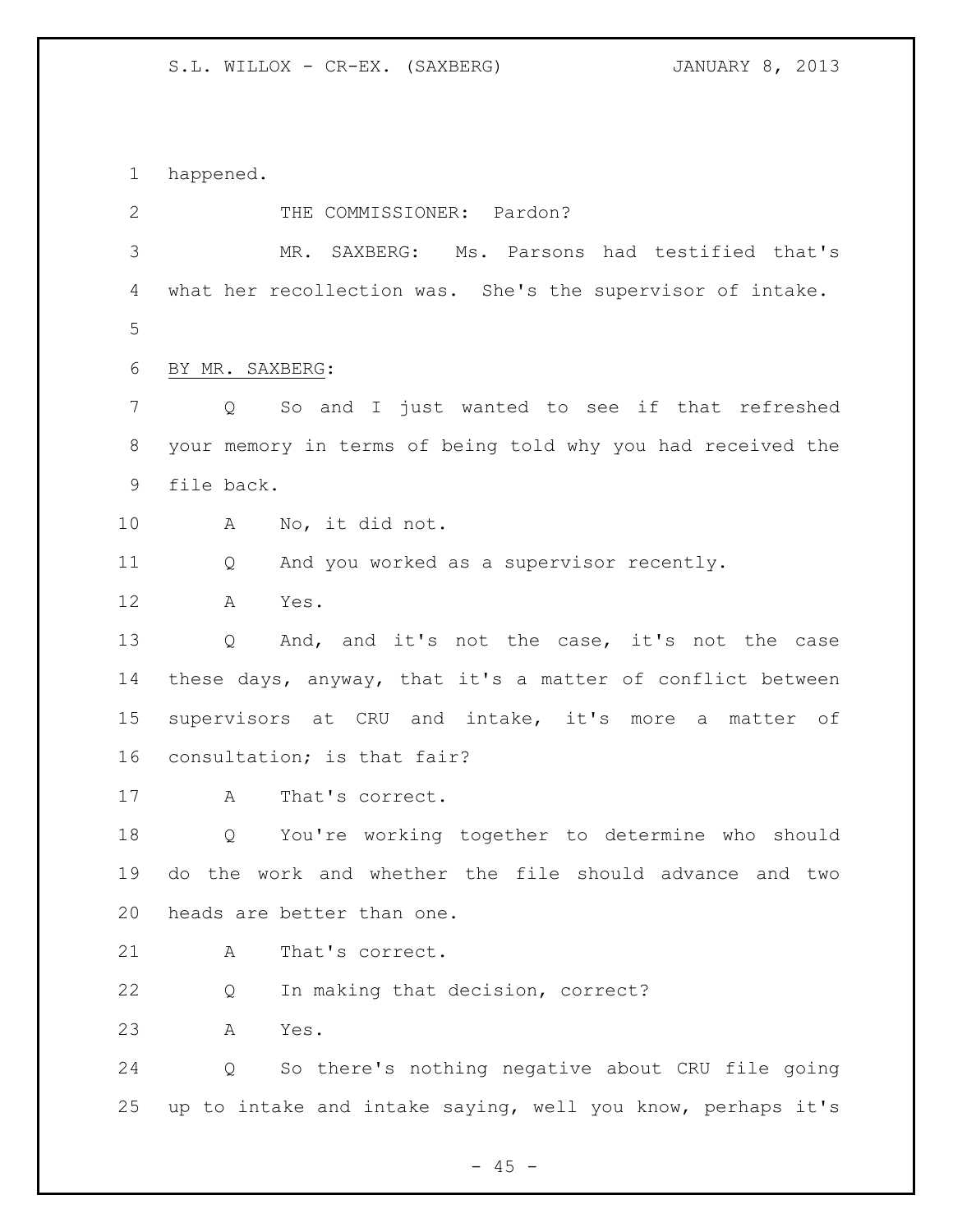best if we close this file or that we have some further work done along the direction of closing it.

A That's correct.

 Q Now another piece of information that you weren't, you weren't expressly aware of but I'm going to put to you would have been important in terms of the work, your work on the file, is that the Public Health nurse, Ms. Wu, had no child protection concerns and she had documented that in her file expressly. You didn't know that except through this, as you say, wordplay?

A Yes.

 Q But if she had told you straight out, I was at the house on December 2nd, which she was, and I saw Samantha and the baby and I have no child protection concerns, if she told you that, that would have been important information to you, correct?

A Yes.

 Q And it would have been important information in the direction of the final decision you ultimately made which was to close the file, correct?

21 A That's correct.

 Q But she didn't tell you that directly, instead you're saying that she was indirect about it, about that information?

A Yes.

 $- 46 -$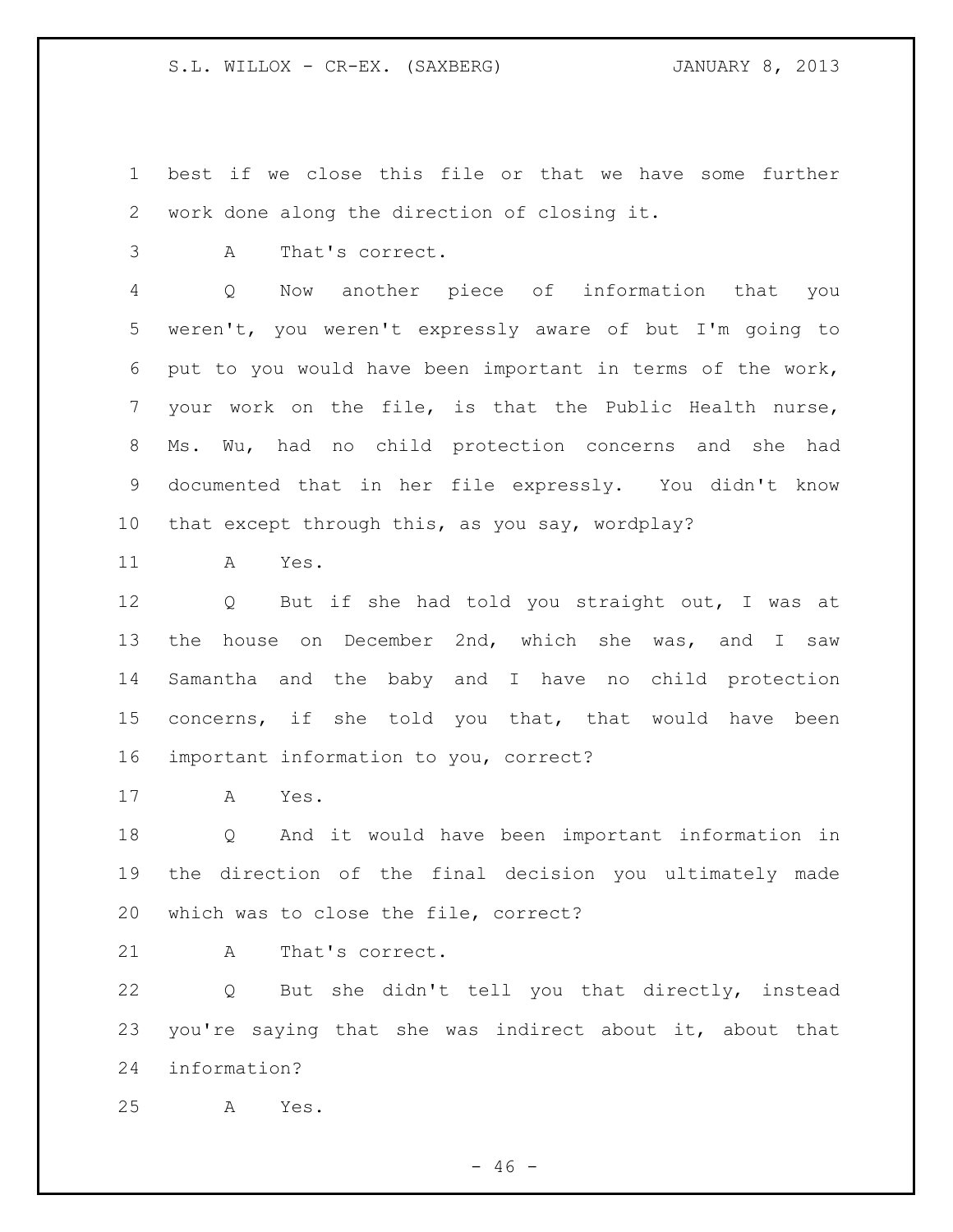Q Now in terms of Ms. Faria's supervision of you on this file, she wouldn't have known about what, if any, searches you made on CFSIS, correct? A Possibly not, no. Q Well, generally she wouldn't, she wouldn't know anything other than what's in that report that you provide to her that she's to sign off on, correct? 8 A That's correct. Q And you were a supervisor, you've been in her shoes  $-$  A Yes. Q -- recently and so you know, how many of these reports do you get every day as the supervisor of CRU? A Specifically speaking I cannot say, but a lot. Q A lot. Like we're talking about maybe 10 to 15, three or four page reports on separate families where this important decision -- 18 A If not more, yes. Q If not more. And every one of them you know could have serious consequences if you sign off on it and it's a closing for instance, correct? A That's correct. Q But you've got to, as the supervisor, look at these, as you say 10 to 15, maybe more, files every day and make that judgment call, correct?

- 47 -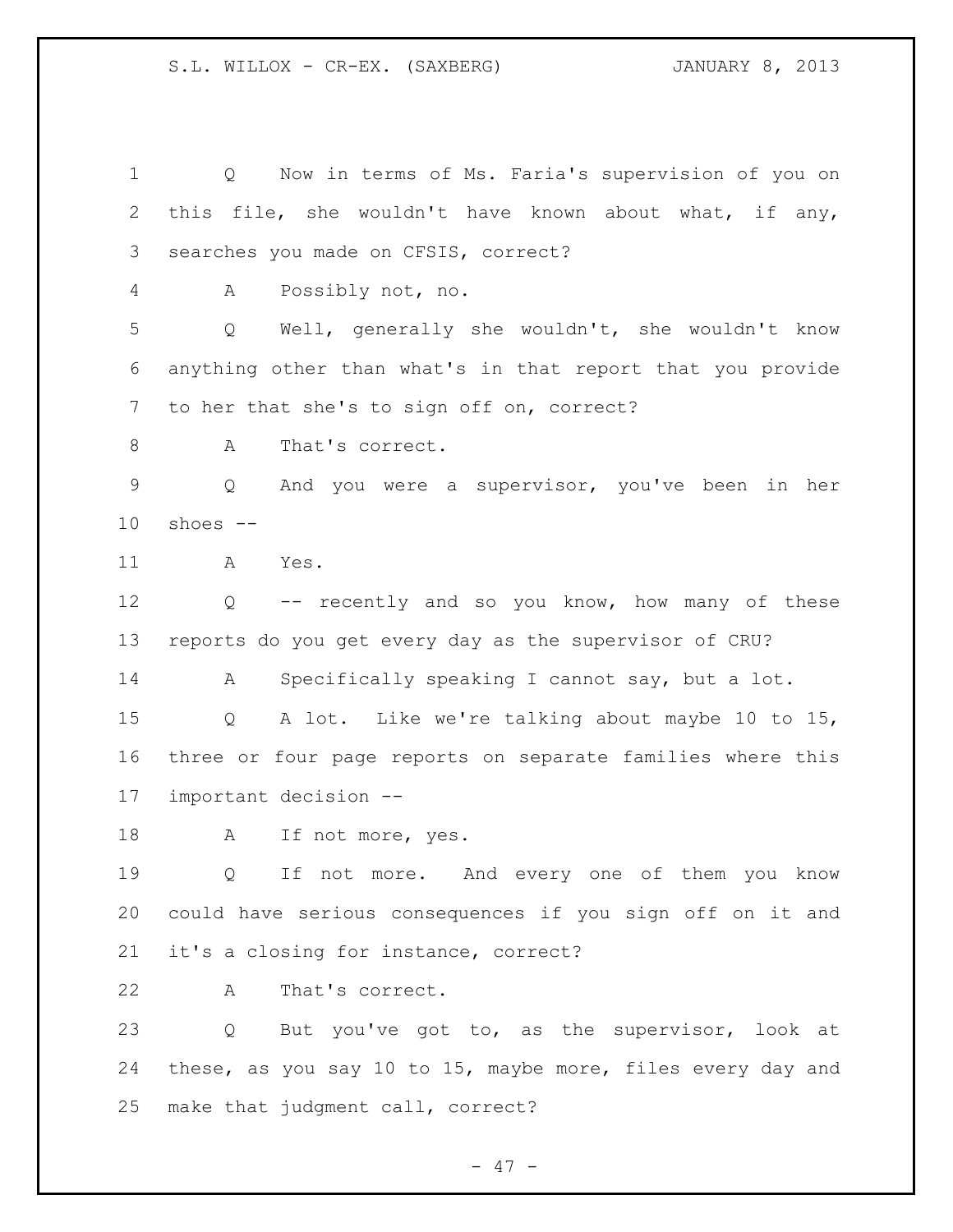A That's correct. Q And that's what Ms. Faria would have had to have done on December 7th when she signed off on this file. She would have been inundated in the same way with reports on other files, correct? A That's correct. Q And in addition to that work -- so as a supervisor, it's not the supervisor's job to redo the work of the CRU worker, is it? A No, it is not. Q It wouldn't be the supervisor's job to go and do a CFSIS search on, on her own, would it? A No, it is not. Q And so Ms. Faria, in reviewing this file and ultimately signing off on your, on your recommendation, she wouldn't have had a clue about Mr. McKay or his history, correct? 18 THE COMMISSIONER: Or do you know that? 19 THE WITNESS: Sorry, do I know? THE COMMISSIONER: Whether she had a clue about McKay's, was it presence? MR. SAXBERG: No. His, his, his -- the information that was put to this witness the other day about his domestic violence past. 25 THE WITNESS: His history.

 $- 48 -$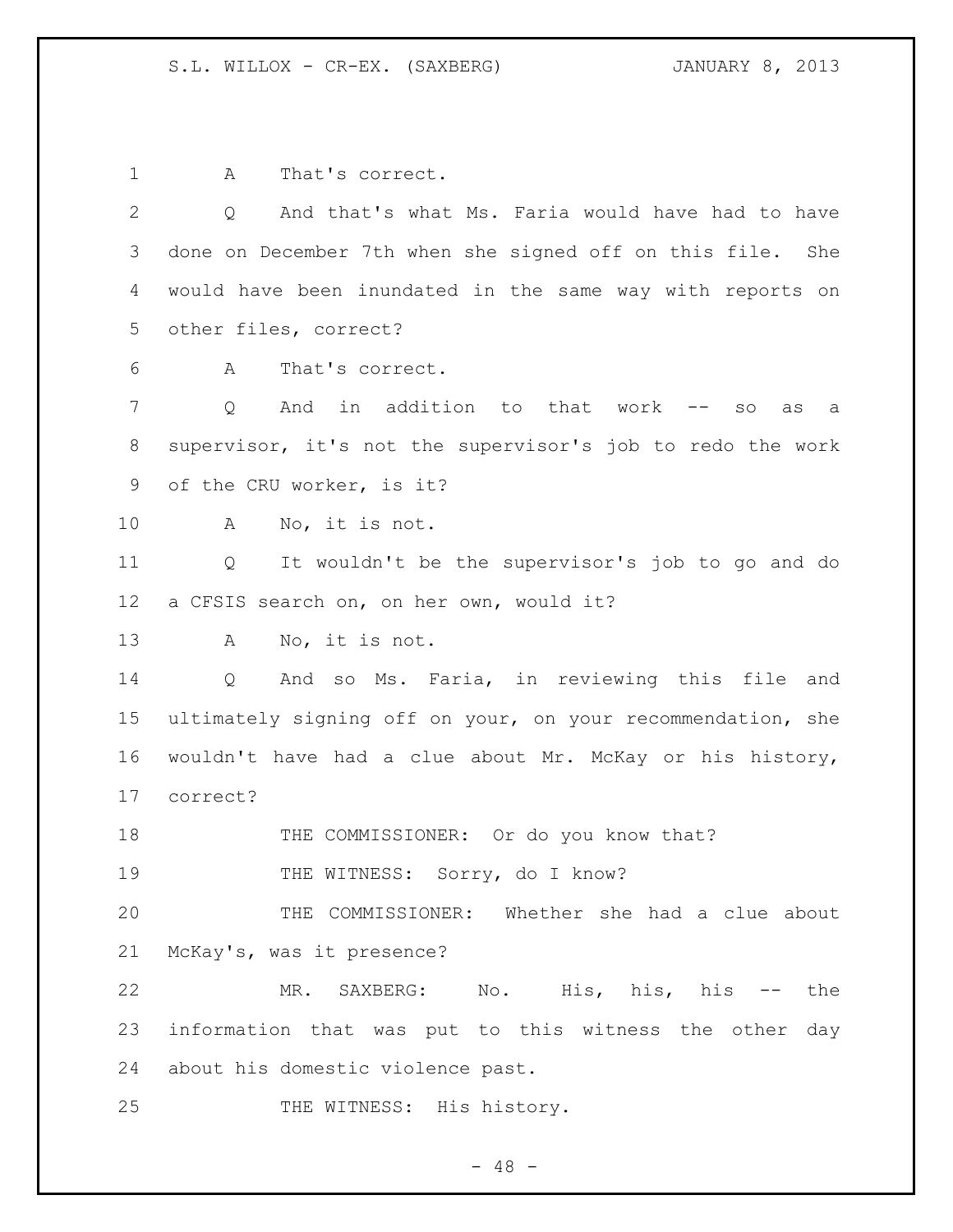1 MR. SAXBERG: His history. THE WITNESS: She would have only known what was contained within the report. BY MR. SAXBERG: Q Right, and that's the point that I'm making is that her job, she's going -- she's supervising six workers as you were at the time. A Yes. Q Or you later were, sorry, and those six workers are all submitting reports and she's going on what's in the reports and not doing independent work, correct? A That's correct. Q And you just couldn't do independent work because there's not enough hours in the day. A That's correct. Q Okay. In terms of prior contact checks, at the time you were involved in the Phoenix Sinclair case, the intake module was not in place, correct? A That's correct. Q And we've heard evidence about the intake module from other witnesses and you mentioned it yourself yesterday. It's a new system that's used at CRU and intake and abuse intake at, currently at ANCR, correct? A That's correct.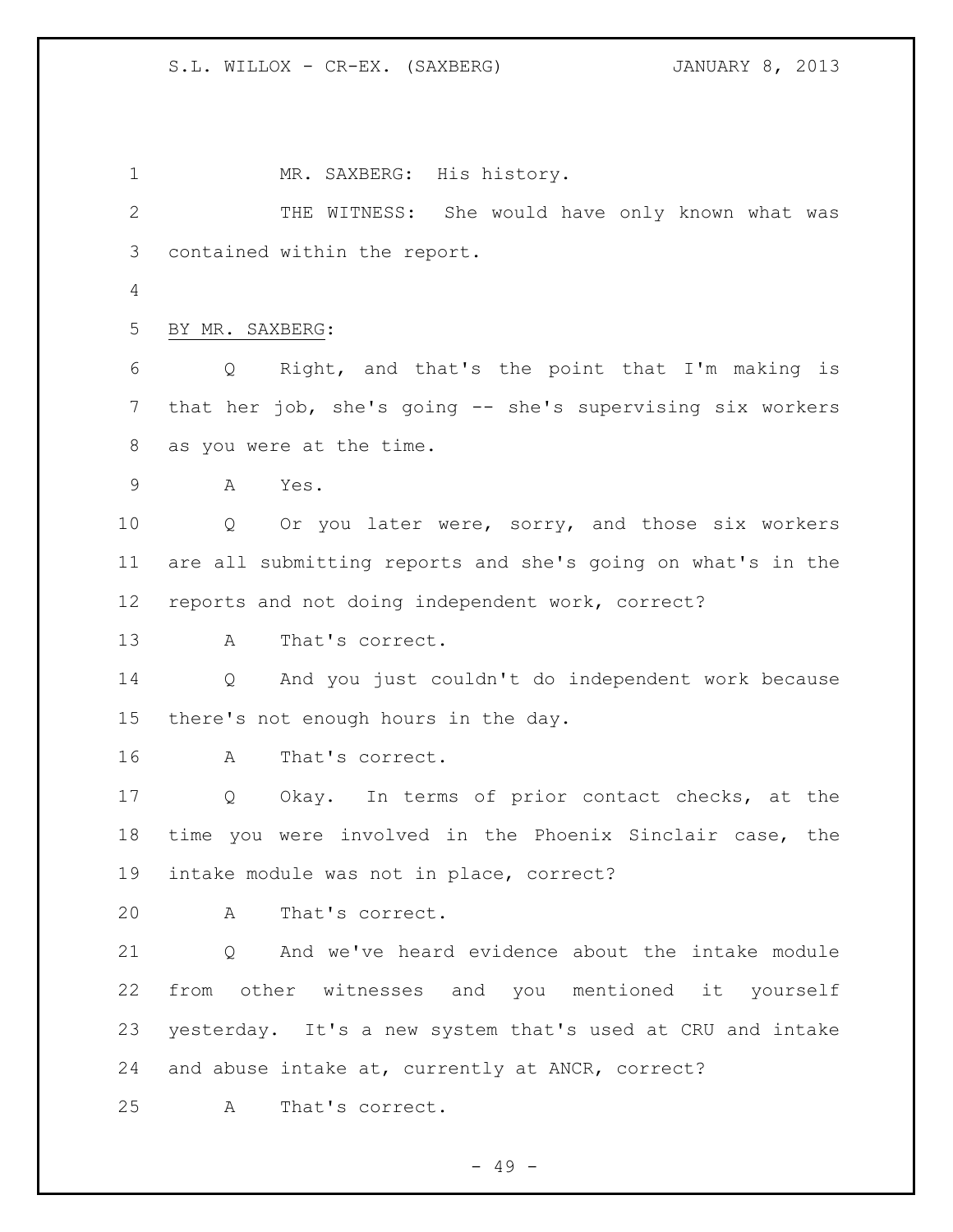1 Q And it came in, to effect in, around May of 2005; is that your understanding? A Yes, I received training in April of 2005. Q And one of the improvements, you had mentioned that it's an improvement to the delivery of services, correct? A Yes, I believe so. Q And, and the commission will hear full evidence on that in phase two, but one item that I thought salient to your involvement in this case is that in the intake module prior contact check is mandatory or automatic when you're adding a person, correct? A That's correct. Q So you, if you're going to add a name to that, to the heading important others or it's -- A Family group section. Q -- family group section, those other important individuals involved in the family, now it's automatic on the computer you must do a prior contact check, correct? A That's correct. 21 O And that wasn't the case in 2004? A That's correct. Q And the other, another difference with the intake module is that where there was this safety assessment form where you had to pick the response time back in 2004,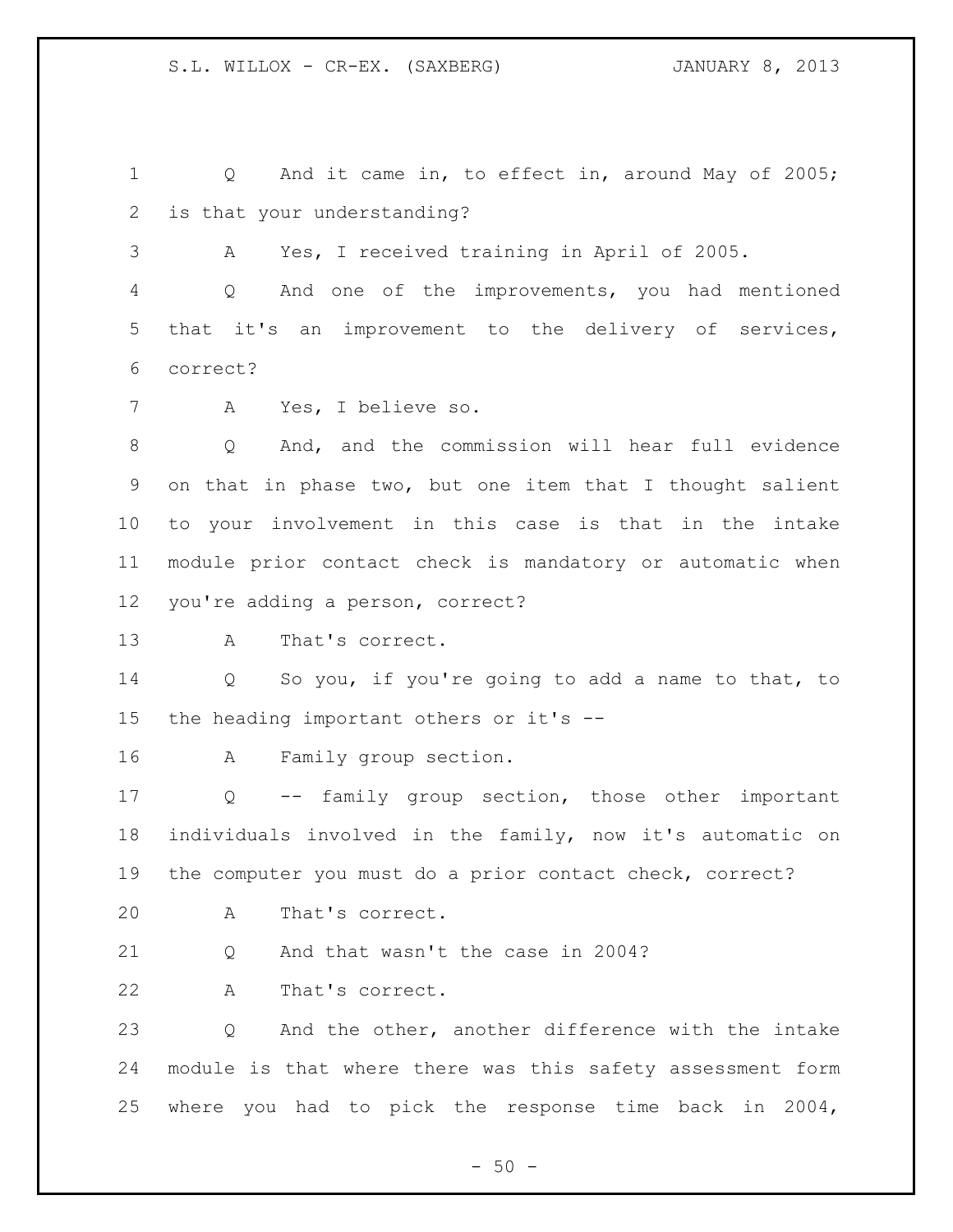correct?

A Yes.

 Q And on that form commission counsel had taken you to that form and you had noted a 48 hour response time on your involvement after checking off the other box under 48 hours?

A That's correct.

 Q And there, you'll agree, there's a discretion in that old system back in 2004 in terms of response time. There was a discretion in terms of what the issue was and what the response time could be that, that the person filling out that safety assessment could exercise?

A Yes.

 Q And now with the intake module, you select the issues, the intake module automatically tells you what the response time is, correct?

A That is correct.

 Q So that discretion isn't there to that extent? A That's correct.

 Q And you're -- are you aware that in this case -- the commission's heard some evidence about, about a dispute as to whether a particular matter was a 24 hour response time or a 48 hour response time or a five day response time. Are you aware of any of that?

A I'm sorry, what is the question?

 $-51 -$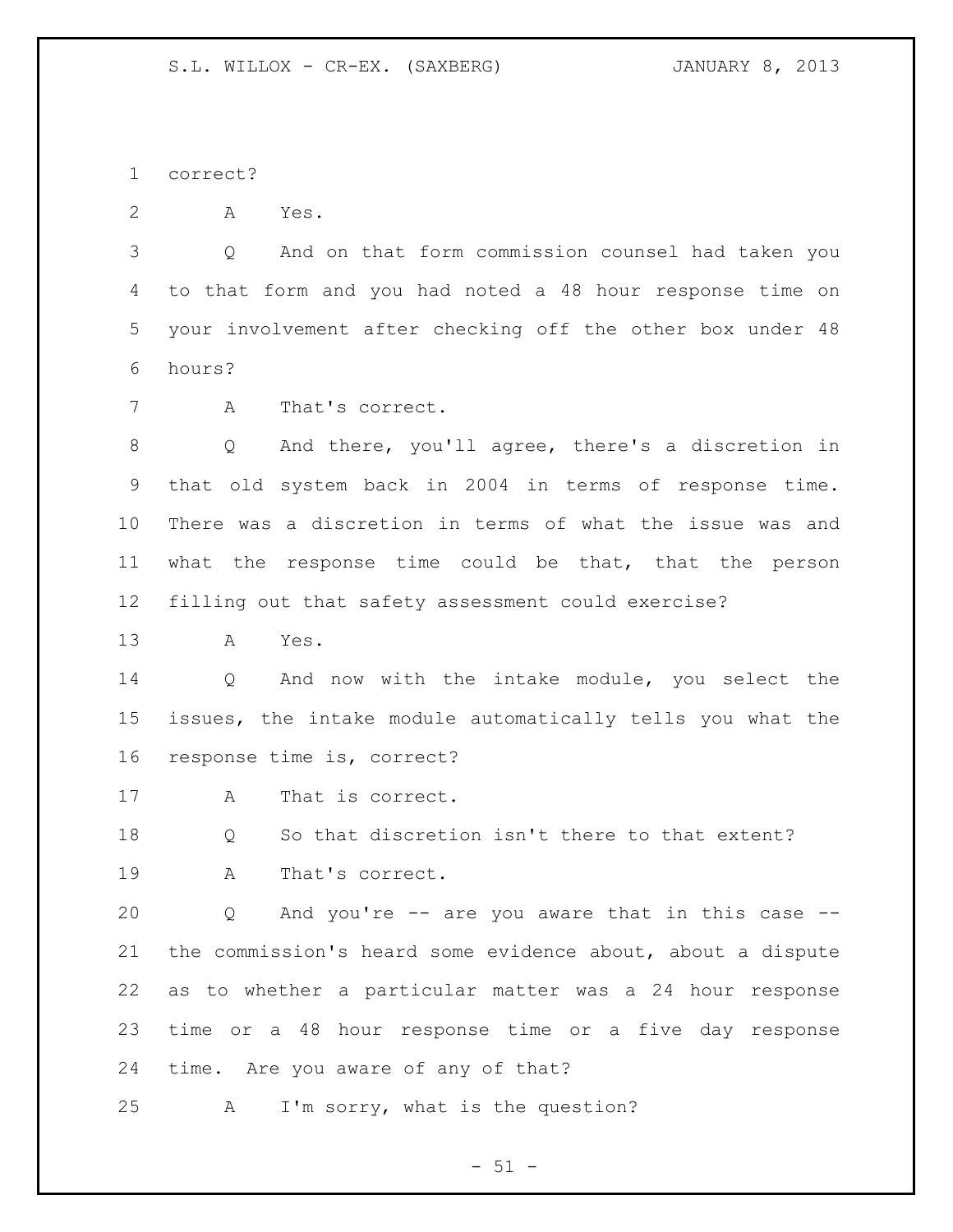Q There's been issues before this commissioner about safety assessments and whether it was appropriate that they be categorized as 24 hour response time or 48 hour response time or five day response time. Are you familiar with -- 6 THE COMMISSIONER: Are you asking her about that, the form that it lays out those alternatives? 8 MR. SAXBERG: Yes. THE COMMISSIONER: Or are you asking her about a specific case in which that form was used? MR. SAXBERG: Right (inaudible), you're right. Let me just think about -- THE COMMISSIONER: You should make it clear what you're questioning about. MR. SAXBERG: Yes. BY MR. SAXBERG: Q I'll come at it a different way and see if I need to ask that question. You gave some, all I'll call it, my word, vague evidence about overhearing a discussion by other CRU workers about a supervisor changing reports. Do you remember that? A Yes, I do. Q Now as a CRU worker, your supervisor was Diva Faria?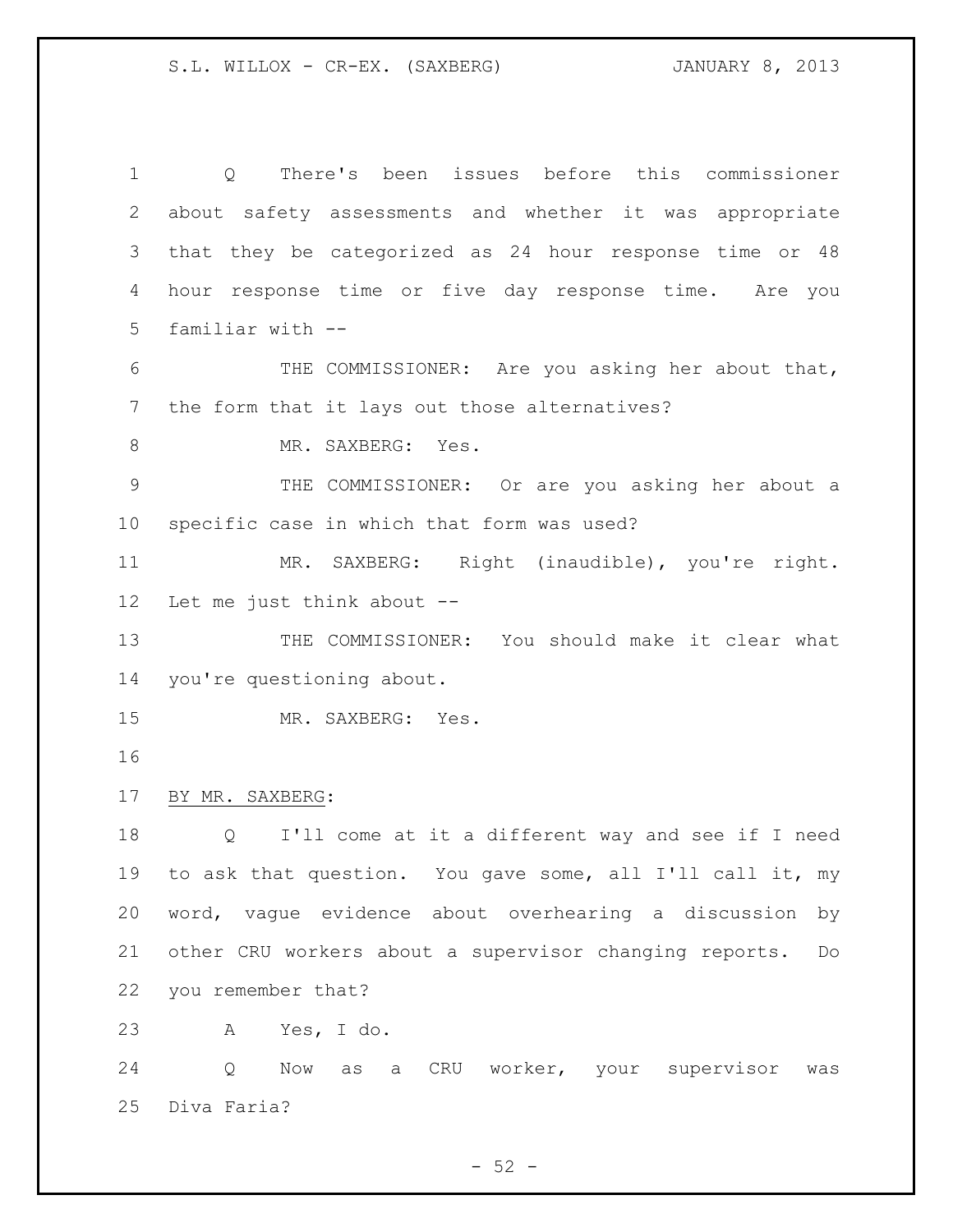A Yes, she was. Q And you're not saying she ever changed any of your work without consulting you, correct? A Not that I'm aware of, no. Q She certainly changed your work but she consulted with you? A If she felt that there was further work or services or changes that needed to be made, I believe she would generally come and have a conversation with me about that and discuss that. Q Right, but it was her decision? A Yes. Q That's her job. Just like when you were the supervisor -- A That's correct. Q -- if you wanted to change a report, it's going to get changed but what you're saying is you would consult with the CRU worker? A That's correct. Q And the issue that you were raising is the problem that was being identified was that those type of changes were being made but the worker maybe wasn't being consulted about it or advised of it. A Yes. Q Okay. And you're not suggesting that these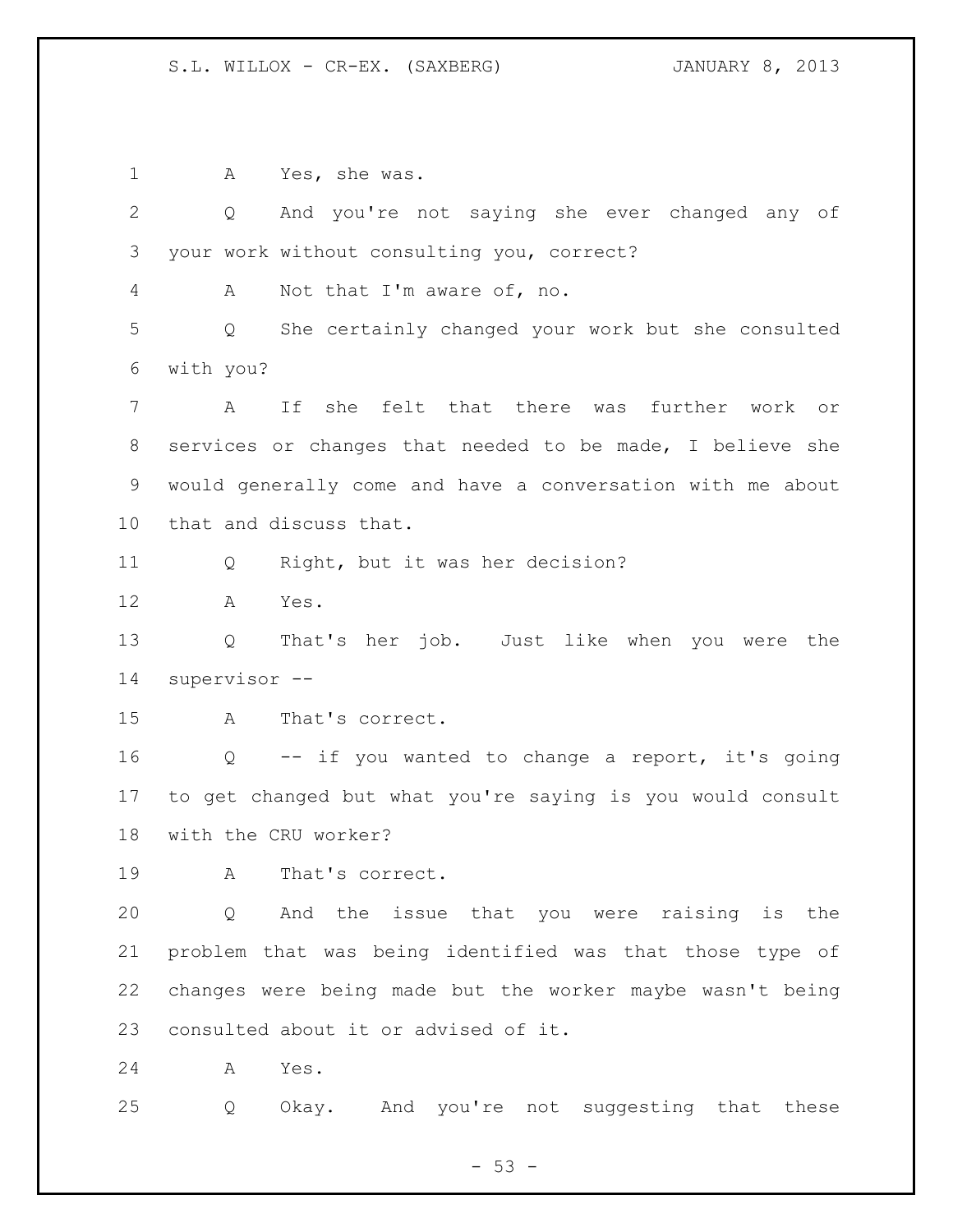changes were to the detriment of anyone, correct? THE COMMISSIONER: Just a minute. What, what do you mean? MR. SAXBERG: The changes that she's suggesting were made without advising the worker that the changes were made were a detriment to anybody. 7 THE COMMISSIONER: Who's anybody? 8 MR. SAXBERG: The family, the subject matter of it. THE COMMISSIONER: I don't understand your question. MR. SAXBERG: First of all -- well, let me -- I'll try to back it up. BY MR. SAXBERG: Q The changes that you're talking about, we'd be talking about punctuation changes, correct? A Yes. Q Grammar changes? A Yes. Q We're not talking about, about anything that is a significant change that would affect the decision or recommendation of a worker? A No. But I'm not sure if you're attempting to question me about the -- like I had been asked yesterday

 $-54 -$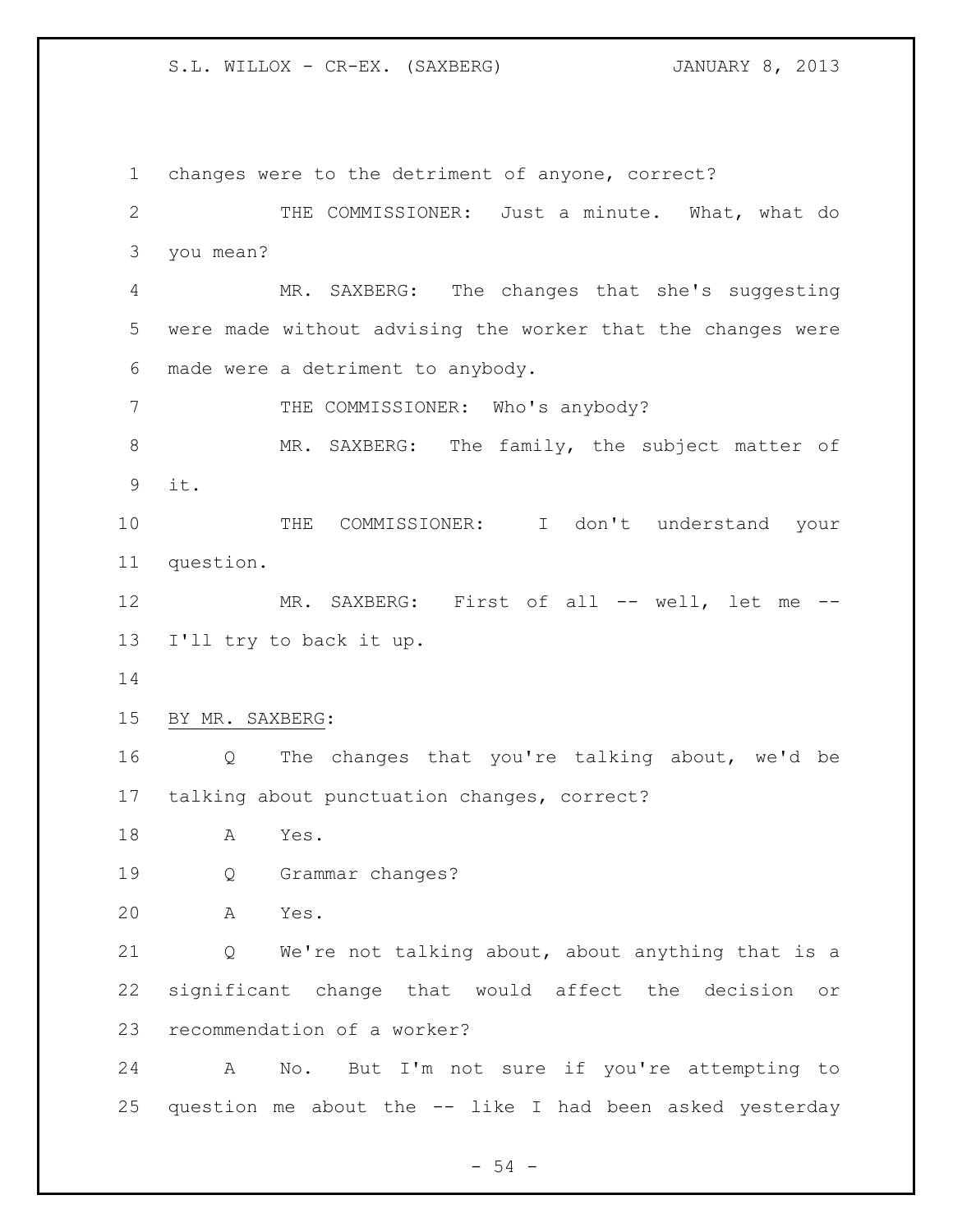during my testimony if I was aware of conversations that had occurred amongst other CRU staff about concerns that their reports had been changed and in what context those reports had been changed.

 THE COMMISSIONER: That's what you were asked about yesterday.

 THE WITNESS: Yes. And I'm not sure if that's what you're referencing to today?

 MR. SAXBERG: Yes, that is exactly what I'm questioning you about. I'm asking you about --

 THE COMMISSIONER: Well, let her answer the question now she knows that's what you're questioning her about.

14 THE WITNESS: So with respect to the other individuals in my unit who felt that their reports had been altered by their supervisor, were those changes detrimental 17 or what the nature of those changes were, I do not know.

## BY MR. SAXBERG:

 Q Okay, so you don't know. And, and that's as far as it goes. You don't know if the changes they were talking about were as minor as a punctuation change or something, something more important. You don't know, correct?

A I do not know, sir, no.

 $- 55 -$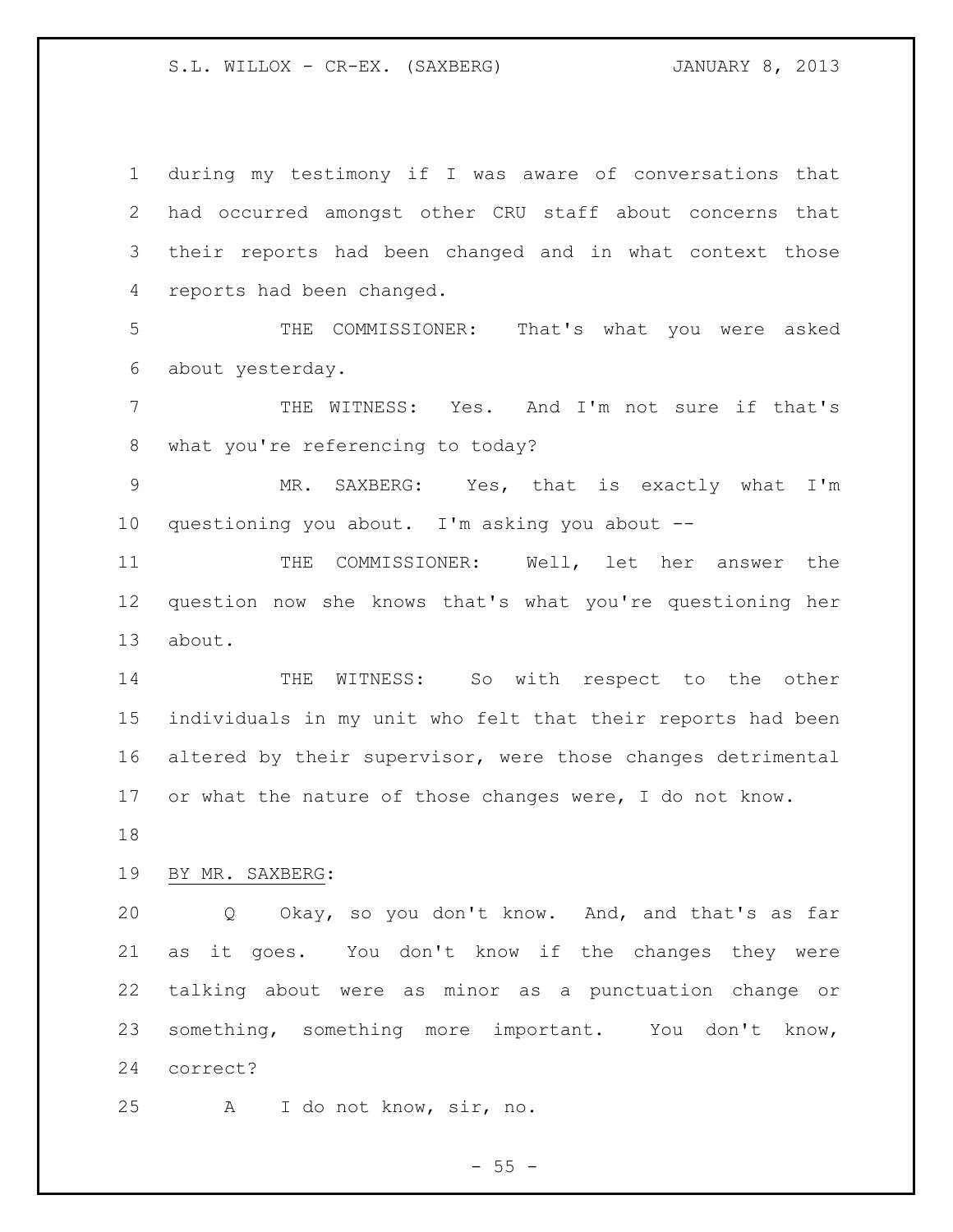1 Q Okay. And the people that you heard this information from, one of them would have been Debbie DeGale? A Yes. Q and Debbie DeGale is your mother-in-law, correct? A That's correct. Q And other than Ms. DeGale, have any of the individuals that you overheard testified here to your knowledge? A I'm sorry, do ... Q Have any of the individuals that you say you overheard -- 13 THE COMMISSIONER: Well, first of all does she know who the individuals were? BY MR. SAXBERG: Q Yeah, do you know the individuals are? 18 A There were conversations that were had, including Debbie DeGale, Barb Klos and Richard Buchkowski. Q Okay. And, and -- okay. So Barb Klos has testified here and she hasn't talked about this, so I'm not going to ask you anything about what she said or what you overheard from her. My understanding is that Mr. Buchkowski -- A Yes.

 $-56 -$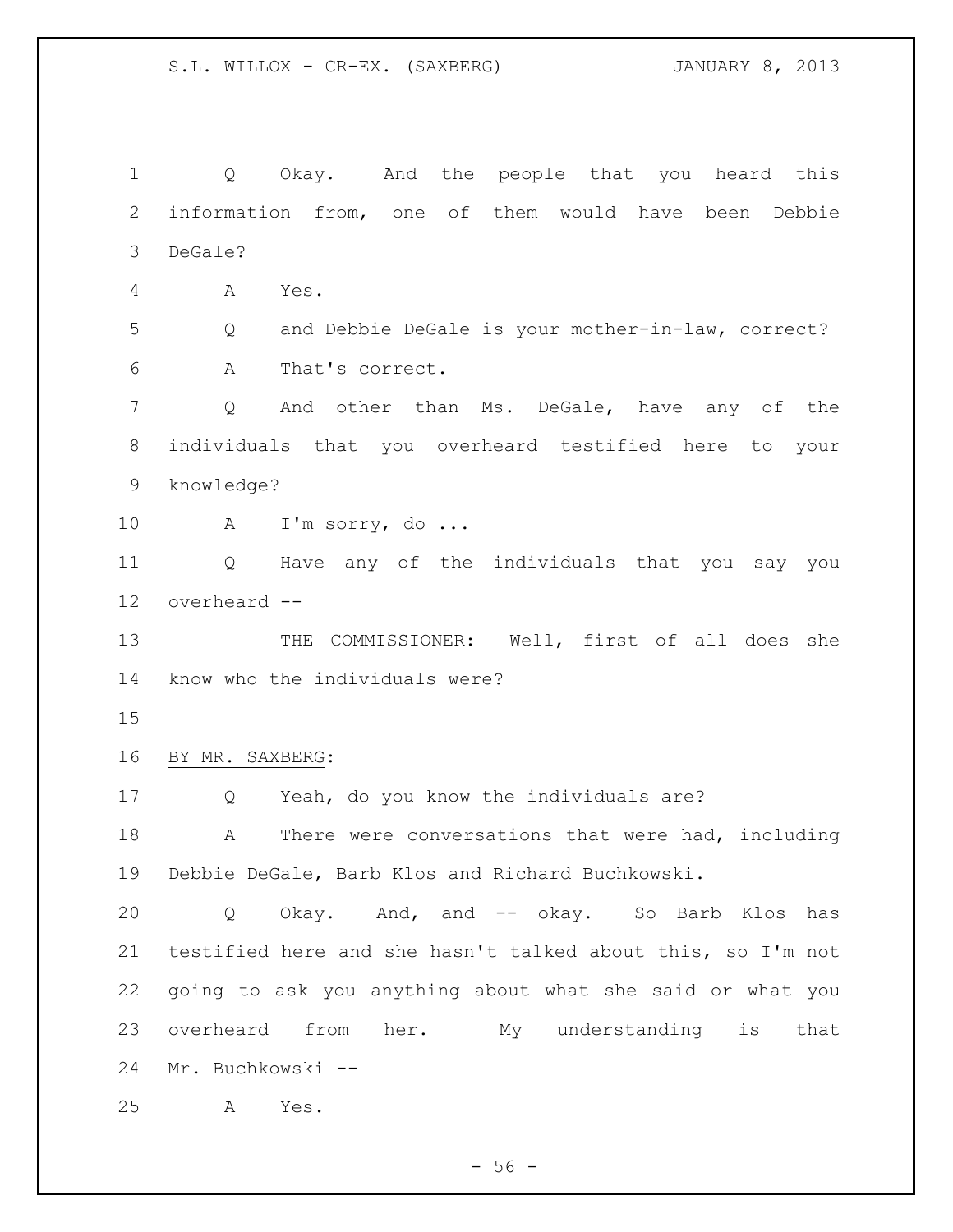Q -- is simply saying that there were punctuation and grammatical changes made to his reports and that's it. That's what his evidence is. Are you aware of that?

 A No. Just to clarify, I didn't pay -- that topic was not of great importance to me. I did not experience a report of my own being changed. I acknowledged that those conversations had occurred. What the context of those conversations were I am not sure.

 Q Okay. And in terms of, you've already said, you know, and this never happened with your supervisor, but at times the other supervisor would, would be working with you 12 because they, they traded off for each other.

 A She would, Diana would provide coverage if Diva Faria was not available.

 Q Right. And you have, and you're not alleging that that supervisor in any way made any change to any report you prepared without them later telling you about it, correct?

A Not to my knowledge, no.

 MR. SAXBERG: Okay, those are my questions. Thank you very much.

THE COMMISSIONER: Thank you, Mr. Saxberg.

Mr. Gindin?

 MR. GINDIN: Mr. Commissioner, I wonder if we could have a short break before I --

- 57 -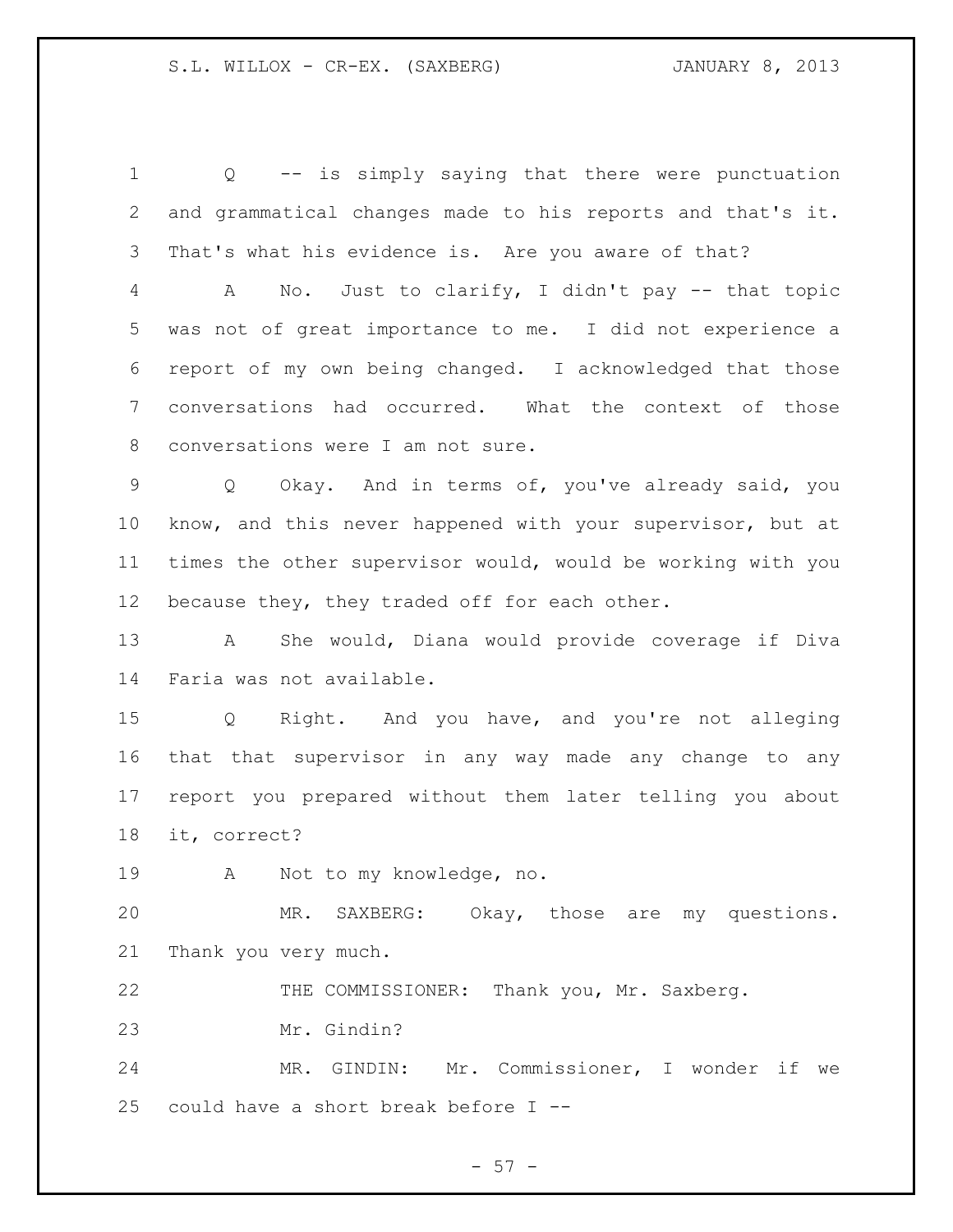| $\mathbf 1$ | THE COMMISSIONER: Yes, we're close to the time                  |
|-------------|-----------------------------------------------------------------|
| 2           | that we'd be taking a break, so we'll take our mid-morning      |
| 3           | 15 minute break now.                                            |
| 4           |                                                                 |
| 5           | (BRIEF RECESS)                                                  |
| 6           |                                                                 |
| 7           | THE COMMISSIONER: Mr. Gindin?                                   |
| $8\,$       |                                                                 |
| 9           | CROSS-EXAMINATION BY MR. GINDIN:                                |
| 10          | Good morning, Ms. Willox, my name is Jeff Gindin.<br>$Q \qquad$ |
| 11          | I represent Kim Edwards and Steve Sinclair.                     |
| 12          | Good morning.<br>A                                              |
| 13          | I have some questions for you. This morning you<br>Q            |
| 14          | were asked a question by Mr. Paul about workload, pressure      |
| 15          | to close files back in 2004 and I think you said you didn't     |
| 16          | recall feeling any pressure to close files at that time,        |
| 17          | correct?                                                        |
| 18          | I believe so, yes.<br>A                                         |
| 19          | That doesn't mean there wasn't any, you just<br>Q               |
| 20          | don't recall?                                                   |
| 21          | Α<br>That's correct.                                            |
| 22          | And in fact yesterday I think you said that upon<br>Q           |
| 23          | reflection there likely was based on what's going on today      |
| 24          | still?                                                          |
| 25          | Yes.<br>Α                                                       |

- 58 -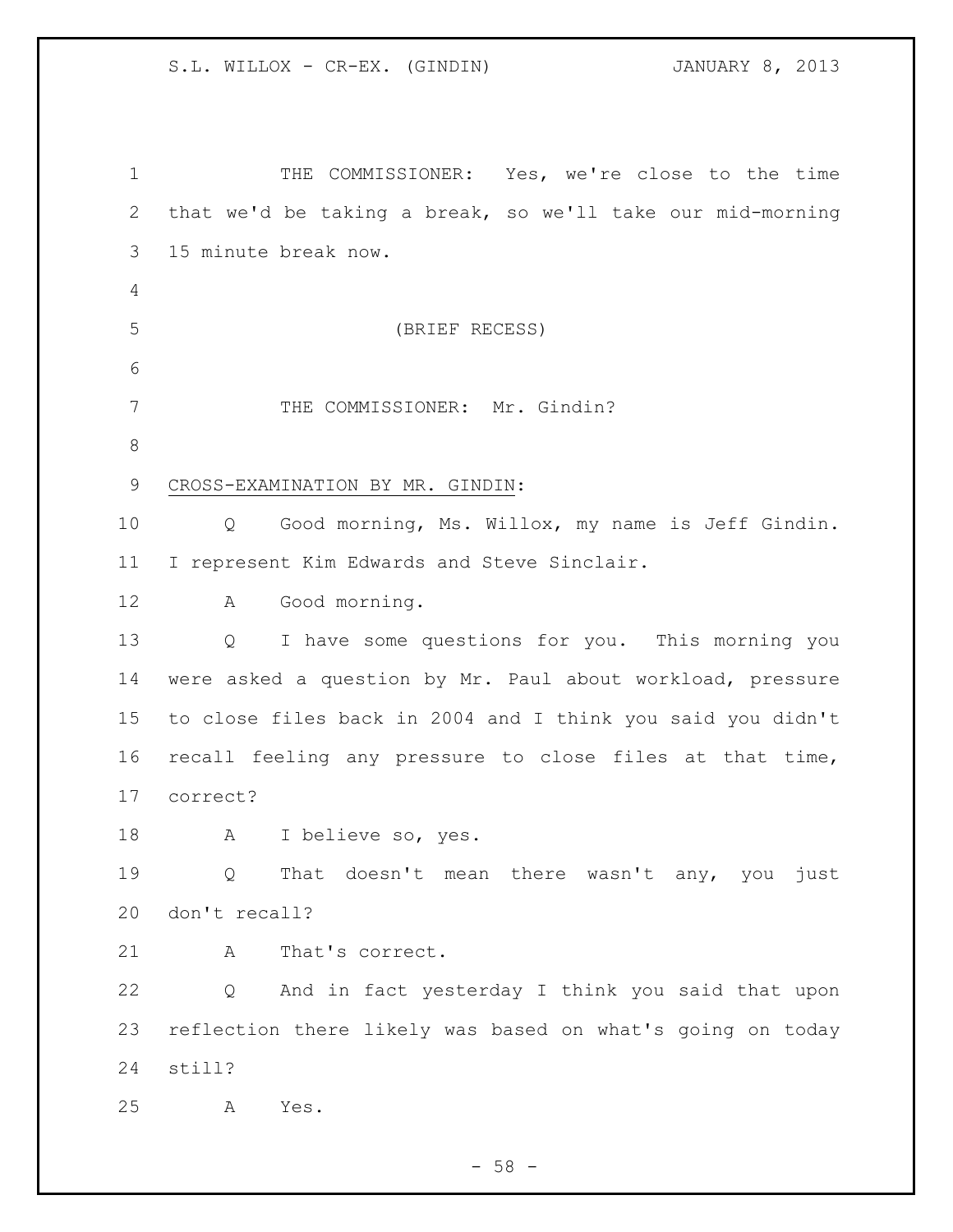Q Right?

| $\overline{2}$  | Yes, however I don't recall specific feelings of<br>A                |
|-----------------|----------------------------------------------------------------------|
| 3               | being pressured but the general feeling of the workload at           |
| 4               | that time, that there was an increase in work at CRU.                |
| 5               | All right. Now Mr. Saxberg asked you some<br>Q                       |
| 6               | questions and he asked you about three meetings by a                 |
| 7               | witness by the name of SOR #4 prior to the referral that             |
| 8               | you received and you recall he mentioned some dates,                 |
| 9               | June 28th, July 8th and November 22nd of '04. And I think            |
| 10 <sub>o</sub> | indicated that you didn't know anything about those<br>vou           |
| 11              | previous meetings.                                                   |
| 12              | Α<br>No, I did not.                                                  |
| 13              | And that had you known them perhaps that might<br>Q                  |
| 14              | have had some effect on your, a decision which you made.             |
| 15              | It would have been taken into consideration.<br>A                    |
| 16              | All of those meetings, however, took place before<br>Q               |
| 17              | Samantha had a newborn.                                              |
| 18              | Correct.<br>A                                                        |
| 19              | And obviously having a newborn<br>Q<br>is<br>quite<br>a              |
| 20              | significant factor?                                                  |
| 21              | Α<br>Yes, it is.                                                     |
| 22              | And something quite new, right?<br>Q                                 |
| 23              | Yes.<br>Α                                                            |
| 24              | also<br>know<br>now that<br>that<br>newborn<br>Q<br>And<br>had<br>we |
| 25              | Wesley McKay as (inaudible) the father.                              |

- 59 -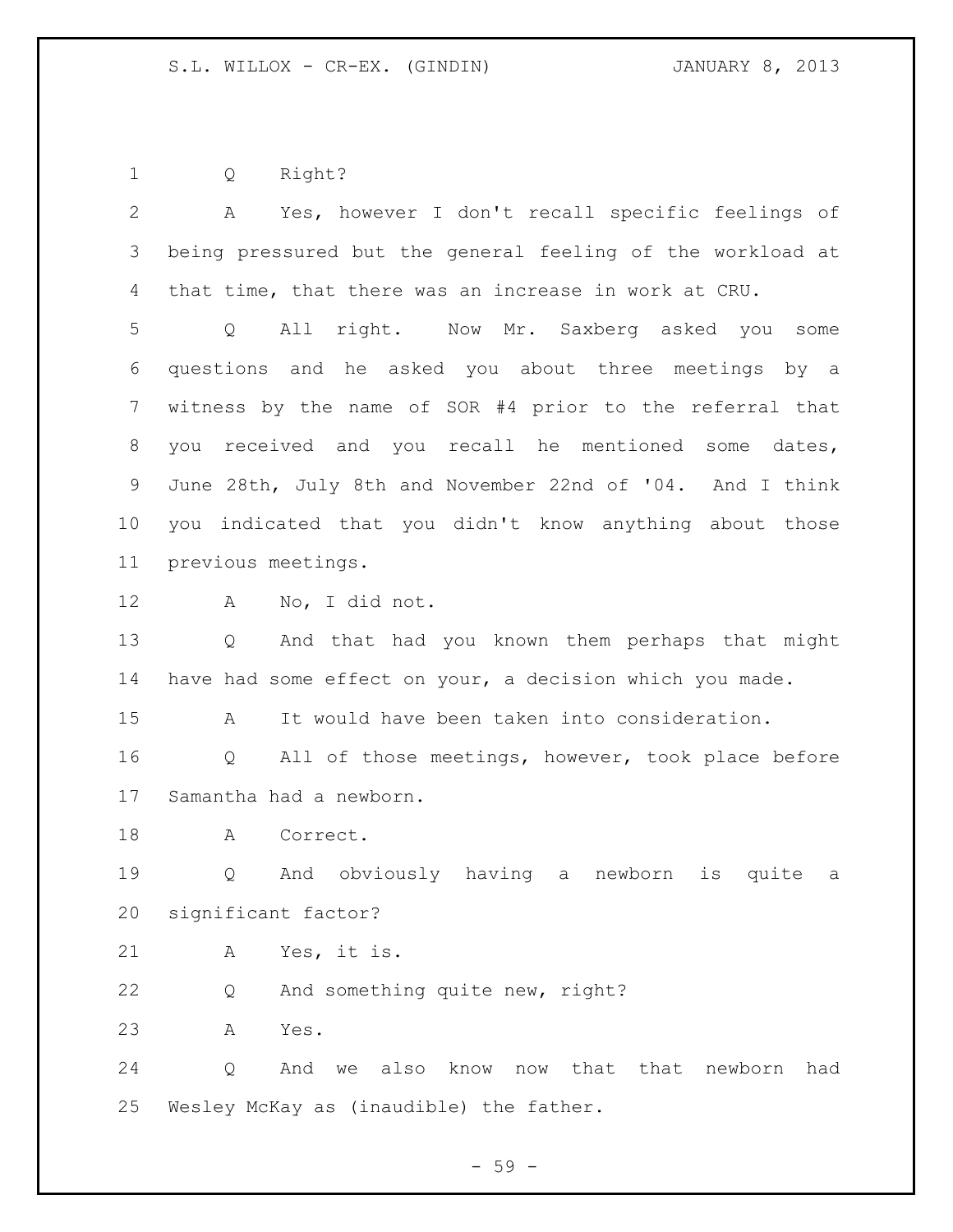A That's correct.

 Q And that's again something that wasn't the case with respect to previous children?

A Yes.

 Q And I think Mr. Saxberg referred you to some reports indicating that some reference to the fact that they knew something about Wes McKay being a trucker and staying with Samantha when he was in town, right?

 A Yes, that was contained in the July 2004 closing summary.

 Q Yes. That particular summary, in describing Mr. McKay, used the word he was her main support.

A I believe so, yes.

 Q Yes. And of course you didn't know at that time that you became involved about the violent history that Mr. McKay had based on what you've been advised since, correct?

18 A That's correct.

 Q We've also heard some evidence, and I think this was referred to you, that according to EIA, May the 28th of '04, Wesley McKay claimed Phoenix on his budget and there's an actual computer printout that they showed us. I think you were shown that earlier yesterday.

A Yes.

Q That's again something you weren't aware of?

 $- 60 -$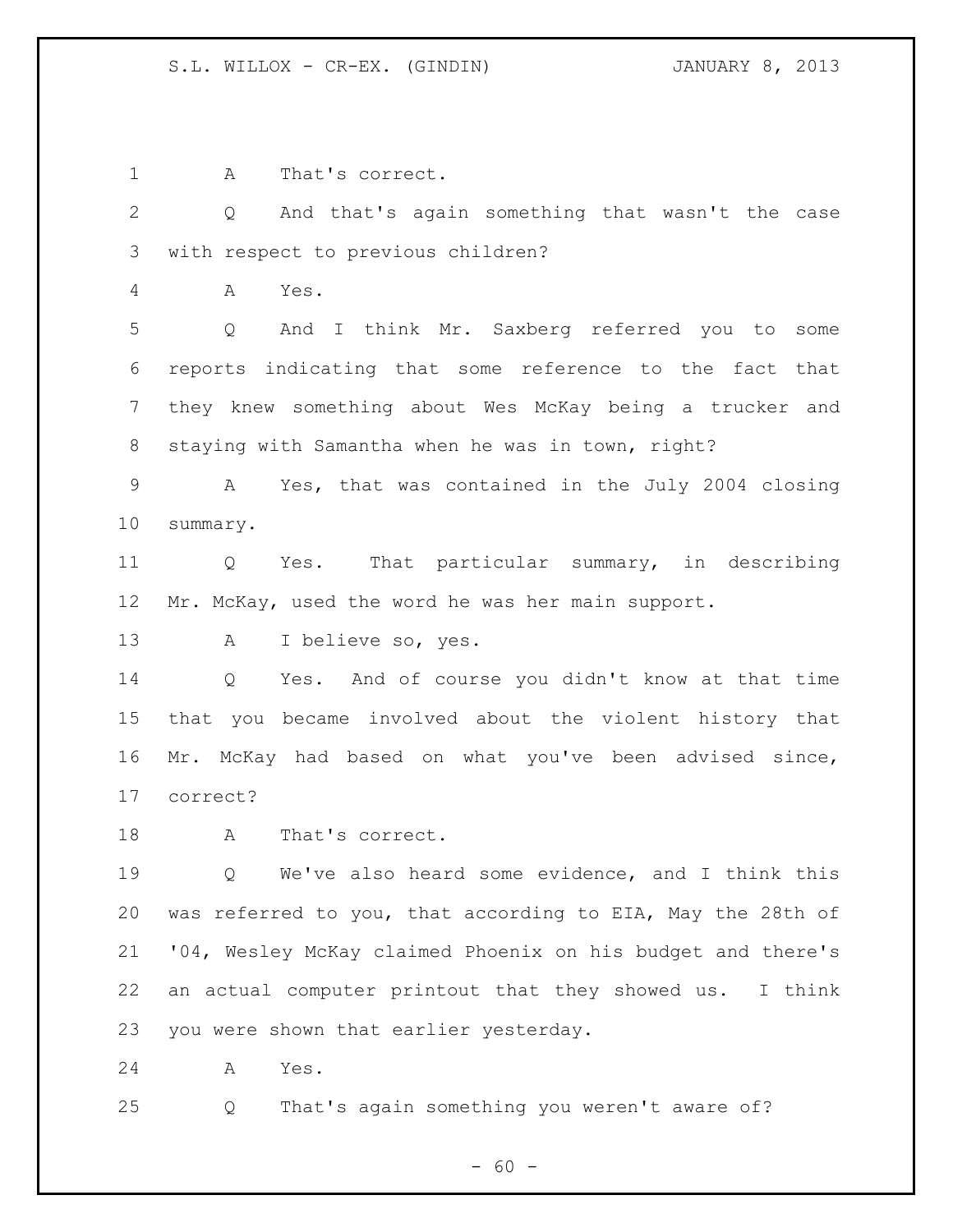A Correct. Q So contacting EIA to find out about Wesley McKay, sure would have been nice if you became aware of that information. A I agree. Q And I think you said yesterday that your usual practice would be to review some of the history -- A Yes. Q -- with respect to Samantha and in fact that was a very important factor for you in deciding that there should be some sort of intervention, right? A Yes. Q And in fact, if we can have page 36947 brought up, and this is part of your report that you were shown earlier I believe and in paragraph 2, part way down, you say: 18 "Worker advised Mary ..." That's Mary Wu, right? A Yes. Q "...that the Agency has previously had extensive involvement with Samantha ..."

 $- 61 -$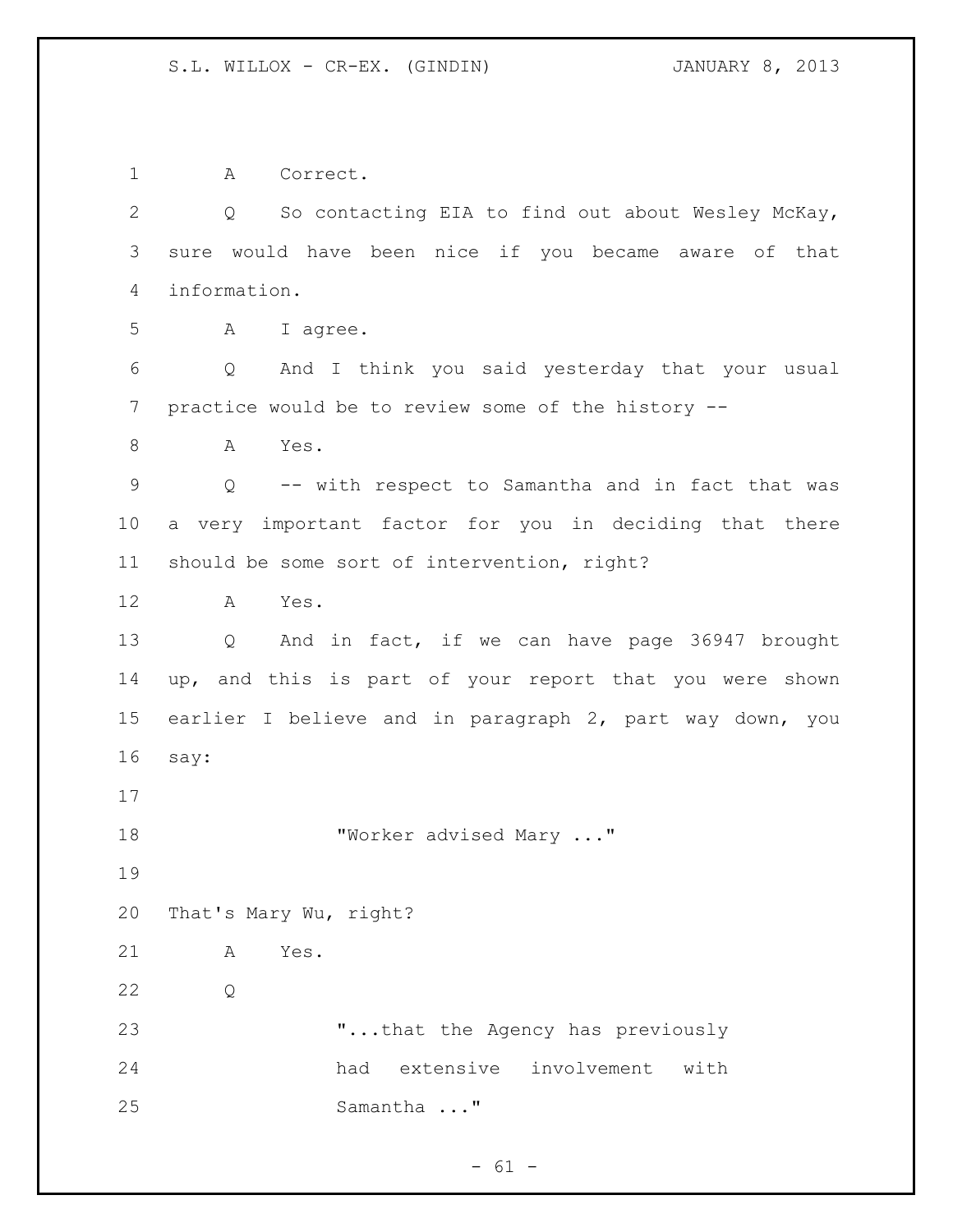S.L. WILLOX - CR-EX. (GINDIN) JANUARY 8, 2013 I take it from that phrase alone that you were obviously aware of a lot of the history. A Yes. Q Because you describe it as extensive involvement which in fact is the case. A Yes. Q All right. "... and indicated that Samantha has four children -- only two of which are in her care." So you were obviously aware that other children were apprehended. A Yes. Q Or at least her first child was apprehended. 17 A Yes, with one deceased. Q And you were also aware that Phoenix herself was apprehended at birth? A I believe so. Q Yeah. And that another child had died? A Yes. Q And now she was having yet another child? A Yes. Q All of these things you termed or you deemed to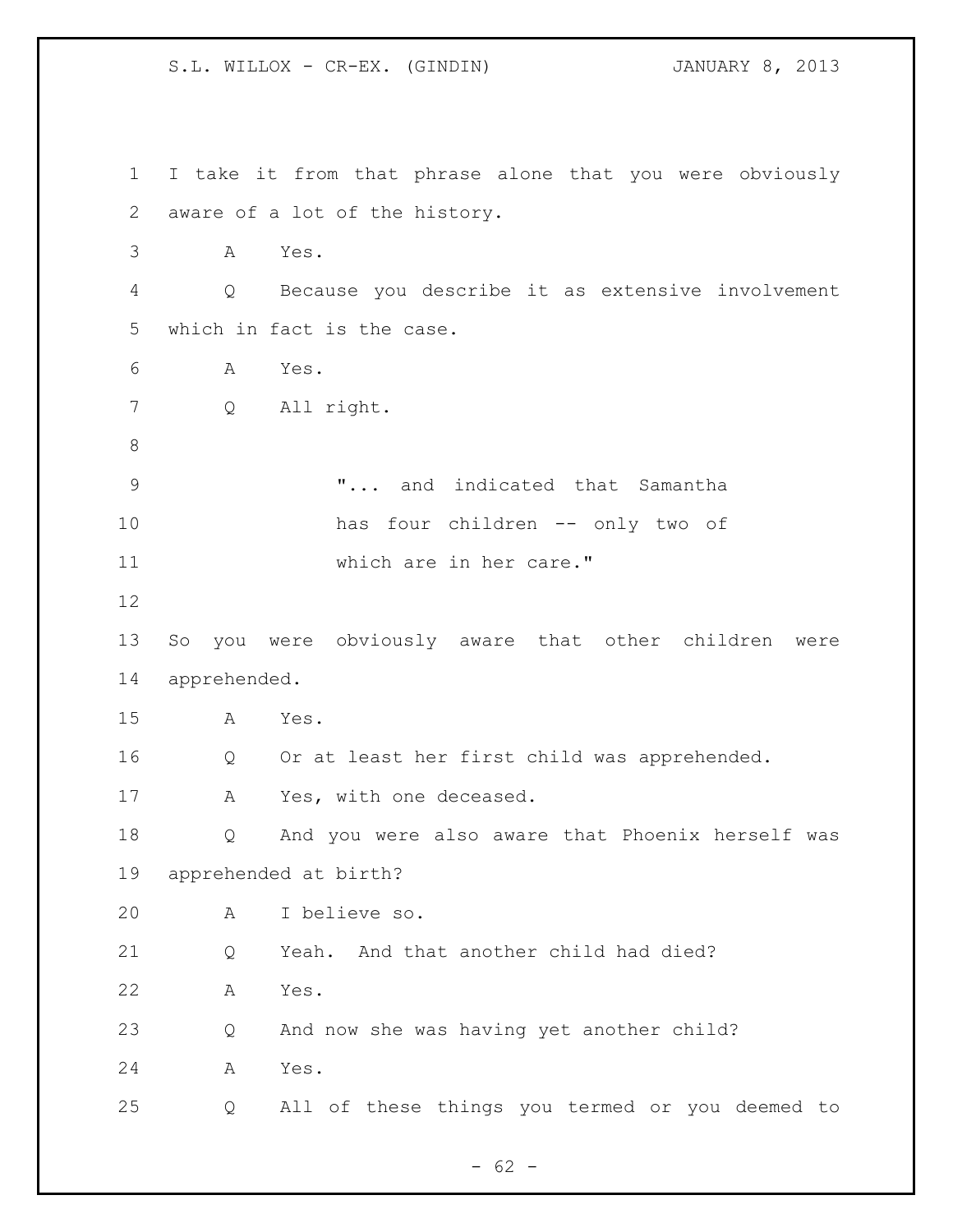S.L. WILLOX - CR-EX. (GINDIN) JANUARY 8, 2013

 be quite significant? A Yes. Q And then you say: "Worker reported that the Agency has had some pretty serious 7 concerns in the past ..." Okay. So you're not just saying they've had a concern but you describe it as pretty serious concerns in the past. A Yes. Q And that's the way you felt on December the 3rd when you were advising Ms. Wu about past history and your concerns, right? A Yes. Q Now between December the 3rd when you felt this way, until December 7th when the file was closed, there really isn't anything that occurred in that period of time of any significance, was there? A No. Q Some efforts were made to connect with Samantha? A Yes. Q They were unsuccessful? A Yes. Q And I think you told us yesterday that upon

- 63 -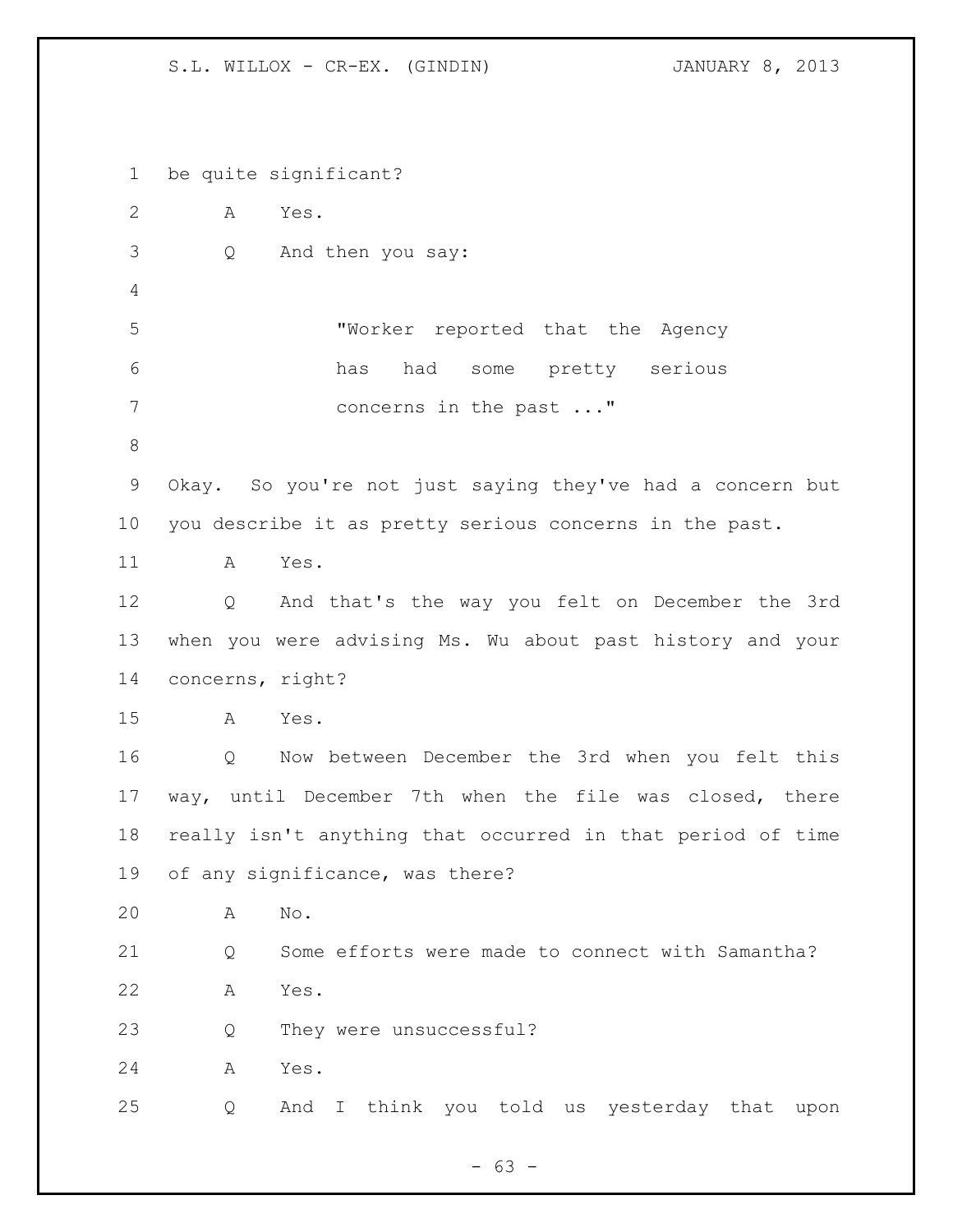S.L. WILLOX - CR-EX. (GINDIN) JANUARY 8, 2013

 reflection and after seeing some of the reports and having more information given to you, that there's certain things you wish you would have done, or now you agree that perhaps should have been done. A Yes. Q For example, maybe making an effort or somehow seeing Samantha directly -- 8 A Yes. Q -- was one of the things you said. And certainly maybe speaking with Wes directly. A Yes. Q That would have been a good idea, right. And as well, in this report you talk about the fact that Mary Wu told you that she needed permission from Samantha before she could give you more information. A Yes. Q And now we know that on December the 6th, before you closed the file, she actually got that permission. We've heard evidence of that? A Yes. Q And upon reflection I think you'd agree it would have been a good idea to talk to her after she got the permission and see if there was anything else she could impart to you. A Yes.

- 64 -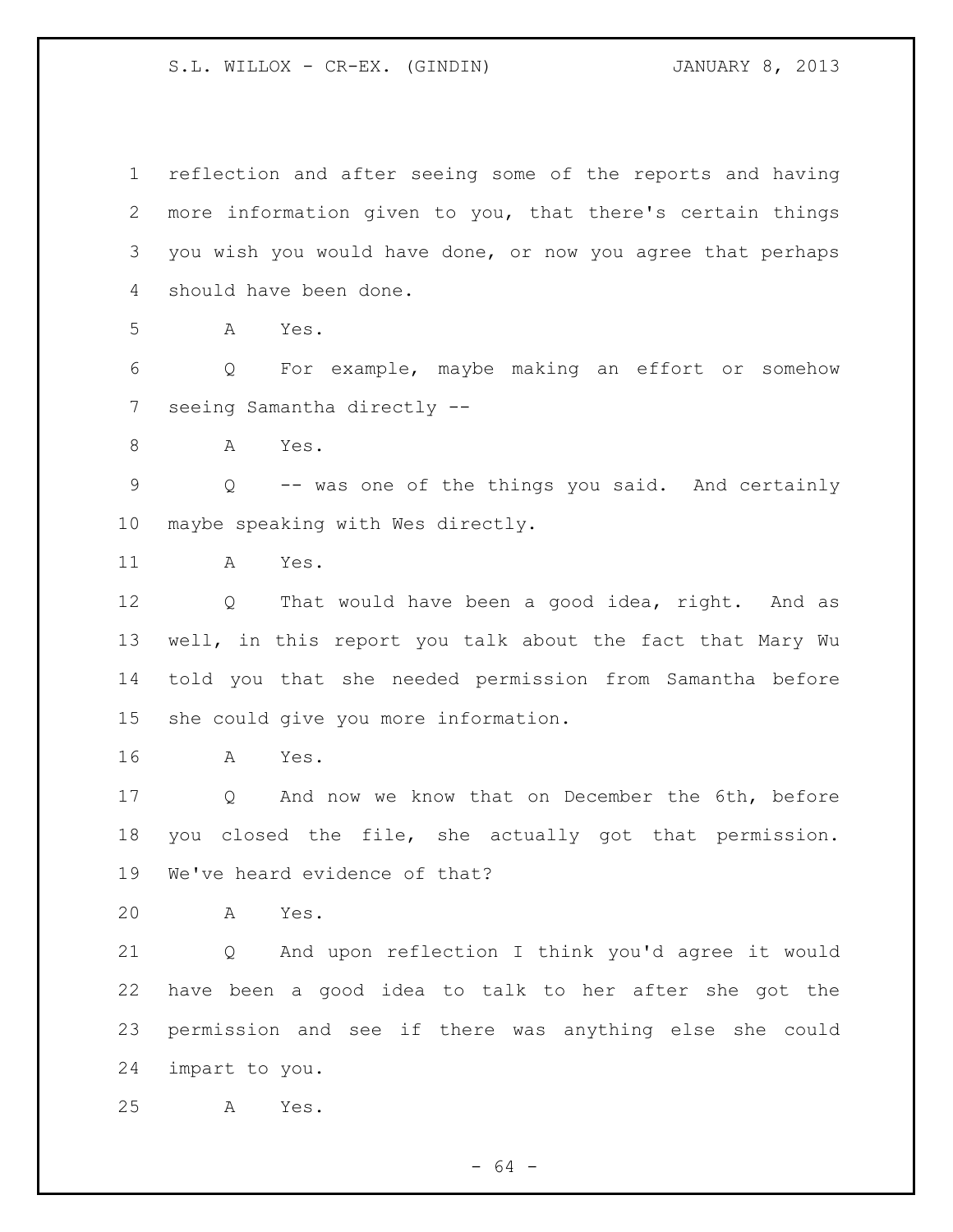1 Q But that, that didn't happen? A No, it did not. Q And so no one that you know of actually went out to try and see Wesley or Samantha or contact Ms. Wu again between December the 3rd and this, and the 7th? A That's correct. Q Now you were also asked by Mr. Saxberg just a little while ago, about the things that you overheard with respect to Ms. Verrier; do you -- A Yes. Q -- recall that? The things you heard people saying about reports being altered or changed, right? A Yes. Q And the people in question, you named Debbie DeGale -- A Yes. Q -- as mentioning something to you. You indicated she's your mother-in-law now. A Yes. Q Was she your mother-in-law when these conversations were taking place when she told you these things? A No, she was not. Q Were you involved with her son at that time as well still?

 $- 65 -$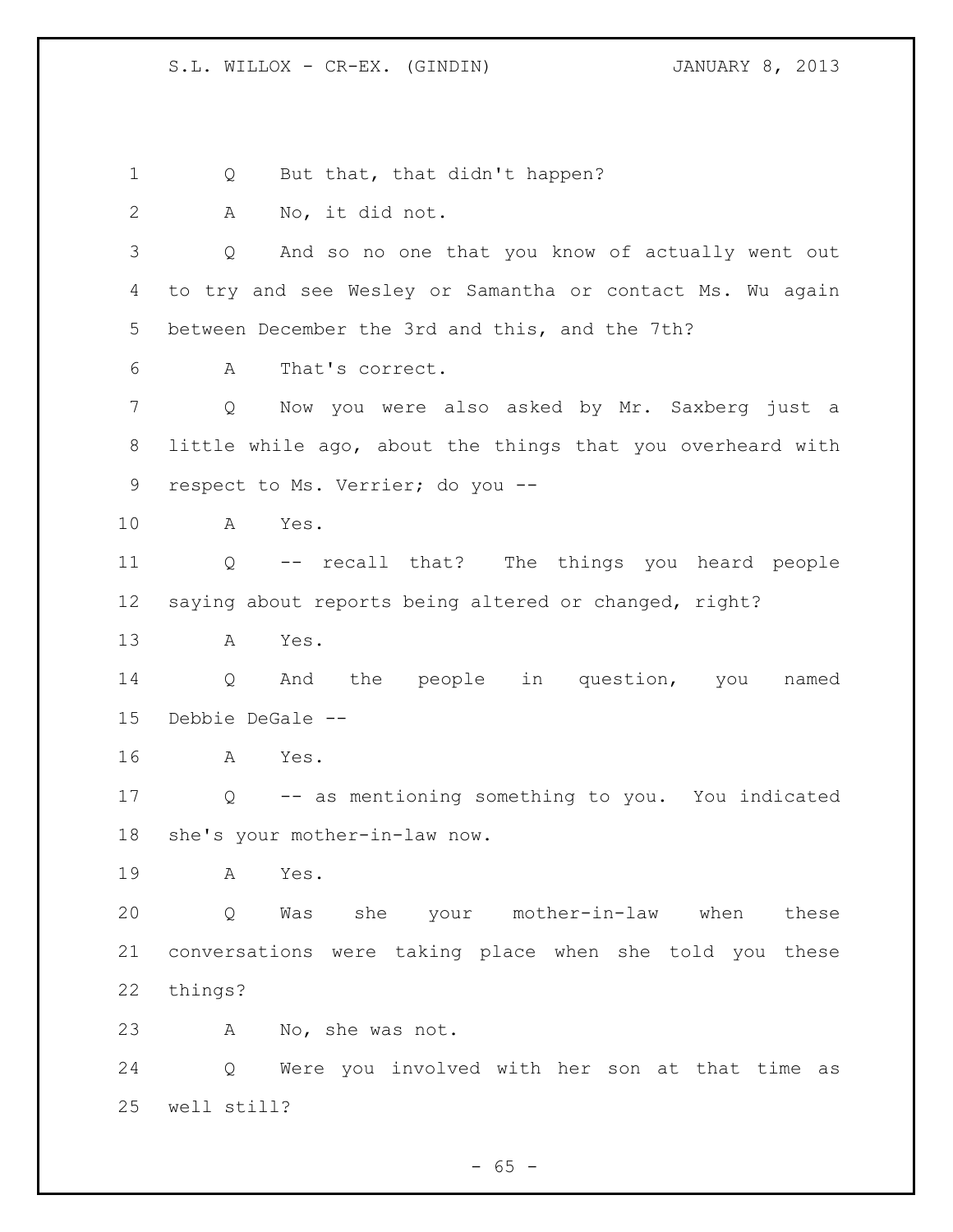| $\mathbf 1$  | No, I was not.<br>Α                                          |
|--------------|--------------------------------------------------------------|
| $\mathbf{2}$ | No. So she wasn't connected to you at that time<br>Q         |
| 3            | the way she is now?                                          |
| 4            | No, she was a colleague.<br>A                                |
| 5            | A colleague just at that time, I see. And so at<br>Q         |
| 6            | that time, which would be $-$ are we talking about 2004 when |
| 7            | these discussions were taking place, approximately?          |
| 8            | Approximately. I don't remember specific dates.<br>A         |
| $\mathsf 9$  | And these people that you say talked about this<br>Q         |
| 10           | kind of thing to you, have they talked to you about those    |
| 11           | kinds of things since?                                       |
| 12           | No, I have indicated that I'm not interested in<br>A         |
| 13           | talking about anything pertaining to the inquiry.            |
| 14           | But at that time you heard from several people --<br>Q       |
| 15           | I overheard several conversations.<br>I did not<br>A         |
| 16           | partake in those conversations. I know they occurred.        |
| 17           | So I'm not suggesting you said anything or took<br>Q         |
| 18           | part, but you overheard people talking about Ms. Verrier     |
| 19           | possibly --                                                  |
| 20           | They were talking amongst themselves.<br>A                   |
| 21           | Some which?<br>Q                                             |
| 22           | They were talking amongst themselves and I<br>Α              |
| 23           | overheard those conversations.                               |
| 24           | Now I suggest to you that if the changes they<br>Q           |
| 25           | were talking about had to do with grammar, that wouldn't be  |

- 66 -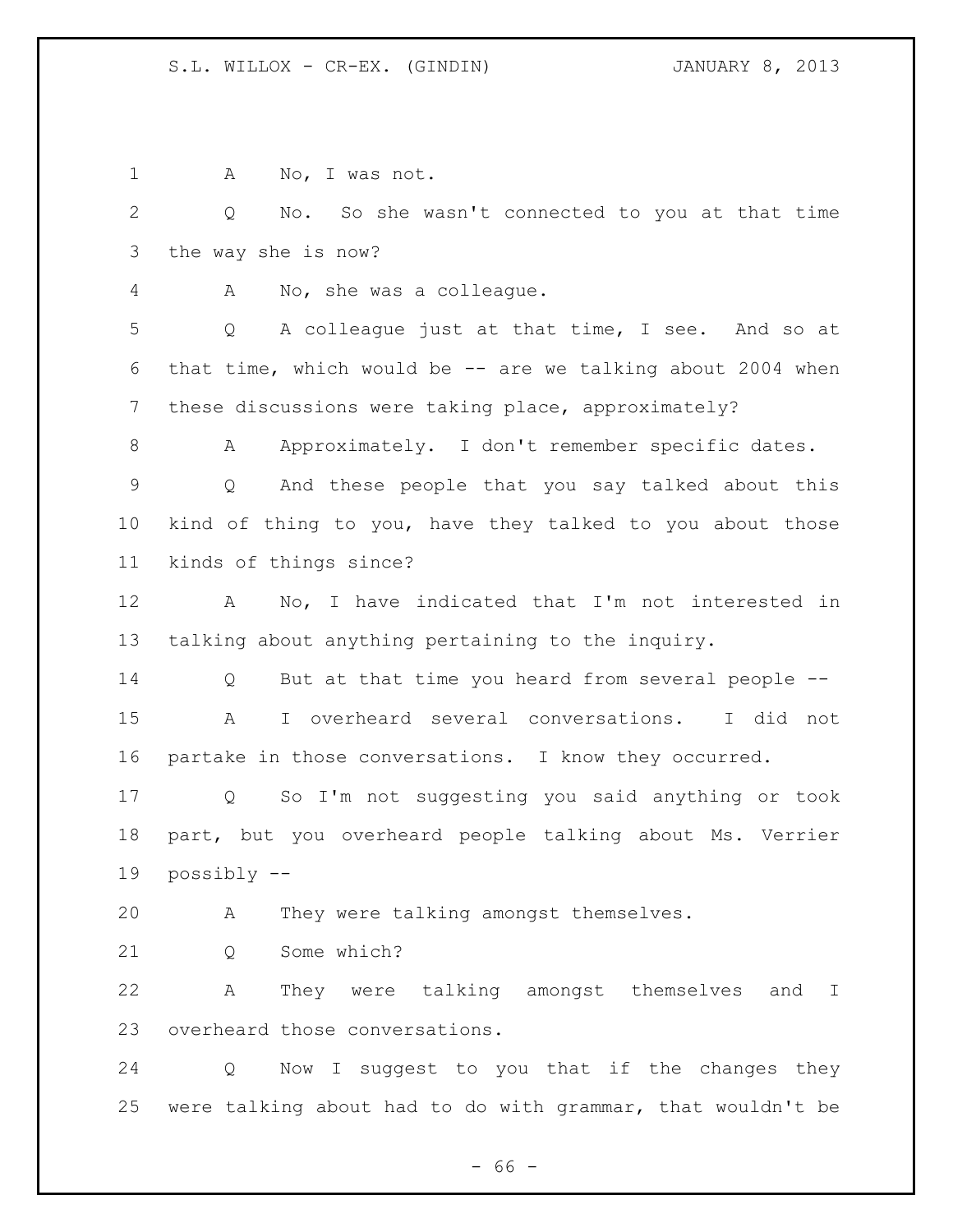S.L. WILLOX - CR-EX. (GINDIN) JANUARY 8, 2013

 something they'd be talking about, would it? A I don't know if everyone felt the same way. Q Um-hum. A I don't recall what the general context of those conversations were. Whether Mr. Buchkowski felt it was grammar and Ms. DeGale did not, I do not recall. I did not feel personally vested in that conversation and I do not recall specifics of that conversation. Q But you do recall they were talking about it and there were several people talking about it? A Yes. Q And you heard them talking about it? 13 A I overheard them talking, yes. Q Are you talking about one time or several times? A I don't -- like I testified yesterday, I don't recall how many times but I believe that it was, did occur on more than one occasion. 19 THE COMMISSIONER: And was there a person identified who had done the changing? 21 THE WITNESS: My understanding from the overall conversation was that Ms. Verrier had altered reports. MR. GINDIN: So whatever -- 24 THE WITNESS: In what context, I am not sure.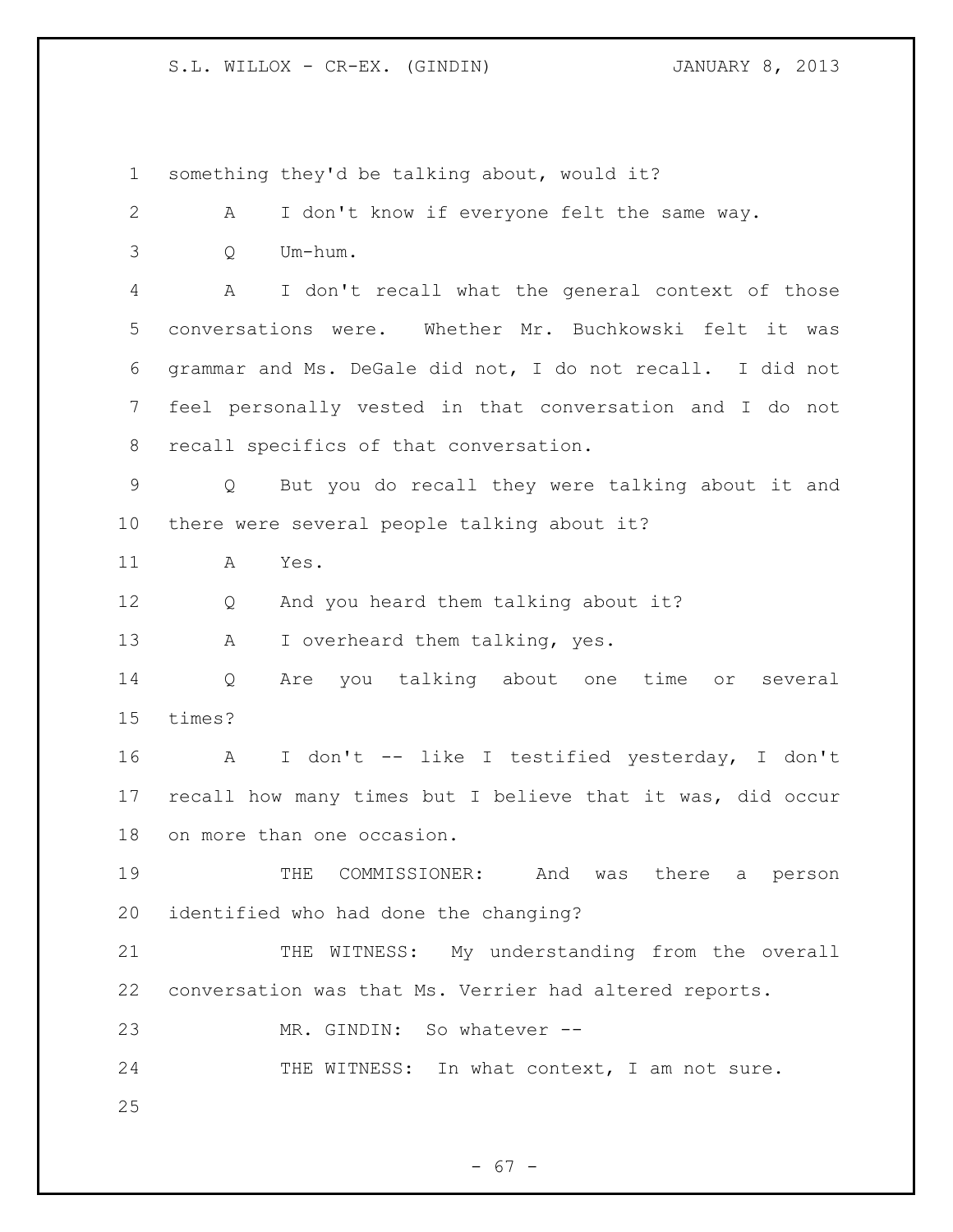BY MR. GINDIN:

 Q Whatever the details were, they found it necessary to talk about it?

A Yes.

 Q All right. You also indicated yesterday that at one point you were a registered social worker.

A Yes.

 Q And then I think you just didn't renew your registration, is that --

A That's correct.

 Q Now do you recall why it was in the first place that you chose to be registered or what the advantage was? A I believe after I had completed my bachelor of social work degree, I don't remember exactly the time that I was registered but it was very early in my career was when I inquired and I registered and subsequent to that I did not renew my registration.

 Q Do you recall why it was that, or what advantage you deemed there to be by registering?

A No, I do not.

 Q You told us that you didn't receive any training in standards until you were actually on the job for almost 10 years?

A Yes, October 2009.

Q And as far as risk assessment training you didn't

- 68 -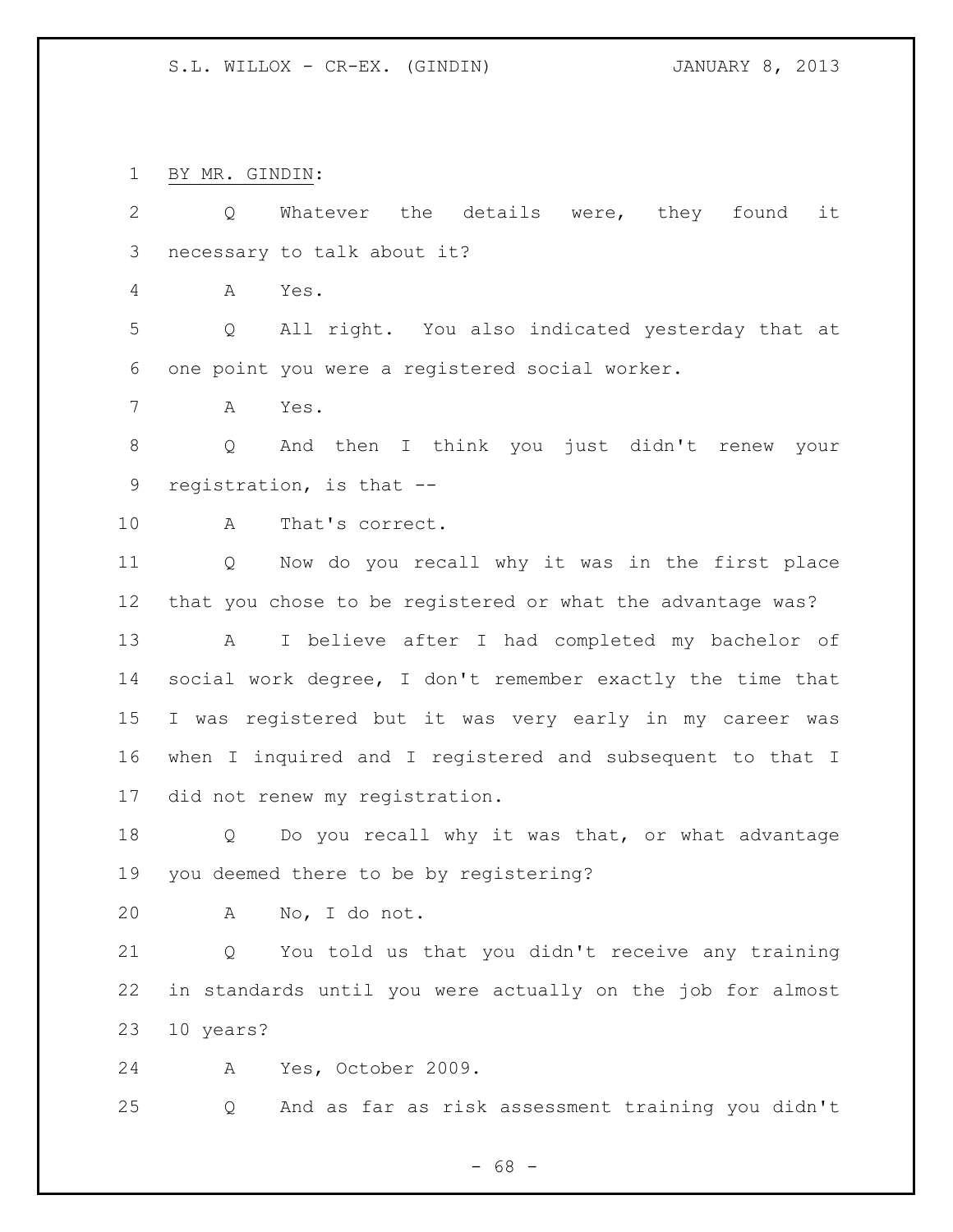S.L. WILLOX - CR-EX. (GINDIN) JANUARY 8, 2013

 receive any of that until 2011? A That's correct. Q This is after you were already working for some 12 years? A Yes. Q With respect to information sharing, and we've heard that, about different issues in that area, you're saying it's more difficult now than it was before? A Yes, most certainly. Q In what way? A At the present time we are not allowed to contact Employment and Income Assistance or Manitoba Health in an attempt to obtain any demographic information on a family. Q When you say they you mean workers, social workers? A Yes, social workers, CRU staff and social workers at the agency. Q When did that happen? A It has progressed to this point over a period of time. I don't recall the exact date where we were advised that we were no longer to contact them directly. There was a process period where it went from not to contact, we were to submit a form via fax to request information. We were then advised that we are not to submit the form either. We are to email and request information, but we are not to

- 69 -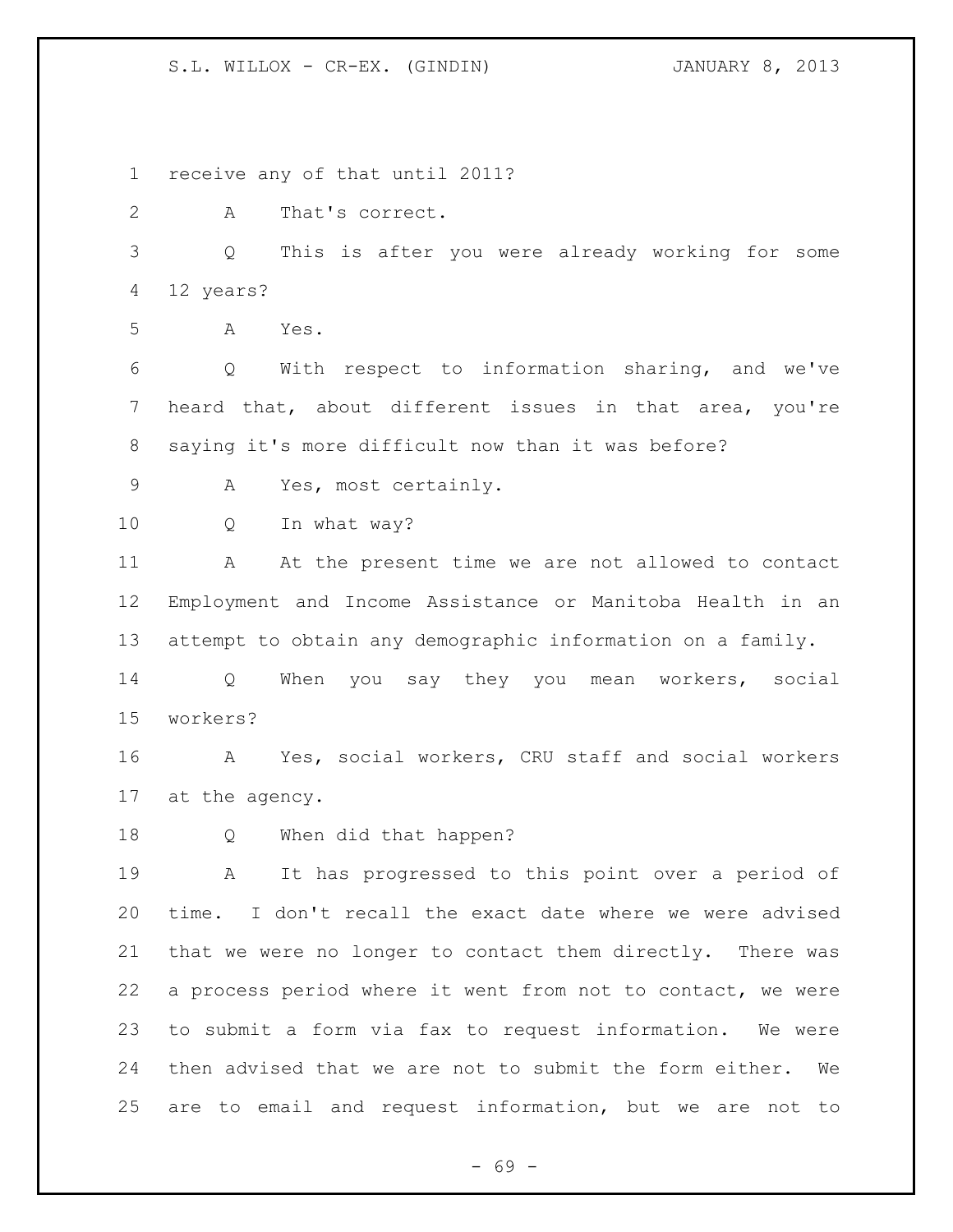contact them via phone.

 Q Any idea why that new rule would come in? Were you given any reasons?

 A I am not privy to the exact answer. Some of the information that I have heard is that Employment and Income Assistance, for example, was feeling that the volume of calls that they were receiving from Child and Family Services was causing problems for their workload and for their staff to handle workload issues and as a result they were attempting to deal with their workload issues within their own department.

 Q So before you were allowed to call and I think you told us that you usually received cooperation in those days.

A Yes.

 Q People would answer your questions. And now it's more complicated. You have to, it progressed to filling out a form first and now you have to email them?

A Yes.

 Q And do you have any personal experience that it takes much longer to get an answer?

A Yes, I do.

 Q And by much longer, what, do you mean a week rather than a phone call?

A When we first were using the form it would take

 $- 70 -$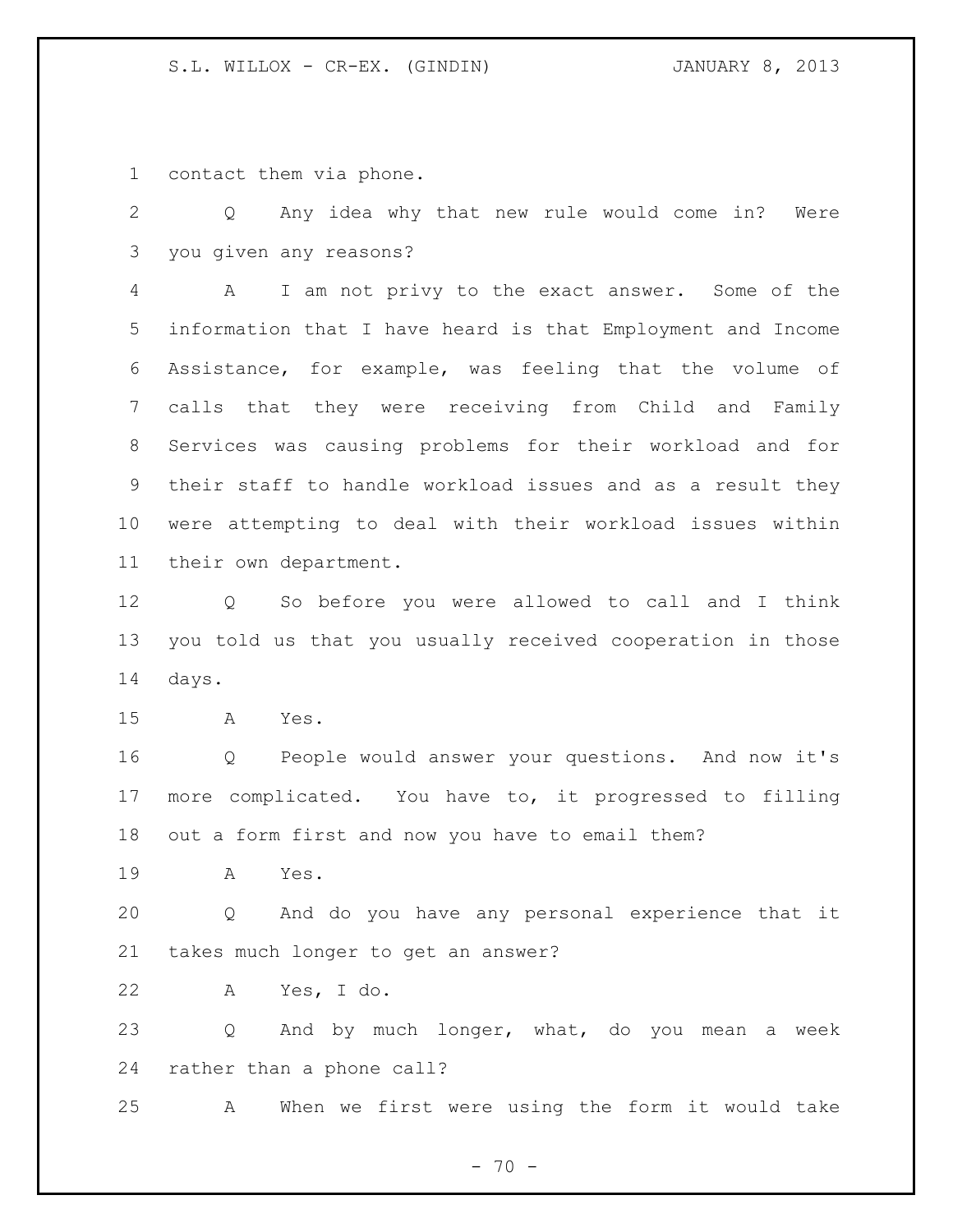## S.L. WILLOX - CR-EX. (GINDIN) JANUARY 8, 2013

| $\mathbf 1$ | anywhere from a few hours to maybe a week or more.<br>We           |
|-------------|--------------------------------------------------------------------|
| 2           | expressed to Employment and Income Assistance that the             |
| 3           | process was not working for us which at one point in time          |
| 4           | advised that we could email and that so far the<br>it was          |
| 5           | email system appears to be working more effectively.               |
| 6           | So these days when you make an email request, how<br>Q             |
| 7           | long does it take to get an answer?                                |
| 8           | It depends. It might be a matter of minutes to<br>A                |
| 9           | matter of hours.                                                   |
| 10          | So what way is it more difficult then if it's<br>$Q \qquad \qquad$ |
| 11          | taking less time to get an answer?                                 |
| 12          | The answer that we get is whether or<br>A<br>not an                |
| 13          | individual is in fact involved with Employment and Income          |
| 14          | Assistance and the name of the case worker. It is then our         |
| 15          | responsibility to attempt to contact the case worker to ask        |
| 16          | for any demographic information or involvement with, with          |
| 17          | the family.                                                        |
| 18          | So it's a more cumbersome process now?<br>Q                        |
| 19          | Yes, and that's if that case worker is available<br>A              |
| 20          | in the office meeting with clients, available to take our          |
| 21          | call or leave messages to wait for a return phone call or a        |
| 22          | return phone call from a covering worker.                          |
| 23          | Back in 2004, when you were involved with this<br>Q                |
| 24          | file, did you have occasion to contact EIA sometimes just          |
| 25          | to provide information to them?                                    |

- 71 -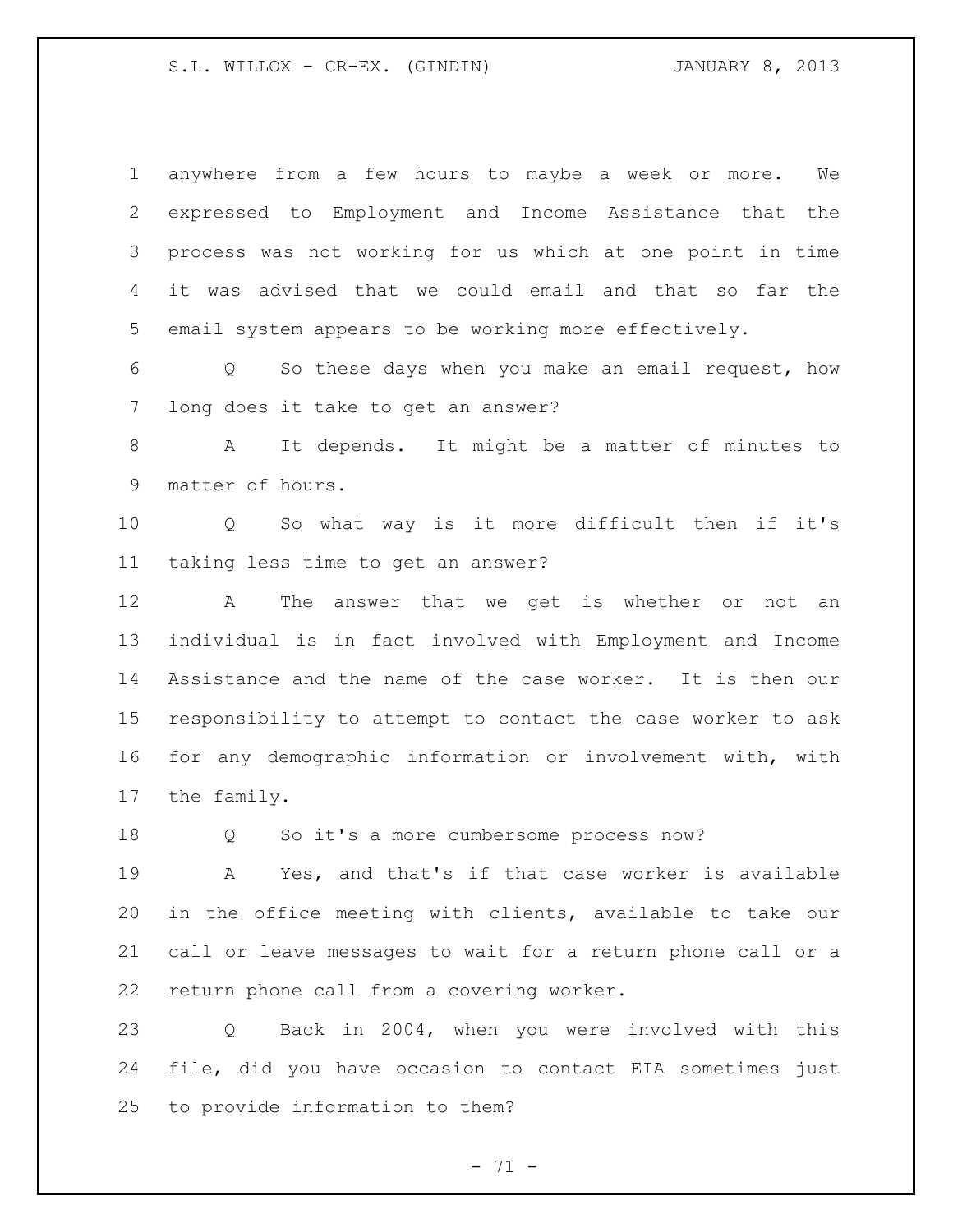A Generally no.

 Q For example, if you found out something new, like in this example you've got Samantha at the hospital and you see that there's a new person involved in her life. Would that not be some information that you might want to advise EIA of?

 A That's not -- having a new partner and reporting that information to EIA is not really a child protection role. My general purpose for calling EIA was always usually to gather demographic information, try to ascertain who was residing in the family home, a partner, how many children, their home address, contact information and potentially the name of an assigned EIA worker to have further have discussion if needed about their contact with their client.

 Q Are you saying you never contacted EIA just to provide them some information about a new partner or?

 A I may have on occasion but generally that was not my intent.

Q You were talking about a new partner --

A Yes.

Q -- showing up in a family.

A Yes.

 Q And that more emphasis is now placed on checking that person out.

- 72 -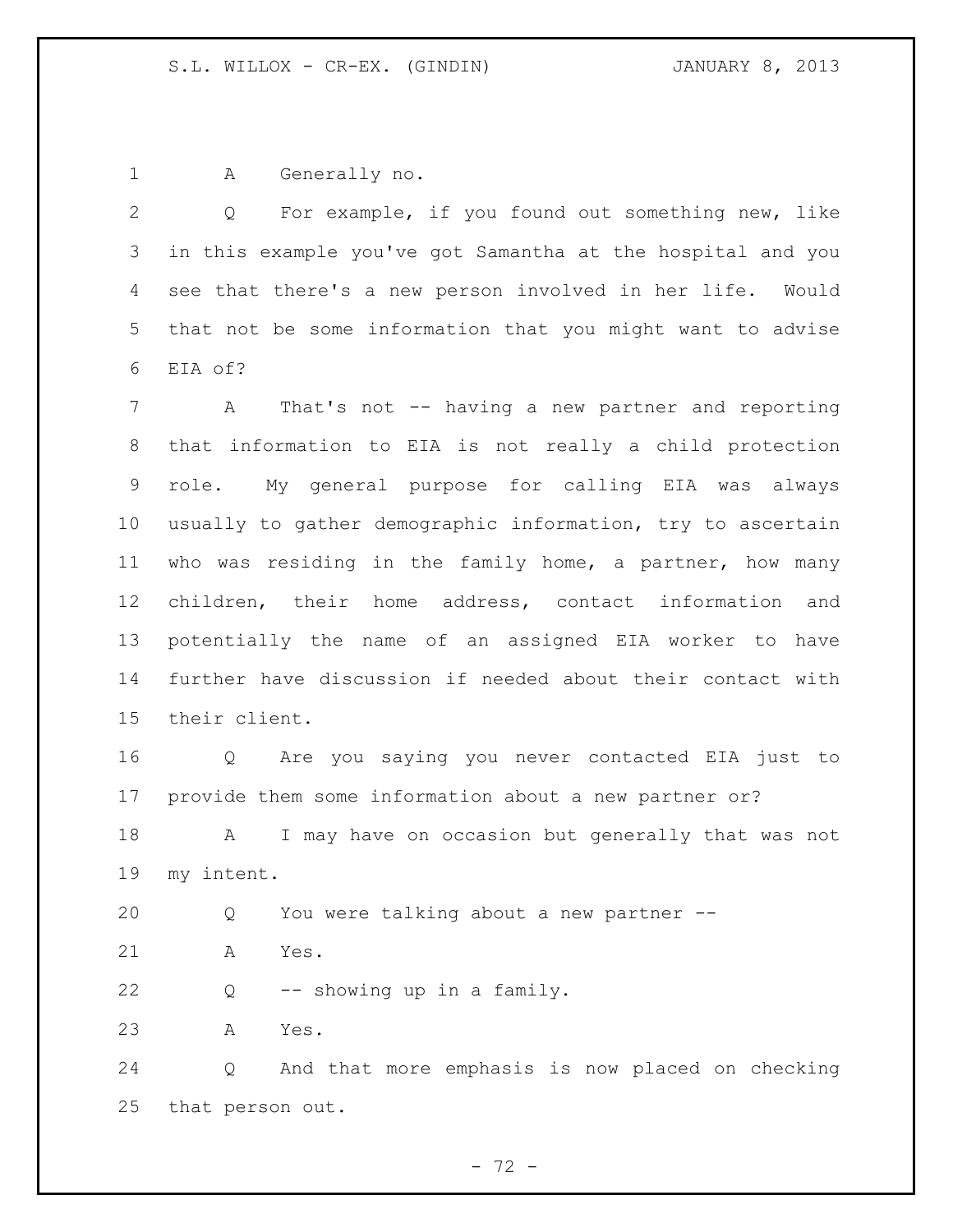A Yes.

 Q Back in 2004, wasn't it simply the logical thing to do anyway without having to have a policy or a new rule? A Yes, it is. Q Obviously someone like Wesley McKay who happens to move in, sure would be nice to know what sort of background they have. A Yes. Q So you didn't really need a policy or any change to appreciate that that would be an important thing to check out? A Yes. Q On the issue of whether you did a search on Wesley McKay, my understanding is that you don't have any real independent recollection of a lot of what went on back then? A That's correct. Q So you have to rely on the notes that are shown to you and the reports that you made? A Yes. Q And there are no notes that you made a search? A No, there are not. Q And had you in fact even begun to make a search and find out certain things, we now know that there would be other steps you'd have to take --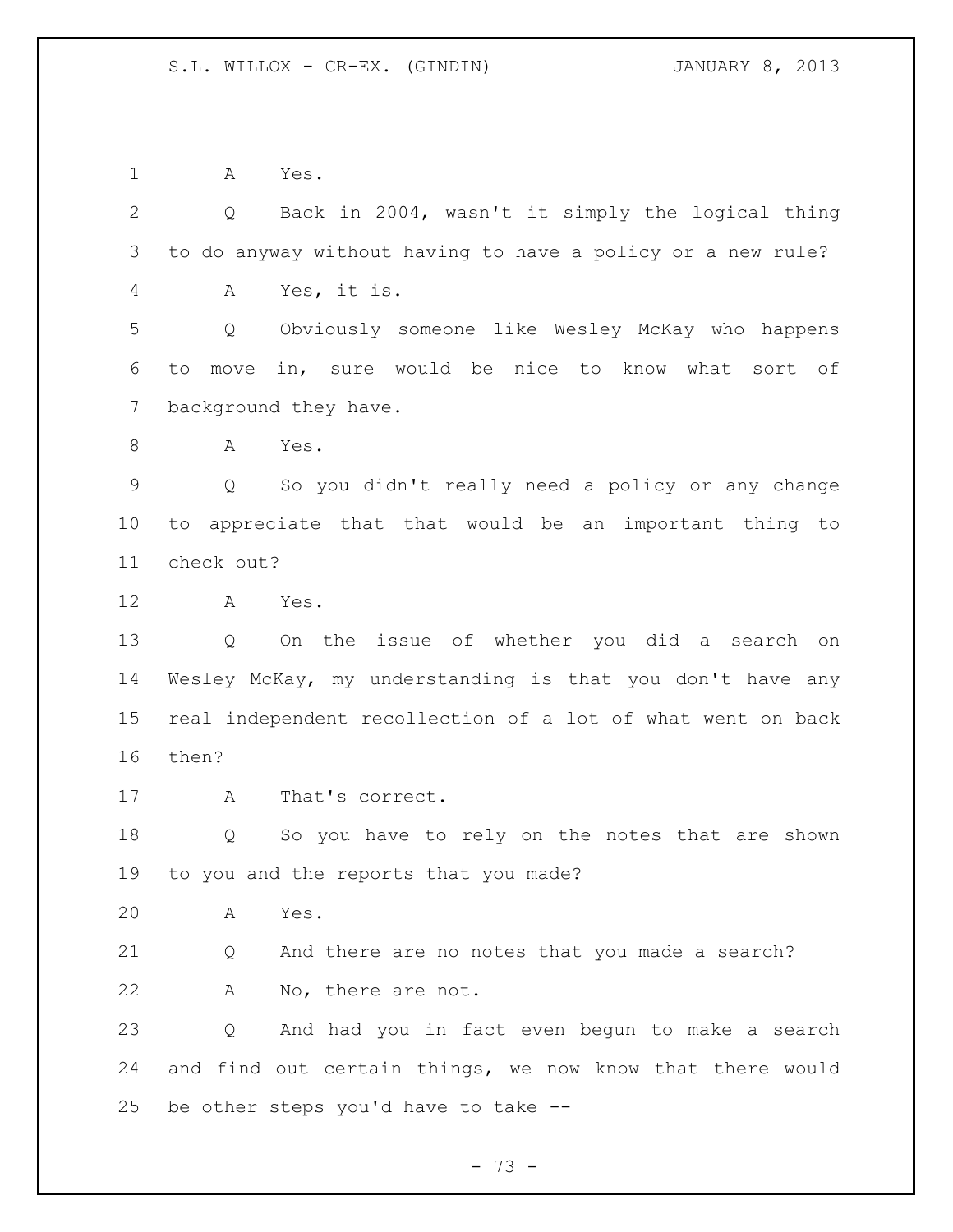A Yes.

Q -- to continue on.

A Yes.

 Q And isn't -- wasn't it your position that doing that kind of search is something that would take hours and hours and that often workers just wouldn't have enough time to, to do something like that?

8 A Depending on the nature of the involvement, yes. Q Had you done a search you certainly would have made notes?

A I would hope so, yes.

 Q And had you discovered anything in that search of any consequence you would have marked that down somewhere?

A I would hope so, yes.

 Q And you've also told us that if you knew the things that were revealed to you from this file, you certainly wouldn't have recommended closing the file?

18 A That's correct.

 Q So since you did recommend closing the file, can't we not assume that you didn't do a search?

A I suppose so.

 Q After talking to Ms. Wu, the impression I had was that you were being asked, or it was suggested to you that if you had a specific concern rather than a general concern, you might have gotten a response from her. Am I

- 74 -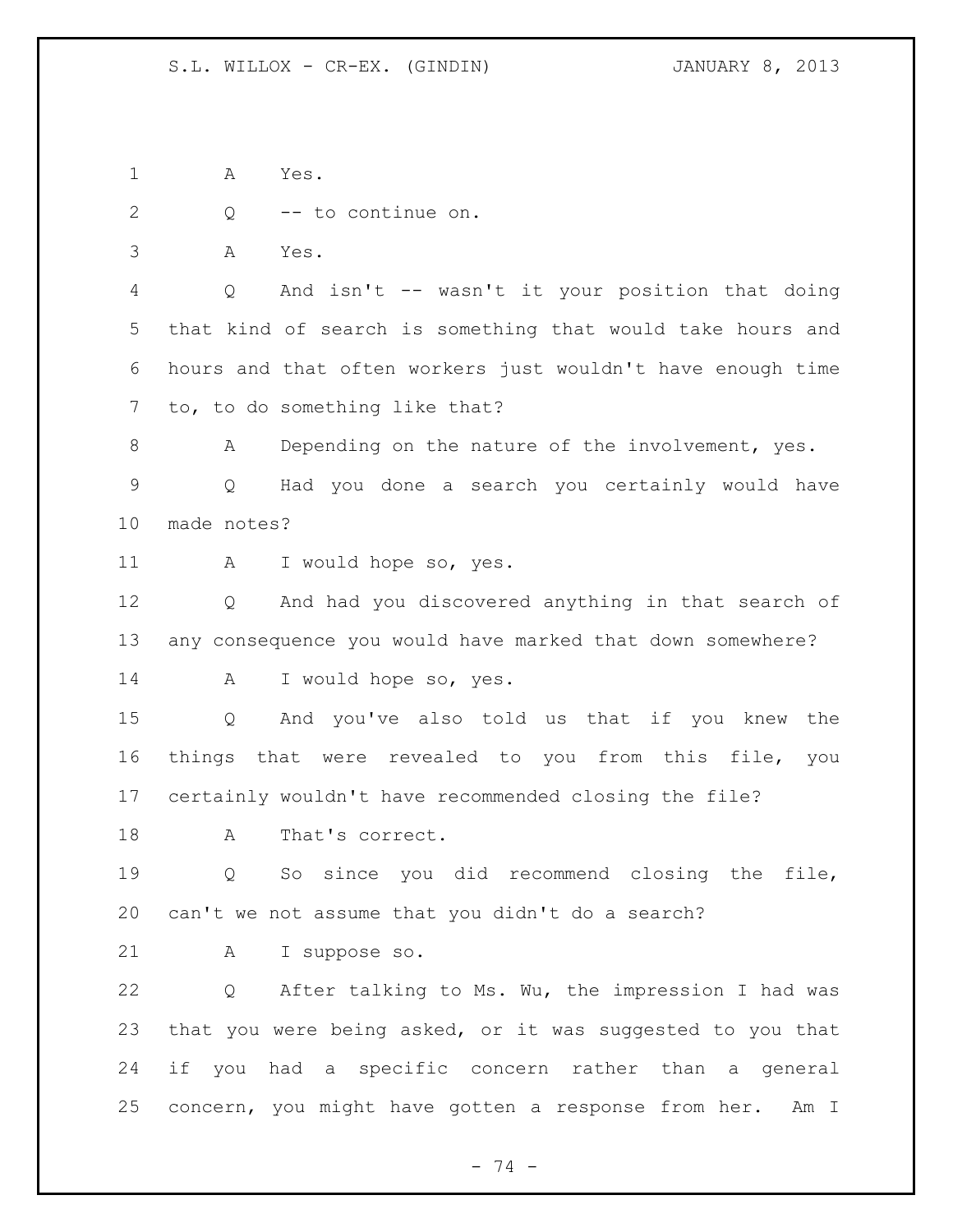S.L. WILLOX - CR-EX. (GINDIN) JANUARY 8, 2013

correct in that impression?

A Yes.

 Q So in other words, had you said, for example, does it appear that she has drug abuse issues, is it your feeling that she would have actually answered that question?

 A I guess if I had indicated to Ms. Wu that the agency had received information that Ms. Kematch was using substances and asked her to clarify if that had been her experience, she would have answered me, yes.

 Q So it seems as though she's saying that had you asked something more specific she might have been able to tell you but since it was a general question she couldn't?

14 A That's my understanding, yes.

Q Does that make sense to you?

- A Yes.
- Q It does?

 A Because I did not indicate a specific child protection concern, she therefore felt that I guess she wanted to speak to her client first because although she acknowledged her obligation to report, she did not disclose a child protection concern on her behalf and wanted to speak to her client about sharing the remainder of her involvement with her client.

Q She told you though that she realized she had an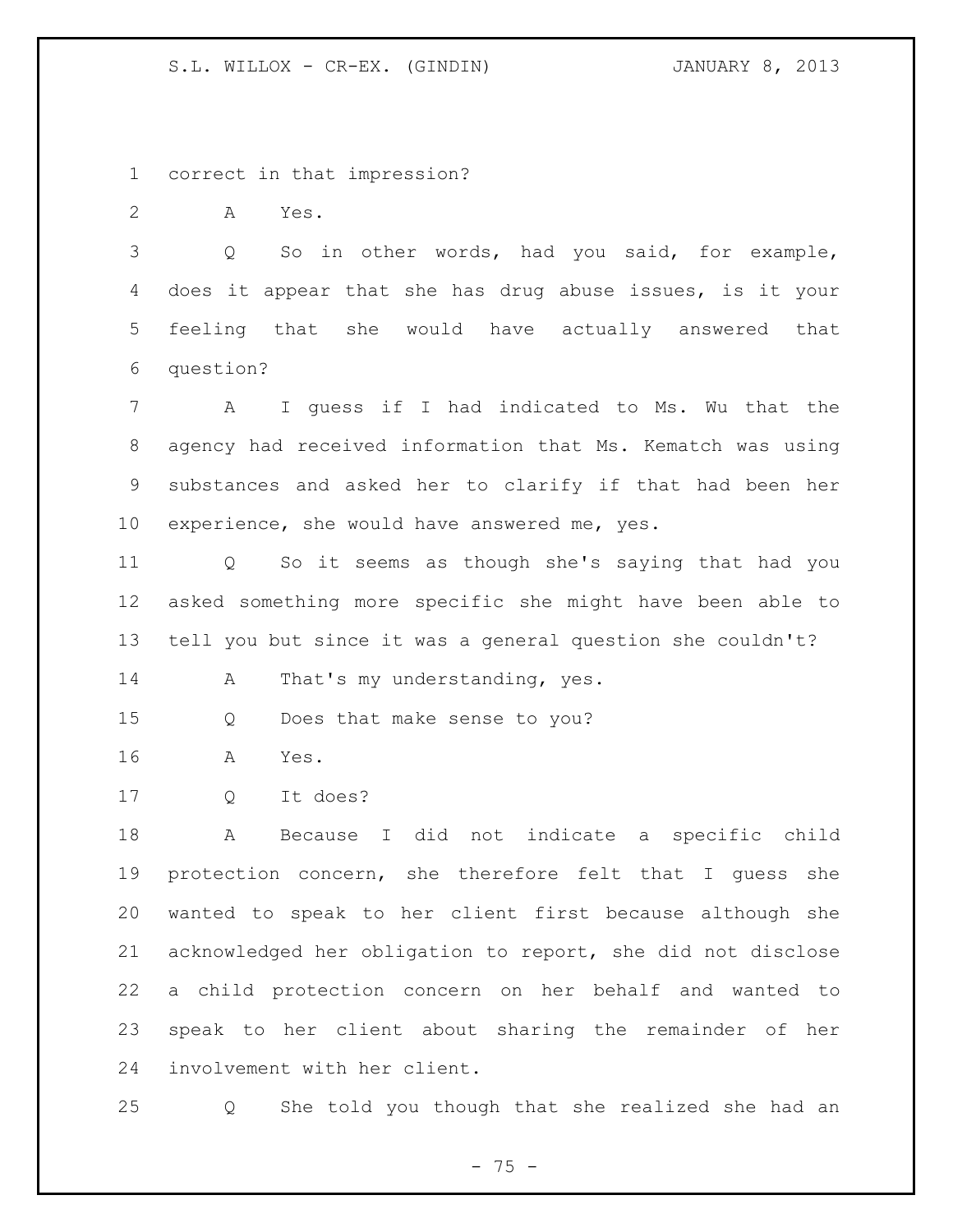S.L. WILLOX - CR-EX. (GINDIN) JANUARY 8, 2013

 obligation to -- A Yes. Q -- report something that was of concern? A Yes. Q You asked if there was any concerns. She didn't come right out and say yes there are, correct? A No, she did not. 8 Q Okay. Nor did she say, no, there are not? A No, she did not. Q And you still had some reservations? A Yes, I did. Q Right. The way you described it was a small element of uncertainty remained? A Yes. Q At one point you called to see when Samantha was being discharged from the hospital. A That is correct. Q I take it you did that for a reason. A Yes, I did. Q You wanted to know when she was being discharged so that that could be followed up on, is that basically it? A My intent, I believe at that point in time, was that since the matter was being referred to intake, I wanted to ascertain her discharge date so that the ongoing worker would be aware as to when to expect her at home.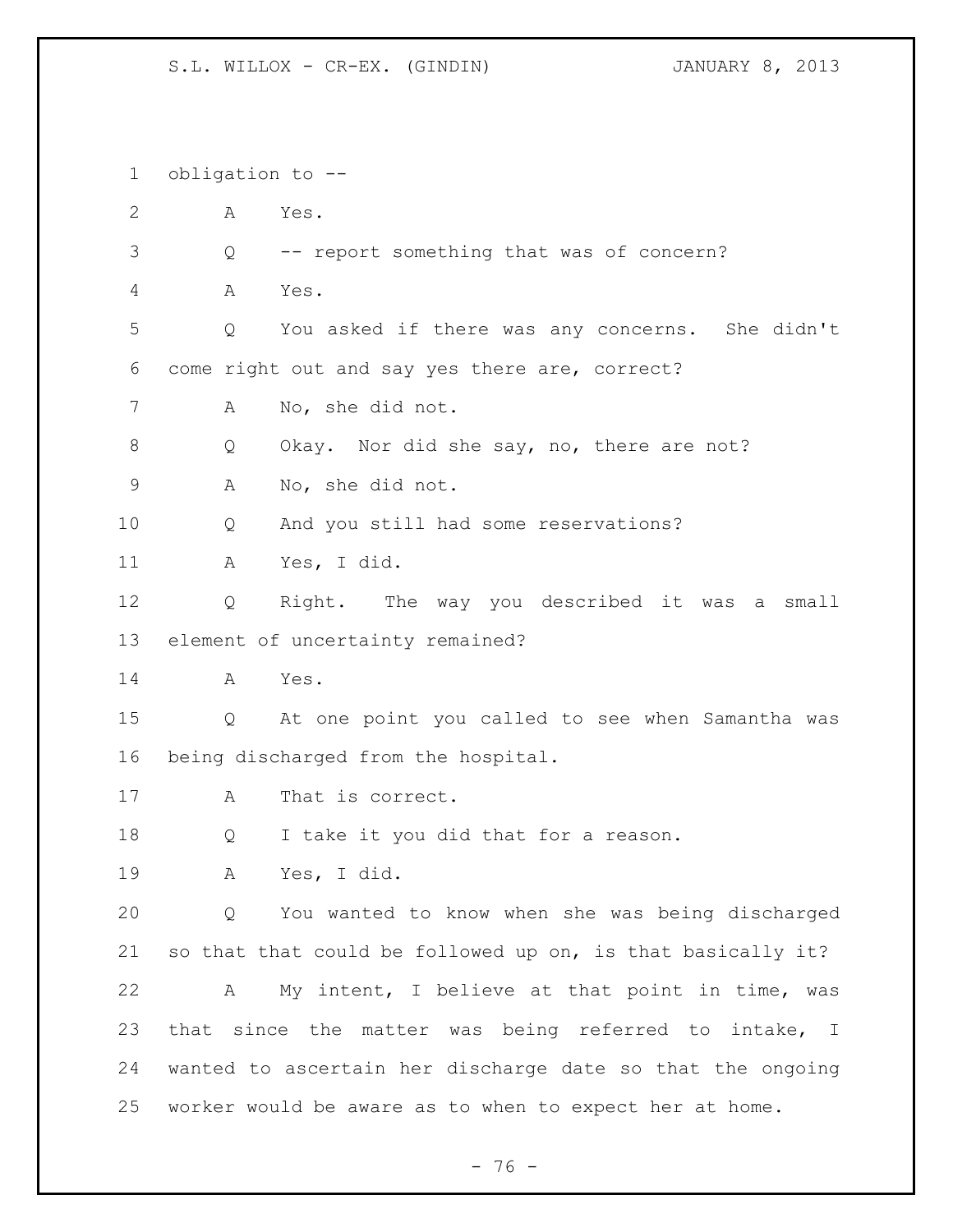Q Okay. But no arrangements were made to see her after she was discharged? A No, they were not. Q One last area, you were talking yesterday about the fact that eventually you became a supervisor yourself for, did you say a couple of years? A Yes. Q And that time period again was? A September 2010 to September 2012. Q And I was a bit confused about some of the changes that you observed being supervisor in this recent period versus the way it was back in 2004. You told us that you kept some notes back in 2004, sort of a notepad. A Yes. Q And you would then prepare your reports from that notepad? A Yes, if I didn't also enter information directly into a Word document. Q And obviously you took from that notepad the things that you felt were relevant and put them in the report, right? A Yes. Q And then the notepad was shredded? A Eventually, yes. Q When you say eventually when would that have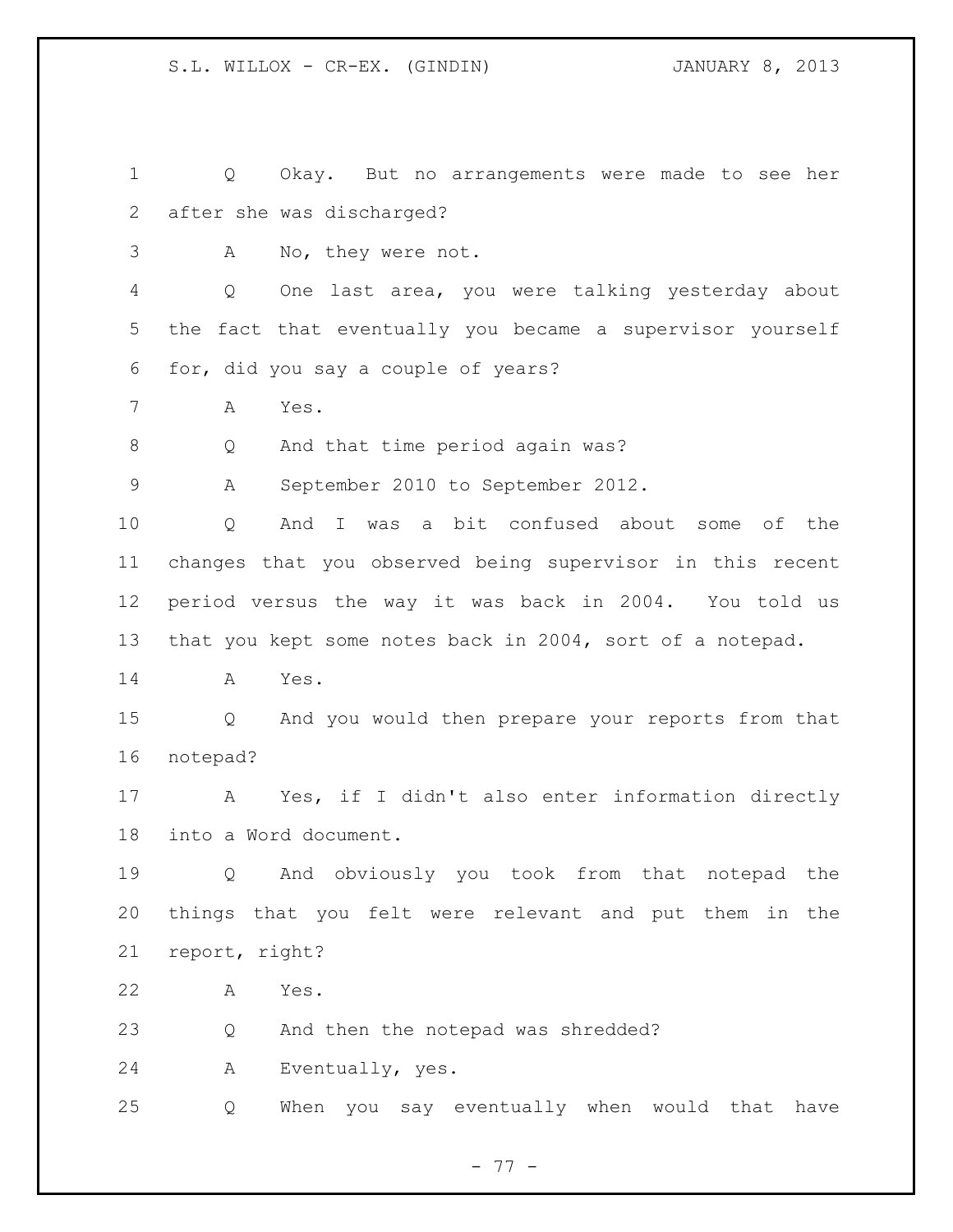been?

 A Generally I would try to keep those notes for a period of time, say a year or so, in the event that a client or someone contacted me back so that I could reference back to the notes that I had made. I don't recall with this specific case exactly how long I kept those notes or at what point I finally put them in the shredding. Q Okay. Do you recall whether it would be prior to you finding out about Phoenix Sinclair's murder or after? 11 A I have no idea. Q It's possible that you would have shredded the notes after finding out about the death and the murder trial and the inquiry? A I don't recall at what point in time I learned of the inquiry or the death of Phoenix. In that steno pad would be a running account for as long as the pad was, how many days. I don't know what period of time that steno pad was, how long I kept that steno pad, I don't recall. I have no idea. Q Okay. And in 2004 did you say there were regular meetings with your supervisor or it was more ad hoc?

 A We would consult on a case by case basis as we were not case carrying. But there was supervision that occurred, for example to discuss any performance issues or

- 78 -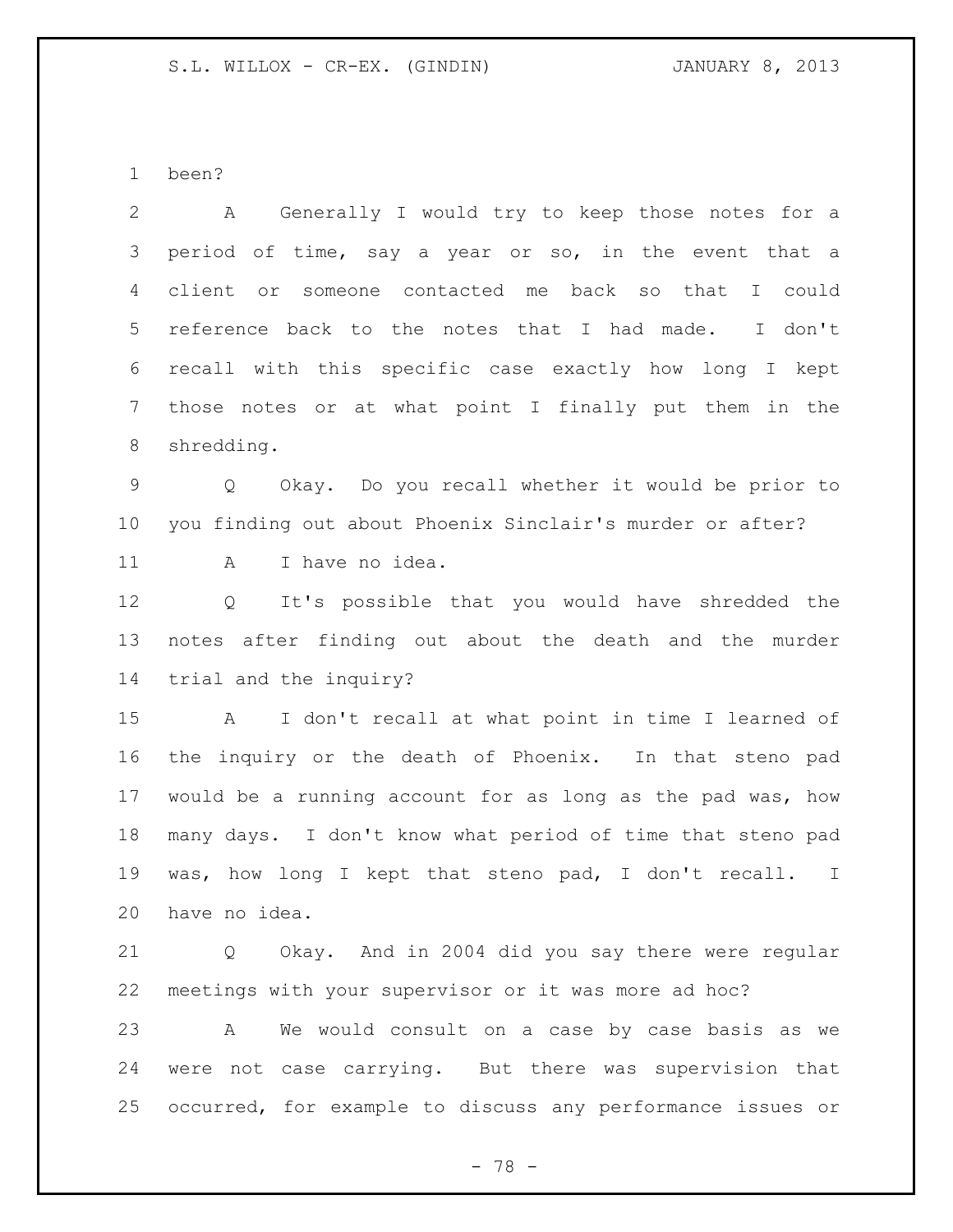S.L. WILLOX - CR-EX. (GINDIN)  $JANUARY 8$ , 2013

| $\mathbf 1$   |   | other issues that would arise. How frequently those       |
|---------------|---|-----------------------------------------------------------|
| 2             |   | supervision meetings occurred, I don't recall.            |
| $\mathcal{S}$ | Q | And when you became a supervisor, was there a             |
| 4             |   | change in that area?                                      |
| 5             | A | Yes, there is an expectation that those, that the         |
| 6             |   | supervision occur every two weeks to 30 days.             |
| 7             | Q | But that still doesn't happen, does it?                   |
| $\,8\,$       | Α | Well the form is expected to be submitted to HR           |
| 9             |   | every 30 days, so                                         |
| 10            | Q | That's the expectation?                                   |
| 11            | A | That's the expectation.                                   |
| 12            | Q | But it isn't always the case?                             |
| 13            | A | It's improving and it is getting closer to that.          |
| 14            | Q | Okay.                                                     |
| 15            | Α | We recently have a new supervisor at CRU. I               |
| 16            |   | don't know if my supervision has occurred within the last |
| 17            |   | 30 days, I don't believe so.                              |
| 18            | Q | And one of the changes you mentioned was that             |
| 19            |   | now, before a file is closed, the child must be seen.     |
| 20            | А | Yes.                                                      |
| 21            | Q | Do you know when that came in?                            |
| 22            | А | I don't recall the date, no.                              |
| 23            | Q | That's clearly a terrific idea, isn't it?                 |
| 24            | Α | Yes, it is.                                               |
| 25            |   | Thank you. Those are my questions.<br>MR. GINDIN:         |

- 79 -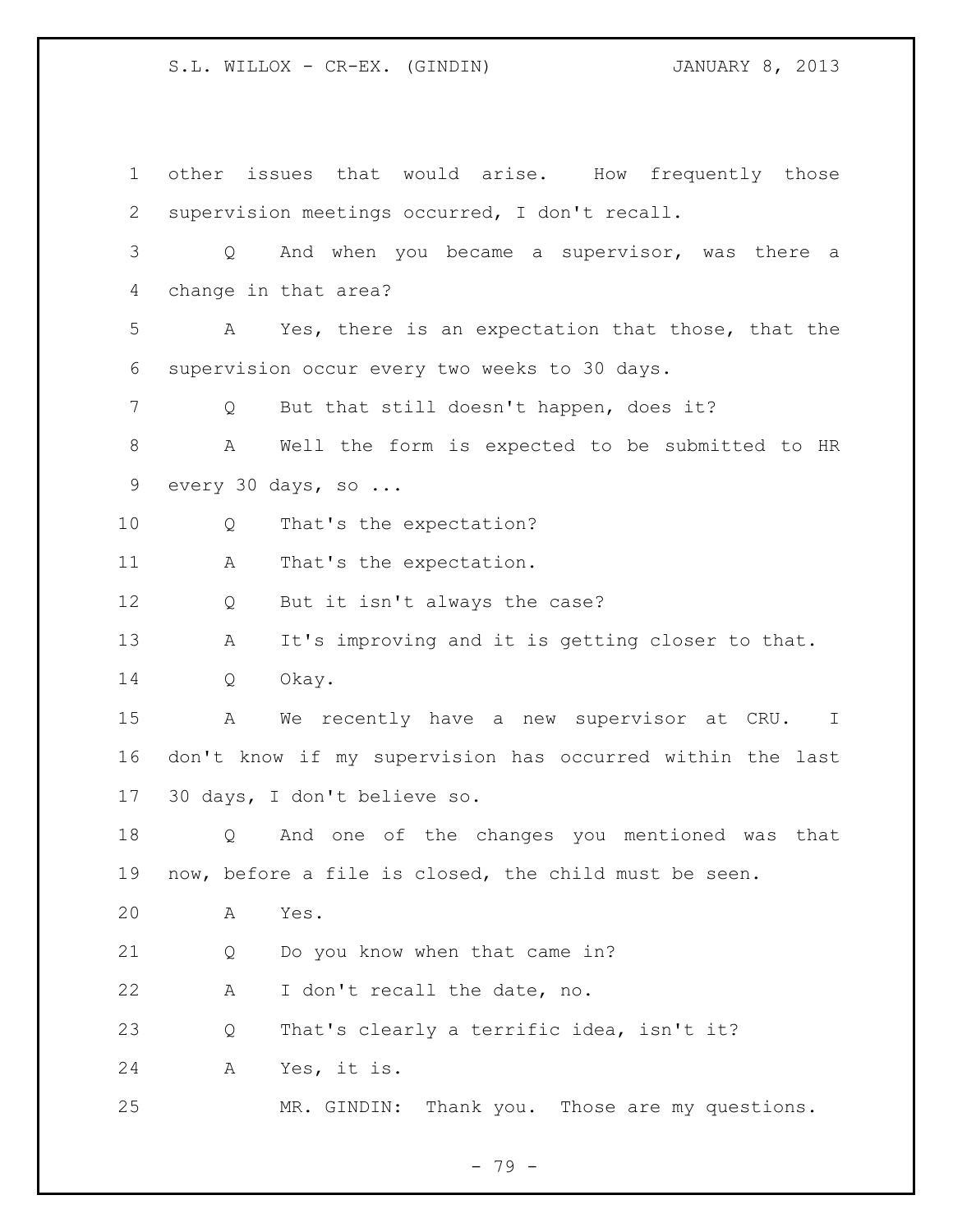1 THE COMMISSIONER: Thank you, Mr. Gindin. 2 All right, anybody else before Mr. Ray? 3 I guess not. Then Mr. Ray, please. 4 MR. RAY: Yes, Mr. Commissioner. I'd just like a 5 moment with Ms. Rachlis, if I may. 6 THE COMMISSIONER: Sure. 7 MR. RAY: Thank you. 8 THE COMMISSIONER: Mr. Ray, if you want a five 9 minute adjournment, I'll certainly give it to you. 10 MR. RAY: I don't think that's necessary, 11 Mr. Commissioner. 12 THE COMMISSIONER: Okay. 13 MR. RAY: Thank you. 14 THE COMMISSIONER: That's fine, take your time. 15 MR. RAY: Thank you, Mr. Commissioner. 16 17 CROSS-EXAMINATION BY MR. RAY: 18 Q For the record, Trevor Ray. Some questions for 19 you, Ms. Willox. You were asked some questions about CD992 20 and it's page 19634, if we could just bring that up on the 21 screen, please. 22 THE COMMISSIONER: One nine six three four? 23 MR. RAY: Six three four, I'm sorry. 24 THE COMMISSIONER: One nine six three four. I 25 have it.

 $- 80 -$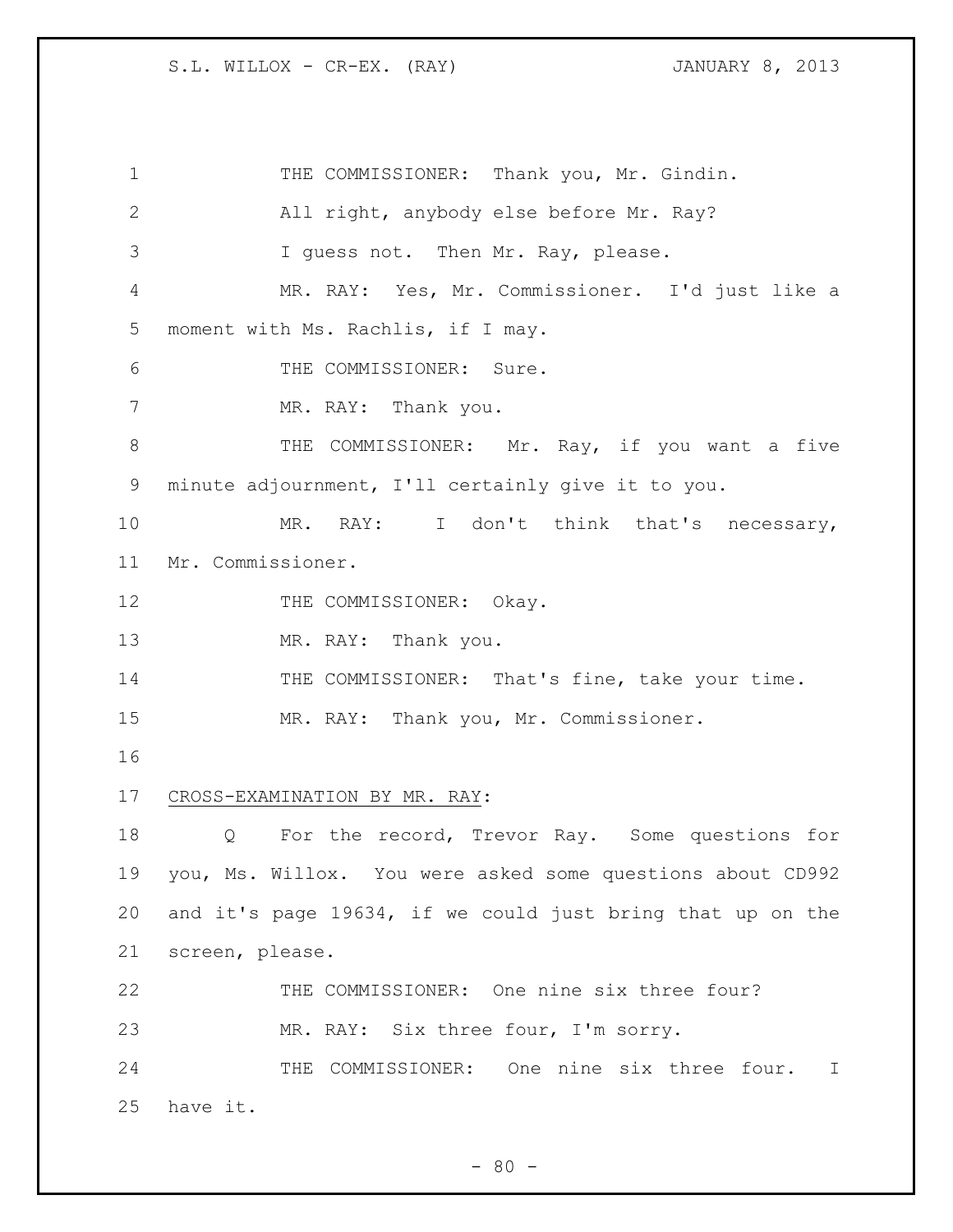MR. RAY: And if you could just scroll down a little bit so we can see close to the bottom. That's, that's fine. BY MR. RAY: Q You see there's a statement there it says: "Recording Outline: Closings - CRU". And then the second sentence of subparagraph (a) it says: "If there is a previous case history, a file review shall be 12 conducted prior to closing." I think your evidence was that you reviewed the prior closing of Tracy Forbes. We know from the evidence that we've heard that this, this file or the combination of Ms. Kematch's protection file, Mr. Sinclair's protection file, Phoenix Sinclair's protection file, they're totaling in the hundreds and hundreds and hundreds, close to a thousand pages. Is it your expectation given that paragraph that you, as a CRU worker, would be expected to review all of that information prior to making a decision to close the file?

A I don't believe so, no.

Q You gave some evidence about notepads and what

 $- 81 -$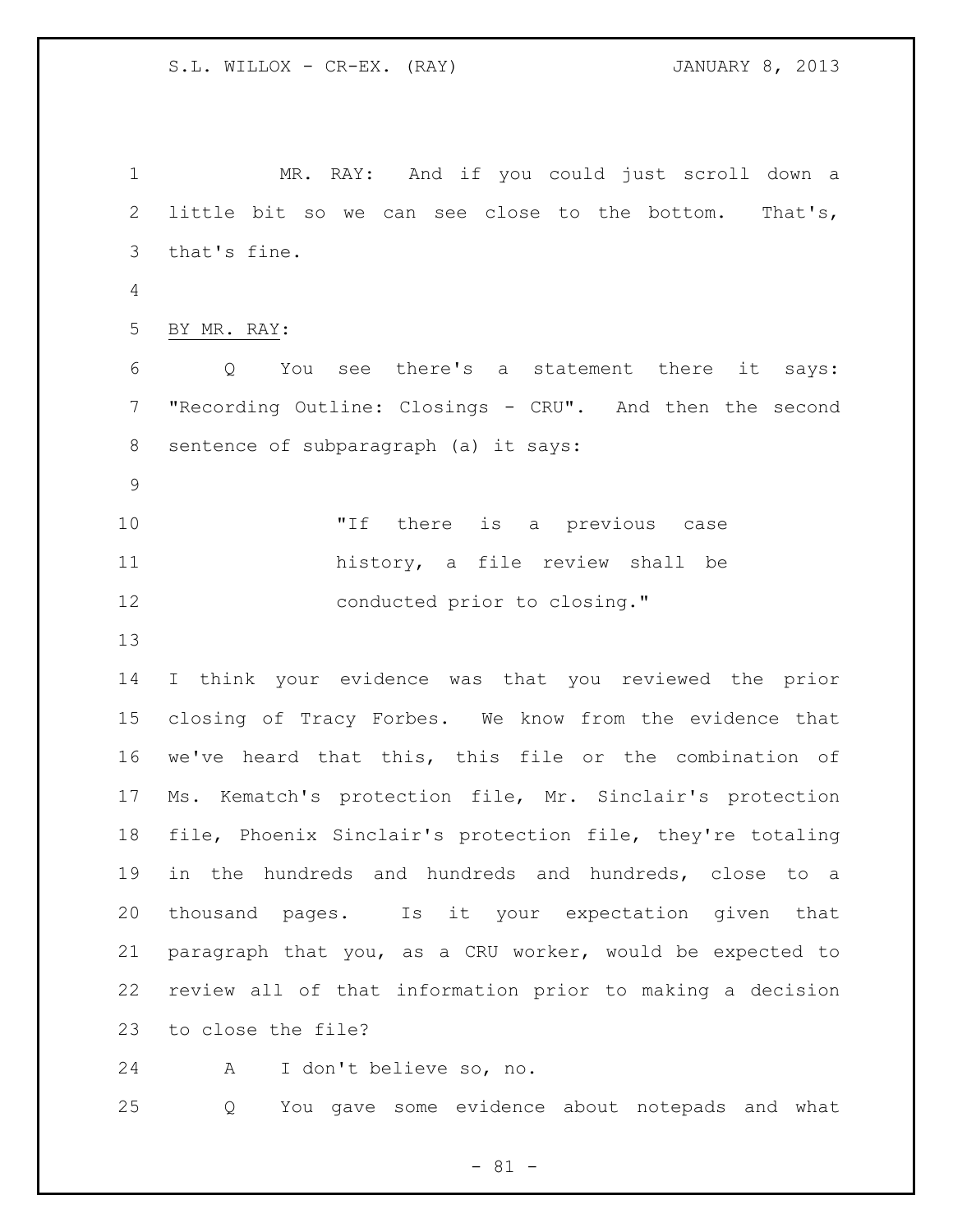S.L. WILLOX - CR-EX. (RAY) 3.1 JANUARY 8, 2013

| $\mathbf 1$ | they would have contained regarding your notations about   |
|-------------|------------------------------------------------------------|
| 2           | your involvement in this file. Could you just clarify your |
| 3           | practice as it relates to taking notes and entering them   |
| 4           | into the CFSIS system? I think you said you had two        |
| 5           | practices. Sometimes you would take handwritten notes and  |
| 6           | later enter them into CFSIS?                               |
| 7           | A<br>Yes.                                                  |
| 8           | And other times you would just record directly<br>Q        |
| $\mathsf 9$ | into CFSIS and by that you mean just type the material?    |
| 10          | Type directly into a Word document.<br>A                   |
| 11          | Okay. So the notes that you took, if you took<br>Q         |
| 12          | handwritten notes in this case --                          |
| 13          | Yes.<br>A                                                  |
| 14          | Q -- how shortly after you took them would you have        |
| 15          | entered them into CFSIS?                                   |
| 16          | My involvement concluded on the 7th, so generally<br>A     |
| 17          | I would record them if not that day, the following day.    |
| 18          | So very shortly after you would have made them?<br>Q       |
| 19          | Yes.<br>A                                                  |
| 20          | is that true for all of your<br>Q<br>And<br>CRU            |
| 21          | involvements?                                              |
| 22          | Yes, because we are a very short term service.<br>A        |
| 23          | That was my next question.<br>Q                            |
| 24          | It's an expectation that file recording needs to<br>Α      |
| 25          | completed as CRU's involvement needs to be completed<br>be |

- 82 -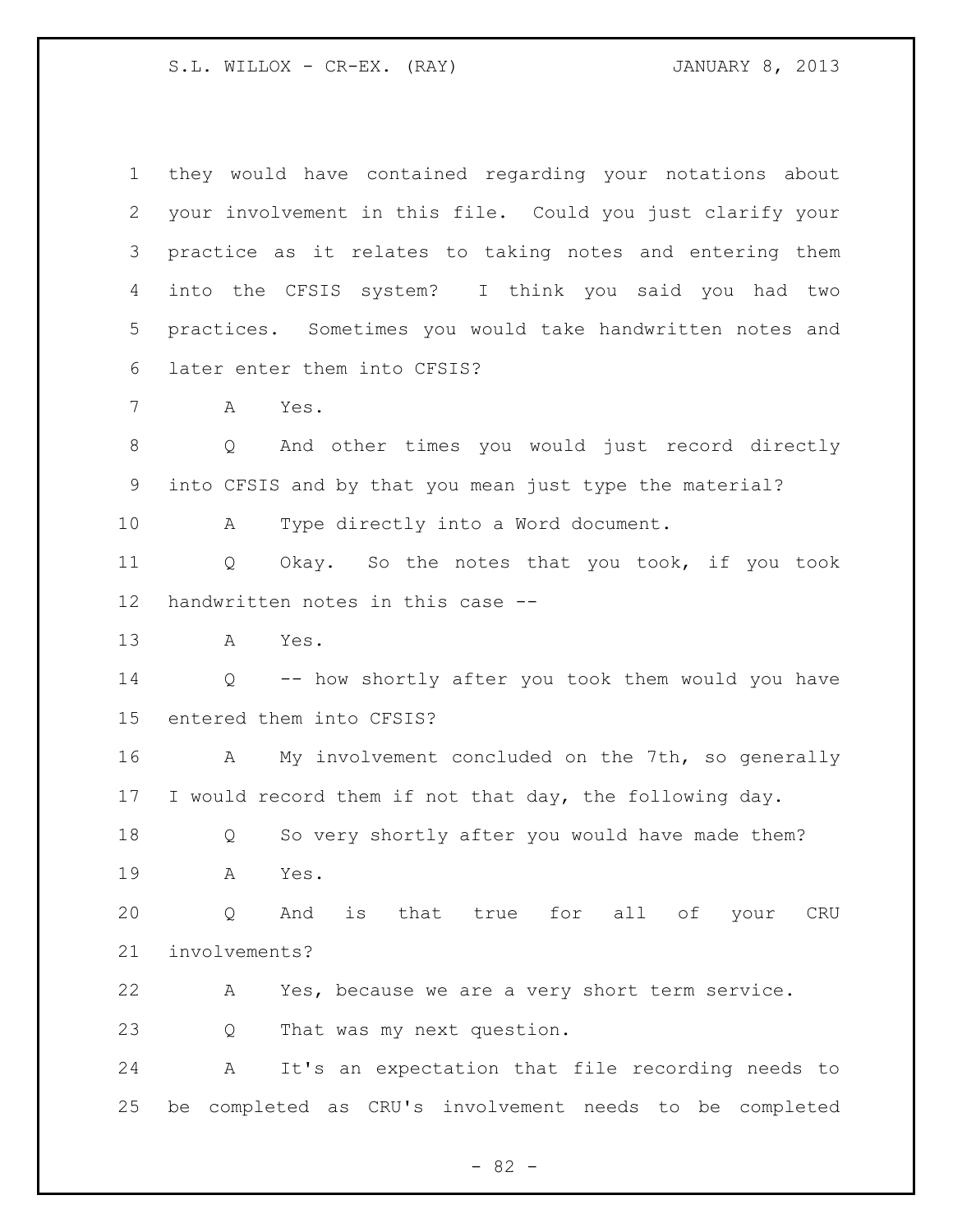within a 24 and a 48 hour period. And technically the standard on case note recording is a 24 hour period. Twenty-four hours is the time period expected for case notes to be recorded and documented.

 Q Thank you. Ms. Walsh asked you a question as to whether you followed up with EIA and subsequent to your initial contact with them where you indicate in your notes here that you were seeking demographic information on Karl McKay. Your evidence was you called to get that information that they gave you the response and due to the response you didn't get the information you were seeking. Given the response that Samantha was, had Phoenix on her budget and there was not expected to be anyone else, any other common-law person tied to that file, what else would you expect that you learn if you did follow up? Why would you have a reason to follow up, if any?

A Do you mean follow up with the family?

18 Q No, with EIA, phoning EIA again.

 A I'm not sure. I mean, I guess at some point in time there could have been a potential change or an add to her budget but I would have no indication or way of knowing at what point in time that may occur, so I would need to keep calling back repeatedly.

 Q Okay, thank you. I'd just like to take you to your report, if I can. This is page 36947. Ms. Walsh and

 $- 83 -$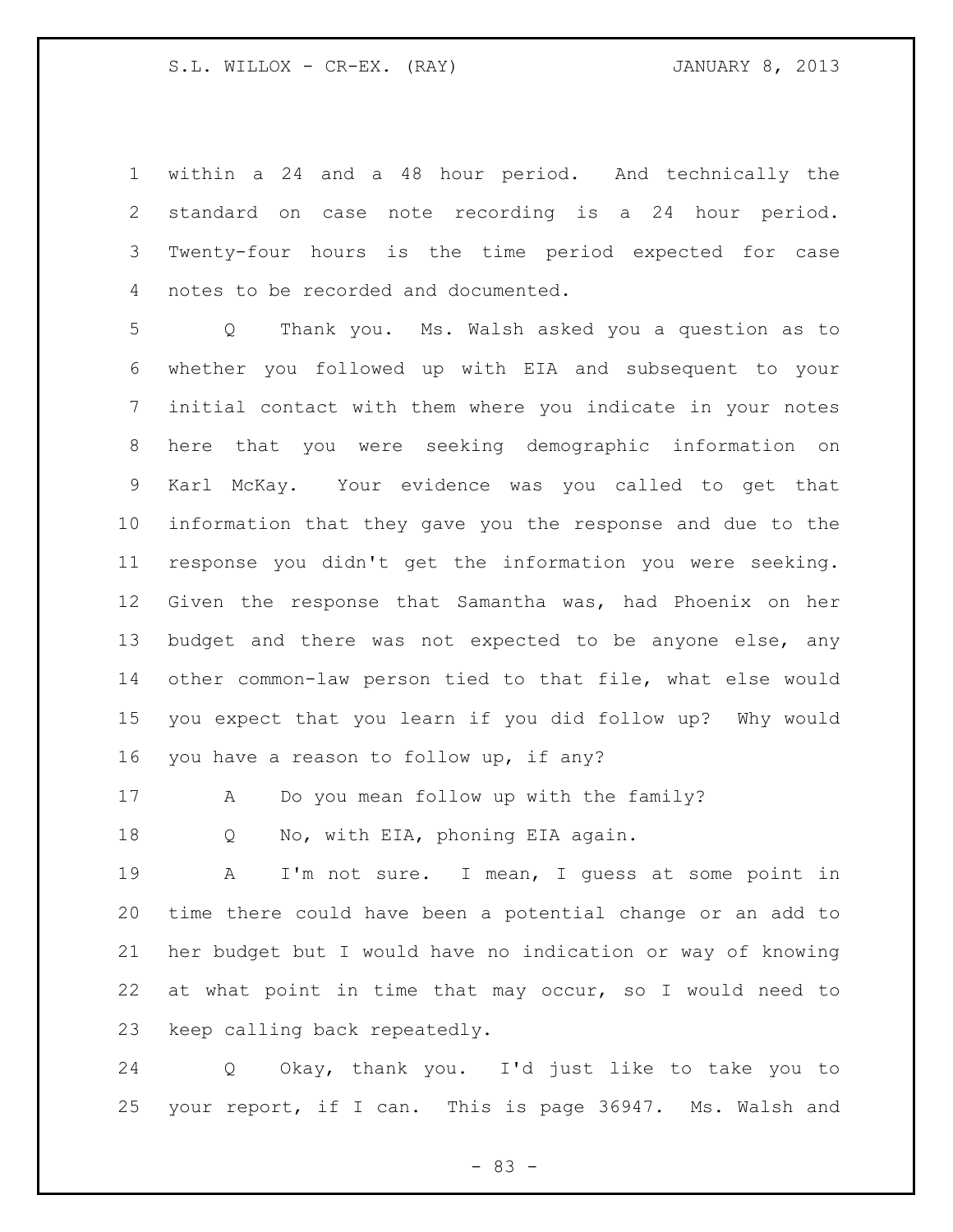S.L. WILLOX - CR-EX. (RAY) JANUARY 8, 2013

 I believe Ms. Rachlis also asked you whether you used the catch phrase with Ms. Wu, that you were calling about child protection concerns. A Right. Q And I think your evidence was that you couldn't recall whether you verbally told Ms. Wu that you were calling about child protection concerns. Is that -- A Correct. It was asked whether I had specified whether the concerns I was calling about were child protection concerns. Q Okay. And I'd just like you to review page 36947, starting with, about a third down the way down the page where it states: "Worker advised Mary that the Agency has previously had extensive involvement with 18 Samantha ..." I've reviewed the report and by my count I see that on that page alone there are four references to either the term child protection concern or risk to a child. Based on your notes, does that assist you in recalling whether you would have told Ms. Wu that you were calling about a child protection concern?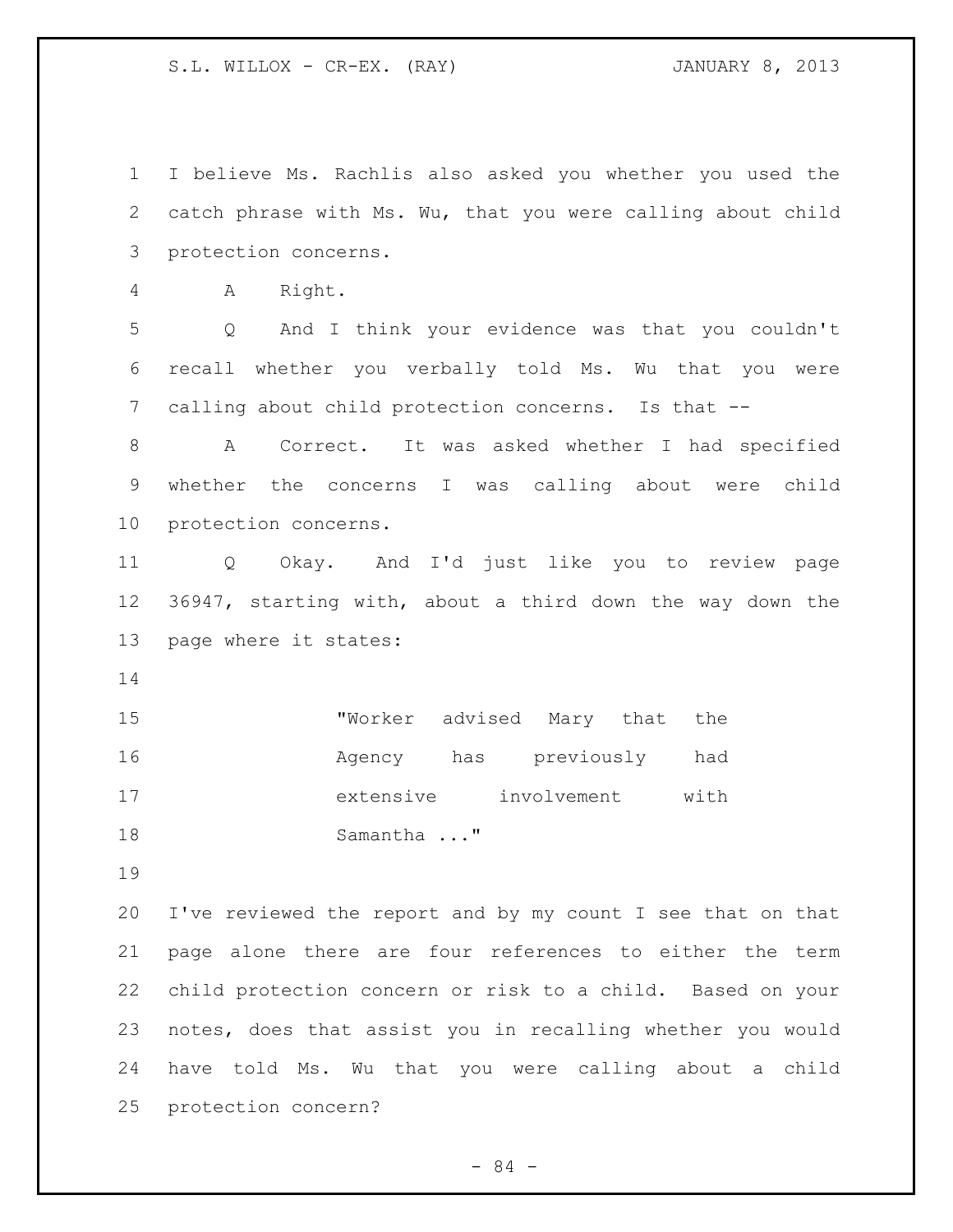1 THE COMMISSIONER: Your question is whether this, her report --

MR. RAY: Assists --

 THE COMMISSIONER: -- helps her to recall whether she did or she didn't?

 MR. RAY: Whether she told Ms. Wu that she was calling about a child protection concern.

 THE WITNESS: I believe so and in my opinion it was. Like I had testified yesterday, I identified myself to Ms. Wu as a child protection worker at a child protection agency. I advised her of her obligation to report if she is aware of a child protection concern in a family home.

BY MR. RAY:

 Q Do you have any other reason that you can think of that you would call the Public Health nurse to make those --

A No, I cannot.

 Q Are there restrictions within the Child and Family Services Act that prevent you from calling in this case a collateral such as the Public Health nurse or a collateral such as an EIA worker that would prevent you from disclosing information that you learn in the context of working on a file in CFS?

 $-85 -$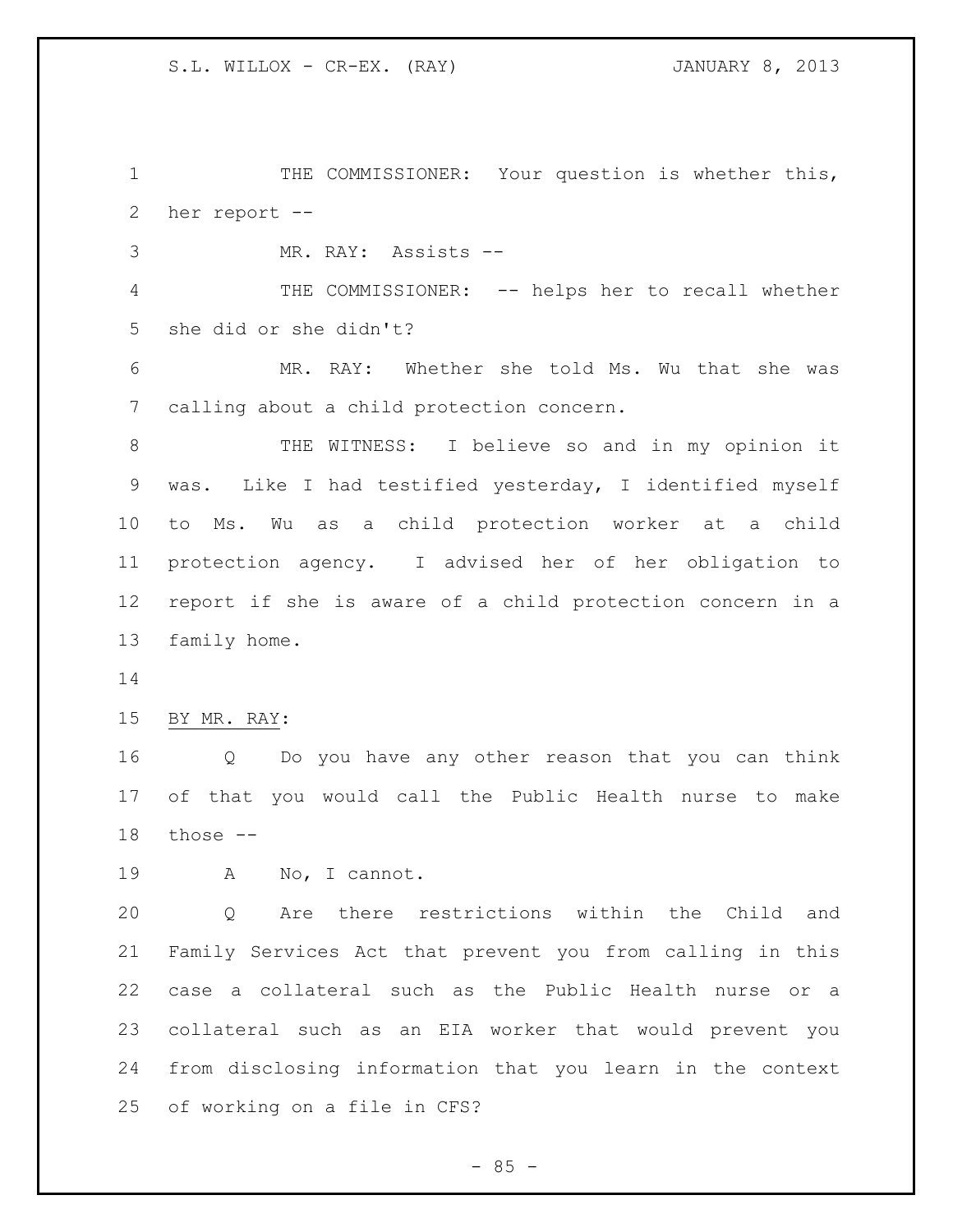A Technically, according to confidentiality rules, if I have child protection concerns about Ms. Kematch I should not be sharing that information with my collateral. In this particular case I went out on a limb, so to speak, in expressing to Ms. Wu that although I didn't have a current concern, I was attempting to determine or assess whether there was a new concern in the home by, I guess kind of saying in the past there has been involvement and there has been serious concerns in the past, can you share with me if you currently have any concerns.

 Q We've learned through the course of this inquiry that in fact child protection matters are extremely confidential.

14 A Yes, they are.

 Q Would you disclose anything about a file to a collateral unless you were looking for a child protection concern?

A No, I would not.

 Q We heard evidence that Ms. Wu did in fact later obtain permission from Ms. Kematch to disclose information to CFS and the note in Ms. Wu's note, the indication in Ms. Wu's notes are should CFS call back. What was your understanding at the time you ended your conversation with Ms. Wu as to what she was going to do if she did obtain Ms. Kematch's permission?

 $-86 -$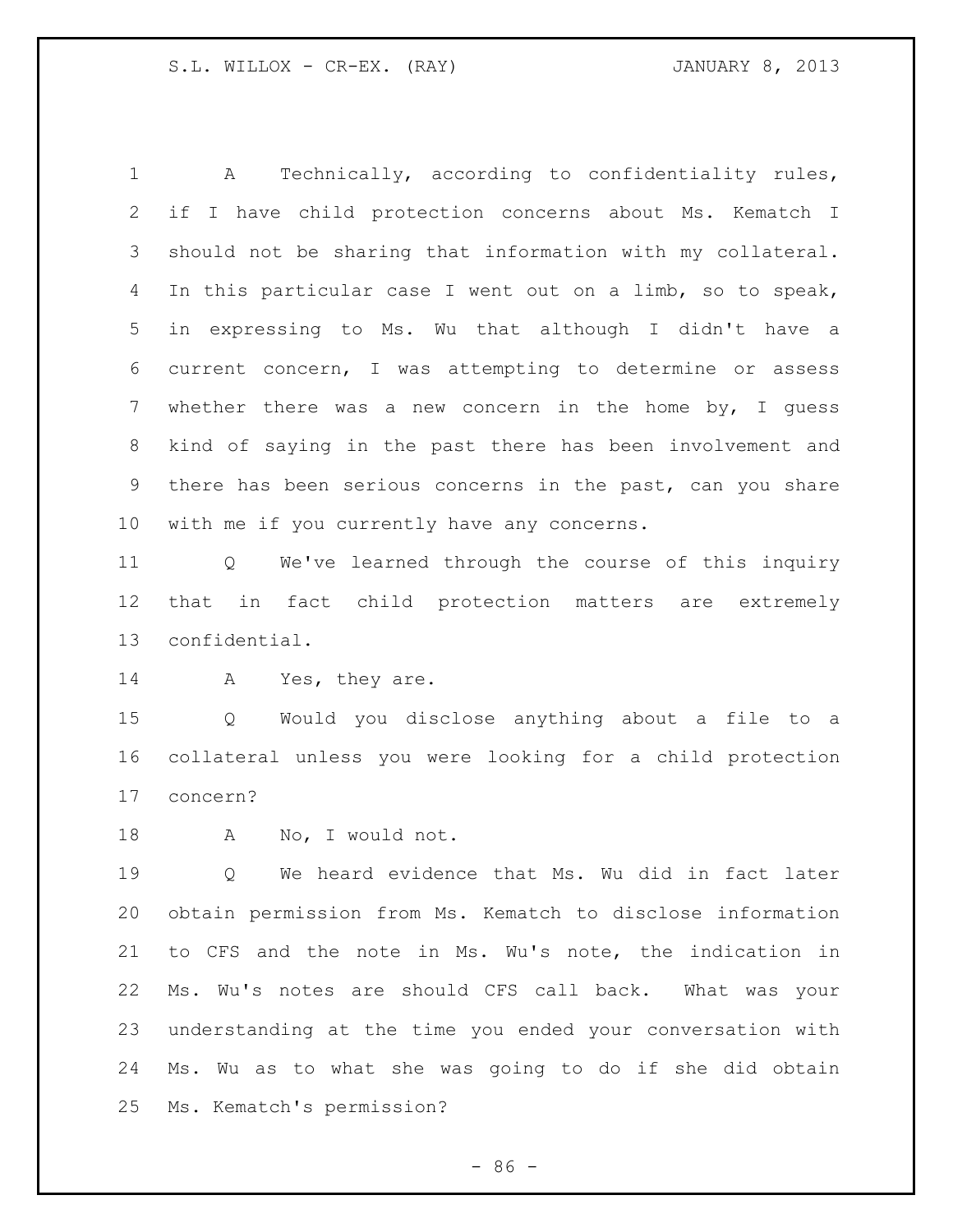A She had indicated to me that she would like to speak to her client in an attempt to obtain permission. She did not indicate to me whether she would call me back or whether she would in fact speak to Samantha or Ms. Kematch to see if she would give permission. At that point in time I had indicated to her that I was going to be referring it to my manager and suggest that she speak to her manager subsequently so that the concerns about the problem with sharing information could be discussed at the managerial level. Q So, so she said to you before she told you anything she wanted to get the permission of her client? A Yes. Q And we know from her notes that she did go and she did get that permission from her client. A Yes. Q Would it be your expectation that having received that permission that she would call you back? THE COMMISSIONER: Well, I, I thought you said that there was no discussion about whether she'd call you back or not. THE WITNESS: I don't recall having a discussion with her and her confirming that she would or wouldn't call me back. THE COMMISSIONER: Isn't that the answer?

- 87 -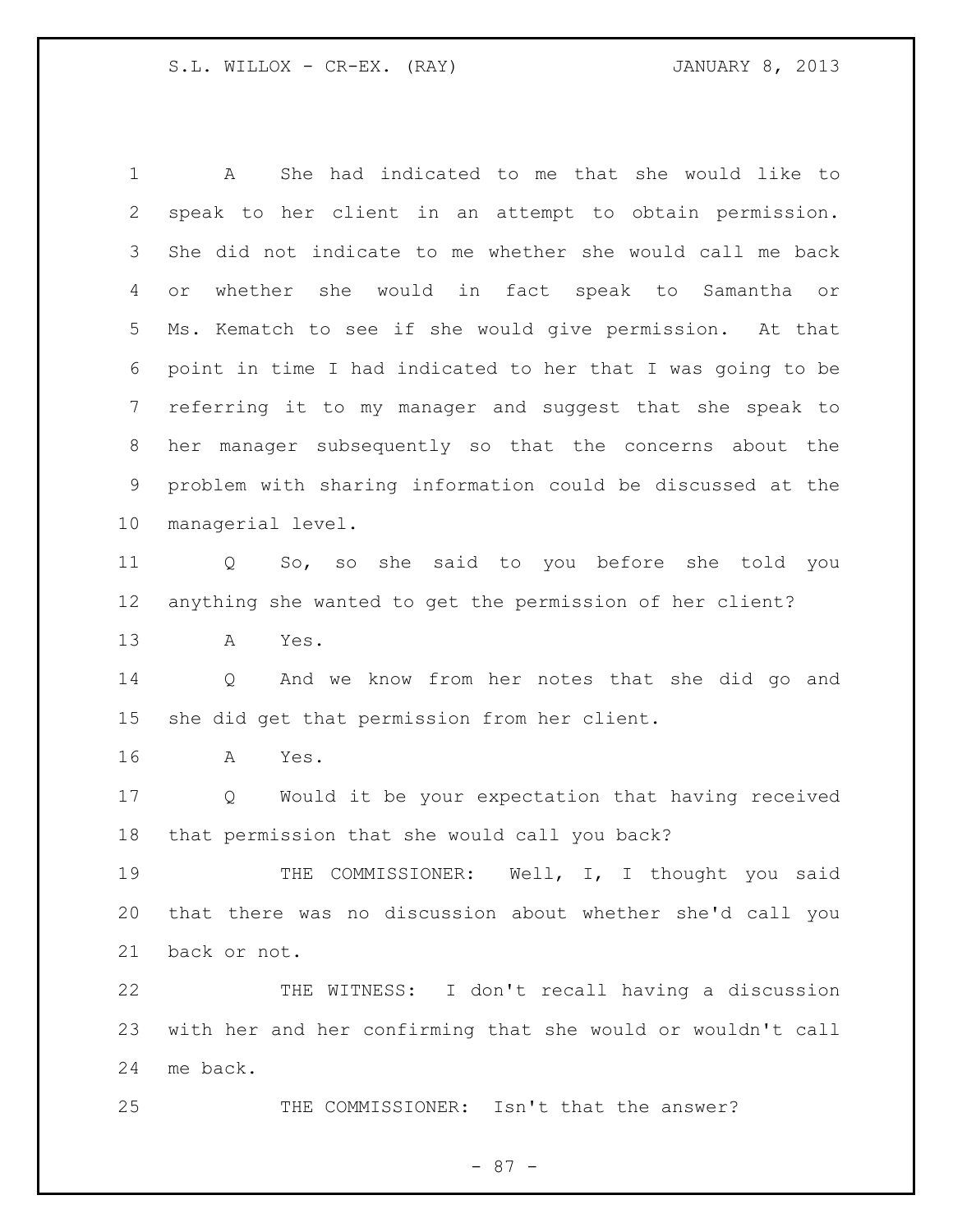MR. RAY: Well, she says there's no discussion. I'm asking her what her expectation would be just from a social worker perspective.

BY MR. RAY:

 Q If that person got the permission would you expect, would you as a social worker expect that she would call you back or would you keep calling to have to bother her to see if she had got permission yet or not.

 A For example, with any collateral, whether it was Public Health, school personnel, health personnel, doctor, physician, any type of professional, if they were aware of the fact that I was calling, seeking information to see if in fact there was a child protection concern that needed to be reported and she had obtained consent from her client to speak openly with me and she did have a child protection concern, I would have the expectation that she would call me back.

 Q I'd like to turn you to the, some of the findings in the report or one of the findings in the report at page 47. If you could scroll down a little bit please to the heading, it's in bold, finding 34. Ms. Walsh asked you if you agreed -- she read you the finding, the heading, the part in bold, finding 34, and she asked you if you agreed with the finding and you indicated yes. I think you said

- 88 -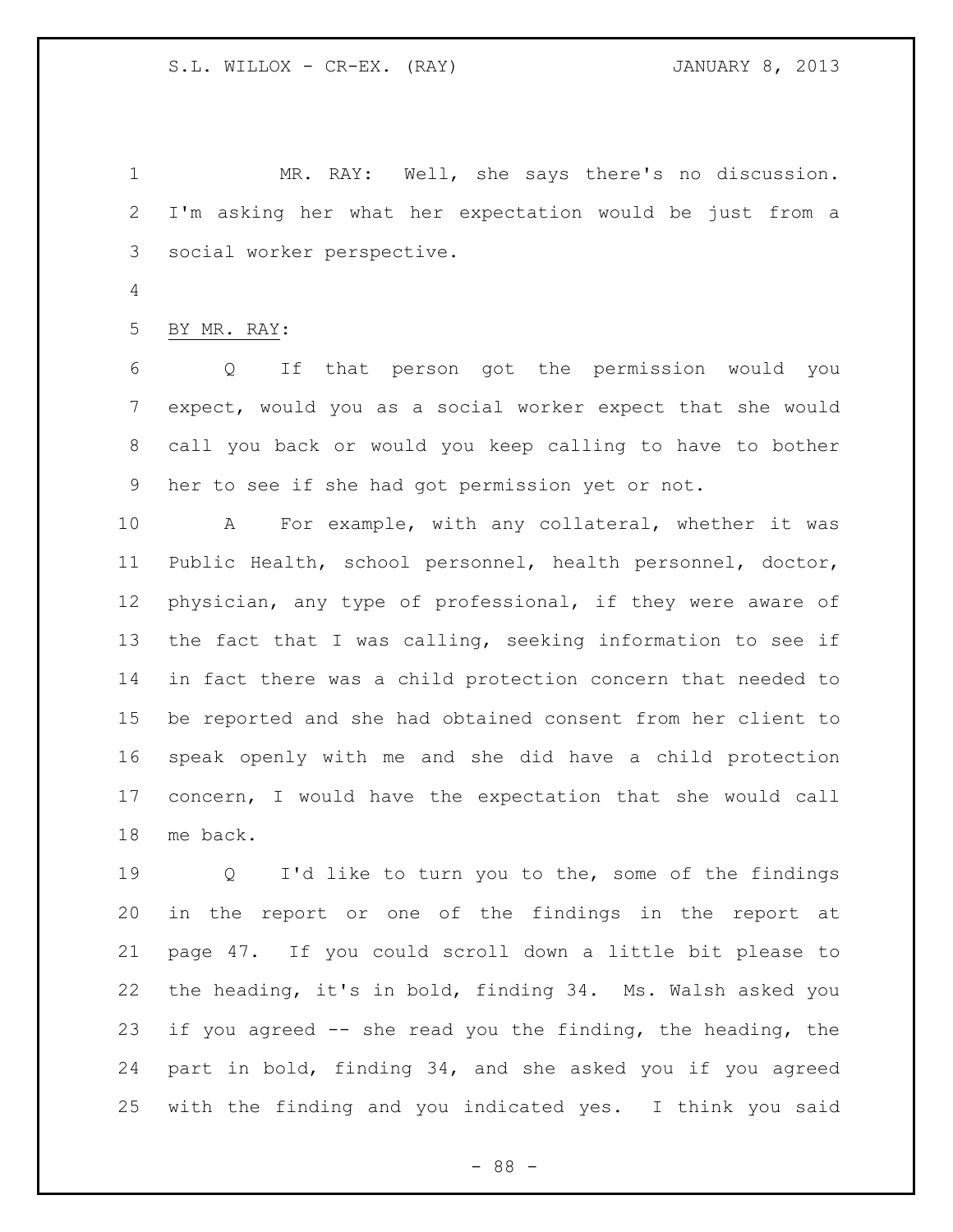S.L. WILLOX - CR-EX. (RAY) JANUARY 8, 2013

 that you agreed in hindsight. Do you necessarily agree with what's contained, all the information contained below as recorded by Mr. Koster? And you can take your time to, to review it. I understand you agree with the finding but he makes another, a number of other comments.

 THE COMMISSIONER: Now what's your question? I've just got the document.

 MR. RAY: I'm sorry, Mr. Commissioner. The witness agreed with the F34 that's in bold, when that finding was put to her. What was not put to her was the information contained below the finding and I was just asking the witness if she agrees with everything below, below the heading and if not, if there's something she disagrees with she could indicate.

15 THE WITNESS: The information contained below, I don't necessarily agree with based on the information that I had at the time. Do I agree that it was at that point catastrophic that the file was closed? At that point in time, no, I do not agree with that. In hindsight, knowing the information that I do now that's available regarding Mr. McKay, yes, it was an error that the file was closed and it would have been preferential that the file had been referred to intake as originally requested so that further demographic information could have been collected and ongoing follow-up with the family completed and provided

- 89 -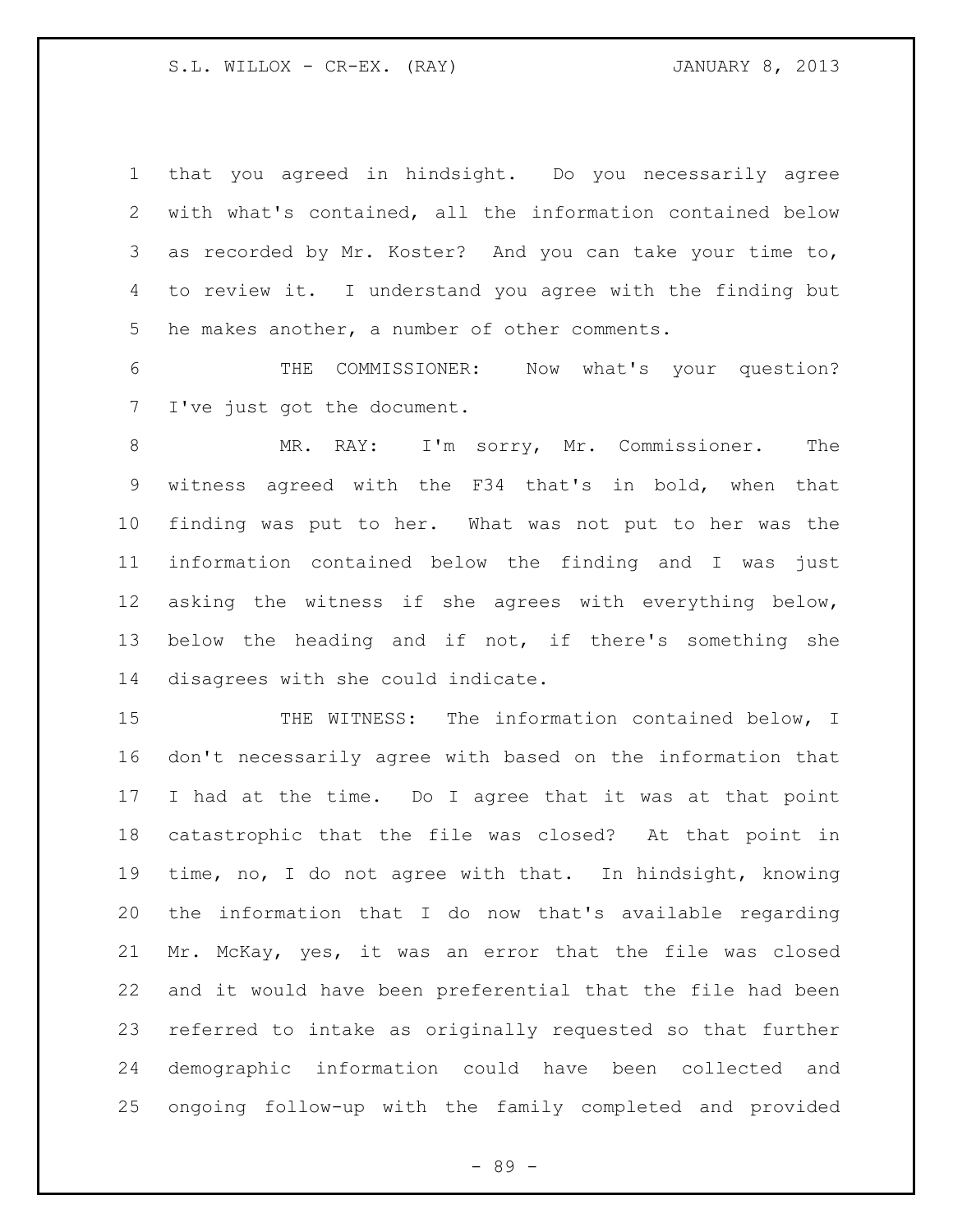S.L. WILLOX - CR-EX. (RAY) JANUARY 8, 2013

 whatever services may have been deemed necessary at that time. But based on the information that I had and the concerns or lack thereof that were being reported to me at the time, do I agree based on solely the report that I provided that it was catastrophic that the file was closed at that time? No. BY MR. RAY: Q There's a statement that says a new young baby was in the home and this only added stress and risk to an unstable home. Did you have any knowledge or information that indicated that it was an unstable home at the time? A No, I did not. Q Did you have any indication one way or the other? A No, I didn't, which was part of my intent for contacting Public Health to determine if they could shed any light on to the family's functioning and the home environment. Q If we could just scroll up to the next page, please. THE COMMISSIONER: Now are you dealing with matters that came up in cross-examination? MR. RAY: I believe so, Mr. Commissioner. She was asked whether she had agreed with finding 34. What she was not asked was, further was --

 $-90 -$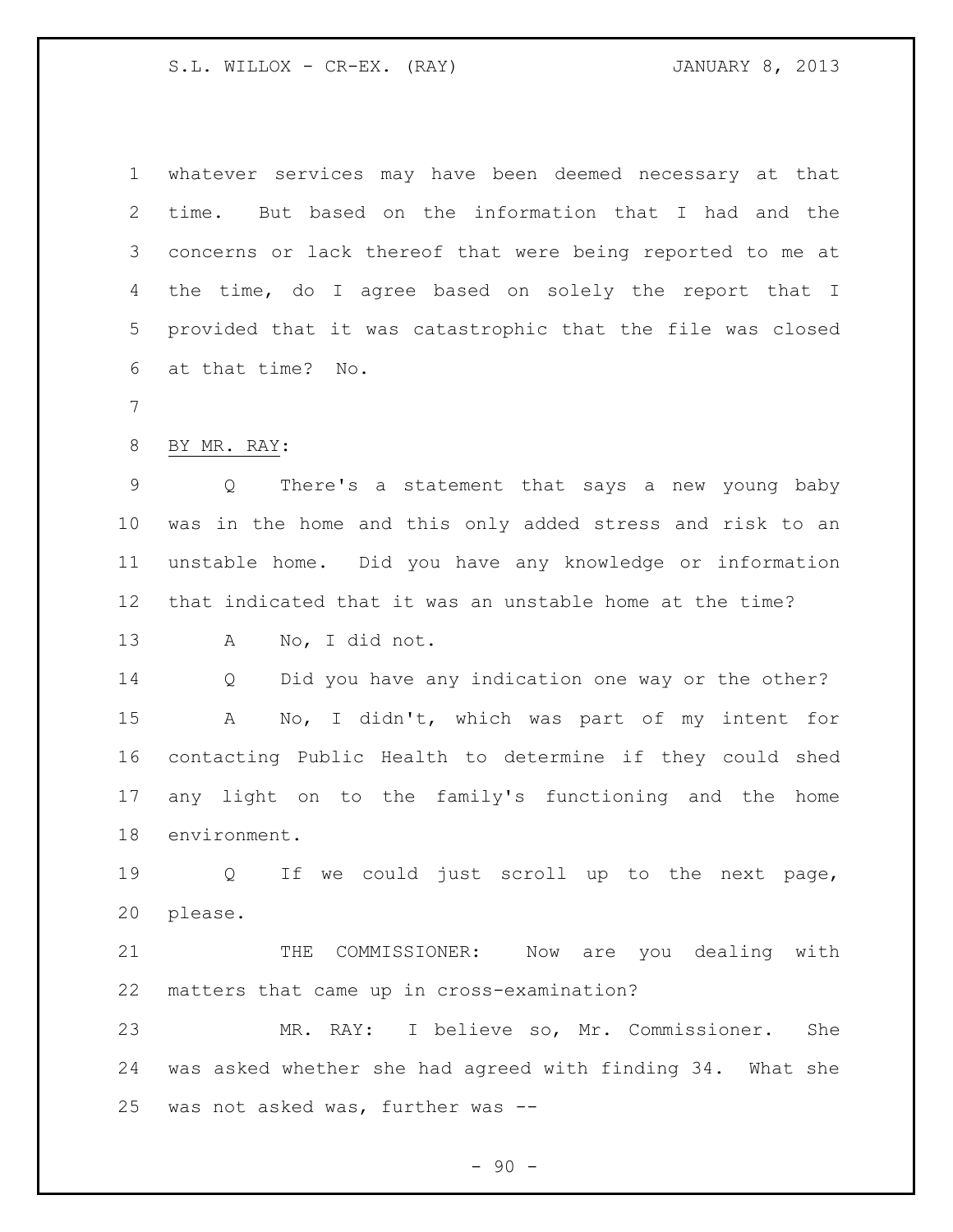1 THE COMMISSIONER: By whom, Mr. Gindin? MR. RAY: No, Ms. Walsh when she went through the reports. THE COMMISSIONER: All right. MR. RAY: I haven't, I haven't dealt with anything other than issues that came up in cross- examination -- 8 THE COMMISSIONER: All right. 9 MR. RAY: -- at this point. 10 THE COMMISSIONER: Carry on. MR. RAY: No, I'm sorry, scroll to the next page and I said up. Okay, that's -- I was just not sure what remained of that paragraph. BY MR. RAY: Q You were asked some questions by Mr. Haight about your involvement with Ms. Waugh. I assume that you don't know why she recorded what she did. A I don't know? Q Whether there was a miscommunication or not as Mr. Haight has suggested, you don't know why Ms. Waugh wrote what she did, obviously? A No, I do not. Q Okay. And is it your practice to call EIA to give them information?

 $-91 -$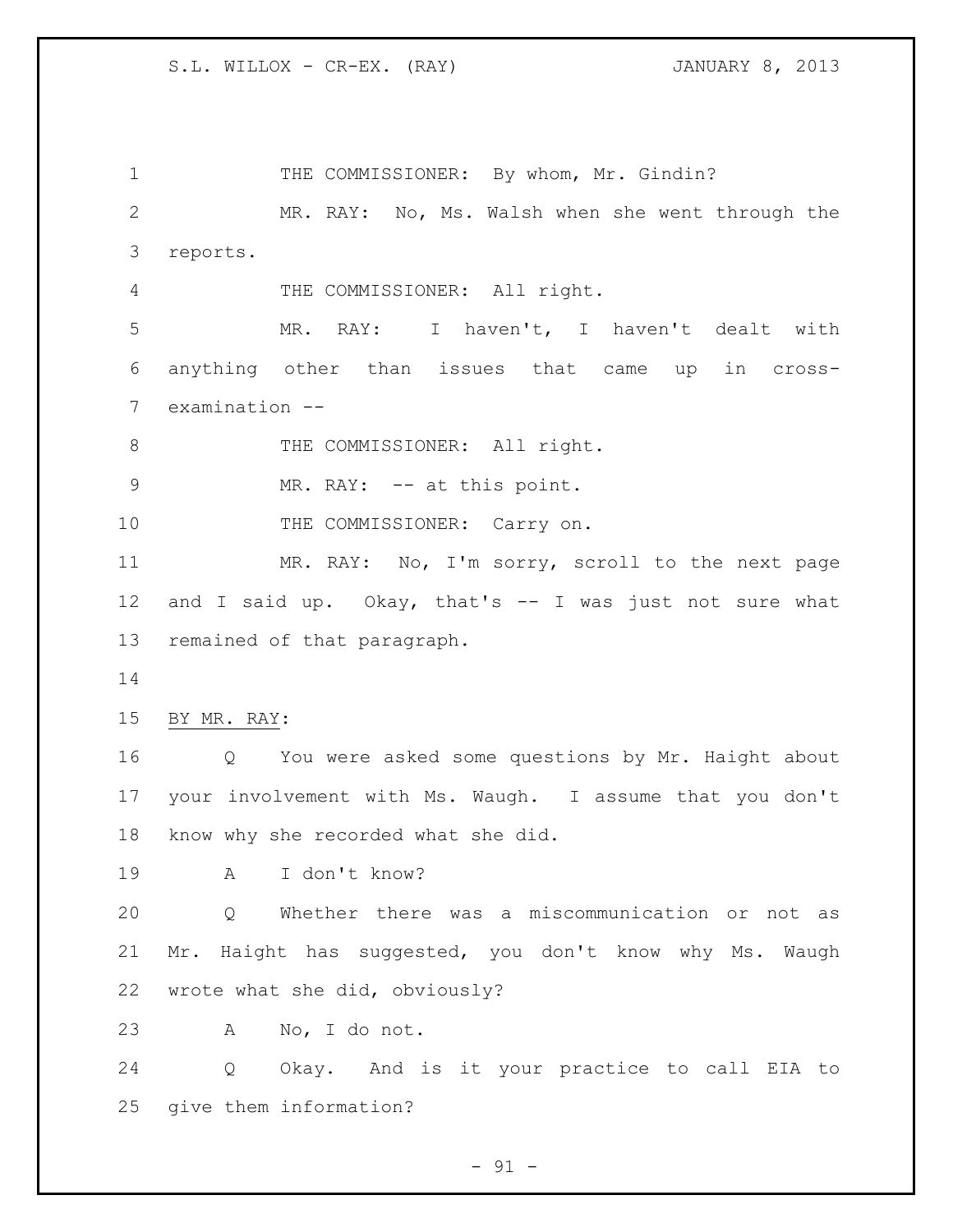A No, it is not. Q And if you would please turn to page 36945 and if you'd just read paragraph 2. You have an indication there. After speaking with the source of referral you noted Wes McKay and you said date of birth unknown, correct? A Yes. Q Okay. And then you scroll down, if you could -- thank you. You then call on December 1st, '04. Is that the same day that you had received the information from the source of referral? A Yes, it is. Q So the same day you contact the EIA worker and in 13 the last sentence of -- there's a second paragraph that has on December 1st, 2004, this worker contacted EIA. The last sentence says: "Therefore the date of birth for 18 Mes McKay could not be obtained." Given your comment in the second paragraph and given your comment in that paragraph I just directed you to, does that assist you in recalling whether or not you were -- why you were calling EIA? A I believe I called EIA like I did every case, to obtain demographic information.

 $-92 -$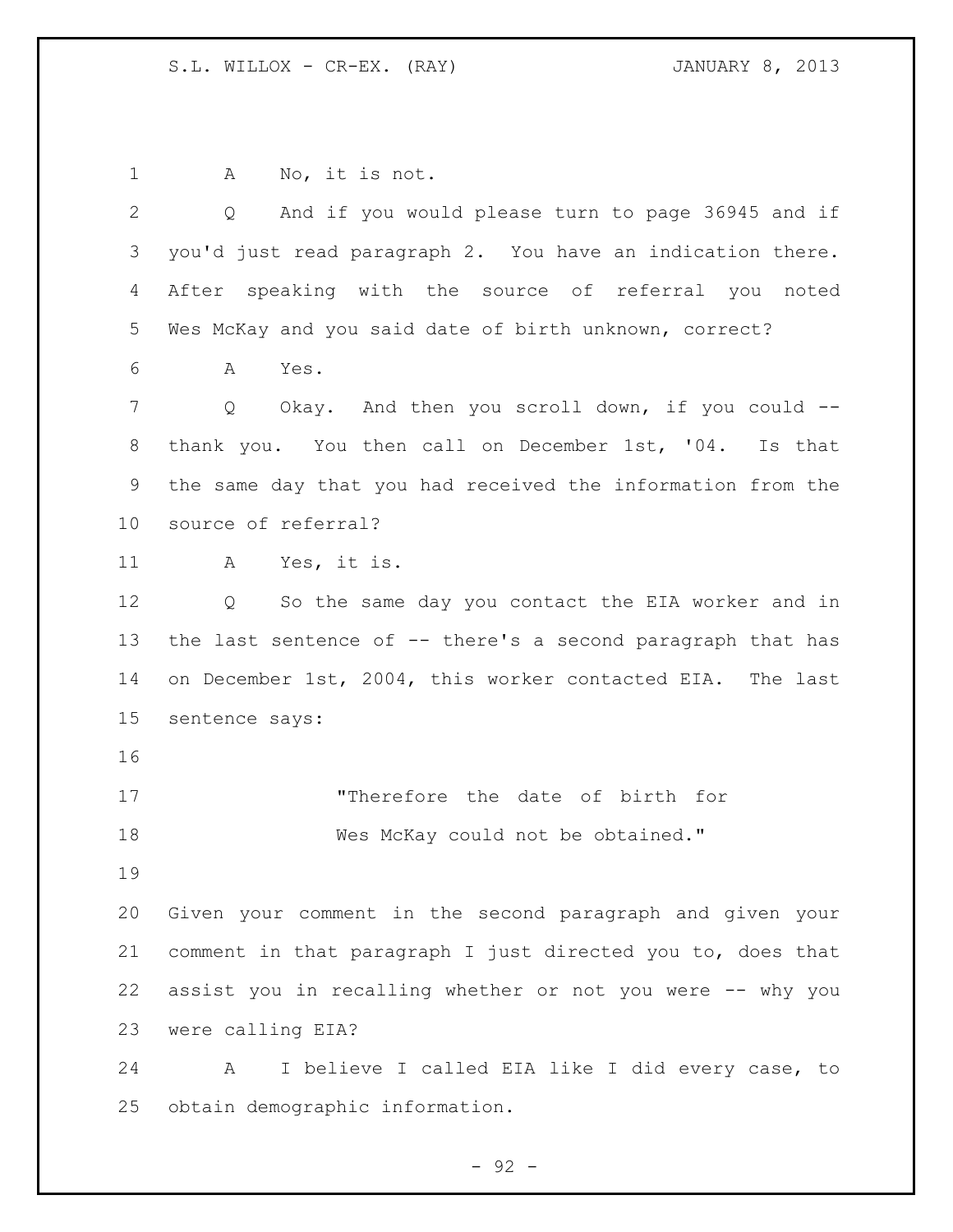Q And in fact, Mr. Saxberg, in cross-examination, put to you that even had you known all the information about Mr. McKay, without a date of birth you would never have been able to piece Mr. McKay together and Ms. Kematch together and you said you agreed with that. Given your practice and given the notation and given that fact that you would never have been able to find, piece that together without a date of birth, does that assist you in recalling what you were searching for when you called EIA? THE COMMISSIONER: What's the question? MR. RAY: Does that assist you in recalling why you were calling EIA? THE WITNESS: I believe I called EIA in attempt to try to obtain Mr. McKay's date of birth so that a search could be completed and I could attempt to determine if there had been prior child welfare contact with Mr. McKay and what the nature of that involvement was. BY MR. RAY: Q We expect to hear evidence from Mr. Buchkowski who had this file subsequent to you that he initially called EIA and he was seeking demographic information from them and he was then able to get a response from them that

Mr. Buchkowski then phones back later that same day and the

indicated they had a listing for Ms. Kematch, okay.

- 93 -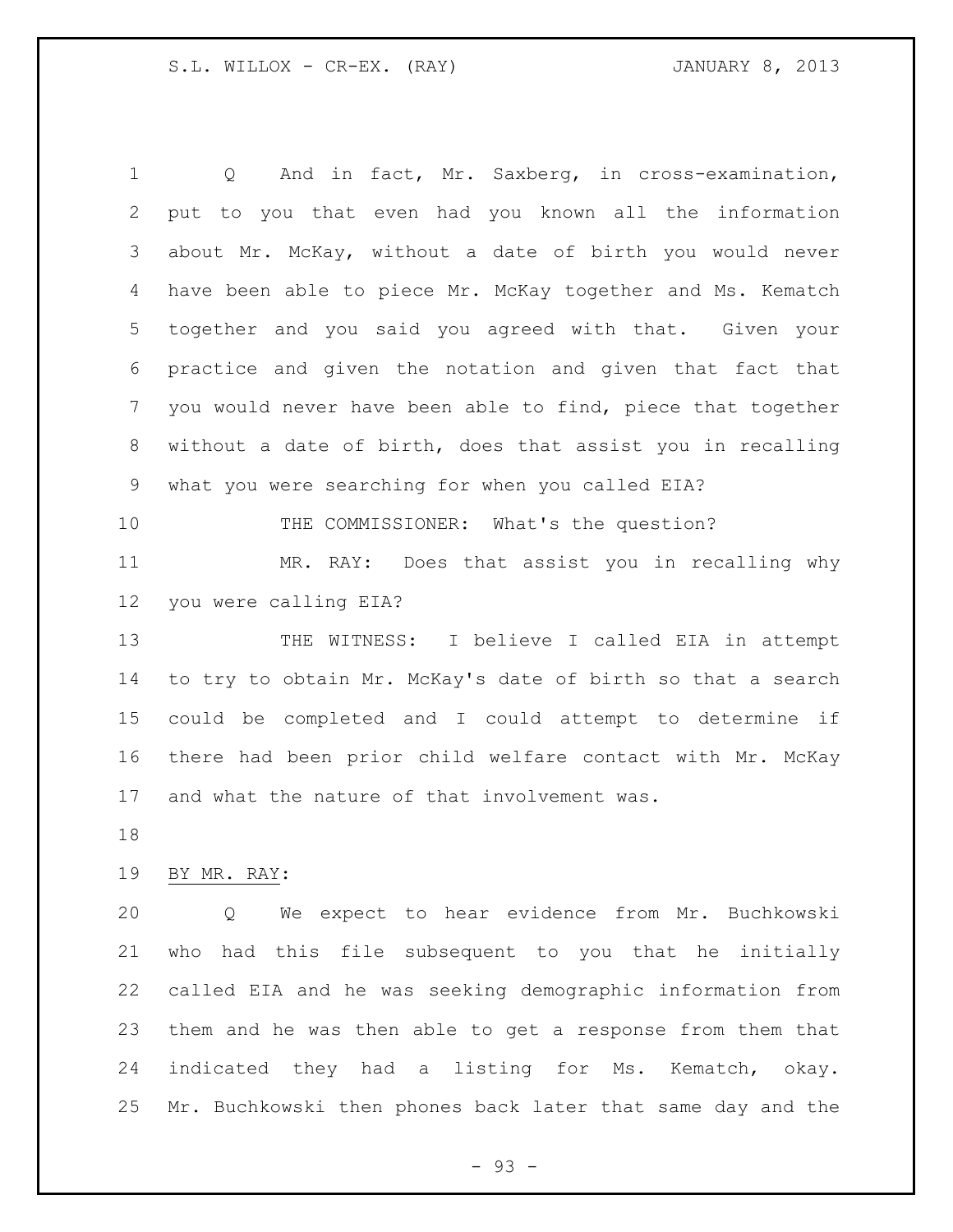EIA worker he speaks to at that time now does indicate that they did have information on the system that assisted him in locating a proper address for Ms. Kematch, okay. Have you had any experience with EIA in terms of receiving that type of, an inconsistent feedback from EIA?

 A Yes. Like I think I mentioned yesterday, the information we got from EIA was not always accurate. There were periods of times where trying to obtain information from Employment and Income Assistance was more difficult and it was often dependant on whether it was their workload, how busy they were, the specific individual you received on the phone. So I am not surprised by that.

 Q Mr. Haight asked you some questions about what you were trying to do at the time you were calling EIA because you had made a decision, as it indicates in your report you had made a decision at a specific time to refer the file to intake and then chronologically following your report it then indicates you followed EIA, or called EIA for information.

A Yes.

 Q Can you think of why you would have called EIA to obtain information after making a decision to refer a matter to intake?

 A Yes, because initially I wanted to consult with my supervisor to determine if this was something that

- 94 -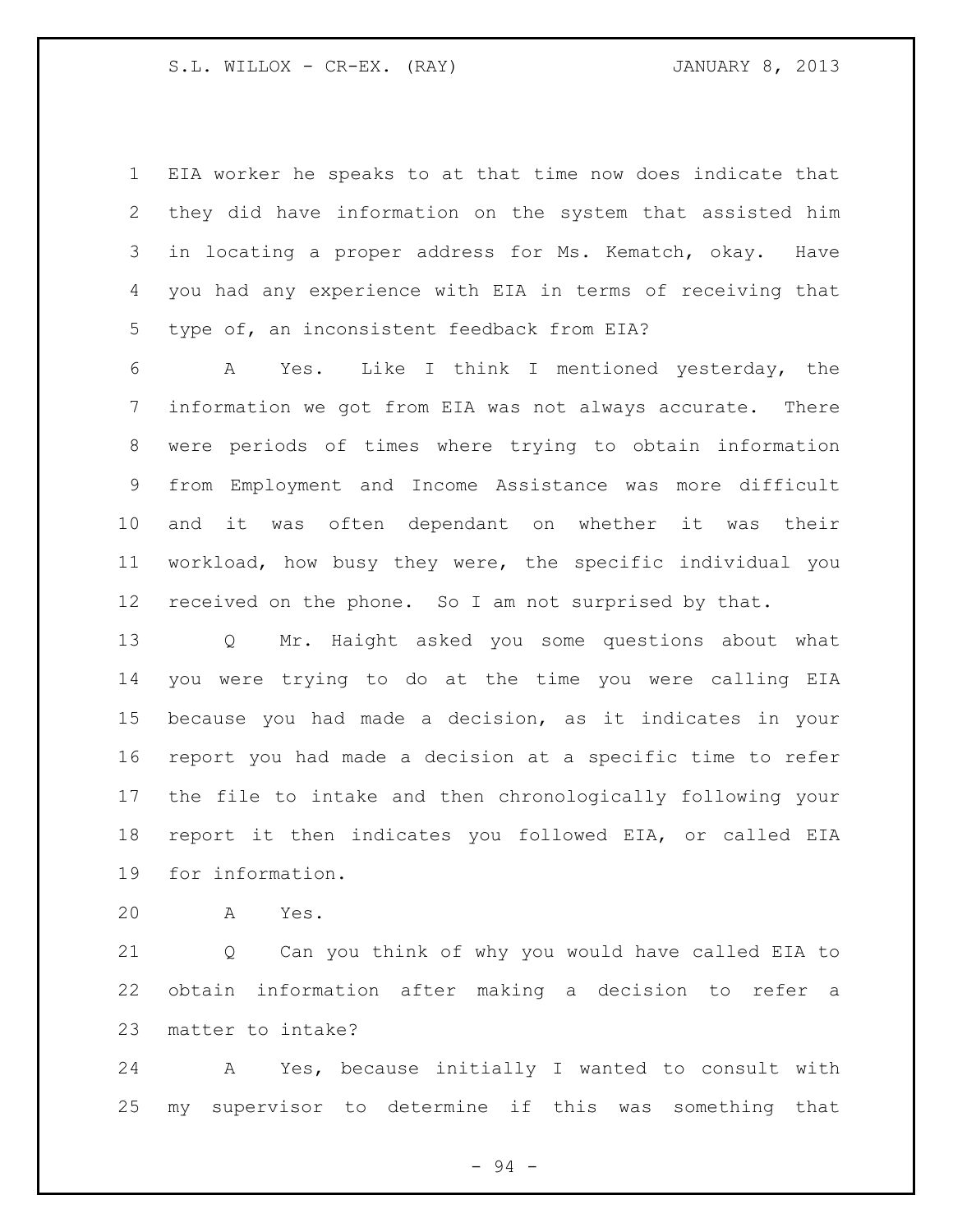S.L. WILLOX - CR-EX. (RAY) JANUARY 8, 2013

 should even be opened. Based on the prior history I wanted to receive confirmation from my supervisor that this is a matter that should be followed up because of Ms. Kematch's history. Subsequent to receiving confirmation from Ms. Faria that the matter should be opened and we agreed it should be referred to intake at that point in time, I began my usual process for opening a file and processing the matter at CRU which included me calling EIA in an attempt to obtain demographic information for the family.

 Q And why, why were you attempting to obtain demographic information for the family?

 A Like I've said before, I do that on every case, make sure of correct names, spelling of names, dates of birth, to determine who is the family home, is there a common-law in the home. What is the family's current address, contact phone number and if I feel necessary or if I'm looking for other, more specific information to obtain the name of the EIA case worker and their phone number for contact.

 Q Is one of the functions and roles of CRU to try to obtain information, whether demographic or otherwise, so that that information can be provided to intake if a file's later provided to intake?

A Sometimes, yes.

Q Do you recall if you were calling EIA in this

- 95 -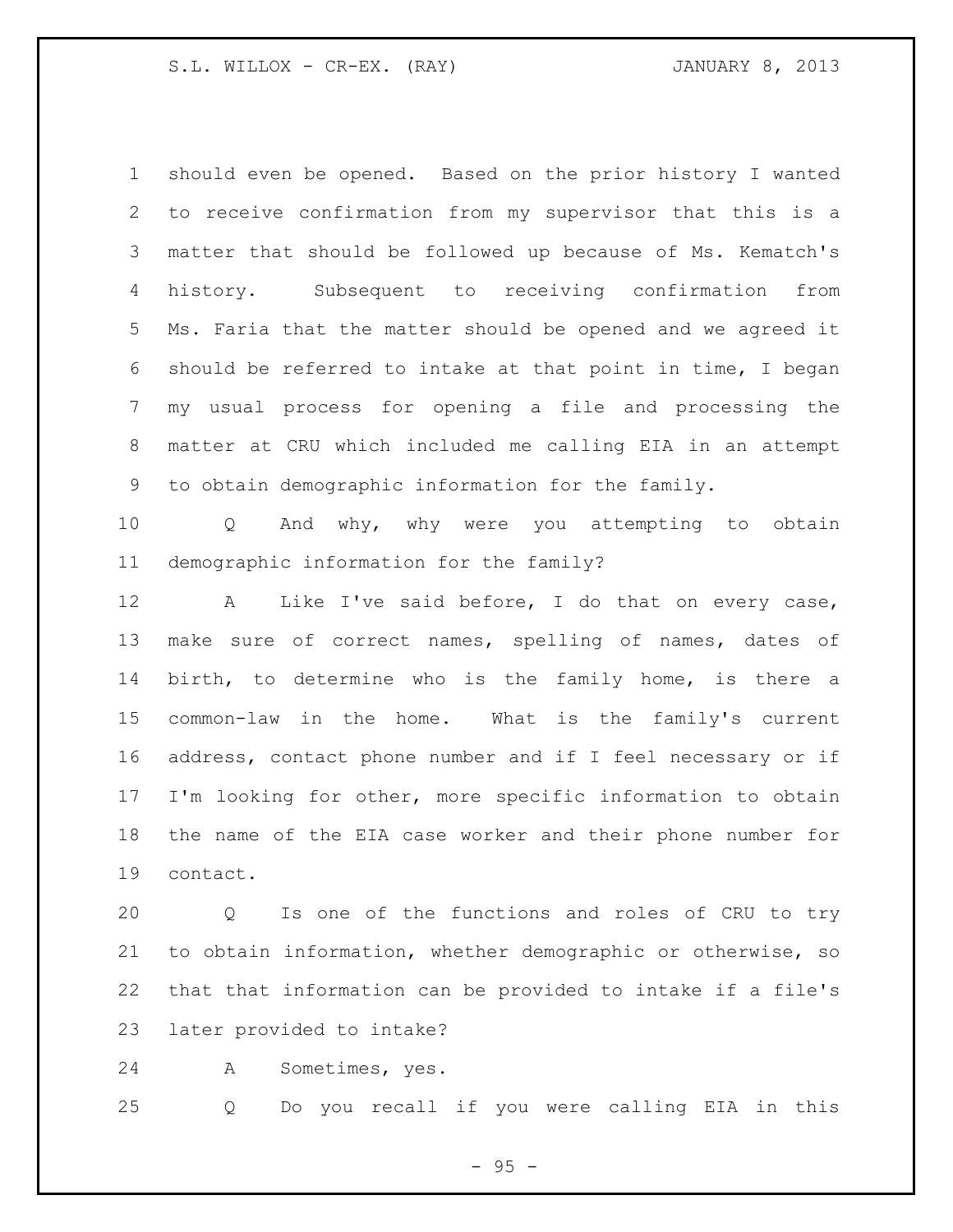situation in order to get demographic information to, to refer to intake when you had made the decision to refer the file to intake?

 A After I consulted with Ms. Faria, we agreed that the file would be referred to intake. So my intent was to call EIA to obtain as much accurate demographic information as I could at that point in time so that the information that was referred to intake was update, up to date and accurate.

 Q And so you would do that -- would you do that regardless of whether you were referring the matter to intake or not?

A Yes.

 Q Mr. Paul asked you a number of questions about workload and he asked you questions about whether you knew if certain people were on vacation, whether you knew if certain people were off sick and he then described to you a number of steps that, to their credit, the department took to try to alleviate workload problems around the time of devolution and you said you weren't sure about a number of those things. Does what Mr. Paul put to you change your evidence about whether you felt your workload was very high at the time in 2004 and continuing?

A No, it does not.

Q Mr. Gindin asked you whether there was pressure

- 96 -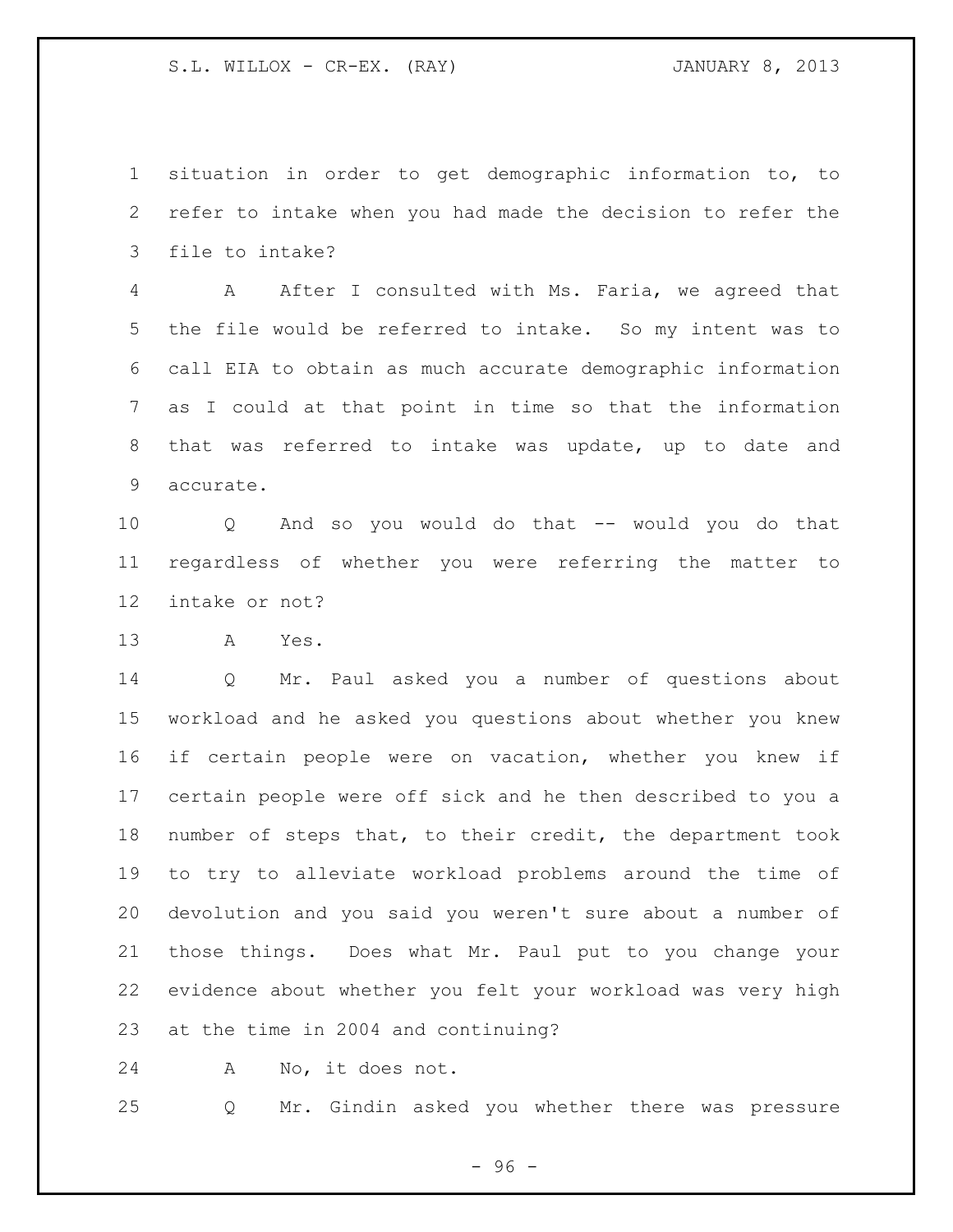to close files around the time that you had this particular case. Would you ever close a file that, in your assessment, should have stayed open?

A No, definitely not.

 Q You gave some evidence in cross-examination by Mr. Gindin about the problems you experience in calling EIA versus faxing forms I think, and now you're allowed to email EIA for information. Do I understand your evidence to be that previously, and I don't know what the timeframe was and perhaps you can tell us, you were simply allowed to call EIA directly and request information?

 A Yes, in 2004 that was the practice. We would call the inquiry line, request information to determine if, for example, Ms. Kematch was active and involved and be seeking social assistance, her current address, contact phone number, date of birth and those individuals listed on her budget.

 Q Okay. And Mr. Gindin asked you how it's more cumbersome now. Can you tell us how the process now is more cumbersome than the process that existed before?

 A Well like I was explaining, at one point in time were expected to fill out the form and there was a delayed response in getting the information. When we expressed the fact that that process was not working for us it switched to us being requested to email the information. When we

- 97 -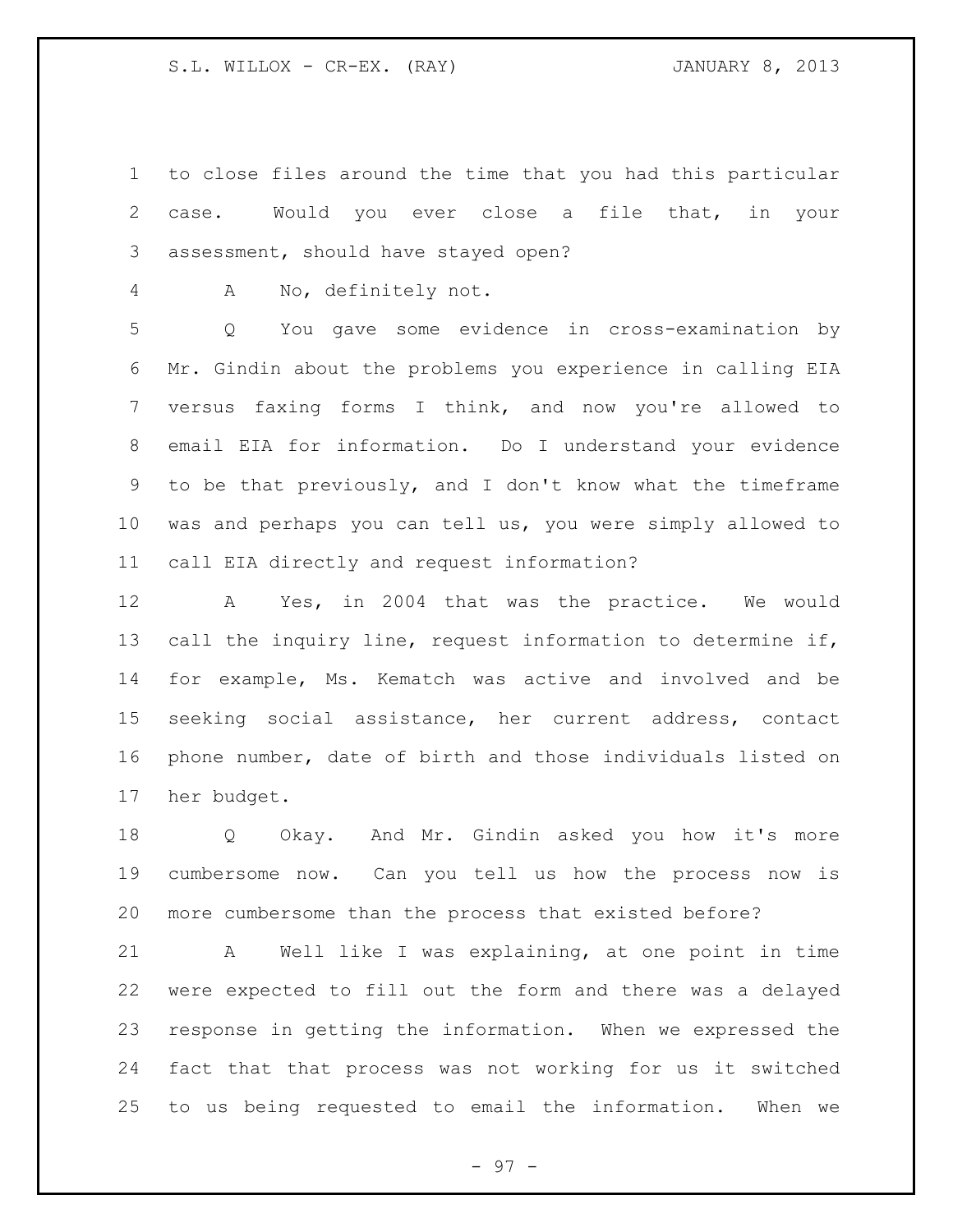S.L. WILLOX - CR-EX. (RAY) JANUARY 8, 2013

 request, for example, if Ms. Kematch is currently open and receiving services, the answer we will receive back is the name of a case worker and a phone number for that individual. We then have to try to attempt to contact that case worker with Employment and Income Assistance, leave a message, hope to try and reach them on the phone, go through the process of trying to determine if that worker is in the office, reach a covering case worker and if in the event we leave a voice message, wait until that EIA case worker calls us back or attempt to return the call again at a subsequent time.

 Q Mr. Gindin was suggesting that perhaps you should have asked Ms. Wu more specific questions and that the example he put to you was, for example perhaps you could have asked her whether she was aware of whether there was any drug use in the home. As a social worker, if Ms. Wu observed drug use in the home, for example, went out and saw in particular Ms. Kematch, who was breastfeeding at the time, using drugs or under the influence of drugs, what would your expectation be of the Public Health nurse, whether she would report those things or whether she was obligated to report those types of things to you or not? A Given that Ms. Wu acknowledged her obligation to report, it would have been expected that if she had witnessed or had knowledge of child protection concerns,

- 98 -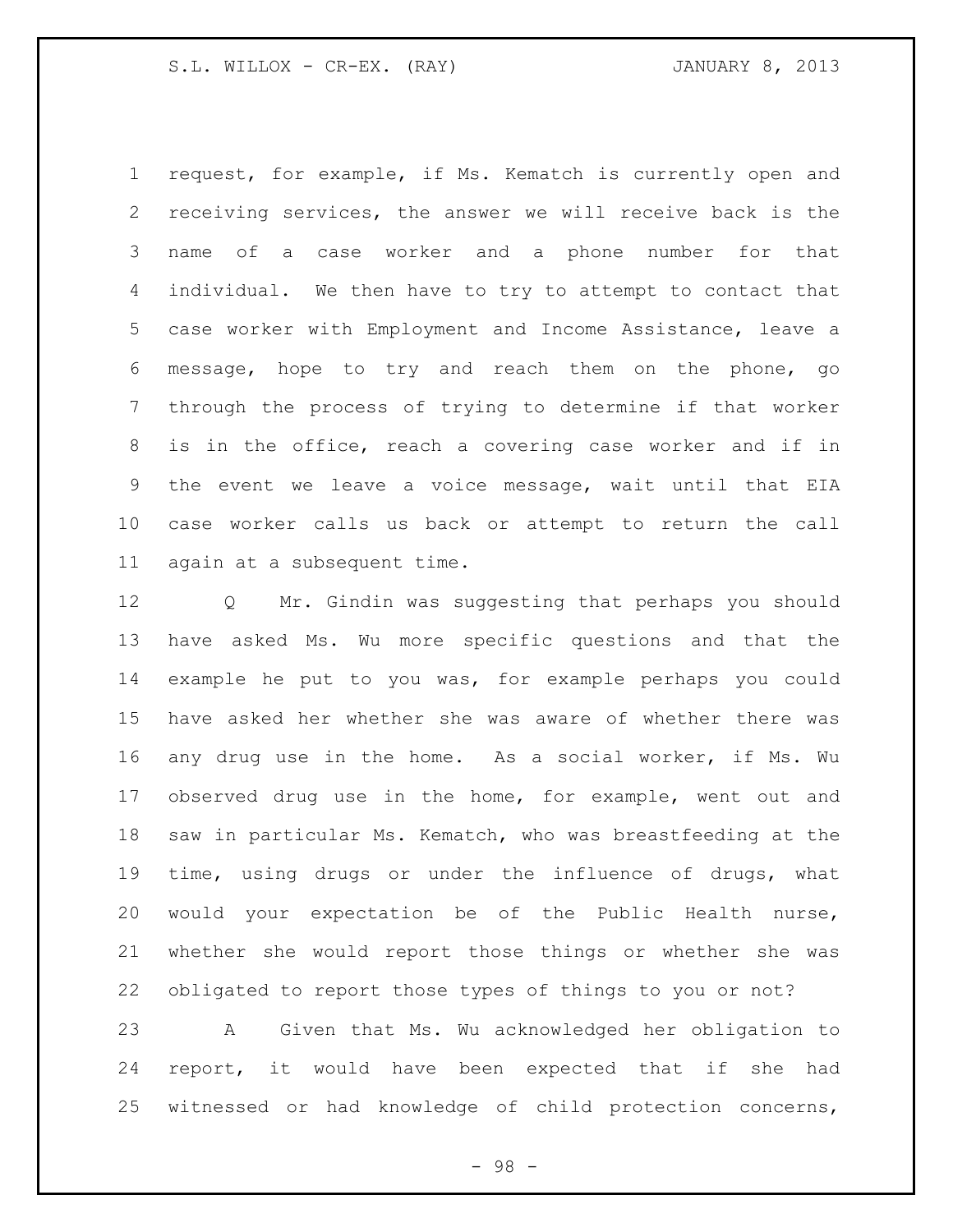S.L. WILLOX - CR-EX. (RAY) 3. JANUARY 8, 2013

| $\mathbf{1}$    | for example, Ms. Kematch using substances while caring for      |
|-----------------|-----------------------------------------------------------------|
| 2               | her child, breastfeeding, et cetera, she would have been        |
| 3               | obligated to report those concerns to me or the agency          |
| 4               | through the intake line.                                        |
| 5               | Q Does that obligation exist whether or not you                 |
| 6               | call Ms. Wu to even make an inquiry?                            |
| $\overline{7}$  | A Yes, she is obligated regardless of whether the               |
| 8               | agency contacts her first.                                      |
| 9               | I just have one question for you about the<br>$Q \qquad \qquad$ |
| 10 <sub>o</sub> | conversations you were alleged to have overheard at some        |
| 11              | point in time. Were any -- to your recollection were any        |
| 12 <sup>°</sup> | of those conversations about this file, Phoenix Sinclair        |
| 13              | file specifically?                                              |
| 14              | Not that I recall.<br>A                                         |
| 15              | MR. RAY: Thank you. Those are my questions.                     |
| 16              | THE COMMISSIONER: Thank you, Mr. Ray.                           |
| 17              | Ms. Walsh?                                                      |
| 18              | MS. WALSH: Mr. Commissioner, I have maybe ten                   |
| 19              | minutes of re-examination but if you would indulge me with      |
| 20              | a five minute break.                                            |
| 21              | THE COMMISSIONER: Yes.                                          |
| 22              | MS. WALSH: Thank you.                                           |
| 23              | THE COMMISSIONER: That will allow us to complete                |
| 24              | just about in due time, so we'll take a five minute             |
| 25              | break.                                                          |

- 99 -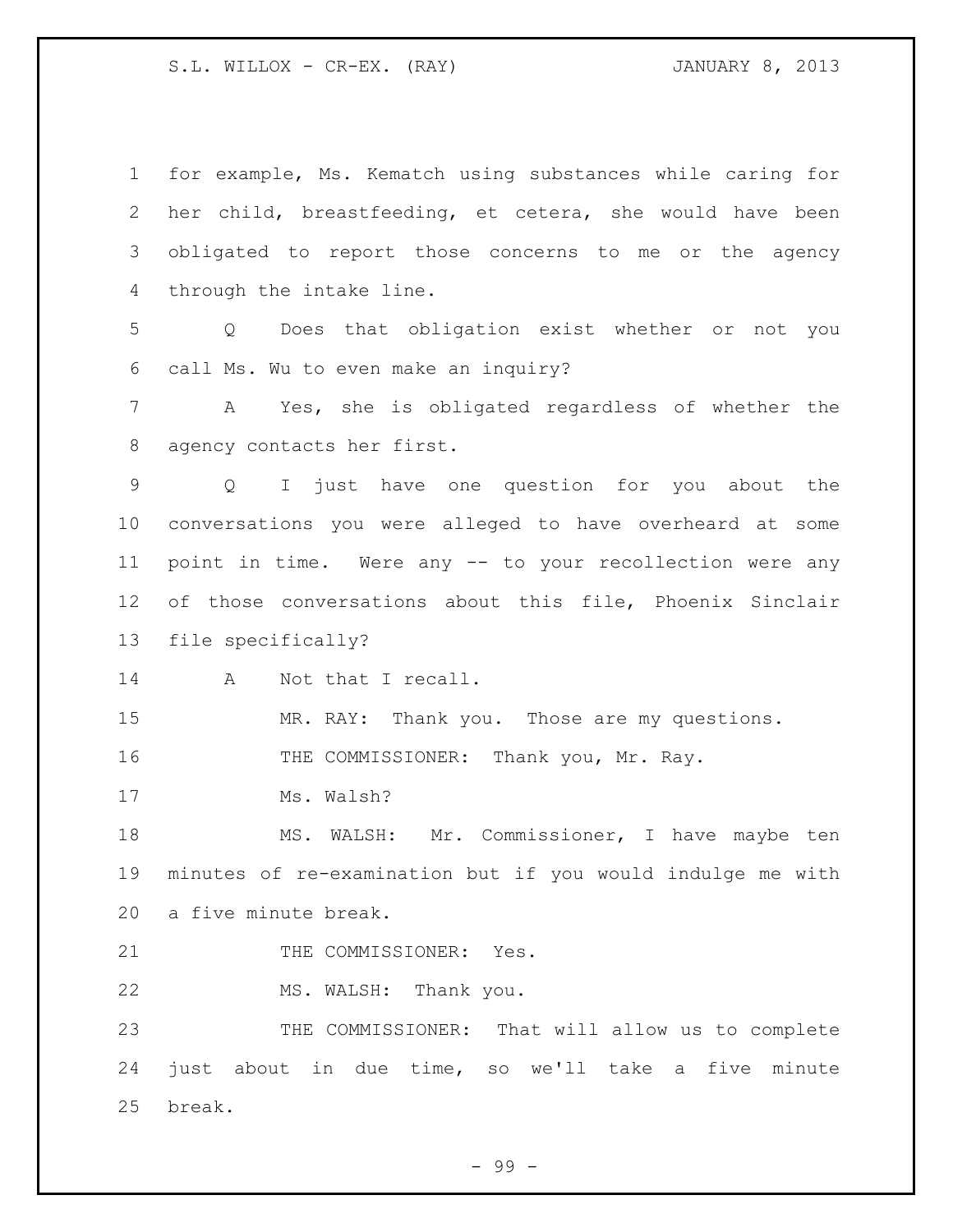PROCEEDINGS **PROCEEDINGS JANUARY 8, 2013** 

| $\mathbf 1$    | (BRIEF RECESS)                                              |
|----------------|-------------------------------------------------------------|
| $\overline{2}$ |                                                             |
| 3              | THE COMMISSIONER: All right, Ms. Walsh?                     |
| $\overline{4}$ | WALSH: Mr. Commissioner, Ms. Rachlis<br>MS.<br>has          |
| 5              | asked that she speak to one matter.                         |
| 6              | THE COMMISSIONER: Pardon?                                   |
| 7              | MS. WALSH:<br>Ms. Rachlis has asked to<br>have              |
| 8              | standing to speak to one matter.                            |
| $\mathcal{G}$  | THE COMMISSIONER: All right, yes.                           |
| 10             | MS. RACHLIS: Thank you, Mr. Commissioner. As                |
| 11             | you know my client does not have standing, has only limited |
| 12             | standing with respect to this witness and so we don't have  |
| 13             | an opportunity to make further submissions as I understand  |
| 14             | it. And I want, I knew that you would want to be            |
| 15             | absolutely certain, Mr. Commissioner, with respect to any   |
| 16             | suggestions that have been put to witnesses. My friend,     |
| 17             | Mr. Ray, a moment ago put to the witness certain things     |
| 18             | with respect to her recording of her conversation with my   |
| 19             | client, Mary Wu, and the questions had to do with the       |
| 20             | paragraph involved referring a few times to child           |
| 21             | protection matters or child protection concerns. Mr. Ray    |
| 22             | put to the witness that commission counsel and myself had   |
| 23             | asked her certain questions previously. The question that   |
| 24             | I had asked was, actually differed from the question that   |
| 25             | was asked by commission counsel yesterday with respect to   |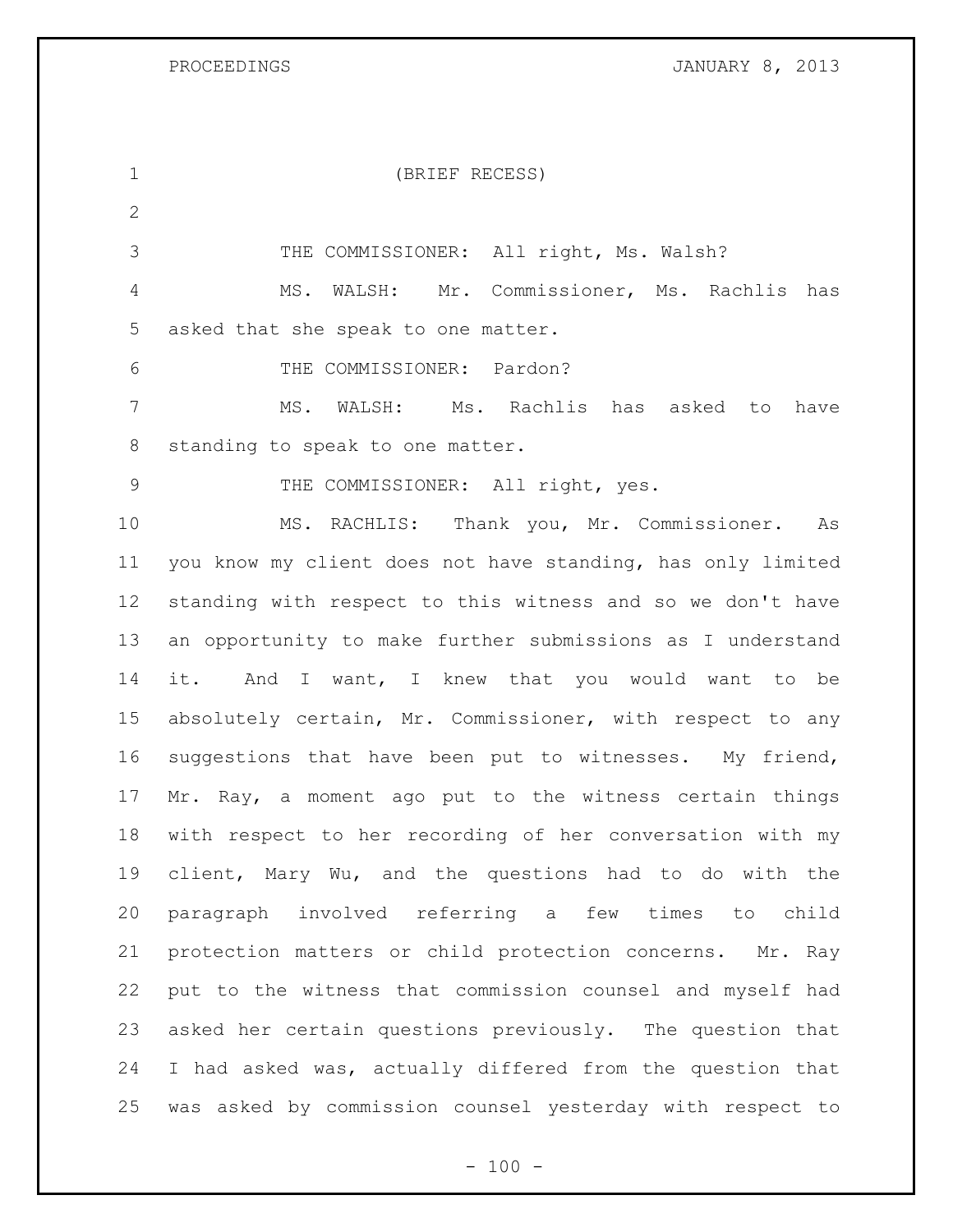S.L. WILLOX - RE-EX. (WALSH) JANUARY 8, 2013

 the word "concerns". My narrow question this morning was whether the witness advised my client during the telephone discussion that she was conducting a child protection investigation. It was not a question in relation to a general discussion about child protection concerns. The question was whether the witness advised my client that an investigation was under way and she did answer in response to my question this morning that she did not explicitly, she did not advise my client that there was an investigation under way. 11 THE COMMISSIONER: Well, that certainly will be on the record. 13 MS. RACHLIS: Thank you very much. 14 THE COMMISSIONER: Thank you. RE-EXAMINATION BY MS. WALSH:

 Q Ms. Willox, I have just a few areas that came up in cross-examination that I want to clarify. You said that in 2004 there was not a policy to do a prior contact check of people who were not living in the home. Is that what, is my understanding correct?

 A I don't know if there was a policy or not but the general practice was is that we weren't always conducting prior contact checks on other individuals or adults residing in a family home.

 $- 101 -$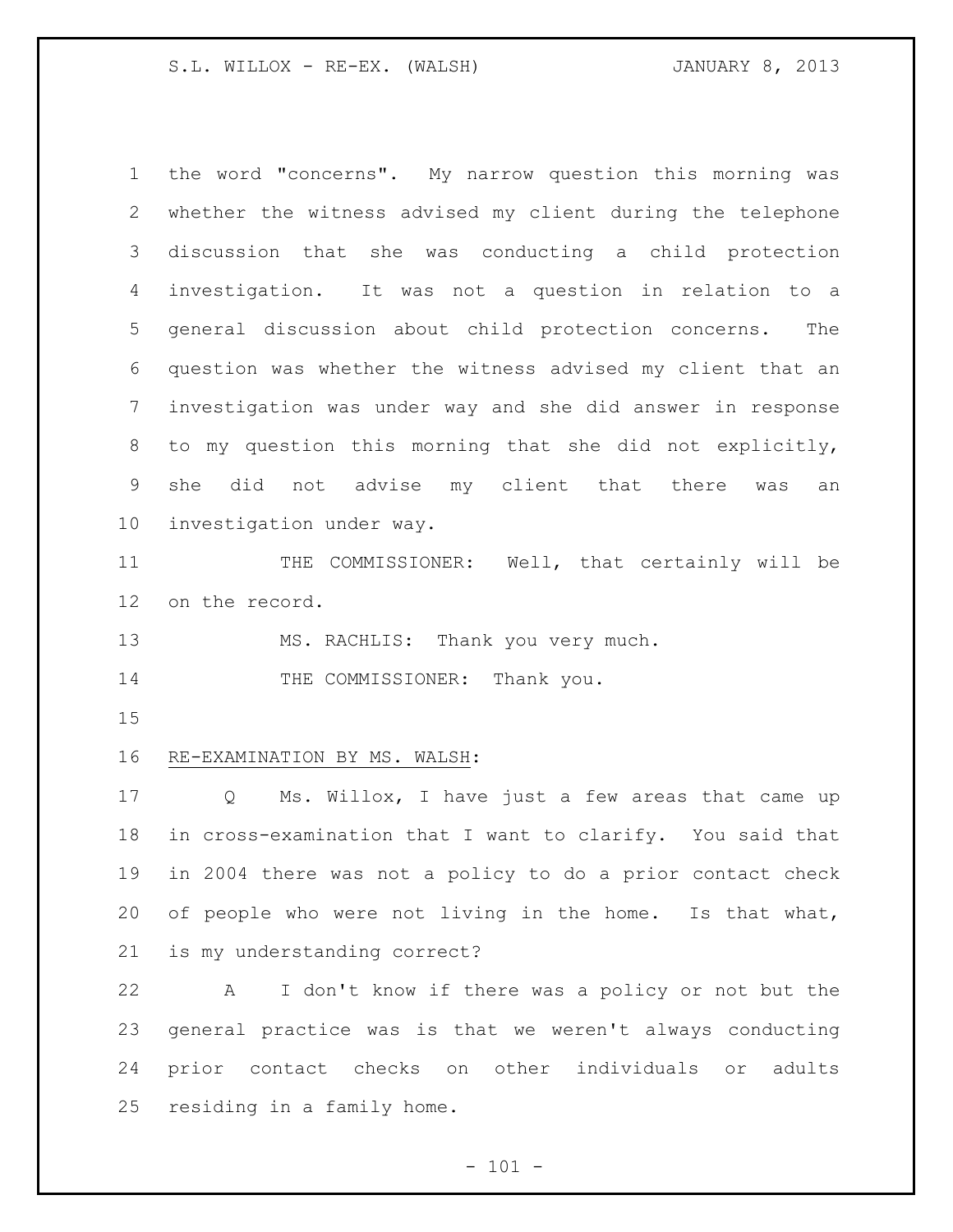1 Q You were or were not?

A We were not always.

THE COMMISSIONER: You were not always what?

 THE WITNESS: It was not always practice, for example. Like in the situation where Mr. McKay was or was not necessarily residing in the home, if we knew he was residing in the home we would generally try to do a prior child welfare contact, however it wasn't as emphasized as it was, as it is today that, I mean at that point in time we had information Mr. McKay was her common-law partner. I was attempting to ascertain his date of birth so that a prior contact check could be completed. But the emphasis on completing those prior contact checks on all other adults residing in the family home was, it's not as strict as it is today.

## BY MS. WALSH:

 Q But you're not saying that you didn't think Mr. -- that you -- let me go back to my, my original question because I just want to confirm then what your knowledge was as to where Mr. McKay was living at the time that you opened the file.

23 A According to the source of referral Mr. McKay was 24 the common-law, or Ms. -- yeah, Mr. McKay was the common-law to Ms. Kematch.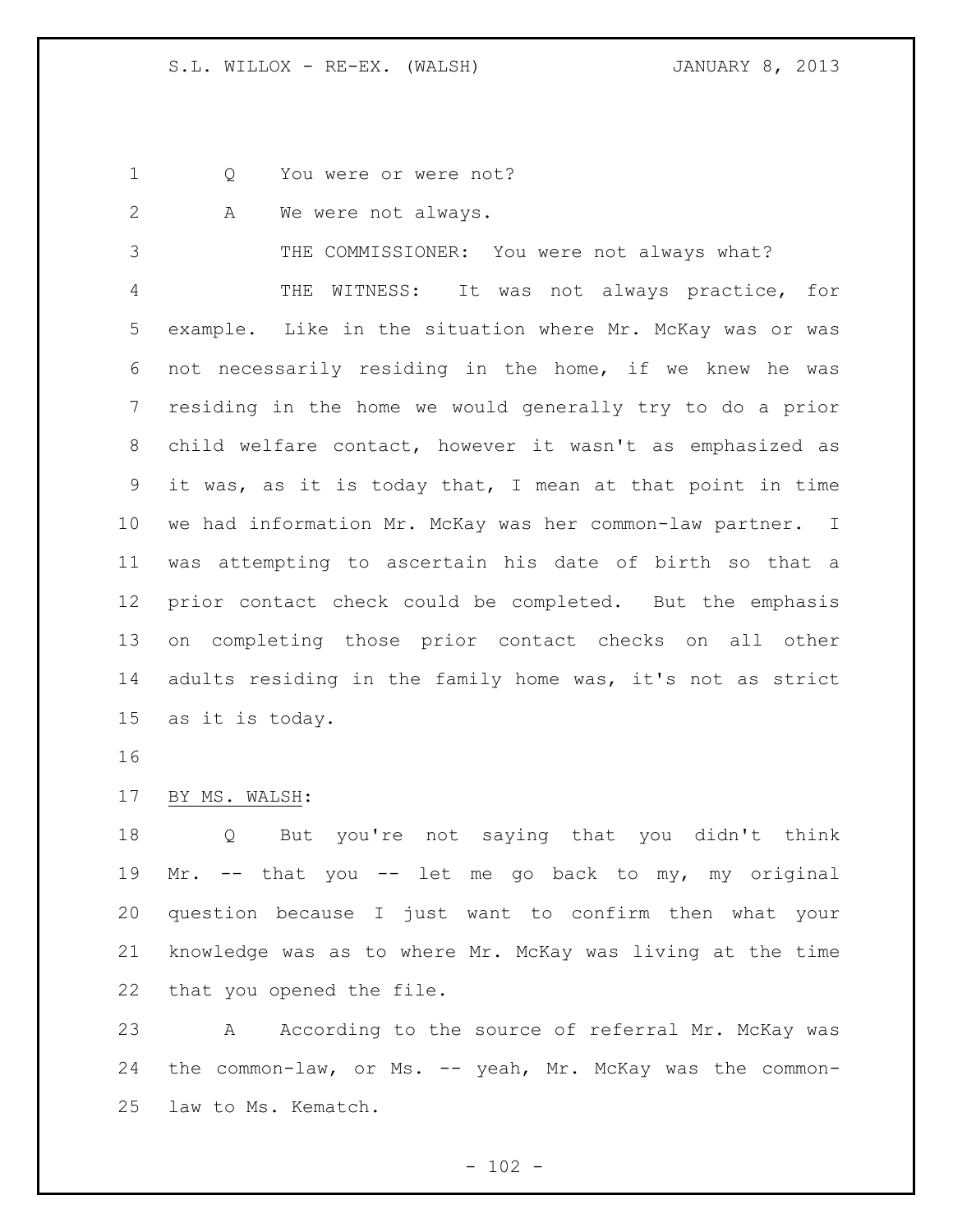Q Correct. And in fact when you opened the file you opened it, re Samantha Kematch and Wes McKay at one address on McGee Street?

A That's correct.

 Q And you said that you had read the previous intake summary from July of 2004 where Ms. Forbes noted that when she went to the door to see Samantha, Wes opened the door and that later Samantha confirmed that Wes was her main support and stayed with her in the house when he was in the city?

11 A That's correct.

 Q And then after that you received a call from the source of referral who advised you that Samantha had a new baby, the father of that baby was Wes McKay, and they were living common-law?

A Correct.

 Q Now in terms of how much time a prior contact check would have done if you had done one, you said in cross-examination, I think you agreed that there would have been numerous results or could have been numerous results if you had looked for Mr. McKay?

A Yes.

Q So let's go to Exhibit 22, page 5, please.

24 THE COMMISSIONER: Do I have that?

MS. WALSH: That was filed yesterday,

 $- 103 -$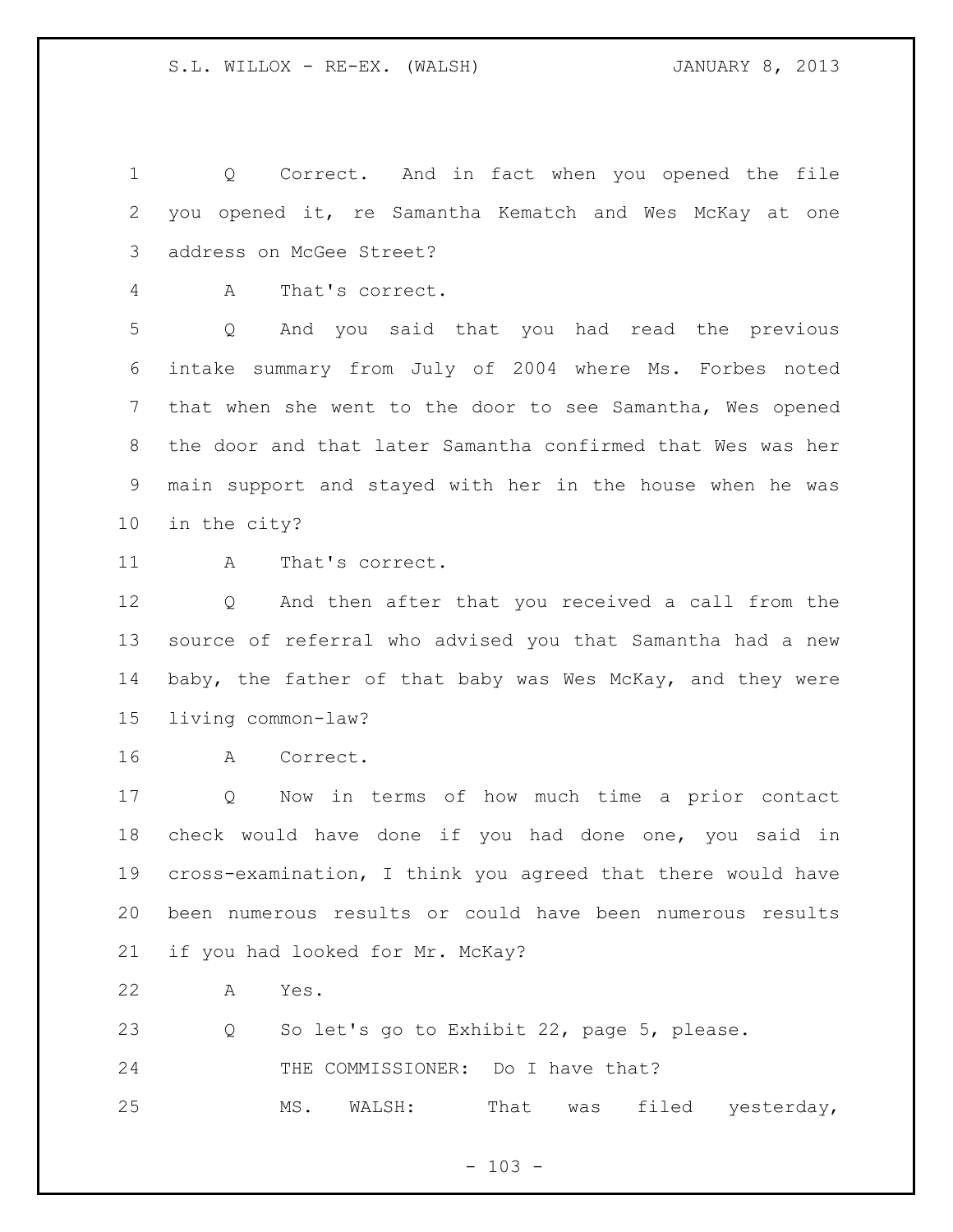S.L. WILLOX - RE-EX. (WALSH) JANUARY 8, 2013

 Mr. Commissioner. It's entitled "Admission as to facts of the Department of Family Services and Labour, volume 3". THE COMMISSIONER: It's exhibit 20 what? MS. WALSH: Twenty-two. THE COMMISSIONER: Yes, I have it. MS. WALSH: Page 5. 7 THE COMMISSIONER: Yes. 8 MS. WALSH: You have that, Mr. Commissioner. Can you scroll up, please, so we can see the, the full page? Thank you. BY MS. WALSH: Q Now, Ms. Willox, you'll see that page 5 shows the 14 summary of search results. If you had entered into PCC, a search, the name Wes McKay, which was the name that you were aware of, right? A Yes. Q And it shows that if you had typed in Wes McKay and just approximated his age as being, for example, close to the age of Samantha Kematch, so 32, that in fact only two names would have come up by way of search results. You see that? A Yes. Q And so if you had done the search and come up with those two names, you could have clicked on those two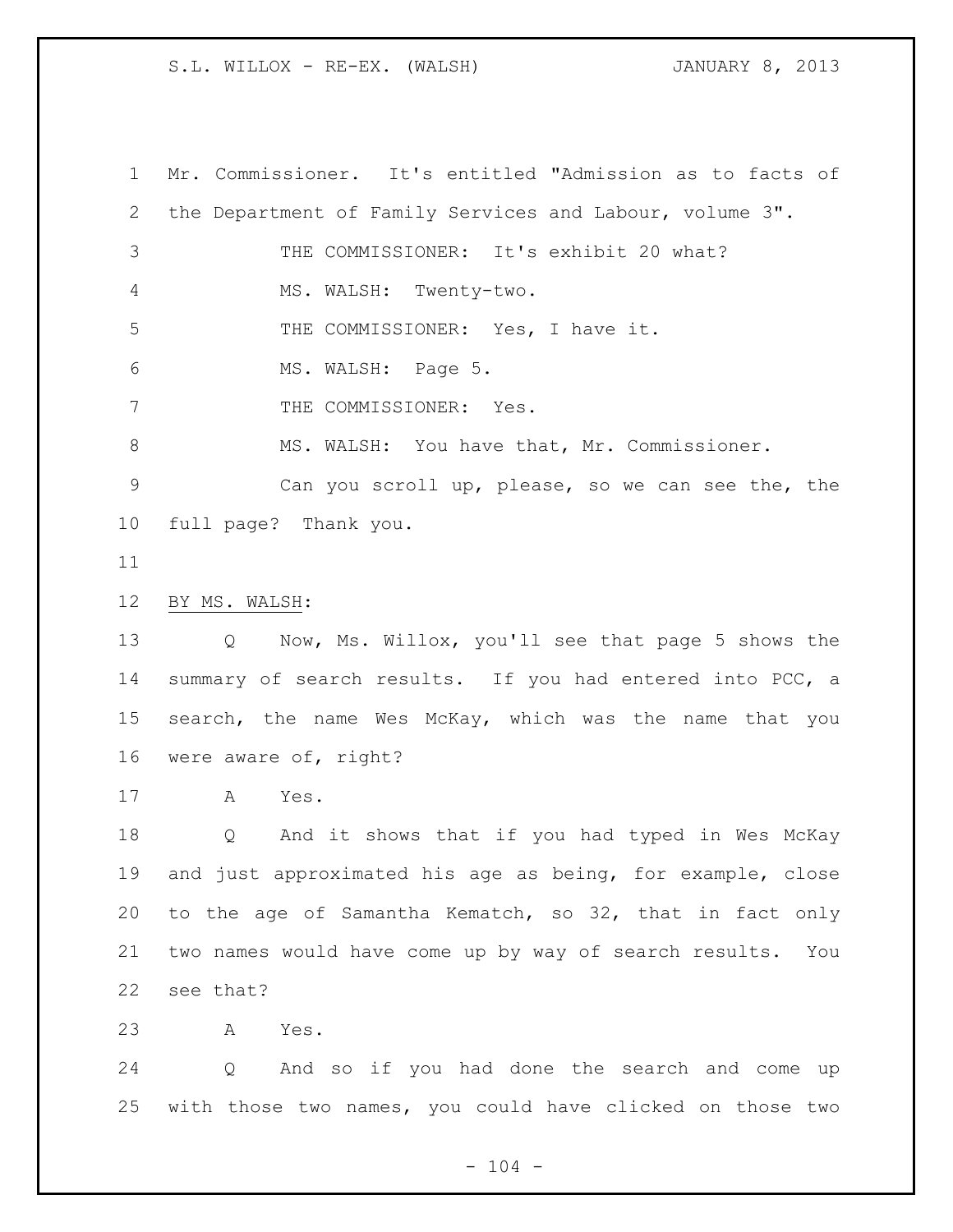S.L. WILLOX - RE-EX. (WALSH) JANUARY 8, 2013

names in a matter of minutes, right?

A Correct.

 Q And as we saw from what we reviewed yesterday, one of these two names was in fact the correct Wes McKay? A Yes.

 Q And certainly, even if you did not know that he was the correct Wes McKay, one of these two names had --

 MR. RAY: Sorry, just I want to object. The witness is indicating agreement. I think she's just indicating agreement with what Ms. Walsh is saying. She doesn't have any personal knowledge as to what she would have found or what she personally knows.

13 THE COMMISSIONER: Well, as long as Ms. Walsh's question is clear I see nothing improper about it.

 MR. RAY: I just want to make sure for the record that it indicates that she's not agreeing that she knows --

17 THE COMMISSIONER: I don't know what she's agreed to. Let's find out from her based upon the questions that are put to her.

 MR. RAY: The question was just put to her that  $-$ 

 THE COMMISSIONER: Well, I'll ask Ms. Walsh to restate her question --

MR. RAY: That would be fine.

THE COMMISSIONER: -- but I want to hear from the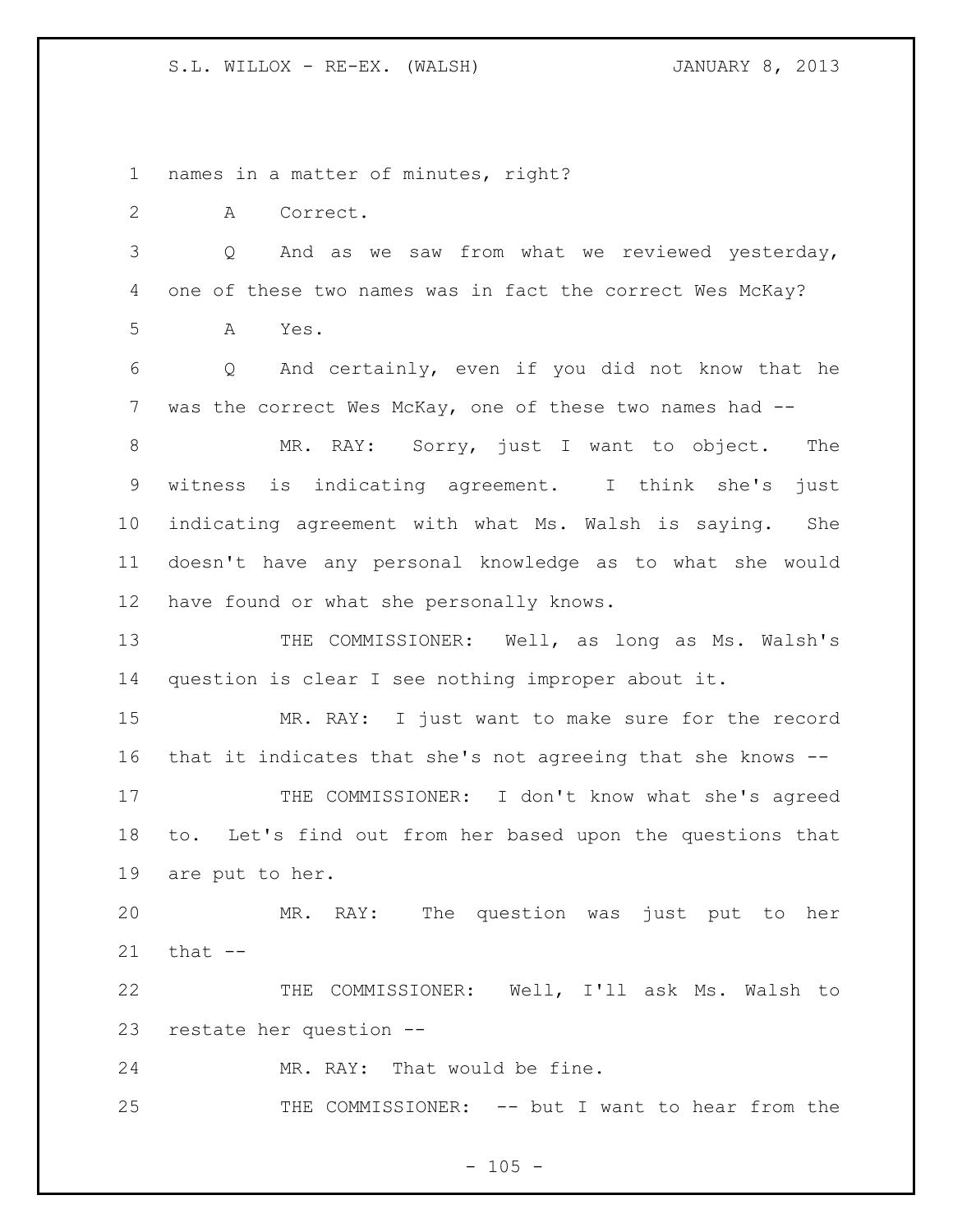witness.

 MR. RAY: That would be fine. They indicated -- the witness indicated correct.

 THE COMMISSIONER: All right. Then we'll have the questions put and get her answers. You can take your seat.

MR. RAY: I'll just wait for the question.

8 THE COMMISSIONER: Well I think you should take your seat.

BY MS. WALSH:

12 Q So, Ms. Willox, we confirmed that if you had done the search the admission of facts shows that only two names would have come up and you know, based on your work as a CRU worker, that you could have clicked on those two names in a matter of minutes, right?

A Yes.

 Q And we know from the information that we reviewed yesterday that is set out in Exhibit 19, that the first individual that had these names, of these two names, was an individual who had concerning information?

A Yes.

 Q And so even if you did not know whether, because you said you did not have Mr. McKay's birth date, correct? A Correct.

 $- 106 -$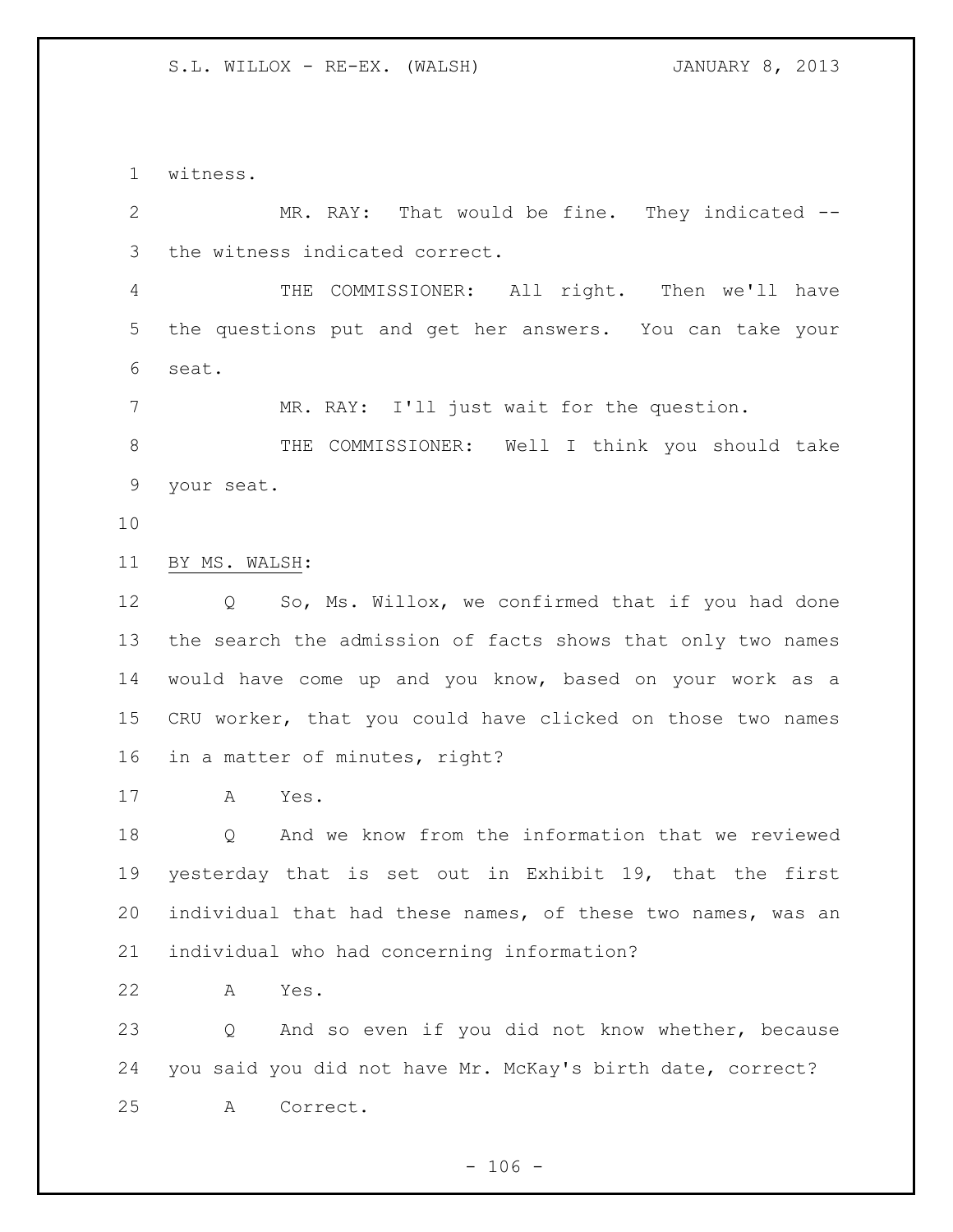Q But even if you didn't have Mr. McKay's birth date, there were only two names that came up, that would have come up with respect to this search, Wes McKay of that age, one of whom had information that was of concern, if you had see that information, that would have warranted enough concern to do further investigation or to refer the matter to do further investigation to verify whether or not that was the Wes McKay living with Samantha Kematch, right? A Yes. THE COMMISSIONER: Now is that what you object to? MR. RAY: No, Mr. Commissioner. The only thing I was objecting to was the way Ms. Walsh was putting the question to the witness. The witness agreed with Ms. Walsh, which I have no problem with, but it was, it was, seemed to me that what she was saying when she -- her response suggested that she knew that at the time and, and I just wanted to clarify that she's just agreeing with Ms. Walsh as to what Ms. Walsh is putting to her today. THE COMMISSIONER: Well but she's, she's given -- since we had our little exchange, she's asked three questions, I think it's three -- MR. RAY: Yeah. 24 THE COMMISSIONER: -- and specific questions and

she got specific answers.

 $- 107 -$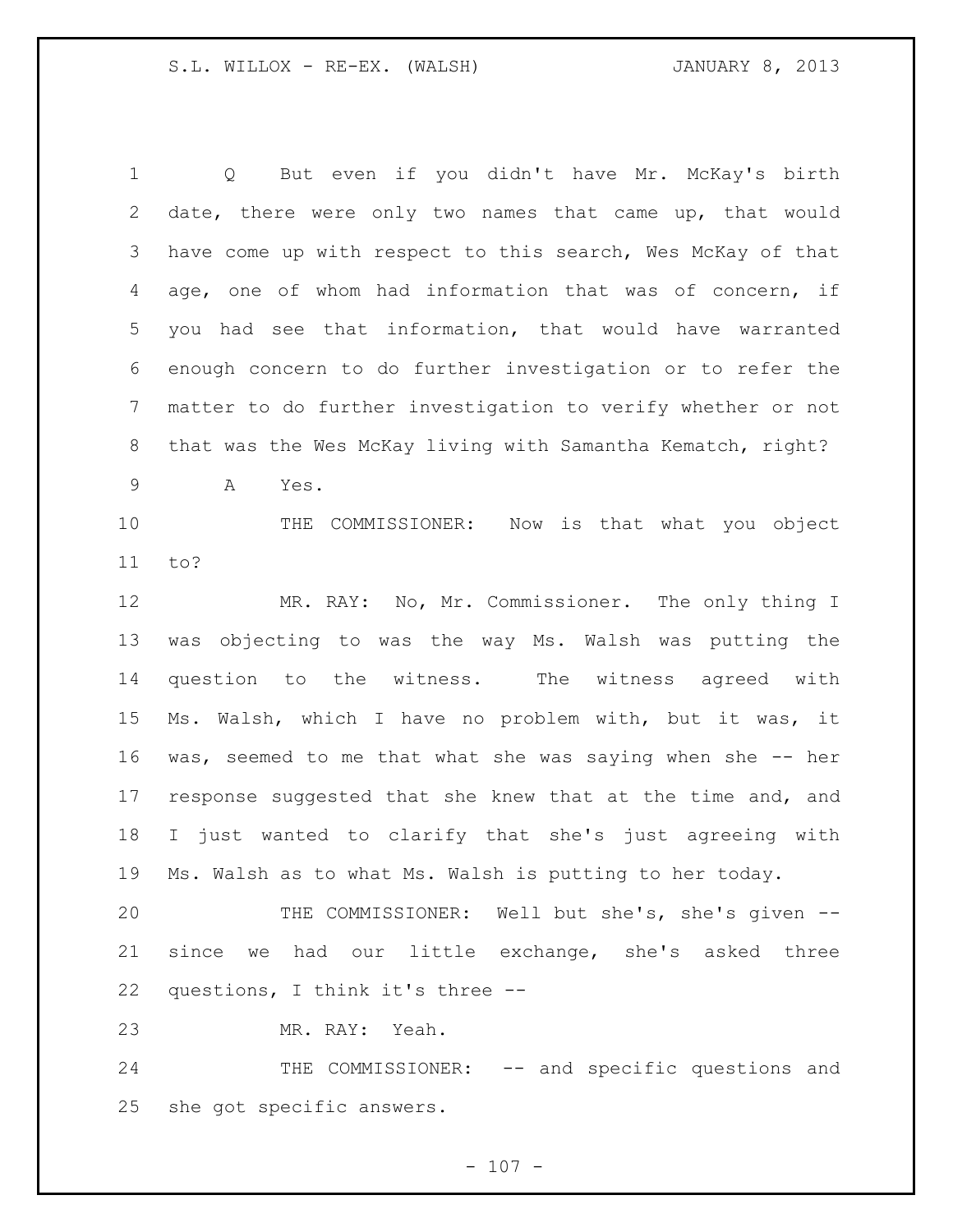MR. RAY: I have no difficulty with the answers that were given and the questions that were asked. THE COMMISSIONER: All right. That's -- if you had I wanted to hear you. MR. RAY: No. THE COMMISSIONER: All right, thank you. THE WITNESS: I guess myself, I would like clarification. Just during the process of preparing and reading for the inquiry, during a review of the section 4 report, Mr. Koster indicated that he himself, at the time of completing the section 4, had done a PCC or a prior contact check of CFSIS under the name of Wes, Wesley McKay, and he had found himself that there was in fact six individuals with the name of Wes or Wesley McKay or alternate versions of that name, five of which were adult males. I'm not clear or sure at this point in time what I would have found in 2004. Based on this information that's being presented to me by Ms. Walsh, I'm assuming that this is the information that I would have found, although I'm wondering if this is the same information as what Mr. Koster found. BY MS. WALSH: Q Well, we'll be hearing from Mr. Koster --

A Okay.

 $- 108 -$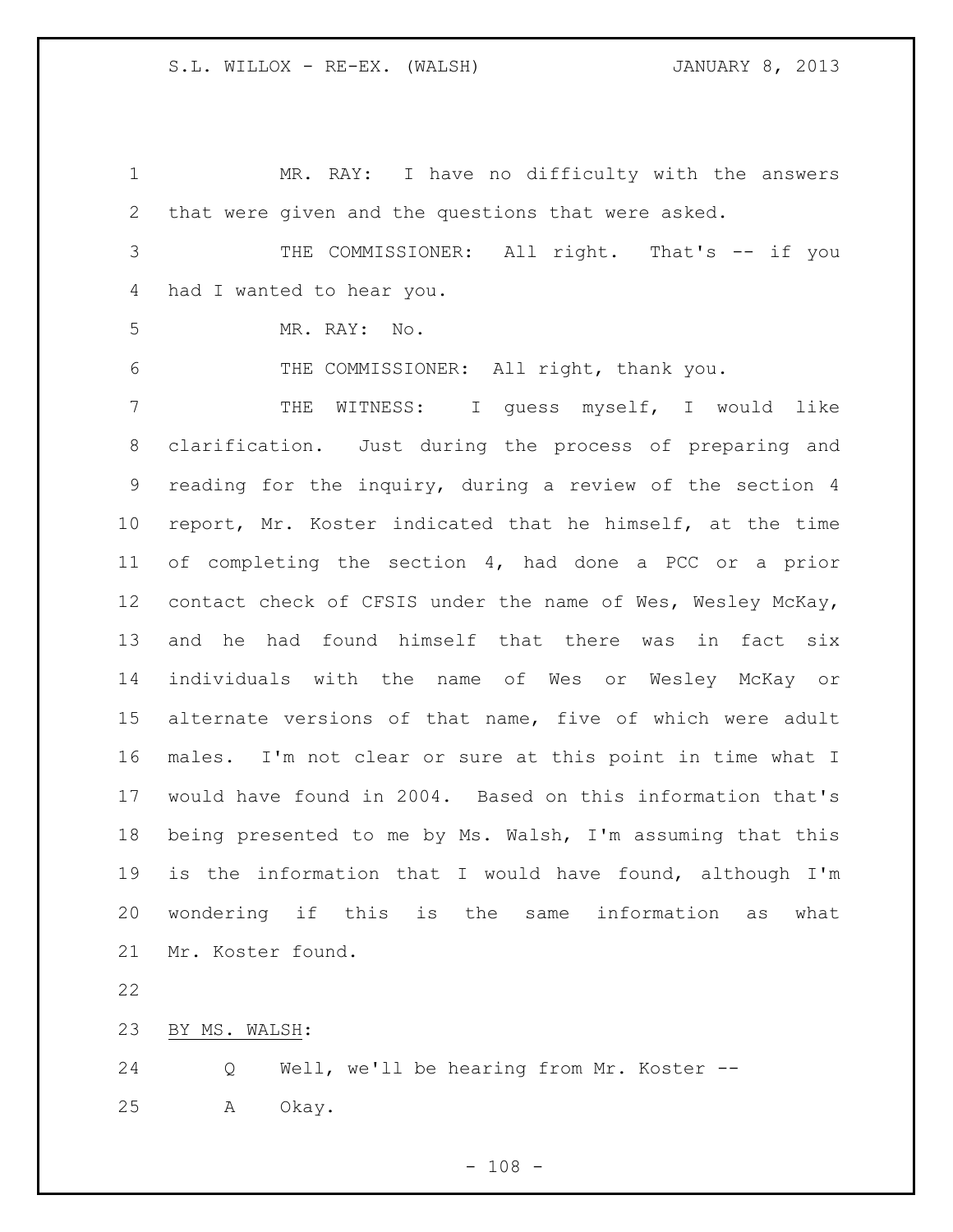Q -- eventually, certainly. But mostly I wanted to confirm, based on the information that we've been given from the department, the department has admitted how much time it would have taken you to deal with this information and what you would have done with it and those are my questions that you answered.

 THE COMMISSIONER: Well, let me assure you that your counsel have the opportunity of questioning Mr. Koster when he appears here.

10 THE WITNESS: Okay.

MS. WALSH: Absolutely. Thank you.

# BY MS. WALSH:

 Q And just for the sake of thoroughness, still in Exhibit 22, page 9, this is the search done again on Wes McKay, the name that, that you had, but this time trying a different age, an age, the age of 62, so looking at Mr. McKay if he were older. And the result of this search show only one individual that would have been clicked on.

 MR. RAY: I just -- sorry, I just want to object because I think the results of the search, if you scroll down, it indicates many more people with the last name McKay. I think Ms. Walsh is correct in that it would indicate this number of Wes McKays, but I think the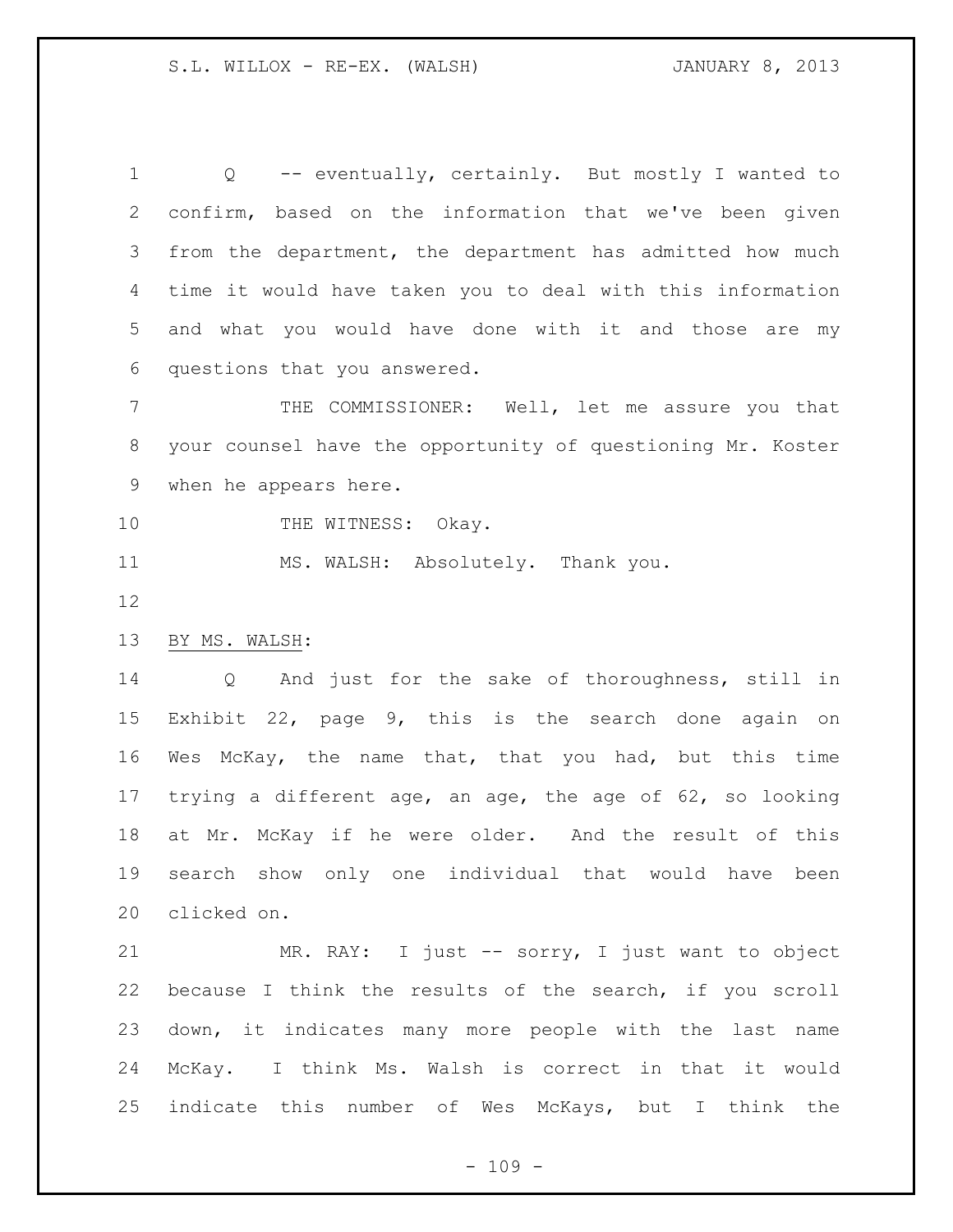evidence in the document shows that there is many more people with the last name McKay but different first names and different initials. It's just for the record. BY MS. WALSH: Q You were looking for Wes McKay, right? MR. RAY: I'm not objecting to that. I'm just saying that the search doesn't show only two people, it shows many people. MS. WALSH: It shows two people being even with -- it shows two people with the name Wes McKay. MR. RAY: That's my point. Not, not just two hits, but I think your question to the witness was, was two hits and it doesn't just show two hits, it shows two hits with the name Wes McKay -- 16 MS. WALSH: Okay. MR. RAY: -- it shows many more people with the last name McKay. MS. WALSH: Whose names were not Wes. THE COMMISSIONER: All right. Now what your next question? BY MS. WALSH: Q So I just wanted to confirm that if you had -- MS. WALSH: I think it's, yeah -- what's the

 $- 110 -$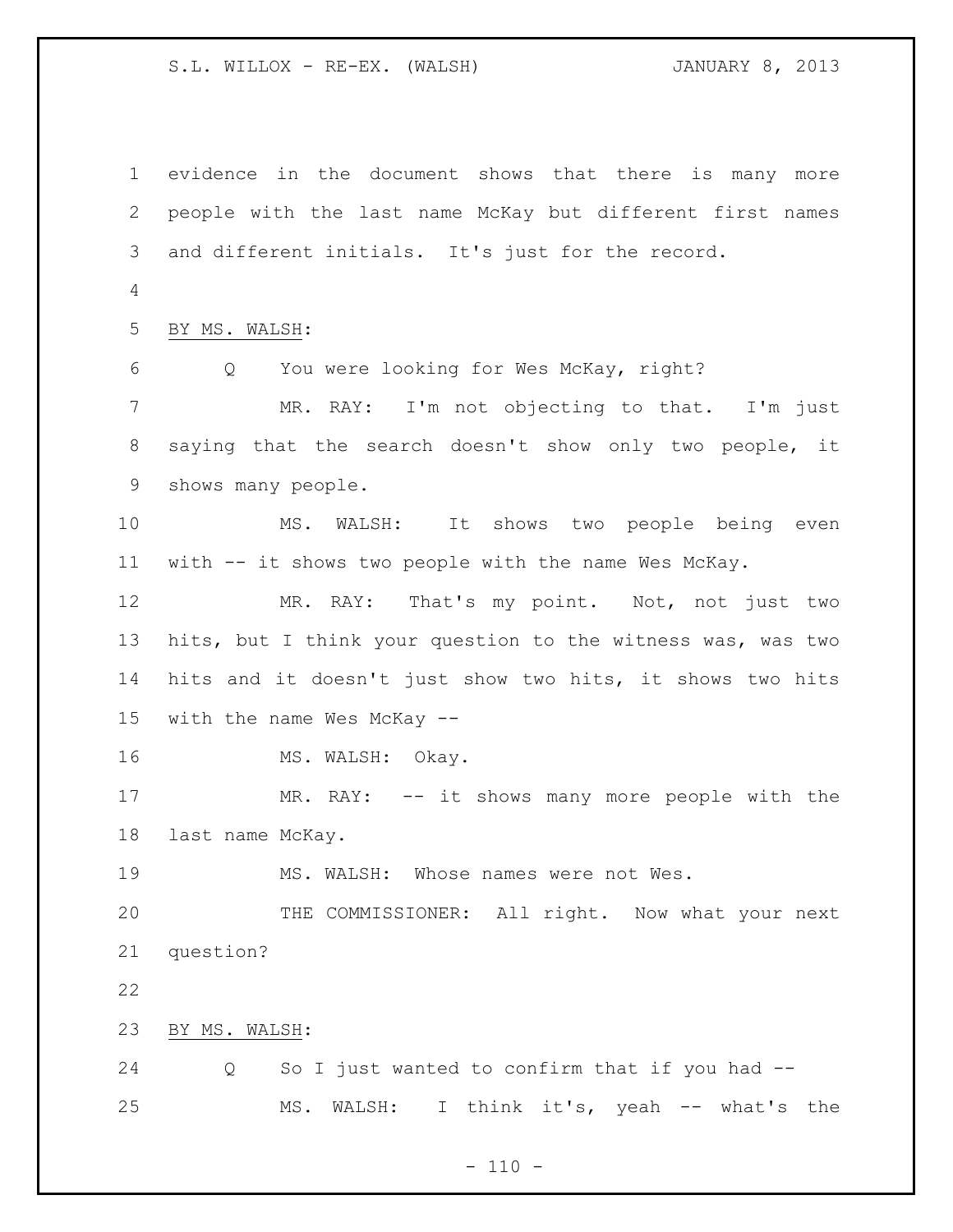problem?

| $\overline{2}$ | MR. RAY: The list here is (inaudible).                     |
|----------------|------------------------------------------------------------|
| 3              | MS. WALSH: Okay, I'll deal with that, sure.                |
| 4              | I'll go through that.                                      |
| 5              | Mr. Ray has some concerns about how the screen             |
| 6              | shot looks, the full screen shot.                          |
| 7              | THE COMMISSIONER: How what?                                |
| $8\,$          | MS. WALSH: How the full screen shot looks in               |
| 9              | this exhibit. So that's, that's fine. Let's, let's deal    |
| 10             | with that. Let's start with the paragraphs that outline    |
| 11             | what, what this admission of facts is. So --               |
| 12             | THE COMMISSIONER: Well now this document was               |
| 13             | filed yesterday as an admission of facts by the Department |
| 14             | of Family Services and Labour, am I correct?               |
| 15             | MS. WALSH: That's correct.                                 |
| 16             | THE COMMISSIONER: You didn't call a witness from           |
| 17             | the department to identify the document and what it means, |
| 18             | did you?                                                   |
| 19             | MS. WALSH: No, because they've given us this               |
| 20             | admission of, of facts.                                    |
| 21             | COMMISSIONER: Well, but where's the<br>THE                 |
| 22             | explanation as to what --                                  |
| 23             | MS. WALSH: I'm just about to go through that.              |
| 24             | THE COMMISSIONER: -- what those charts are?                |
| 25             | MS. WALSH: I'm just about to go through that,              |
|                |                                                            |

- 111 -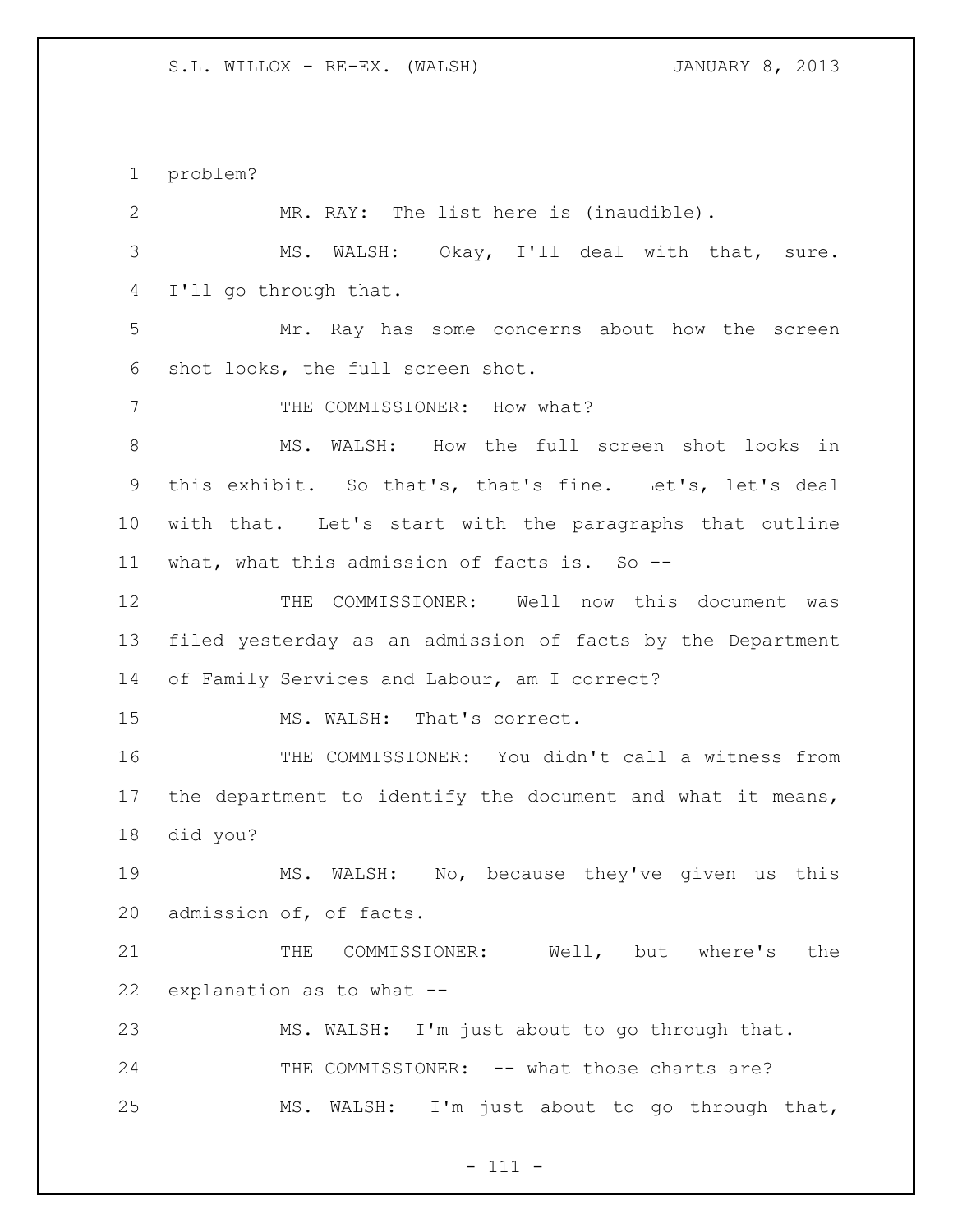Mr. Commissioner.

| 2               | THE COMMISSIONER: With this witness?                        |
|-----------------|-------------------------------------------------------------|
| 3               | MS. WALSH: Yes.                                             |
| 4               | THE COMMISSIONER: All right. If this witness is             |
| 5               | qualified to deal with that. If not, I would want someone   |
| 6               | from the department to come here and tell me what it is     |
| $7\phantom{.0}$ | their agreement is.                                         |
| 8               | MS. WALSH: Sure. And we had hoped, we had                   |
| 9               | thought that by getting this admission of facts we could    |
| 10              | save time on having one witness. I think it's fairly        |
| 11              | clear, or by avoiding one witness, but if, if you would     |
| 12              | like and would find it helpful to have a witness walk us    |
| 13              | through this, I think that's, that's a good idea. But let   |
|                 |                                                             |
|                 | me just address --                                          |
|                 | MR. RAY: Just to --                                         |
| 16              | MS. WALSH: -- what I think is Mr. Ray's concern.            |
| 14<br>15<br>17  | MR. RAY: Just to add to what your comment was,              |
| 18              | Mr. Commissioner, I don't know whether it would be helpful  |
| 19              | to call a witness or not and I guess, as counsel to many    |
| 20              | social workers, that's the problem. I don't know really     |
| 21              | the background on how this was generated and what, what the |
| 22              | witness would or would not say as you've expressed as a     |
| 23              | concern and I don't -- you know, I quess we can wait to see |
| 24              | if Ms. Willox is able to comment, but that's kind of the    |

- 112 -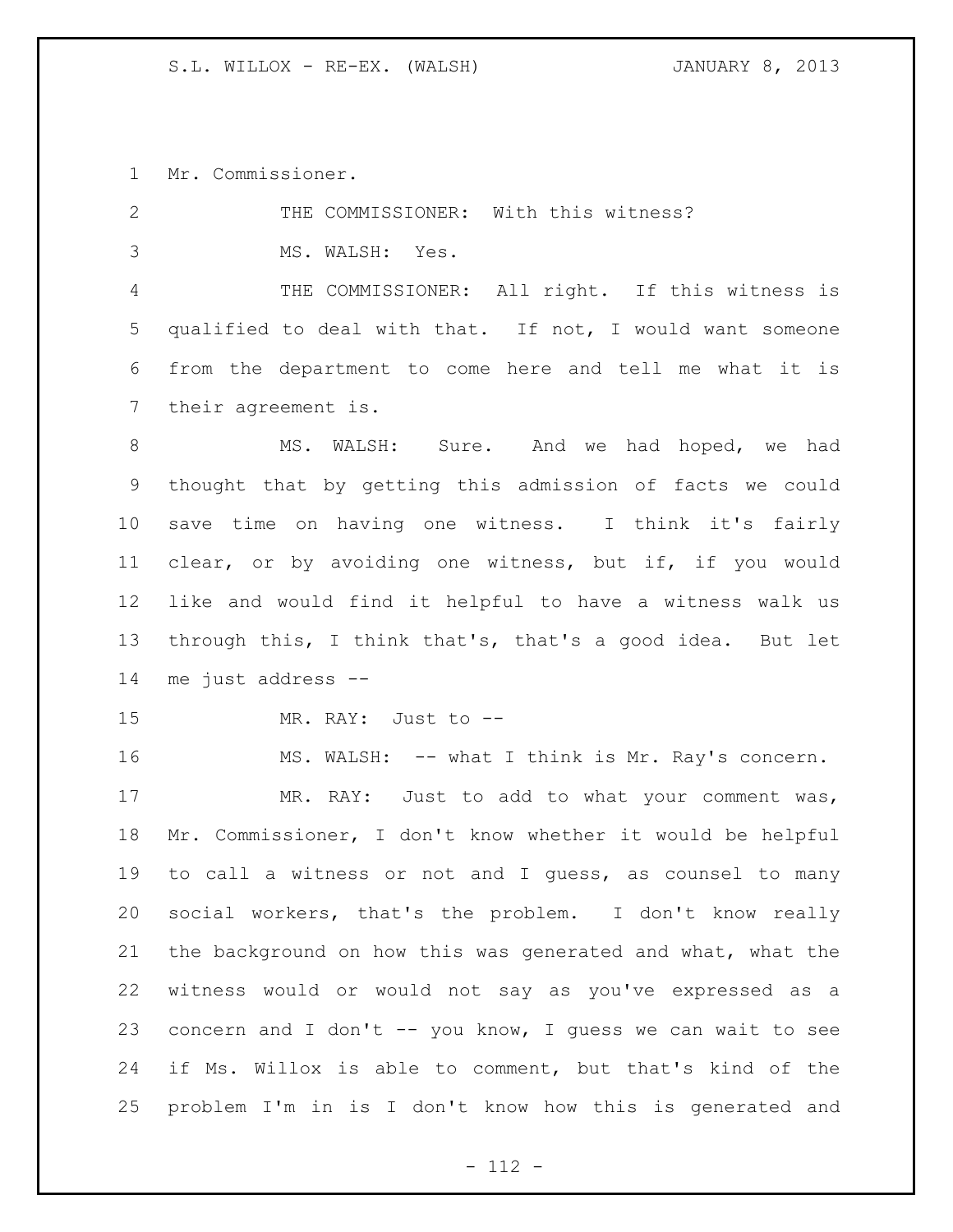what someone would say about how it was generated and what it all means and the process for reviewing all this. THE COMMISSIONER: Well, you have another question for the witness, I take it.

 MS. WALSH: I do, I have some more questions for the witness and then, and then certainly we can call a witness from the department.

8 THE COMMISSIONER: Well, I think if, if, if Mr. Ray or anyone else wants someone called from the department to, to go through this document, then I think it would be appropriate.

12 MS. WALSH: Certainly.

13 THE COMMISSIONER: All right.

MR. RAY: Thank you, Mr. Commissioner.

- 
- BY MS. WALSH:

 Q So let's review what this whole admission of facts is so that we're certain that you understand what it is I'm asking you about. Let's start with page 2 of the document, please. Can you scroll up so -- good, wonderful. Thank you. So it starts by identifying that:

 "A common search done on CFSIS and the Intake Module is known as a 'Prior Contact Check' ... A

# - 113 -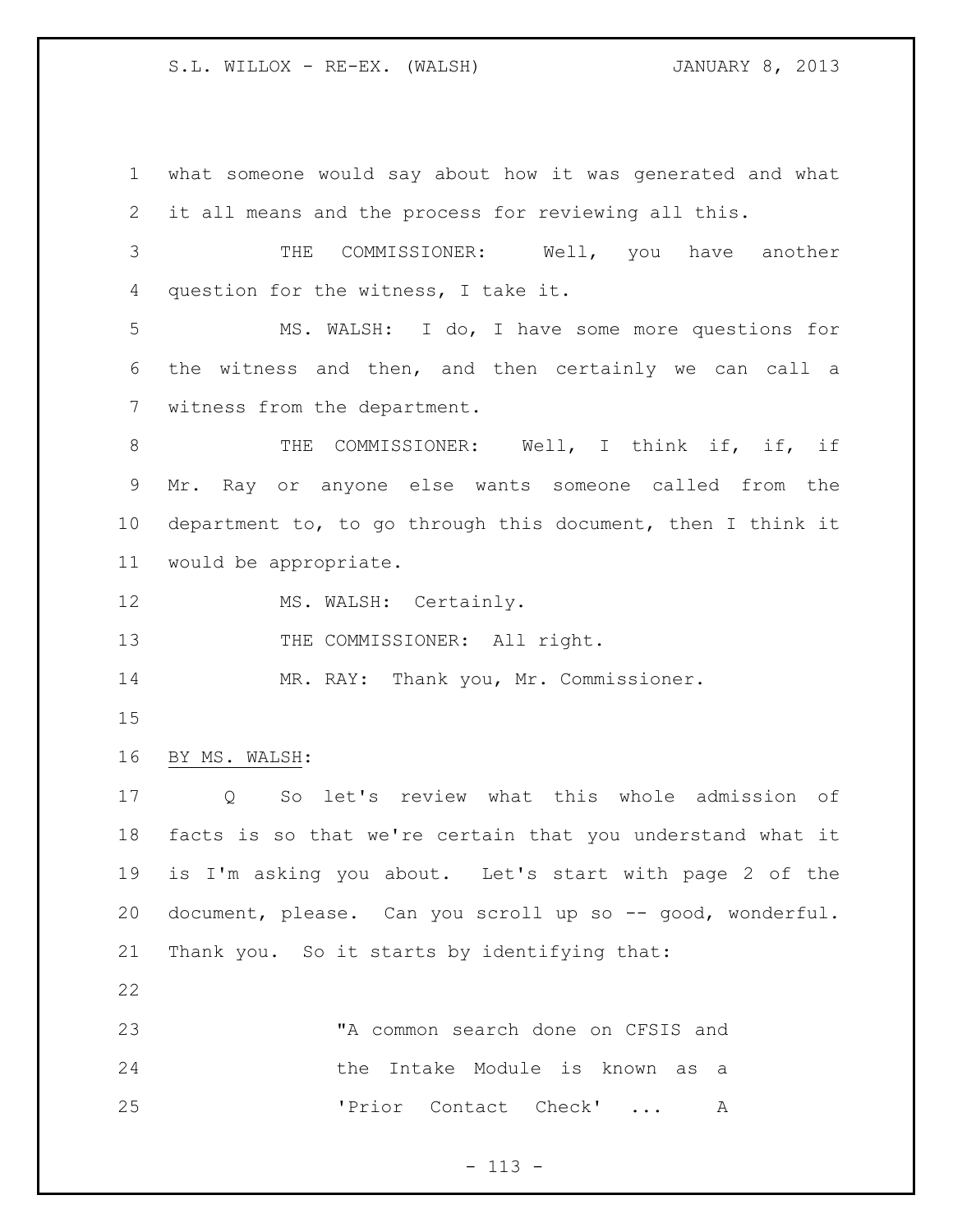| $\mathbf 1$    | [prior contact check] allows one                         |
|----------------|----------------------------------------------------------|
| $\overline{2}$ | to determine if a given person has                       |
| 3              | had prior contact with the child                         |
| $\overline{4}$ | welfare system, recorded on CFSA                         |
| 5              | and also can be used to find a                           |
| $6\,$          | given person's open child welfare                        |
| 7              | case, recorded on CFSA.                                  |
| $8\,$          |                                                          |
| $\mathsf 9$    | [Prior contact] searches are                             |
| 10             | conducted by entering the                                |
| 11             | individual's first name and last                         |
| 12             | name, any other 'known as' names,                        |
| 13             | gender and approximate age/date of                       |
| 14             | birth. As of 2000 - 2005, the PCC                        |
| 15             | search created a list of 50                              |
| 16             | closest matches based<br>on                              |
| 17             | variations of those names that are                       |
| 18             | based on spelled-alike, sound-                           |
| 19             | alike, age-alike, as well as                             |
| 20             | gender-alike. A PCC will then                            |
| 21             | give a percentage match indicating                       |
| 22             | how similar the search is to the                         |
| 23             | person records in CFSIS."                                |
| 24             |                                                          |
| 25             | And I believe, Ms. Willox, I asked you yesterday whether |

- 114 -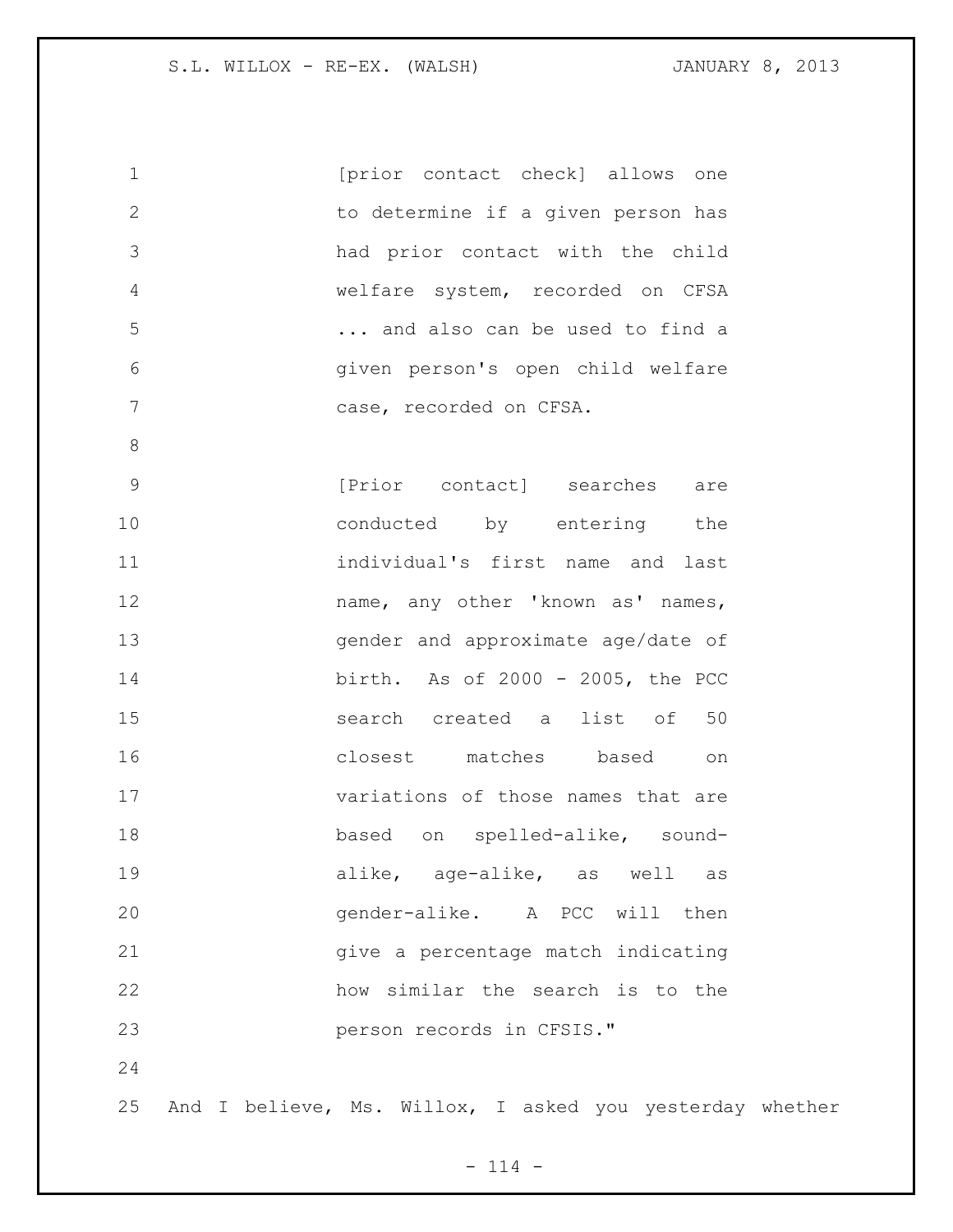you were familiar with that procedure and you said you were. A Yes. Q Okay. Let's go to the next page, please. "The individual conducting the PCC search may then review the results 8 8 and the search, and the search, and the information contained in CFSIS, to 10 determine which, if any, of the closest matches is the person he or she is looking for." That was the process that you were familiar with? A Yes. Q So once you typed in an individual's name, if, if results came up, then you could click on the results that came up and see what that individual's record was, if they had a record in CFSIS? A Yes, you'd go through each individual person down the list to determine if they had prior contact or what their record has been. Q And you wouldn't have to go through, if there were a hundred people you wouldn't have to go through a hundred people, you would go through the closest match?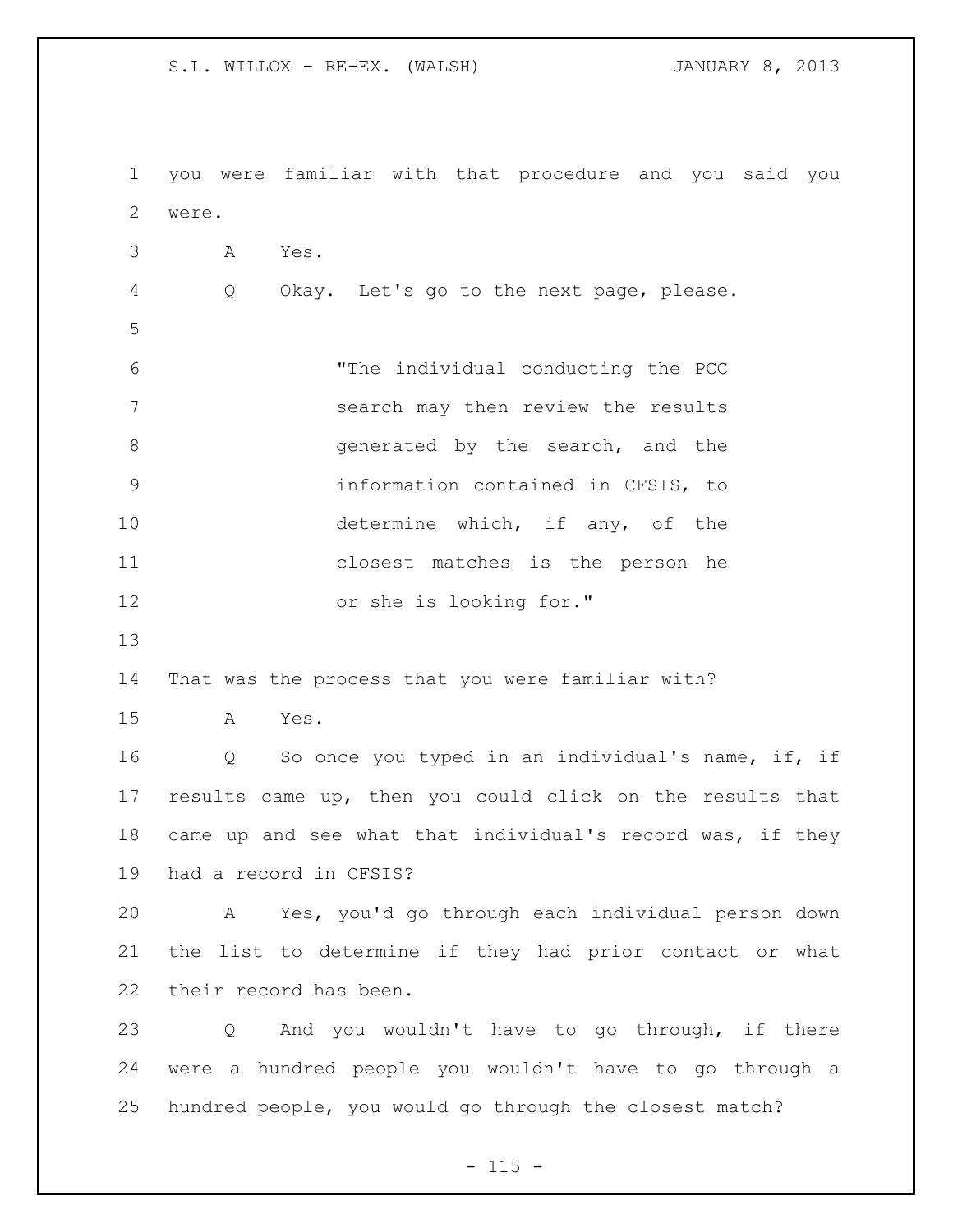A Yes, if you knew an approximate age or if you knew the date of birth it would hopefully bring up, according to a 99 percent match or very close there to the individual that you were looking for. Q Right. And then paragraph 4 says: "Information about a person's past **8 relationships** or children may assist a worker in linking a given 10 search to the person that they are 11 looking for. CFSA is continuously being updated. In order to determine what a PCC would have looked like in 2004, one must do a PCC now. **Person records with names similar** 18 to the subject of the search and which were created after 2004 must be extracted to approximate a PCC in 2004." So what that shows, if we go, for instance, to page 9, under the heading "Summary of Search Results" you see that the box or the graph identifies whether or not the

 $- 116 -$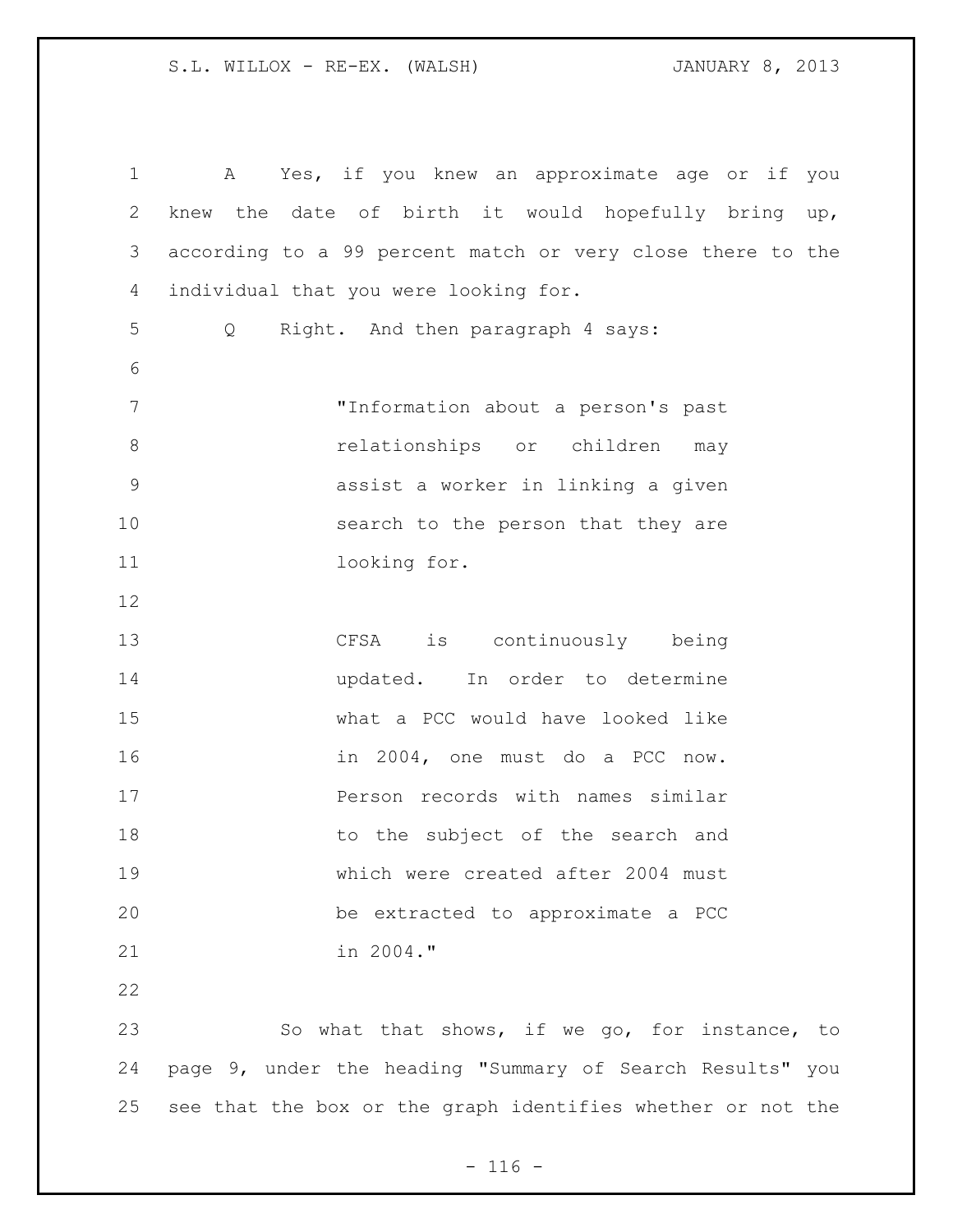person was on CFSA in 2004.

A Yes.

 Q And you understand how to read that. So where it says Wes McKay, age 11, 81 percent match, and it says he was not on CFSIS or in CFSA in 2004, do you understand that to mean that if you had done a search in 2004 that second individual would not have shown up?

A Yes.

 Q Okay. So let's go back to page 3, please. So then paragraph 6 says:

 "If one does a PCC as of December 2012, on the below parameters the **results** are attached:

 a. Wes McKay with an **estimated birth date of January 1,** 17 1980 (Age 32), the screenshots are attached as Appendix A."

 And that's the first appendix that I referred you to at page 5 that we just looked at which is right -- if we look at page 5, see that's appendix A and those show the results if one had done a PCC with Wes McKay with a birth date of 32, or an age of 32. Those are the results that would have shown up.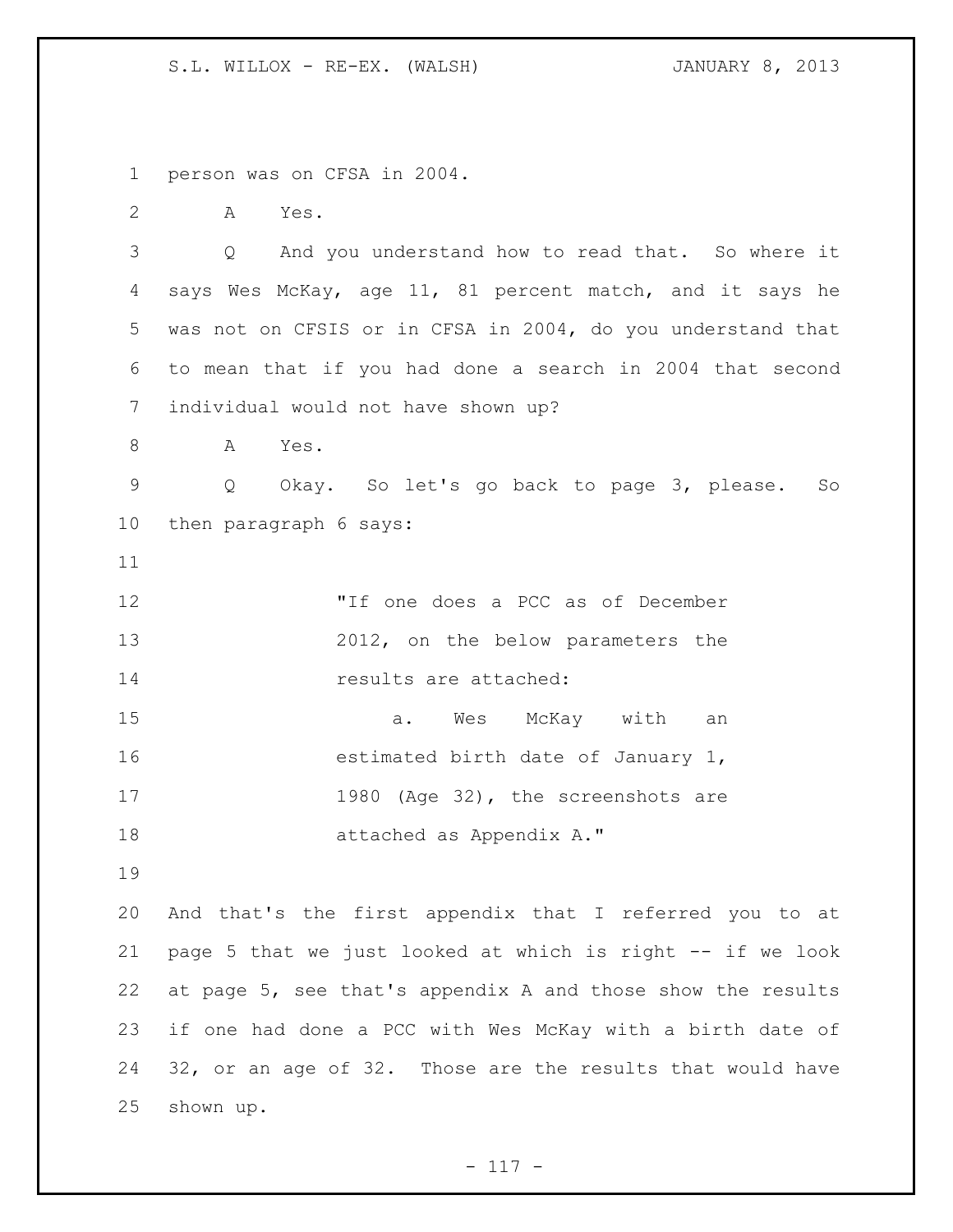1 A Okay. Q Okay. And that's, that's what you and I just discussed. Then paragraph 6, let's go back to page 3, please, paragraph 6. It goes on to say: "b. Wes McKay with an estimated birth date of January 1, 1950 (Age 8 62), the screenshots are attached as Appendix B." And appendix B is found at page 9. Let's go to that, please. And that's the second summary of results that I showed you if you had entered in the name Wes McKay but this time with an older age. A Okay. Q Okay. Let's go back to page 3, please. Then paragraph 6 goes on to talk about the results if one entered Karl Wesley McKay, age 32, or Karl Wesley McKay with age 62. But you knew Mr. McKay as Wes McKay, right? A Yes. Q Did you have the name Karl? A I don't believe so. Q So I'm not, I'm not asking you about how long it would have taken you to deal with those search results. That's why I only asked you about how long it would have

- 118 -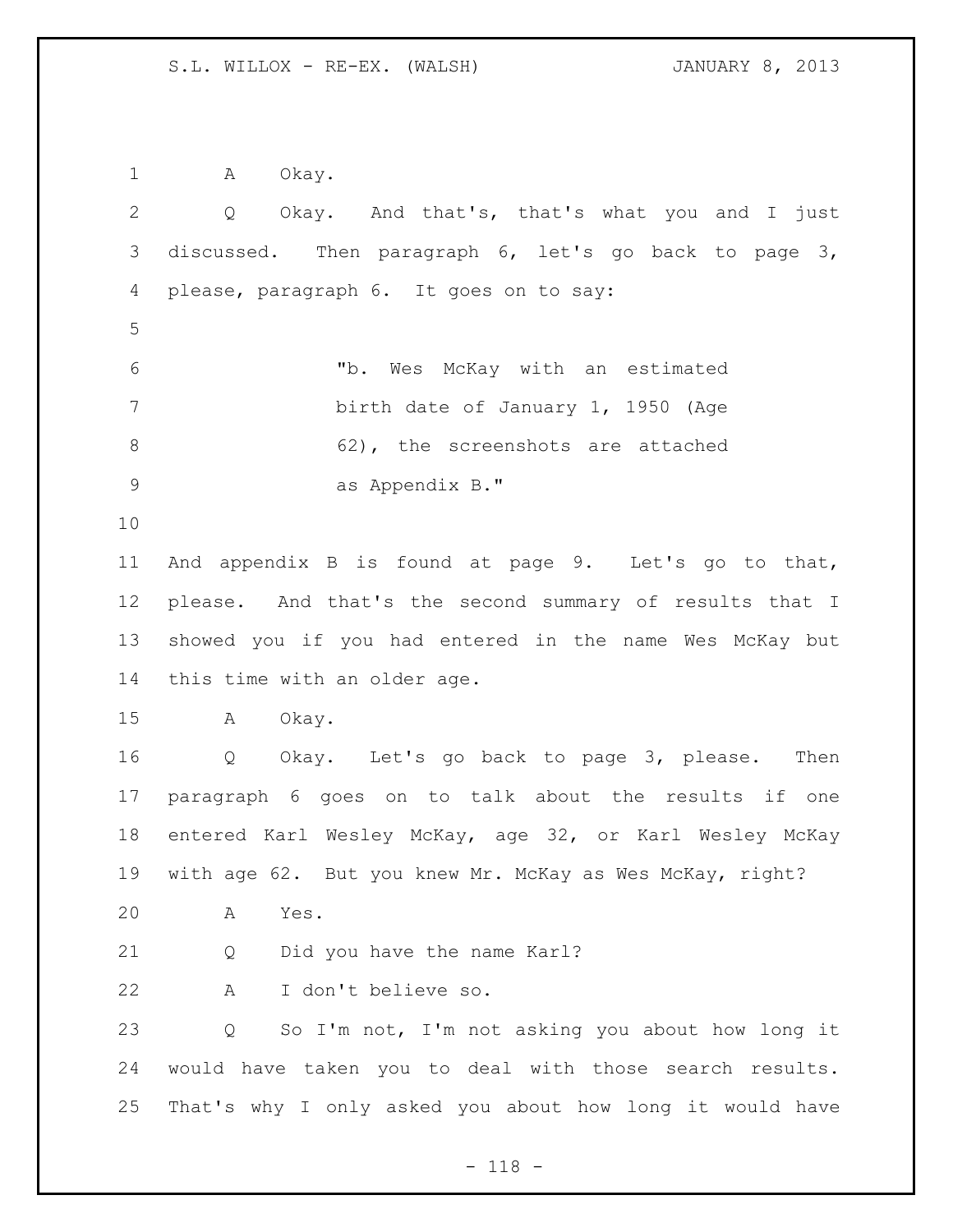taken you to deal with the search results in appendices A and B, because those are the only ones that relate to Wes McKay. Okay, so let's go to paragraph 7 if you can scroll down, please. Then the admission goes on to say: "When a worker does a PCC, the worker will estimate the approximate age of the subject of the search based on the information available to the worker." Now if you had his, if you had known for sure his date of birth, then you would have put that in, right? A Correct. Q But you told me that you knew that you could do a PCC without knowing that information for sure by putting in an approximate date of birth. A Yes. Q Okay. So here the document explains: "The dates January 1, 1980 and January 1, 1950 have been used as assumed ages. The 1980 date

 $- 119 -$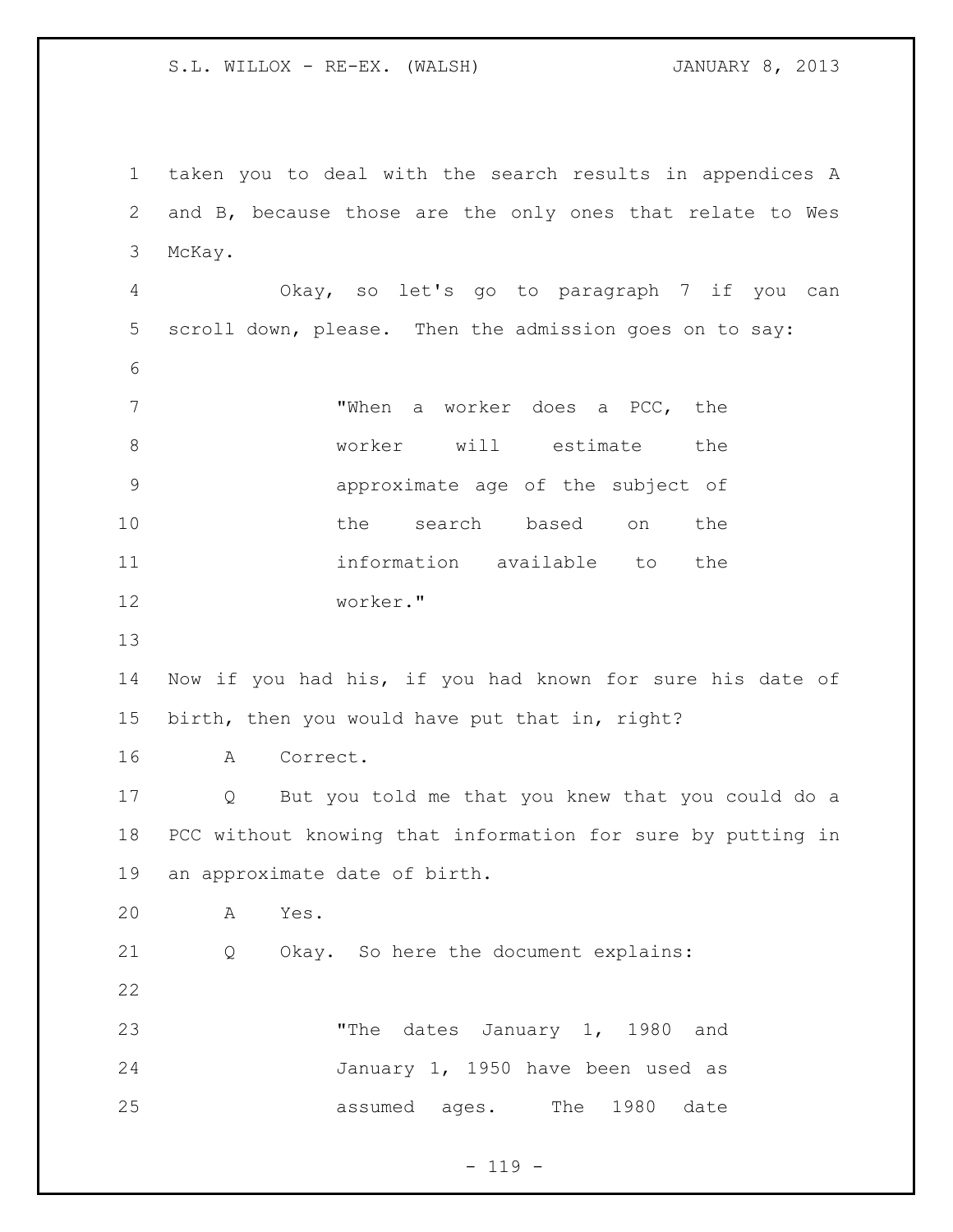| $\mathbf 1$    | assumes that McKay was close<br>in                         |
|----------------|------------------------------------------------------------|
| $\mathbf{2}$   | age to Ms. Kematch and the 1950                            |
| 3              | date assumes that McKay was older                          |
| $\overline{4}$ | than Ms. Kematch."                                         |
| 5              |                                                            |
| 6              | Yes.<br>Α                                                  |
| 7              | You understand that?<br>Q                                  |
| $\,8\,$        | Yes.<br>Α                                                  |
| $\mathsf 9$    | Q<br>Okay. Paragraph 8 says:                               |
| 10             |                                                            |
| 11             | "The<br>person known to be<br>the                          |
| 12             | correct Karl Wesley McKay<br>is                            |
| 13             | manually highlighted in dark blue                          |
| 14             | in each of the four appendices.                            |
| 15             | Persons with similar names<br>are                          |
| 16             | manually identified by a<br>red                            |
| 17             | rectangle around the name."                                |
| 18             |                                                            |
| 19             | If you go to the next page, please. And then the admission |
| 20             | goes on to explain at paragraph 9:                         |
| 21             |                                                            |
| 22             | "In all of the appendices:                                 |
| 23             | a. if a last name is other                                 |
| 24             | than 'McKay', the last name has                            |
| 25             | been redacted other than the first                         |
|                |                                                            |

- 120 -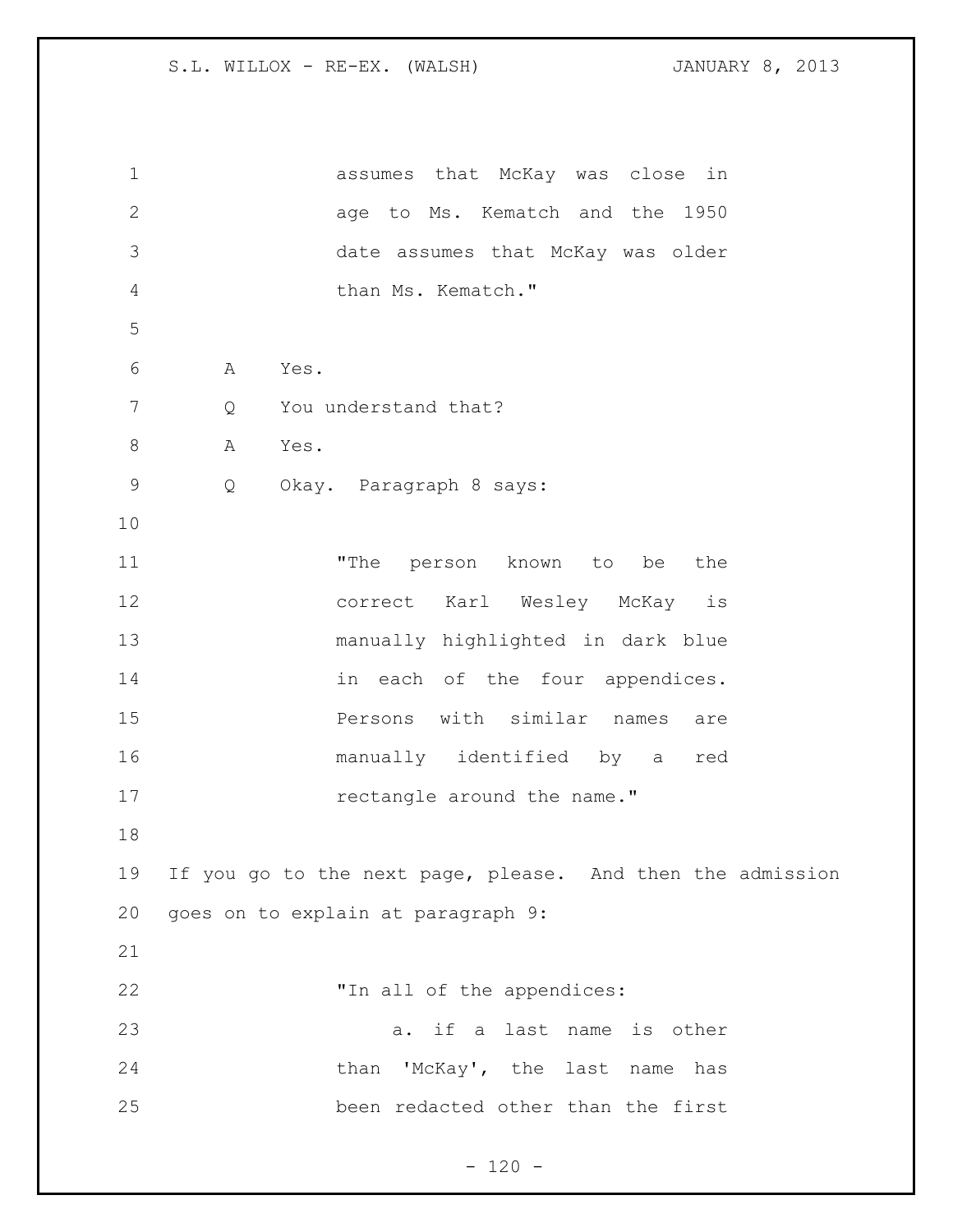| $\mathbf 1$   | letter of the last name "                          |
|---------------|----------------------------------------------------|
| $\mathbf{2}$  |                                                    |
| 3             | So that we can see that all of us verify that it's |
| 4             | something other than McKay. And,                   |
| 5             |                                                    |
| 6             | "b. if a first name is other                       |
| 7             | than Wes, Wesley, Welsey, Carl,                    |
| $\,8\,$       | Karl, the first name has been                      |
| $\mathcal{G}$ | redacted other than the first                      |
| 10            | letter of the first name.                          |
| 11            | c. all middle names have been                      |
| 12            | redacted other than the middle                     |
| 13            | name for Karl Wesley McKay.                        |
| 14            | d. all ages shown on the                           |
| 15            | appendices are as at December                      |
| 16            | 2012.                                              |
| 17            |                                                    |
| 18            | The percentage match associated                    |
| 19            | with the correct Karl Wesley McKay                 |
| 20            | in each of the four appendices is                  |
| 21            | as of December 2012.<br>The                        |
| 22            | percentage match associated with                   |
| 23            | the correct Karl Wesley McKay in                   |
| 24            | 2004 may have been different."                     |
| 25            |                                                    |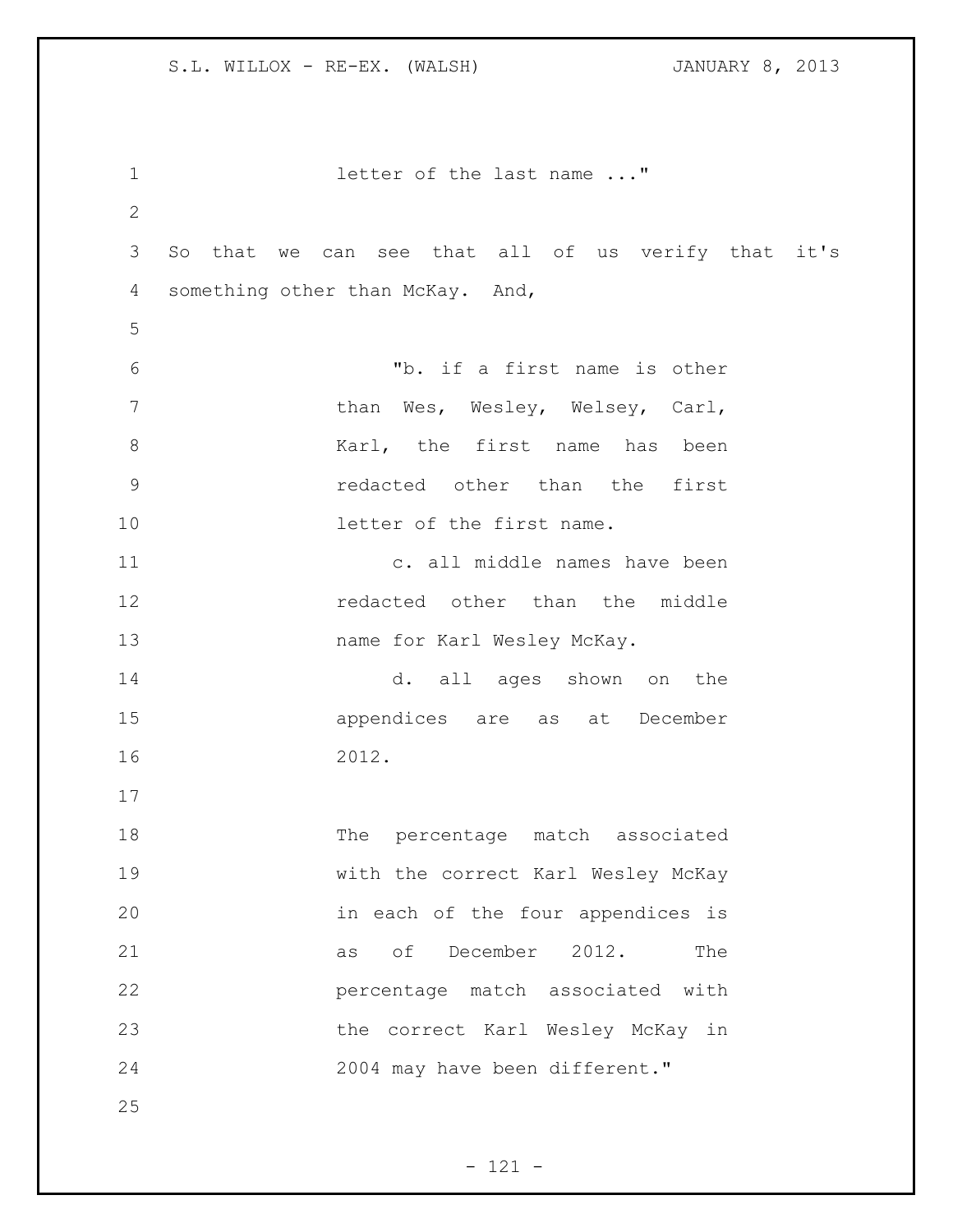And that's because as the document, my understanding is, is because as the document said earlier, people, subsequent people have been added to the system since 2004 and that's -- would you agree that that's how the system would work, you understand that?

A Yes.

 Q And so that's why on this summary of search results the department has shown who was in the system in 2004 and who was not to help us identify what the system would have looked like if a search had been done in 2004.

11 A Okay.

 Q With respect to entries -- I think we're done that. Let's go to the next page, please. So then we looked at the summary of a PCC if you had done one, if one had been done of the search results for Wes McKay. Can you scroll up so we can see the whole page, please? Wes McKay, the name you knew, age 32, would have shown up, two individuals with that name within that top percentage match in 2004.

A Okay.

 Q Do you have any problem understanding that? A No.

 Q Okay. Then let's just go to the next page, please. So what we've just looked at is the summary of the results that show up on the page we're about to look at, on

- 122 -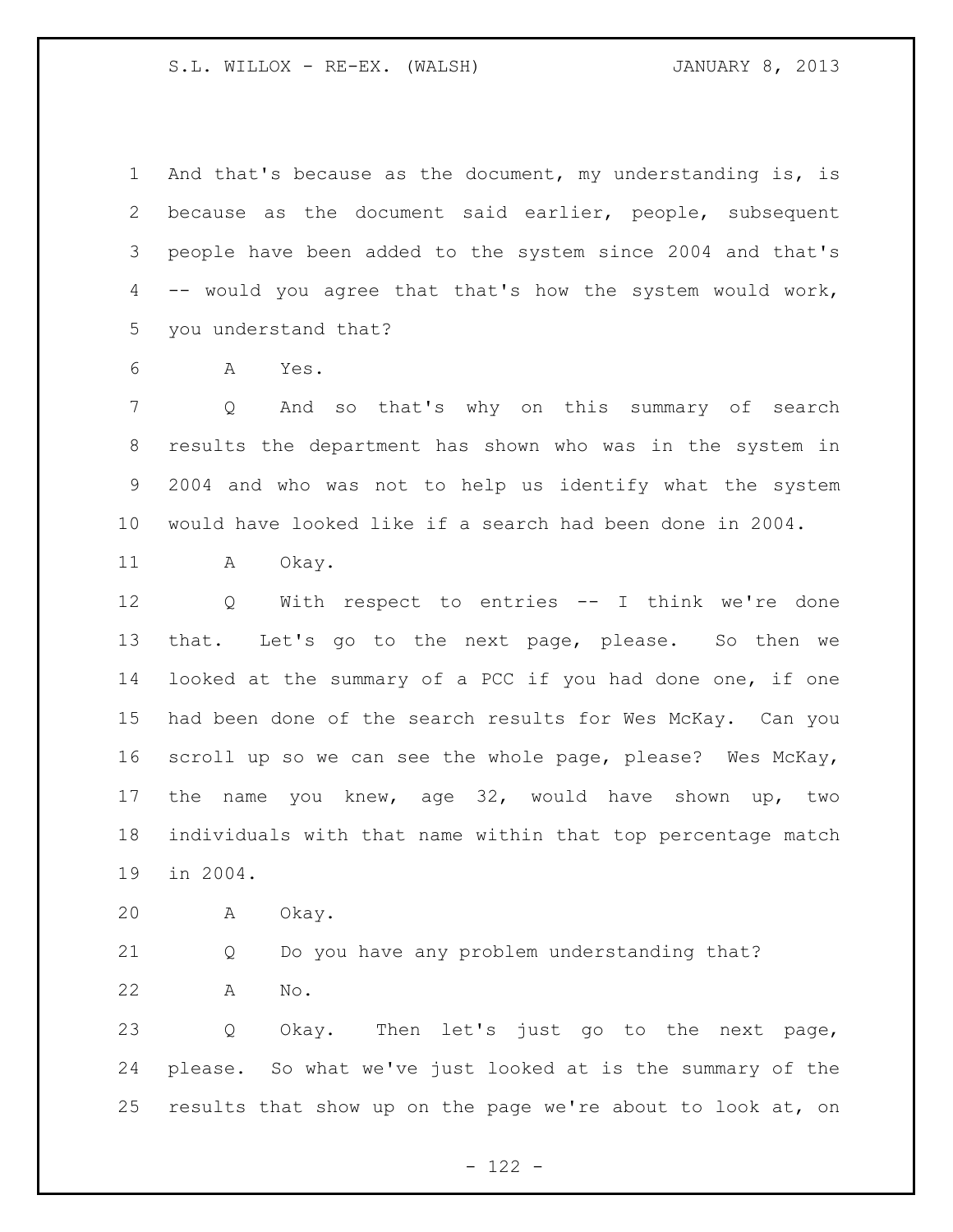the next page. So page 5 is the summary of the results that show up on page 6 and following. So let's stay with page 6. So as the document indicated, the correct Wes McKay is identified in blue and the other Wes McKays whose names are close to an information are identified in red. And as the document indicated, if the first name was not Wes, then the name has been redacted so you see how that reads? Except for the first letter, so that we can all verify that the name in fact is not Wes.

A Okay.

 Q So that -- and let's go to the next page, please, and you've got -- keep going. Those three pages show all of the search results for someone named Wes McKay with the birth date that you or that could have been put in as 32. And let's just scroll back up for a minute, the previous page. That's good, thank you. So you see that, and I 17 asked you because the search results say, the summary of 18 the search results say that, and we're looking at page 5, only two of the Wes McKays that had shown up were actually in the system in 2004. So of the results, that long screen shot, only two of them were there in 2004, the one aged 50 and the one aged 33. So the one who was 11 wasn't in the system at the time.

A Okay.

Q So this is a demonstration of what the screen

- 123 -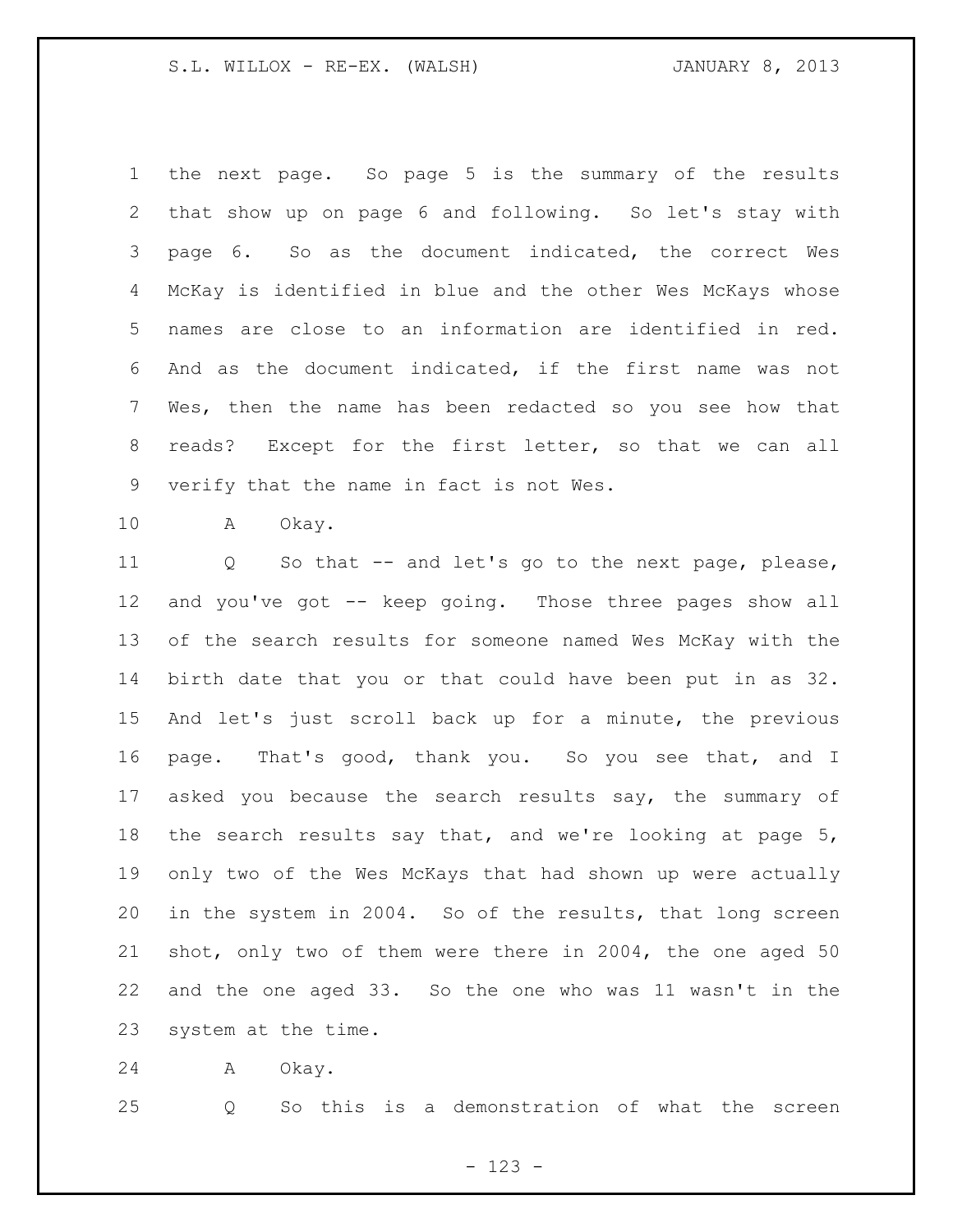would have looked like if a search had been done in 2004 and I asked you how long it would have taken you to click on the two names that were there and you gave me your answer.

A Yes.

 Q One question, the name Wes McKay, with the correct first name, doesn't come up as the very first individual listed, number 81 on the list. I want to know what your practice was when you did a PCC and you've got a screen like this, would you look for just the first name that came up or would you have scrolled through until you found a name that matched the name that you were looking for?

 A I would generally attempt to scroll down and look through a list of the names to see if I could find a potential match.

 Q So the name -- so you would have looked to see if you could find the name Wes McKay?

A Yes, or Wesley.

Q Okay, thank you.

 MS. WALSH: Mr. Commissioner, unless you have any questions about this document I wanted to move on to another area.

24 THE COMMISSIONER: No, I have no questions but just what I said earlier, if anyone feels they want to have

 $- 124 -$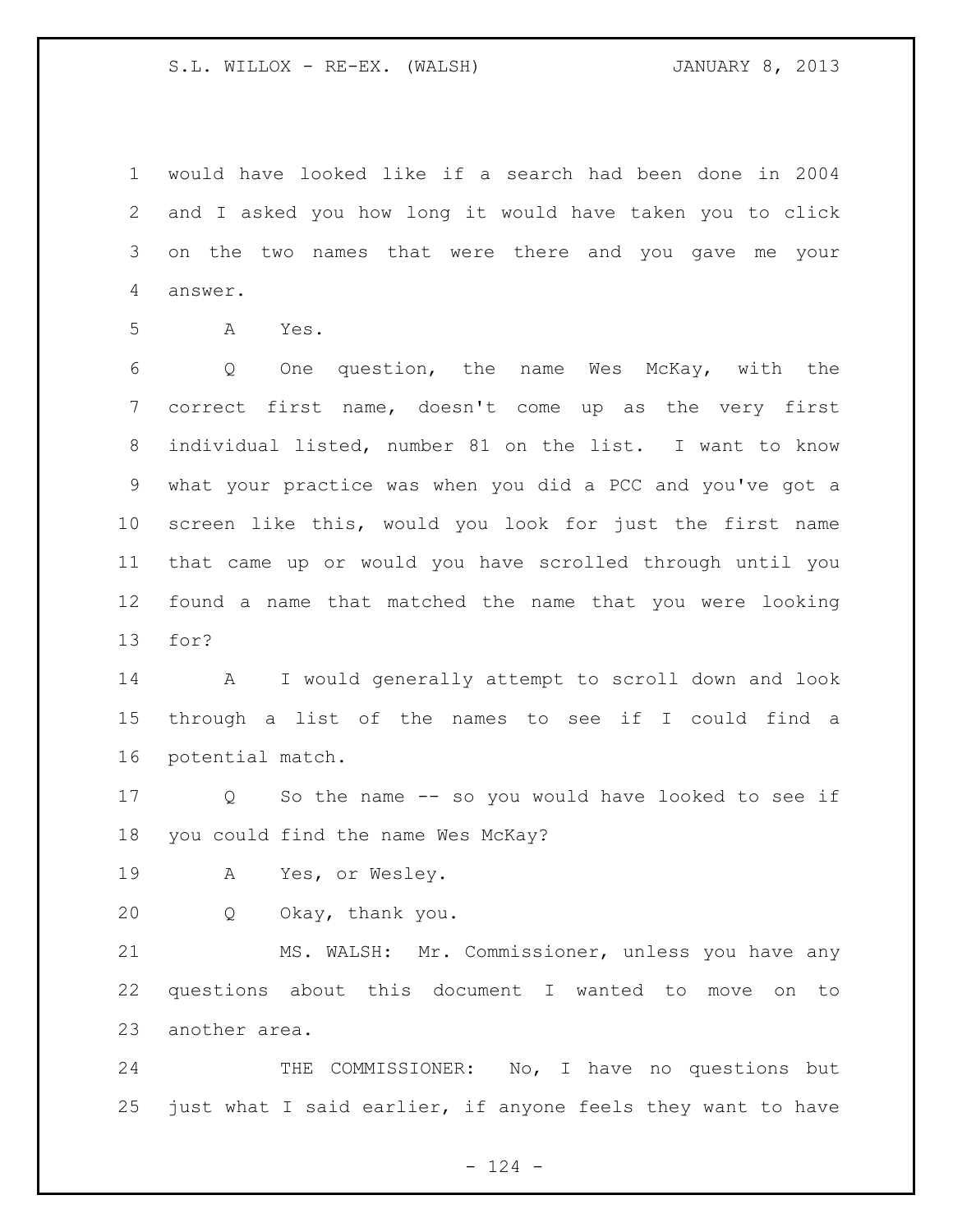| $\mathbf 1$    | from the department come and<br>speak to<br>the<br>someone      |
|----------------|-----------------------------------------------------------------|
| $\mathbf{2}$   | interpretation of the document then they should make that       |
| $\mathcal{S}$  | request to you.                                                 |
| $\overline{4}$ | MS. WALSH:<br>Thank you.                                        |
| 5              |                                                                 |
| 6              | BY MS. WALSH:                                                   |
| $\overline{7}$ | One of the reasons that you recommended that the<br>Q           |
| 8              | matter be referred to intake on December 1st, 2004, was to      |
| $\mathsf 9$    | investigate Wes McKay, right?                                   |
| 10             | Yes.<br>A                                                       |
| 11             | And when the file was closed on December 7, 2004,<br>Q          |
| 12             | that investigation had not been done?                           |
| 13             | That's correct.<br>A                                            |
| 14             | And in fact at that time the agency<br>Q<br>had<br>no           |
| 15             | knowledge about Wes McKay in the context of<br>Phoenix          |
| 16             | Sinclair?                                                       |
| 17             | That's correct.<br>A                                            |
| 18             | were asked<br>questions<br>Q<br>You<br>some<br>in<br>cross-     |
| 19             | examination about your work as a supervisor. One of the         |
| 20             | major responsibilities of a supervisor is to provide the        |
| 21             | approval for closings or transfers?                             |
| 22             | Yes, a supervisor's responsibility is to read<br>$\mathbb A$    |
| 23             | each and every case that is generated by the CRU workers.       |
| 24             | And I think your evidence was that you don't redo<br>$Q \qquad$ |
| 25             | the work that the worker did but you would need to review       |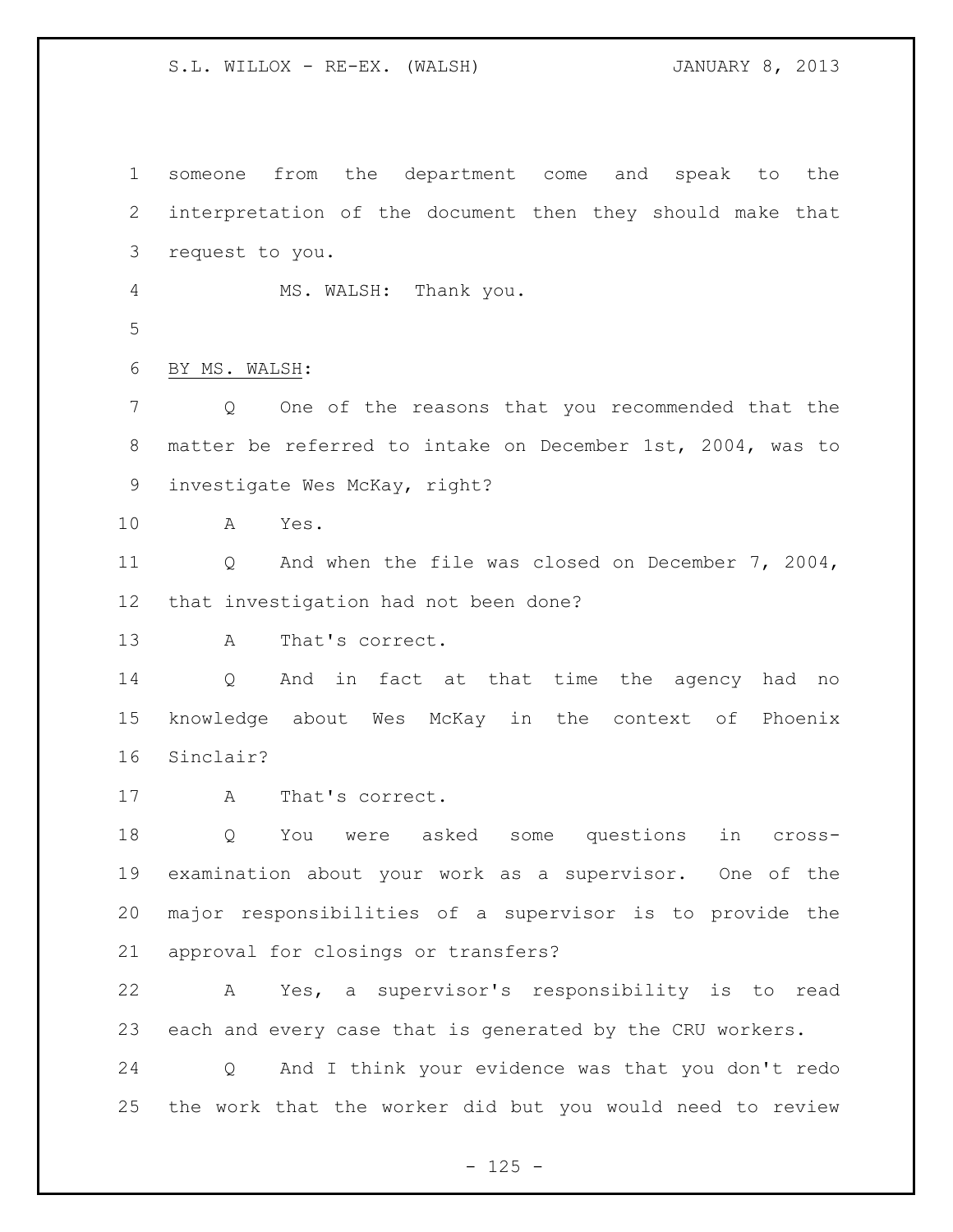their report?

| $\mathbf{2}$ | It's your expectation and your responsibility as<br>A             |
|--------------|-------------------------------------------------------------------|
| 3            | supervisor to review the report and ensure that any<br>a          |
| 4            | service delivery items that needed to be provided to the          |
| 5            | families at that point in time was completed and if not,          |
| 6            | return the matter to the case worker for that intervention        |
| 7            | to be completed.                                                  |
| 8            | And one of the things that as supervisor you<br>$Q \qquad$        |
| 9            | would be looking for would be to see whether there was any        |
| 10           | significant information missing from the report?                  |
| 11           | That's correct.<br>A                                              |
| 12           | that kind of information would<br>include<br>Q<br>And             |
| 13           | information about the adults living in the home?                  |
| 14           | Yes, it would.<br>A                                               |
| 15           | You said you called EIA because you were looking<br>$Q \qquad$    |
| 16           | for demographic information about Wes McKay?                      |
| 17           | Yes.<br>A                                                         |
| 18           | asked<br>them<br>to<br>his<br>Q<br>You<br>search<br>never<br>name |
| 19           | specifically though?                                              |
| 20           | A Not that I'm aware of. I don't recall though.                   |
| 21           | But according to my notations I did not.                          |
| 22           | My last question, to the extent that you had<br>Q                 |
| 23           | handwritten notes in a steno pad, you said that you               |
| 24           | destroyed them but not immediately.                               |
| 25           | Generally my practice was I would keep those, any<br>A            |

- 126 -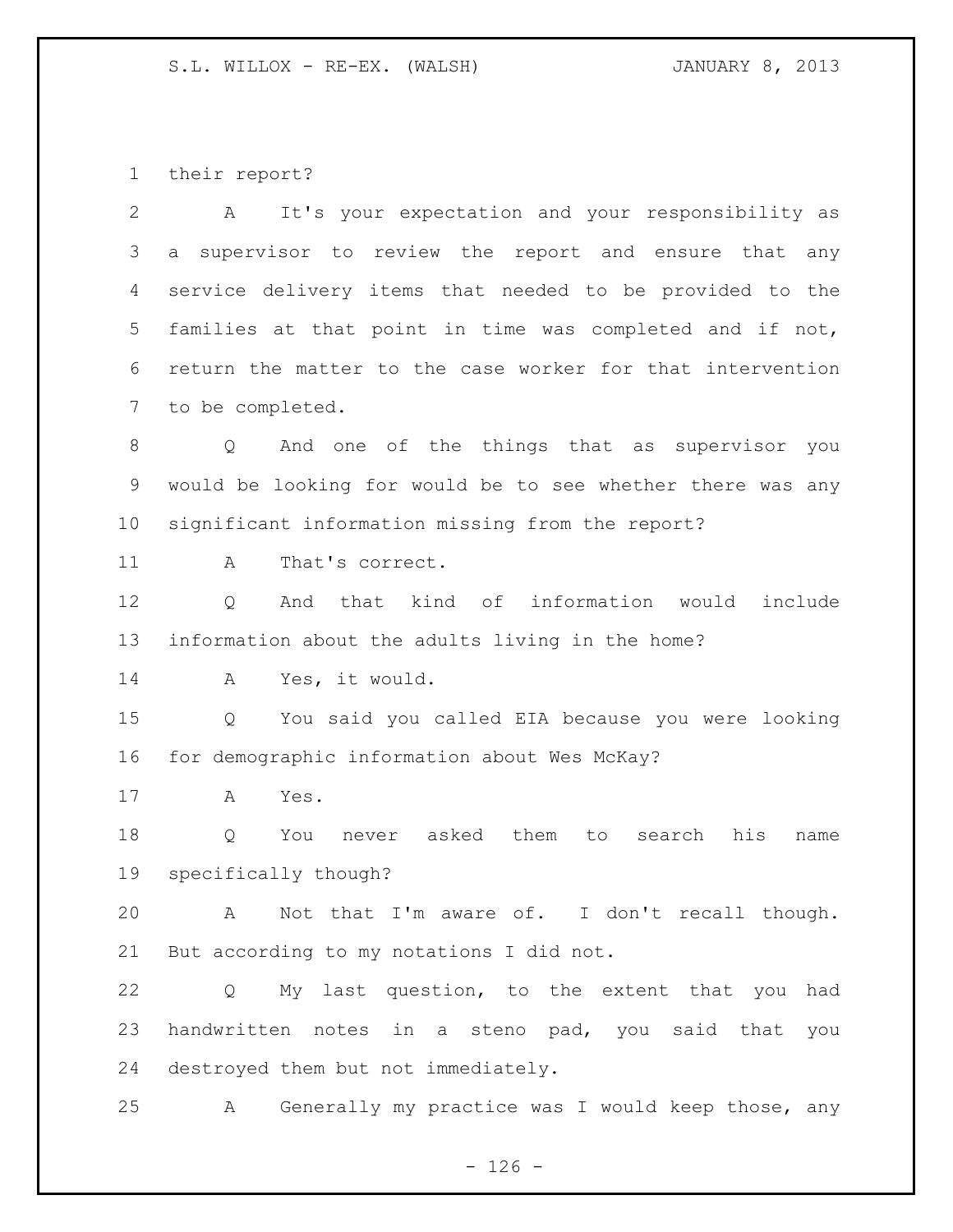notations I made on any family in that notepad for a period of time and then I would discard of them usually in the shredder to ensure confidentiality.

 Q So is that because those notepads had information that was not necessarily included in the Word document that went into CFSIS?

 A No, just those notes needed to be, you need to ensure that your information, any documentation, reports, notes that you have made on families is confidential. As a CRU worker, I would deal, take maybe say, as a guesstimation, of 15 phone calls a day on the phone and all of those 15 calls I took, if I did 10 openings there would be at least 10 pages, if not more, depending on how much information I wrote on each family, one after the other, located in that steno pad. Once the steno pad was completed, I would lock it in my desk drawer and I would start a new steno pad and I would keep those for case reference in the event a collateral or the individual that I had spoken to on the phone contacted me back in the future and had questions about the information that I had provided or service delivery. So I kept those steno pads for a period of time as a reference back in addition to the notes and case recordings that I had made on the Word document and handed it in to my supervisor.

Q But if all the information that was in the notes,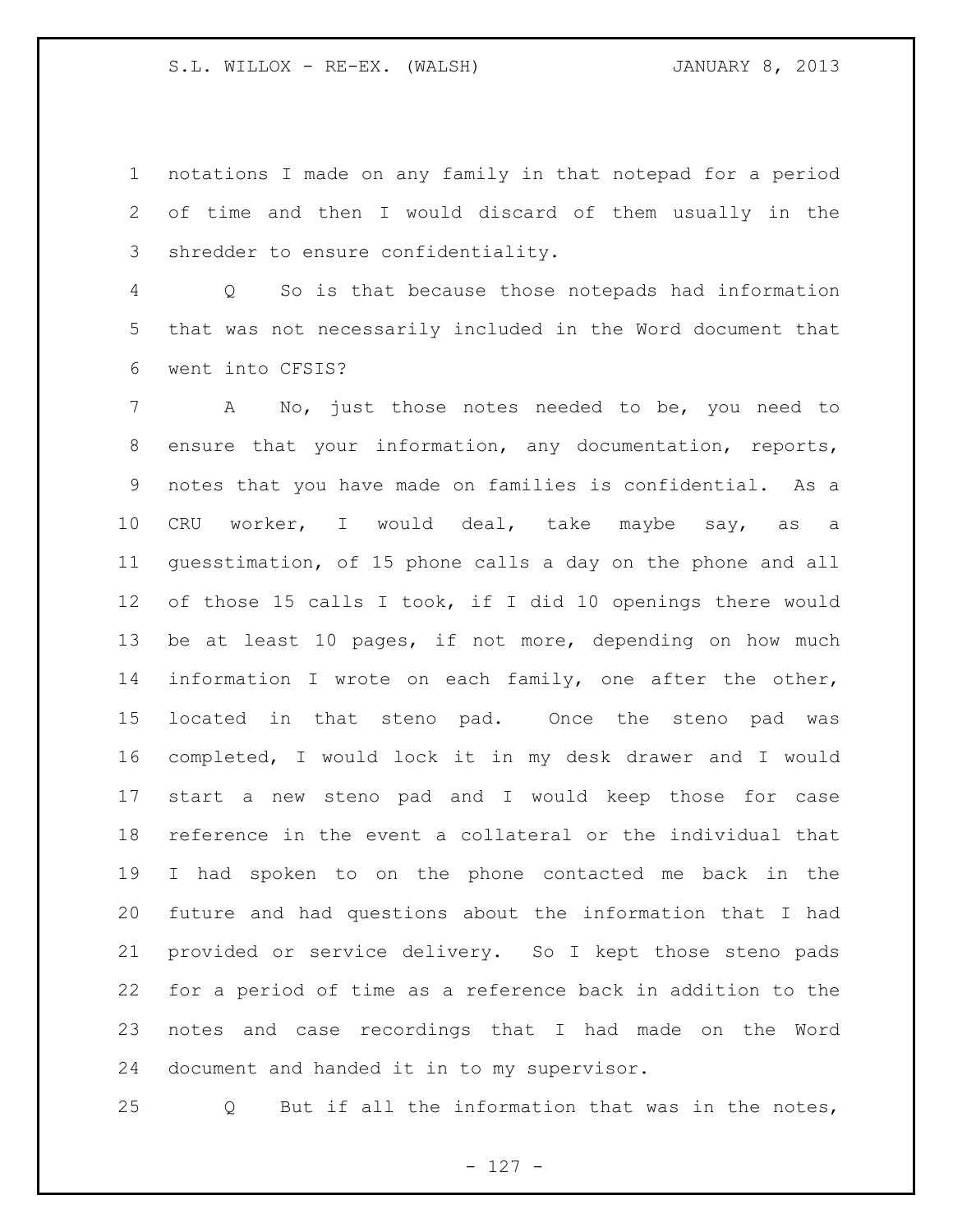in the steno pad, was transferred to the Word document then you wouldn't need to keep the steno pads.

A Correct.

 Q So that was my question, was the reason that you kept the steno pads for a period of time was because they may have contained information that was not transferred into the Word document?

 A No. The information that I would have documented in the steno pads would have been transferred in to my Word document. Just like back in 2004, every report and prior to that as a family service worker, every report and document that I generated I saved on the computer under my own personal drive as a back-up copy for future reference. It was just something that I did. Each worker had their own individual style of recording case notes and how they kept those notes and for what period of time they kept those notes. There was no policy as to how long I was to keep those notes. It was my general practice that I would keep those just in case, for a case reference, for a period of time.

21 0 Just in case what?

 A Like I said, a collateral or if someone contacted me back and I wanted to refer back to confirm okay, on this date I spoke to this person, that person. During that list of contacts there may have been something that I had

- 128 -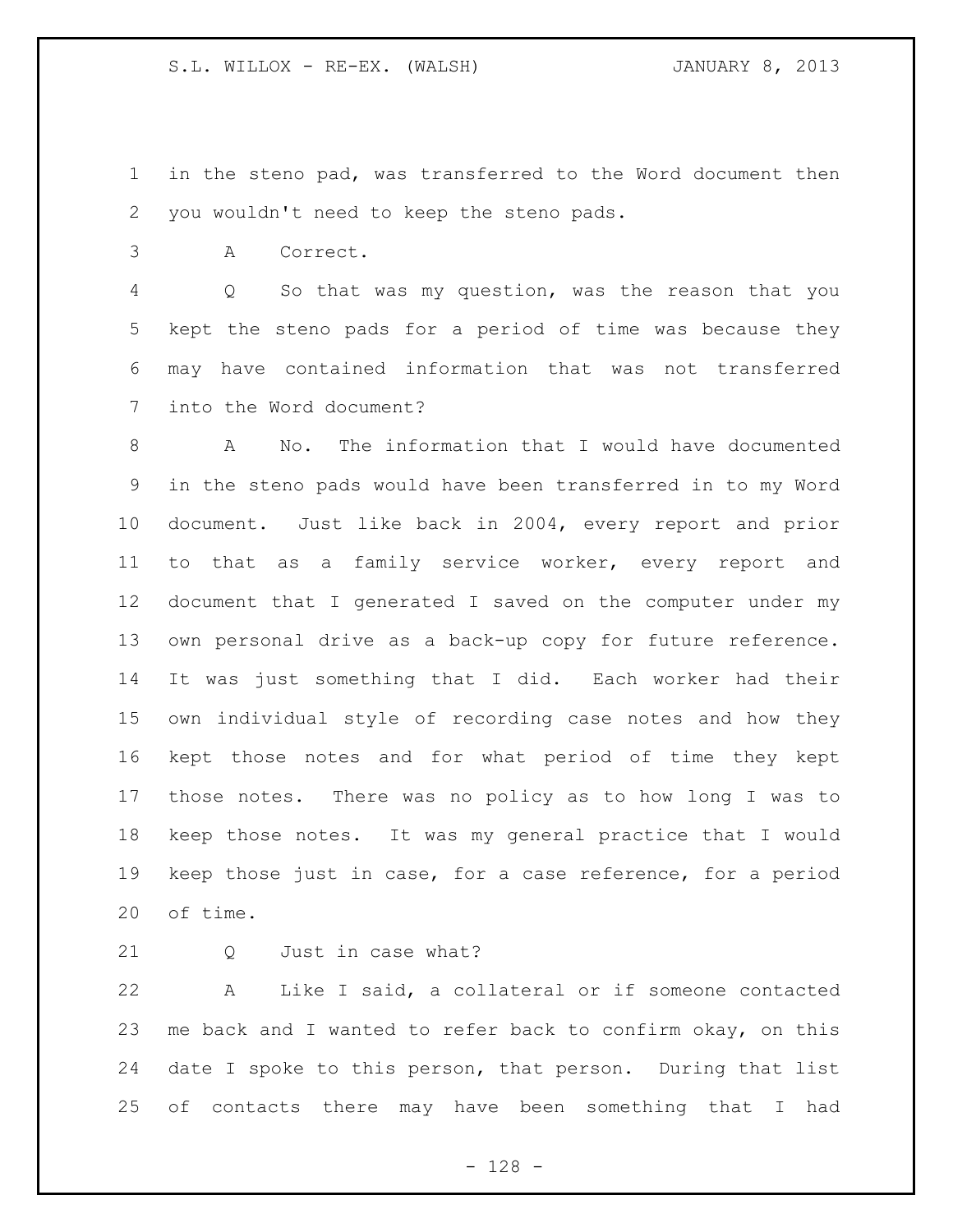written, for example, say a non-child welfare contact which I did not generate a CRU report for but there might have been some type of date and time with a source of referral's name indicating that they had called on that date. So I kept that information as a reference in the event that I ever needed it in the future.

 Q So the information in a steno notepad was not identical to the information that was entered into the Word document on CFSIS?

 A Any child protection concerns or information that a source of referral had reported to me, would have been transferred into the Word document if I had not typed into the Word document while I was speaking to the source of referral.

Q I don't think you answered my question.

 A You're asking me if the information on my steno pad would have been different from the information contained in my CRU report.

 Q If there was information in your steno pad that was not transferred into the CRU report.

 A There should not have been. I used those steno pads as a way to take notes. If I didn't type directly into a Word document, I used those steno pas to take notes and then that information was transferred and transcribed into full sentences into my Word document.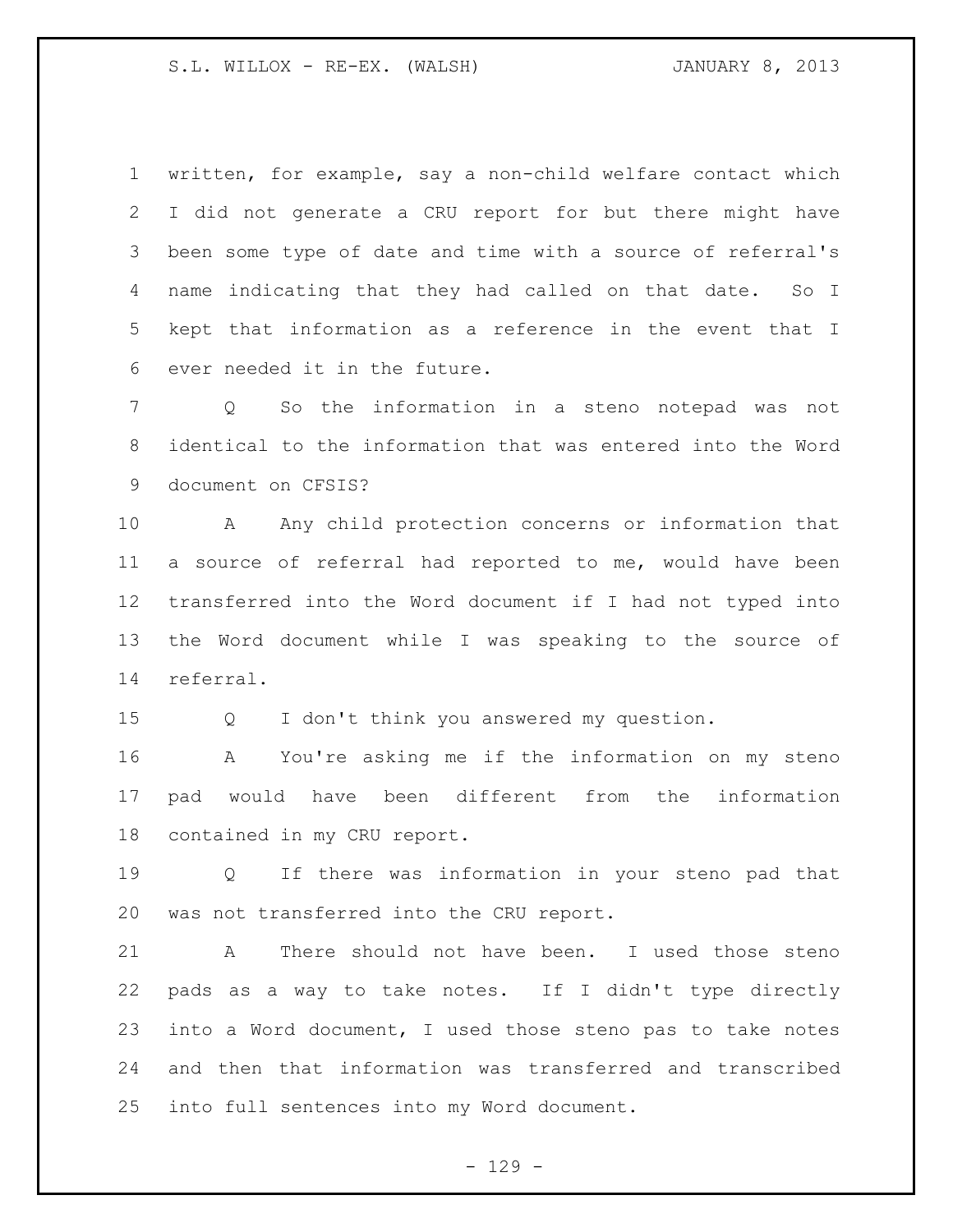| $\mathbf 1$ | But you did keep the steno pads for a period of<br>Q      |
|-------------|-----------------------------------------------------------|
| 2           | time after your involvement with a file ended?            |
| 3           | Yes, I did.<br>Α                                          |
| 4           | And that was in case you needed to refer back to<br>Q     |
| 5           | them?                                                     |
| 6           | Α<br>Yes.                                                 |
| 7           | MS. WALSH: Thank you. Those are my questions.             |
| 8           | THE COMMISSIONER: Thank you, Ms. Walsh.                   |
| $\mathsf 9$ | Well, witness, you're finally finished and I              |
| 10          | thank you for your attendance here and your participation |
| 11          | over the last day and a half.                             |
| 12          | THE WITNESS: Thank you very much.                         |
| 13          |                                                           |
| 14          | (WITNESS EXCUSED)                                         |
| 15          |                                                           |
|             |                                                           |
| 16          | THE COMMISSIONER: All right. Now it's one                 |
| 17          | o'clock. Do you want to adjourn till 2:30 or 2:15?        |
| 18          | MS. WALSH: I think, Mr. Commissioner, our next            |
| 19          | witness, our first witness of the afternoon is testifying |
| 20          | by a telephone conference --                              |
| 21          | THE COMMISSIONER: Yes.                                    |
| 22          | MS. WALSH: -- and so I don't think we have any            |
| 23          | leeway there. We're going to have to be back for two      |
| 24          | o'clock.                                                  |

- 130 -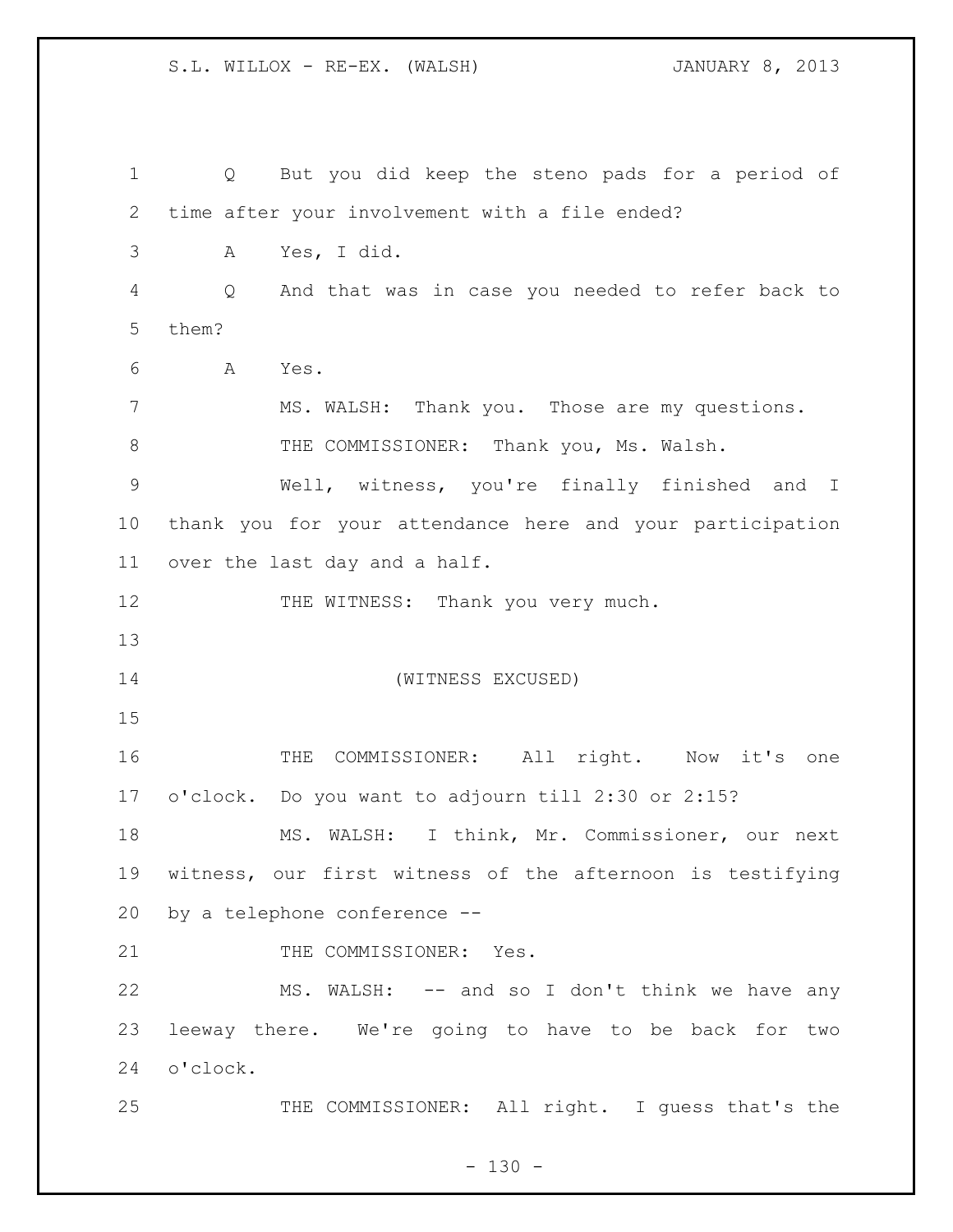PROCEEDINGS **IMPOOLS** JANUARY 8, 2013

 way it is for all of us. So we'll reconvene here in an hour's time. MS. WALSH: Thank you. THE COMMISSIONER: Thank you. (LUNCHEON RECESS) 8 THE COMMISSIONER: All right, Mr. Olson. MR. OLSON: We're ready for the next witness who is testifying by video. 11 THE COMMISSIONER: But not an SOR? MR. OLSON: No. So she will appear on the screen, I hope. 14 THE COMMISSIONER: Right. She's on my screen. MR. OLSON: There we go. THE CLERK: Ms. Waugh, can you hear me? 17 THE WITNESS: Yes, I can. 18 THE CLERK: All right. I'm going to administer an oath. Is it your choice to swear on the Bible or affirm without the Bible? 21 THE WITNESS: Can you speak up a little bit? THE CLERK: I'm going to administer an oath. Is it your choice to swear on the Bible or affirm without the Bible? THE WITNESS: I'll swear on the Bible.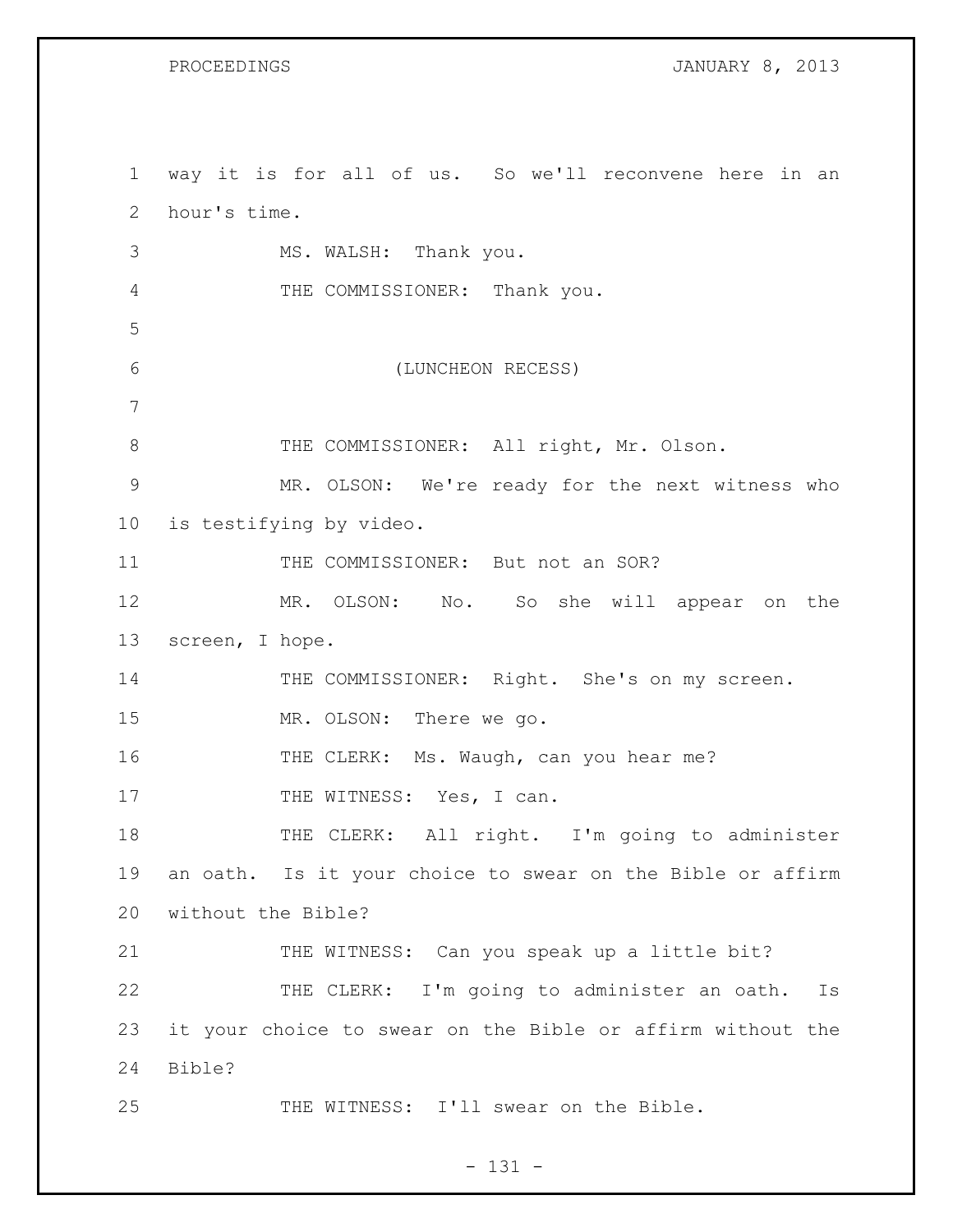PROCEEDINGS **PROCEEDINGS JANUARY 8, 2013** 

| $\mathbf 1$  | THE CLERK: Okay. Do you have a Bible there?             |
|--------------|---------------------------------------------------------|
| $\mathbf{2}$ | THE WITNESS: Oh, no, I don't.                           |
| 3            | THE CLERK: Okay, let's --                               |
| 4            | THE WITNESS: Sorry.                                     |
| 5            | THE CLERK: Okay, we'll affirm then.                     |
| 6            | THE COMMISSIONER: That's just what I wondered           |
| 7            | when you asked the question. Go ahead.                  |
| 8            | THE CLERK: If you could stand for a moment. Can         |
| 9            | you stand up for a moment? Just state your full name to |
| 10           | the court.                                              |
| 11           | THE WITNESS: Helen Elizabeth Waugh.                     |
| 12           | THE CLERK: And spell me your first name.                |
| 13           | THE WITNESS: Helen, H-E-L-E-N.                          |
| 14           | THE CLERK: And your middle name, please?                |
| 15           | THE WITNESS: Elizabeth.                                 |
| 16           | THE CLERK: In the usual spelling?                       |
| 17           | THE WITNESS: E-L-I-Z-A-B-E-T-H.                         |
| 18           | THE CLERK: And your last name, please?                  |
| 19           | THE WITNESS: Waugh, W-A-U-G-H.                          |
| 20           |                                                         |
| 21           | WAUGH, $by$<br><b>HELEN</b><br><b>ELIZABETH</b>         |
| 22           | videoconference, affirmed, testified                    |
| 23           | as follows:                                             |
| 24           |                                                         |
| 25           | THE CLERK: Thank you. You may be seated.                |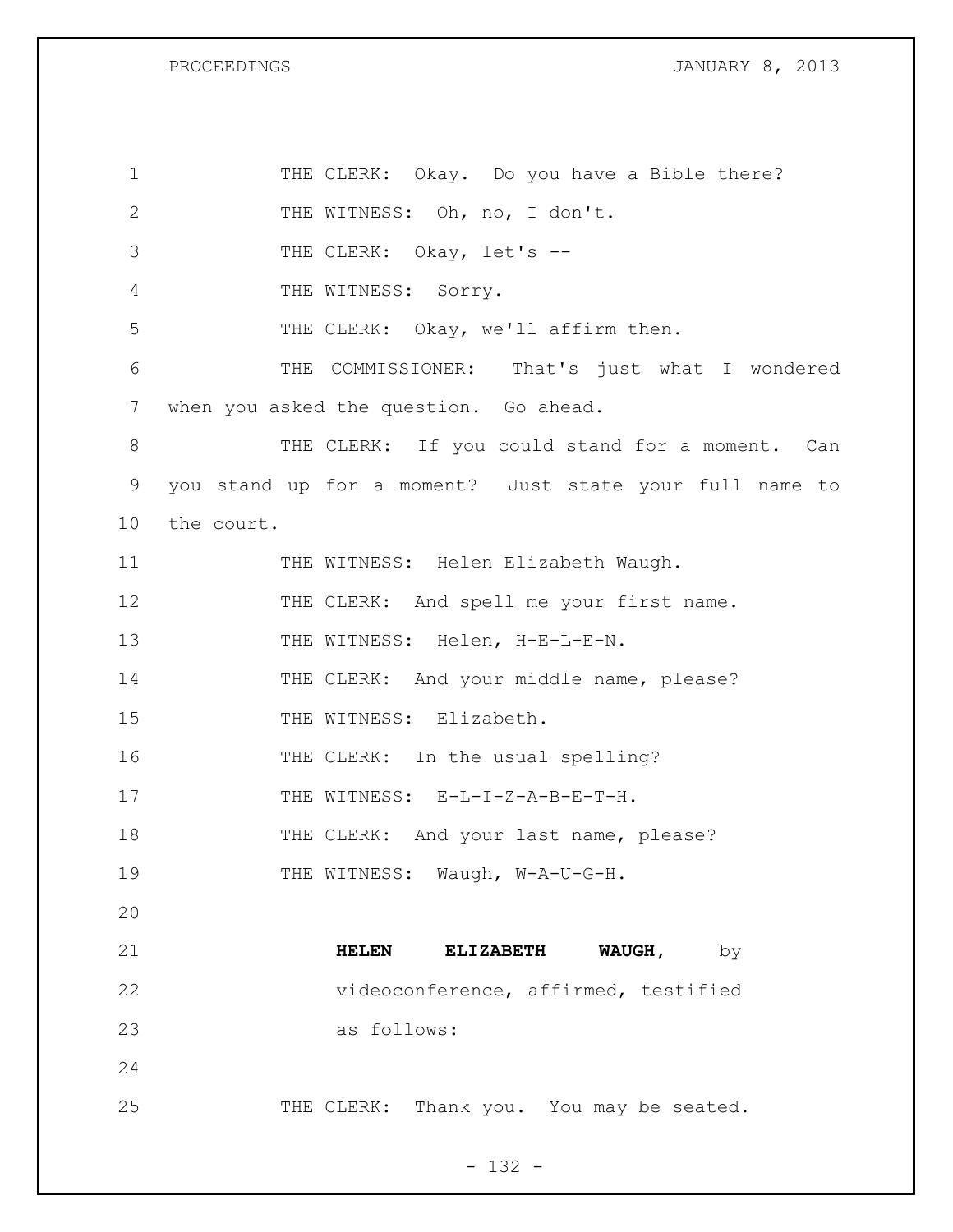## H.E. WAUGH - DR.EX. (OLSON) JANUARY 8, 2013

 DIRECT EXAMINATION BY MR. OLSON: Q Good afternoon, Ms. Waugh. Can you see me okay? Are you able to see me? A Yes. Q And can you see your counsel, Mr. Haight? A Well, is he to the far right? I can see somebody waving at me. Oh yeah, okay. 8 Q You can see him now? A Okay, kind of. 10 MR. HAIGHT: Hi, Ms. Waugh. 11 THE WITNESS: Yes. BY MR. OLSON: Q So let, let me know if you have any difficulty hearing me. I'm not sure how it's coming through on your end. A Okay. Q So I understand that in 2000 you began working at Employment and Income Assistance in the investigative unit of the Department of Family Services in Winnipeg? A I did, I was. Q Okay. And what was your position? A I was a specialist in the investigative unit. Q Okay. Was that your, was that the position you held in December of 2004 when you had involvement in the

- 133 -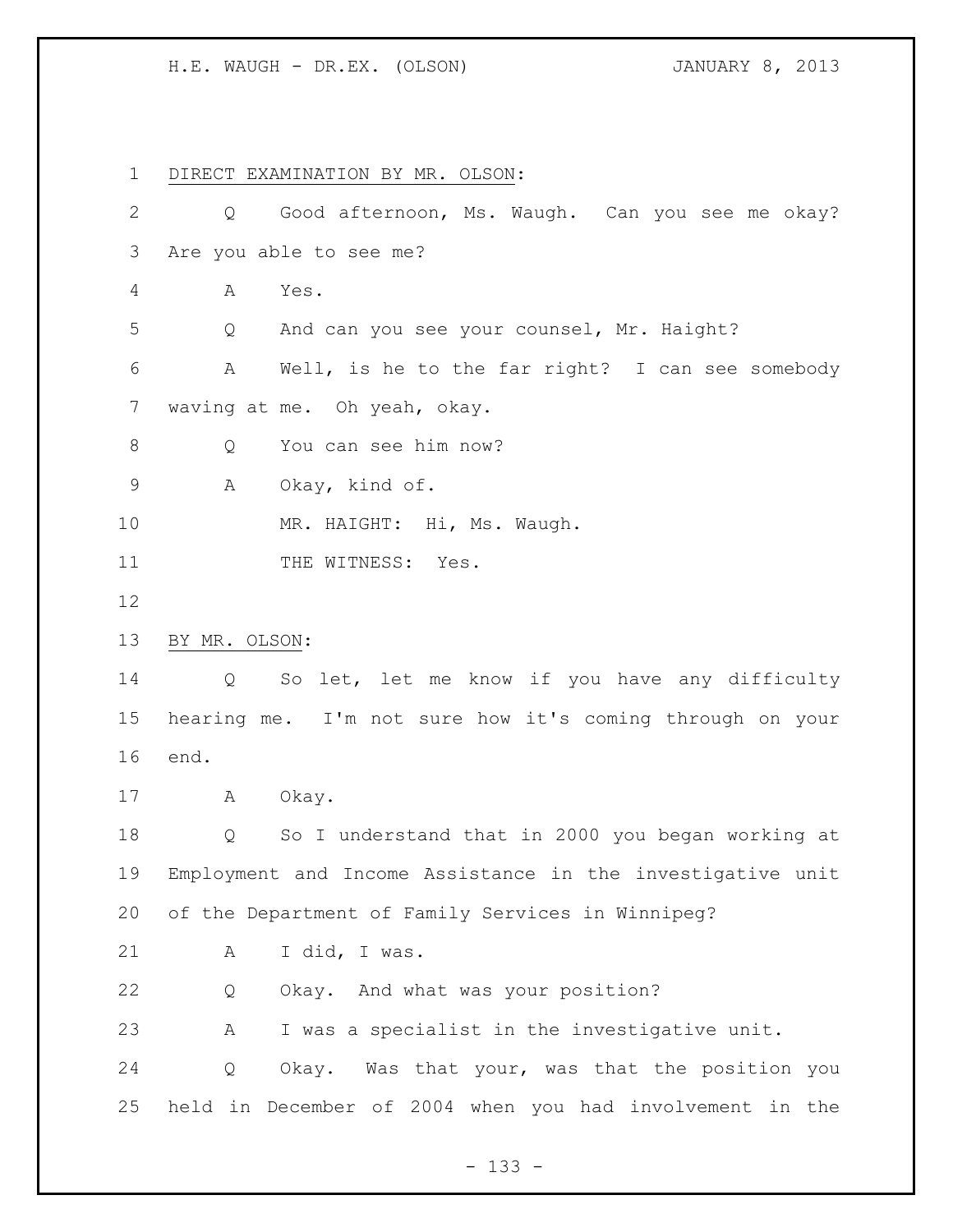H.E. WAUGH - DR.EX. (OLSON) JANUARY 8, 2013

 Phoenix Sinclair matter? A It was. Q And then after, after that period you worked for Employment and Income Assistance in Thompson, Manitoba? A No, no, I wasn't in Thompson. Q You were never in Thompson? A No. I had phoned Mr. Haight and I told him that after I read the notes. Q Okay. A No, I was never in Thompson, no. Q So did you work somewhere after, after 2004? A No, I was -- no, I was with Employment and Income Assistance my whole 22 years. 14 Q Okay. And you've since retired? 15 A I have. Q When was that? A I retired in 2007. Q Can you just tell me what was, what your position involved in 2004? What did you do? A Okay. I took third party concerns from the general public and -- THE COMMISSIONER: Could we -- just a minute. Could we get the volume down just a little? 24 THE WITNESS: There were certain things that ...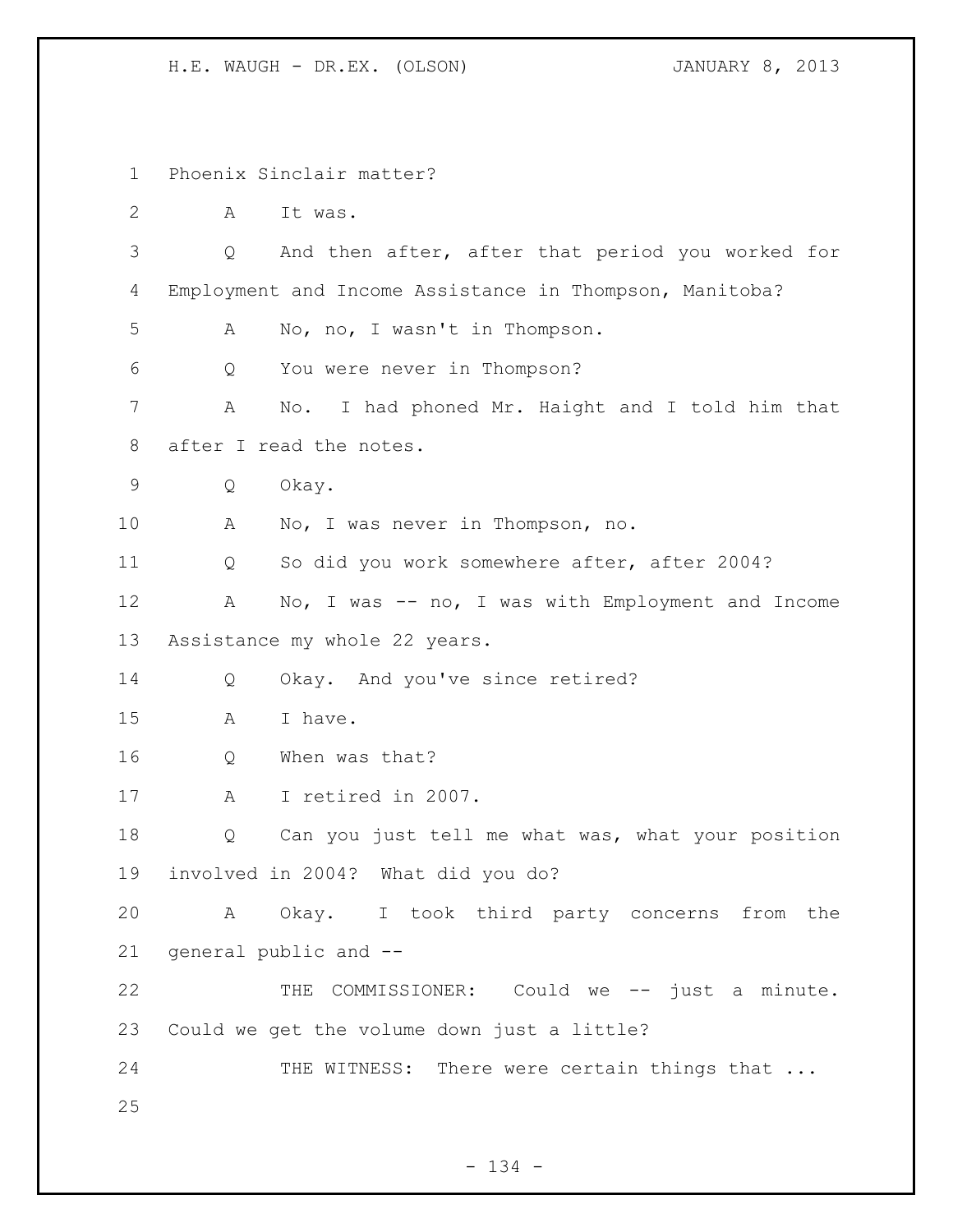BY MR. OLSON:

| $\mathbf{2}$  | I see you're looking at some -- are those some<br>Q      |
|---------------|----------------------------------------------------------|
| $\mathcal{S}$ | notes you have in front of you?                          |
| 4             | They are.<br>A                                           |
| 5             | You can't use the notes for the purpose of giving<br>Q   |
| 6             | your evidence today.                                     |
| 7             | Oh, okay.<br>Α                                           |
| 8             | So you'll just have to try to remember as best<br>Q      |
| $\mathsf 9$   | you can, okay?                                           |
| 10            | A<br>Okay.                                               |
| 11            | THE COMMISSIONER: She's taking a last look.              |
| 12            | THE WITNESS: Well, besides taking calls from the         |
| 13            | general public and we took them from the police service  |
| 14            | when they phoned for information and I worked<br>with    |
| 15            | residential tenancies and did the reports for all the    |
| 16            | provinces to see if there were people collecting in both |
| 17            | provinces and                                            |
| 18            |                                                          |
| 19            | BY MR. OLSON:                                            |
| 20            | Q Before you go on, would you, could you put your        |
| 21            | notes aside?                                             |
| 22            | Um-hum.<br>A                                             |
| 23            | Thank you. Did you have anything to do with<br>Q         |
| 24            | budgeting?                                               |
| 25            | No, nothing at all. No, that was the financial<br>A      |

- 135 -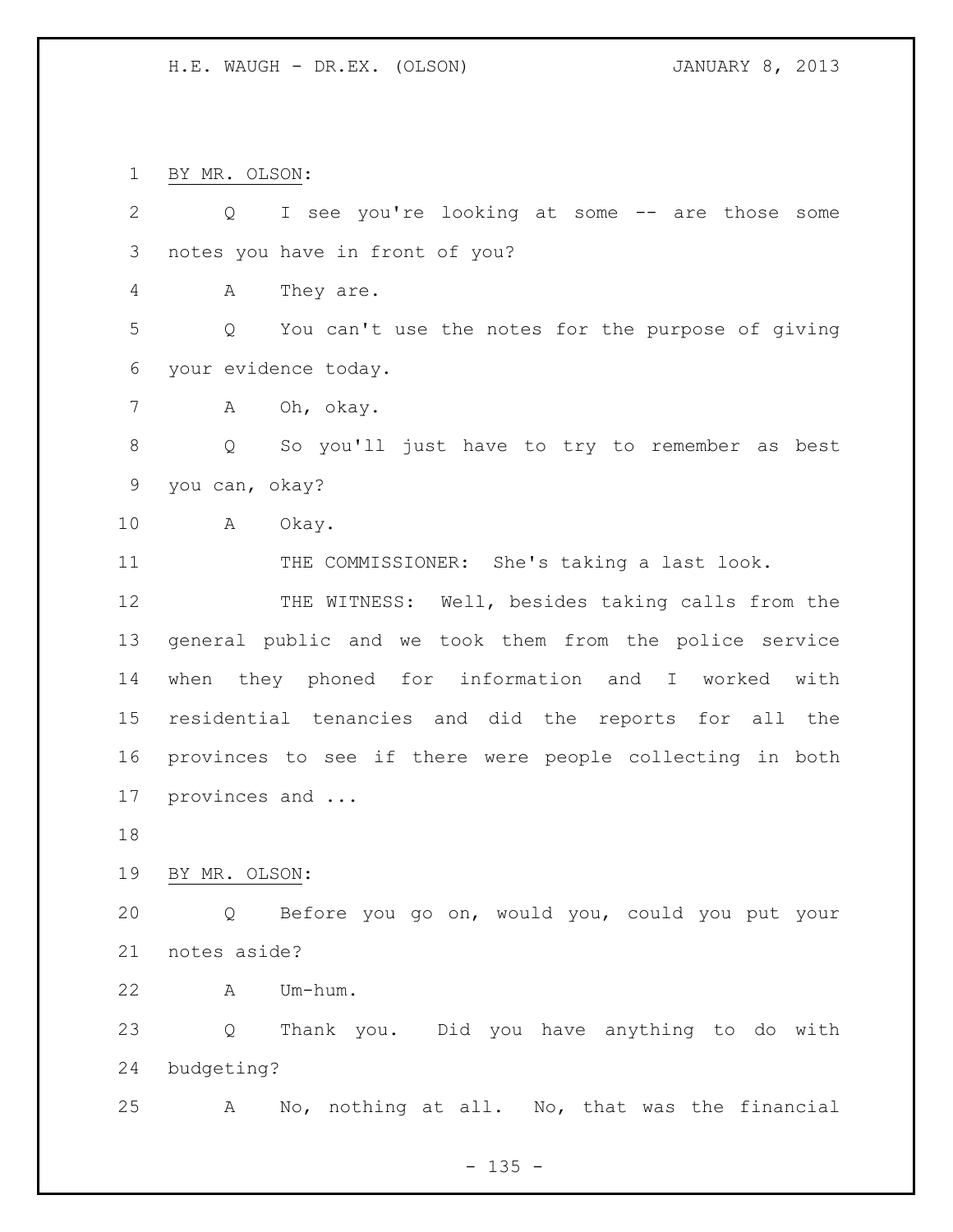H.E. WAUGH - DR.EX. (OLSON) JANUARY 8, 2013

 worker, I believe, who would do that. Q Were you responsible for conducting investigations to determine whose budget someone should be on? A No. Q We've heard evidence that EIA worked with something called SAMIN, S-A-M-I-N. A Um-hum. Q That was the computer system? A Um-hum. Q Is that right? A It was. Yes, it was. Q And can you just briefly tell us what sort of information SAMIN would have on it? A Well, it would have client information. Q So, for example, demographic information? A Yes. It would have the case number, the name of 18 the person and what office they were at when they, when the was case opened. Q Would it include things like date of birth, address? A Date of birth, yeah, yes. Q And whoever is residing with the person, whoever is on their budget? A And -- yes.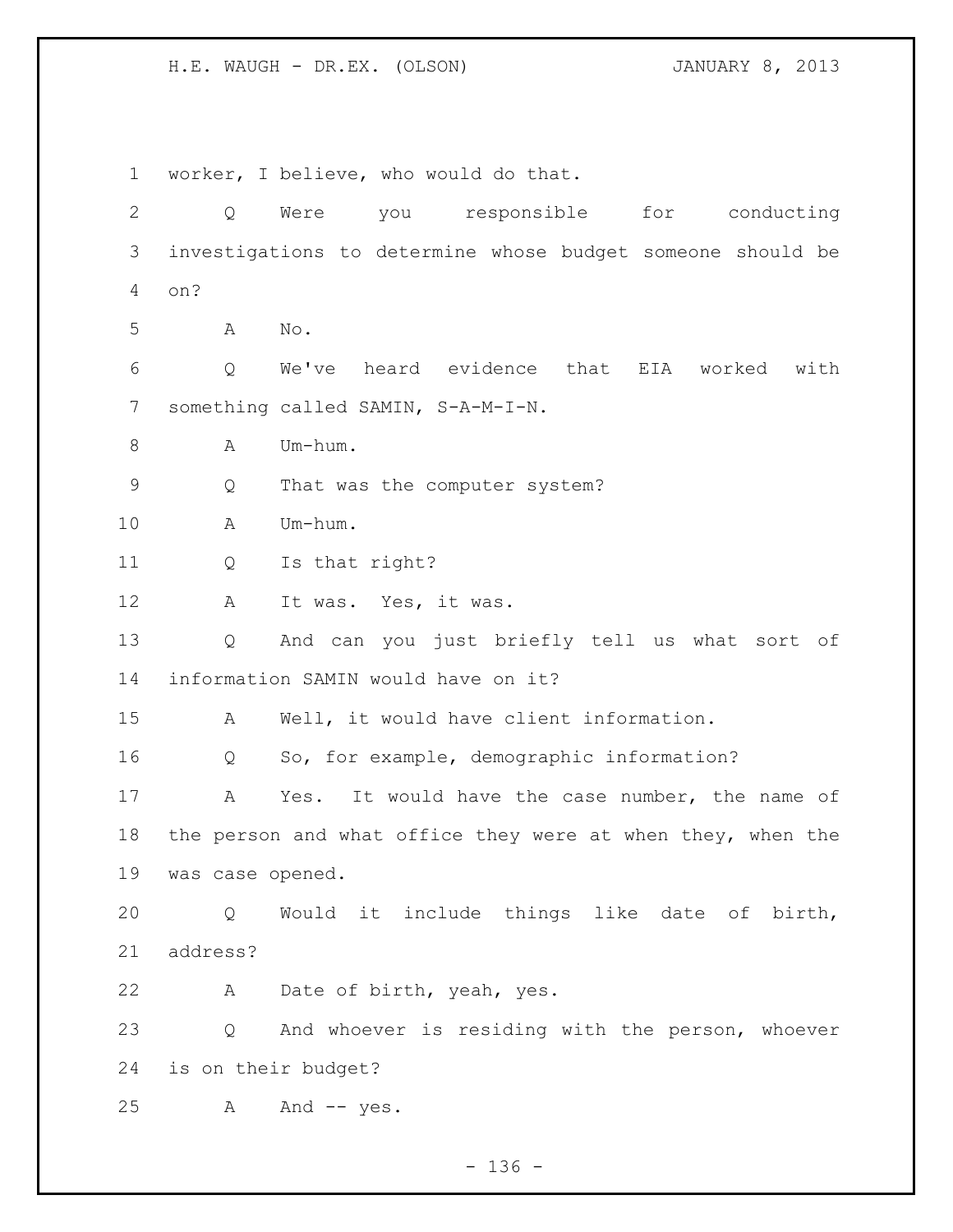Q Did Child and Family Services have access to these files? A I don't believe so. Q Okay. I understand that you would receive calls from time to time from Child and Family Services workers requesting information; is that right? A Yes, I would. Q When you received a call for information, I want to directly focus on 2004, when you received a call what was the process for searching? For example, if someone -- A By name and -- Q Sorry, go ahead. A Name and birth date and I could also do it by social insurance number. Q So if you had a name -- A By social insurance number. Q If you had a name of a person you could do a search? A Name and birth date were the most common. Q Okay. But would you need both? Would you need both the name and a birth date? A Yes, it would accurate that way. 23 0 Be more accurate? A With both the name and the birth date. Q But could you search, for example, if someone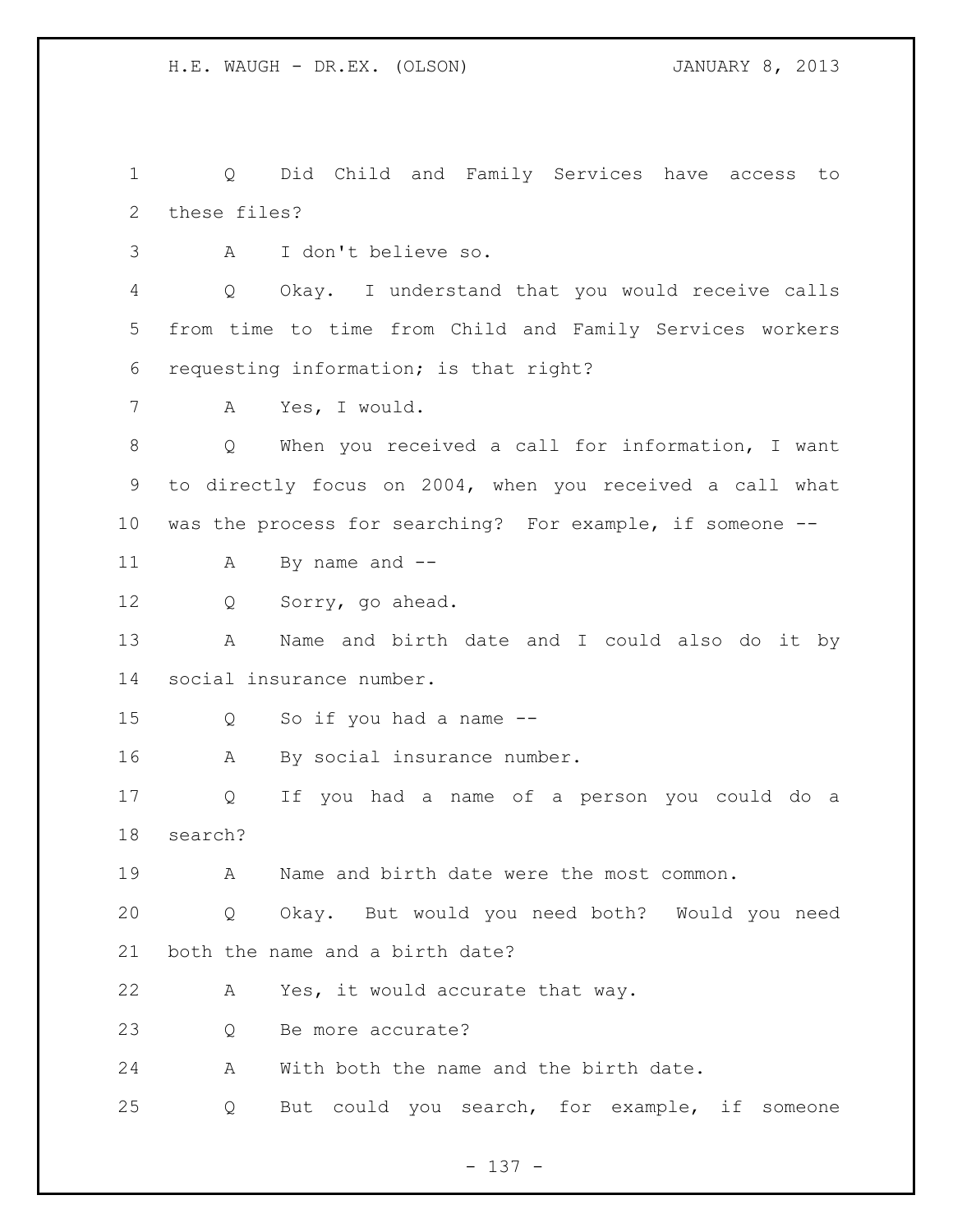H.E. WAUGH - DR.EX. (OLSON) JANUARY 8, 2013

 just gave you the name, could you do a search? A Well, I could but there could be more than one person with the same name -- Q Okay, so -- A -- you know. Q You may get multiple results, search results? A Pardon? Q You may get multiple search results in that case? That's what you're saying, if you just had a name you might get more than one match? Did you understand the question? 11 A No, you'll have to speak up. Q If you search using only a name what you're saying is you may get more than one search result, you may get several names back; is that right? A If there were more than one person with the same name. Q Right. Am I right that in 2004 if you had, if you had the name of the person and their birth date you could do a search and you would see all the files that person was connected to? A I can't recall, sorry. Q You can't recall that, okay. Were you able to search someone's file to determine who or which individuals were on that file? A Well, it would be on that INCA screen, I believe.

- 138 -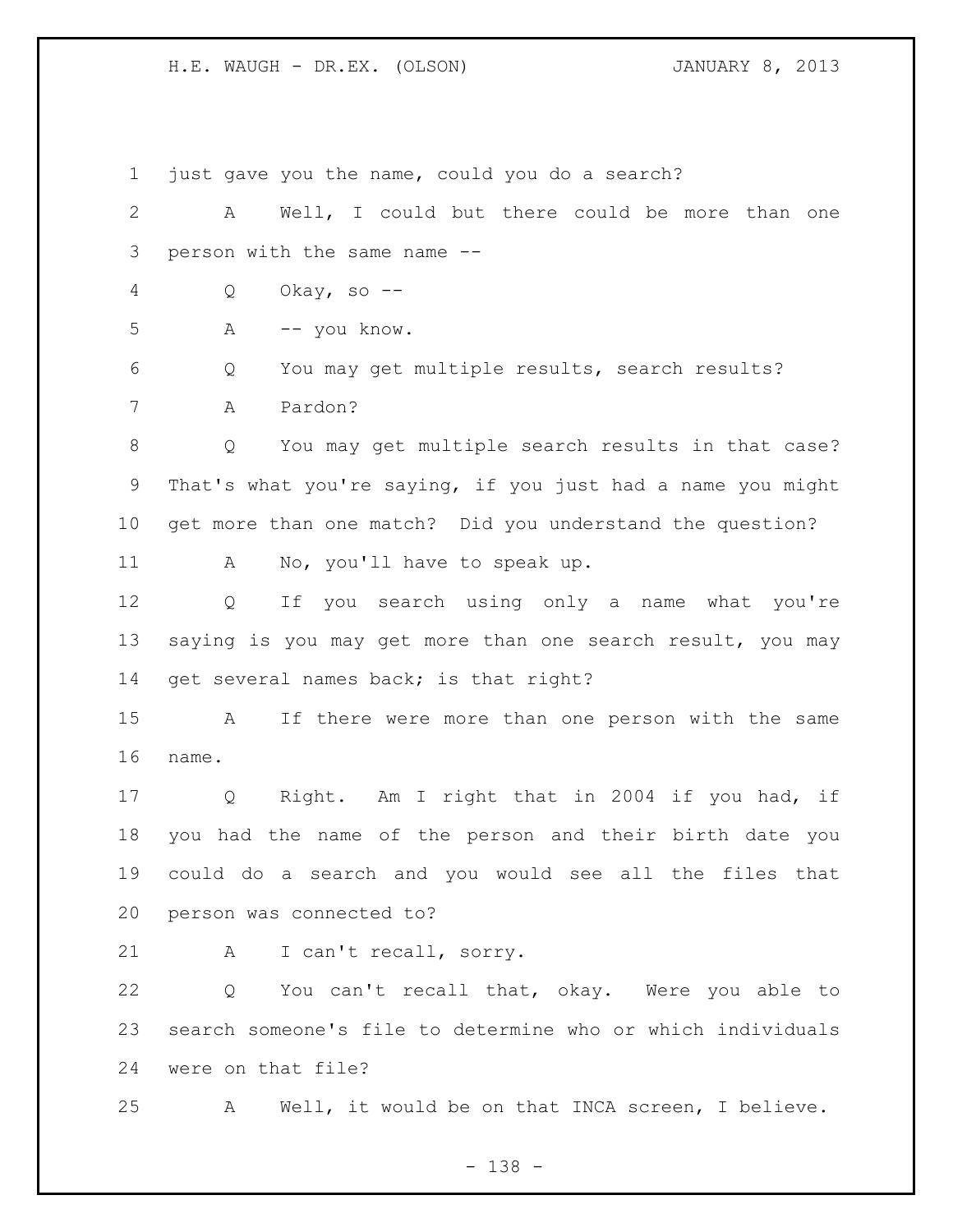Q So on a INCA screen you would see -- 2 A It would be the applicant. Q You would see the applicant and you would see -- would you see other people connected to the applicant? A And then the list of people that were on, um-hum. Q Okay. What is an INCA screen? A Well it's a profile screen, I believe. 8 O It's, pardon me? A Profile screen. Q It's a profile screen and it's within the SAMIN system? A Yes. Q Okay. And would the INCA screens have case notes as well? Would case notes be recorded on the INCA screen? A No, I believe I had to go into another screen for that. Q Okay. But there would be case notes recorded on the system? A Yes. Q In 2004, what was the relationship like with CFS in terms of information sharing? A Well we would give them information. Q So if they asked you for -- A You know, these clients were on our system. Q If they ask you for information about a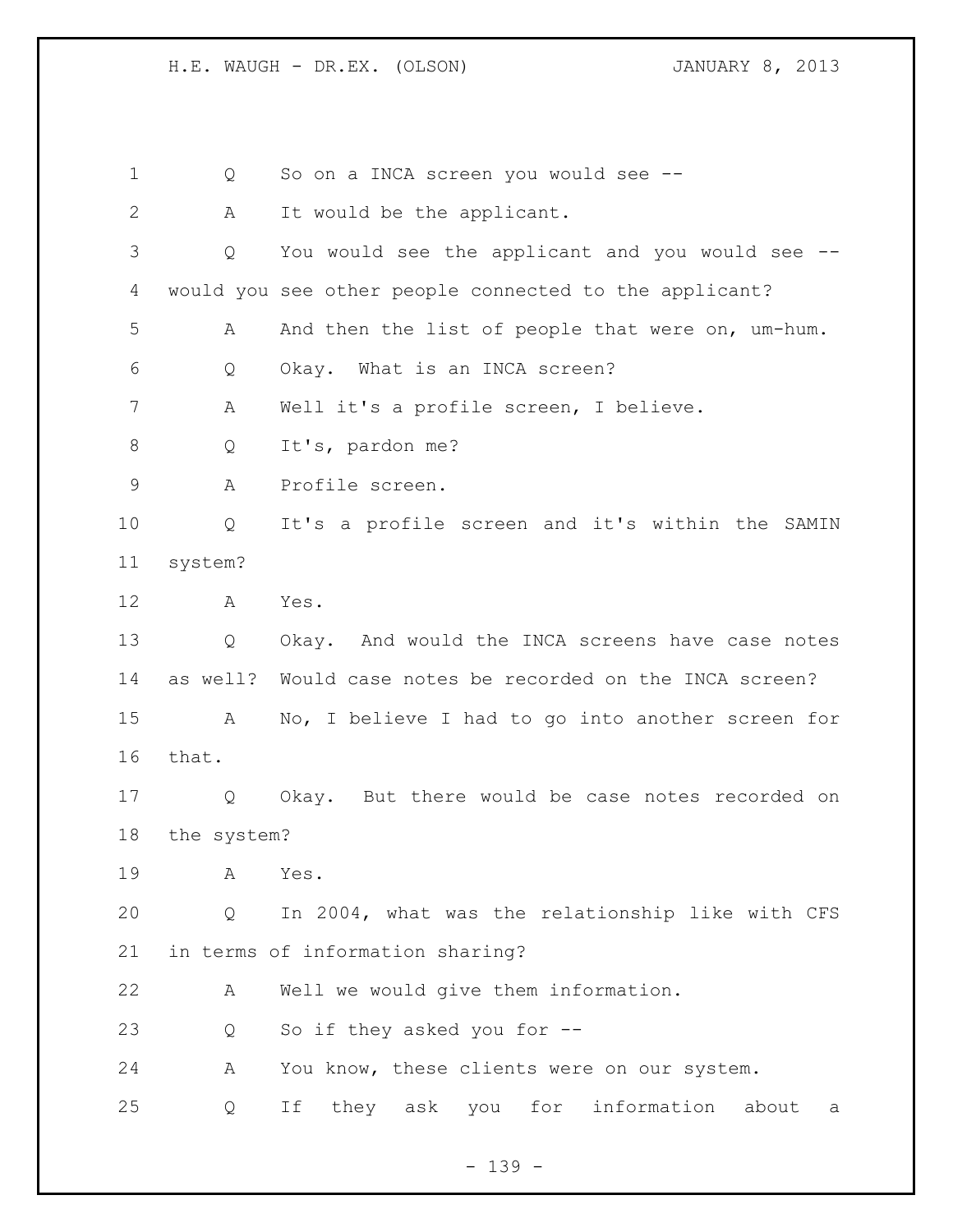H.E. WAUGH - DR.EX. (OLSON) JANUARY 8, 2013

 particular individual, for example, a date of birth or address or whose on the budget, you could share that information with the worker? A We would, yes. Q Okay. A As far as I'm concerned we worked very closely together because we were dealing with children. Q And was that pursuant to a policy or was that just a practice that had developed, or do you know? A No, I, I can't recall. I don't know. Q Would CFS call you to also share information with EIA? A Well on certain occasions, I guess, because Ms. Wiebe had called me or called our information line to let us know when the baby was born. Q Okay, and we'll get into that specific call shortly. But generally speaking, would workers call in to EIA and share information with you, was that something that would occur? A No, I don't believe so. Q Not typically, okay. And when it comes to the information that CFS workers would request, what typically would they be looking for, what sort of information? A Can you repeat that question? Q When a CFS worker would contact you, what sort of

 $- 140 -$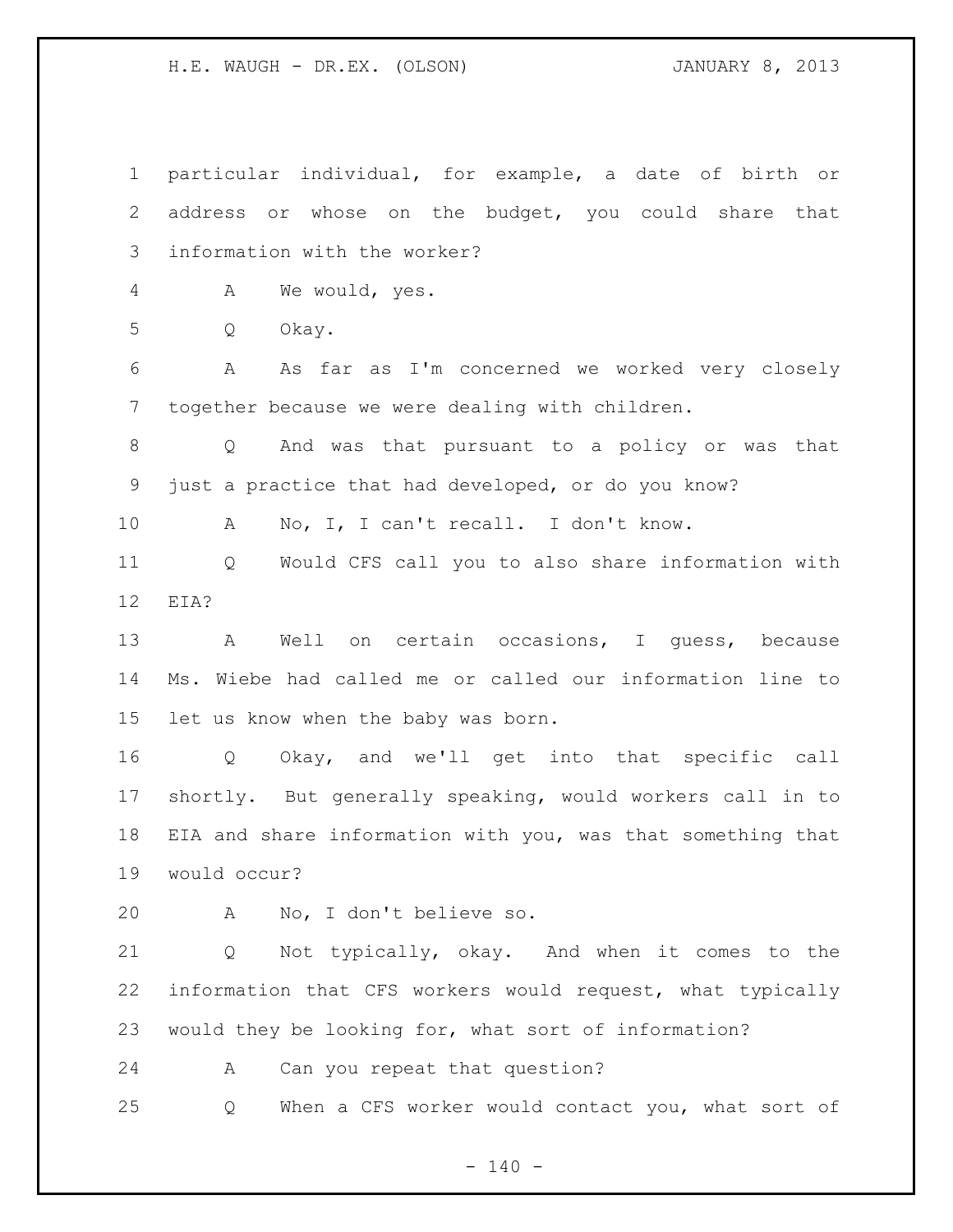information would they typically be looking for? For example, would they want to know the person's residence, 3 who was on their budget, where they were living, that sort of thing?

 A I believe it was mainly the address of where they were living and if they were on social assistance.

 Q So they'd call to find out if they were on social assistance?

A Um-hum, yes.

 Q Okay. I want to move on to your specific involvement in the Phoenix Sinclair file. Do you have any, do you have any independent recollection of being involved? 13 A Well, the only thing was, my only involvement was the phone call from Ms. Wiebe.

 Q Do you recall the phone call or do you have to rely on your notes?

 A Well, I don't recall it specifically because we received, you know, several calls --

 Q In other words this isn't a, this isn't a situation --

21 A -- from other workers.

 Q This isn't a situation that would stand out in your mind as being unique, the call you received from Ms. Wiebe?

A No.

- 141 -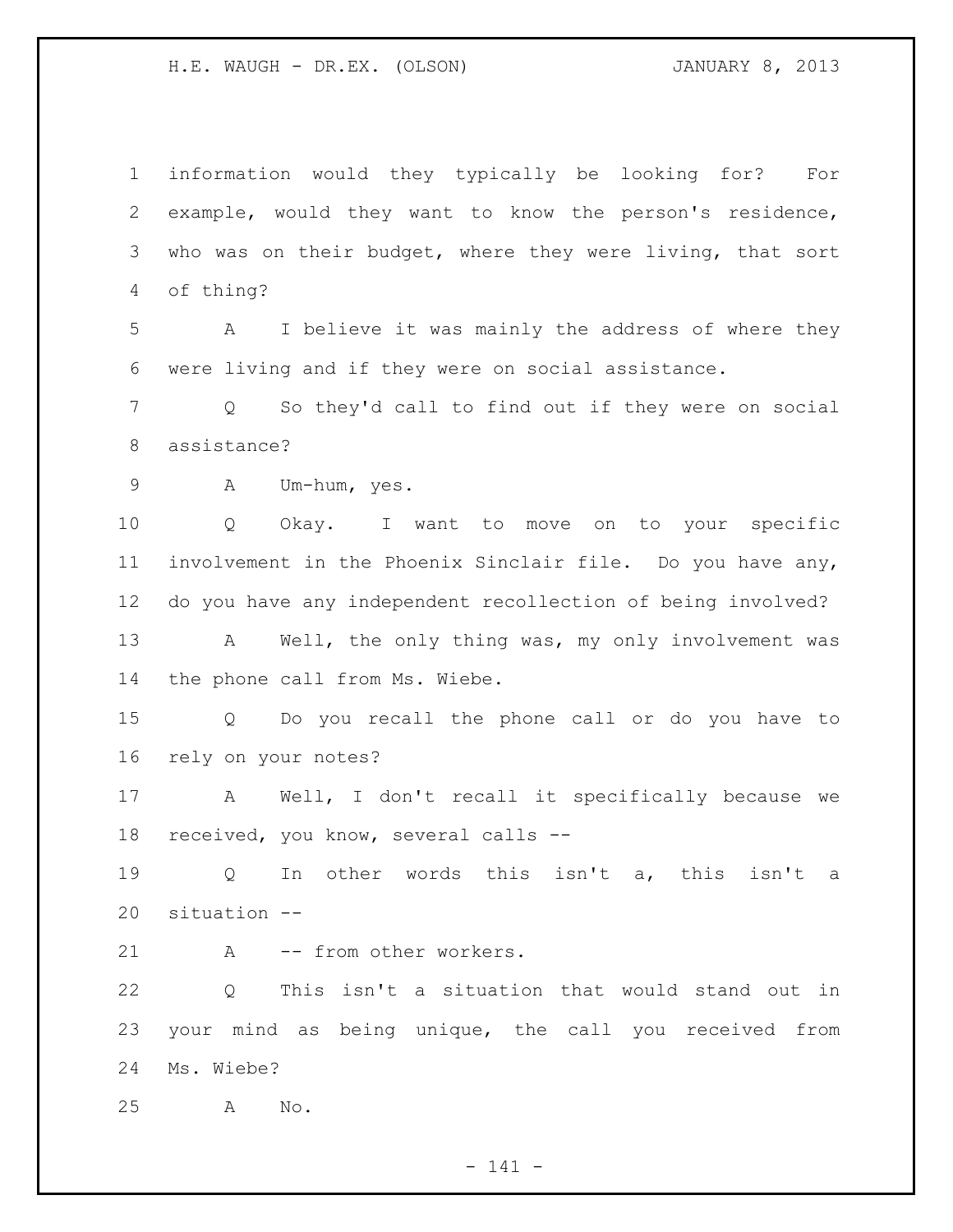Q Okay. A No, it isn't. Q I want to take you to Ms. Wiebe's recording of the call. If you could -- I think you have documents in front of you there. One of them is commission disclosure -- A I do. Q One of them is commission disclosure 1795. Do you see that tab? A Yes. Q And if you flip through it you'll see page 36949. A 36949? Q That's right. Do you have it in front of you? A Yes, I do. Q We're just having a technical difficulty getting the document up on our screen here. Okay. If you could turn please, so the document you're looking at, this is the CRU intake form prepared by Ms. Wiebe dated December 1st, 2004. If you go to page -- A Yes, I have it. Q Okay. If you go to page 36951 ... A Okay, I have it. Q Do you see the second last paragraph on the page that begins, "On December 1, 2004"? A Yeah, I do.

- 142 -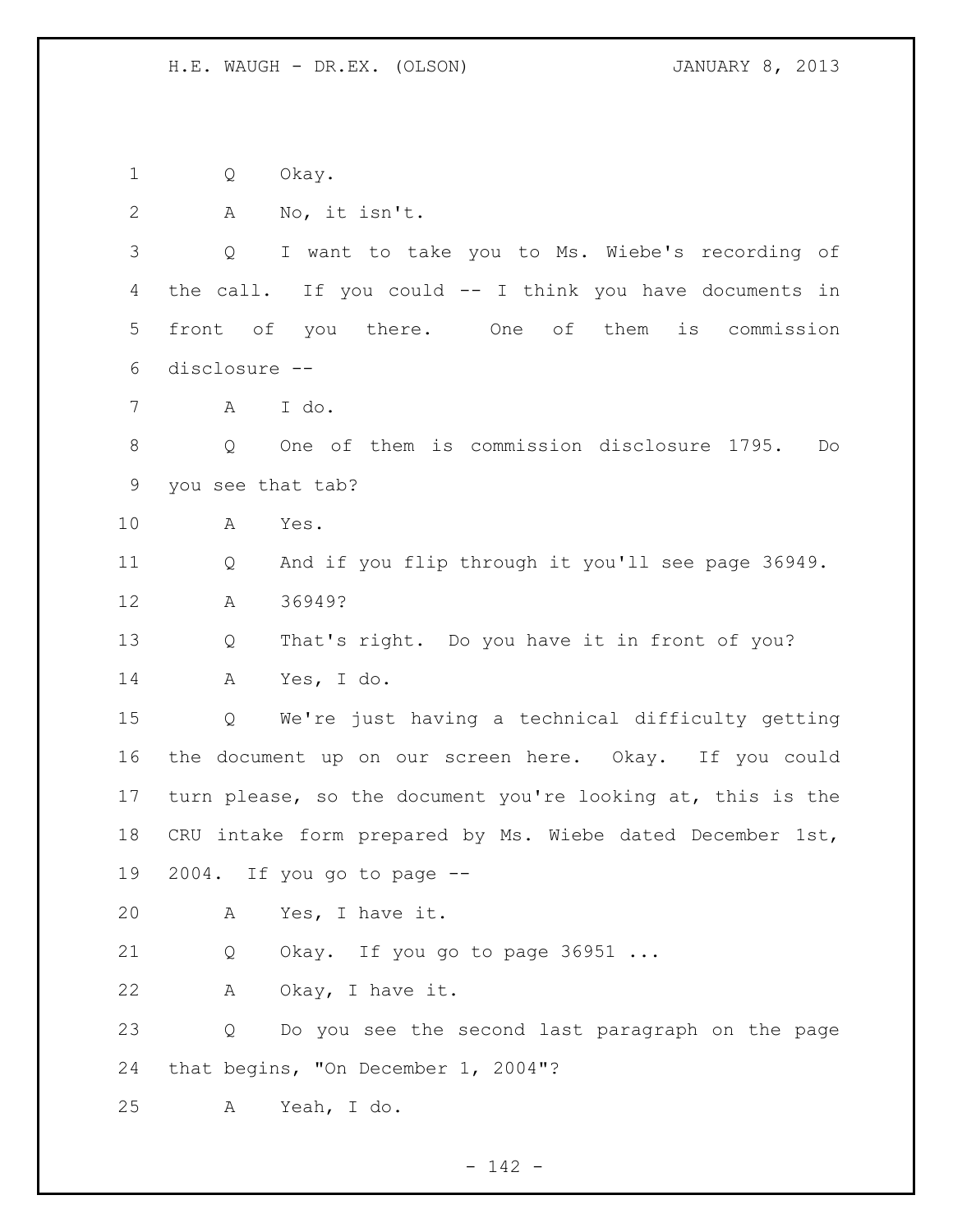Q Okay. Now I understand you, you would not have seen this prior to your involvement in this inquiry; is that right? A That's correct. Q Okay. But you have seen it now that you've been involved? A I have. 8 Q Okay. What she's written here is: **"On Dec.** 1/04 this worker contacted EIA to inquire about the demographic information of 13 Samantha's common-law partner, Wes McKay. Worker was advised by EIA that Samantha only has one child listed on her budget, and 17 that there is not expected to be a common-law partner residing in the home. Therefore the date of birth for Wes McKay could not be obtained." Do you have any recollection of this conversation? A I don't. And I don't think I noticed -- I wouldn't have had anything to do with a, you know,

- 143 -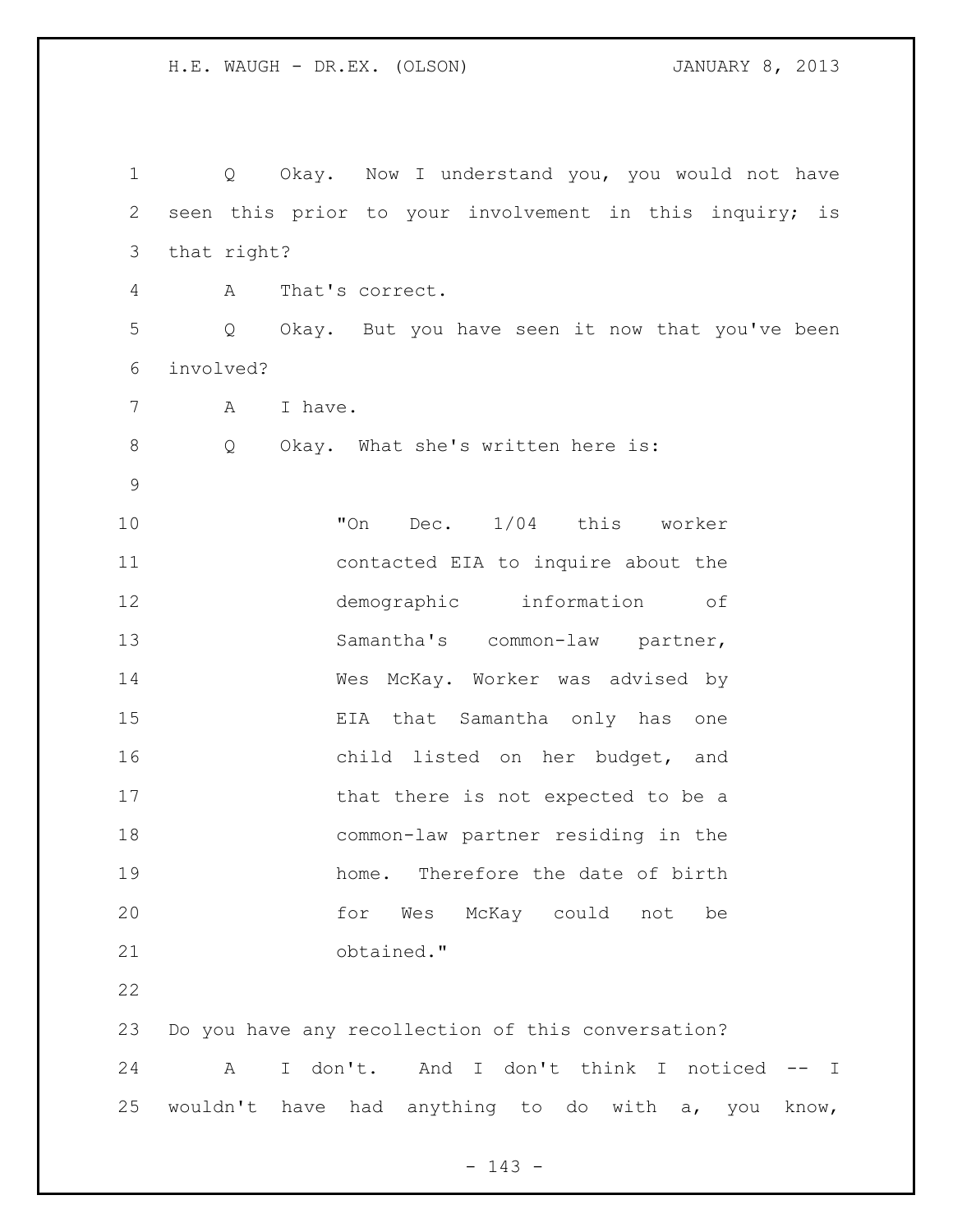common-law partner and saying something like that. Q And sorry, which part are you referring to there? A Well, the it was not expected to be a common-law partner living in the, in the house, in the home. Q You're saying you would not have had that information to share? A No, I would have never said anything like that. Q Okay. Is that something you would share though if you had that information? A No, I think I'd have left it up to the worker. Q Okay. 12 A To the EIA counselor/worker. Q Okay. So in other words would, would EIA have that kind of information to share with CFS? A I don't know, but I believe so. I believe they would. Q They would? So if you looked in SAMIN you would tell whether or not there should be someone else, there would be someone else expected to be on Samantha's budget; is that, is that right? 21 A They would have been listed. Q Do you know why this call came to you? A No, I really don't. Q Was there just -- A I don't know why it came in on the information

 $- 144 -$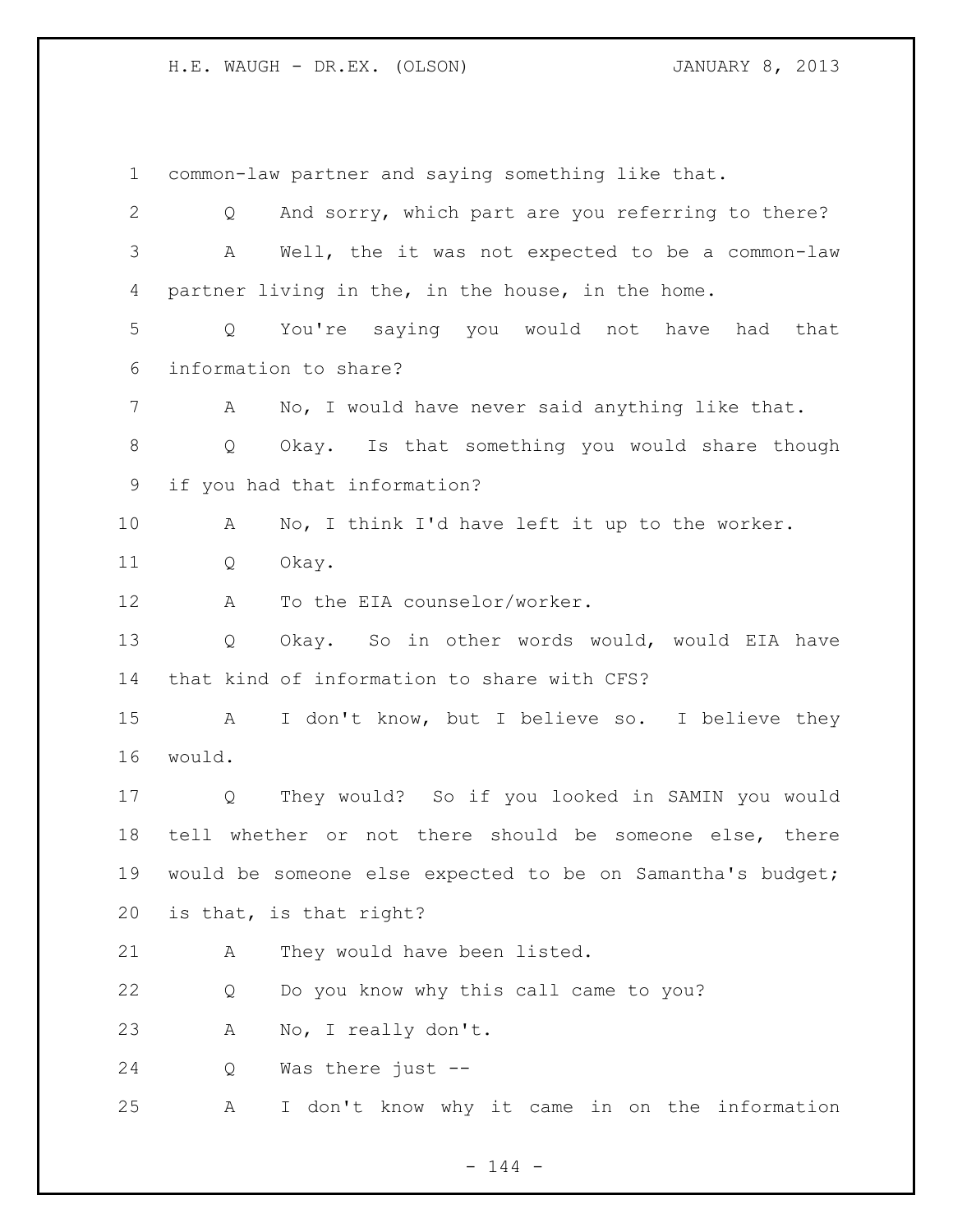line.

 Q Okay. So it came in on an information line though and you were one of the workers working on that information line? A Yes. Q So it was just by chance that you picked up the phone? A Well, we had, we had two lines, I believe, on the information line, so if one was busy it would roll over to the other line. Q And you were, you were the operator of one of the lines? A Yes. Q When you get a, when you would receive a call like this what would you do? A Well if it was, if it was from Child and Family Services I'd give them the information as best I could. Q Well, Ms. Wiebe has recorded here that she's inquired of you about the demographic information of Samantha's common-law partner, Wes McKay. So if that was the inquiry, you, as the EIA worker taking the call, what would you do? A Well, I would look at the information screen, it had all our information on it. Q So you would do a search?

 $- 145 -$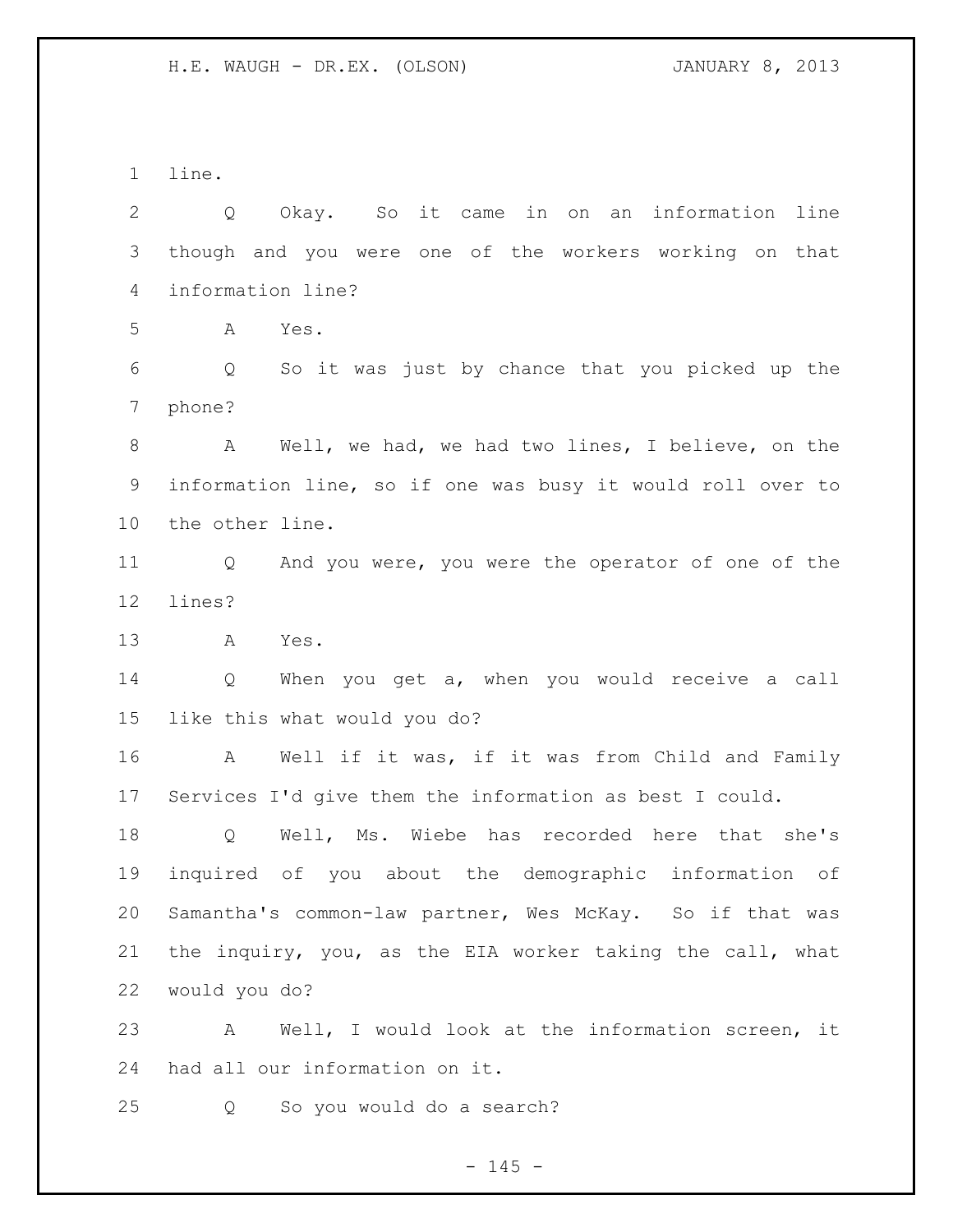1 A The INCA screen, yes. Q Okay. And what would you, what would you -- A It would have ... Q What would you search? A It would have the name and birth dates. Q Okay. And whose name and birth date? A The person they're looking for. Q Do you recall if you, if you did a search in this case? A I don't recall, sorry. Q Okay. Can you recall whether or not Ms. Wiebe specifically asked you if you had information about Wes McKay? A No. Q You don't have any recollection one -- A If she would have I would have given it to her, sir. Q Okay. So if she specifically would have asked you that question you would have provided the information to her is what you're saying? A Yes. THE COMMISSIONER: If she had the information, I assume. MR. OLSON: Right.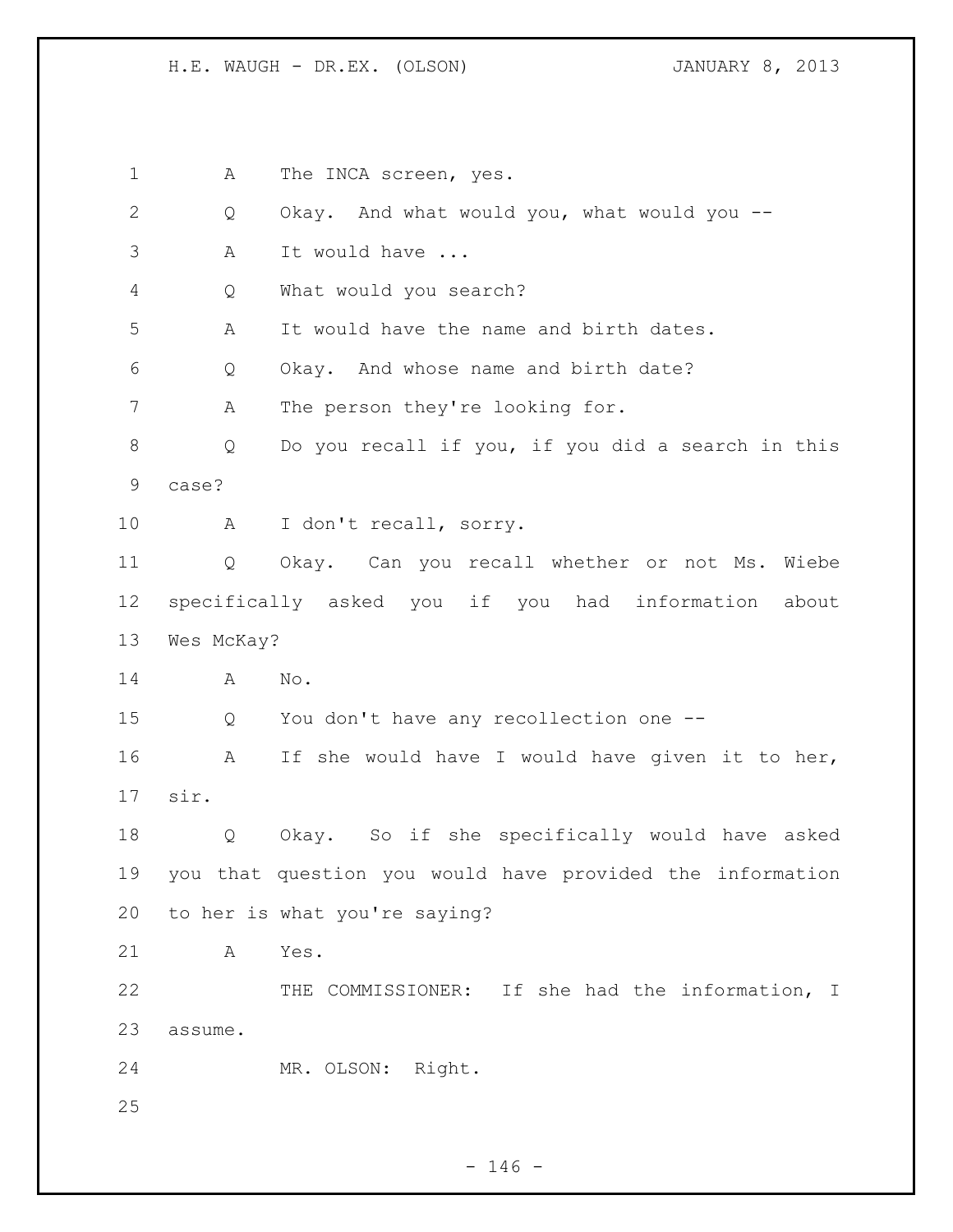BY MR. OLSON: Q And that's, of course, if you had the information to give. A Right. Q And if we look, if you could just turn in front of you there's commission disclosure 1578, if you look on the tabs in that binder, page 28185. A (Inaudible), okay, I have it. Q Okay. My understanding is that this document is a record for Karl Wesley McKay; is that right? A 28155? Q 28 -- A 28155? Q No, 28185. A Is that the letter you are referring to? Q Pardon me? 17 A Is that the letter you are referring to? Q No, page 28185. It's, I believe it's an INCA screen. A Well, I just have three, three pages in that one and INCA is 28155, 28208 and 28209, that's all I have in this, in that disclosure 1578. MR. HAIGHT: Hi Helen, it's Bill. 24 THE WITNESS: Yes. MR. HAIGHT: This is the document that I sent to

- 147 -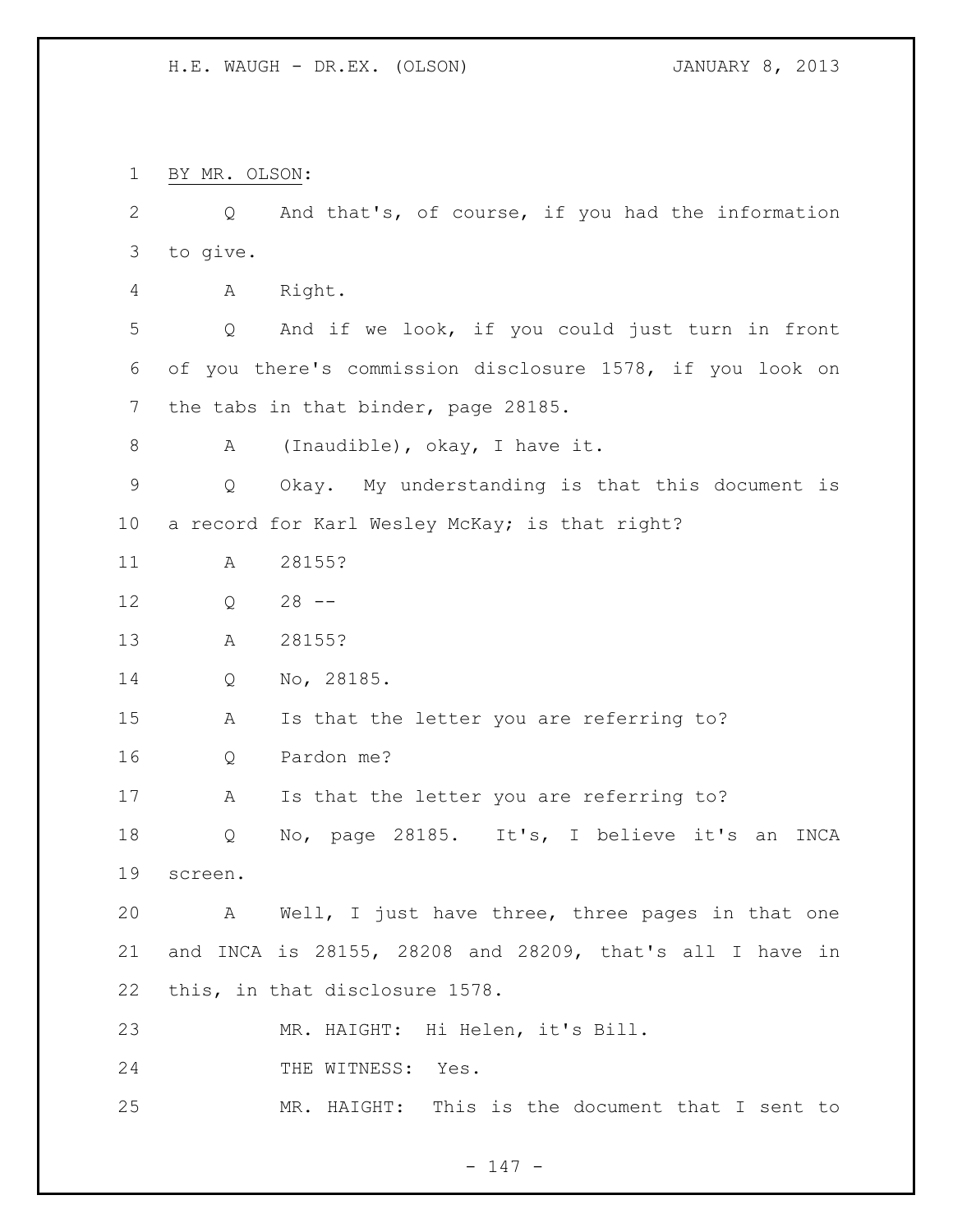you last week when we sent the binder. There was an individual page that had been provided to me last week that you hadn't seen prior to last week. THE WITNESS: Okay, sorry. I put it on the left- hand side of the binder, sorry. BY MR. OLSON: Q That's okay. You have, you have the document in front of you now? A I do. Q My understanding is that this is an INCA screen 12 that would come up if you searched the name Karl McKay; is that right? 14 A That's right. Q Okay. And if you search Wes, if you searched Wes McKay in the system would it also come up? 17 A I can't recall. Q This shows a case effective date of May 8th, 2002. What, what does that mean? A Well, I believe it was probably the date that he started social assistance. Q Okay. And then beneath, look under involvements, it has his name and then it has birth date? A Yes. Q Would that be his birth date, that is Mr. McKay's

- 148 -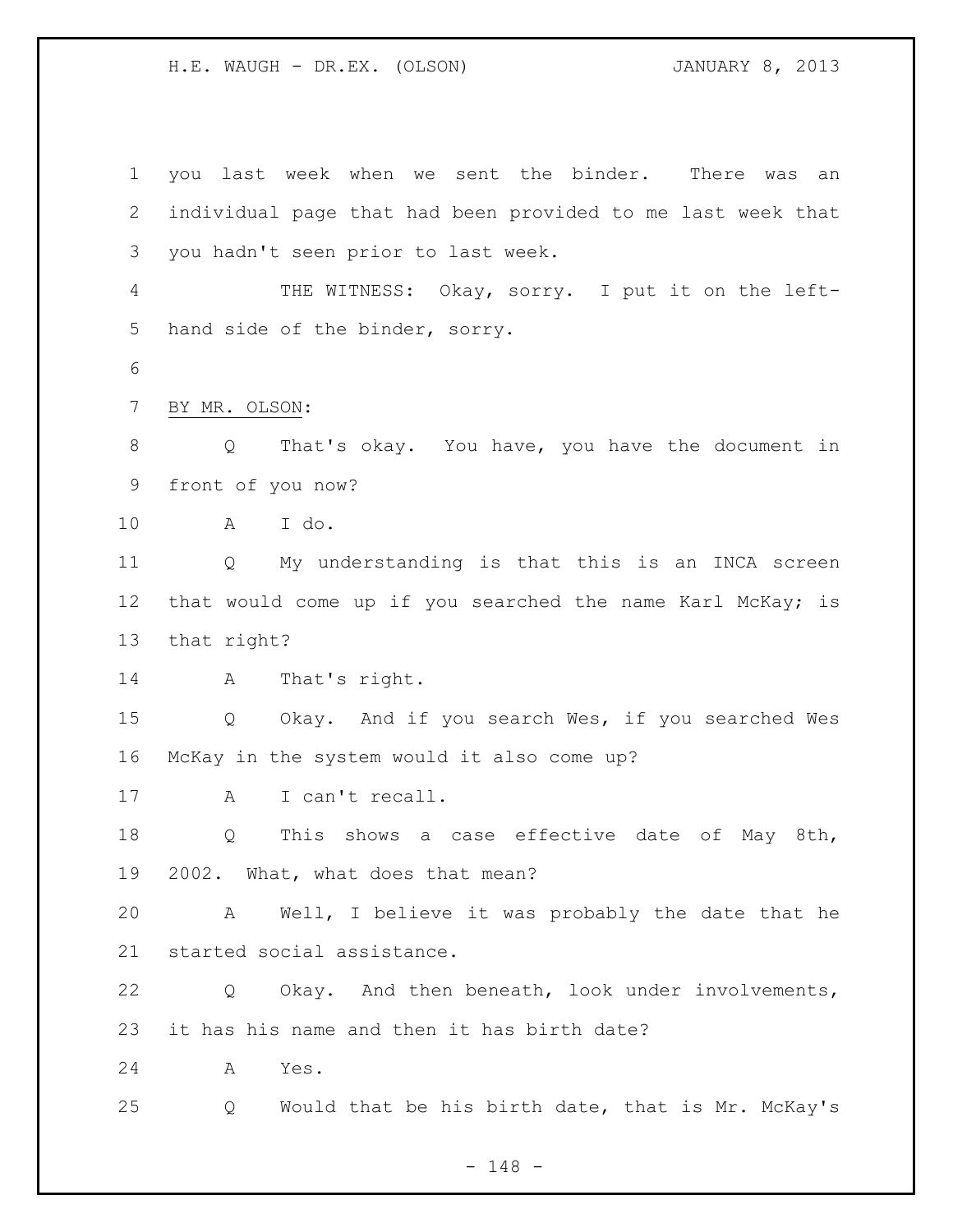birth date?

 A Well, it would be. Q And then social insurance -- A It would be his birth date. Q And his social insurance number is beside it, right? A Yes. Q And his, his Manitoba Health number is beside that, his PHIN number. A That's right, yes. Q And so if you, if the worker asked you, for example, to search Karl McKay, you could provide this information; is that right? A I could, I could. Q And you can't tell us whether or not you would 16 get this information if the worker asked for Wes McKay; is that right? 18 A No, I can't recall, sorry. Q Okay. In any case, if you were asked for the information about, you know, what is Wes McKay's birth date and you have that information you would have provided it is what you're saying? A You bet I would have, yes. Q In front of you, you should have another document. It's a similar screen shot from SAMIN. It's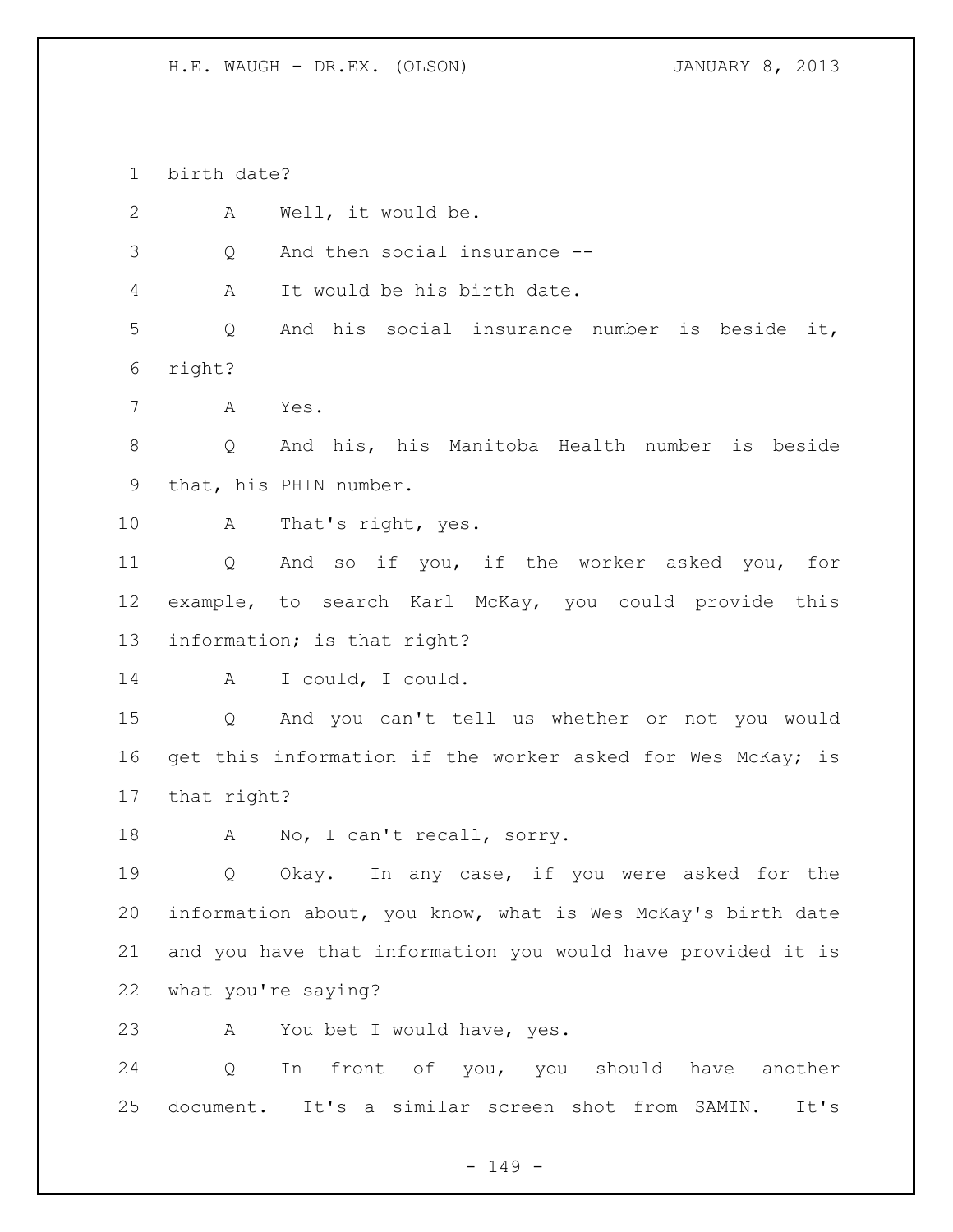page number 28316.

| A                 | In which section?                                           |
|-------------------|-------------------------------------------------------------|
| Q                 | This is in 1579.                                            |
|                   | THE COMMISSIONER: 283 what?                                 |
|                   | MR. OLSON: 28316.                                           |
|                   | THE COMMISSIONER: Yeah.                                     |
|                   |                                                             |
| BY MR. OLSON:     |                                                             |
| $\circ$           | If it's easier for you this would be your                   |
|                   | recording of the call with Ms. Wiebe.                       |
|                   | A Okay, I have it.                                          |
|                   | Q You have it. Now can you just confirm that this           |
|                   | is in fact your entry?                                      |
| A                 | Yes, it is.                                                 |
| $Q \qquad \qquad$ | It says, I'm looking under Samantha Kematch where           |
|                   | it says case name. So that indicates that this is Samantha  |
|                   | Kematch's social assistance file; is that right?            |
| A                 | 28316 is, is my case note.                                  |
| Q                 | Right. But your case note, your case note is the            |
|                   | note that's at the bottom of the page, the last note on the |
|                   | page; is that right?                                        |
| $\mathbb A$       | Yes, that's right, yes.                                     |
| Q                 | And the note above that, you never, you never               |
|                   | made that note, that was someone else?                      |
| A                 | No, no, it was a worker, I believe, of the                  |
|                   |                                                             |

- 150 -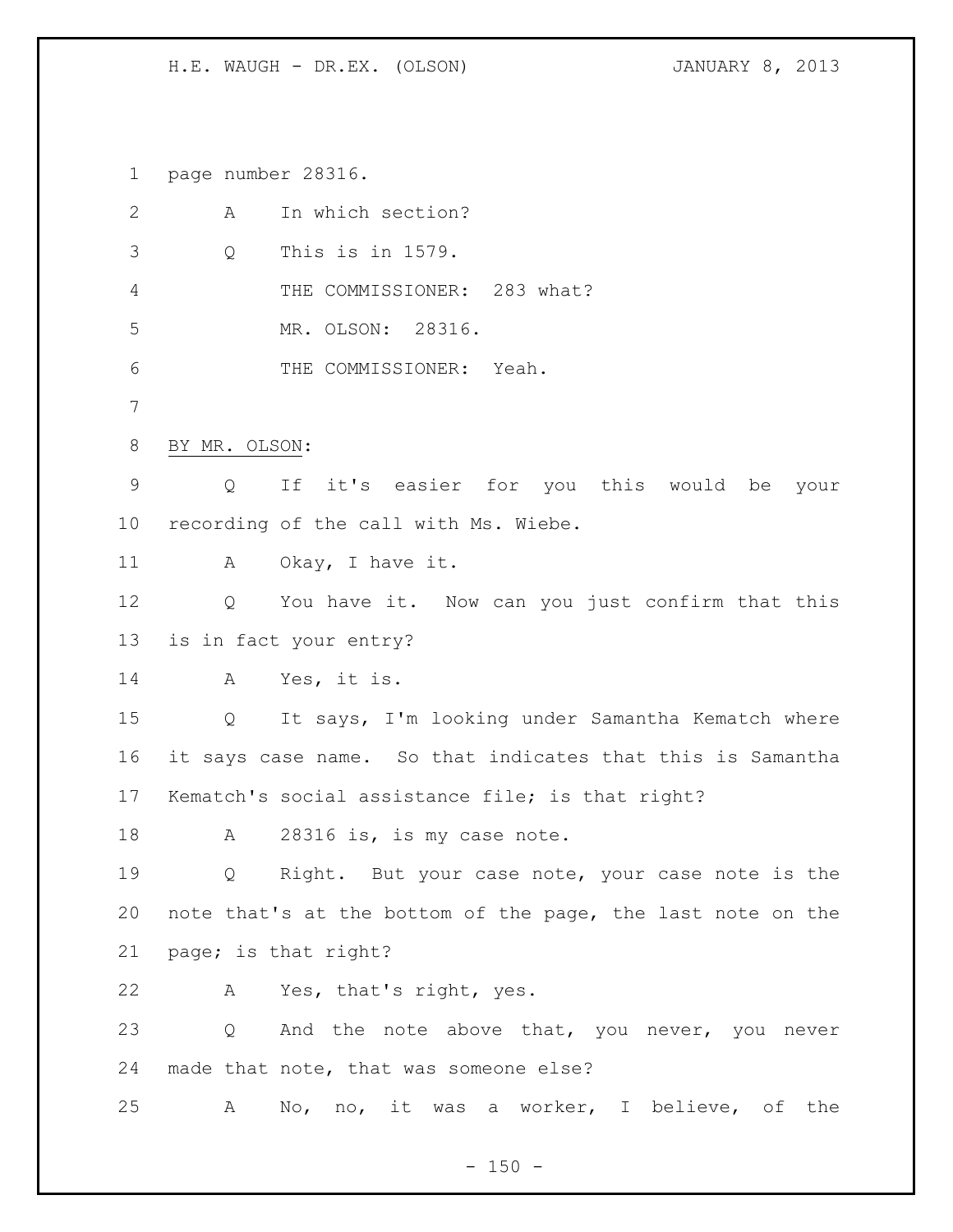client. 2 Q The EIA worker of the client? A Yes. Q Because you weren't, you were not Samantha Kematch's EIA worker, were you? A No. Q Okay. This is from Samantha Kematch's EIA file, this page, is it? A No, I don't, I don't know what you're getting at. Q The page that's in front of you -- 11 A The case note -- Q This case -- 13 A -- that ... Q This case note is from -- A The above line? Q If you can just wait for the question and then you might understand what I'm asking. This case note that we're looking at here, this page -- 19 A Okay. Q -- that's in front of you, that comes from Samantha Kematch's employment and insurance assistance file; is that right? A Yes. Q Okay, thank you. Now the note that have here, this is a note you enter after Shelly Wiebe called you?

- 151 -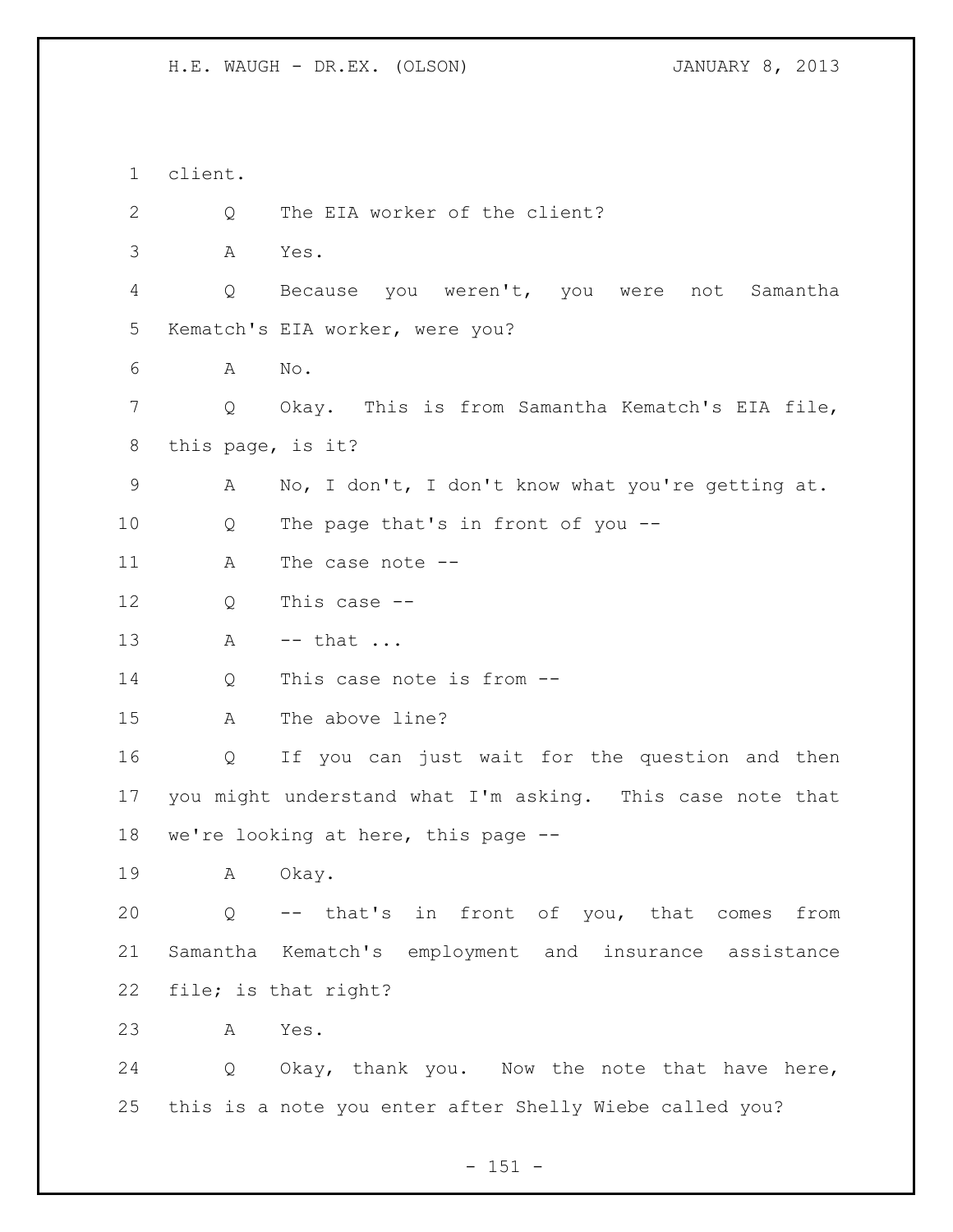A Yes. Q And would you be making this note at the same time you're on the phone with her? A Well, it was -- no, they were written down on, on paper first and then transferred to the case note. Q Okay. And how soon after you get off the phone do you put the note into the SAMIN system? 8 A Well, right after -- Q Okay. It says December 1 -- A -- you know. Q It says: 13 "Dec. 1/04 - caller, Shelly Wiebe, 14 CFS, to inform us that Samantha is **living common law with Wes McKay.**  Father of newborn baby just 17 yesterday, Nov. 30/04. He is listed at the hospital as the 19 father of the baby." And then it has "Helen Waugh". Is that an accurate -- do you recall taking this note? THE COMMISSIONER: The question was whether the witness recalls preparing this note? MR. OLSON: That's right.

 $- 152 -$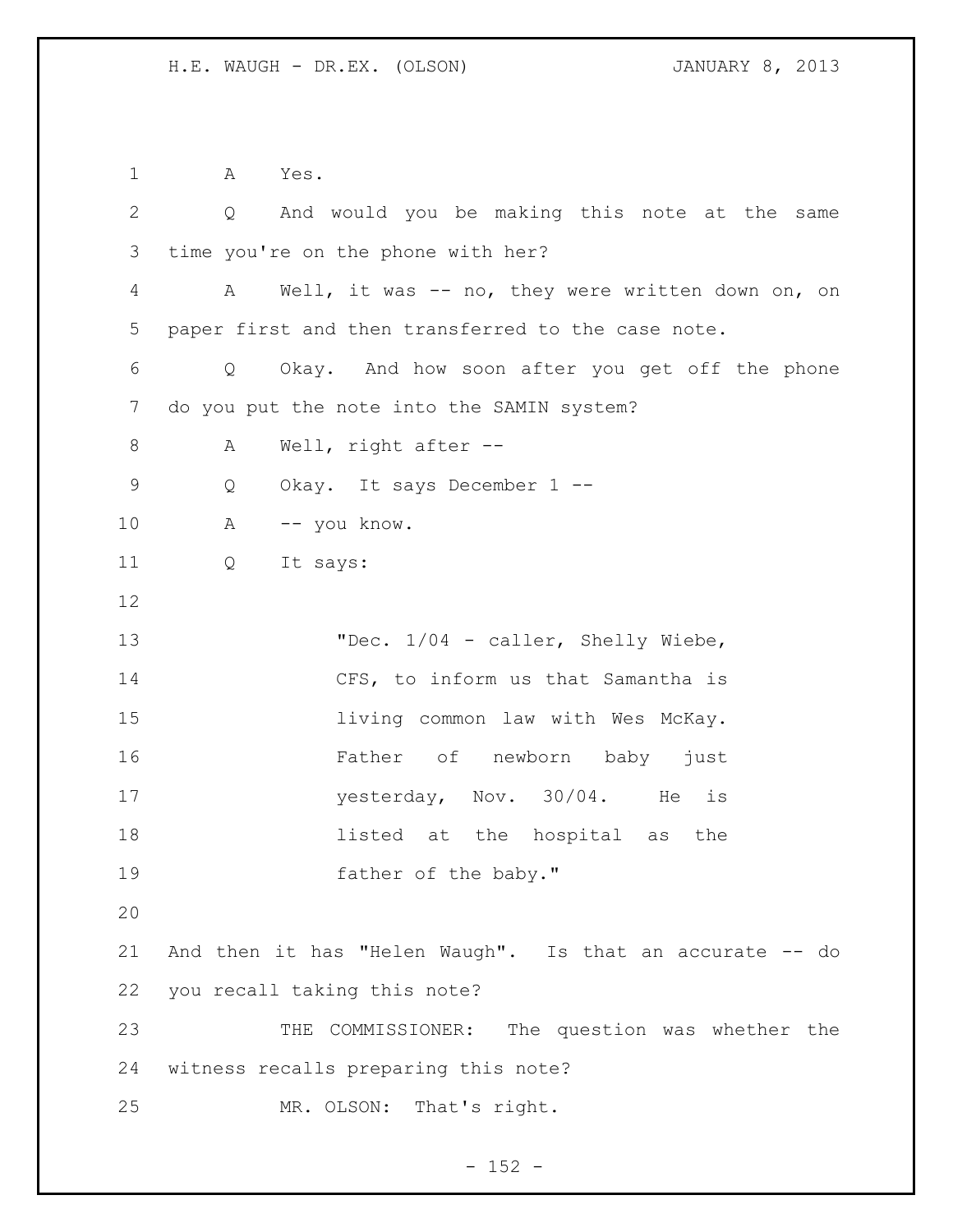THE COMMISSIONER: I don't know if she can hear me. THE WITNESS: I have, I have no recollection of that whole discussion about -- 

BY MR. OLSON:

7 Q Okay, you have no recollection?

A Of the discussion, whole discussion.

 Q There was no mention here of any request for information about Mr. McKay's demographic details, for example, his date of birth. If you had been asked for that information would you have made a note of it?

13 A I would have.

 Q And so because it's not here does that indicate that you weren't asked it? Are you able to say that?

A I (inaudible) don't say that.

 Q What was your practice in terms of what you would record in your case notes?

 A Well, what do you mean, like calls from Child and Family Services or calls from the general public?

 Q Calls from Child and Family Services, calls of this nature.

 A Well, I don't believe we received many calls like this.

Q This call seems to suggest that Ms. Wiebe was

 $- 153 -$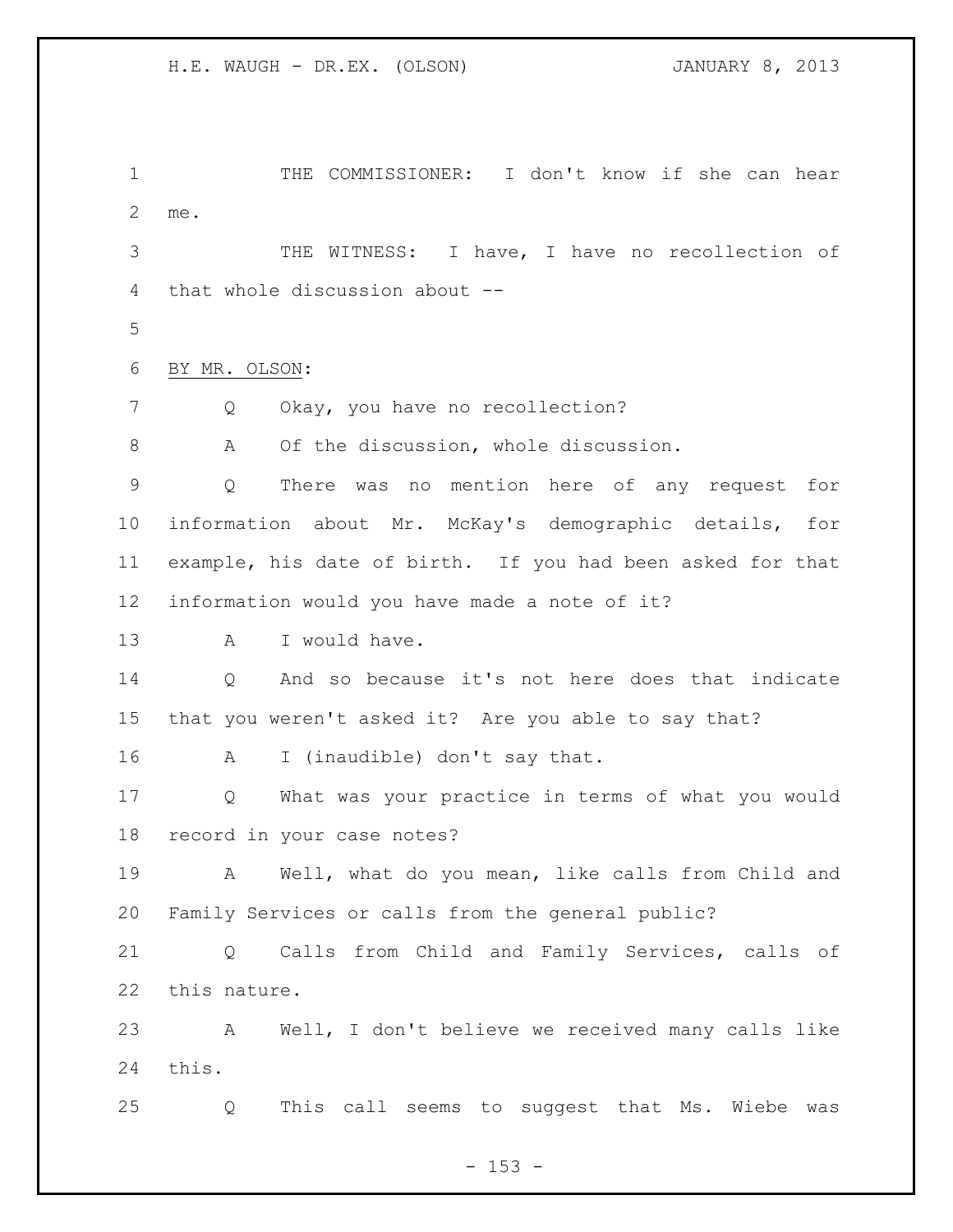sharing information with you about the family situation. Is that, is that what, what occurred? Is that what this call records, this note records? A It sounds like it but I don't know why she would have informed the information line. Q Because you said that wasn't typical that CFS would share -- A No. Q -- information with EIA? 10 A No, they wouldn't call -- no, no. Q In your experience would, would CFS ever call other than to obtain demographic information? A That's all. Q So when you look, when you look back at what Ms. Wiebe recorded, that we looked at earlier, that she contacted you to inquire about the demographic information of Samantha's common-law partner, Wes McKay, do you -- is that -- do you think that's what the call is about? Are you able to say? A Well, again, if she would have asked me for information like that, I would have given it to her. Q And you know you didn't give her that information; is that right? A No, I can't recall. If she would have asked me, you know, I would have given it to her.

 $- 154 -$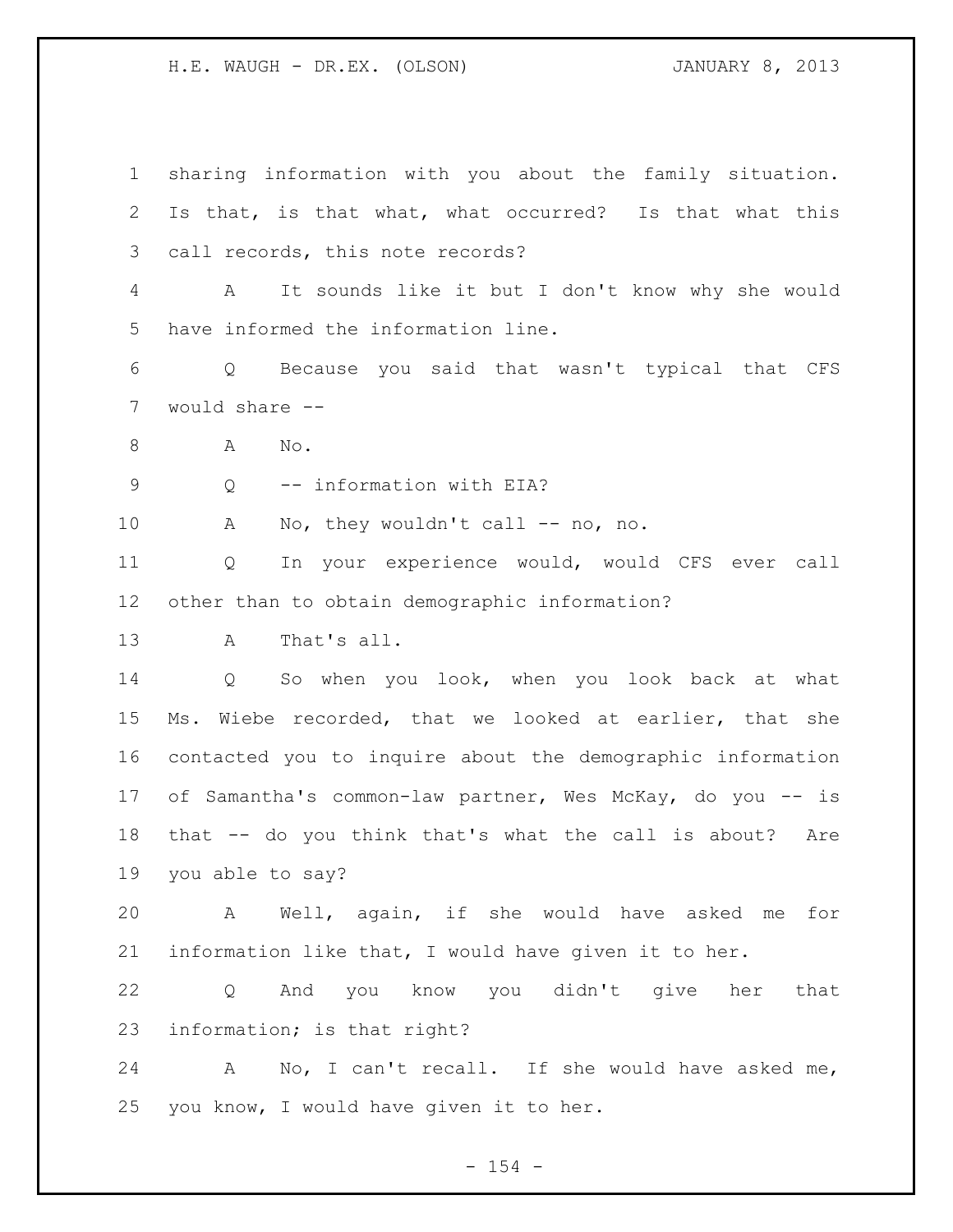| $\mathbf 1$ | Is the information that Ms. Wiebe recorded that<br>Q        |
|-------------|-------------------------------------------------------------|
| 2           | Samantha only has one child listed on her budget and        |
| 3           | there's not expected to be a common-law partner residing in |
| 4           | the home, was that accurate information?                    |
| 5           | Well, I wouldn't have given that to her.<br>A               |
| 6           | You would not have given that to her?<br>Q                  |
| 7           | No, I would never have said something like that.<br>Α       |
| 8           | Would you have told her who was<br>Q<br>on Samantha         |
| 9           | Kematch's budget?                                           |
| 10          | I would have.<br>Α                                          |
| 11          | And in this case was Wes --<br>Q                            |
| 12          | Like who was on file with her.<br>A                         |
| 13          | Right. In this case was Wes McKay on her budget?<br>Q       |
| 14          | Well, it will be on the INCA screen.<br>A                   |
| 15          | Did you know if he was on her budget or not?<br>Q           |
| 16          | Α<br>No, I can't recall what was on there.                  |
| 17          | Did you have any other involvement aside from<br>Q          |
| 18          | this one call on this file?                                 |
| 19          | A About this -- no, nothing.                                |
| 20          | MR. OLSON: Those are my questions. Thank you                |
| 21          | very much. There will other questions from other lawyers    |
| 22          | for you.                                                    |
| 23          | THE WITNESS: All right, thanks.                             |
| 24          | THE COMMISSIONER: All right. Who wants to                   |
| 25          | question the witness first before Mr. Haight? Anybody with  |

# - 155 -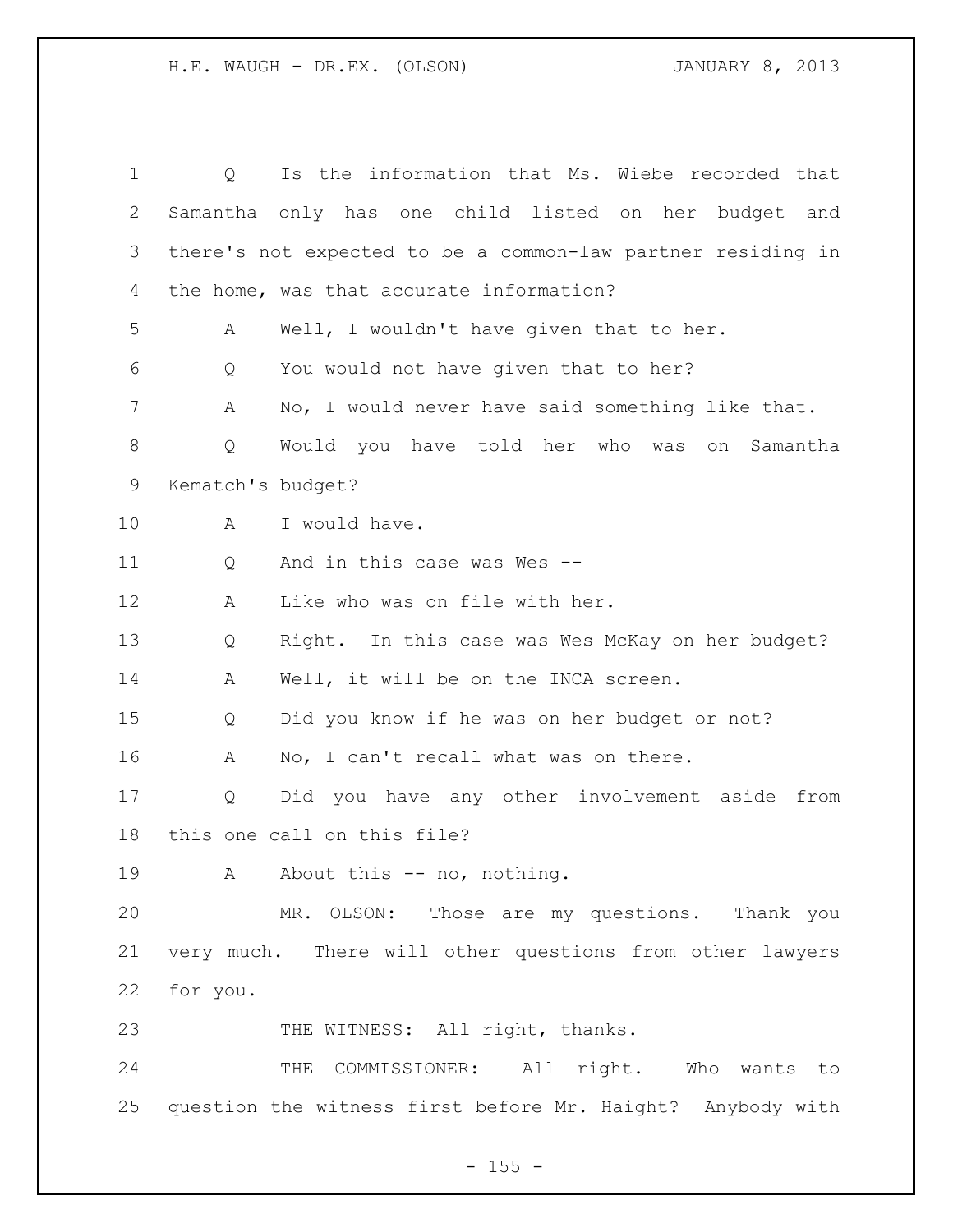H.E. WAUGH - CR-EX. (RAY) 31 JANUARY 8, 2013

questions? Mr. Ray?

| 2           | MR. RAY: Mr. Commissioner, I will have a few                |
|-------------|-------------------------------------------------------------|
| 3           | questions. I'm just consulting with my client for a moment  |
| 4           | and then I just need to speak to Mr. Saxberg, so I don't    |
| 5           | think we need an adjournment but I will just be a moment.   |
| 6           | THE COMMISSIONER: All right. Well, maybe you                |
| 7           | can tell the witness. I'm not sure she can hear me,         |
| 8           | Mr. Olson, it will just be two or three minutes.            |
| $\mathsf 9$ | MR. OLSON: Other counsel just need a couple of              |
| 10          | minutes to confer and then someone will come up and have    |
| 11          | some questions for you, okay.                               |
| 12          | THE COMMISSIONER: Just stay put.                            |
| 13          | THE WITNESS: Yeah, okay.                                    |
| 14          | THE COMMISSIONER: Mr. Ray?                                  |
| 15          | MR. RAY: My apologies, Mr. Commissioner.                    |
| 16          | THE COMMISSIONER: No problem.                               |
| 17          |                                                             |
| 18          | CROSS-EXAMINATION BY MR. RAY:                               |
| 19          | Ms. Waugh, my name is Trevor Ray. I represent a<br>Q        |
| 20          | number of social workers, including Ms. Wiebe with whom you |
| 21          | had a conversation about this file and the processes that   |
| 22          | were taken when she called you. Just making a note.<br>If   |
| 23          | you can indulge me for one moment.                          |
| 24          | Waugh, we've heard information from social<br>Ms.           |

- 156 -

workers, including Ms. Wiebe, now Willox, that they would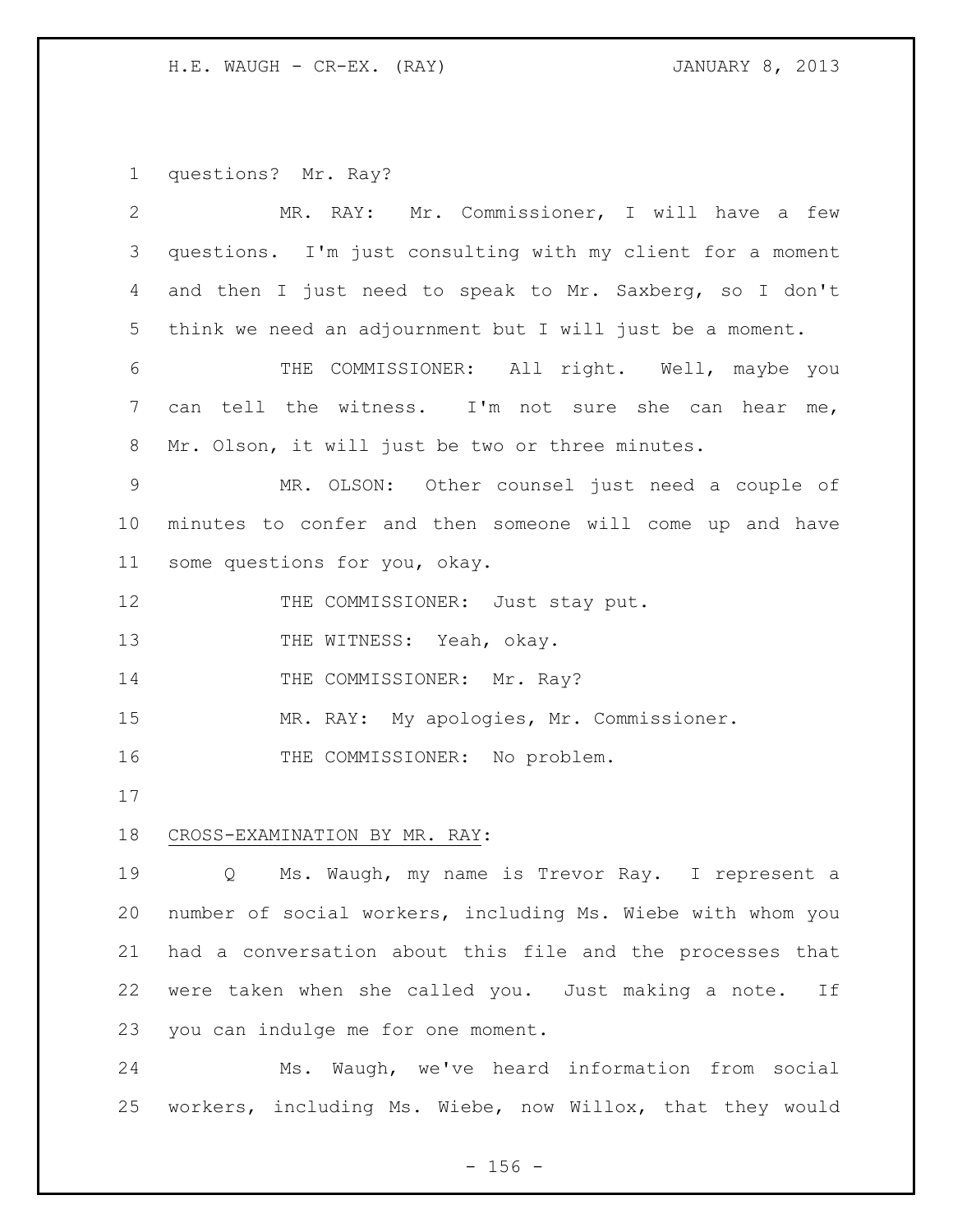frequently call collaterals such as yourself as an EIA worker or a public health nurse and request information from them in the course of conducting an investigation into child protection matters. And I believe you've stated in your evidence that you did receive calls like that from time to time, is that, is that my understanding of your evidence, that's correct?

A Yes.

 Q And are you aware that the reason they're calling you is to obtain information to assist them in determining whether they're looking for correct people or to determine whether certain people are on another person's EIA budget, are you aware that that's why they call you?

A I'm sorry, I didn't hear the last part.

 Q Are you aware that Child and Family Services workers would call you in order to obtain information to help them piece together whether or not there was a child protection concern on a specific file?

A Yes.

Q You are aware of that?

A Yes.

 Q And in fact your evidence was that if you knew that they were calling you for that reason, you would assist because, I think I'm paraphrasing your evidence but you would assist that you're both working together to try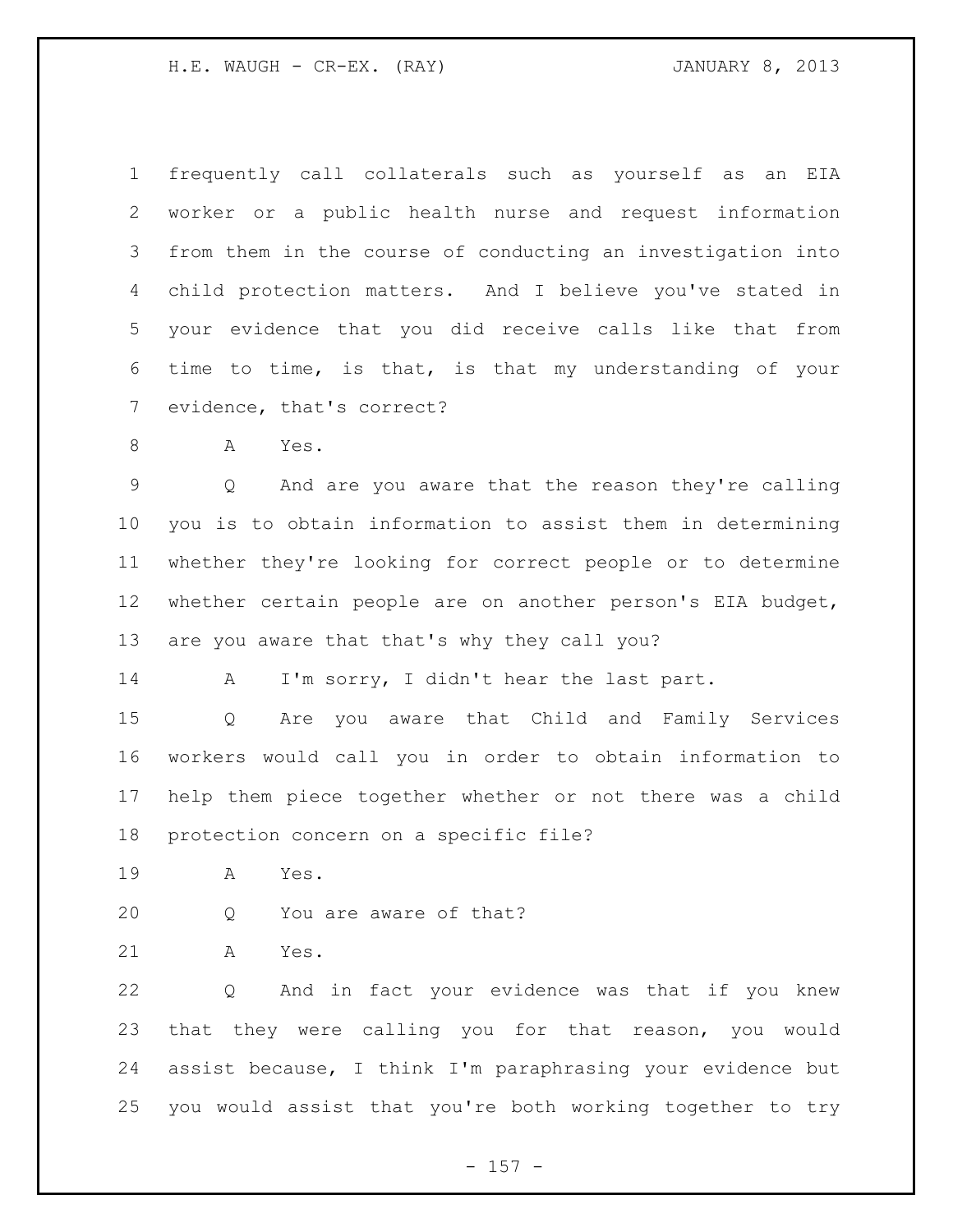to help a child. That's essentially what your evidence was?

A That's right.

 Q Okay. And your evidence was also that a Child and Family Services worker would not be calling you to give you information that typically they are calling you to obtain information, that's correct as well?

 I think your evidence was that you stated that they would not call you to, to give you information, they would always be calling you to obtain information from you, correct? That's what Ms. Wiebe said --

A Yes.

Q Yeah. Ms. Wiebe testified --

A Yes, they would call, yeah.

 Q Ms. Wiebe testified that she would never call Employment Income Assistance worker to give them information about a specific person --

18 A Okay.

 Q -- and that rather she would call and be seeking information from you --

A Okay.

Q -- to help her.

A Okay.

 Q Is that -- you'd agree with that, correct? A Well, no, I thought she was calling to give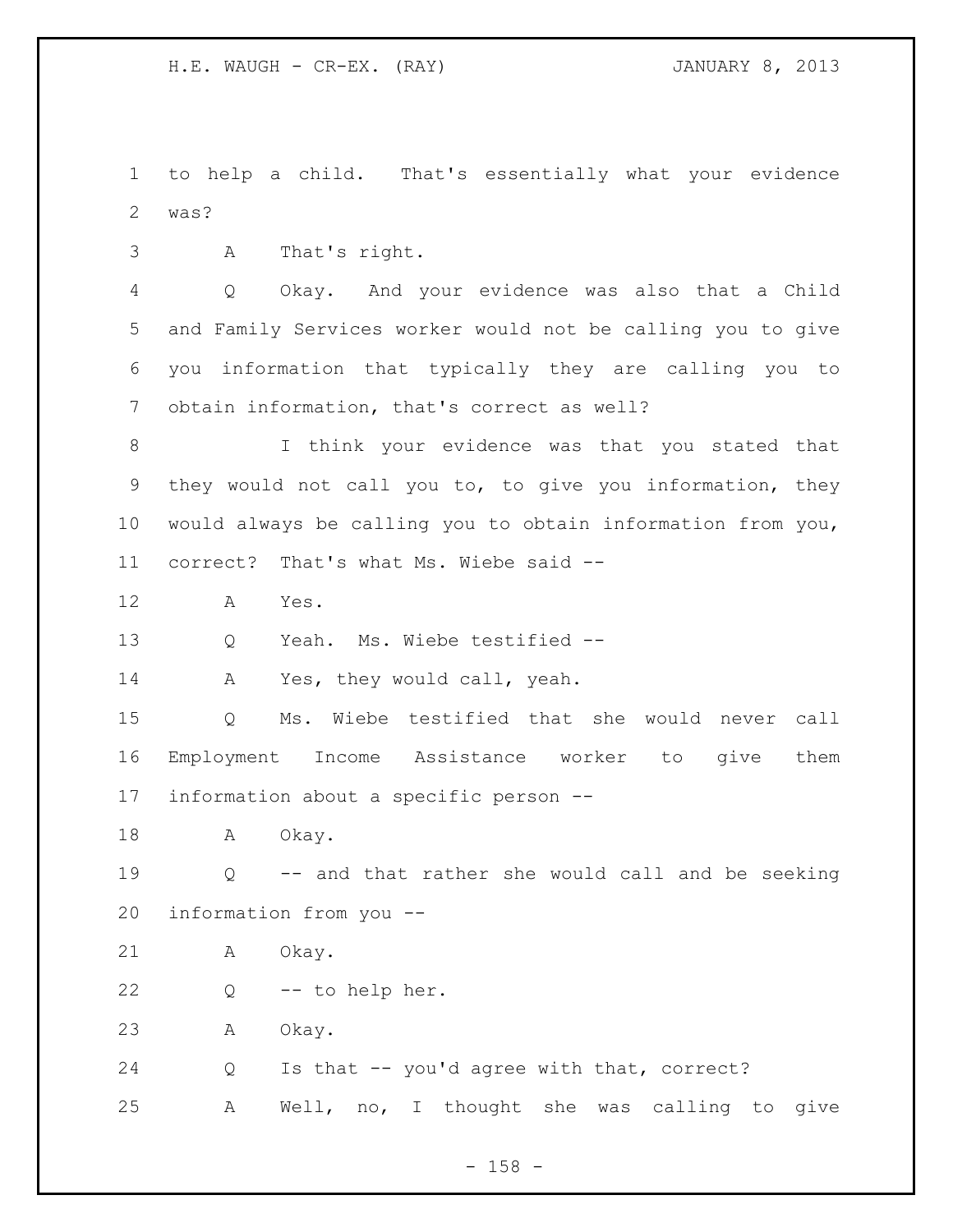information.

| 2               | No, but my, my question is, I understand your<br>$Q \qquad \qquad$ |
|-----------------|--------------------------------------------------------------------|
| 3               | note and I'll get to that in a moment, but generally               |
| 4               | speaking, I understood your evidence to be that Child and          |
| 5               | Family Services workers would call you to obtain                   |
| 6               | information, not to give you information, that was -- when         |
| $7\phantom{.0}$ | you were received when these types of calls.                       |
| 8               | They would want information from us, yes.<br>A                     |
| $\mathsf 9$     | Correct, thank you. And so then this call,<br>Q                    |
| 10 <sub>o</sub> | assuming for the moment that you recorded the call                 |
| 11              | correctly, if you did recall, record the call correctly it         |
| 12              | would be an out of the norm, so to speak, for a family             |
| 13              | services worker such as Ms. Wiebe to call you and give you         |
| 14              | information. That wouldn't be normal, would it? She'd be           |
| 15              | normally calling you to get information?                           |
| 16              | To get information, right.<br>A                                    |
| 17              | Okay. And the type of information they're<br>Q                     |
| 18              | frequently calling to obtain from you is, are things like a        |
| 19              | date of birth, for example, correct?                               |
| 20              | (Inaudible).<br>Α                                                  |
| 21              | I'm sorry, what was your answer to that?<br>Q                      |
| 22              | Yes.<br>Α                                                          |
| 23              | And they are $-$ -<br>Q                                            |
| 24              | And where they were living.<br>Α                                   |
| 25              | Pardon me?<br>Q                                                    |

- 159 -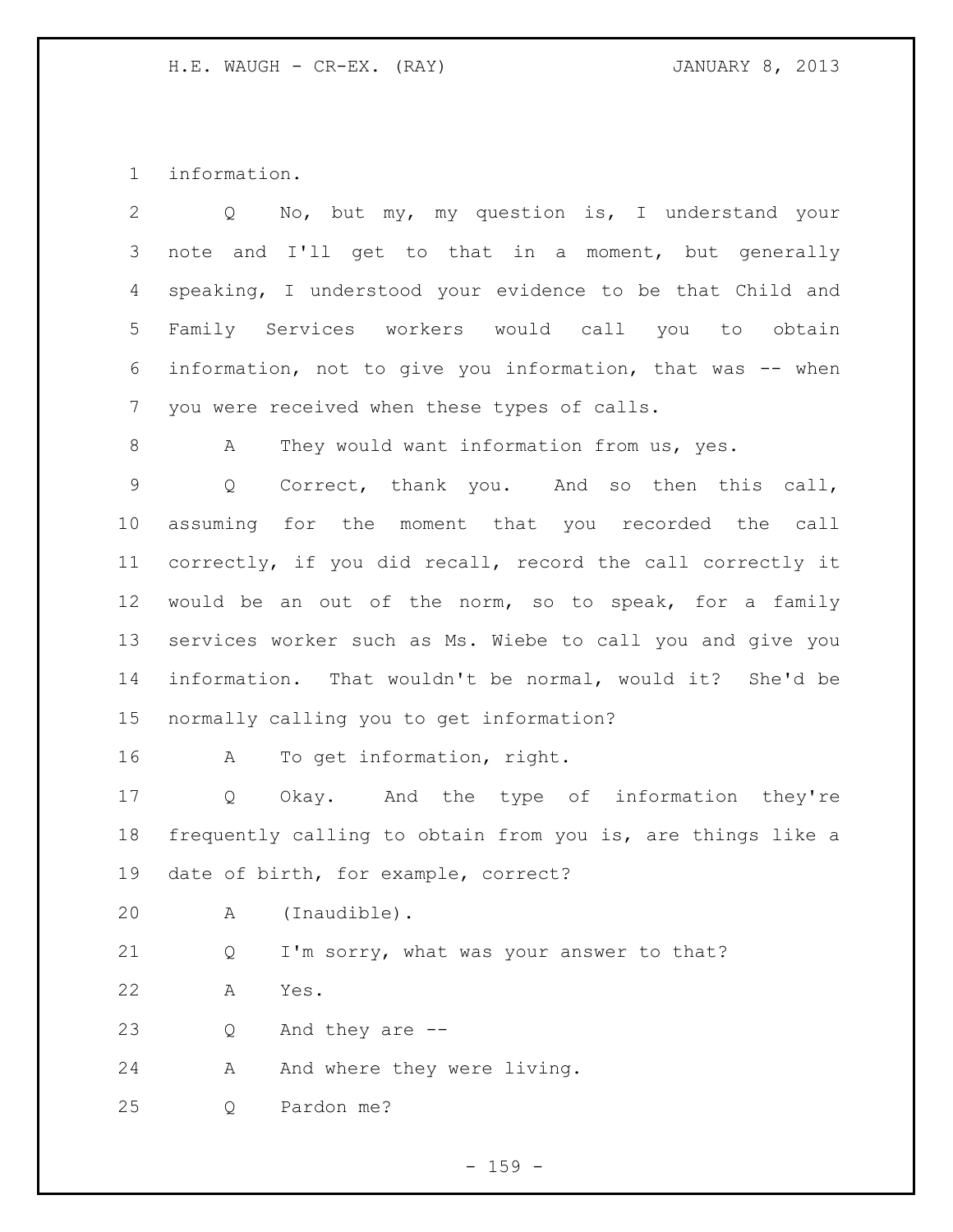H.E. WAUGH - CR-EX. (RAY) JANUARY 8, 2013

1 A And where they were living, the address. Q Correct, address they would frequently call and request. Whether certain people were on another's budget, like their social assistance budget, they would also request that information, correct? A Well they would ask if other people are living in the home. Q Were living in the home with, with another individual? A Yes. Q Would they also ask whether one individual was covered by another individual's social assistance file? A I don't recall, sorry. Q Okay. Now in fairness to you, I think you've indicated that you don't recall specifically this, this conversation with Ms. Wiebe; is that correct? 17 A I'm sorry, I don't. Q Sorry, I'm referring to her as Ms. Wiebe because at the time that she was dealing with you that was her name. You know her as Ms. Wiebe, correct? A Can you please speak up? THE CLERK: Leave a space between words. There has to be a space in between your words. MR. RAY: I'll withdraw the question. I think it's evident that who she was dealing with.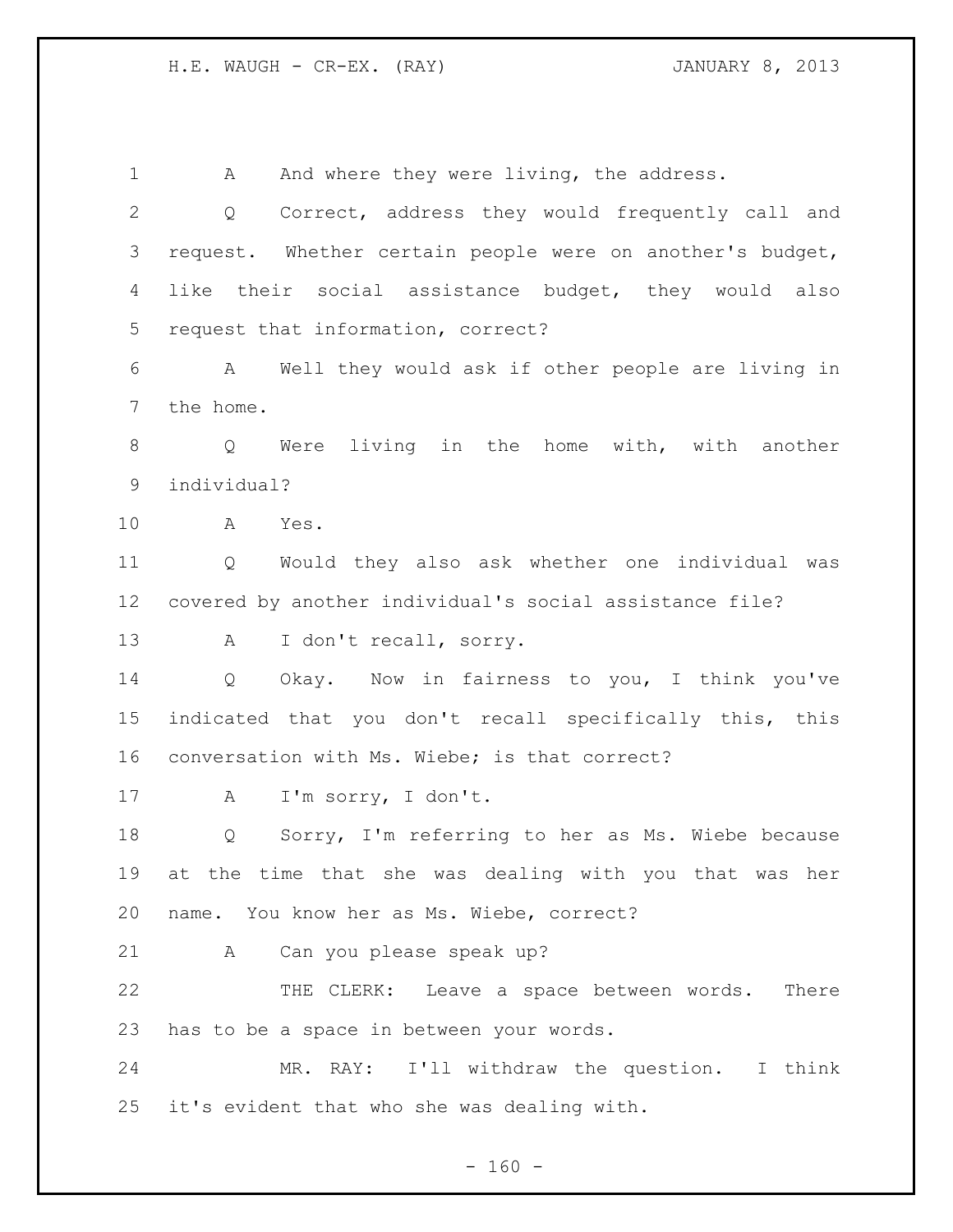BY MR. RAY:

| 2           | Q So based on your practice and what you typically          |
|-------------|-------------------------------------------------------------|
| 3           | would expect in these types of conversations, would you     |
| 4           | agree with me that it's very probable that Ms. Wiebe was    |
| 5           | calling you to request information from you and that it's   |
| 6           | possible that you simply failed to record that she was      |
| 7           | asking for information about Mr. McKay?                     |
| 8           | No, no, I would have recorded it.<br>A                      |
| $\mathsf 9$ | Okay. Well let's take you to Ms. Wiebe's<br>Q               |
| 10          | recording for a moment. If you look at page, if you look    |
| 11          | at page 36945, please.                                      |
| 12          | Which section would that be?<br>Α                           |
| 13          | Oh, it's CD1795, commission disclosure 1795, page<br>Q      |
| 14          | 36945. It's Ms. Wiebe's report that she wrote.              |
| 15          | You said 945?<br>A                                          |
| 16          | I'm sorry, maybe your page number is different<br>Q         |
| 17          | than ours. 36951, do you have a 36951 there?                |
| 18          | Yeah, I do.<br>A                                            |
| 19          | It's Ms. Wiebe's report. If you just look at the<br>Q       |
| 20          | second paragraph of the page 36951.                         |
| 21          | The second, okay.<br>Α                                      |
| 22          | Ms. Wiebe, Ms. Wiebe has given evidence that she<br>Q       |
| 23          | received a call from a social worker at the hospital and    |
| 24          | that she received information about a Mr. Wes McKay and     |
| 25          | that she did not have the date of birth which was something |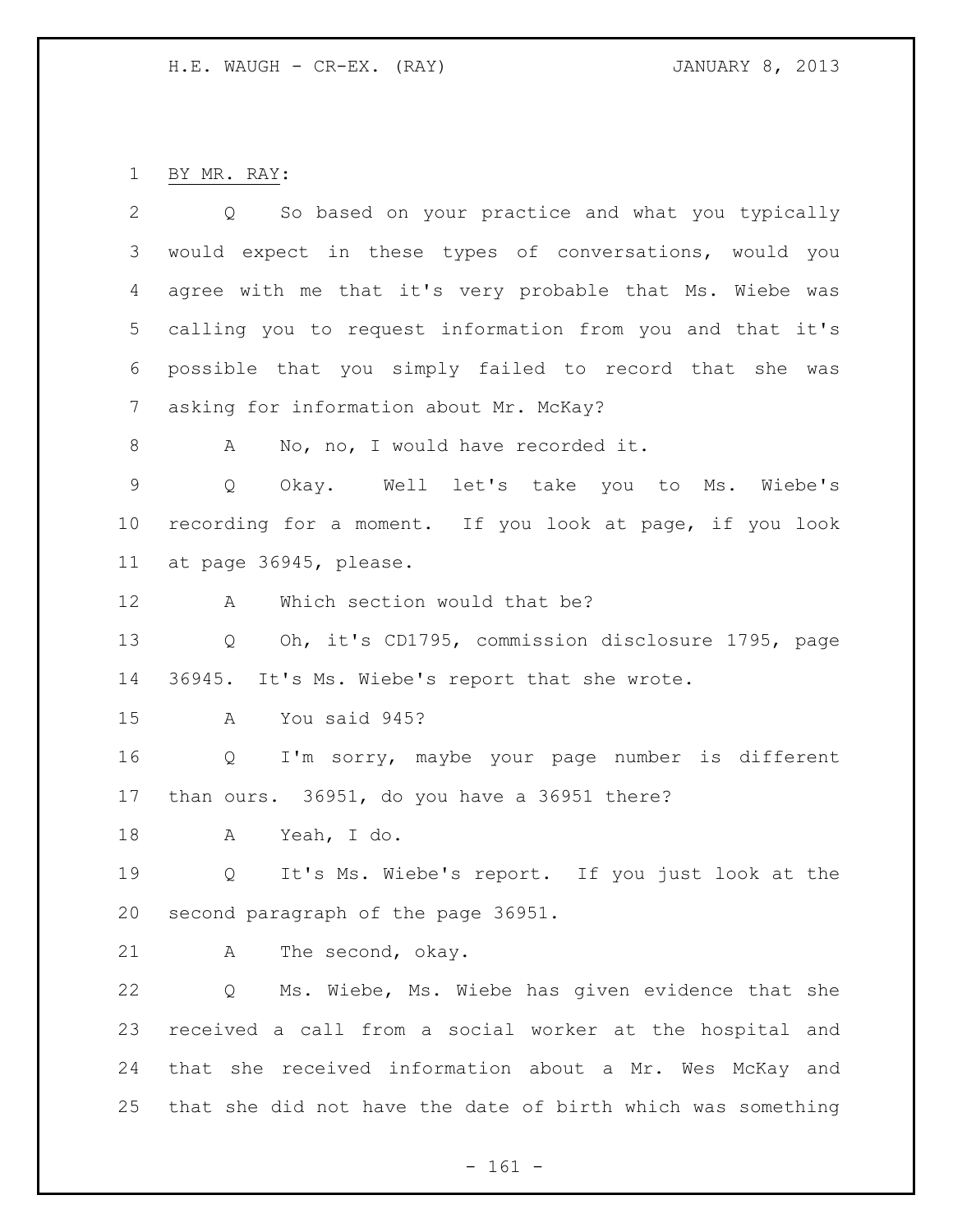H.E. WAUGH - CR-EX. (RAY) JANUARY 8, 2013

 that would be important to her, that's the type of information you testified that social workers would commonly call you for, correct, a date of birth? A Right, right. Q And after speaking with the social worker, you'll see Ms. Wiebe recorded specifically on December 1st that because she didn't have the date of birth from the social worker at the hospital, she called you. And she called you specifically to ask for information about Mr. McKay. Do you see that? It's in the fifth paragraph that starts with December 1st, 2004? A Yes. Q Now -- A Yes, I see it. Q You see it? A Um-hum. Q And your recording indicates that she did call you -- excuse me. Your recording is that she called you and that's correct, right? A Yes. Q And your recording indicates that she advised you that she was, that Mr. McKay was living common-law with Ms. McKay or Ms. Kematch and was the father of a newborn, correct? A Yes.

 $- 162 -$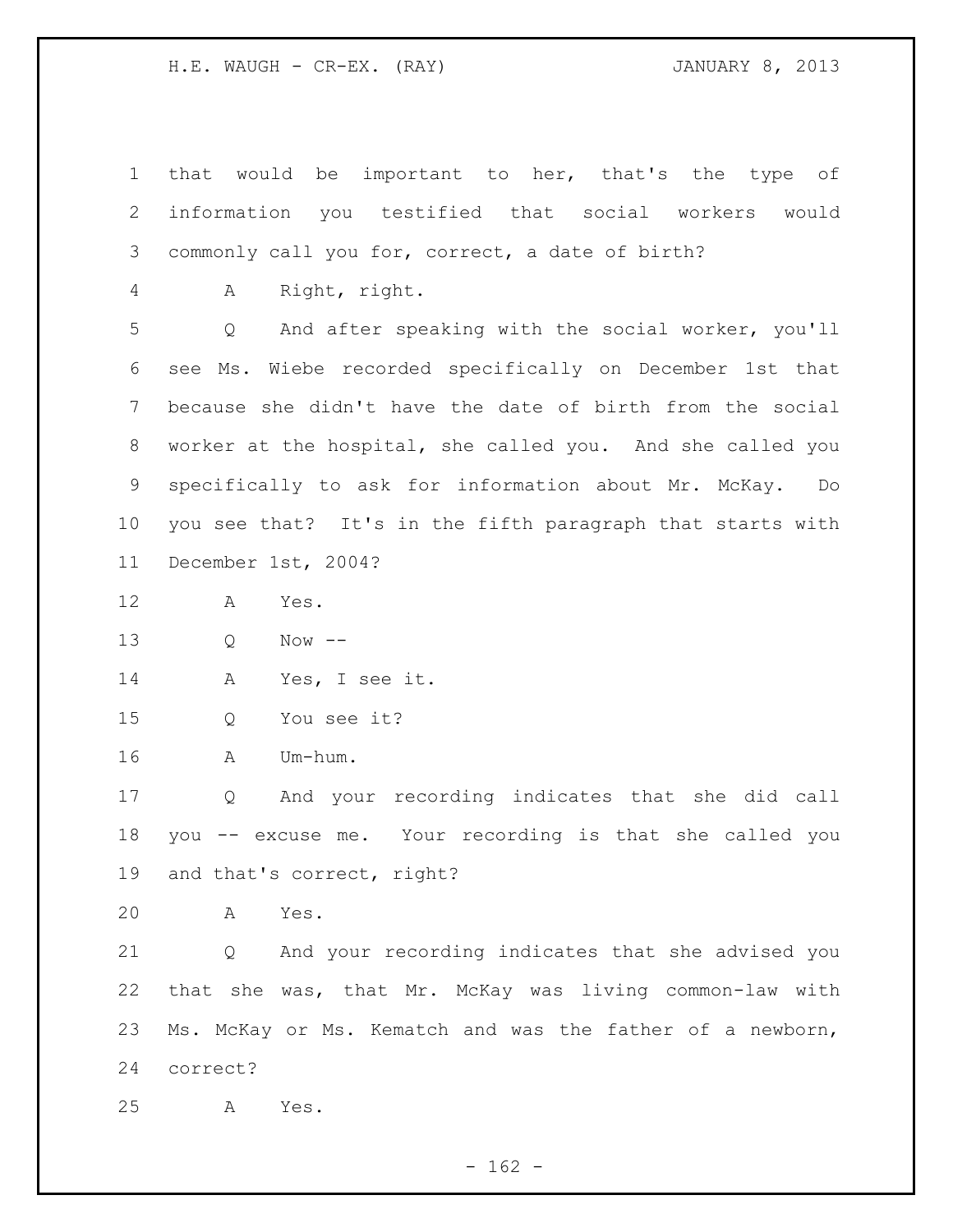Q And that information is consistent with what's recorded by Ms. Wiebe, correct, in her recording, that she called you, she's asking about a Wes McKay, right? A I would have provided her with information. Q Isn't it possible, Ms. Waugh, given your inability to recall anything about the call, that this is simply a miscommunication between yourself and Ms. Wiebe, that Ms. Wiebe was seeking specific information from you as she's recorded and that you simply recorded it incorrectly? Ms. Waugh? A No, it was, it was my understanding that she was just passing information on to us. Q Right. And as you've testified already, that would not be the norm. The norm is that she's calling you to request information. A No. Or yeah -- 17 Q Right, that was your evidence. 18 A -- for information, right. Q Right. Your evidence -- A But I do not recall her ... Q I appreciate you don't recall. Your evidence was that the norm is that a social worker will call you to request information which Ms. Wiebe records as what she did, that she did call you to request information. She did also provide you with information, which is correct, but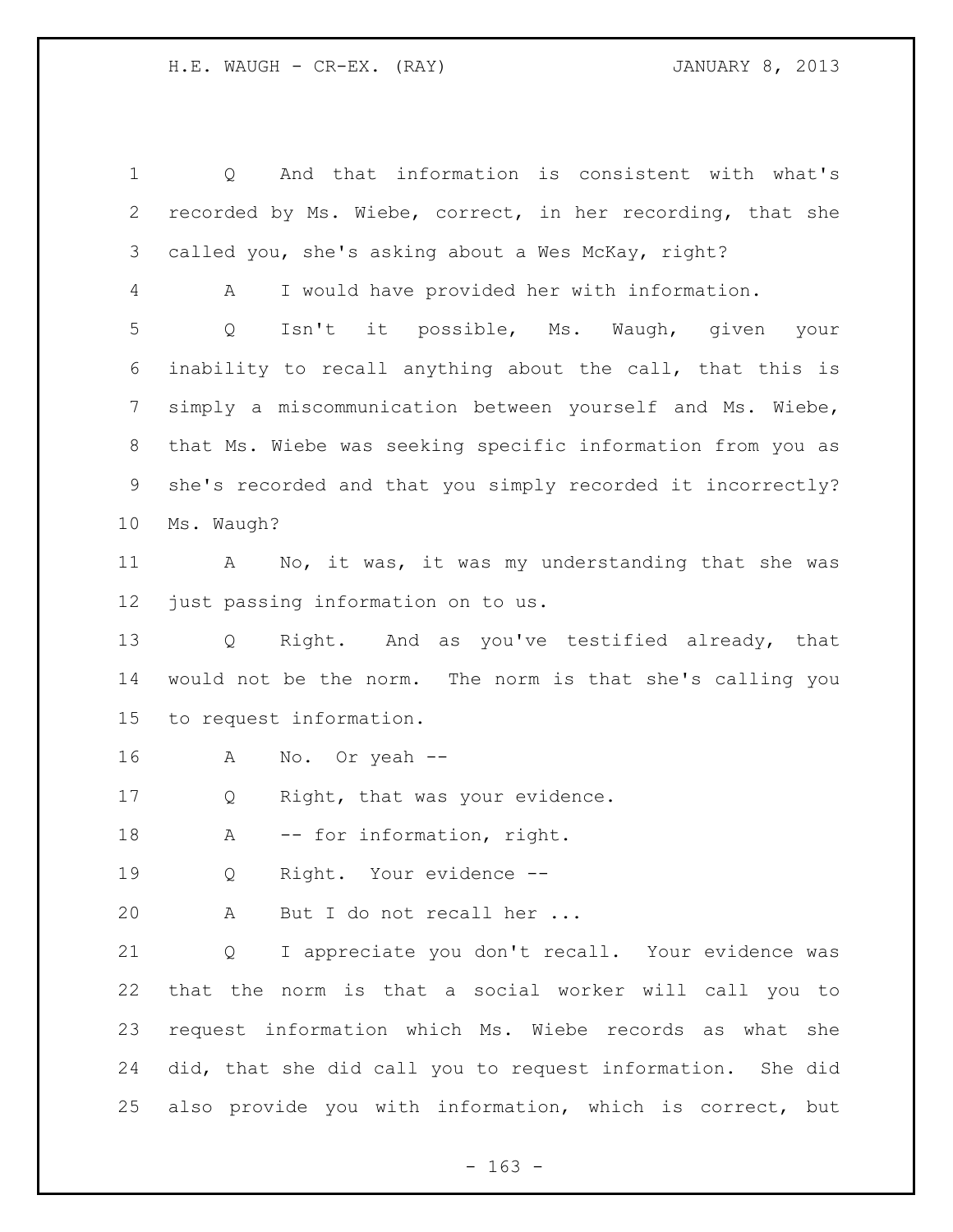H.E. WAUGH - CR-EX. (RAY) 31 JANUARY 8, 2013

| $\mathbf 1$ |   | the only notation that your notes are missing, and I'm      |
|-------------|---|-------------------------------------------------------------|
| 2           |   | suggesting it's an error, error, is that she was seeking    |
| 3           |   | additional information from you about Mr. McKay in addition |
| 4           |   | to telling you why she was looking for that information,    |
| 5           |   | which would be the norm for a social worker to do in terms  |
| 6           |   | of trying to get information from an EIA worker. Would you  |
| 7           |   | agree with me that that's possible?                         |
| 8           | Α | Well, I quess it was miscommunication then.                 |
| $\mathsf 9$ | Q | If you could turn to page 28316.                            |
| 10          | A | What section is that in?                                    |
| 11          | Q | That's commission disclosure 1579.                          |
| 12          | A | Can you give me the page number again?                      |
| 13          | Q | 28316.                                                      |
| 14          | Α | Okay, I have it.                                            |
| 15          | Q | I believe that's your recording.                            |
| 16          | A | It is.                                                      |
| 17          | Q | Okay. Now I'm just going to read<br>to<br>you               |
| 18          |   | Ms. Wiebe's recording, okay? Ms. Wiebe --                   |
| 19          |   | THE COMMISSIONER: You're reading from what?                 |
| 20          |   | MR. RAY: I, I'll tell you, Mr. Commissioner,                |
| 21          |   | just reading from page 36951, which is the, Ms. Wiebe's     |
| 22          |   | report which I've just discussed with the, with the         |
| 23          |   | witness. I just want to read it to her while she's looking  |
| 24          |   | at her current document.                                    |
| 25          |   |                                                             |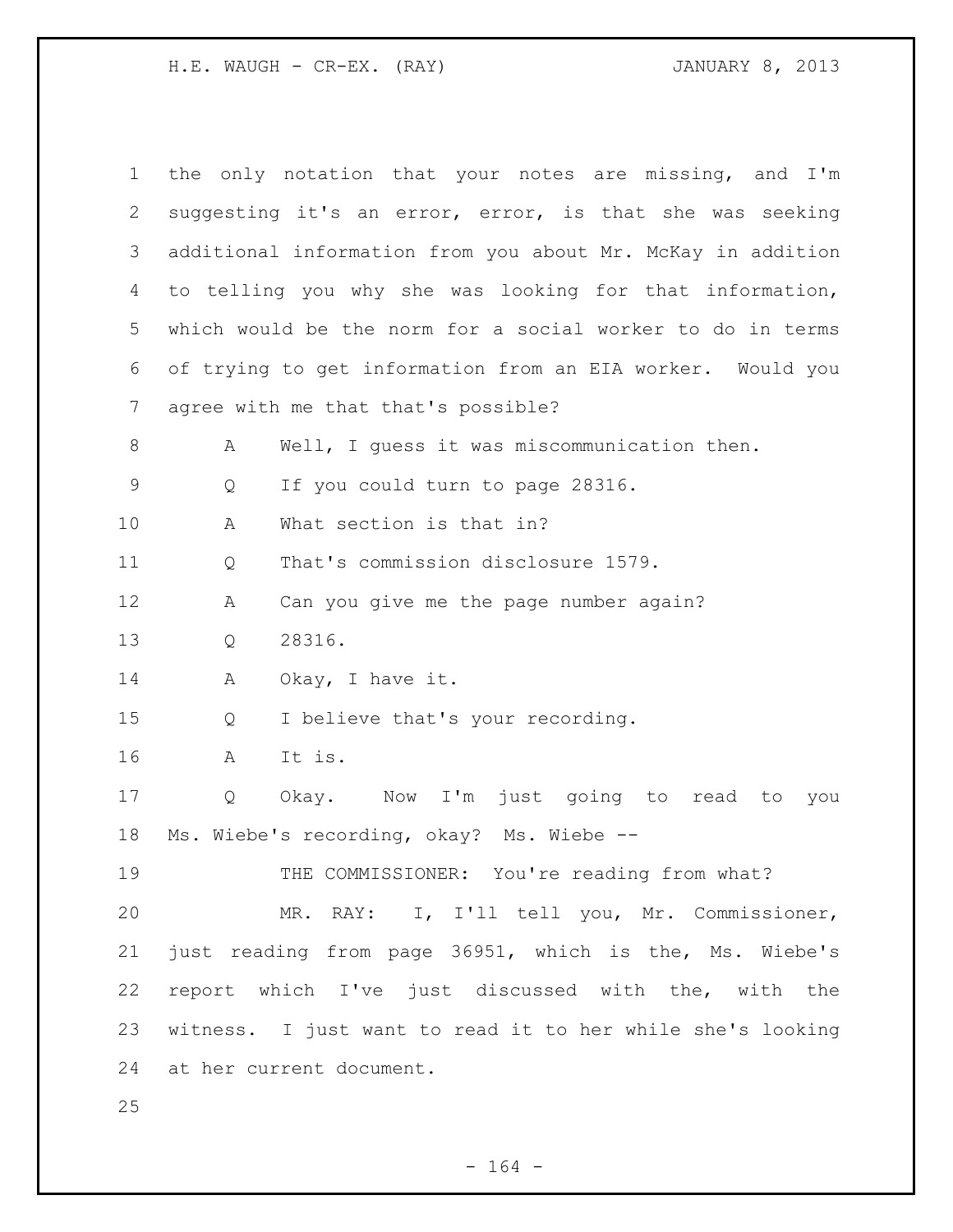BY MR. RAY:

| $\overline{2}$ | Ms. Wiebe recorded that she was advised by you<br>$Q \qquad \qquad$ |
|----------------|---------------------------------------------------------------------|
| 3              | that Samantha, Samantha Kematch, only has one child listed          |
| 4              | on her budget and that there is not expected to be a                |
| 5              | common-law partner residing in the home. Okay, that's               |
| 6              | what, that's what she recorded that she was told by you,            |
| 7              | okay?                                                               |
| 8              | If you look at your page, 28316, there's no                         |
| 9              | information that you have that would suggest that that              |
| 10             | recording is incorrect, is there?                                   |
| 11             | No, there isn't.<br>A                                               |
| 12             | MR. RAY: I believe I'm just about finished,                         |
| 13             | Mr. Commissioner. I'll just have a moment to review my              |
| 14             | notes.                                                              |
| 15             |                                                                     |
| 16             | BY MR. RAY:                                                         |
| 17             | Q Ms. Waugh, you indicated you retired in 2007; is                  |
| 18             | that correct?                                                       |
| 19             | It is.<br>A                                                         |
| 20             | At the time --<br>Q                                                 |
| 21             | It is.<br>A                                                         |
| 22             | Yes. At the time you dealt with this file, my<br>Q                  |
| 23             | understanding is that CFS could telephone an EIA worker and         |
| 24             | you have described there would be a sharing of<br>as                |
| 25             | information if provided you had the information; is that            |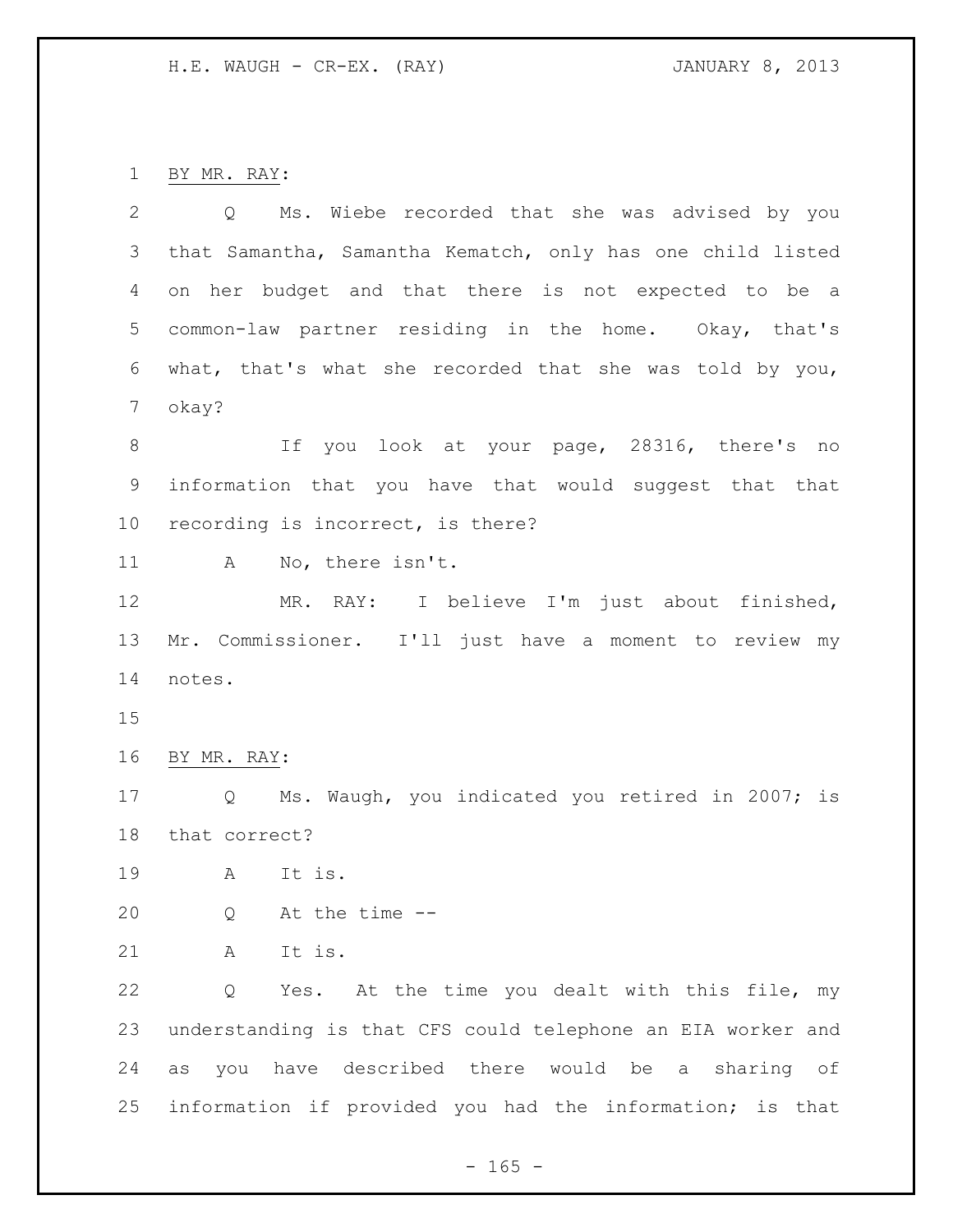correct?

A Right.

 Q Are you aware of any change to that practice where EIA was instructed or a policy was created which would prevent them from sharing information in that same manner?

A No.

 Q When I say in that same manner, I mean by a telephone call as opposed to a more formal manner, such as a fax or a requirement to provide the request in writing. Did that ever change, do you know?

 The evidence is that there was a change in the policy and that CFS social workers were required to request information by faxed forms. Do you recall that?

A No, I don't.

 Q Do you recall receiving any training that would have suggested you were not to share information with EIA workers due to privacy concerns about your individual clients?

A No.

 Q You don't recall that? You don't know if it -- it may have happened after you retired?

A (Inaudible).

 MR. RAY: Thank you, Ms. Waugh. Those are my questions.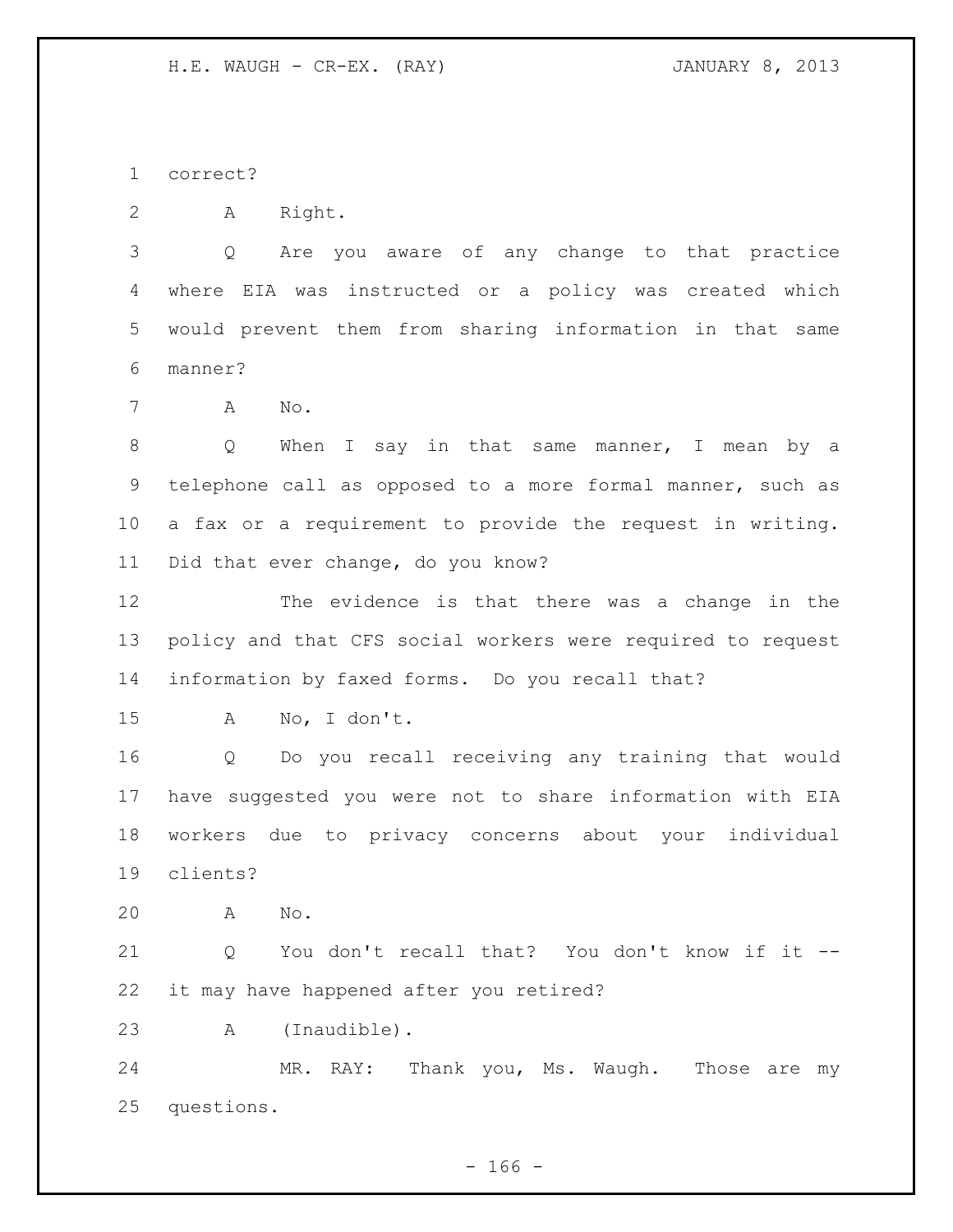1 THE COMMISSIONER: Witness, there may be others. Yes, there's Mr. Saxberg is coming. MR. SAXBERG: Thank you, Mr. Commissioner. CROSS-EXAMINATION BY MR. SAXBERG: Q It's Kris Saxberg and I act for ANCR, it's a CFS agency in Winnipeg, and three of the authorities that regulate agencies in Manitoba. THE COMMISSIONER: Now I take it you're going to cover ground different from what Mr. Ray did. 11 MR. SAXBERG: I sure hope so. 12 THE COMMISSIONER: Yeah. BY MR. SAXBERG: Q Ms. Waugh, when you were discussing matters with CFS employees and they were seeking out demographic information, you'd call up the computer screen relating to the client that they were asking about? A I would. Q And so if you have in front of you, it's from CD1579, which I understand to be the Employment and Income Assistance file of Samantha Kematch. If you could call up page 28312, or sorry, 314. I understand that you have an excerpt of some of the file, some of the screens from Samantha Kematch's file. Could you just flip to the first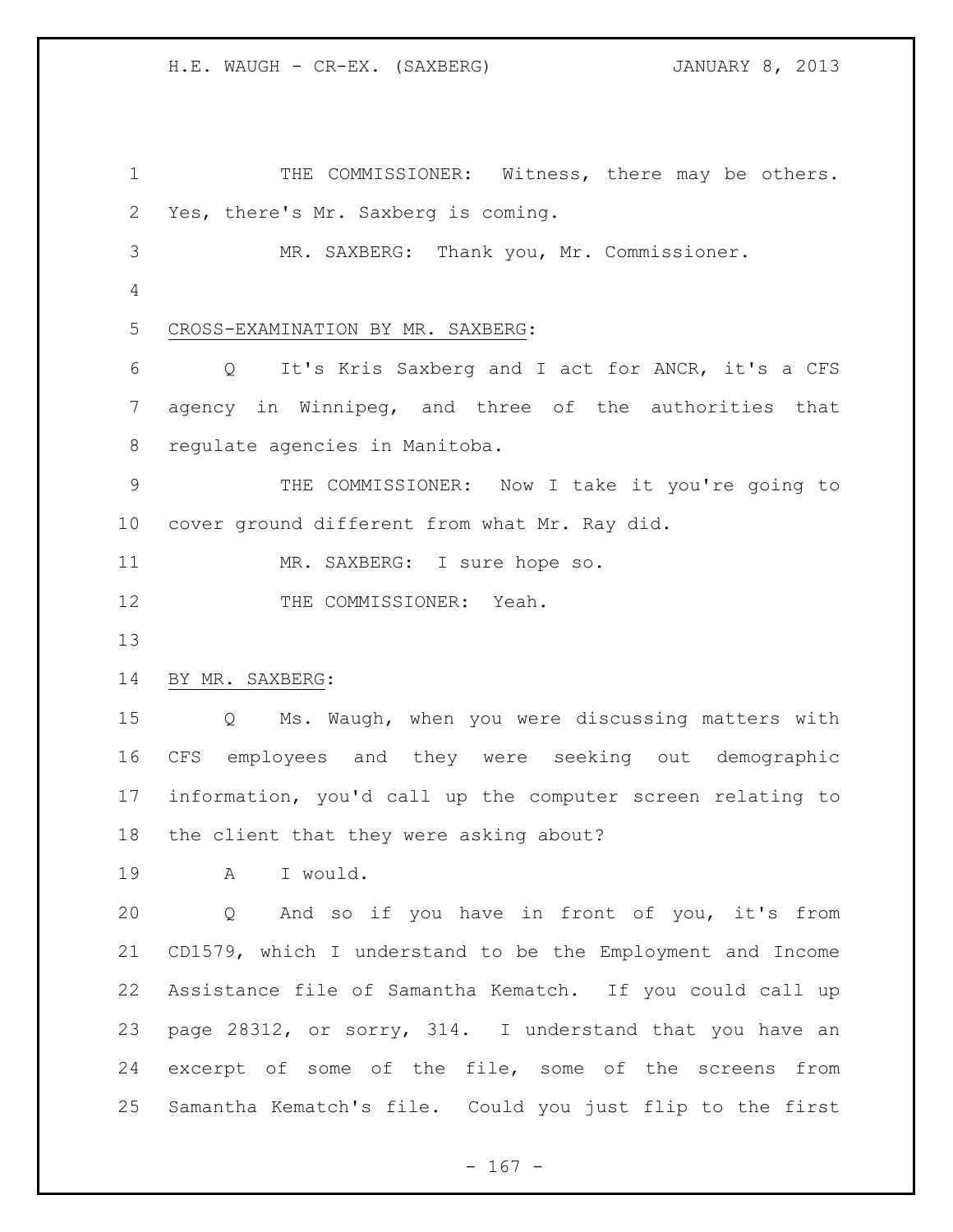H.E. WAUGH - CR-EX. (SAXBERG) JANUARY 8, 2013

 page, you can tell us the page number at the bottom right? A 28314, I have it.

 Q But I believe the package that you have starts at 28312 or 313?

A 313.

 Q Okay. I just want you to leaf through that entire excerpt that you have from the file of Samantha Kematch and tell me, other than your note, up to the date of December 1st, 2004, if there's any mention of a Wes McKay.

A No. It looks like mine is the first entry.

 Q Right. And, and in those other pages and the information on the Samantha Kematch file, there's no indication of a common-law partner being involved with Samantha Kematch, is there?

16 A No, not that I can see.

 Q Right. And I don't know what other additional information you've been given from Samantha Kematch Employment and Income Assistance file, but you've indicated when you would be talking to a CFS employee you would have called up the screen on the individual they were dealing with, correct?

So in this case you would have --

A Yes.

Q -- called up the screen that deals with Samantha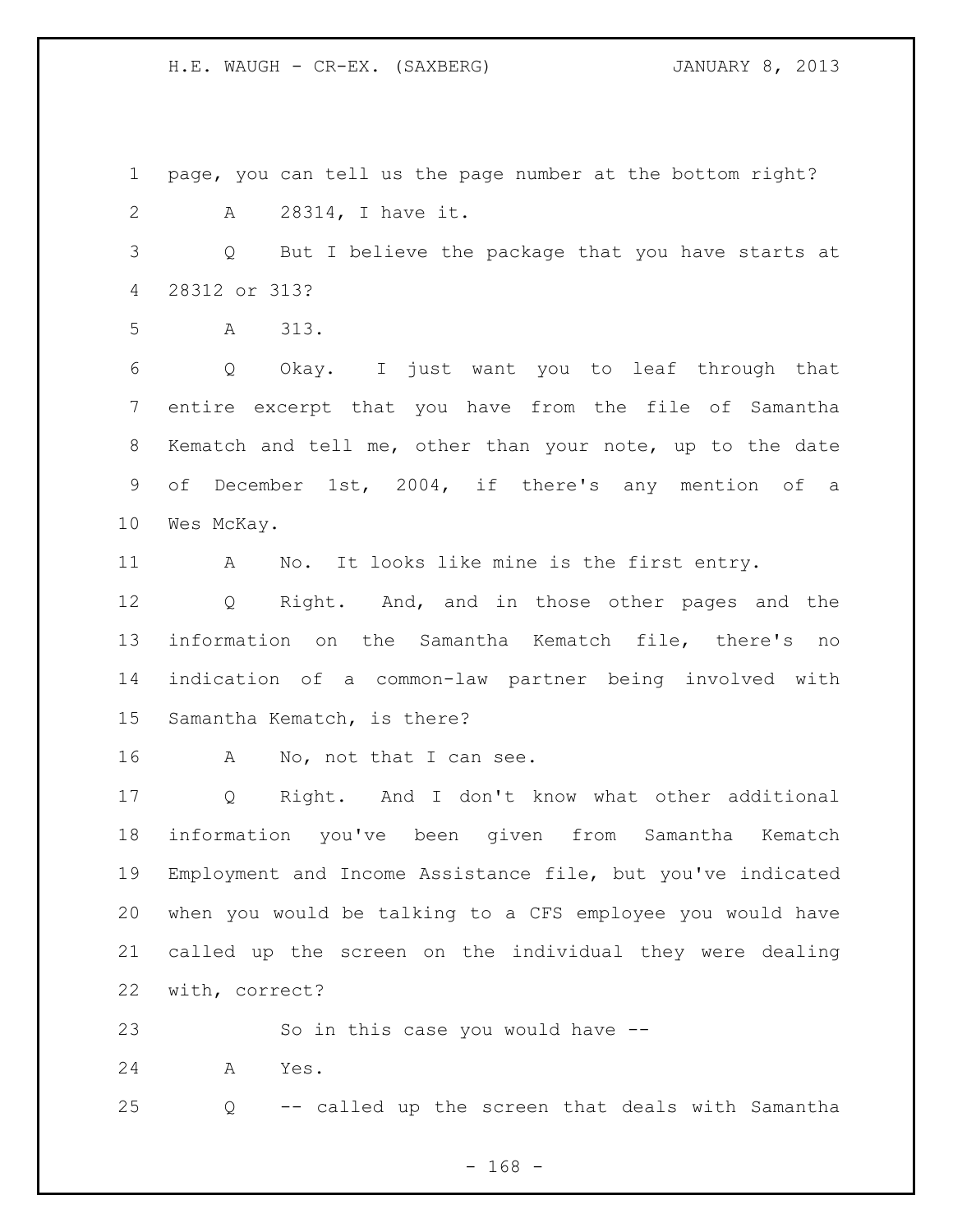Kematch, the material that you're looking at here, correct? A Yes.

 Q And I just want to confirm and because you had a chance to look at this material, maybe you can just, can short circuit this and you can answer the question directly. The Employment and Income Assistance information on Samantha Kematch up to the date of your involvement, December 2004, would indicate there is no common-law partner, correct?

A Well, no, not that I can see, no.

 Q Okay. And it would also indicate that attached to Phoenix Sinclair's, attached to Phoenix Sinclair -- or sorry, attached to Samantha Kematch is one child, Phoenix Sinclair. That's what this information shows?

 You may be at a disadvantage in that you don't have the entire file, Samantha Kematch file before you today as you would have back in December of 2004, right, you only have an excerpt from the file?

A Well, no, I just have certain pages.

 Q Right. And in those pages does it indicate that Phoenix Sinclair is a child under Samantha Kematch as part of the household?

 And my information is, and it's information that's in this file and other pages, but you don't have those pages before you. Is there anything in the pages

 $- 169 -$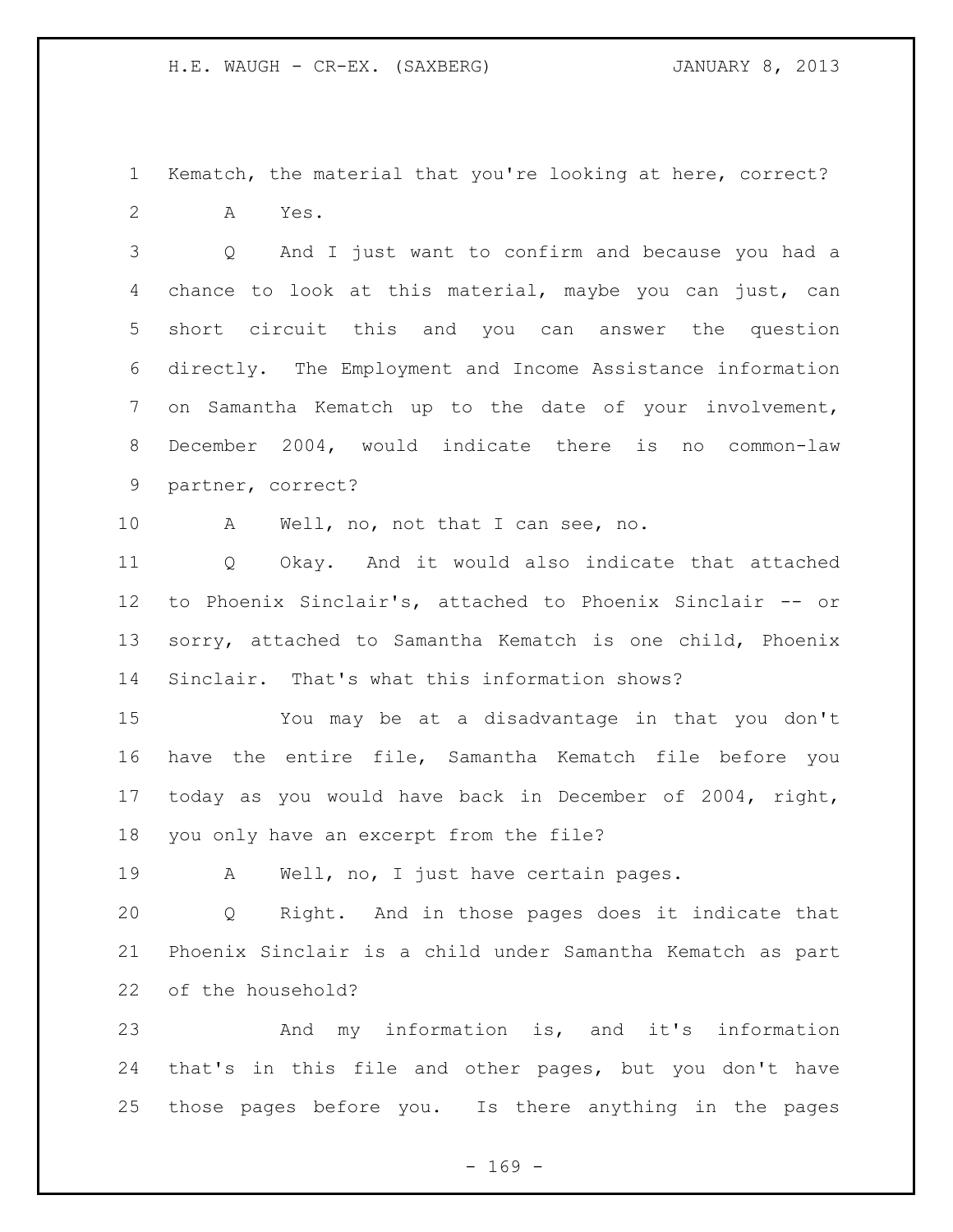H.E. WAUGH - CR-EX. (SAXBERG) JANUARY 8, 2013

 that you have that show you that Phoenix Sinclair is a child attached to Samantha Kematch?

 A On 28317, the general follow up on December the 3rd.

 Q If I could just have the clerk call up page 28379. This is from the same file and there's a document that shows that Phoenix Sinclair is attached to the Samantha Kematch file in that December 2004 period. Do you have any information contrary to that that Phoenix was attached?

A No, I don't.

12 O Pardon me?

A No, I don't.

 Q Okay. And so all this really just leads to this assertion, from reading the record of Samantha Kematch's EIA file at CD1579, it shows that Samantha Kematch had attached to her one child and then there's no reference to a common-law partner in that information. So if you were looking at this information in December of 2004 that's precisely what you would have communicated to Shelly Willox, which is exactly what she wrote, is that not fair?

A That is true.

 MR. SAXBERG: Okay. Those are my questions. Thank you.

25 THE COMMISSIONER: Thank you, Mr. Saxberg.

 $- 170 -$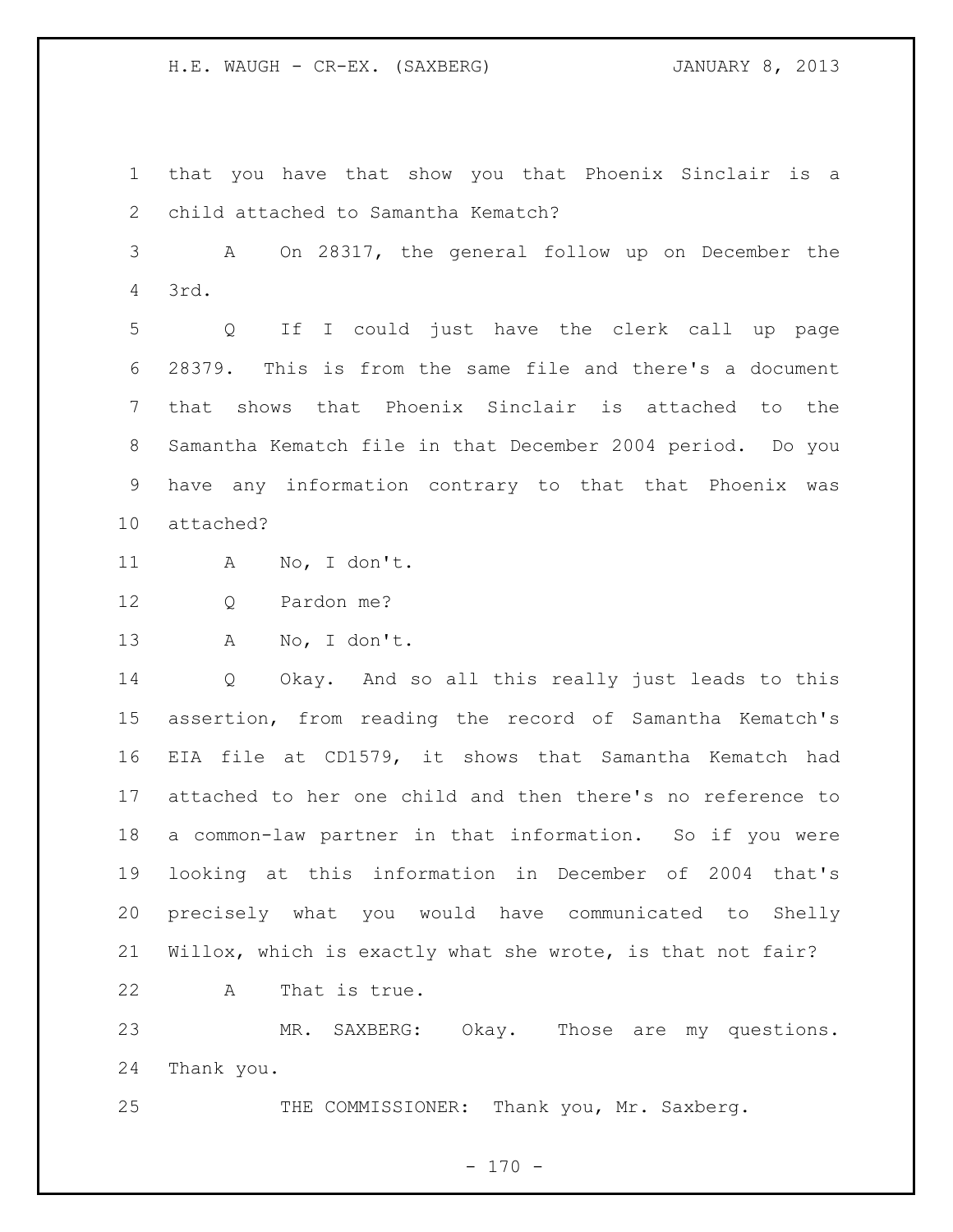All right. Mr. Haight? MR. HAIGHT: Mr. Commissioner, I've been -- THE COMMISSIONER: Is there nobody else? MR. HAIGHT: I've been looking around and -- THE COMMISSIONER: I gather you're next. MR. HAIGHT: -- looking for naught, so yes, and nobody seems to have any further questions. I just have a few questions, Ms. Waugh. CROSS-EXAMINATION BY MR. HAIGHT: Q I just want to confirm what your role was with EIA. You referred to yourself as an investigation specialist, I believe is the word. My understanding is that you would take calls, make a record of those calls and enter those records on the file so that investigators with EIA could then follow up on that information; is that correct? A Yes. Q Yes. Your role was not an investigator? A No. Q Your role was to take -- A No. Q Your role was to take calls and make accurate records of those calls? A It was.

- 171 -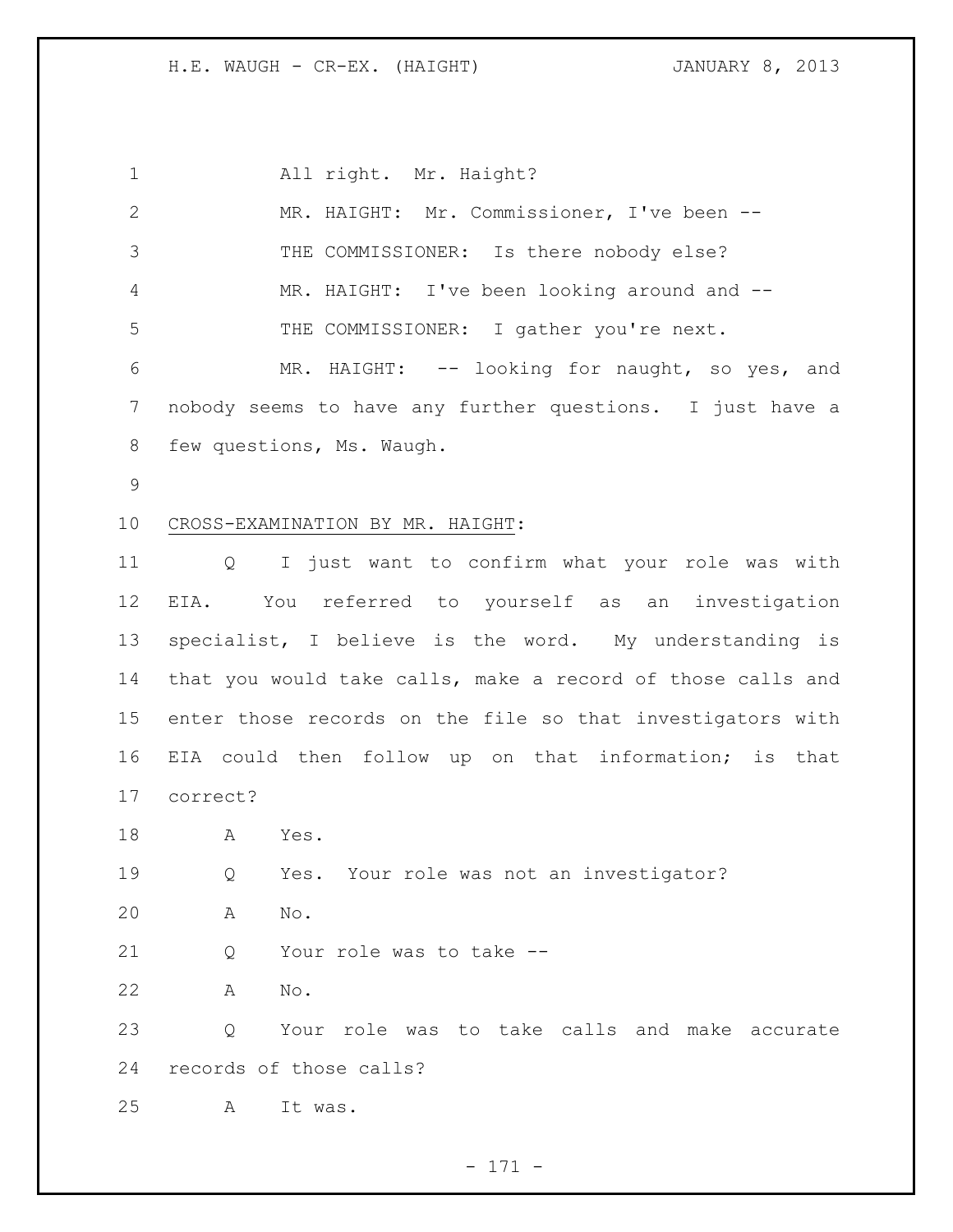Q So that others who were carrying out investigations could then follow up on those notes that you made?

A Yes.

 Q And in your evidence to commission counsel, you indicated, when you were read the portion of the report from Shelly Wiebe relating to a common-law partner and I'll just have you refer to it. It is the note that you've been referred to a few times at commission disclosure 1795, Ms. Waugh, page 36951.

11 A Okay, I have it.

 Q And it's that paragraph that you've been asked about so much here today. When you were asked by commission counsel about that paragraph and the entry there is not expected to be a common-law partner residing in the home, your evidence was that you would not have said anything like that, would have left it up to the EIA worker is what you said.

- A Worker.
- Q Yes.
- A Right.

 Q And why is it that you say that, ma'am? A Well, I wasn't involved, Mr. Haight, with the file at all.

Q Okay. Is there something in the wording --

- 172 -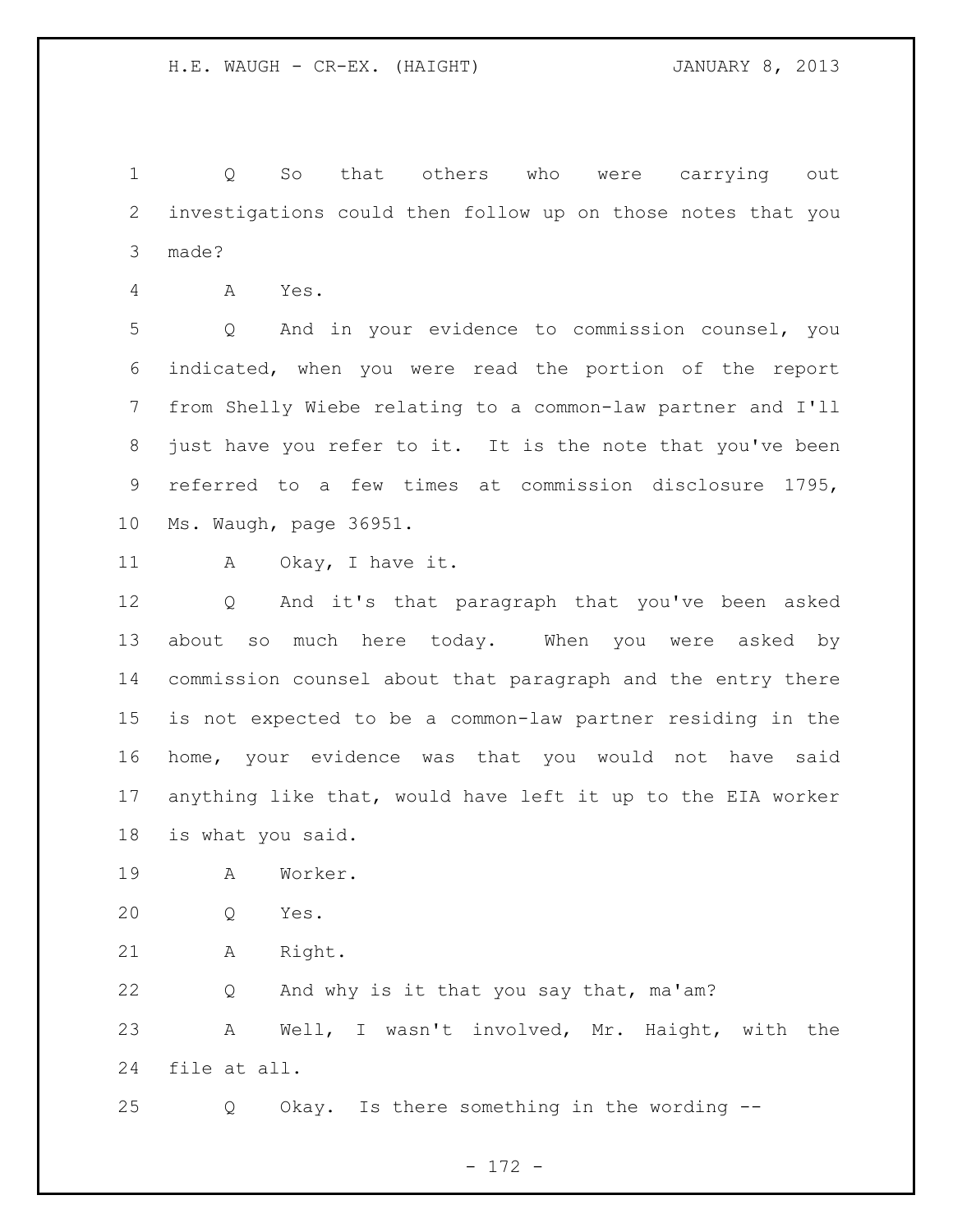A I, I --

Q Sorry, go ahead.

 A Well, I wasn't a counselor or financial worker or, you know, a worker, and I was not involved with it at all.

Q Okay. And, and --

A So how would I know, you know.

 Q Right. But you would know by looking at the file, you could see if there --

 A Well, I wouldn't give that information, I don't believe.

 Q Okay. The role that you played, just to return to that for a moment, was to keep accurate notes and so that investigators could follow up. You knew that investigators were relying upon the accuracy of your notes, that is, the investigators at EIA?

17 Let me ask it another way, Ms. Waugh. You understood that when notes that you made would be relied upon by investigators for their accuracy in order to carry out EIA investigations?

A Yeah, I believe so.

Q Yes, okay.

 MR. HAIGHT: Thank you, Mr. Commissioner. No further questions. Thank you, Ms. Waugh.

25 THE COMMISSIONER: Thank you, Mr. Haight.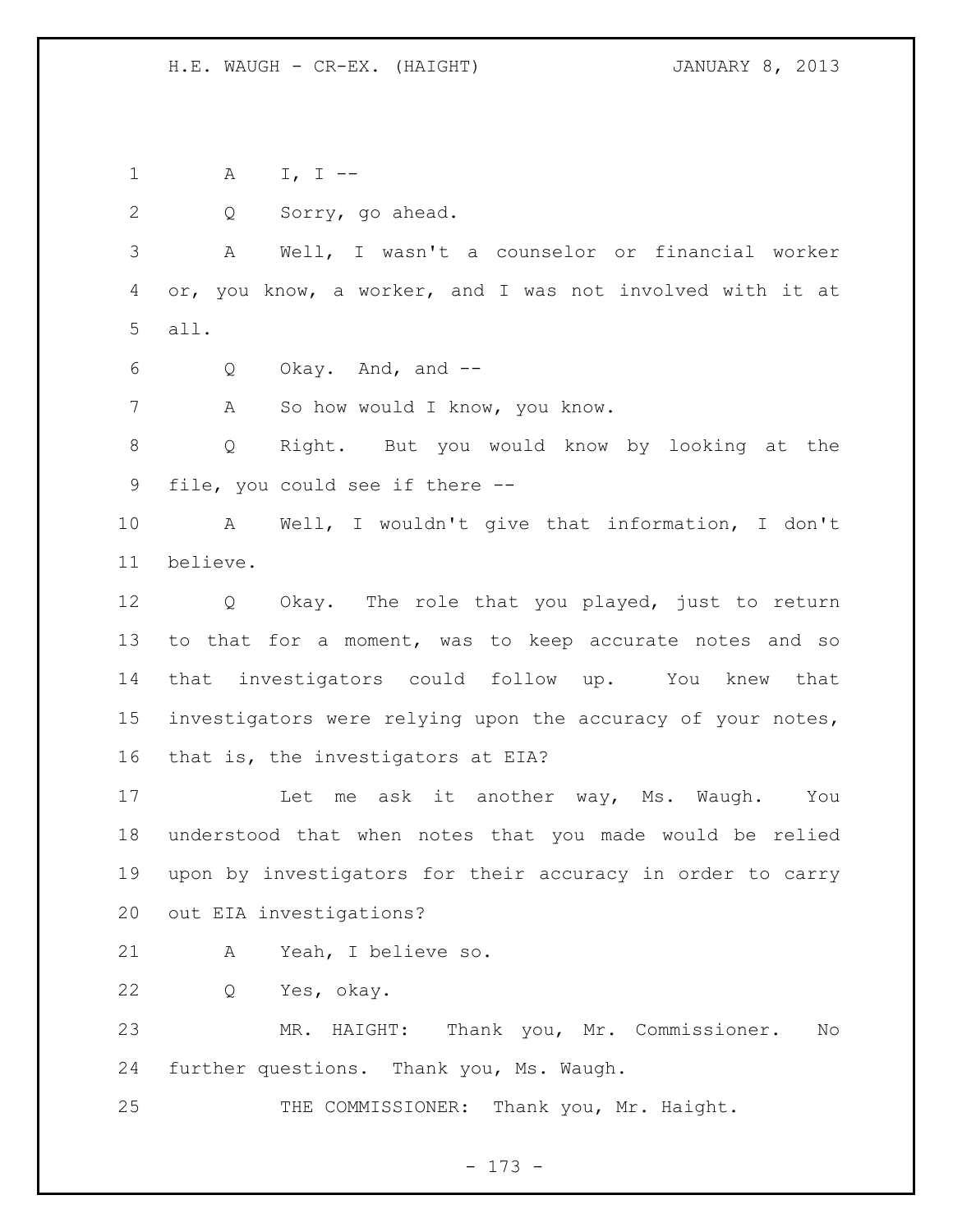1 MR. HAIGHT: If you just want to stay there. Commission counsel may have something more for you, Ms. Waugh. MR. OLSON: I don't, I have no further questions. Thank you, Ms. Waugh. THE WITNESS: Okay, you're welcome. THE COMMISSIONER: All right, witness. Thank you very much for being available for us today and your testimony is completed, so you can take your leave wherever you are. I don't know if she heard me. 11 THE WITNESS: Thank you. 12 THE COMMISSIONER: Thank you. (WITNESS EXCUSED) THE COMMISSIONER: Now, Mr. Olson, we'll take a break? 18 MR. OLSON: Take a break and then we'll --19 THE COMMISSIONER: Let's see, we're at 3:30, let's see if we can limit it to ten minutes, that's a target and we'll see what we can do. MR. OLSON: Very good. (BRIEF RECESS)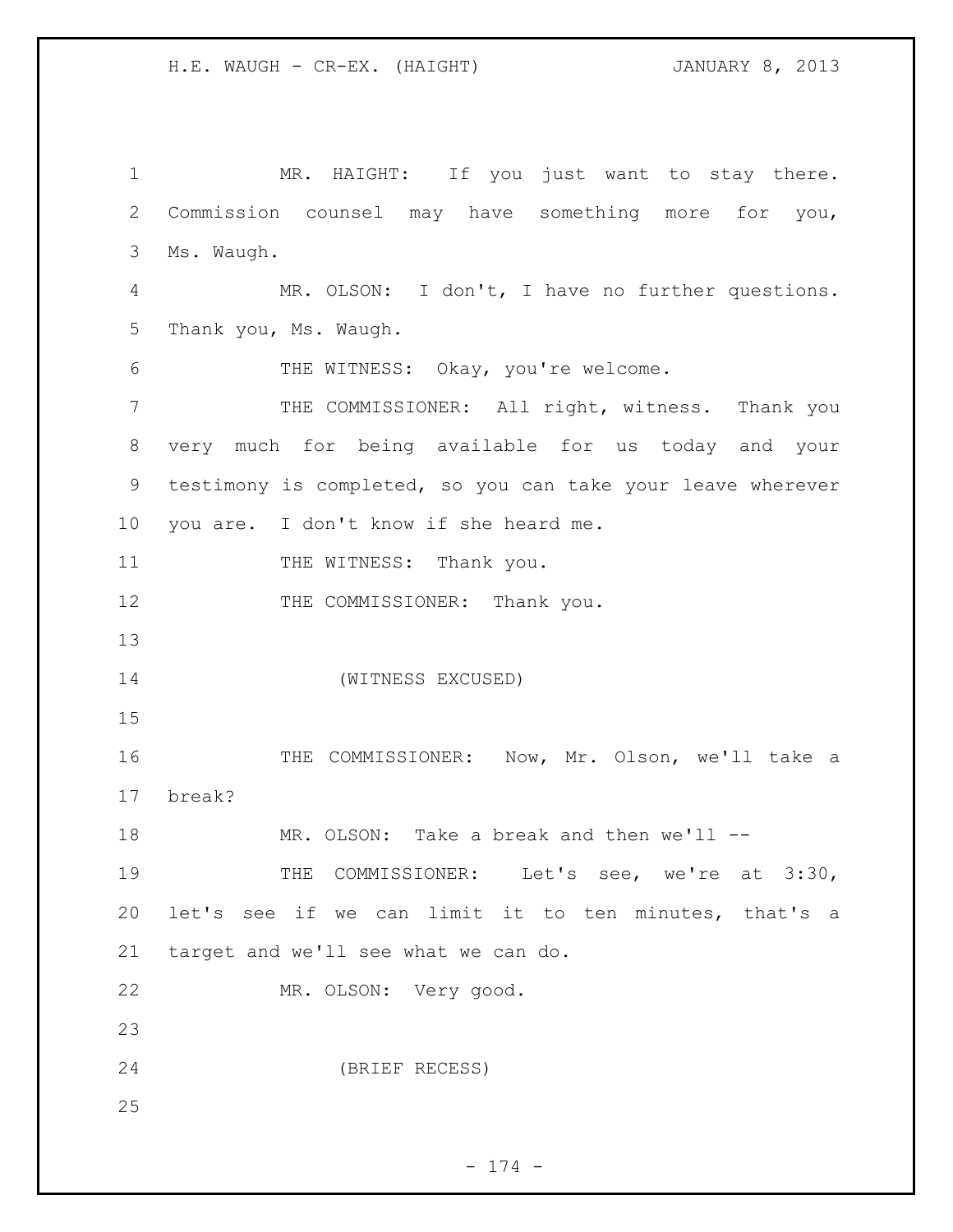1 THE COMMISSIONER: All right, Mr. Olson. THE CLERK: If you could stand for a moment. Is it your choice to swear on the Bible or affirm without the Bible? THE WITNESS: The Bible's fine. 6 THE CLERK: All right. Can you reach the Bible? Just take the Bible in your right hand. State your full name to the court. 9 THE WITNESS: Mary Wu. 10 THE CLERK: And spell me your first name. 11 THE WITNESS: M-A-R-Y. 12 THE CLERK: And your last name, please? 13 THE WITNESS: W-U. **MARY WU,** sworn, testified as follows: 18 THE CLERK: Thank you. You may be seated. DIRECT EXAMINATION BY MR. OLSON: Q Ms. Wu, I understand that you're a public health nurse? A That's correct. Q And for how long have you had that position? A Since 1988.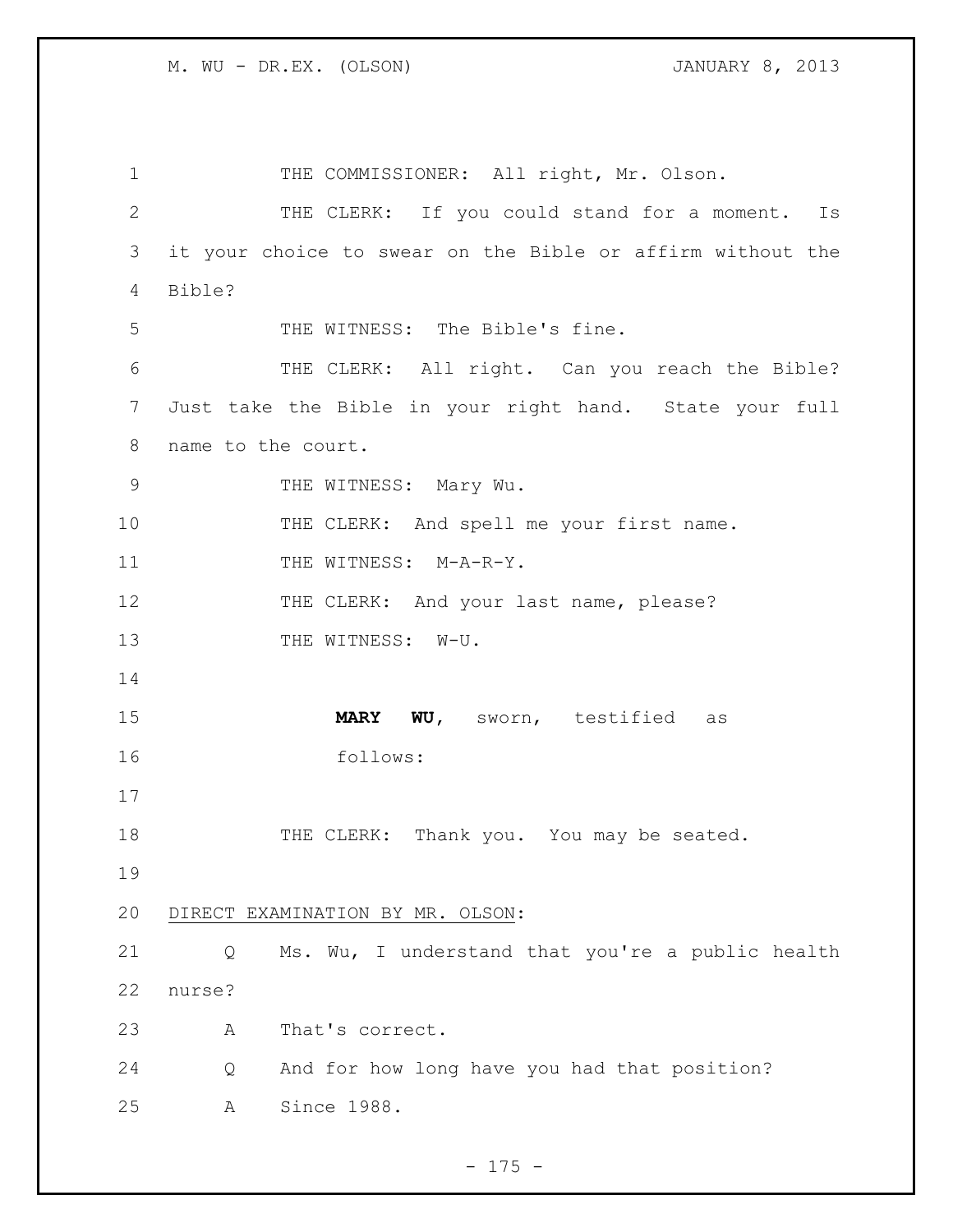Q Since '88? A Yes. Q That's with the Winnipeg Regional Health Authority? A It was previously the City of Winnipeg Public Health Department. 7 THE COMMISSIONER: Pull your chair in, witness. 8 THE CLERK: Yeah, it's turned on. BY MR. OLSON: Q Sorry, you said it was previously with the City of Winnipeg Health Department? A Previously the department that I worked for was the City of Winnipeg Health Department. Q Okay. You also have a bachelor of nursing? A That's correct. Q When did you obtain your degree? A In 1988. 19 0 And from which university? A From the University of Manitoba. Q I want to talk to you about your position as a public health nurse generally as it was in 2004. Can you tell me what you did as a public health nurse in 2004, what sort of -- what were your duties? A A large part of my job would be seeing new moms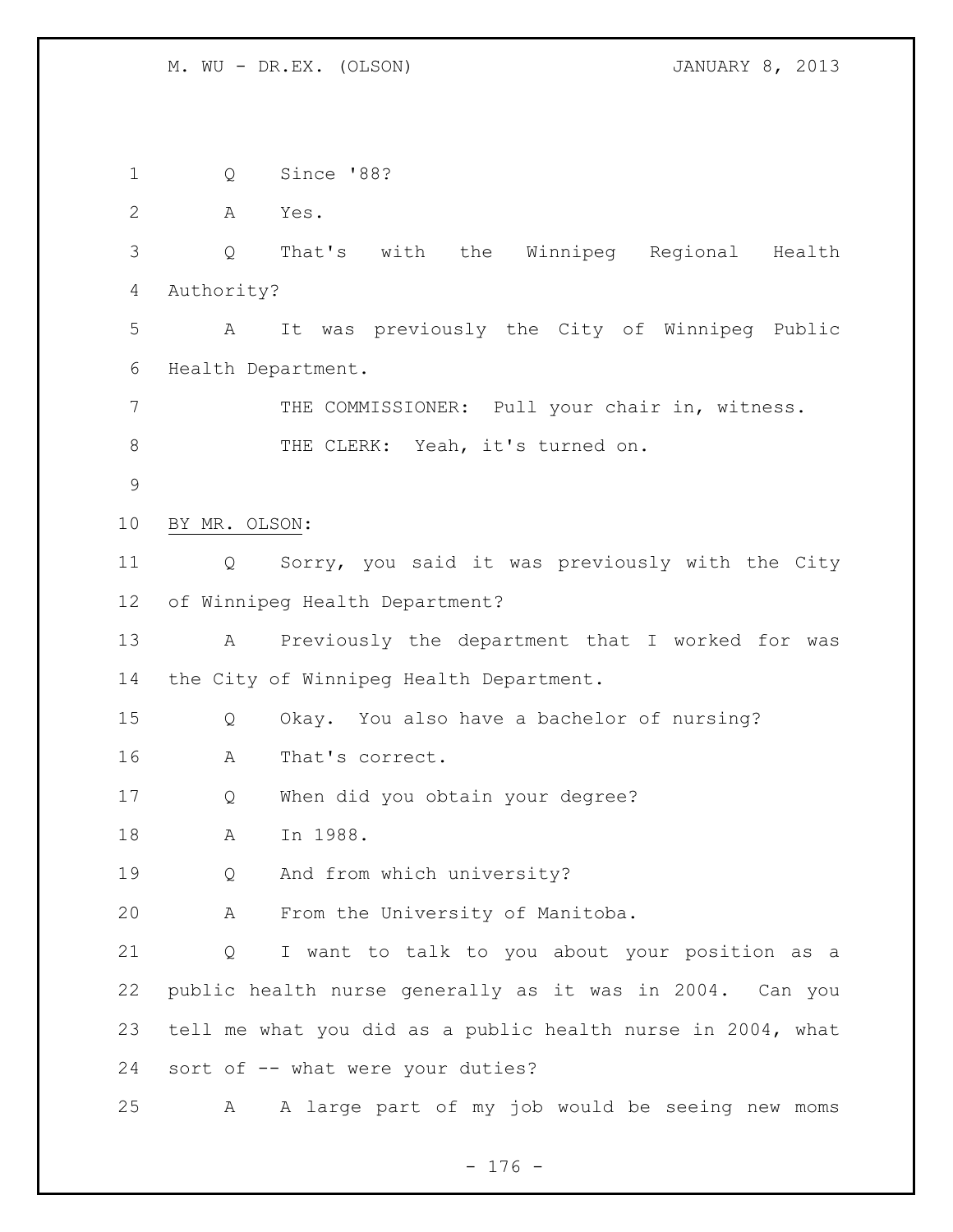in the postpartum period with their newborns. Some parts of my job would include communicable disease investigation, school health, immunizations. On rare occasions if there was an outbreak or a fire evacuation we also would be involved in that.

 Q I'm having a little bit of difficulty hearing you. I wonder if you could pull the microphone a little closer.

A Can you hear me now?

10 0 That's better.

 A Okay. My job as a public health nurse mostly involved the maternal child public health or postpartum moms with their new babies. It can be prenatal health as well. It could be communicable disease investigations, school health, immunizations. On rare occasions if there's an outbreak or a fire evacuation public health sometimes were involved as well.

 Q Okay. Is it fair to say the bulk of your work was the postnatal visits with mothers?

A That would be correct.

 Q Okay. From whom did you receive referrals? A In regards to the postpartum, our referrals are --

 Q Right, and I want to limit your evidence today to that, to those specific types of visits --

- 177 -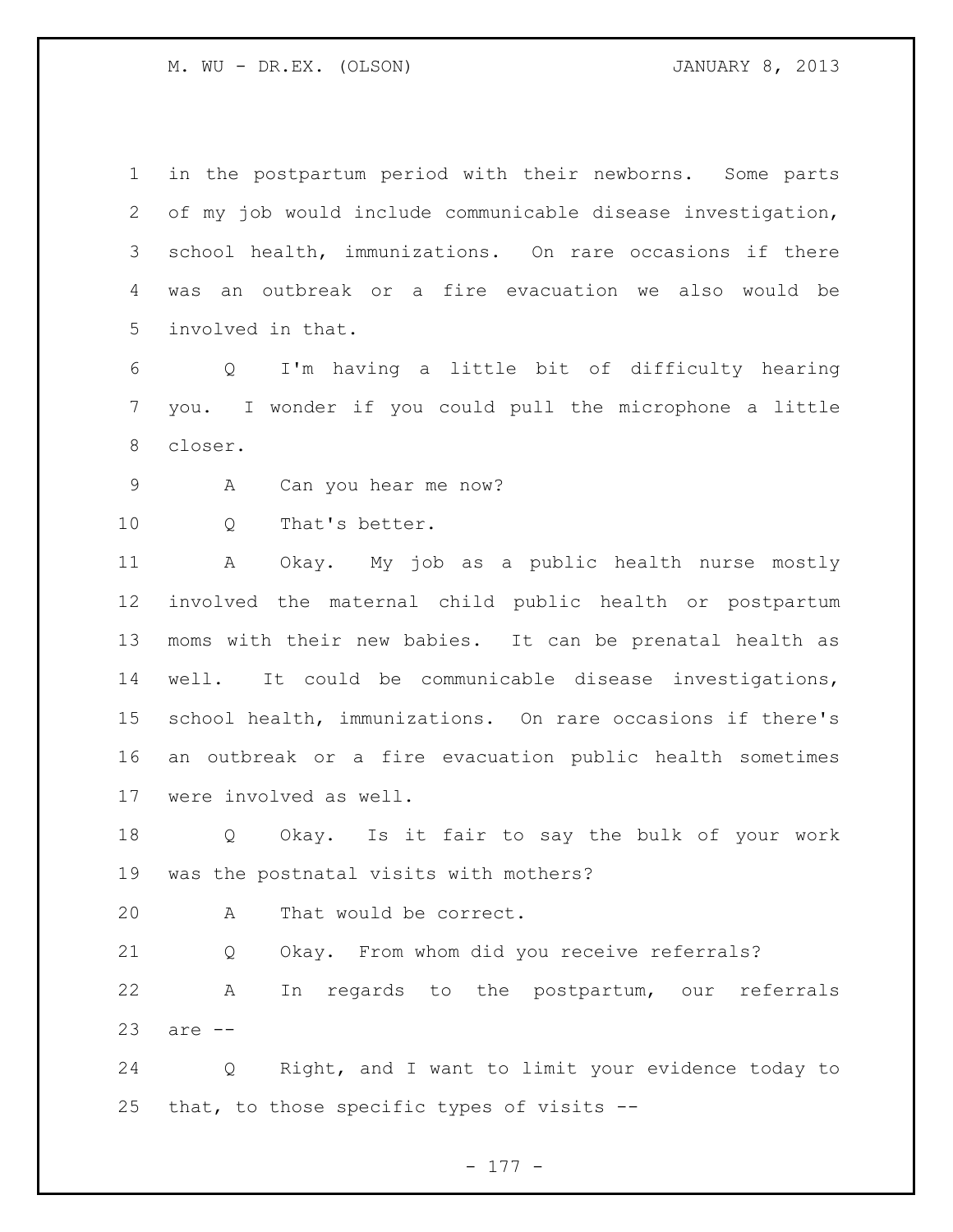1 A Okay.

Q -- or work.

 A Okay. Well the referrals could come from the hospital, could come from a doctor's office, social workers, other agencies, schools. The public can call and generate their own referral.

Q So they could come from almost anywhere?

A It's possible, yes.

 Q The referral is it, you know, this person is 10 about to deliver or has just had a baby, can you visit; is that what the referrals are like?

A It can be, yes.

 Q Okay. Are they mandatory? Is a visit by the public health nurse mandatory following the birth of a child?

 A Our services are offered but it is a voluntary service.

Q It's voluntary?

A That's correct.

 Q Does that mean you obtain the consent of the mother before visiting?

 A Well, generally the hospital asks the mothers permission before they send out the referral and when I get the referral we call the mother and see if they're receptive to a follow up.

- 178 -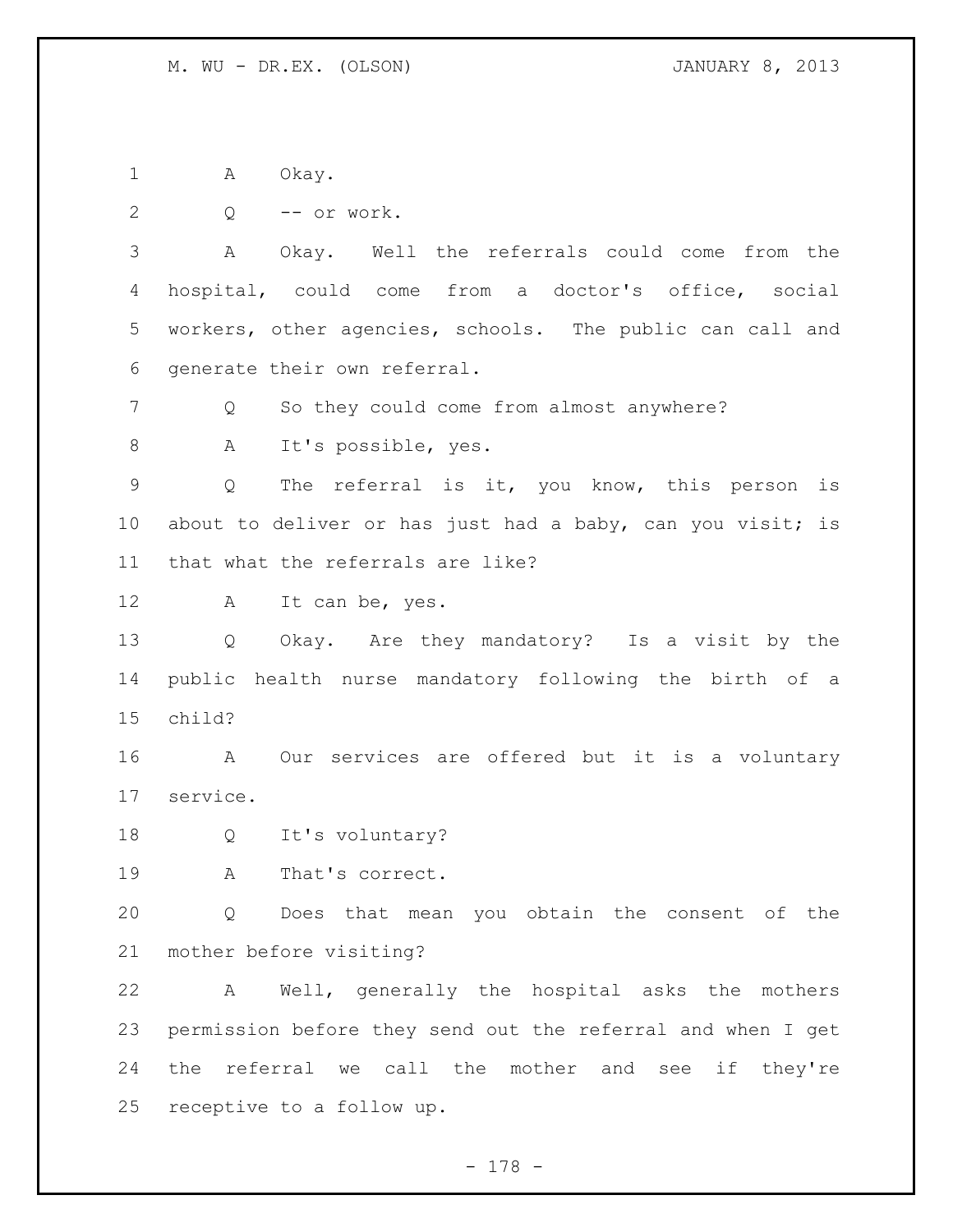THE COMMISSIONER: Is this after the mother's gone home?

 THE WITNESS: That's, yes, that's when we get the referral in regards to a postpartum visit.

BY MR. OLSON:

 Q Okay. And do you sometimes see the mother prior to the delivery of the baby before she goes home?

 A We -- not if they're in the hospital having just given birth, but we can sometimes receive prenatal referrals from the community and at which point I would see them when she's still pregnant.

 Q Okay. When you receive, when you would receive a referral, what was your practice? Just take us through what happens.

A For prenatal or postpartum?

Q Let's go with prenatal at this point.

 A If I get a prenatal referral, typically I would give the client a call, introduce myself, explain a little bit about my role and see if she has any questions or concerns, if she has any needs that I could support her on, and go from there.

 Q Okay. And is that what happened in this particular case, it was a prenatal referral?

A Yes.

- 179 -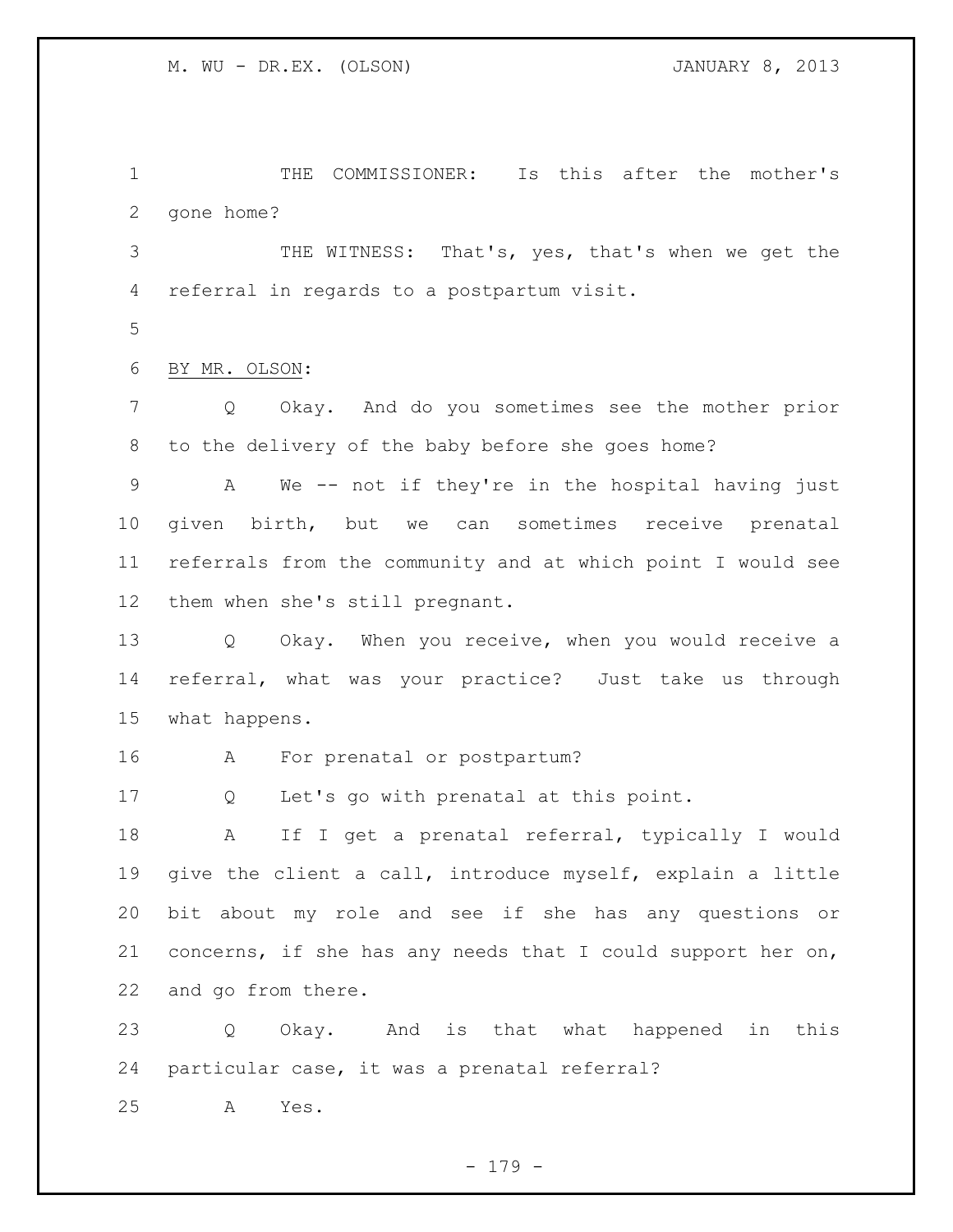Q As a public health nurse, would you be focusing primarily on the mother and the baby, I guess if it's prenatal the baby to come or after birth, the baby as well? A Yes. Generally if I see a mom prenatally, my focus would be primarily on her. Similarly if it's postpartum it would be mostly focused on the mom and the newborn. However, if she has other issues or concerns that she brings up, I would certainly either acknowledge them or address them or refer her on. Q Would you do any kind of assessment of other family members, other children in the home? A If it became obvious to me that there was an issue then I may, you know, assess it or talk to the parent about it. Q Would you actively be looking to see if there were issues or concerns? A What do you mean that I would actively look for it? Q Would you, would you -- would part of your function as a public health nurse be to determine whether there are other concerns around the family in terms of its functioning, how things are going with other family members?

 A If the, if the issue came up during my discussion with the mom, then, yes, it is possible that I would

 $- 180 -$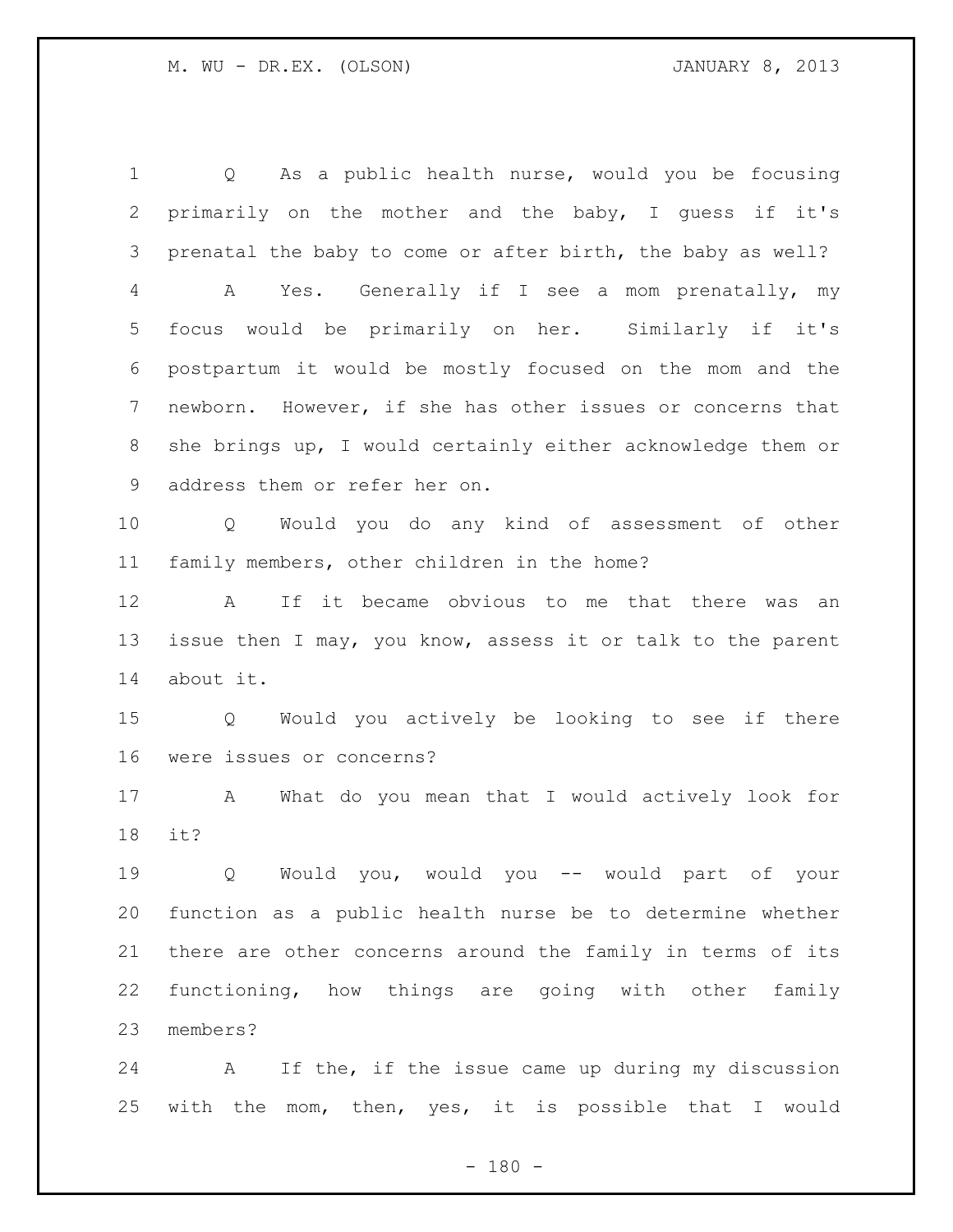discuss those issues as well.

 Q Okay. Typically what's on your mind when you're visiting the mother following the delivery of baby?

 A On my initial visit my primary focus is to make sure that the mom and the baby are medically stable and that they're managing okay and that their needs are, basic needs are met.

 Q Okay. What are the requirements in terms of record keeping?

 A Well, I think the department has, we have files on all of our clients and it's required of us to record and document any interaction that we may have had with the client and other agencies that may have contacted us.

 Q So any interaction you had with respect to the client or that particular file would be documented in a chart?

A That's correct.

 Q Okay. And we'll take a look at the specific chart relating to Ms. Kematch in a few moments. What other sort of information would you generally keep in the client's chart?

 A Just any interaction that I would have had with the client. Sometimes if I've given the client information about resources, I sometimes will include a copy of that in the file just for my record and for my recollection.

- 181 -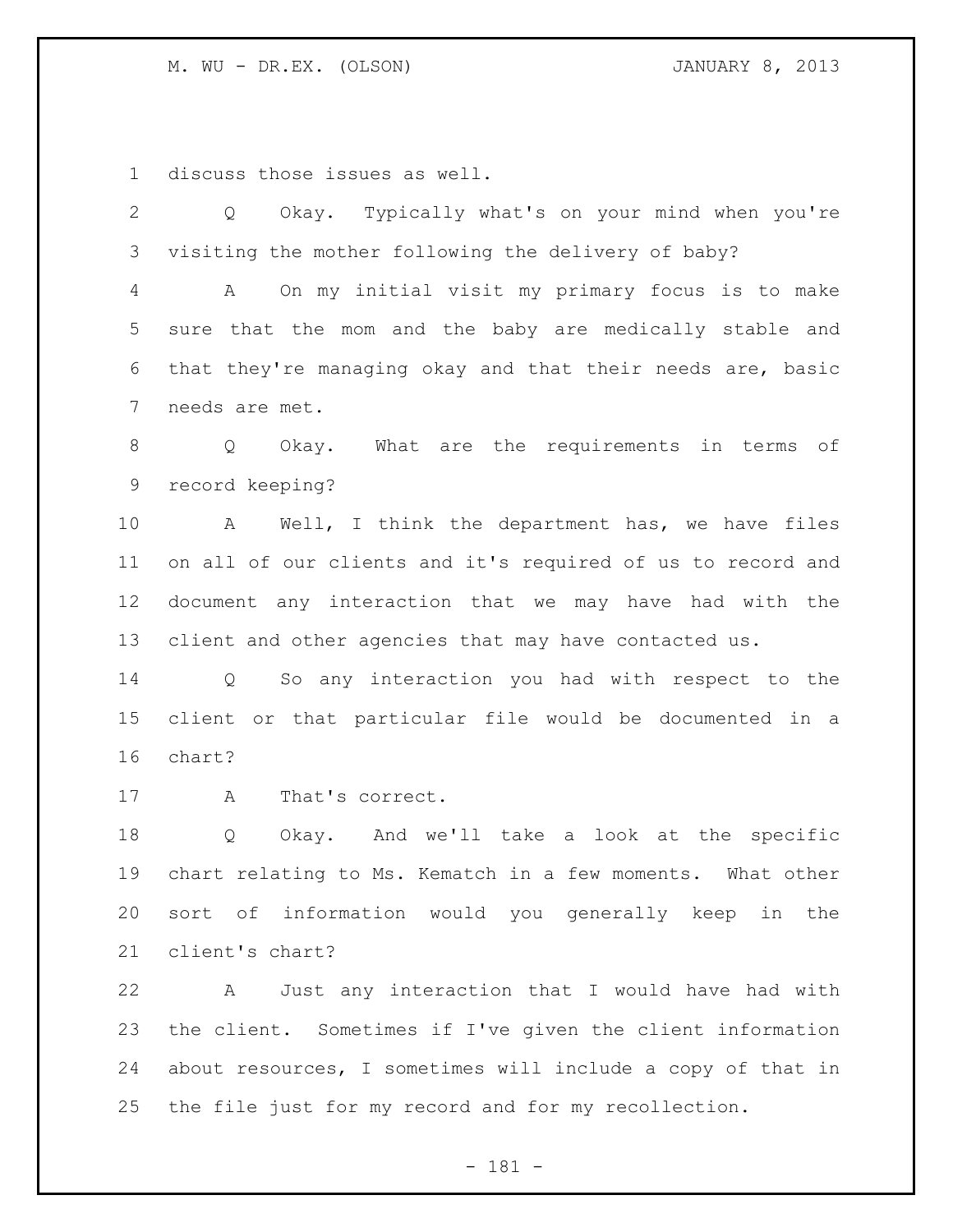Q What about information about other family members, other children?

 A Sometimes if I'm on a home visit and I make reference or acknowledge that they're present sometimes they are documented in the file.

 Q Would there typically be a, a demographic section in your chart that you would keep with respect to all the family members or whoever is residing in the home?

 A At the beginning of our chart there is a demographic sheet where one can record the mother and the infant and any other family members that may be present or reside in that home.

 Q And when you say one may record that, was it your practice to record that sort of information in every chart?

 A If the information is available to me then I do record it. I don't always make a point of asking them for every single member that lives in the home.

 Q Is it fair to say that's not your focus as a public health nurse, that is collecting the demographic information about the family members?

 A It's generally not my focus if I'm going in for a postpartum referral.

 Q Okay. To whom did you report in 2004? A In 2004 my team manager was Nettie Strople. Q Is -- when you say a team manager is that

- 182 -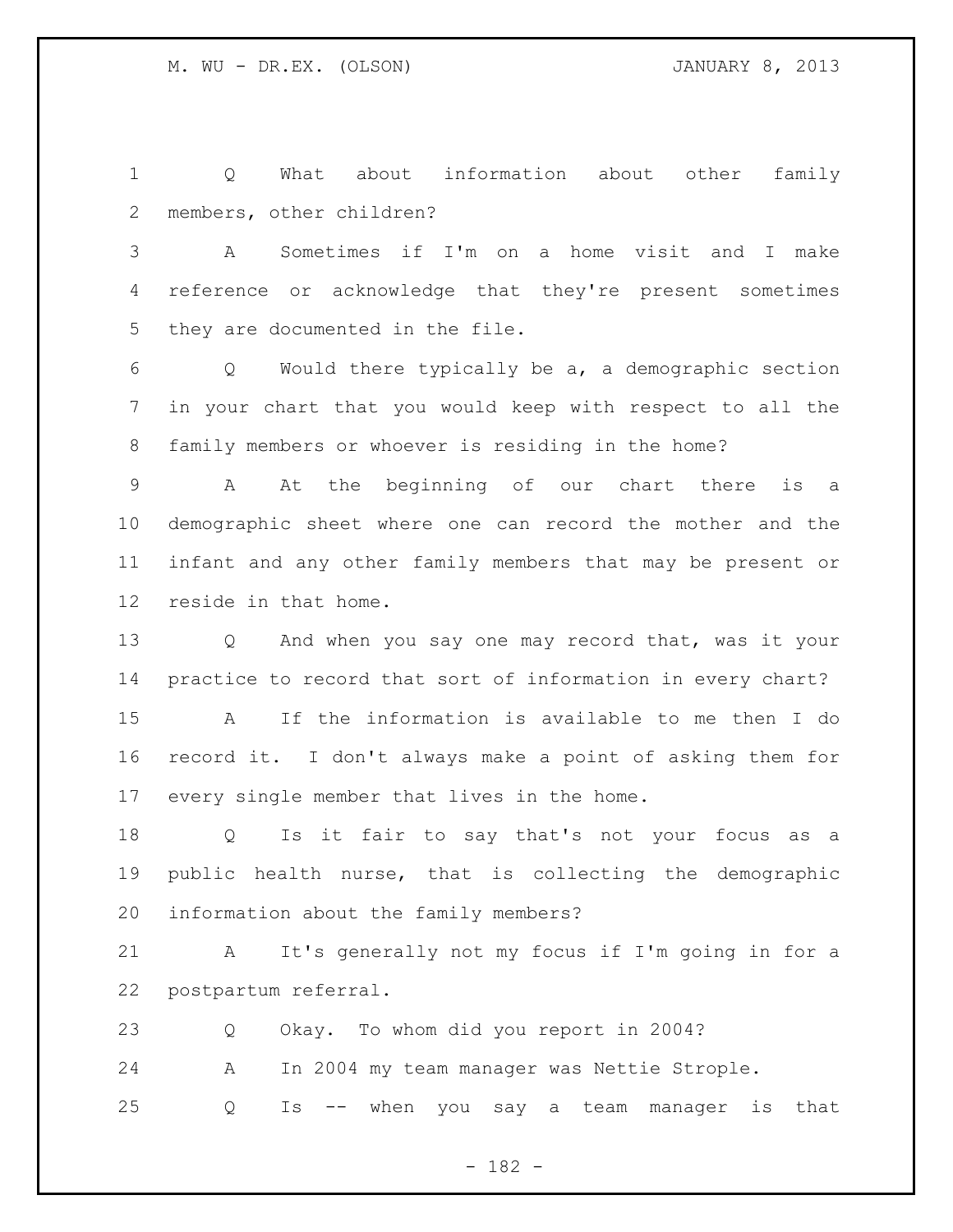something different than a supervisor?

| $\mathbf{2}$    | No. The term has evolved over the years that<br>A                   |
|-----------------|---------------------------------------------------------------------|
| 3               | I've worked, but really supervisor, team manager, manager           |
| $\overline{4}$  | is probably similar                                                 |
| 5               | Q Okay. And what sort of supervision would                          |
| 6               | Ms. Strople provide? And this, again, in 2004.                      |
| 7               | She was my team manager and she managed our team<br>A               |
| 8               | of other nurses and home visitors and other staff, so if            |
| 9               | there were concerns that I had, then I would bring it forth         |
| 10 <sub>o</sub> | to my manager, or team manager.                                     |
| 11              | Would she have, would she review your files or<br>$Q \qquad \qquad$ |
| 12 <sup>°</sup> | your charts or anything like that?                                  |
| 13              | A Well that would be part of her job if she wanted                  |
| 14              | to review any of our charts. Certainly if there was any             |
| 15              | performance issue or if there was, our normal performance           |
| 16              | appraisals that we get every couple of years then she would         |
| 17              | ask for a couple of files for review.                               |
| 18              | Q But in terms of input into what's happening with                  |
| 19              | a particular family, does she review your chart to see what         |
| 20              | has been done or what you're, what you're doing in terms of         |
| 21              | your job?                                                           |

 A In general she doesn't review every chart that I, I handle.

 Q In 2004, if you had a child protection concern involving a patient or a family member of a patient, what

- 183 -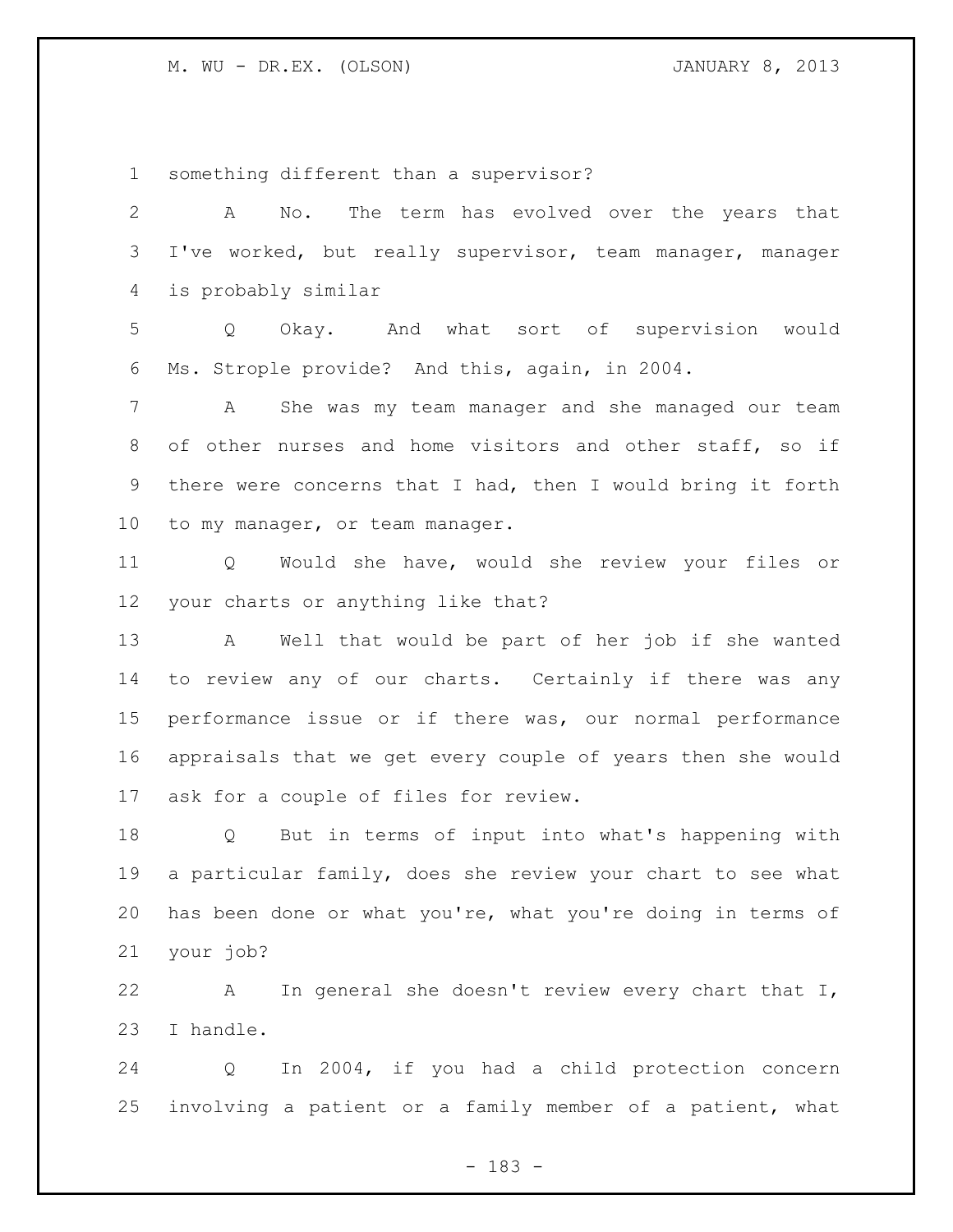was your practice?

| $\mathbf{2}$   | Well in 2004 and always in my practice, if there<br>A       |
|----------------|-------------------------------------------------------------|
| 3              | was a child protection concern then I would report it to    |
| 4              | Child and Family Services.                                  |
| 5              | Is that something you had done in the past?<br>Q            |
| 6              | Yes.<br>A                                                   |
| $7\phantom{.}$ | Q<br>And<br>was that based on a standard policy or          |
| $\,8\,$        | protocol?                                                   |
| 9              | Well, in my training, even before my employment,<br>A       |
| 10             | I was aware of the Child Abuse Act, so I know that as a     |
| 11             | professional that my obligation is if there is a child      |
| 12             | welfare issue that I'm obligated to report it and so I do.  |
| 13             | What sort of things would qualify as, just give<br>Q        |
| 14             | me a few examples of what a child protection concern might  |
| 15             | be.                                                         |
| 16             | Well, I think broadly if, if I know that a child<br>A       |
| 17             | is at risk of being harmed or abused or neglected and that  |
| 18             | there was harm to that, that would come to that child, that |
| 19             | my job would be to report it.                               |
| 20             | Q And you would report that to Child and Family             |
| 21             | Services?                                                   |
| 22             | That's correct.<br>A                                        |
| 23             | Did you receive any specific training with<br>Q             |
| 24             | respect to identifying child welfare concerns?              |
| 25             | Do you mean like specifically what to look for<br>Α         |

- 184 -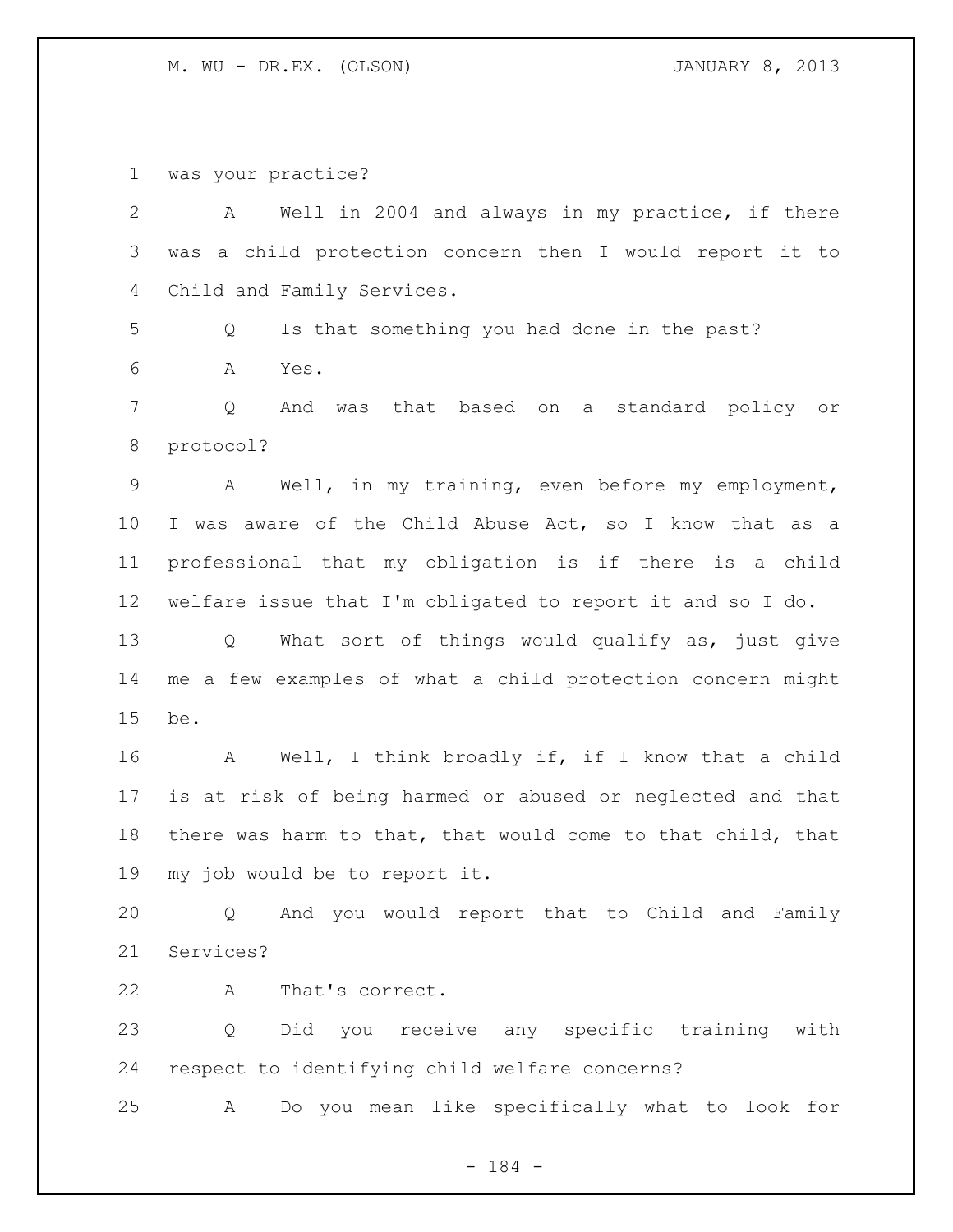or?

 Q Yeah, what to look for, basically what to look for.

 A I don't recall specifically being trained or going to a course but I mean just as part of my training, you know one can, you know, you're sort of aware to look for, to make sure that everybody is okay and if they're not and if there are signs that there are concerns, then I think, I think most people would be able to tell if there was something wrong.

Q Okay.

12 THE COMMISSIONER: But in 2004 you had 15 years experience in this.

14 THE WITNESS: Yes, that's correct.

15 THE COMMISSIONER: So that surely told you something about what you were seeing and when you might have to take some action, I assume.

18 THE WITNESS: Yes, certainly I would have had a lot more work experience at that point.

## BY MR. OLSON:

 Q And you said you had contact with CFS with concerns about potential child protection concerns, abuse. Is that, is that right? You had contacted?

A Even prior 2004 I have reported to Child and

 $- 185 -$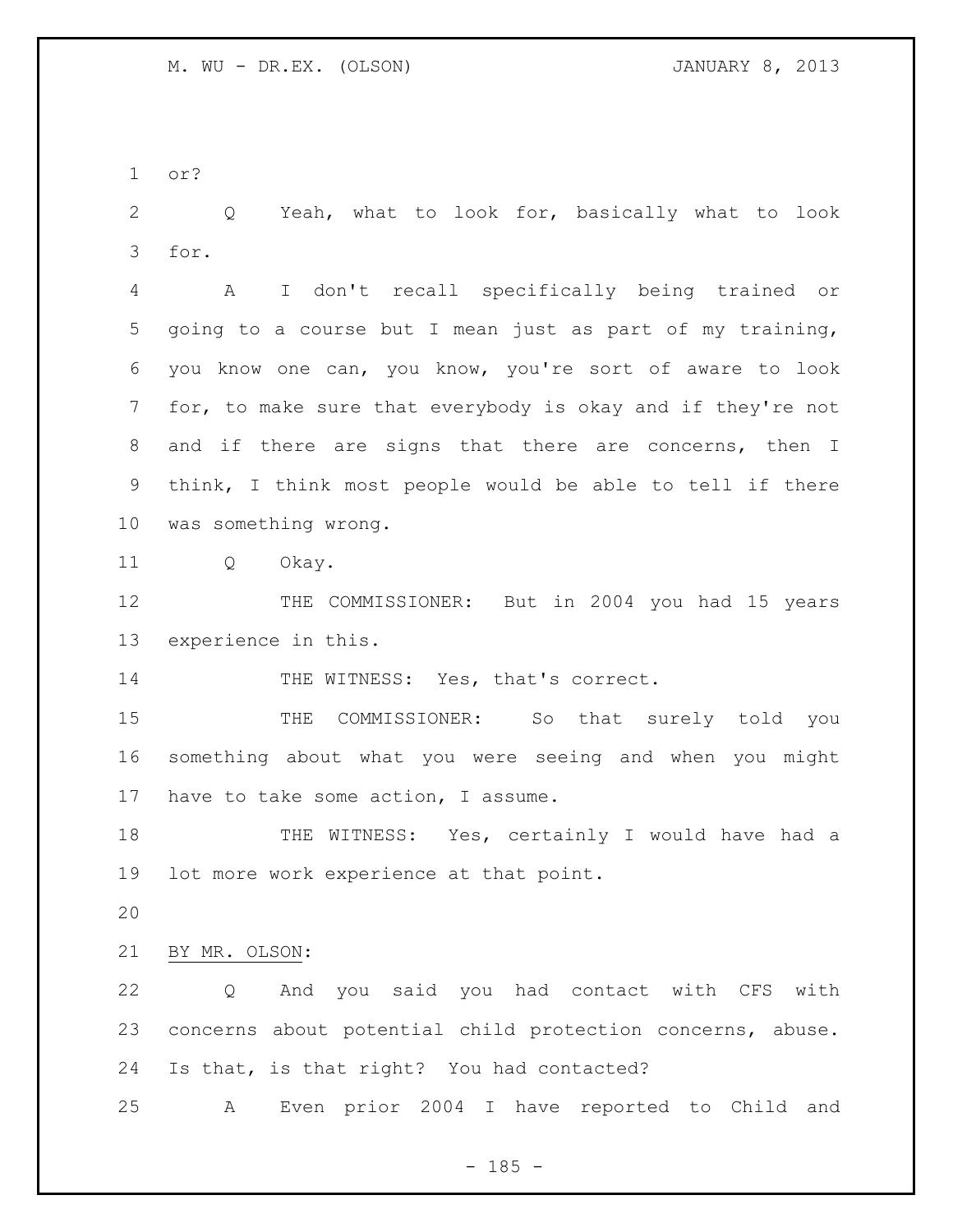Family Services if there were concerns of child protection issues, yes.

 Q Okay. Without giving any specific details, what sort of concerns would you report?

 A If I was aware that a child reports to me that they've been hurt or hit, if I'm aware that an infant has been not receiving the best of care, maybe had some medical concerns that are not being followed up of a serious nature then I would, you know, I would report that.

 Q So, for example, if you were to attend a home and you saw something in the home that was concerning, maybe there were drugs or alcohol or whatever, is that the sort of thing you would report to CFS?

 A If I came to a home and there was evidence of substance use which would put the child at risk, then yes, I would report that.

 Q Okay. And what did you understand your obligation to be in terms of reporting?

A Reporting in terms of child abuse?

Q In terms of child protection.

 A As I said before, if I had concerns of child protection issues, then my obligation as a professional would be to report it to Child and Family Services.

 Q As of 2004, what was your understanding about your ability to share information with Child and Family

 $- 186 -$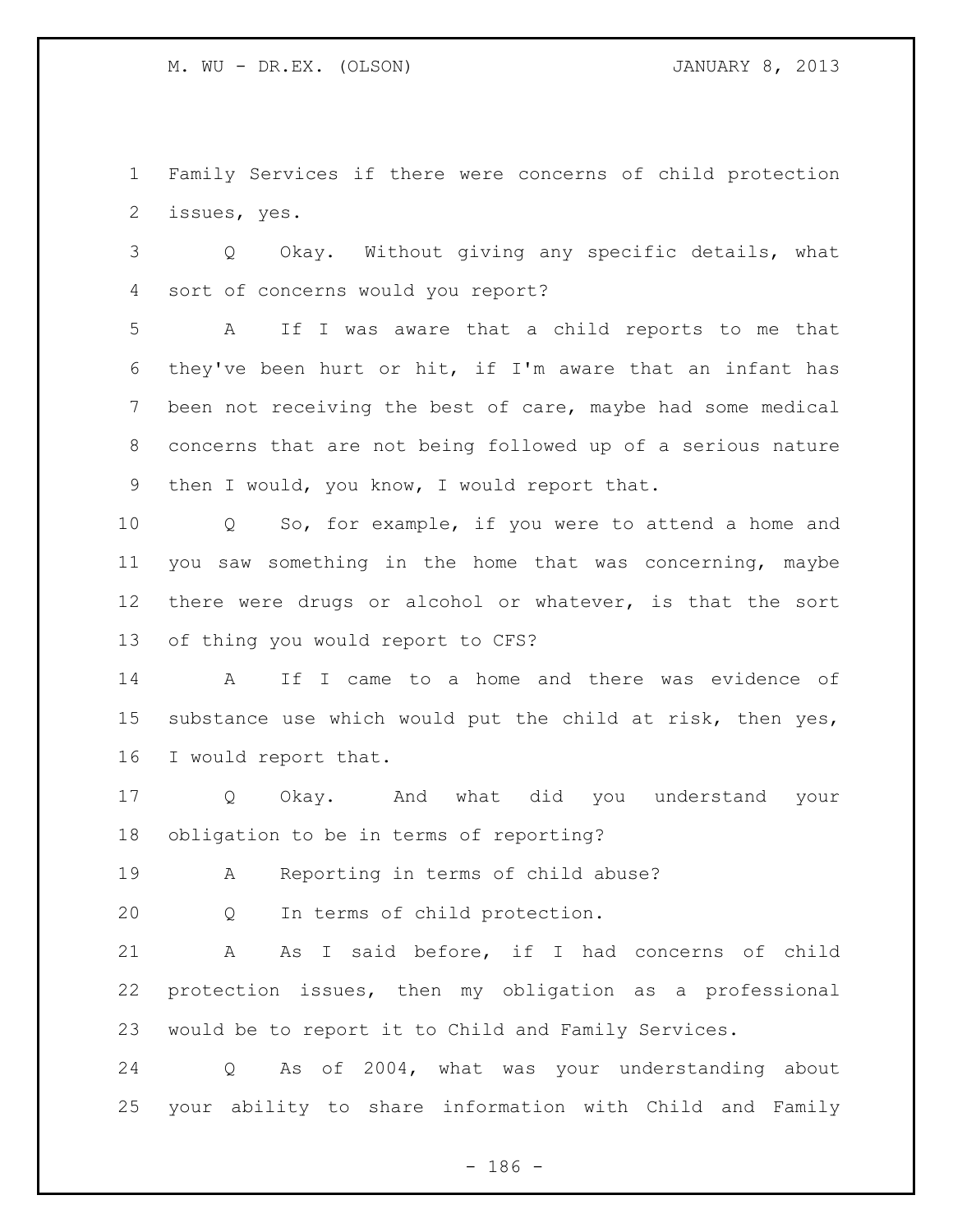Services generally?

| 2  | Around 2004 my recollection was there was<br>A<br>new       |
|----|-------------------------------------------------------------|
| 3  | regulations that had come on in terms of personal health    |
| 4  | information and my recollection was that we were informed   |
| 5  | that unless it was for a child protection issue, sharing of |
| 6  | information of a client nature was not permitted.           |
| 7  | Q<br>Okay.                                                  |
| 8  | COMMISSIONER:<br>You say unless the child<br>THE            |
| 9  | protection issue?                                           |
| 10 | WITNESS: If there was a child protection<br>THE             |
| 11 | issue I could share the information without the client's    |
| 12 | consent but if there was no child protection issue, I would |
| 13 | require the client's consent to share information.          |
| 14 |                                                             |
| 15 | BY MR. OLSON:                                               |
| 16 | Q Practically speaking, how would, how did that             |
| 17 | function when you received an inquiry from CFS?             |
| 18 | Again, at that time we were advised that we<br>A            |
| 19 | should -- if, if Child and Family phoned and told us that   |
| 20 | there was a child protection concern, then that superseded  |
| 21 | the PHIA and that we would be allowed to share information. |
| 22 | Would that include any information about the<br>Q           |
| 23 | client or was there a limit on what you could share?        |
| 24 | Again, my recollection is that it would have to<br>A        |
| 25 | be, it would have to involve the, a child protection issue. |

- 187 -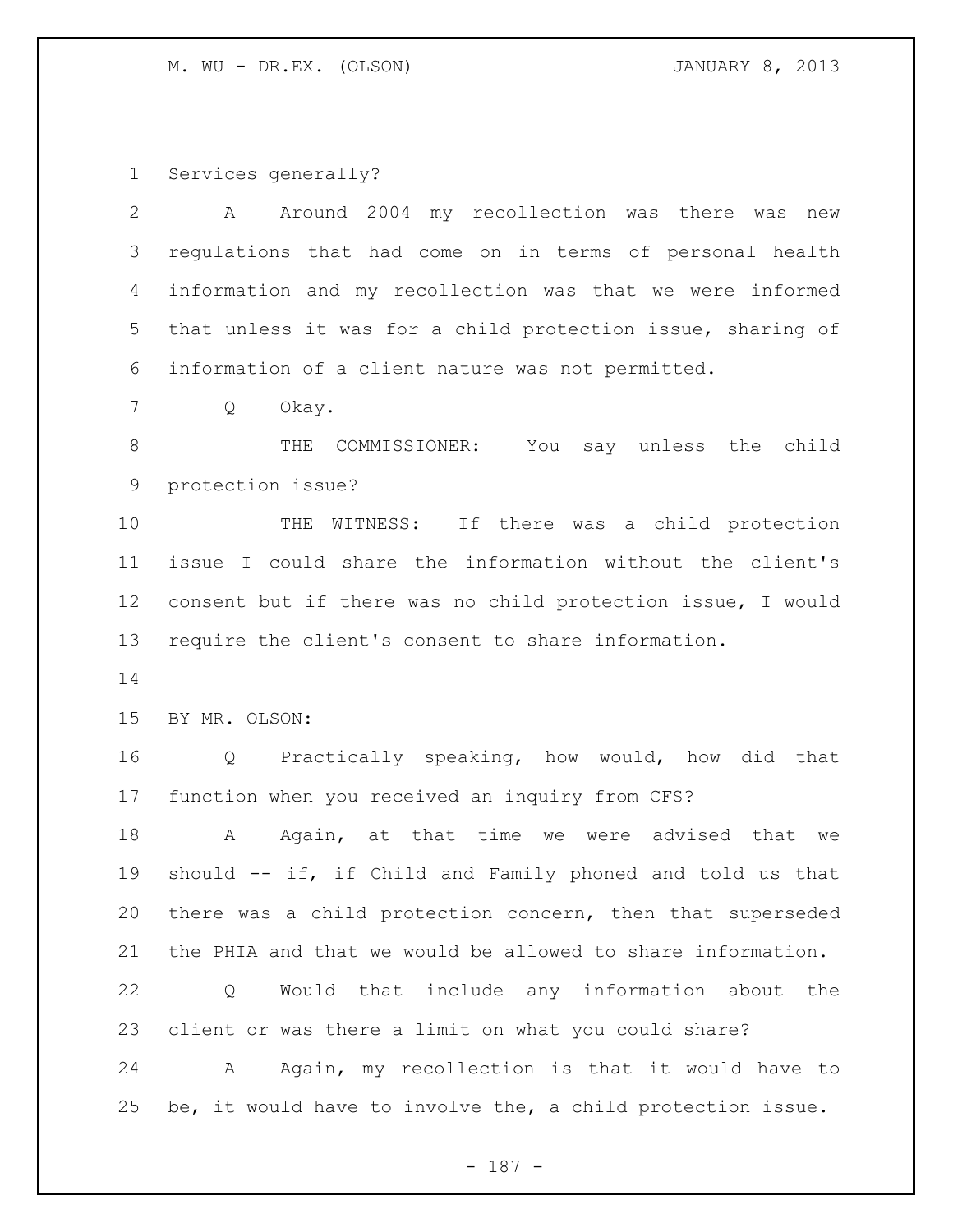Q Would, would workers call you with, seeking information other than for a child protection issue?

 A It's -- sometimes a worker may call us and just to see if we had any concerns or if the mom, how the mom was doing and again at that, in 2004 we were told because of PHIA unless they identified it was a child protection concern we couldn't share that information.

 Q Okay. And so when a worker calls you, asking if you have any concerns, is that different than a worker saying I'm calling, I have child protection concerns, what can you tell me?

A That's correct.

 Q Has, has your understanding as to what you can disclose changed since 2004?

A No, my understanding is still the same.

 Q How, how is it you would satisfy yourself that the call was legitimately about a child protection concern?

18 A Well again, if the, if the worker says that they're calling because there's a child protection concern or I could ask them are you calling because there's a child protection concern.

 Q That's, is that sufficient to share information? A That would be sufficient to allow me to share information without the client's consent.

Q Okay. I want to talk to you now about your

- 188 -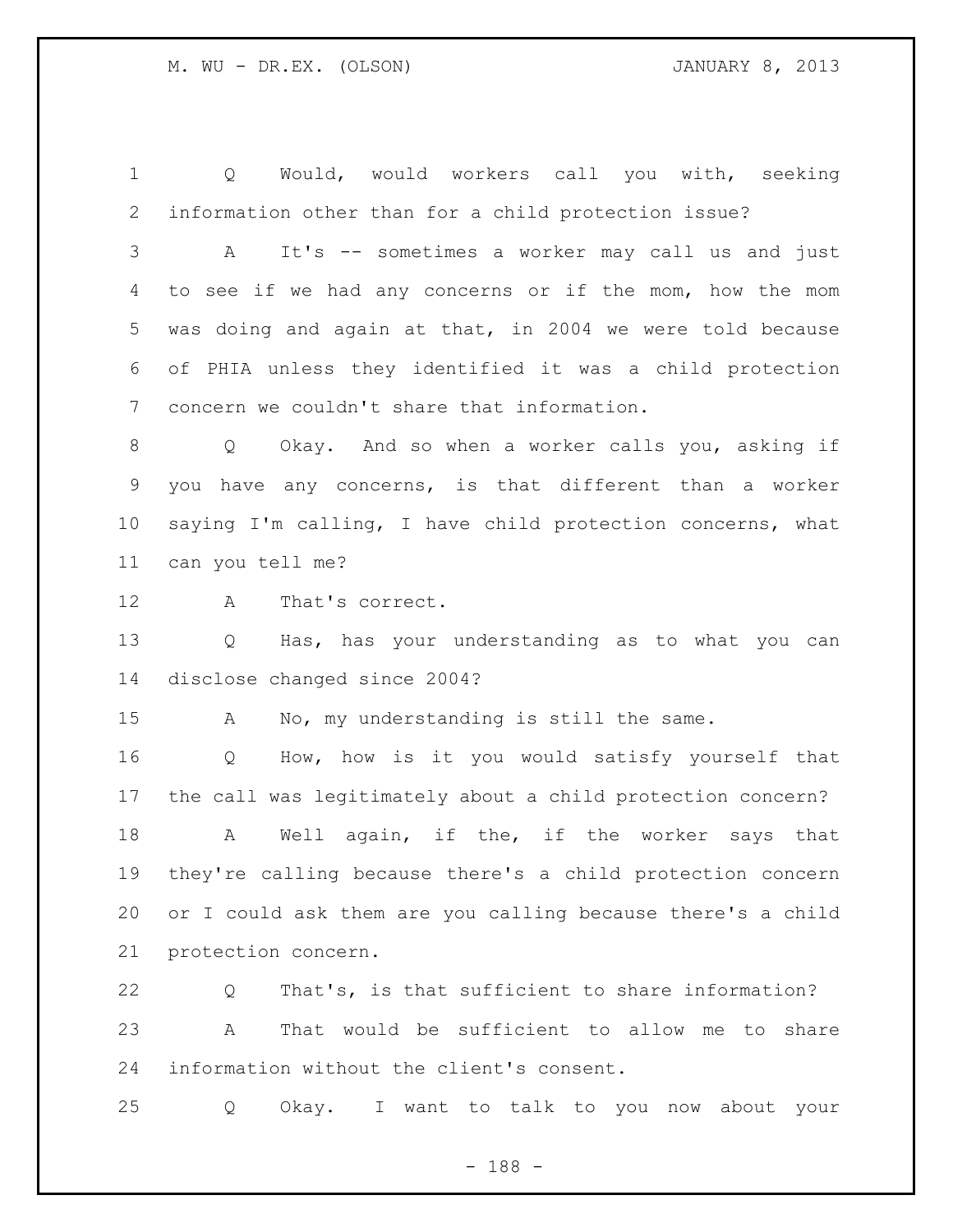specific involvement in this file. You provided services to Samantha Kematch from 2004 to 2005. Do you have any independent recollection of, of providing those services? A I have limited recollection of my interaction with her other than what was reconstructed when I reviewed the chart. Q So when you say other than what was reconstructed from -- A In my, in my mind -- Q In your mind, okay. 11 A -- from reading the chart. Q Okay. Do you recall how it was that Ms. Kematch was referred to you? A I recall she was referred to me prenatally by a social worker at the hospital. Q Okay. And you said that's how the referral sometimes would come in -- 18 A That's correct. Q -- I think you said that earlier. A That's correct. Q So that wasn't unusual to have that sort of referral? A No. Q Okay. And that was -- so that was while Ms. Kematch was pregnant?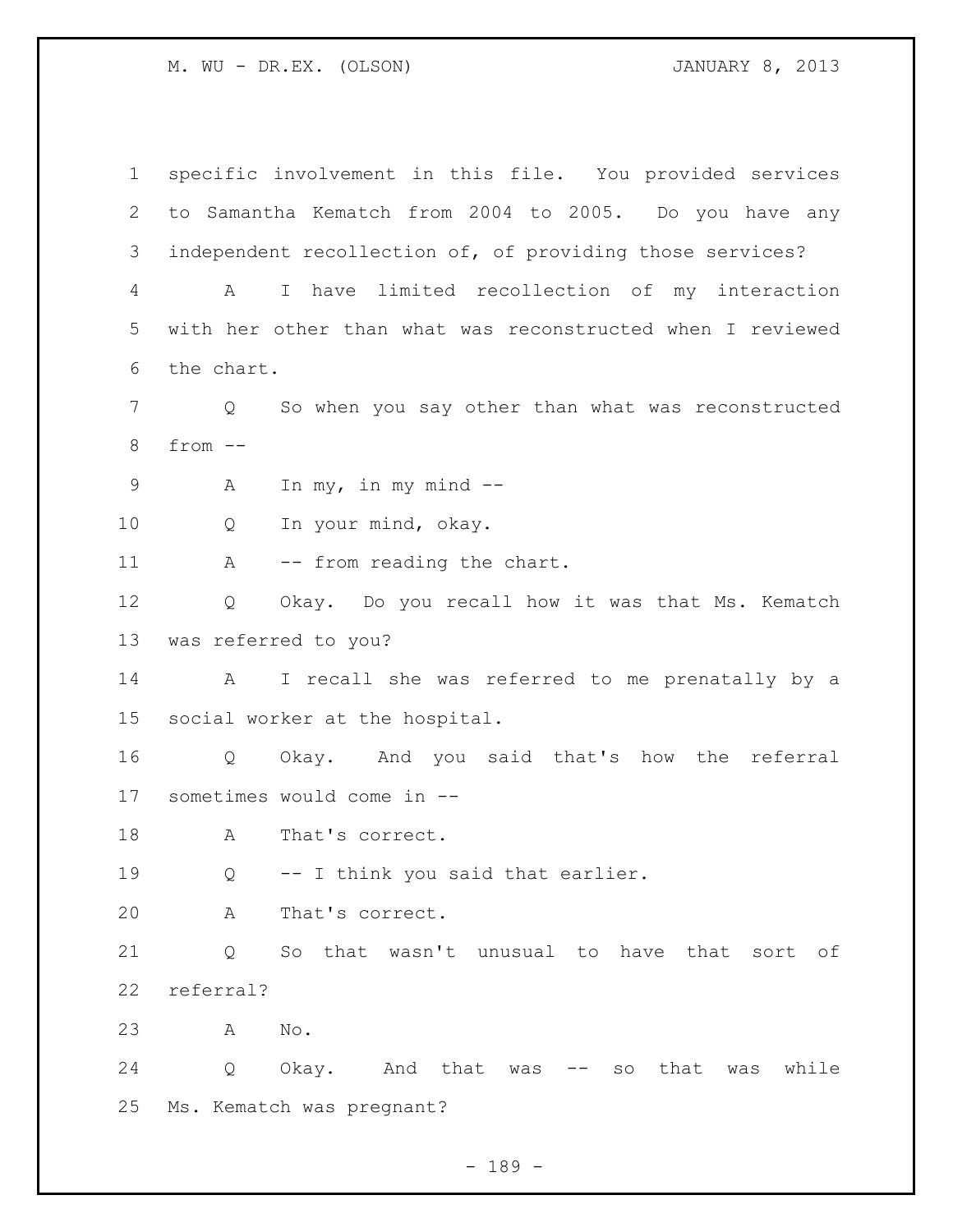1 A That's correct. Q If you'd turn to your progress notes which begin at page 36810 from commission disclosure 1791. Now these 4 are your progress notes; is that right? A That's correct. Q Okay. And can you just tell, tell us for the record exactly what, what these are, what the purpose of them is? 9 A The purpose of the progress note is -- Q Just one minute. Okay, your counsel has just brought to me, brought to my attention that on the document you have in front of you -- A Yes. Q -- the name of the source of referral has not been redacted. You'll see on the screen where it has been. A That's correct. Q So I just want to remind you not to refer to that person by name. A Okay. Q So sorry, you were explaining what, what these progress notes are? A Right. The progress note is our way of documenting any interaction that we had involving the client. Q So the first note here is dated June 29th, 2004

 $- 190 -$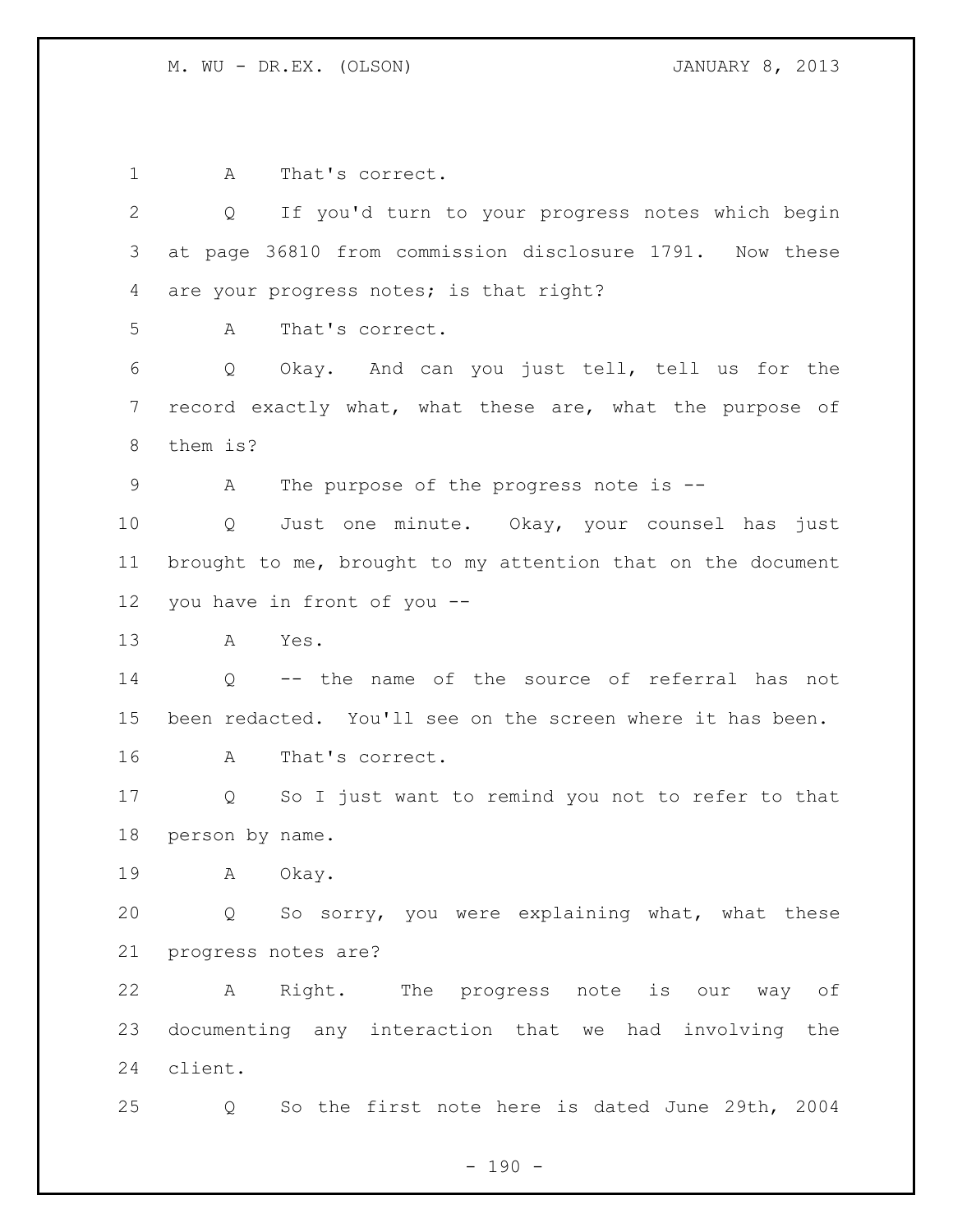and it looks like there are some initials following each note. I take it those are your initials?

A That's correct.

 Q Can you just, rather than me trying to decipher what you wrote, can you just read it for me and again don't mention the name of the source of referral.

 A Okay. So the first entry is dated June the 29th, 2004 at 1150 hours. Return call to the person. Social worker not available. And then my action was voice mail left for return call and then my initials.

Q Okay. And then you have a return call --

 A Return call from the source of referral, gravida four, para 3, which stands for how many times the woman has been pregnant and given live birth. Twenty-two-year-old female in a new relationship since around January 2004 with Wes McKay, father of the baby. Expected date of confinement is possibly November 18th, 2004, booked for ultrasound for dates, monthly follow up with Dr. Menticoglou. Receptive to public health follow up for support with parenting access to medical care. Female born 2001, died at two and a half months of age, related to complication of pneumonia. Query SIDs, that doesn't show up on your screen. Was in care with biological dad at that time. Doesn't like to talk about loss. Oldest child, older child remains with biological dad, four years old,

- 191 -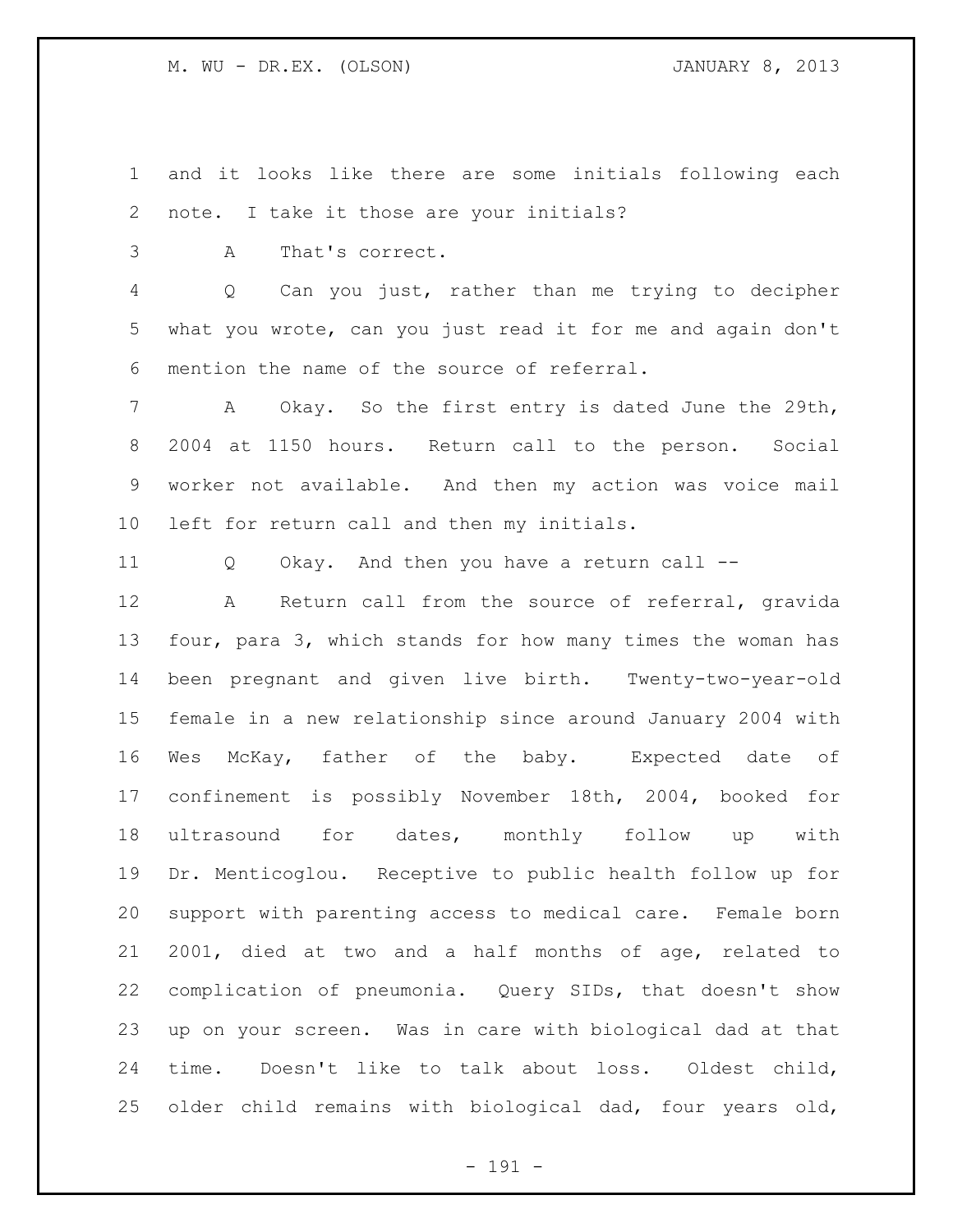returned to his care, or returned to her care from dad for several months. Child and Family Services to follow regarding arrangements, unclear regarding the reasons children were not in her care. Mom has no significant medical -- I think that says prenatal history. Part of the -- I apologize but part of the sheet is cut off.

7 O It looks like it's been cut off.

 A No substance abuse issue. Some family and friend support. Current partner is long distance truck driver. Then my plan was to attempt follow up and again my initials.

 Q Is this, this information that you've recorded, is that all information you received from the source of referral?

A That is correct.

 Q Okay. So this is an information that came from Ms. Kematch herself, is it?

18 A No, it's from the source of referral.

19 0 What significance, if any, is there to the recordings about other siblings, to you as a public health nurse?

 A The significance would be to let me know that she also has other obligations and responsibilities and children to care for.

Q And so when you would visit her eventually, would

- 192 -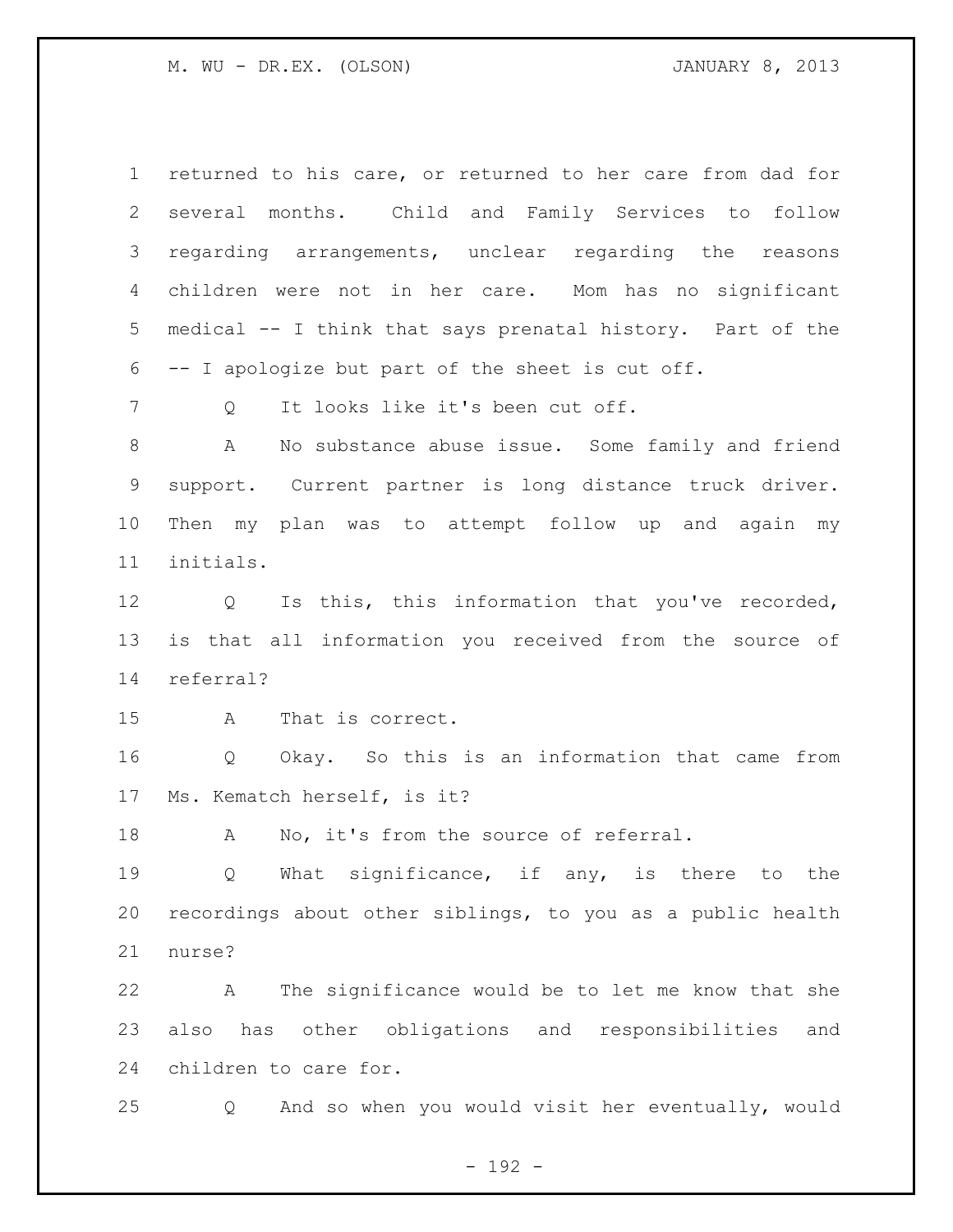you ask her about those other children?

| It's possible that I could do that.<br>A                   |
|------------------------------------------------------------|
| What about the CFS involvement? You've recorded,<br>Q      |
| you've recorded some of the background involvement here.   |
| What was the purpose of that?                              |
| A<br>Well it's always nice to know as much as we can       |
| about a client when we see them and so the source of       |
| referral advised me that Child and Family would follow and |
| assess the client, I guess.                                |
| After receiving this referral what did you do?<br>Q        |
| Well, the next entry is I wrote that there is no<br>A      |
| cardex on the client at 490 Hargrave. 490 Hargrave was the |
| office where I used to work at at the time of this         |
| referral.                                                  |
| Okay. So --<br>Q                                           |
| A And it's just simply an index card system that we        |
| use in house to see if we had an existing file on her.     |
| Would that tell you that Ms. Kematch had not<br>Q          |
| previously been seen by a public health nurse?             |
| Only insofar as that we didn't have an archived<br>A       |
| file on her at our office.                                 |
| Okay.<br>Q                                                 |
| It's possible she may have a file elsewhere but<br>A       |
|                                                            |
| it wouldn't show up in our in house index card.            |
|                                                            |

- 193 -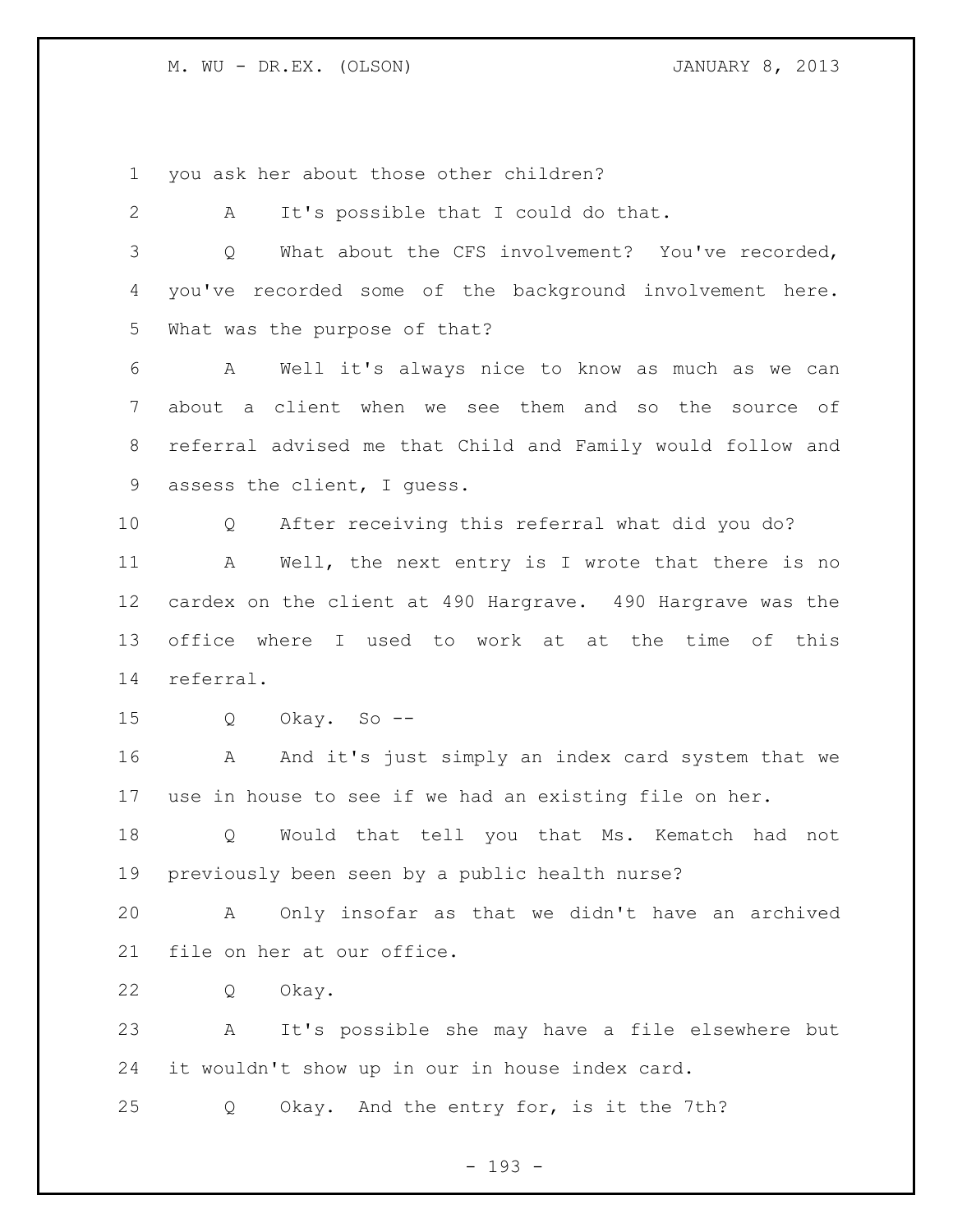A July the 7th, 2004? Q Yes. A I wrote that I called Samantha at a number. The phone was temporary disconnected. Do you want me to continue? Q Yes, if you could just go on. A Okay. So on July the 8th at 10:30 in the morning, I went to the home, found that it was a apartment block, a locked apartment block. No intercom. Spoke with the caretaker, his name is Dave, through the back window. He advised that Samantha had moved out a long time ago, exact date unknown, no forwarding number or address. Q So when you first tried to call her you couldn't get in touch with her so you actually went out to her residence to try to meet with her? A That's right. Q Was that the typical approach to meeting with clients? A It's my typical approach when I can't get a hold of a client by phone. Q You go out and try to meet the client? A Right, because people's phones get disconnected all the time.

 Q Okay. And then if you can continue on with the next note.

- 194 -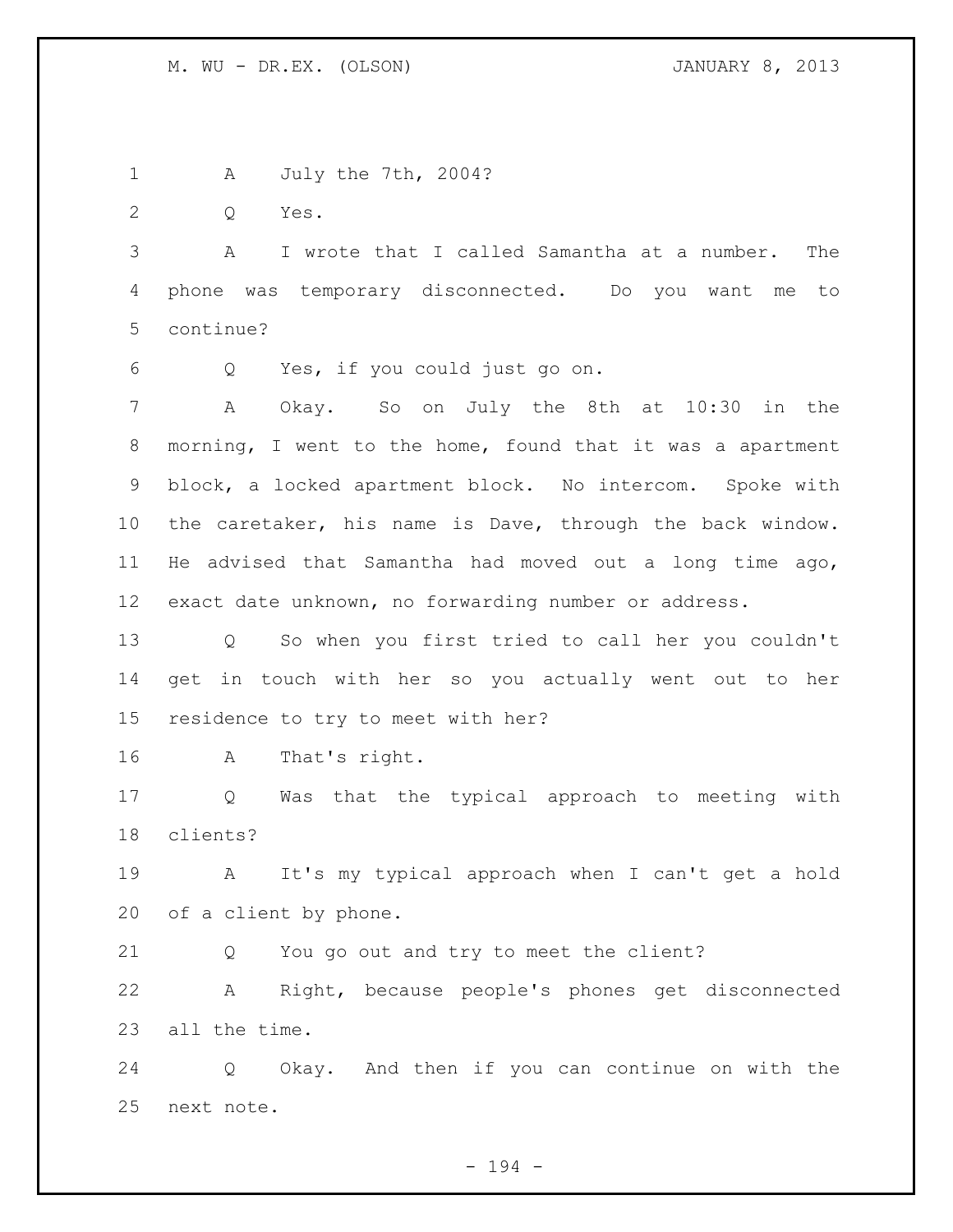A July the 8th I called source of referral and advised regarding my findings above. The response was the individual was to follow up and advise of new address once returned for follow up care around the end of July. Q And I've just noticed that there is a name here that should be redacted so I'll just alert everyone to that so that no one refers to that name that's on this document and we'll have that redacted before it gets disclosed. THE COMMISSIONER: That's down at the bottom of page 1. 11 MR. OLSON: That's right. 12 THE COMMISSIONER: Yes. BY MR. OLSON: Q Sorry, if you could just continue on, please. A The next page is dated August the 4th. This person's not redacted on your form. I had called the source of referral and Samantha attended a prenatal appointment last month, new phone number, possibly new address and she was to retrieve the file and update the writer which would be me. Q Sorry, I missed, I missed the last. A The source of referral was going to retrieve the file and update the writer which would be me, when she,

 $- 195 -$ 

when she finds that new information.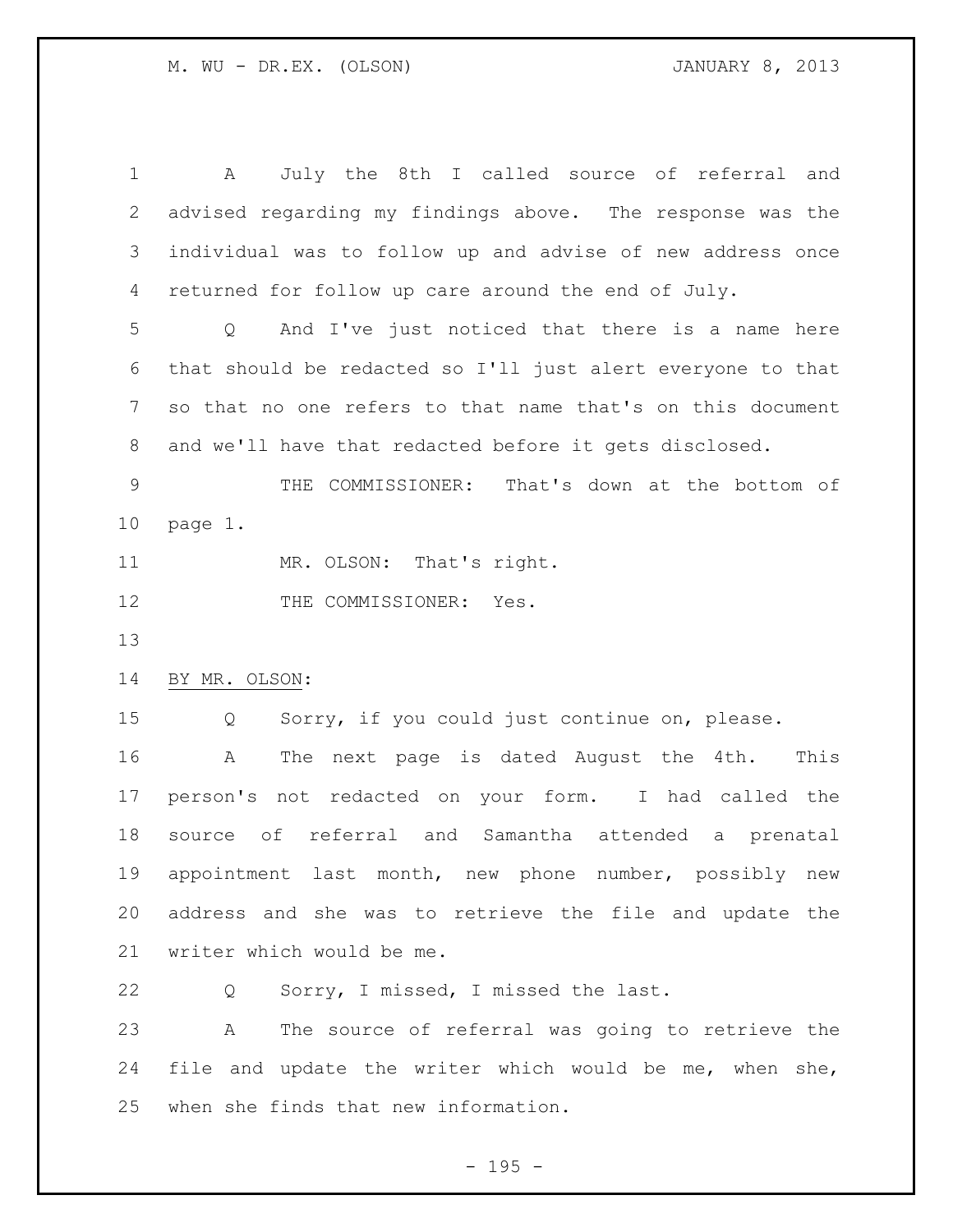Q Okay. And then what's the next entry you have? A The next entry on the same day, on August the 4th was a return call from the source of referral and was provided with the current address on McGee. Q And just please continue on. A Okay. So that afternoon I made a phone call to Samantha at 1550 hours. The address was confirmed. The information was that it was the first window on the right when I was facing the back of the building and that she feels fine prenatally, no specific concerns or questions. She was receptive to home visit. I provided her with my name and number and the plan was to see her the following day at one o'clock. Q So you, you were able to contact her by phone and arrange an appointment to actually visit her? 16 A For the following day, yes. Q Okay. It says that she was receptive to that? A Yes. Q Now the next note records your first visit with her. 21 A That is correct. Q And could you just read that out for us, please? A Okay. So on August the 5th at 1:20 in the afternoon I met with Samantha in the living room, sparsely furnished, neat and tidy, feels good prenatally, nausea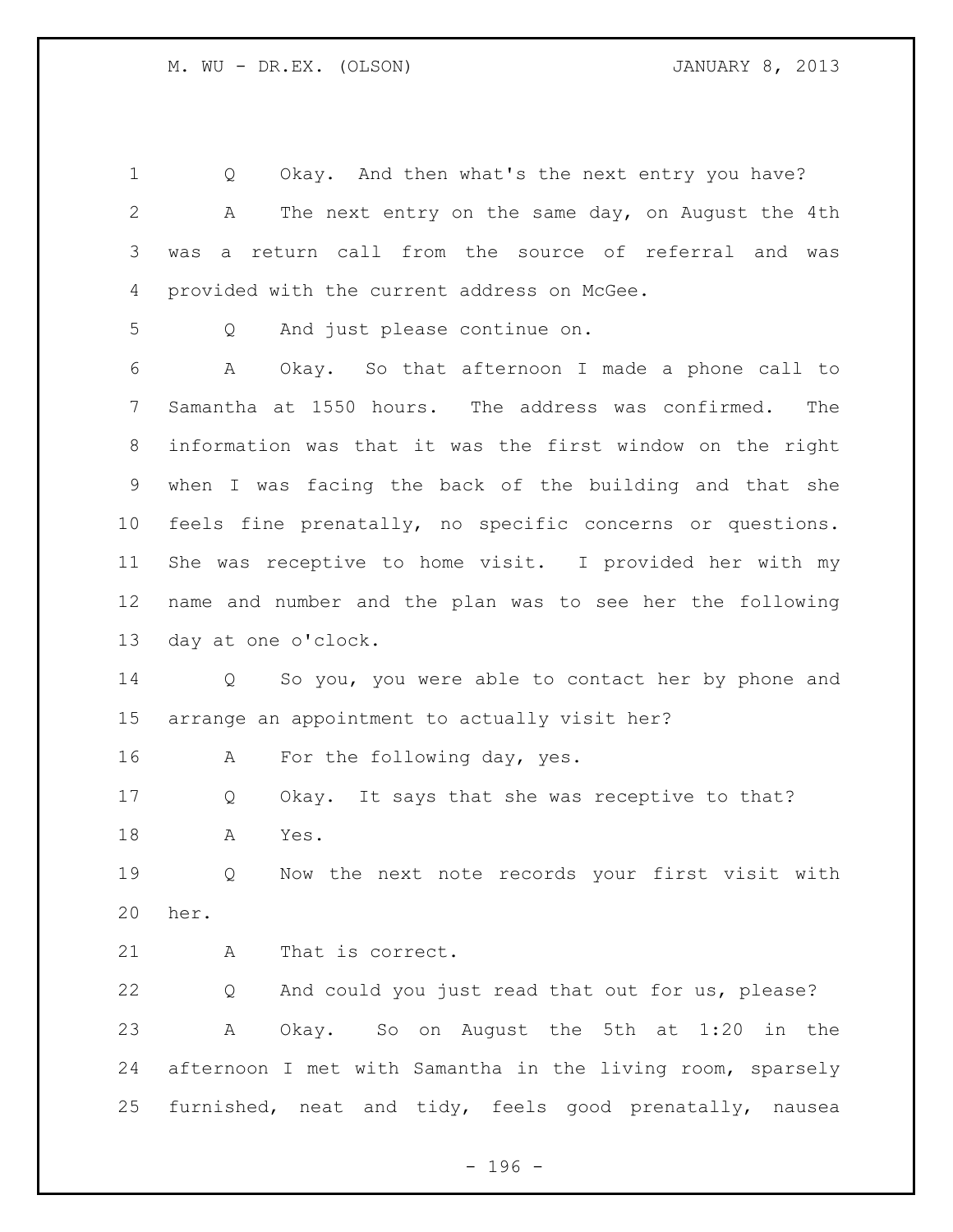without treatment first trimester, no diabetes, myelitis, no hypertension. Family history of diabetes, myelitis, oral medications. No arrangements made as yet when she goes into labour. Needs to get supplies, dislikes crib due to crib death. Plans to co-sleep with baby.

 My response was I explained my role of public health nurse was discussed. Baby First in depth done, Baby First -- or Baby First visitor offered. Encouraged plan in place for labour and delivery. Prenatal package per office given. Discussed and information given on family community centre, Healthy Start, emergency clothing, housing, school, depression and community mailbox. I also discuss the child related income supplement plan, the shelter allowance for family renters, Healthy Baby. I encouraged her to call as necessary, advised that the writer was off for the next two weeks. Her response was that she was receptive and pleasant and she was going to discuss Baby First with the father of the baby. My plan was to follow up at the end of August.

Q Can you just explain what Baby First is?

 A Baby First is a program funded and offered through Healthy Child Manitoba. It's now called Family First program. It used to be called the Baby First program and it's a support program offered to our families to give them information about growth and development, how to bond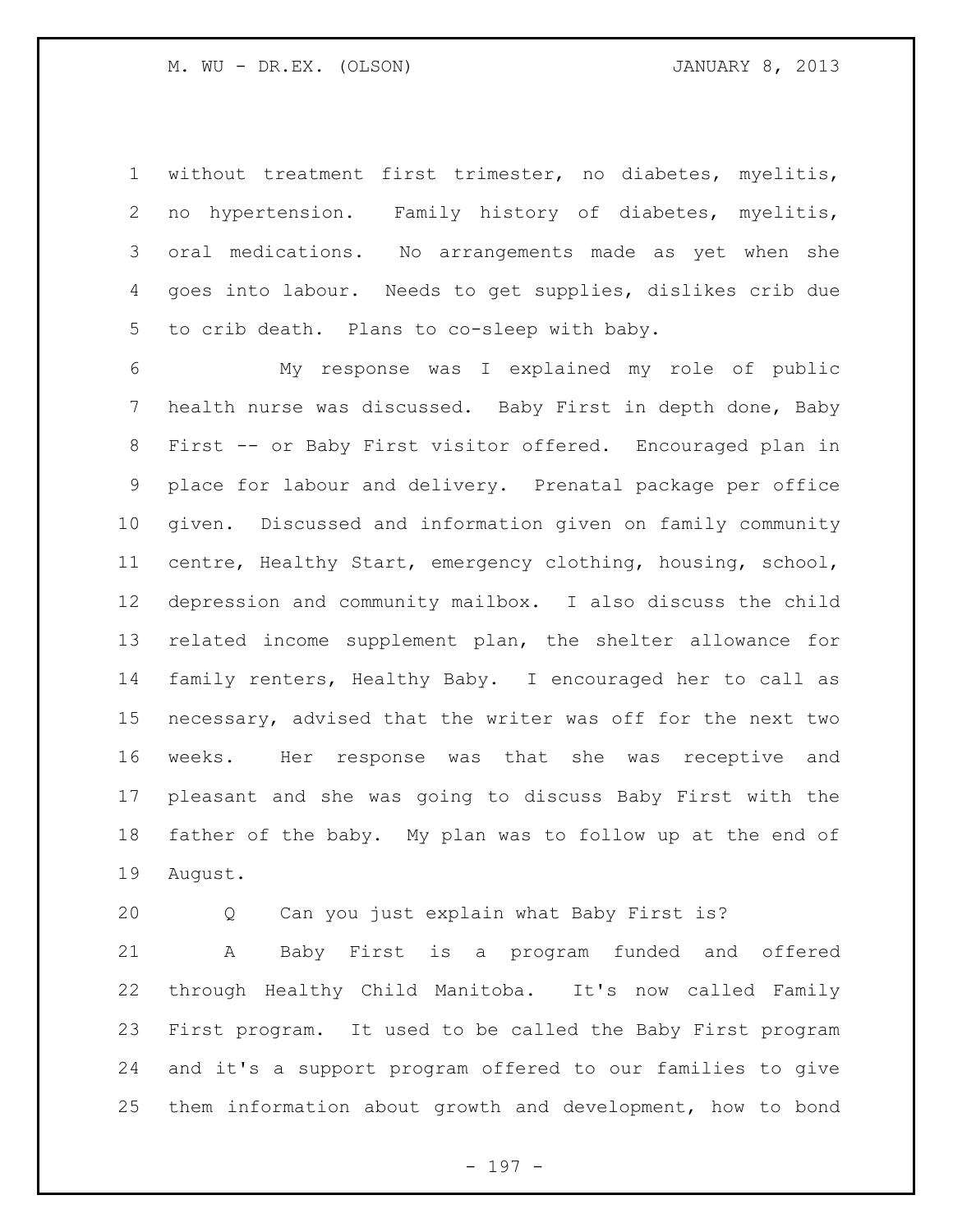and play and stimulate their infants, to create attachment and bonding.

 Q And as a public health nurse, is the attachment and bonding with a child something that you try to encourage?

A Yes.

 Q Did anything from this first visit cause you concern with respect to Ms. Kematch or her functioning?

A There's nothing indicated in the progress note.

 Q If you had observed something that caused you concern would you make a note of it?

 A Yes. I'm wondering if I could go to the in-depth 13 that I, that was written on the progress notes just to see 14 if I wrote anything in there.

Q Absolutely, if that helps you.

MR. OLSON: Maybe we could pull up Exhibit 21.

BY MR. OLSON:

 Q On the screen there's a document. Is this the document you're referring to?

 A No. On the bottom of my document you have a reference number 36835.

Q That's the parent survey summary worksheet?

A That's correct.

Q Does that help you answer the question?

- 198 -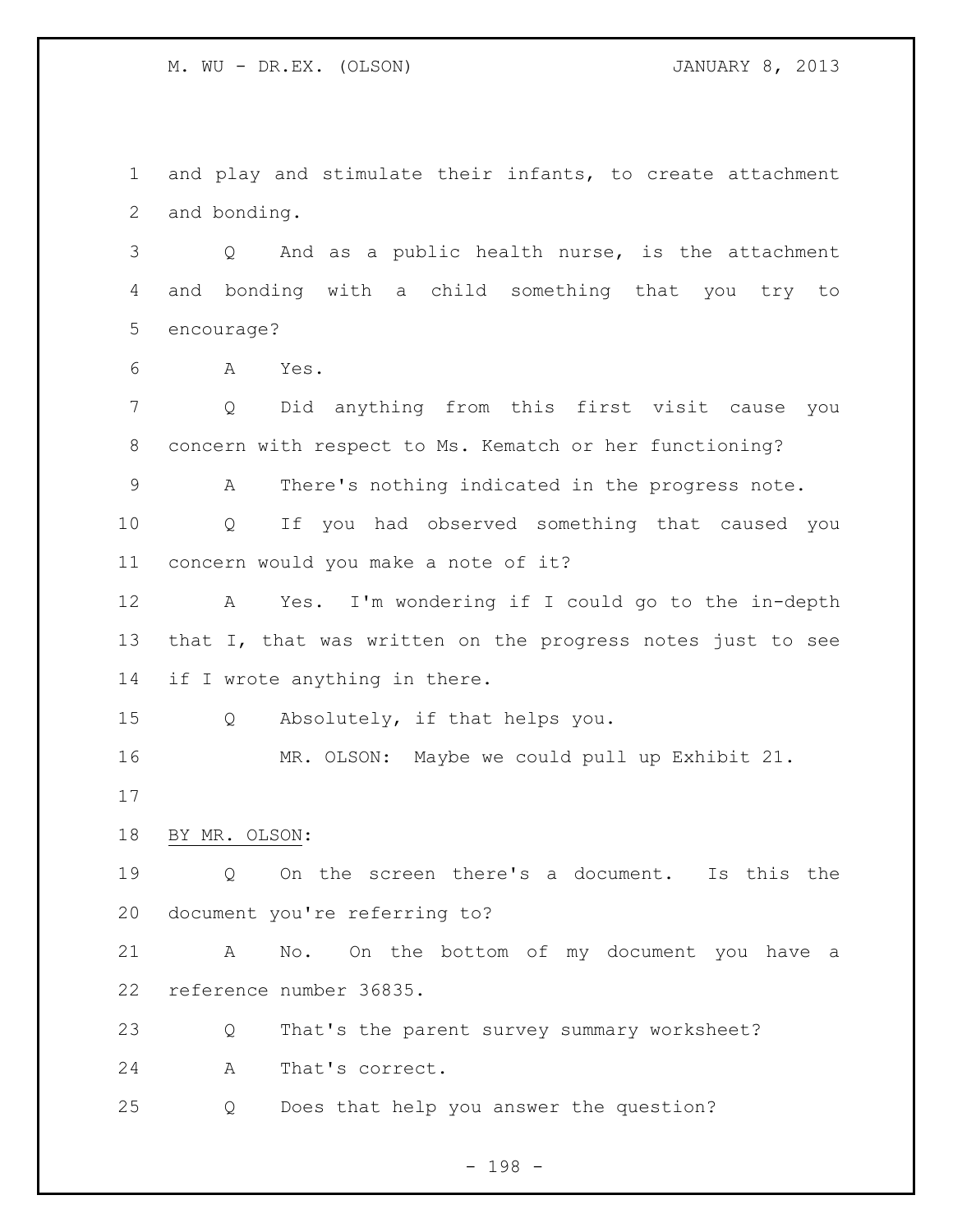A Well according to the parent survey there were some past concerns that she had identified which are recorded in the, in the survey. Q And can you, can you just explain what this survey is. THE COMMISSIONER: Now is that the document on the screen now? MR. OLSON: Yes, that's the document on the screen. 10 THE COMMISSIONER: Do I have that? 11 MR. OLSON: You should have that, yes. THE COMMISSIONER: Is there a page number for it? 13 MR. OLSON: 363 -- sorry, 36835. THE COMMISSIONER: Yes, I have it. And what did you say this document is, witness? 16 THE WITNESS: This is the survey that, that we -- it's an in-depth survey that we do with a family based on an initial screening form that we have put out through Healthy Child Manitoba as, to see if the family would qualify for the Baby First program called at the time and so it's a tool that we use to gather more information. BY MR. OLSON: Q So do you sit down then with the client and fill it out and ask questions, is that how you get the

- 199 -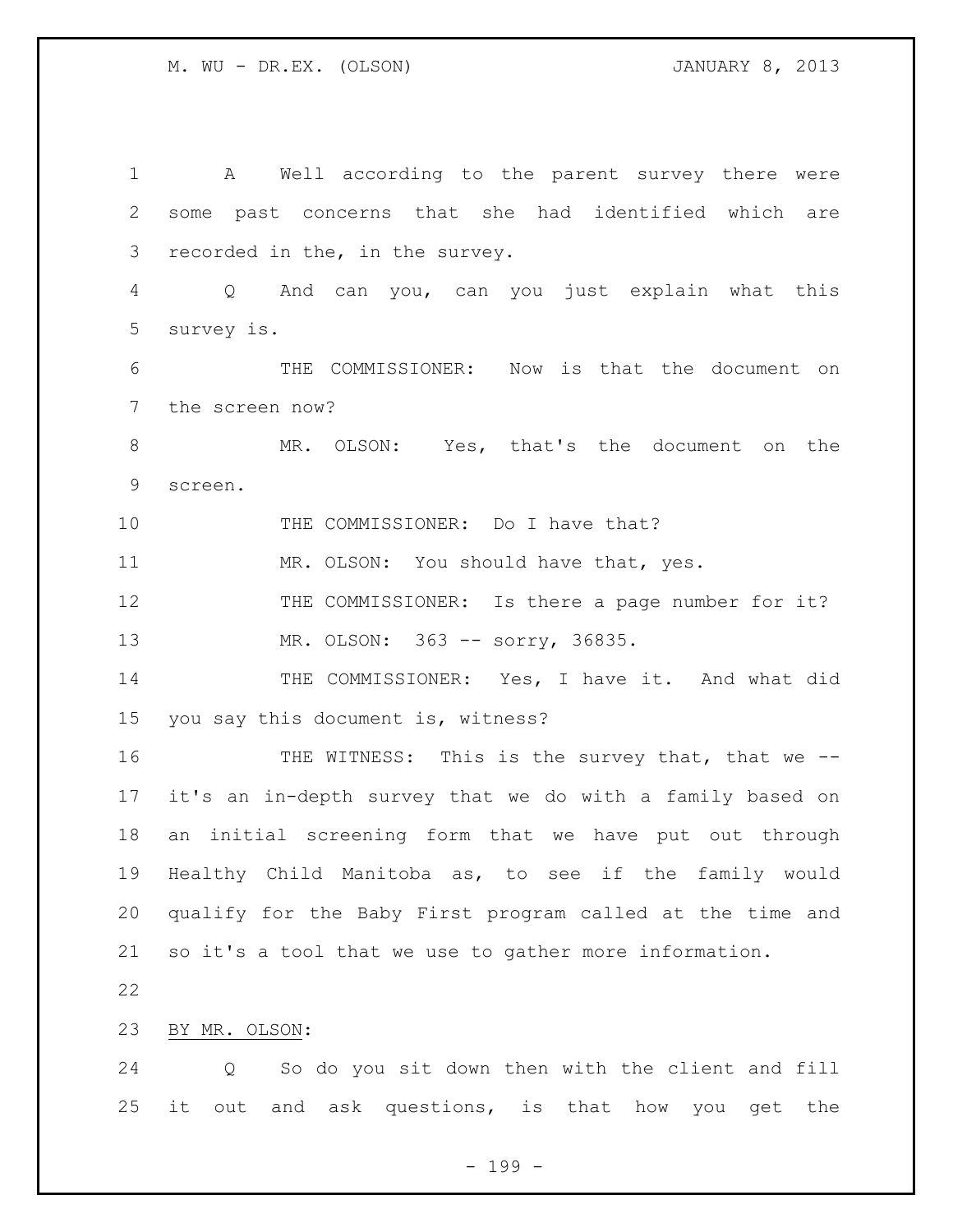information?

 A No. In 2004 it was, through training we were told to try to get the information for this document without letting the client know that we were doing an assessment. Q So when you're meeting with a client, you have certain things in mind, certain information in mind that you want to acquire so you can do this assessment? A That's correct. Q And your questions to the client are geared toward answering these, the questions for the assessment; is that how it works? A Yes. Q Okay.

15 THE COMMISSIONER: So this is filled out by you following your visit with the mom?

17 THE WITNESS: That's right, not, not at the home visit.

BY MR. OLSON:

 Q Now this is dated, you can see on page 36835 there's a date stamp on it of August 5th, 2004?

 A Yes, that's the day of the -- that's the date that the summary was taken or done.

Q Is that the day that this, this summary was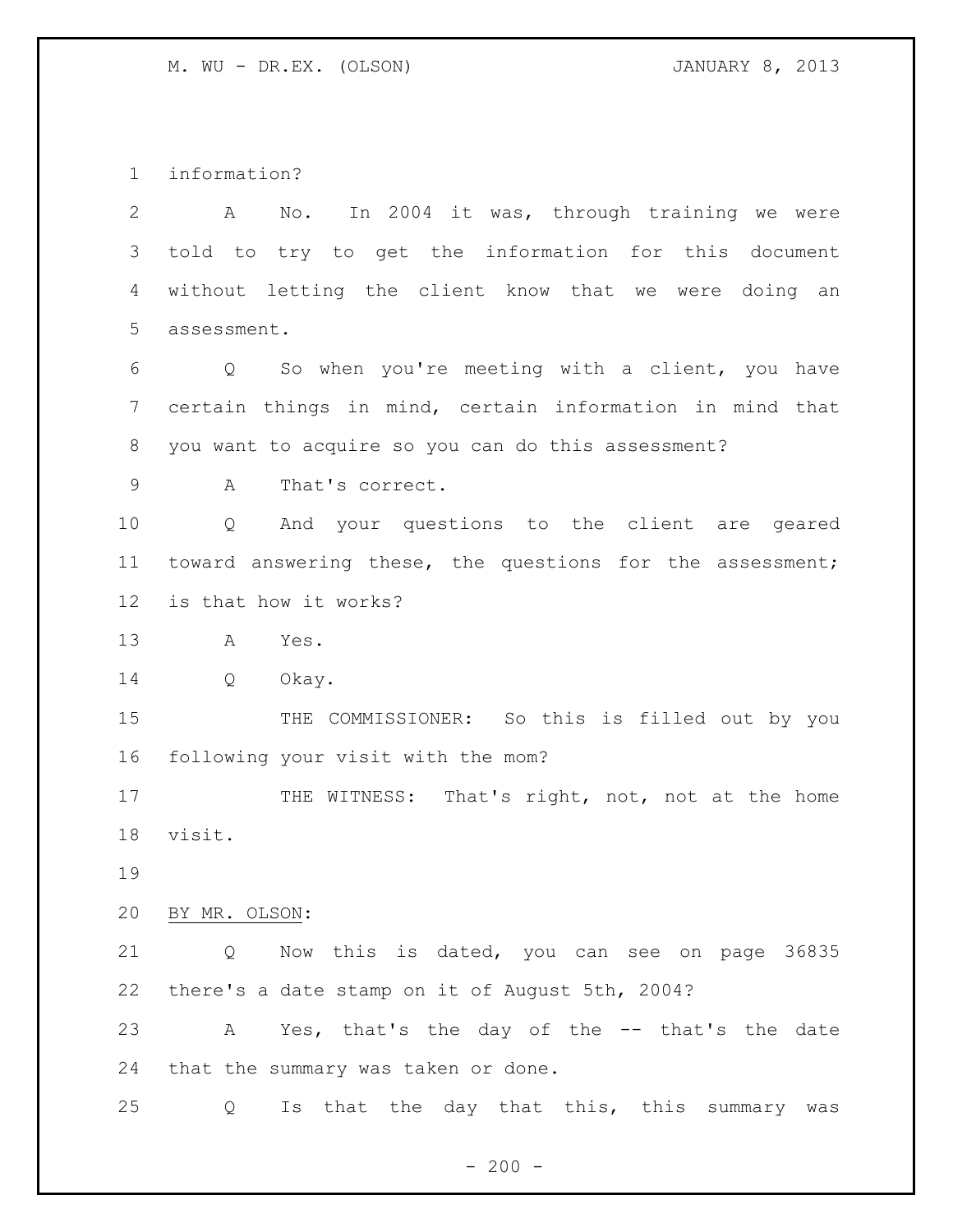prepared then?

 A Yes, and also the date that the visit occurred. Q Okay. So would you have prepared the summary shortly after your visit? A Generally that would be my practice. Q Okay. Just before I ask you some more questions about that form but before we get there, I wanted to ask you about this screening form which is on page 36808. MR. OLSON: You should have that as well, Mr. Commissioner. 11 THE COMMISSIONER: Yes, I do. BY MR. OLSON: Q Does this -- can you just explain what this form is? A This is the initial Baby First screening form that, that we have and again, it's a screening tool and so if, at the time if a client had a number of yeses that would be our cue to go on to proceed to doing the in-depth survey, by the Baby First summary that we just looked at. Q We were just looking at? A That's right, the parent survey summary. Q Okay. So the screening form comes before the parent survey summary; is that -- A Generally yes.

 $- 201 -$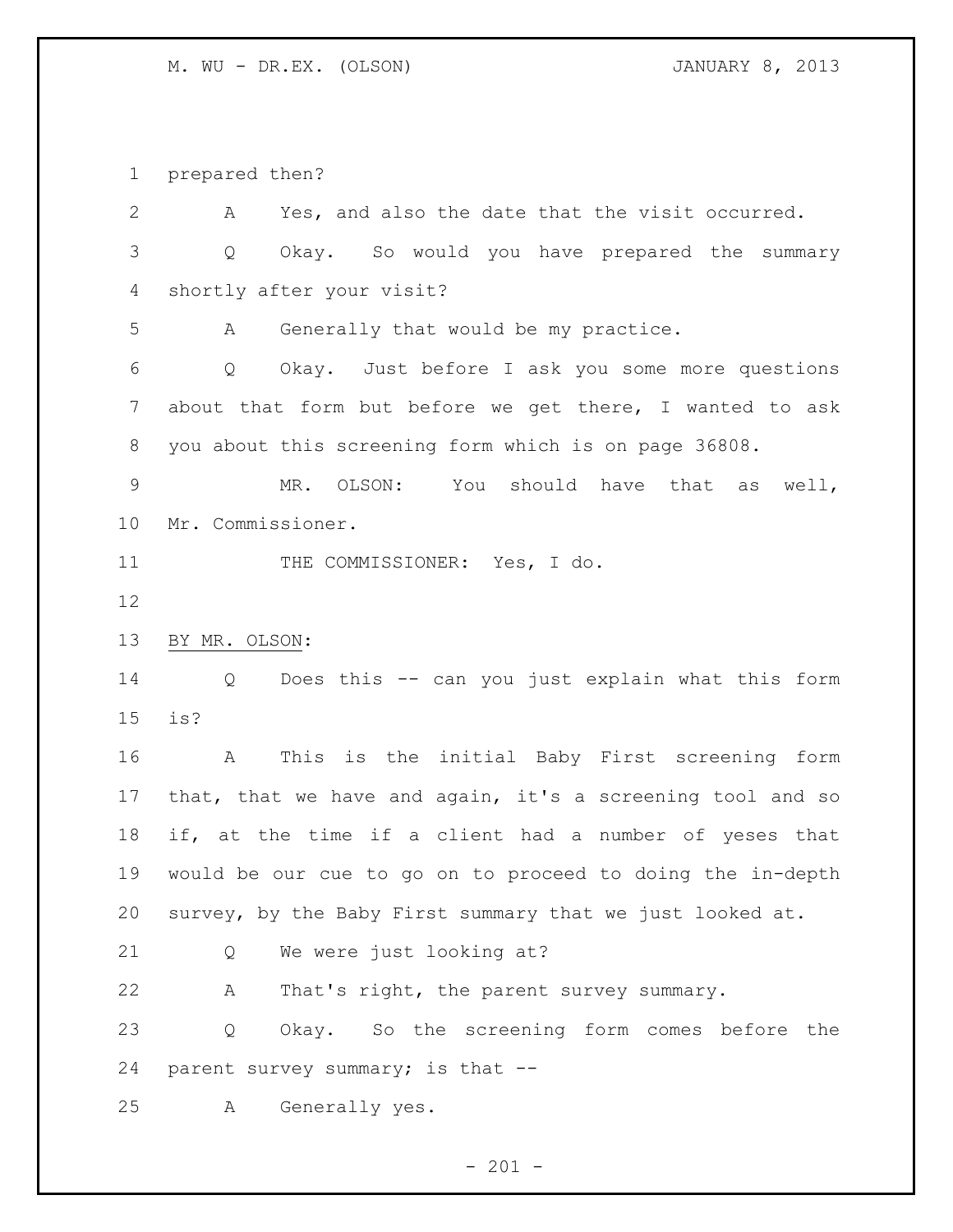Q In this case at the bottom of page 36808, it looks like there's a date there of August 6th, 2004? A That's correct. Q Now that is after the date of the survey. Can you explain why that is? A When I said to you that generally the screen precedes the survey, sometimes if I'm in a home and I meet the parent for the first time just in conversation and talking to them, I can -- I'm aware where they may have already scored on to the screening form and so then on that visit I would just proceed with the survey. Q So based on your experience, you knew that Ms. Kematch would qualify for the program even before filling out the form? A No, that's not correct. Q Okay. A I, I would know that she qualified based on the screening form which then would require me to attempt to complete the parent survey. Q Okay. So you knew you would be filling out the

 parent survey after that initial meeting, you knew that was something you would have to do based on your conversation with her?

 A Right. So likely what happened is I went on my first visit with her, gathered the information, came back

 $- 202 -$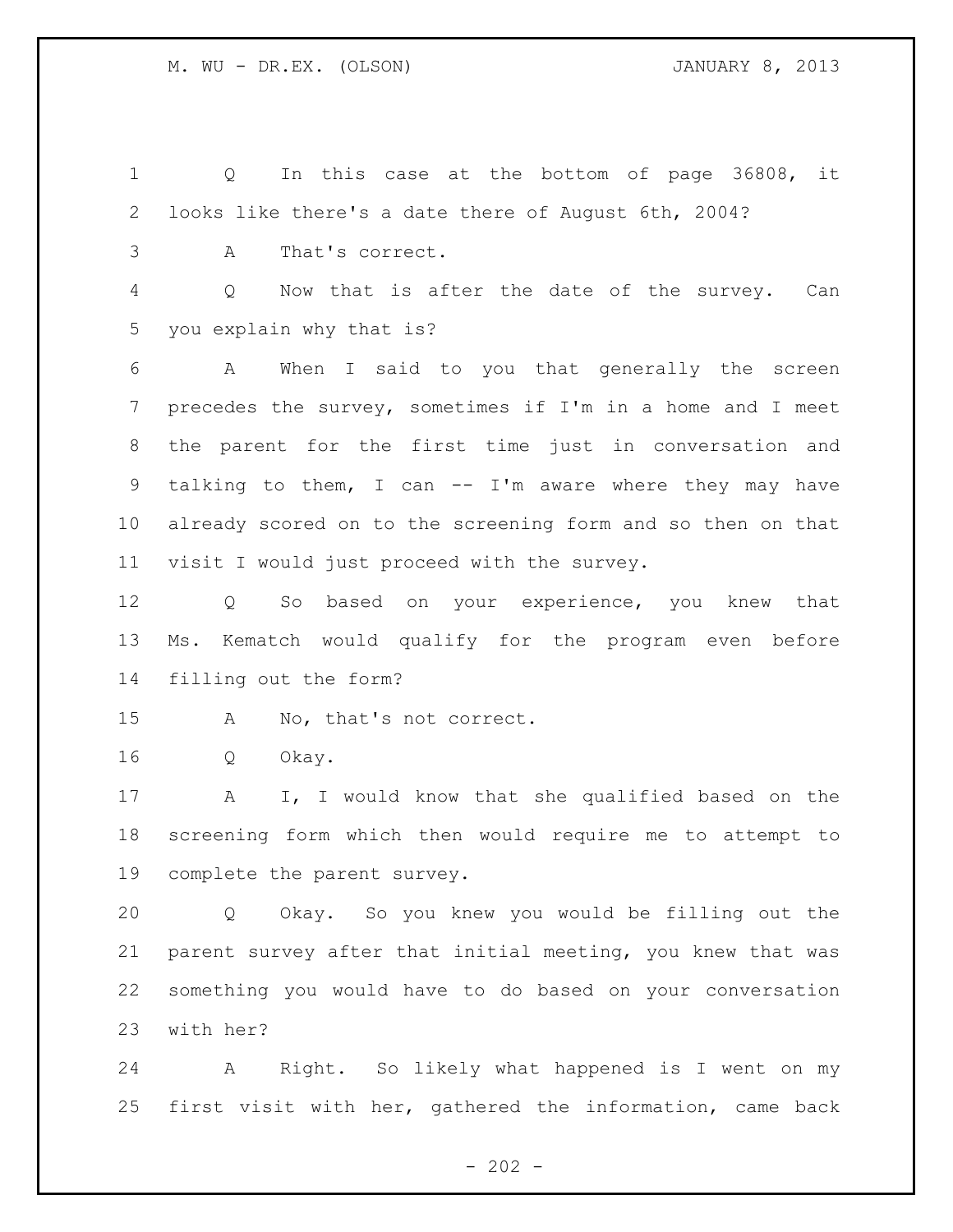| $\mathbf 1$ | to the office, did my survey and then filled out the       |
|-------------|------------------------------------------------------------|
| 2           | screening form. And the date that it was completed simply  |
| 3           | means that's the day that I filled out the form and faxed  |
| 4           | it back to Healthy Child Manitoba.                         |
| 5           | I see. The -- on the form there are a number of<br>Q       |
| 6           | check boxes where you answer yes or no. Can you just       |
| 7           | explain some of these to me, what they're for?             |
| 8           | You're talking about section B and C or?<br>А              |
| $\mathsf 9$ | Yeah, let's go with section C, family risk<br>Q            |
| 10          | factors.                                                   |
| 11          | A Well, number 13 you score -- if the mom's age was        |
| 12          | less than 18 when she had her first child that would give, |
| 13          | that would be a yes. So and if she didn't complete grade   |
| 14          | 12 then it would give her a yes and on the screen she      |
| 15          | scored a yes on that one. The other two items that I       |
| 16          | scored her a yes on is an existing file with local child   |
| 17          | protection services, item 36 and item 37, mother's own     |
| 18          | history of child abuse and neglect. So based on a score of |
| 19          | three, that's the minimum for us to initiate the survey.   |
| 20          | Okay. So if there are three yeses, then you<br>$Q \qquad$  |
| 21          | complete the survey; is that, is that right?               |
| 22          | Yes.<br>Α                                                  |
| 23          | And I noticed there are a number of questions<br>Q         |
| 24          | that don't have yes or a no. Why is that?                  |
| 25          | This, the questions are on the screen form to<br>A         |

- 203 -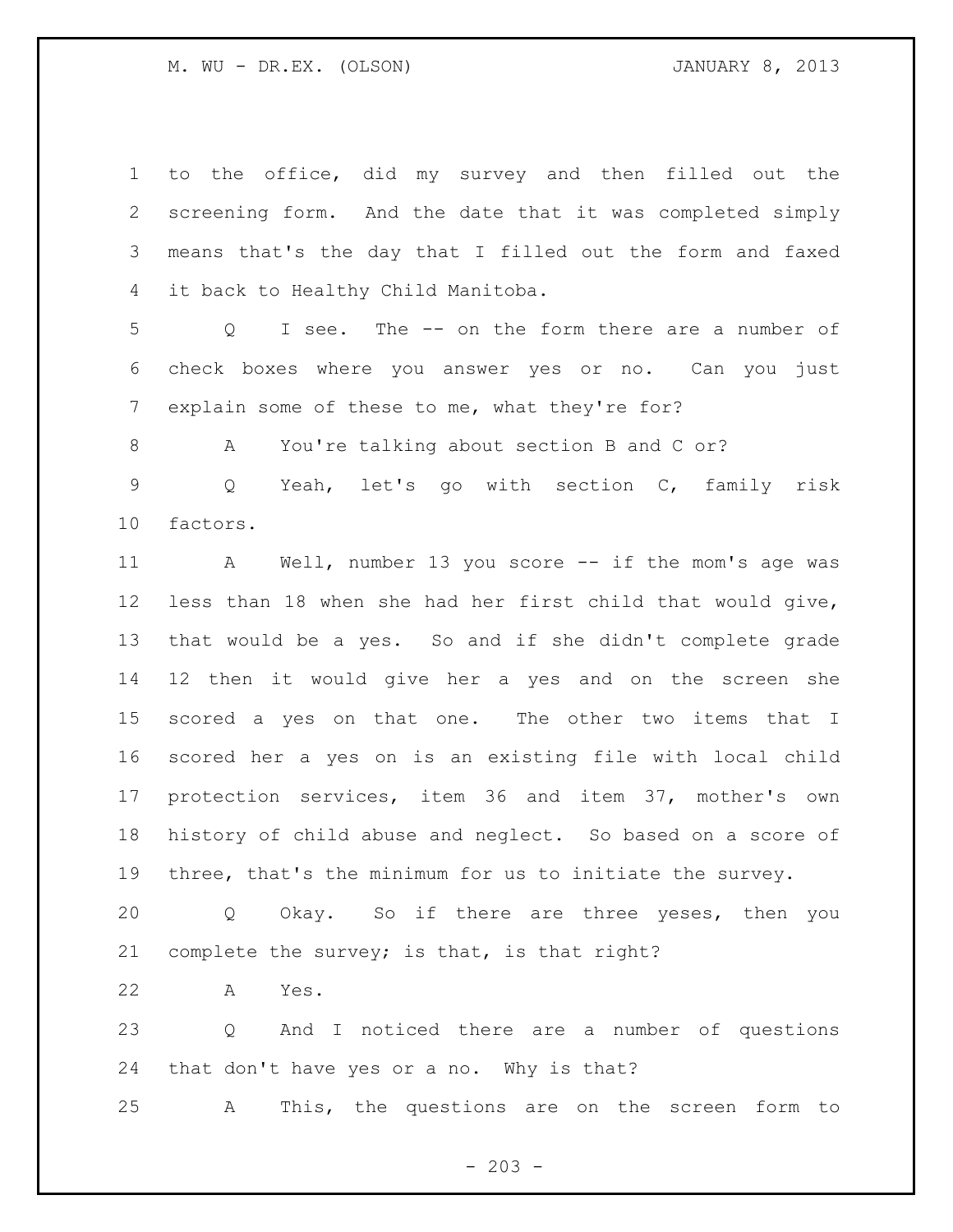guide us to get as much information as we can on a visit. But again, on the visit, because I had a sense that she may qualify, it isn't necessary that I fill out and answer all of the questions on the screening form so some of the information I didn't have on that visit. Q Okay. Is the information you used to fill out the screening form, do you actually ask the clients specifically these questions? A Again, at the time in 2004 we were told not to take this form out on our home visits, so generally I just asked her based on memory. Q So your general questions allowed, that you asked her allowed you to answer these, the questions on this form? A Yes. Q Okay. And information she shared with you, for example, 37 is mother's own history of child abuse and neglect. Is that information that Ms. Kematch would have shared with you freely? A Well, I'll refer you to the parent survey that we were just looking at previously and during my visit with her, she did share some information about her childhood history, which based on that information I scored her a

yes.

Q Can you tell me which information it was in the

 $-204 -$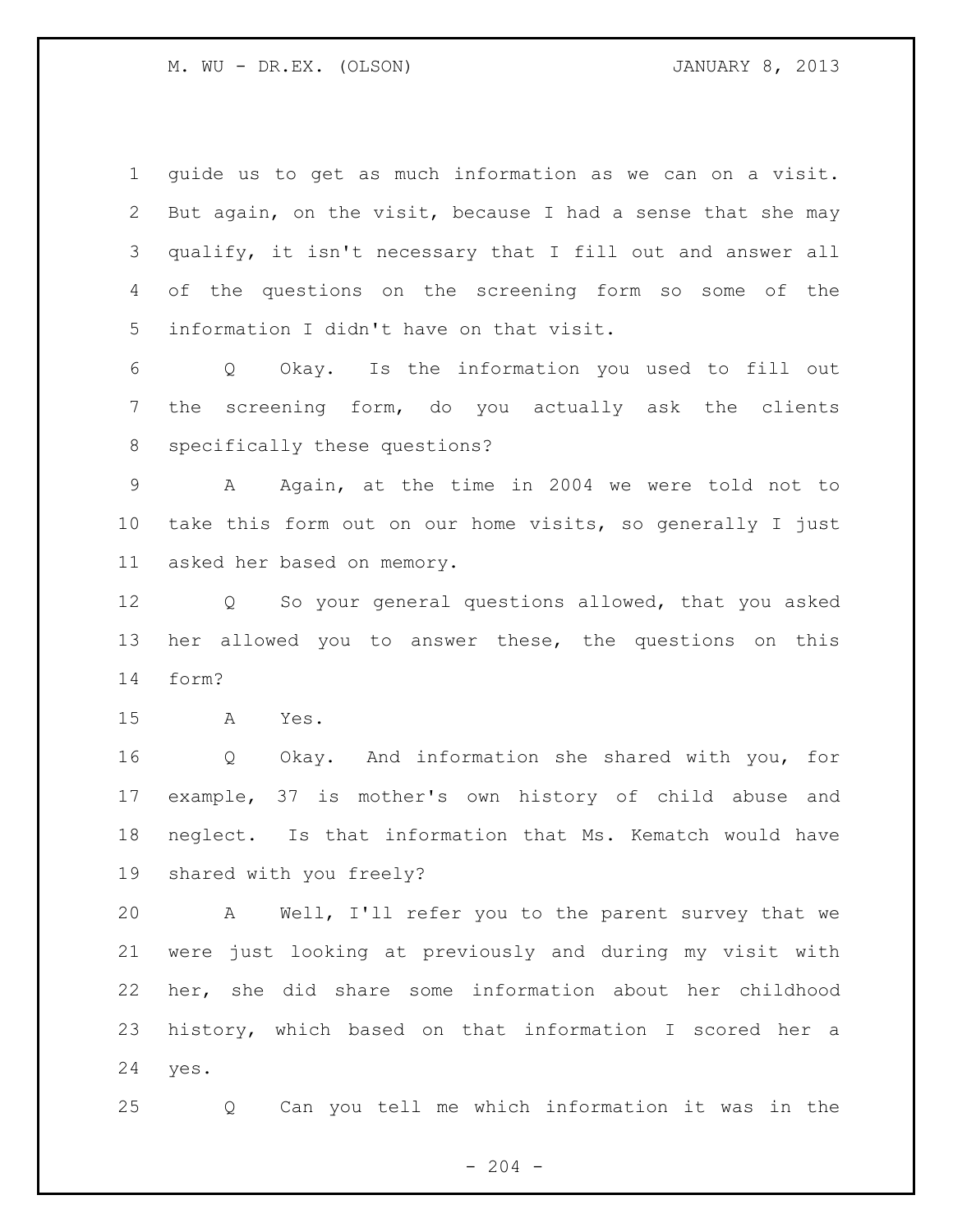survey?

| $\overline{2}$ | So your reference number would be 36835 at the<br>A         |
|----------------|-------------------------------------------------------------|
| 3              | bottom, so under section 2, parent survey information, the  |
| 4              | first item, number one, parent's childhood experience, I    |
| 5              | had wrote that the mother of baby is the youngest of three  |
| 6              | children, there were two boys in the house, in her family,  |
| $\overline{7}$ | raised under Child and Family Services care, under          |
| 8              | quotations "most of my life until 18 years of age". Her     |
| 9              | dad deceased when mother of the baby was a child.<br>Mom    |
| 10             | abused alcohol and drugs, meaning Samantha's mom.           |
| 11             | Samantha's mother?<br>Q                                     |
| 12             | Samantha's mother.<br>A                                     |
| 13             | And this is information that Samantha freely<br>Q           |
| 14             | shared with you when you visited her?                       |
| 15             | This is information that I had obtained during my<br>A      |
| 16             | conversations with her.                                     |
| 17             | Did she, did she remain receptive to your<br>Q              |
| 18             | assistance or your visits?                                  |
| 19             | During that visit on August the 5th?<br>A                   |
| 20             | August 5th she was receptive.<br>Q                          |
| 21             | Α<br>Yes.                                                   |
| 22             | And did she always remain receptive to your<br>Q            |
| 23             | involvement?                                                |
| 24             | Well based on the progress note there were times,<br>A      |
| 25             | there were times that she wouldn't return my phone call and |

 $- 205 -$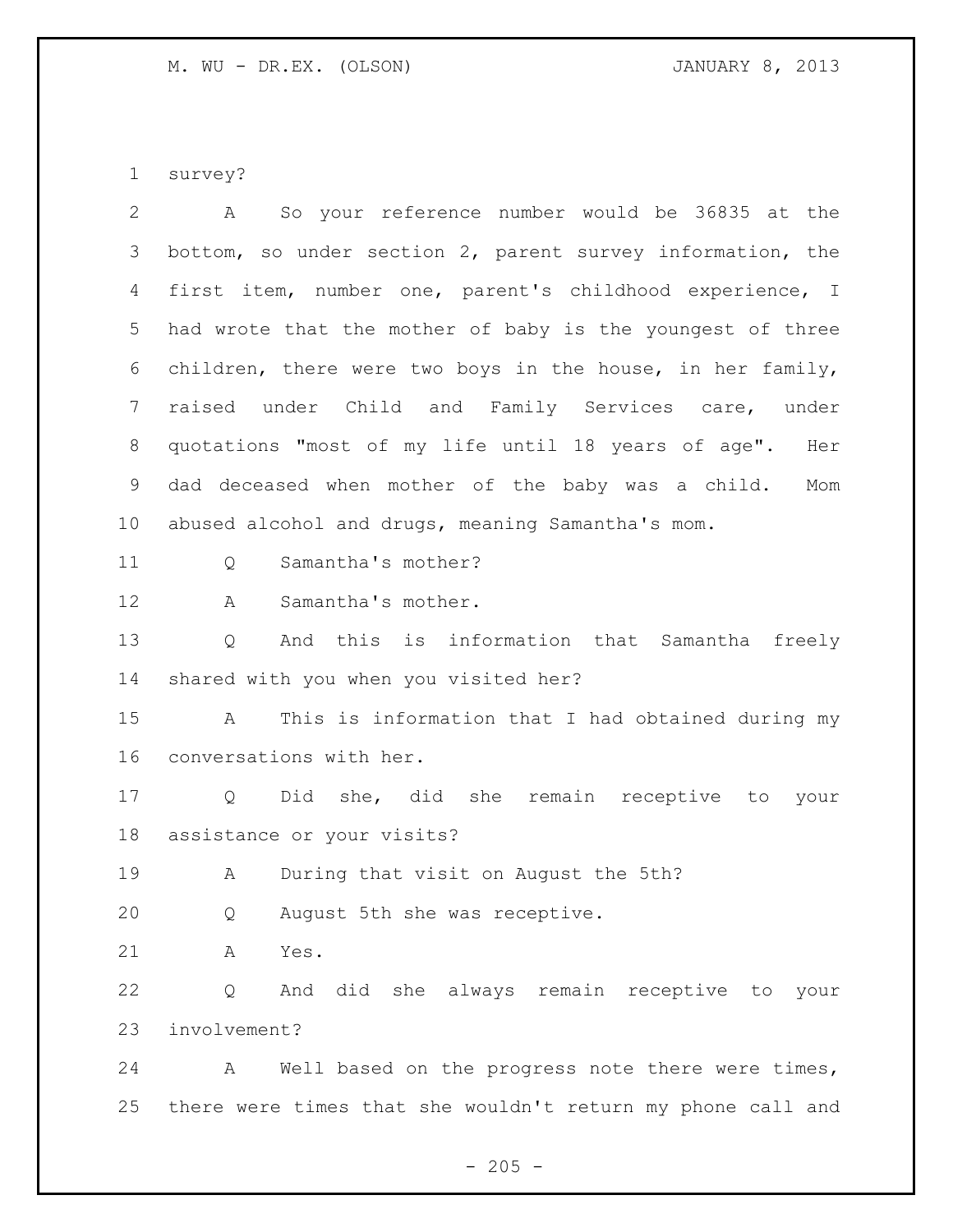then near the end of my contact with her she didn't respond to my contacts.

 Q Okay. Was any of the information you collected from Ms. Kematch concerning to you in terms of something you would need to report to Winnipeg Child and Family Services?

 THE COMMISSIONER: On this visit or during her whole association?

9 MR. OLSON: Sorry.

BY MR. OLSON:

Q On this visit in particular.

A On this visit?

 Q The, the information you collected on this visit is what is recorded in the parent survey summary worksheet, is that, do I have that right?

 A Yes, this is information that I collected during my first visit.

 Q And was any of that information of a nature that would have prompted you to contact Child and Family Services?

 A If you'd just give me a minute I'm going to look at my survey.

 Based on what I've written in the survey I would say that there was no current issue that warrant my

 $-206 -$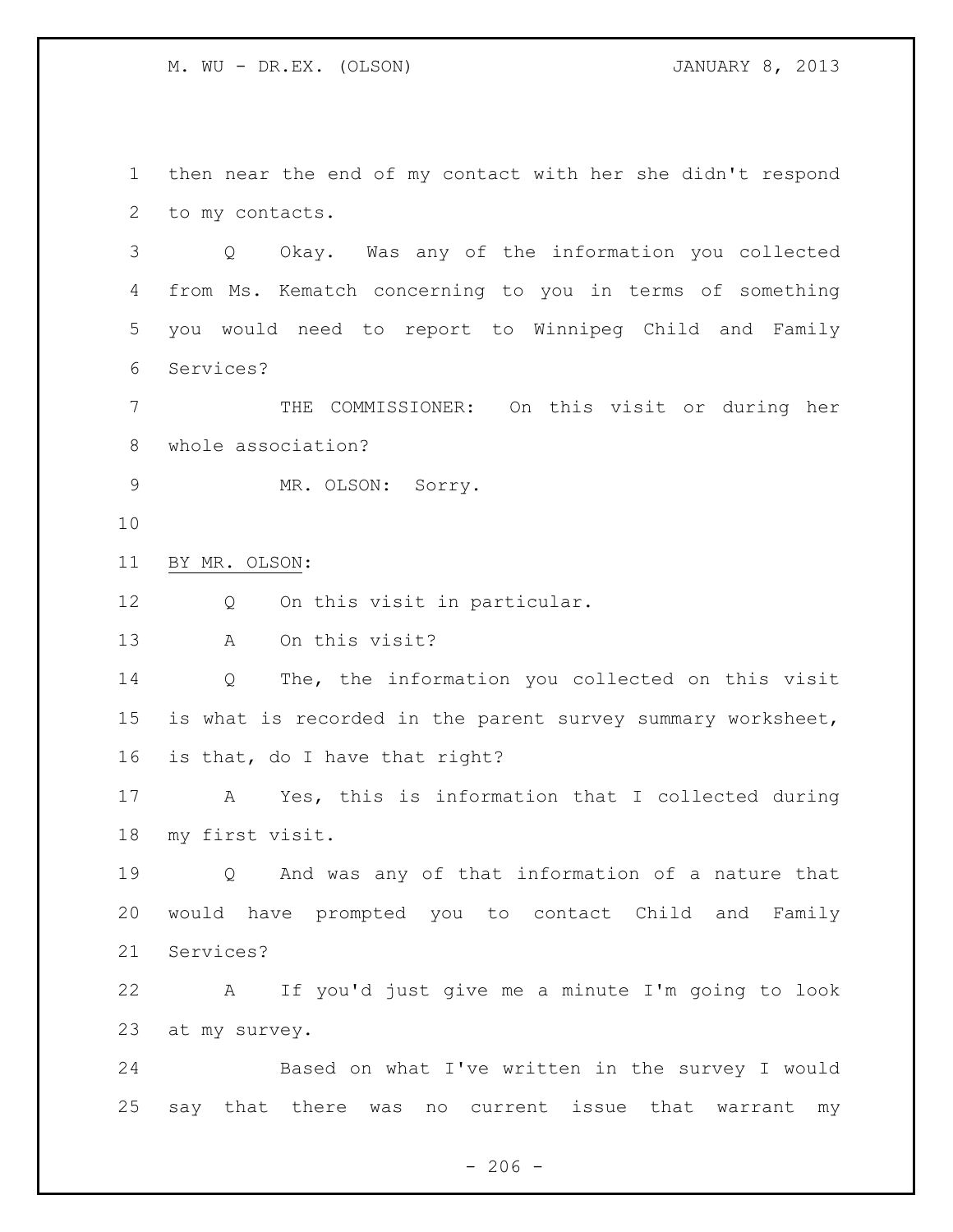referral to Child and Family Services. Q She made you aware of some of her past involvement but there was nothing current that caused you concern? A That's correct. Q On the screening form, and we're looking at page 36808, there's a section where it says "father" near the top of the page. A Yes. Q And the only thing that appears to be filled out there is the age of the father being 42. Is there any reason why there's no other information? A It would appear that I didn't ask those questions or that information didn't come to me during my visit. Q Would you normally try to get information about the father when you visited? A I normally don't ask questions about all family members when I go on a visit unless it comes up in the natural course of conversation. Q The Healthy Baby program, is it a mandatory program? A No, it is not. Q So if, if the screening form and the survey indicate that the client would qualify for it, they have the option of whether or not to participate in it?

 $- 207 -$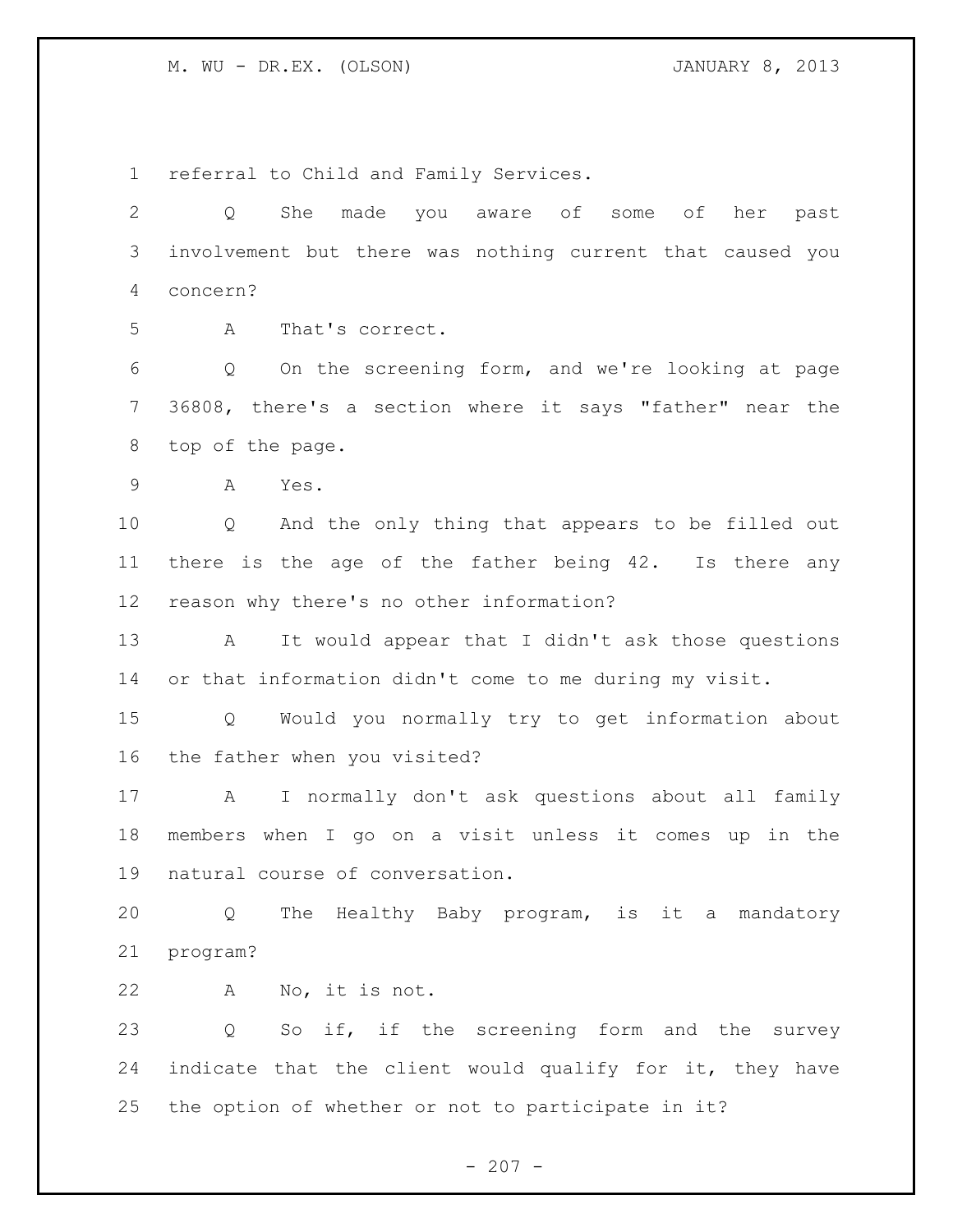1 A That's correct, it's a voluntary program. Q Okay. And if the mother decides she doesn't want to be involved in it, then do you do anything with that as a public health nurse? A Well, if she declined the program then my job is still to support her and so my job would be to see if there's any resources and other supports that she was receptive to and then refer her to them. Q Okay. If at any time the mother says I don't, I don't want you involved any more, what, what do you do? Do you have a mandate to stay involved or? 12 A No, we're a voluntary service. Q After filling out the form and the survey, do you know if this family qualified for that program? A Yes, she qualified and I did offer her the program. Q Okay. And what, what became of that? A According to my progress notes she said that she would think about it and discuss it with the father of the baby. 21 THE COMMISSIONER: What, what does the program offer? What would it provide to her if she had accepted it and followed through? 24 THE WITNESS: Okay. It's -- the program offers up Baby First home visitor, now they're called Family First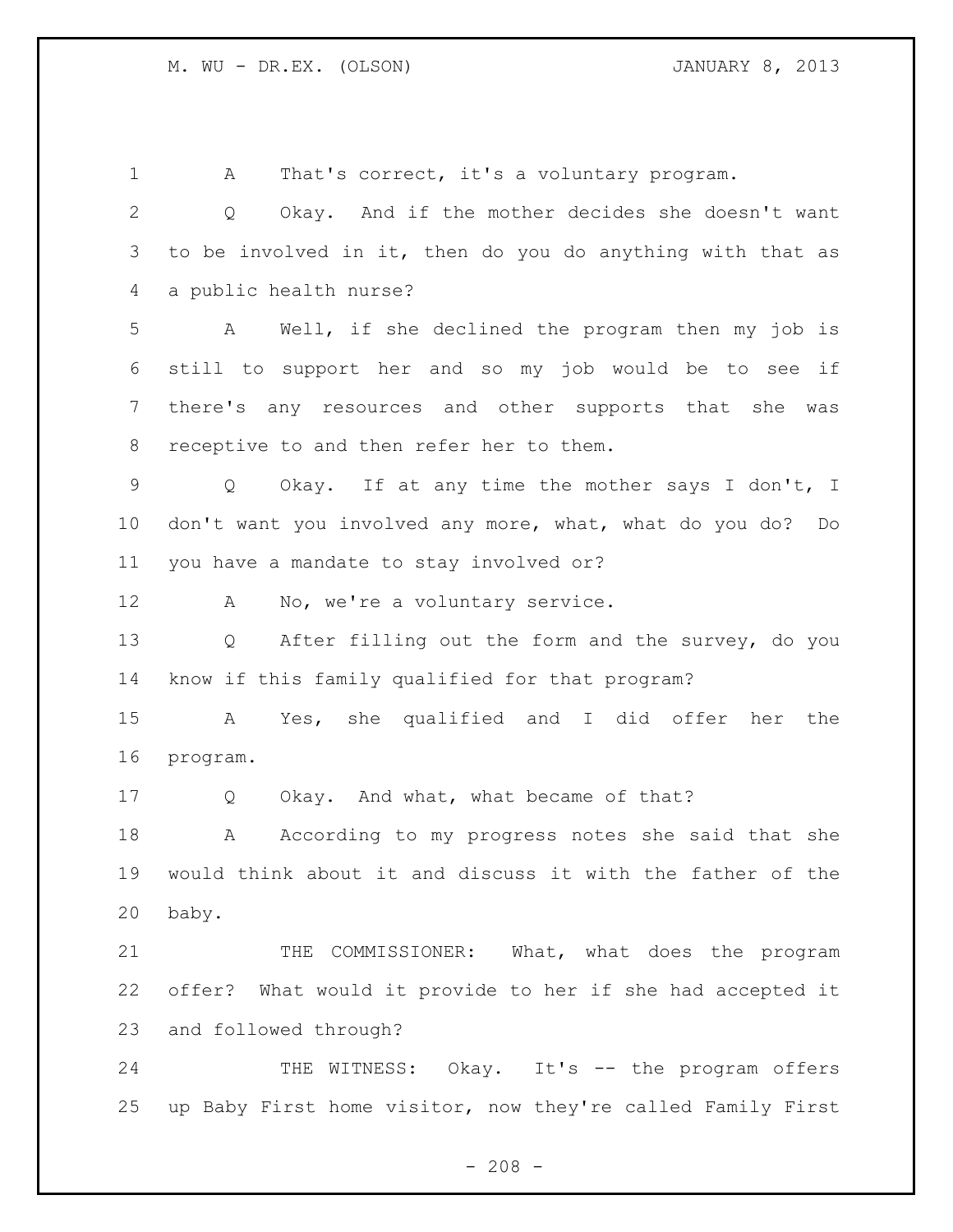home visitor. It's essentially a lay person who's been given extra training in growth and development. There's a curriculum that they follow that they provide information to the parents based on the age of the infant or the child specific to their age and it gives them activities, ideas on how to play and stimulate that infant, how to bond, 7 create relationships, attachment to that infant. So it's really a great program. It provides lots of information to the client. And they go to the home to see them on a fairly regular basis to provide that information. 11 THE COMMISSIONER: But nothing came of it here, is that what you're saying? 13 THE WITNESS: She did not accept the program. BY MR. OLSON: Q On the visit of August the 5th, was Wes McKay present? 18 A I'll have to refer to my progress notes. On my progress note dated August the 5th, I didn't make any notations of the father of the baby being present so I can only assume that he was not present. Q If he was present was your practice be to note his presence? A It is possible that I may have documented that. Q There's no reference, as far as I can tell in

 $-209 -$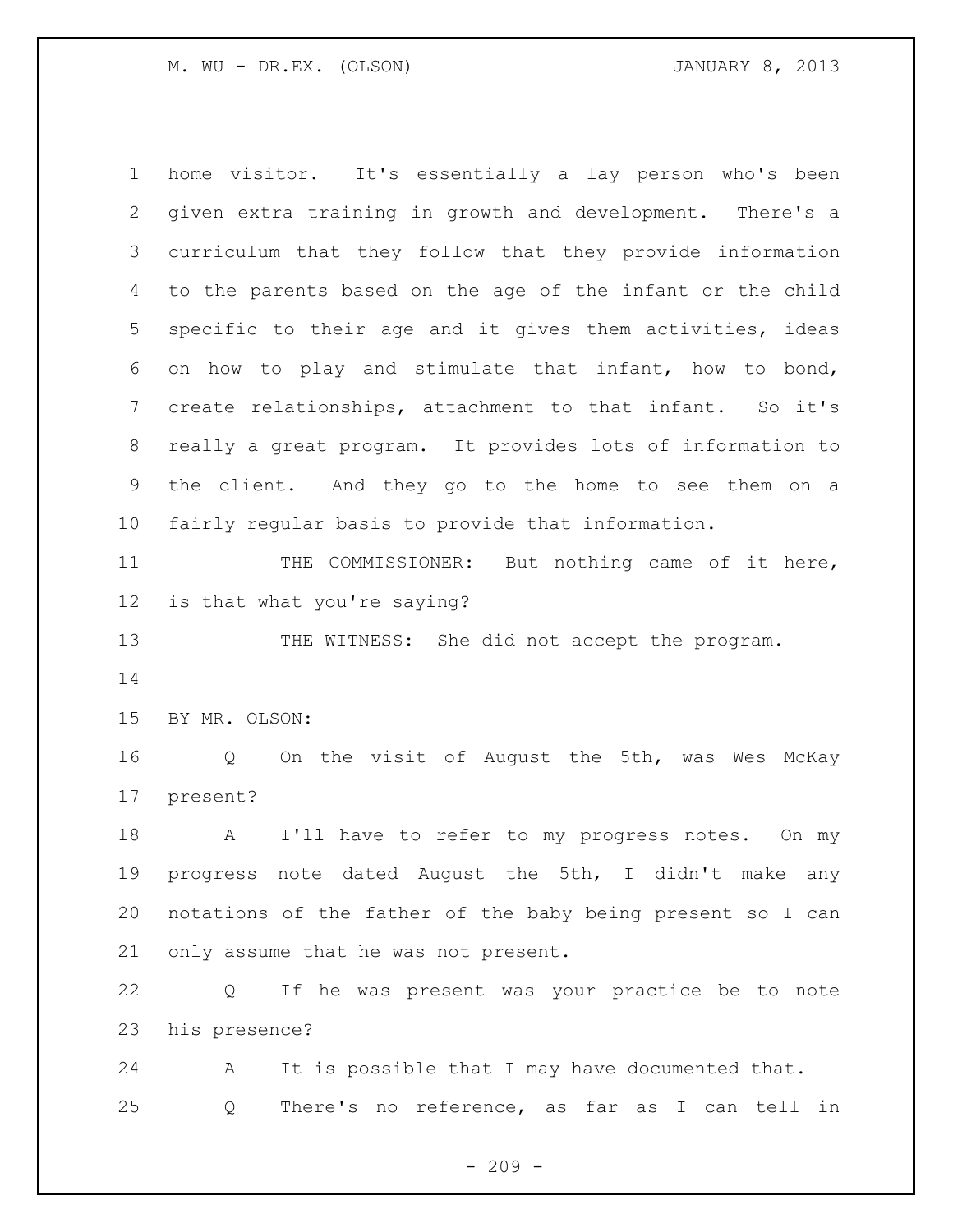this note, about any other children being present? A Again, I didn't make any reference to meeting anybody else other than Samantha. Q And does that mean there wouldn't be anybody else present at the meeting? A It's possible that there was no other people, no one else in the apartment when I visited, but it is also possible that someone was there and I just simply didn't record that individual. Q At this point you knew that Samantha had a child Phoenix? A Yes, that -- I knew that she had a child. Q A child, not necessarily her name but you knew -- A Right. Q  $-$  a child? A Right. Q Did you ask -- can you tell me if you asked anything about the other child? A I don't have anything documented that I, in reference to the child. Q If we go back to your progress notes, page 36811, after your meeting on the 5th, what was your next involvement? A Well there's an indirect involvement in that I had mailed to her the application form for Healthy Baby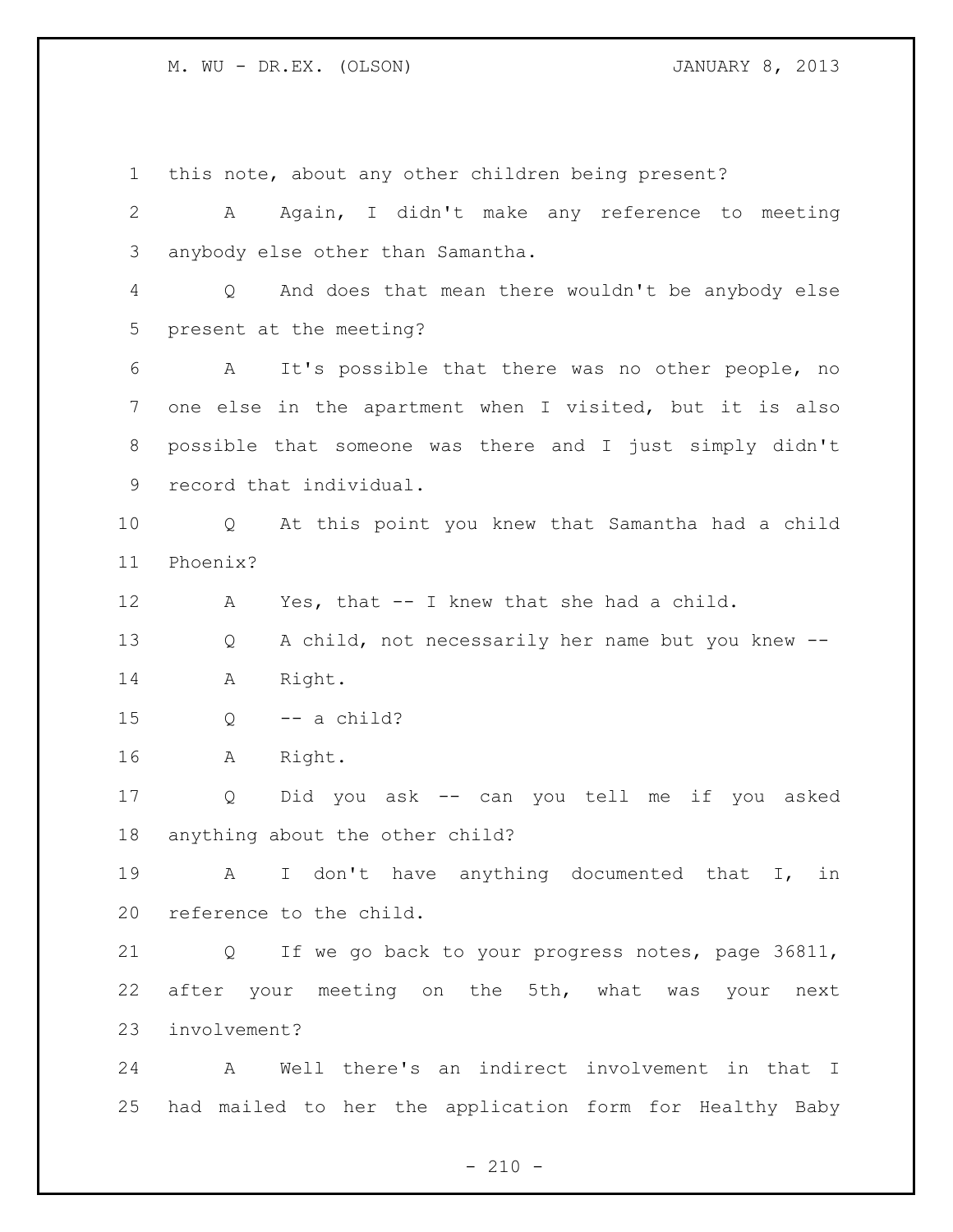child related income supplement plan and the shelter allowance. Following that, on August the 6th, I had accessed our computer system, called the Manitoba Immunization and Monitoring system which is through Manitoba Health to get the PHIN and MHSC number and had noted that Samantha was behind in her immunizations and needed her second dose of measles, mumps and rubella and my plan was to let her know at the next home visit. Q To let her know of the next home visit? 10 A At the, the next time that I saw her -- Q You were going to let her know that she was behind. A -- to let her know that she was behind her immunizations. Q Now following that, go to page 36812, which is the next page, it looks like you made a -- if you go to the recording for the 25th of August. It says old file not available. A Yes, that's correct. Q What's that in reference to? A It's reference to the line just preceding that on August the 6th. I wrote late entry, phone call to the Point Douglas office on August the 5th for the old file. 24 And so then by August the 25th I was, I was made aware that the old file was not available.

- 211 -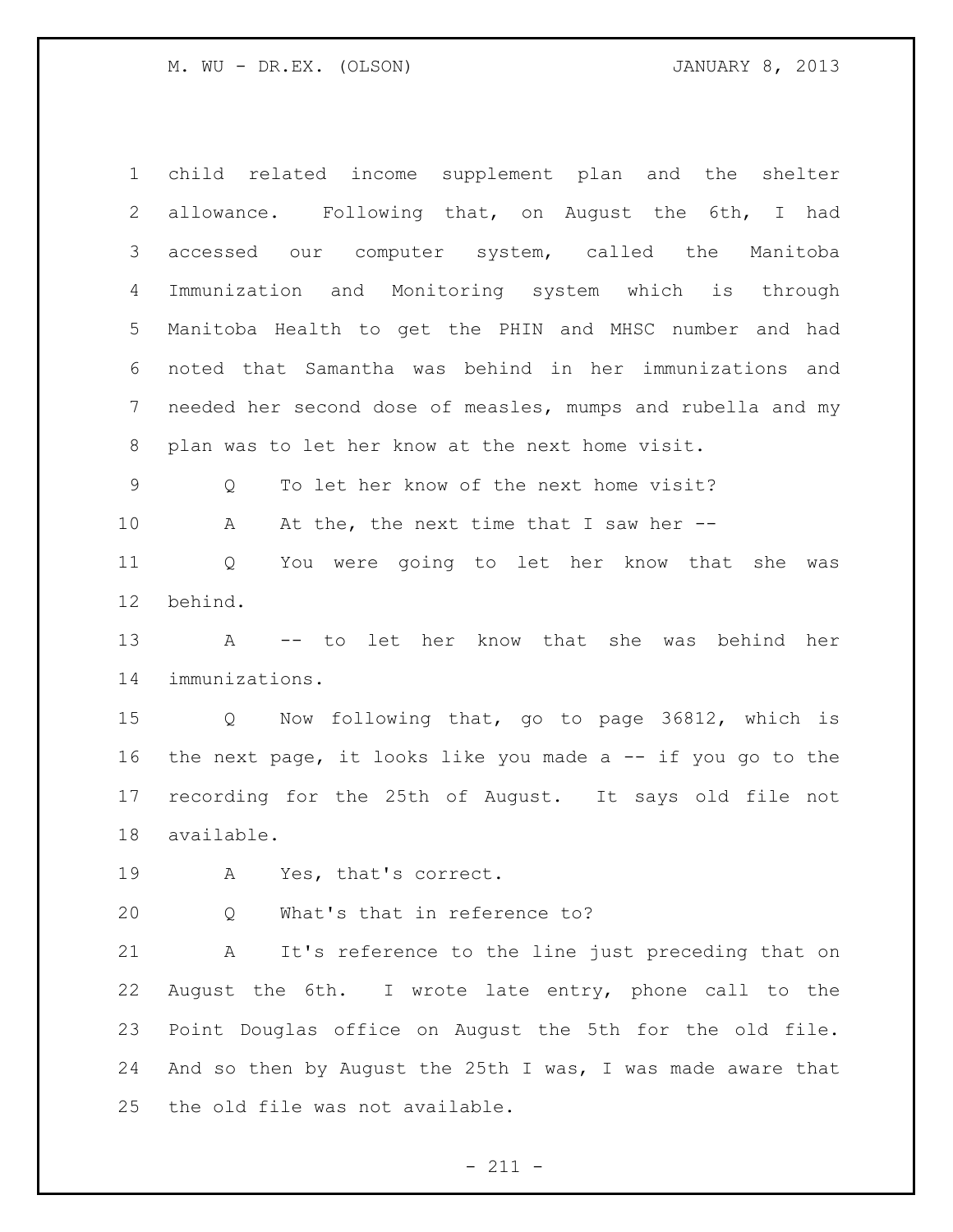1 Q Why, why was it you were looking for an old file? A Typically in my practice, if I know someone has had other children, if they've received service in the city, my personal preference is to attempt to recall the old file just to give me a more comprehensive picture of that family.

 Q And you were told that you, you, that the file was not available?

A That's correct.

 Q Does that -- were you concerned at all? I mean was, was it typical for you to look for an old file for a client?

 A It's typical in my practice, in my personal practice to look for old files if they were available.

 Q And was it unusual that the file wasn't available?

17 A It's not an uncommon occurrence for, because we don't have a centralized database, so it's not something that's easy to find out if there was an existing file somewhere.

 Q So these are not necessarily computerized records?

A We don't have computerized records.

 Q Okay. The next note you have in your progress notes is dated September 23rd, 2004?

 $- 212 -$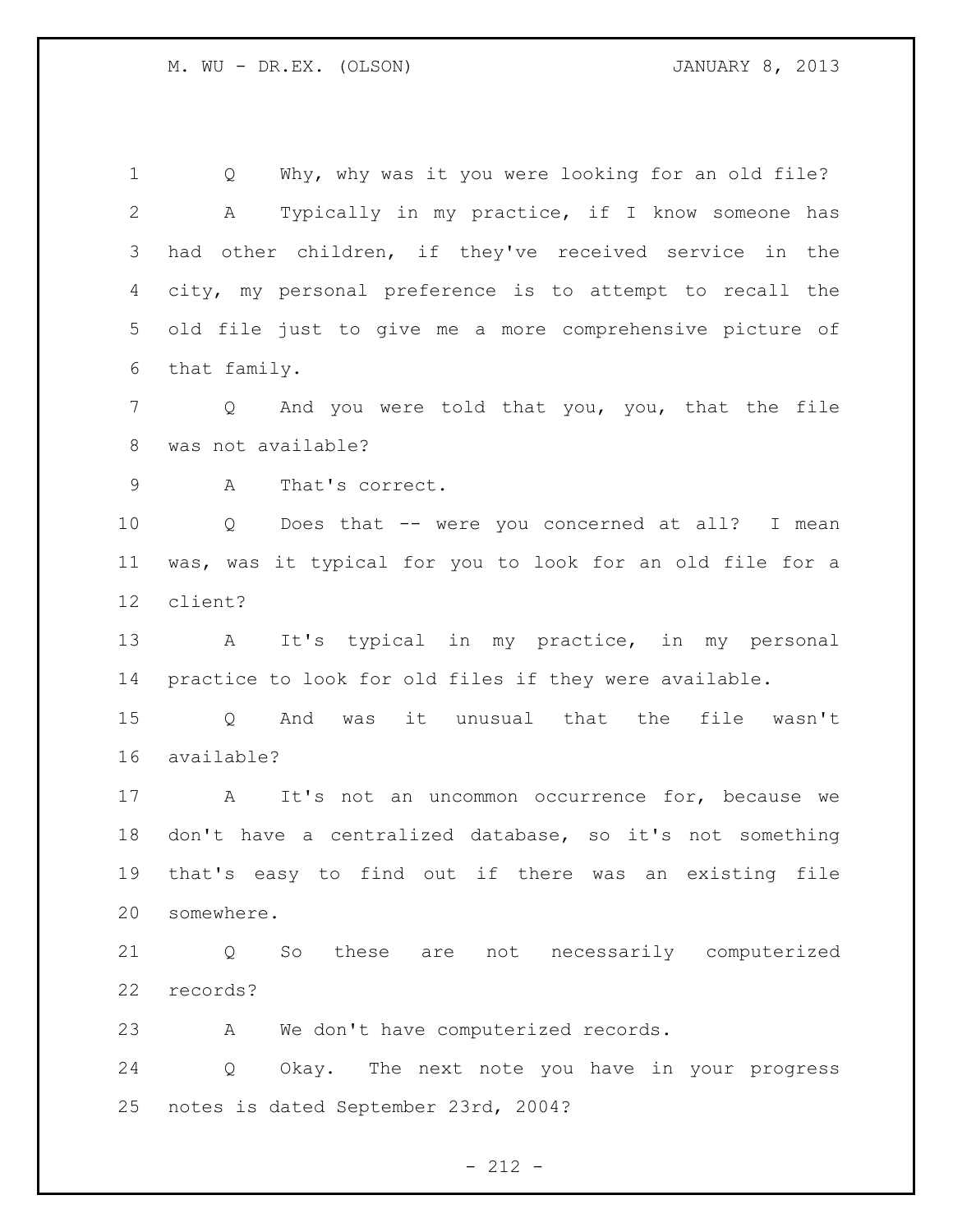A Yes.

| 2  | Can you read that, please?<br>Q                            |
|----|------------------------------------------------------------|
| 3  | Yes. I wrote that there was an opening with the<br>A       |
| 4  | Baby First visitor. Her name was Sandy and we had reserved |
| 5  | her a spot and needed to confirm, meaning that I needed to |
| 6  | confirm if the mom was interested. So I called Samantha    |
| 7  | and found that she was at school, she'd be home later      |
| 8  | today. Spoke with Wes and he was going to have Samantha    |
| 9  | return the call.                                           |
| 10 | So this is a conversation you had with Wes McKay?<br>Q     |
| 11 | A<br>I assume, yes.                                        |
| 12 | And do you have any recollection of this<br>Q              |
| 13 | conversation or just what's written here?                  |
| 14 | Just what's in the notes.<br>A                             |
| 15 | Mr. McKay told you that Samantha was at school.<br>Q       |
| 16 | Were you aware she was attending school?                   |
| 17 | Prior to this interaction?<br>A                            |
| 18 | Right.<br>Q                                                |
| 19 | I, I don't recall and so far from reviewing the<br>Α       |
| 20 | progress note there's no indication that -- I didn't       |
| 21 | document that.                                             |
| 22 | Q The next note you have is October 21st. So I             |
| 23 | take it Samantha did not call you back between September   |
|    | 24 23rd and October 21st?                                  |
| 25 | That's correct.<br>A                                       |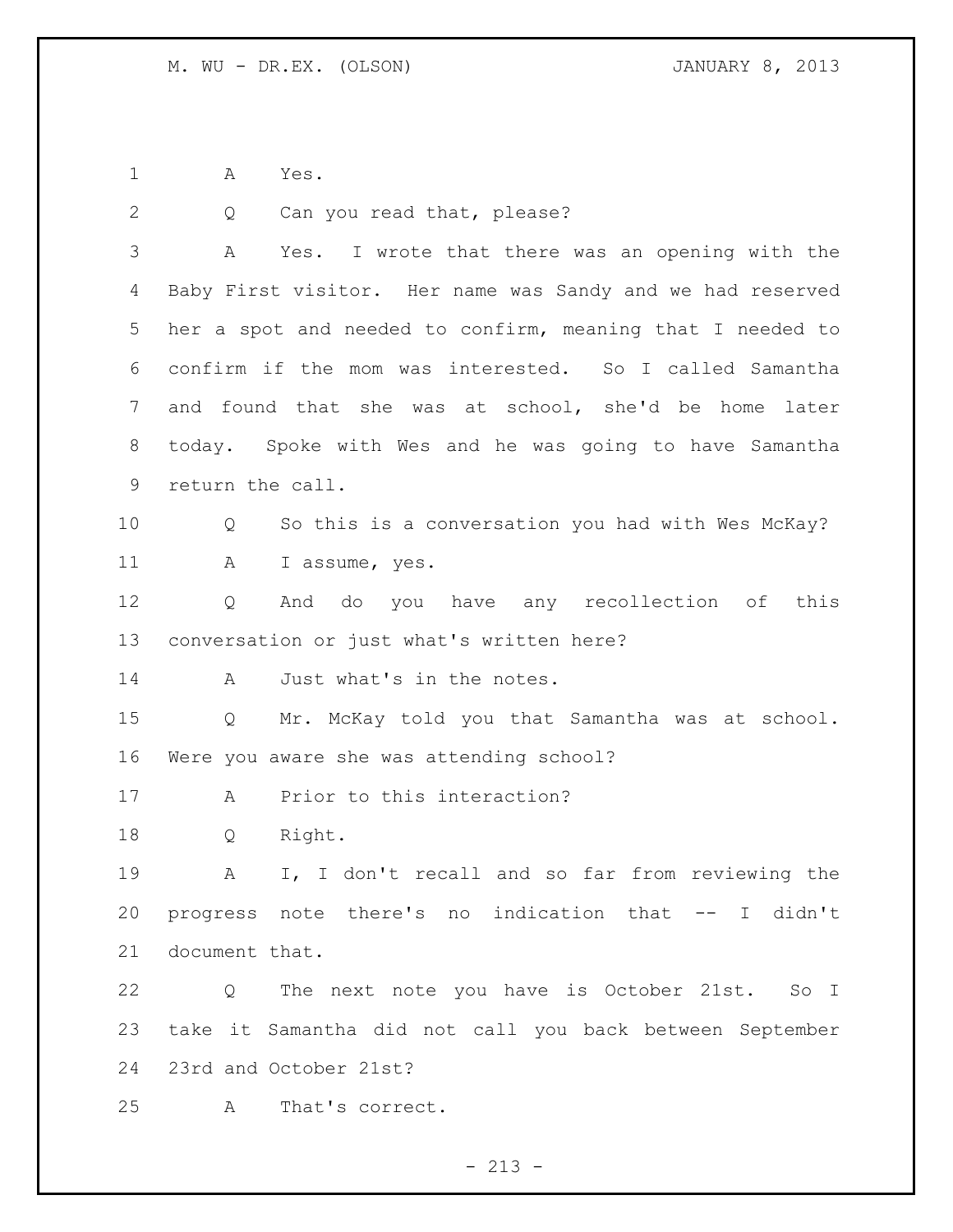| 1               | Can you read the October 21st entry?<br>Q                             |
|-----------------|-----------------------------------------------------------------------|
| $\mathbf{2}$    | Α<br>October 21st I wrote that there was no contact by                |
| 3               | the client, is attend school, and so my plan was to wait              |
| 4               | for the notice of birth.                                              |
| 5               | Q And just, maybe you can explain what the notice                     |
| 6               | of birth is.                                                          |
| 7               | Notice of birth is also what we call the<br>$\mathbf{A}$              |
| 8               | postpartum referral that's generated through the hospital             |
| 9               | to let us know that the mom had her baby and has been                 |
| 10 <sub>o</sub> | discharged home.                                                      |
| 11              | Is that an automatic referral?<br>$Q \qquad \qquad$                   |
| 12              | Again, the hospital has to ask for permission<br>A                    |
| 13              | from the parent and if they are in agreement then they                |
| 14              | would send us a referral.                                             |
| 15              | Was it concerning to you at all that Ms. Kematch<br>$Q \qquad \qquad$ |
| 16              | didn't return your call or hadn't returned your call by               |
| 17              | this date?                                                            |
| 18              | It's her choice to call me back if she<br>$\mathbb N$ o.<br>A         |
| 19              | wanted service.                                                       |
| 20              | Q Okay. And then the next note you have written                       |
| 21              | here is December 2nd, 2004.                                           |
| 22              | A Yes. So I -- on that day we had received the                        |
| 23              | postpartum referral and I had called and spoke with                   |
| 24              | Samantha at 10:30 in the morning. She was complaining of              |
| 25              | sore nipples and she had continuous with feeds -- or her              |
|                 |                                                                       |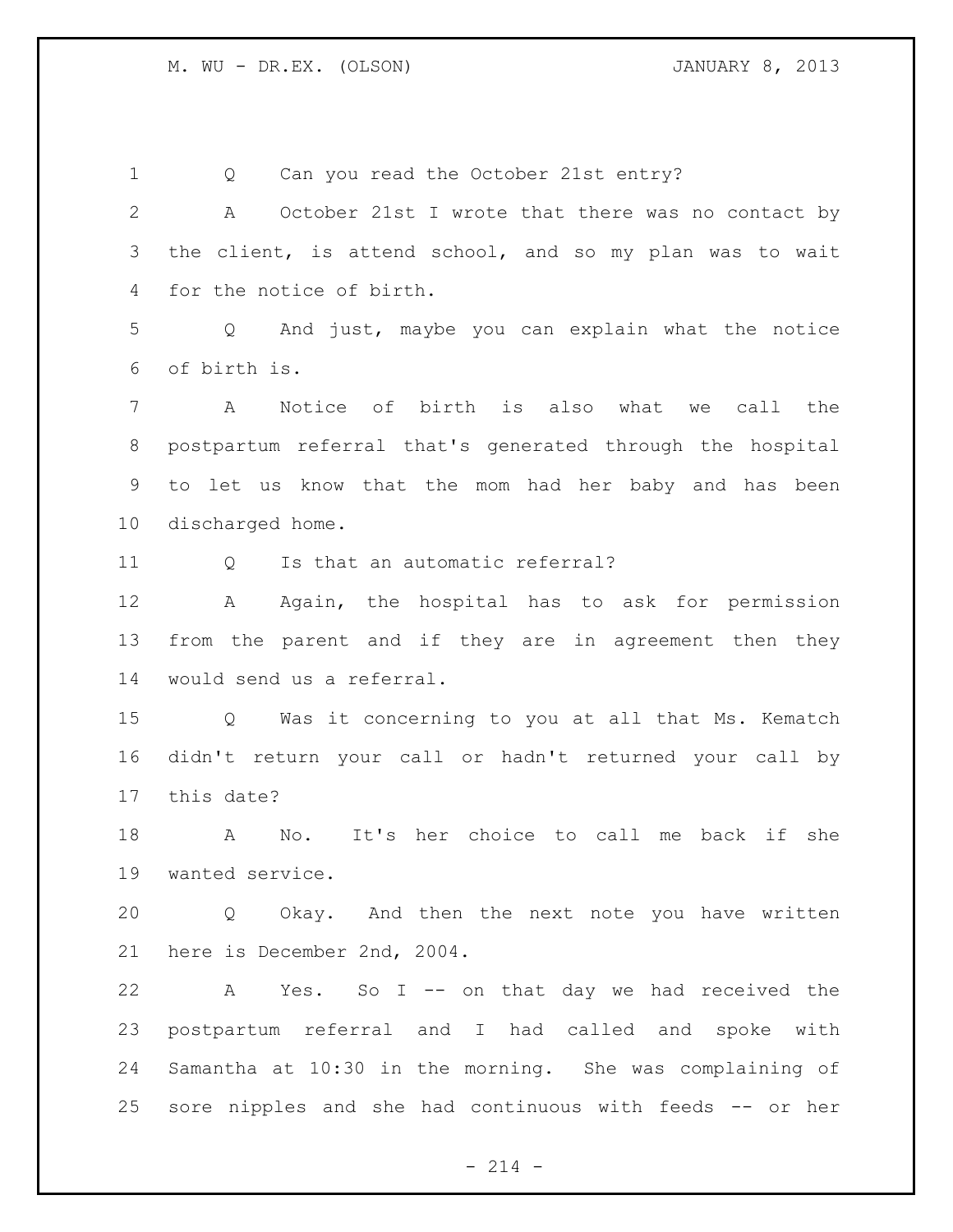sore nipples were because of continuous -- was present during her feeds with the baby and the baby cluster fed last night, denies headache, blurred vision at which point I gave, I reviewed the proper latching position in reference to breastfeeding, discussed cluster feeding and she was receptive to a home visit and my plan was to see 7 her around eleven o'clock that day.

8 Q See her around one o'clock that day?

 A No, eleven o'clock. So the phone call was made at 10:30 and my plan was to see her shortly after.

 Q And then did you manage to see her shortly after as planned?

 A Yes. So the next entry is December the 2nd at eleven o'clock. I did a direct home visit at which point I charted that Wes was off for a few weeks and then having surgery to remove cyst on his pancreas. Six weeks post-op recovery period expected. Extended family lives in the same apartment block, able to support Wes and Samantha as necessary. I wrote that Wes was receptive to the home visit.

 And then the next entry is in reference to Samantha and her physical findings. So she had pinched nipples, horizontal line across the nipples, transitional colostrum in milk. Latched infant with cradle hold, complained of after pain. And what I did with her was I

 $- 215 -$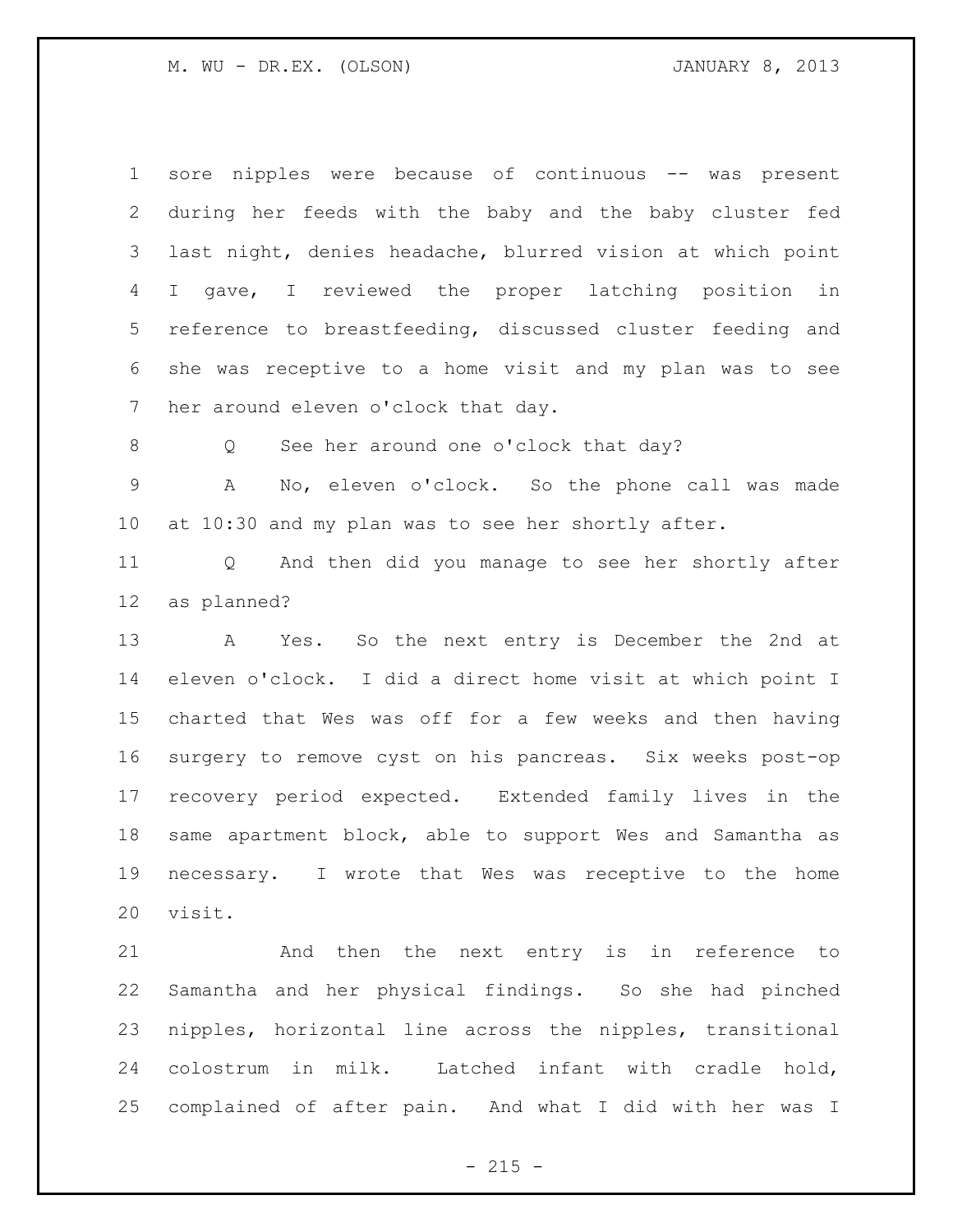helped her with cross-cradle and football hold with breastfeeding, encouraged to breastfeed in different positions, Lansinoh sample given and used. Encouraged to apply expressed breast milk to nipples also. I discussed options of offering expressed breast milk or formula for today and to rest the nipples. Stressed the importance to empty the breast every three hours to maintain milk supply.

 On the following page I said, I also talked to her about using breathing techniques and analgesia for after pains. Her response was that her nipples are very, very sore. She's considering offering bottles today and aware of need to regularly empty the breast and to restart breastfeeding tonight or tomorrow.

The next entry is in reference to the infant.

15 THE COMMISSIONER: Now just before we go on, I mindful of the time and you're obviously not going to get finished today with this witness. Is that a fair statement or do you think you are?

 MR. OLSON: Yeah, I think that's a fair statement. I won't finish today.

 THE COMMISSIONER: Well then when there is an appropriate time do you think we should adjourn then? We will do that in light of the fact that you can't finish today.

MR. OLSON: We'll just maybe finish this one area

 $-216 -$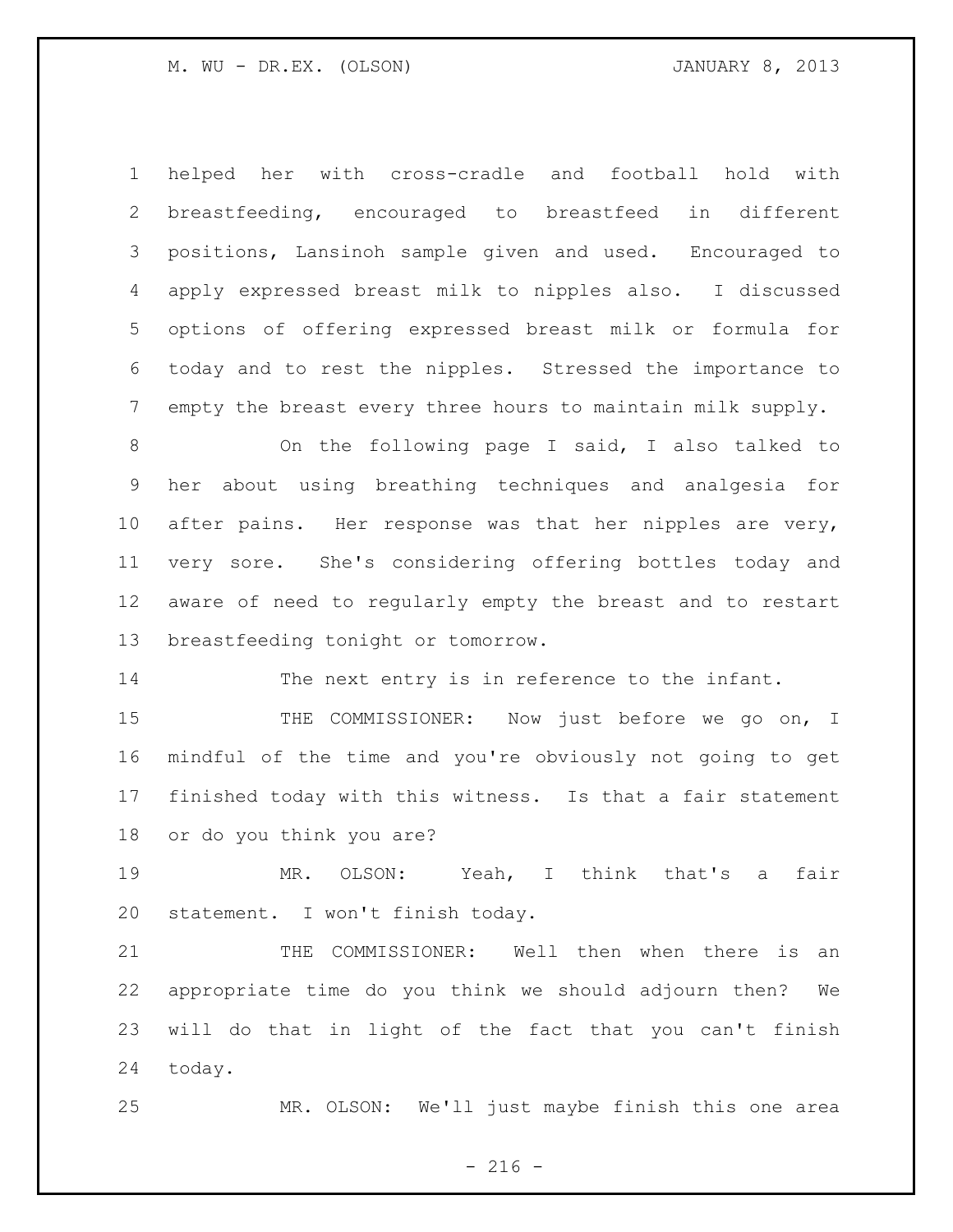here and -- 2 THE COMMISSIONER: That's fine. BY MR. OLSON: Q Where you wrote Wes receptive to home visit -- A Yes. Q -- does that mean Wes was actually present in the home? A That is correct. Q There is nothing, no recording with respect to any other child in the home. Does that mean that Phoenix was not present? 13 A Again, as I told you previously, just because I didn't write somebody was present it doesn't necessarily mean that they were not present or that they were present. Q But by not writing anything about Phoenix, I take it if she was present she wasn't the focus of your visit? 18 A That would be correct. Q Okay. Do you have any recollection of asking about Phoenix? A I do not. MR. OLSON: I think this is probably a good time to break. THE COMMISSIONER: All right. Witness, you'll have to return tomorrow morning at 9:30.

- 217 -